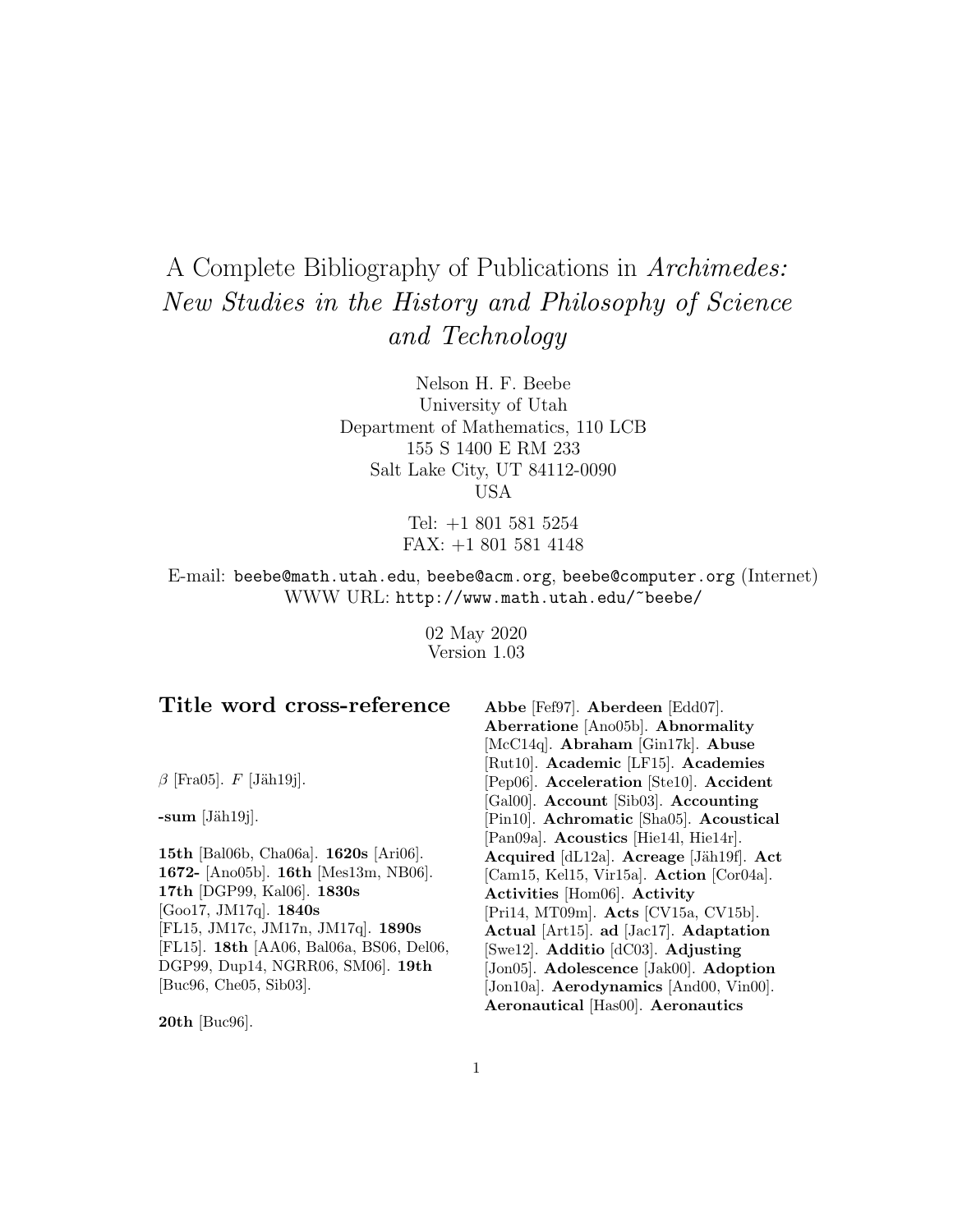[Cro00]. **Aerospace** [Jak00]. **Aesthetic** [Bia16c, HG08a, HG08m]. **Affair** [Hon97, dL12d, dL12i]. **Affinities** [Ham17]. **After** [Hei08a, Hei08b, Jäh19j, Kno07, Mel16]. **Age** [ML12, Pep06]. **Agents** [Par03]. **Agricola** [Edd07]. **Agricultural** [Hor15, Lav15, Phi15, Wil15]. **Agriculture** [Arc15, PK15b, Tre15, Vet15]. **Air** [Cha17e, Kis14]. **Aircraft** [Rol00]. **Airframe** [Fer00]. **Airplanes** [Sch00]. **Airport** [Dou00]. **Airports** [Dou00]. **al** [Nia14h, Ray16i, Ray16k]. **al-DIn** [Nia14h]. **al-Haytham** [Ray16i, Ray16k]. **Albertus** [Rut19a, Rut19l, Rut19o, Rut19p]. **Alchemical** [Cha07, Mar14, Nev14, Pri14]. **Alchemists** [Hau14]. **Alchemy** [Dup14, Kie14, Mar14, NP05]. **Aleksandr** [Gor12]. **Alexandria** [Gou10i]. **Alfonsine** [CG03h, CG03c]. **Algorithms** [Che15]. **all'Antica** [Ben14]. **Almagest** [Swe05]. **Altered** [Pan09a]. **Ambrose** [Hon97]. **American** [Sow15, Bil00, Cro00, Dou00, Fin15, Ham06, MT09k, Pan09d, Rol00]. **Among** [Gra17]. **Amount** [Jon05]. **Amp`ere** [Ste03]. **Amsterdam** [Mel17]. **Anachronism** [Cha07]. **Analysis** [Art15, Bor17b, Gla14, Gro15, Hey14, NP05, Rab15, Wes14]. **Analyticité** [Kno15]. **Analyticity** [Kno15]. **Analyzing** [Kel15, Ste03]. **Anatomized** [Mac17]. **Anatomy** [Kas18m]. **Ancient** [Che15, HG08b, Jon10a, JPS16, Ros06, Rit16]. **Anderson** [Edd07]. **Andrea** [And14]. **Andronov** [Gin17a, Gin17r]. **Animal** [Arc15, Mat15]. **Annalen** [JM17m, JM17l, JM17n]. **Antiquity** [Dup14, Jon10b]. **Antonio** [Hup14]. **Antwerp** [Mes13a, Mes13m]. **Any** [SS16]. **Apothecary** [Kle07]. **Apothecary-Chemists** [Kle07]. **Appear** [Jon05]. **Appendix** [Goe14a, Kas18a]. **Application** [Duc12l]. **Applications** [HG08n]. **Applied** [LF15, Sow15].

**Appraisal** [Nic06l]. **Apprentice** [Ack13q]. **Approach** [Bre03, Vet15]. **Approaches** [Goe14c]. **April** [Pri07a]. **Aquinas** [Rut19a, Rut19l]. **Arabic** [Nia14e]. **Arc** [Gin17f]. **Archimedes** [Cha17b]. **Architects** [Dou00]. **Architectura** [Cac14]. **Architecture** [And14, Cam14, Ger14a, Hey14, HG08m, Kis14, Kla14]. **Aristotelian** [Rut19n, Rut19p]. **Aristotle** [Hei08a, Hei08c, Hei08j]. **Arithmetic** [Mes13a, Mes13b, Ray16b]. **Art** [Dup14, Kie14, Mar14, Mes13c]. **Artificial** [Hau14, Tre15]. **Artificialis** [Ray16l]. **Artillery** [Bre06]. **Artisanal** [Ber14b]. **Artisans** [Pri14]. **Artistic** [Nev14]. **Aspects** [Kie14, McC14a, Dou00]. **Assessment** [Gla14]. **Association** [HG08b]. **Assyriologists** [Pro16]. **Astorga** [Goe14a]. **Astrologica** [Rut19r]. **Astrological** [Rut19p]. **Astrology** [Rut19c, Rut19a, Rut19b, Rut19e, Rut19f, Rut19n, Rut19o, Rut19q, Rut19r]. **Astronomer** [Cam03]. **Astronomers** [Ste00r]. **Astronomiae** [Rut19e, Rut19l]. **astronomicae** [Rut19l]. **Astronomical** [CG03a, Nia14f, Rot11, Ste16, Tih10]. **Astronomy** [Ari06, Bar11, CG03h, Cha06a, NB06, Oss16, Ros06, dJ16]. **Athenian** [YKS14]. **Atmospheric** [GR00]. **Attitudes** [Ros06]. **Audiencia** [AA06]. **Augustine** [Jac17]. **Austria** [Joh06]. **Austrian** [dS10]. **Autism** [McC14b, McC14c]. **Autonomy** [Sch06a, Sch06c]. **Aversion** [Gla14]. **Aviation** [Bil00]. **Axiom** [Boa17]. **Axiomatic** [Cor04a]. **Axiomatization** [Cor04b, Cor04d]. **Axioms** [Bia16a].

**Babylonian** [Oss16, Ste00o, dJ16]. **Back** [Ack13a, Ano97a, Ano00a, Ano05e, Ano05f, Ano06a, Ano06b, Ano06c, Ano07a, Ano09a, Ano10a, Ano10b, Ano11a, Ano14a, Ano15a, Ano15b, Ano17a, Ano17b, Bia16b, CG03b, Cha17a, Cor04c, Duc12a, Gin17b, Gin17c, Goe14b, Gol19a, Gou10a, Hei08d, HG08c,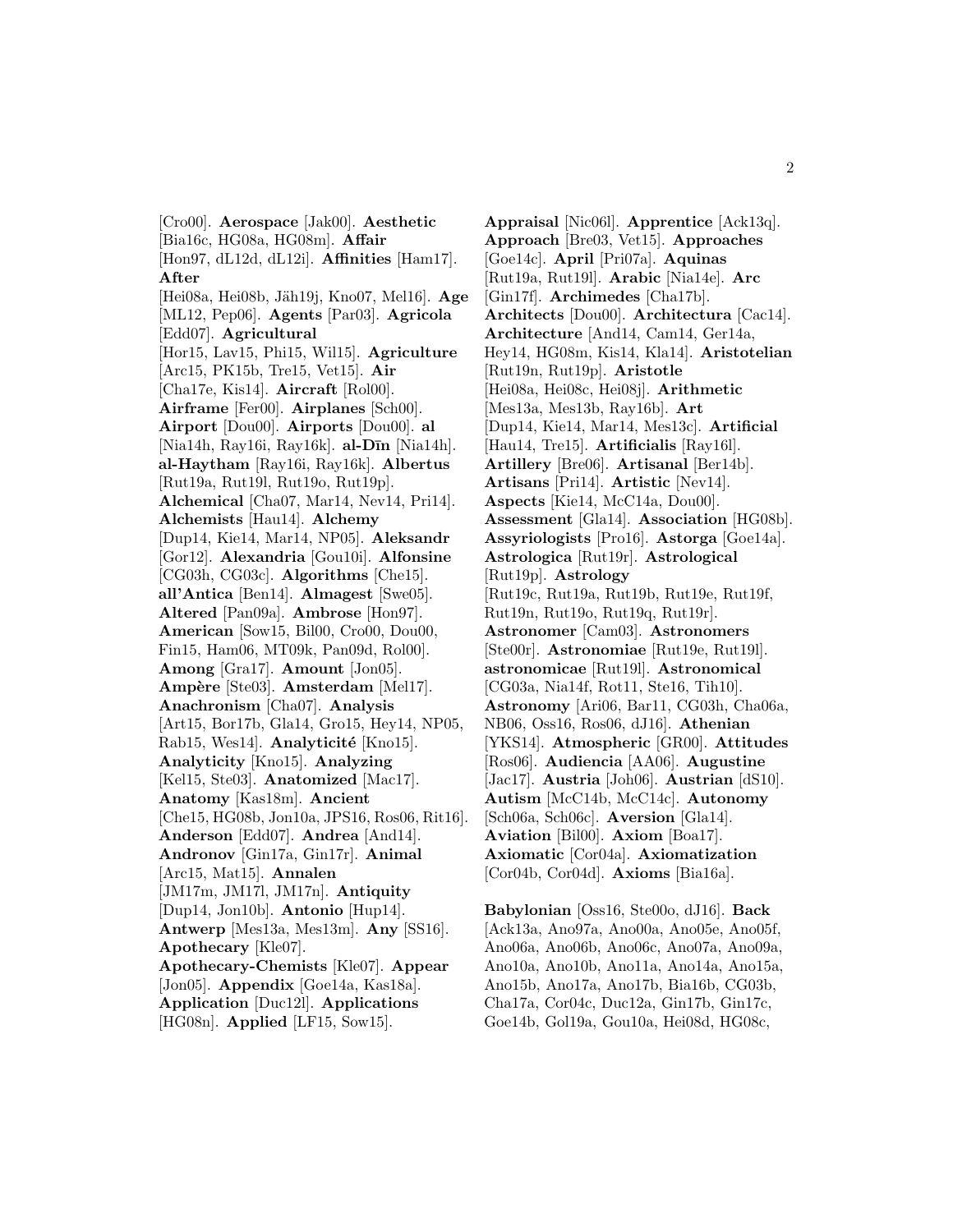Jäh19a, JM17a, Kas18b, Kim02a, MT09a, McC12a, Mes13d, Nia14a, Nic06a, Pan09b, Ray16a, Rut19d, Siv15a, Ste00a, Wüt11a, dL12b]. **Background** [Cha17i, Cor04l, McC14c, Nia14g]. **Bacon** [Pri07a, Rut19b, Rut19e, Rut19o, Rut19q]. **Bacteriology** [Fin15]. **Bad** [Smi05]. **Balance** [Cha17h]. **Baldassarre** [Hup14]. **Ballistics** [Mes13e]. **Barcelona** [NGRR06]. **Barrow** [Pro15a]. **Bartolomeo** [Cri17]. **Based** [Che15]. **Basis** [Hie14t]. **Bay** [Hub17]. **Be** [Jon05]. **Beat** [Gre05]. **Beauty** [Cam14, McO17]. **Beddoes** [Lev07, Ste17]. **Bedford** [McC14f]. **Before** [Dou00, JM17g]. **Beginning** [Kim02b]. **Beginnings** [Jak00]. **Being** [Rab15]. **Beliefs** [Ray16j]. **Bench** [HRR03]. **Beneficent** [Swe12]. **Berlin** [Hie14a, Hie14c, Hie14m, Hie14p]. **Better** [Gli15]. **Between** [Boa17, Bro11, Goe14c, GBR15b, MT09c, MT09n, McC14o, Pec06, Rab15, Rot11, Smi10, Sub10, dL12c, dS10, GBR15a, SG06. **Beyond** [BF05a, Oss16, Cha17b]. **Biancani** [dC03]. **Bible** [Rup12]. **Biblical** [Jac17]. **bibliothecae** [Mac17]. **Biconvex** [Bor17b]. Big [Ede17]. **Bildungsbürger** [Ano09g]. **Binocular** [Ray16i, Ray16o]. **Bioenergetics** [Ack13q]. **Biographies** [Goe14c]. **Biological** [Tre15]. **Biran** [Sch10]. **Biringuccio** [Ber14b]. **Blaming** [Cro00]. **Blasius** [Mel17]. **Bloch** [Gin17k]. **Blondel** [Gin17k, Gin17f]. **Bodies** [Cha17h]. **Body** [Gou10h]. **Boerhaave** [Boa17, Kno07, Pow07]. **Bogolyubov** [Gin17n]. **Bologna** [Ben14]. **Bones** [Cer99]. **Book** [Kle10, MT09p]. **Books** [Lev07, Mes13a, Nev14]. **Booties** [dL12g]. **Borel** [MT09o]. **Born** [Ede17]. **Borodin** [Gor12]. **Borrowed** [Duc12h]. **Botanical** [Nic06c, Nic06b, Nic06d, Nic06h, Nic06j, Wil15]. **Botanists** [Nic06d]. **Botany** [SM06, Wil15]. **Bottari** [Gla14]. **Boundaries** [Loe03, dS10]. **Boyle** [Cha17c]. **Bradley** [Pin10]. **Brahe** [Hei08h].

**Brandenburg** [Kin06]. **Brazil** [Cam03]. **Breathing** [Kis14]. **Breeding** [Der15, Gli15, Har15, OP15]. **Brie** [Ack13m]. **Brief** [Duc12m]. **Bring** [Gou10i]. **Britain** [Buc96, Has00, McO17]. **British** [Coc06, Ole97, Smi10]. **Brothers** [McC14o]. **Bruckner** [Hie14u]. **Building** [BS06, Ben14]. **Buitenzorg** [Wil15]. **Buried** [RD03]. **Business** [Duc12i]. **Buying** [Jac97]. **c** [Smi10]. **ca** [BHZ17, Goe14h, Kle10, Rut19r]. **Caius** [Gra17, Nut17]. **Calculating** [Kis14]. **Caledonia** [Woo06]. **California** [Pri07a, Pri07a]. **Cambridge** [McC12b, Gra17]. **Campaign** [Bon11c, Fin15]. **Can** [McO17, Pan17, SG06]. **Canada** [Zel17]. **Candide** [Woo06]. **Cannot** [Jäh19j]. **Cantabrigian** [Sch06b]. **Cape** [Goo17]. **Capital** [Hie14a]. **Caracas** [AA06]. **Care** [Siv15e, Siv15f]. **Career** [Cor04b, Mau12]. **Careers** [JM17c]. **Carl** [Fef97, Rhe03]. **Cartan** [Gin17u]. **Carter** [Ray16q]. **Cartesian** [Ano05j]. **Case** [Gol19b, Gol19m, Gol19u, Gol19v, Gol19w, Gol19y, Gol19z, Gol19-27, Gol19-28, Gol19-29, Gol19-30, Gol19-31, Gol19-32, Gol19-33, Gol19-34, Gol19-36, Gol19-37, Gol19-38, Gol19-39, Gol19-40, Gol19-41, Gol19-42, Gol19-43, Gol19-44, Gol19-45, Gol19-47, Gol19-48, Gol19-49, Gol19x, Gol19-50, Gol19-51, Gol19-52, Gol19-53, Gol19-54, Gol19-55, Gol19-56, Gol19-58, Gol19-59, Gol19-60, Gol19-61, Gol19-62, Gol19-63, Gol19-64, Gol19-65, Gol19-66, Gol19-67, Gol19-69, Gol19-70, Gol19-71, Gol19-72, Gol19-73, Gol19-74, Gol19-75, Gol19-76, Gol19-77, Gol19-35, Gol19-78, Gol19-80, Gol19-81, Gol19-82, Gol19-83, Gol19-84, Gol19-85, Gol19-86, Gol19-87, Gol19-88, Gol19-89, Gol19-91, Gol19-46, Gol19-57, Gol19-68, Gol19-79, Gol19-90, Gol19c, Gol19d, Gol19e, Gol19f, Gol19g].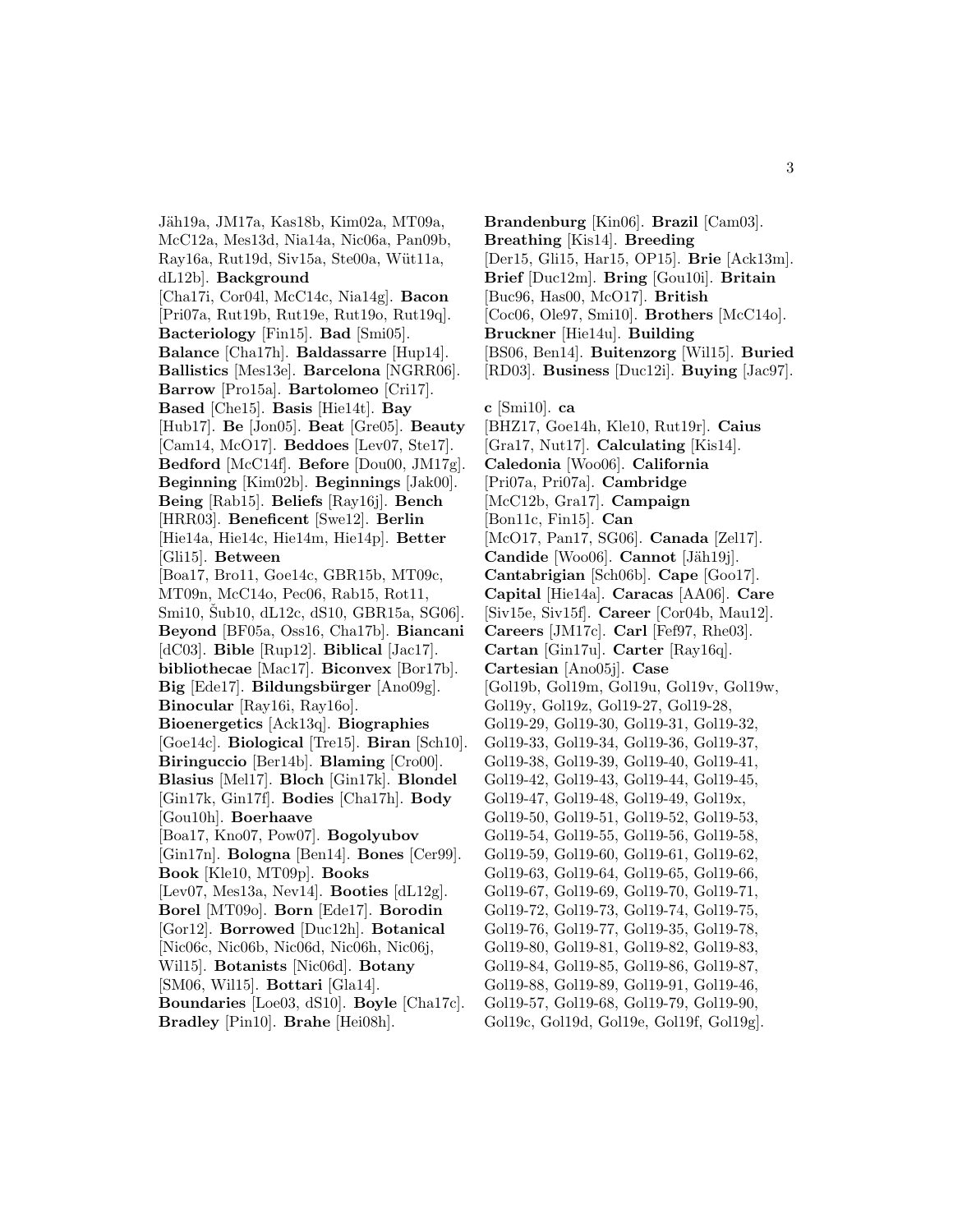# **Case**

[Gol19h, Gol19i, Gol19j, Gol19k, Gol19l, Gol19n, Gol19o, Gol19p, Gol19q, Gol19r, Gol19s, Gol19t, Hor15, MT09b, Rut10, SM06]. **Cases** [Che15, Pro15a,  $\text{\rSub10}$ , Gol19-96]. **Casino** [Ber14a]. **Cassirer** [Bia16h, Bia16j]. **Catalogus** [Mac17]. **Causality** [Hei10a]. **Causes** [Ano09d, Duc12h, Hie14s]. **Causis** [Rut19p]. **Cavendish** [Kim02b, Kim02c, Kim02f, Kim02g, Kim02h, McC14d, McC14f, McC14o, McC14s, McC14u]. **Cavendishes** [McC14e]. **Cazre** [Pal03]. **Celestial** [Bro11, Cam03, Hat11]. **Cells** [Par03]. **Censored** [dC03]. **Centuries** [Bro11, DGP99, Ray16o]. **Century** [Bal06b, Cor04l, Dup14, Lee15, Mes13m, NGRR06, Gol19-96, Nic06d, And00, AA06, Bal06a, Bar11, BS06, BVL07, Bos10, Buc96, Cha06a, Cha17l, Che05, Del06, Dij05, Dij17, Fei03b, GR00, Güt15, Ham06, Jac17, Jon10b, Kal06, Kim12, Kle07, NB06, OP15, Pan09a, Phi10, Pri07a, Pri07b, SM06, Sib03, SCD99, Siv15e, Sow15]. **Certainty** [Sch09]. **Ceti** [Hat11]. **Chain** [RD03]. **Challenge** [Cha17l]. **Change** [Bon11a, Bro11, Hat11, Ano09d]. **Changes** [Pri07b]. **Changing** [NP05, Sup00]. **Characteristics** [dL12a]. **Characterization** [JM17s]. **characters** [Teb15]. **Charles** [Buc12a, Buc12b, ML12, Mau12]. **Chemical** [Boa17, Bre06, Edd07, Ede17, JM06, Lev07, MJ06]. **Chemicals** [Cha06b]. **Chemist** [Gor12]. **Chemistry** [And17, BS06, BVL07, Bro06, Kni17, Kno07, Lev07, Pan06, Pow07, Pri07a]. **Chemists** [Kle07]. **Chevreul** [Ari06]. **chez** [Kno15]. **Chicken** [Der15]. **Chief** [Tod03]. **China** [BE15, Gol19-96, Kim12, Lav15, Siv15e, Ste00b]. **Chinese** [Che15, Siv15f, Ste00c, Ste00s, Teb15]. **Christiaan** [Dij05]. **Christoph** [Gor03]. **Chromatic** [Sha05]. **Chronology**

[Duc12m]. **Chymical** [NP03]. **Chymistry**

[Pri07b]. **Chymists** [Pri14]. **Circle** [Hie14m, Hie14p]. **Circles** [Pri14]. **City** [Dou00]. **Civil** [Ano06d]. **Clapham** [McC14f]. **Classic** [Gin17t]. **Classical** [Ano09b, Ano09h, Sch09, Siv15b]. **Classification** [Rob15]. **Classroom** [McV17]. **Clausewitz** [Lan17]. **Clausius** [JM17h]. **Climate** [FL15]. **Coignet** [Mes13f]. **Cold** [dL12c, Gol19-96, dL12d]. **Coleridge** [Sch17]. **colleagues** [MT09j]. **Collection** [Mac17]. **Collectors** [Pan17]. **Combination** [Hie14r]. **Comets** [Hei08c, Hei08f, Hei08e, Hei08g, Hei08j, Hei08k]. **Commentaries** [Jac17]. **Commentary** [CG03a, Rut19p]. **Commercial** [Mes13m]. **Common** [McC14f]. **Community** [Fin17, Ham06, MT09k]. **Comparability** [Lev15]. **Comparative** [Joh06, MJ06]. **Comparison** [Nia14h]. **Comparisons** [Sch00]. **Complex** [Der15]. **Compte** [Ack13m]. **Computer** [GM03]. **Conceive** [Jäh19j]. **Concept** [Bia16g, Cam14, Cha17f, Gin17a, Gin17s, Goe14e, HG08b, HG08j, HG08d, Kas18m, Ste06b]. **Conception** [Ano09d, Ano09b, Ano09c]. **Concepts** [Hau14, Pot06]. **Concluding** [JM17b, Nia14b]. **Conclusion** [Ano05g, Duc12b, J¨ah19b, Kas18c, McC14g, Mes13g, ZH17a]. **Conclusions** [Ack13b, Siv15c]. **Conditions** [Ano09d]. **Conference** [Gin17d]. **Confession** [Rot11]. **Configuration** [Nia14h]. **Configurations** [Rut19f]. **Conflict** [Fei03a]. **Conjecture** [Ray16h, Ray16q]. **Connectedness** [JM17h]. **Connecting** [JM17c]. **Connection** [BB16, Rot11]. **Connections** [JM17e, Zel17]. **Conrad** [Bla17]. **Consensus** [Ole97]. **Conservation** [Hie14g]. **Conservative** [Gre05]. **Consilia** [Cri17]. **Consolidation** [Jäh19d]. **Constructing** [Pan09c, SCD99]. **Construction** [Duc12k, Nic06b, Nic06d, Ray16b]. **Contemporary** [Tih10]. **Content**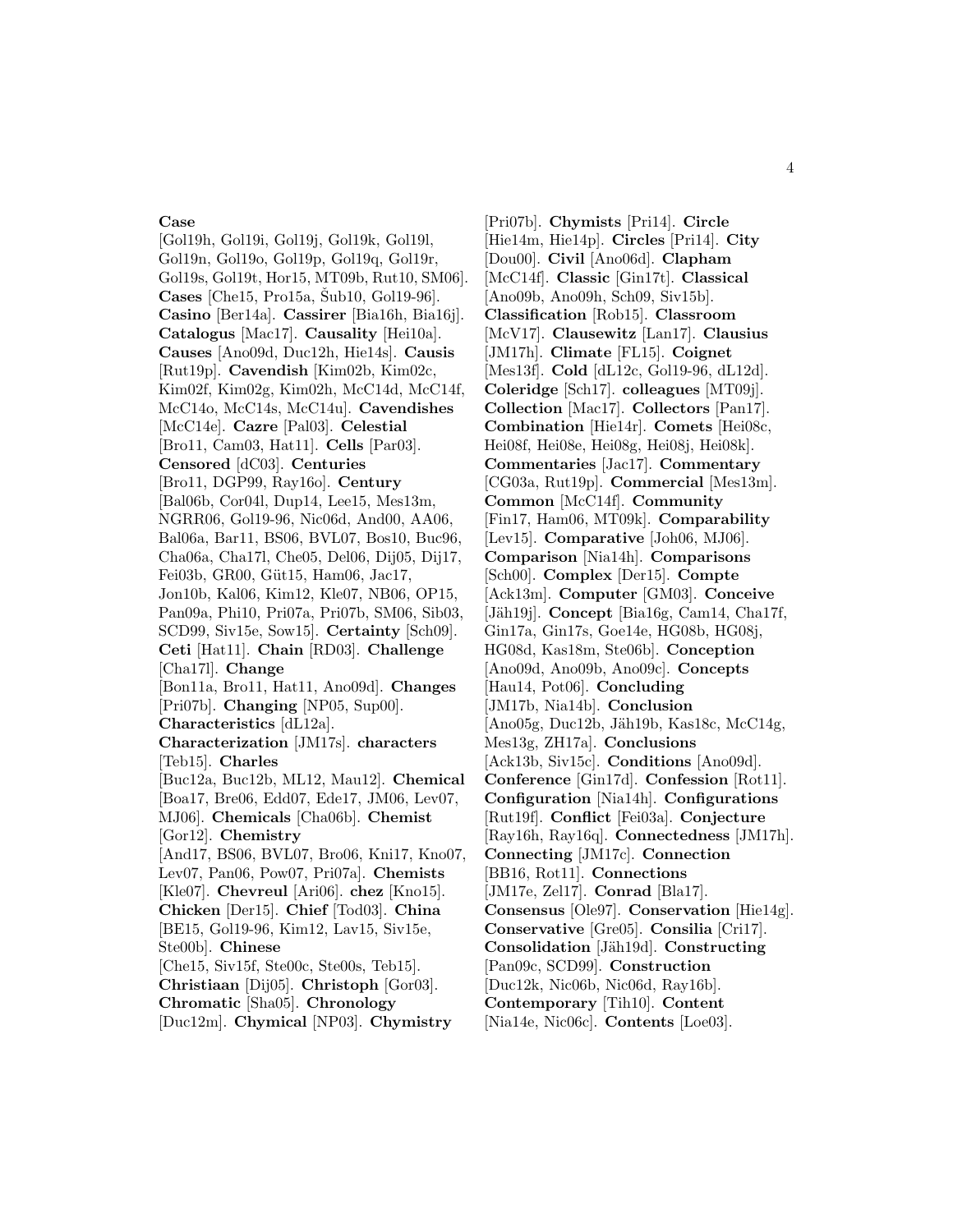**Context** [Ara06, Cah97, CG03d, HH06, Kas18j, Kas18k, Nic06l, Pan17, Ric06, Sch06b, SS06a, SS06b, Zel17]. **Contexts** [HG08b, Pot06, Ric06]. **Continua** [Cha17m]. **Continuity** [Bar11, Bon11a, Bro11, Hat11]. **Continuous** [Cac14]. **Contours** [Ano09e]. **Contributions** [Pri07a]. **Copenhagen** [BB16, Jäh19d, Jäh19c]. **Copernican** [Bon11c, Wil12]. **Copernicus** [AA06, Ros06]. **Copies** [Mil17]. **Coproduction** [Wil15]. **Copying** [Mil17]. **Cornelius** [Tes11]. **Correns** [Rhe03]. Correspondence<sup>[Goe14h, Jäh19d, Jäh19e,</sup> Jäh19i, Jäh19k, Pro16]. **Cosmic** [Hat11]. **Cosmological** [Bar11, Bro11]. **Cosmology** [Bon11a]. **Cosmos** [Hei08f, Rot11]. **Cotton** [Hor15]. **Coulston** [Buc12a, Buc12b]. **courbes** [Kno15]. **Creation** [Cah97]. **Creativity** [Kim02h]. **Credibility** [Buc96, Hon97]. **Crisis** [NGRR06]. **Criticism** [Jon10b]. **Crossroads** [Gin17l]. **Cultivated** [G¨ut15]. **Cultivation** [Hor15, NB06]. **Cultural** [MT09c, Phi10]. **Culture** [Eam17, Rut19c, Sch00, Woo06, Zel17]. **Cultures** [Lee15, Mil17, Ole97]. **Cuneiform** [AS16, Pro16, Ste16]. **Cunitia** [Swe12]. **Cunitz** [Swe12]. **curve** [Kno15]. **Curvilinear** [Ray16h]. **Cycle** [Ack13l, Ack13m, Ack13o, GM03].

**D¯ın** [Nia14h]. **damage** [Gol19-96]. **Dangin** [AS16]. **Dante** [Cer99]. **Dark** [Jac97]. **Data** [Sha03, Sup00]. **Dati** [Goe14h]. **Daubenmire** [Sow15]. **David** [Cor04d, Gra11]. **Death** [Fin17]. **Debate** [Ber14b]. **Decay** [Fra05]. **Dedication** [Bla17]. **Deductions** [Duc12c]. **Defending** [Gou10b, Rut19e]. **Definition** [HG08j]. **Definitions** [Bia16a, Siv15h]. **Degree** [Rob15]. **del** [Ben14]. **Della** [Bel17, Bor17b, BHZ17, Eam17, Smi17, ZH17b, Rut10, Hee17]. **Demonstrative** [Duc12c]. **Denmark** [BB16]. **Descartes**

[Cam14, Cha17d, Gre05, Hee17, Wil12]. **Describing** [Che15]. **Design** [Dou00, Fri14]. **Designs** [Dou00, Gin17k]. **Desire** [Hir17]. **Determinant** [Nia14e]. **Development**  $[JM17q, Kim02g, Rol00, Sch06a, Witt11b].$ **Developments** [Mel16]. **Diagrams** [Bor17b, Hee17, Wüt11g, Wüt11h, Wüt11i]. **Did** [Har15, HG08k]. **Differential** [Rob15]. **Difficulty** [Rab15]. **Digital** [ML12]. **Dilemmas** [JM06]. **Dilthey** [Azz10, Pin10]. **Dirac** [Wüt11c]. **Direct** [Ack13m, Ack13n]. **Directions** [Hie14p]. **Directorship** [Kim02i]. **Disarmament** [JM06]. **Disciplinary** [Rut19f, dS10]. **Disciplines** [Rut19f]. **Discourses** [Rup12]. **Discovering** [Hat11, Pot06, Ste06b]. **Discovery** [Ara06, Frä12, GM03, How06, HH06, Nic06l, Pec06, RD03, SS06b, Sch06c, SG06]. **Discussion** [Bia16c, Blo00, Gra11, Ste00d]. **discussions** [Gol19-96]. **Dismal** [Sch17]. **disorders** [Gol19-96]. **Dispersion** [Sha05]. **Displays** [Pan17]. **Dissertation** [Jäh19j]. **Distinction** [How06, Pec06, Phi10, Sch06b, SS06a, SS06b, SG06]. **Distinctions** [Phi10]. **Disunity** [BF05a]. **Diversity** [OP15]. **Divination** [Rut19a]. **Divine** [Kas18l]. **Division** [Mar14]. **Doctrine** [Hei10b]. **Dome** [Gla14]. **Dr.** [Lev07]. **Draughtsmen** [Nic06d]. **Drawing** [Güt15]. **Drawings** [Hup14]. **Drift** [Ano06o]. **Dryland** [Vet15]. **Duhem** [Sch06a]. **Dunthorne** [Ste10]. **DuPont** [Smi06]. **During** [AA06, BS06, Cha06a, Del06, DGP99, Gav99]. **Durkheim** [Sch10]. **Dutch** [Hom06, Ver11]. **Dutch/Shell** [Hom06]. **Dwight** [Wes14]. **Dyeing** [Mar14]. **Dynamo** [Gin17f].

**Early** [Bon11a, Cor04b, Hie14b, HG08b, Kel15, Kla14, McC12c, Pri07b, Row16, Ste00r, Buc96, FL15, Arc15, Che05, Dij17, FNB06, Lee15, Rut10, Sib03]. **Earn** [dL12g]. **Earth** [JM17p]. **East** [Ste00m]. **Eccentricity** [McC14h]. **Ecclesiastical** [Gra17]. **Eclipse** [Ste00o, Ste00r, Ste00s].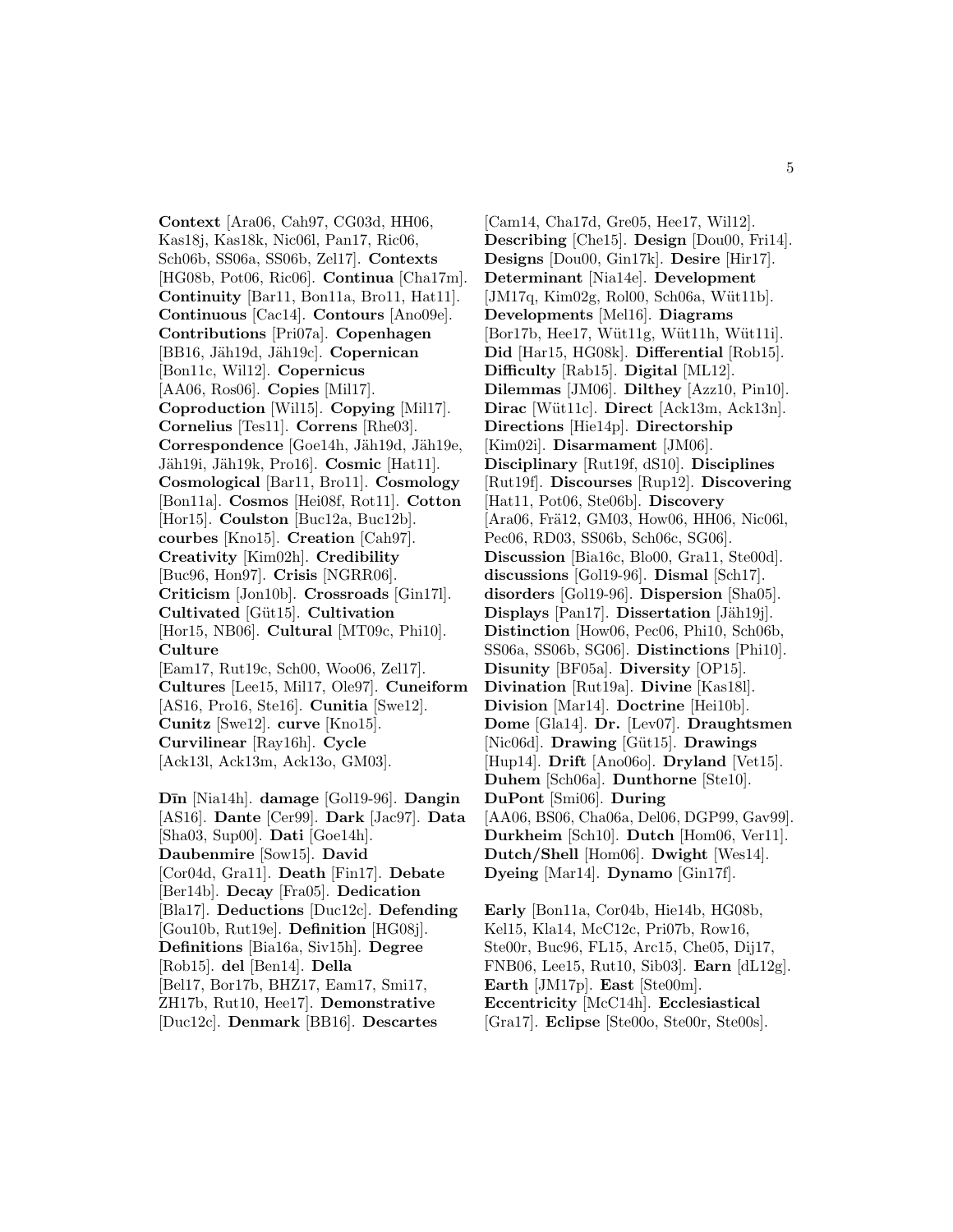**Ecliptic** [Swe10]. **Ecole** [GG12]. **Ecological** [Ack13c, Ack13n, Ack13o, Vet15]. **Ecologist** [Ack13s]. **Ecology** [Ack13m, Ack13n, Ack13p, Sow15]. **Economics** [Sch17, dS10]. **Ecosystems** [Pot06]. **Edenda** [dC03]. **Edge** [Sha05, Ste17]. **Education** [Ano06d, Goe14e, NGRR06]. **Educational** [Phi10]. **Edward** [Ano06d, Ham06]. **Effect** [Jäh19f, Ste17]. **Efficacy** [Siv15g]. **Effort** [Cha06b]. **Egypt** [Rit16]. **Ehrenfried** [Wes14]. **Eighteenth** [BVL07, Nic06d, Kle07, Pri07a, Pri07b, SCD99]. **Eighteenth-century** [Nic06d, Kle07, Pri07a, Pri07b, SCD99]. **Einstein** [Bia16h, Cor04e, RS03]. **Electricities** [Ste06b]. **Electrodynamics** [Wüt11i]. **Electromagnetic** [Cor04h]. **El´ ´ ementaires** [Sch10]. **Elementorum** [Rut19p]. **Elements** [Boa17, Gou10h, Pow07, Cha17b]. **Eleventh** [Siv15e]. **Eleventh-Century** [Siv15e]. **Elimination** [Jes15]. **Elite** [Siv15i]. **Embodied** [Are10]. **Embryology** [Hir17]. **Emergence** [Has00, Kim02c, SM00]. **Empire** [LF15]. **Empiricism** [Ueb10]. **Encounter** [Hie14c]. **Encounters** [Hie14d]. **End** [Kim02d]. **Energy** [Ack13d, Hie14g]. **Engagement** [Cha17d]. **Engine** [SM00]. **Engineering** [And00, Fer00, Gin17q, Vin00]. **Engineers** [Dou00]. **England** [McO17]. **English** [Goe14a]. **Enharmonium** [Hie14e, Hie14f]. **Enlightenment** [Gav99, Pes06]. **Enochian** [Mar14]. **Entomology** [LF15]. **Enumeration** [Teb15, Vir15b]. **Enumerations** [Rob15]. **Environment** [Hub17]. **Epilogue** [Cor04f]. **Epistemological** [Ber14b, Gla14, Phi10]. **Equation** [Gin17u, Wüt11c]. **Equations** [Rob15]. **Equilibrium** [Cha17o]. **Equinoxes** [Swe10]. **equipollence** [Kno15, Kno15]. **Era** [Bor06, Hei08g, Kim02d, Fin15]. **Erich** [Gli15]. **Erklären** [Are10, Fee10b, Fee10a, Lea10]. **Ernst**

[Cha07, Fef97]. **Error** [Buc05]. **Errors** [Ray16p, RS03]. **Erya's** [Teb15]. **Especial** [GG12]. **Essays** [BS17, MK17b, Buc12a]. **Establishing** [JM17d]. **Estimates** [Jon05]. **Ether** [Ano06o]. **Euclid** [Gou10f]. **Euclidean** [Bia16d, Bia16h]. **Euler** [HG08k]. **Europe** [Piñ06, Rut10, Ste00p]. **European** [Gav99]. **Evaluating** [Hie14f]. **Eve** [MT09i]. **Everyday** [McC14i]. **Evolution** [And00]. **Exchange** [Ack13d, Fer00]. **Exchanges** [MT09o]. **Existence** [Gin17u]. **Expanding** [Pan09d]. **Experience** [Coc06, Hie14b, Kle10, Pin10]. **Experiences** [Sib03]. **Experiment** [Cha17j, Lav15, Vin00]. **Experimental** [Bre03, Loe03]. **Experimenting** [Cha17e]. **Experiments** [Eam17, FL15, Rhe03]. **Expert** [Hie14f]. **Expertise** [Bre06, Hor15, Ste06a]. **Explaining** [Mül10]. **Explanation** [Hei10a, Sch10]. **Exploring** [Loe03]. **Explosives** [Coc06, Ste06a]. **Extractions** [Kel15]. **Extraordinary**

**F** [Sow15]. **Fabri** [Pal03]. **Fabricius** [Gra11]. **faciles** [Swe12]. **Facing** [Duc12c]. **Fact** [Ray16c]. **Factory** [MJ06]. **Facts** [And17]. **Faculty** [Piñ06]. **Family** [McC14d, Mes13f]. **Fantasies** [And17]. **Fantoni** [Rut10]. **Faraday** [Pan09e, Ste03]. **Fashioning** [Cha17f]. **Fate** [Rut19a]. **Feeding** [Mat15]. **Fellow** [Pro16]. **Feltre** [Goe14e, Goe14d, Goe14i]. **Fertilizer** [Jäh19f, Tre15]. **Feynman** [Wüt11c, Wüt11d, Wüt11g, Wüt11h, Wüt11i]. **Fiction** [Ray16c]. **Field** [W¨ut11d, Zel17, dJ16, Jak00]. **Fienus** [Hir17]. **Fifteenth** [Bar11]. **Filippo** [Rut10]. **Fire** [Boa17, Dij17, Ede17]. **First** [Gin17d, Gin17k, Kim02f, Lav15, Coc06, Pri07a]. **Fishing** [Hub17]. **Fit** [Jon05]. **Five** [Rup12]. **Flashback** [Jac17]. **Fleming** [Hon97]. **Flight** [GR00, Jak00, SS16, Sup00]. **Floating** [Cha17h]. **Florence** [Kie14]. **Food**

[McC14s]. **Extreme** [Hub17]. **Eye** [Ano03c].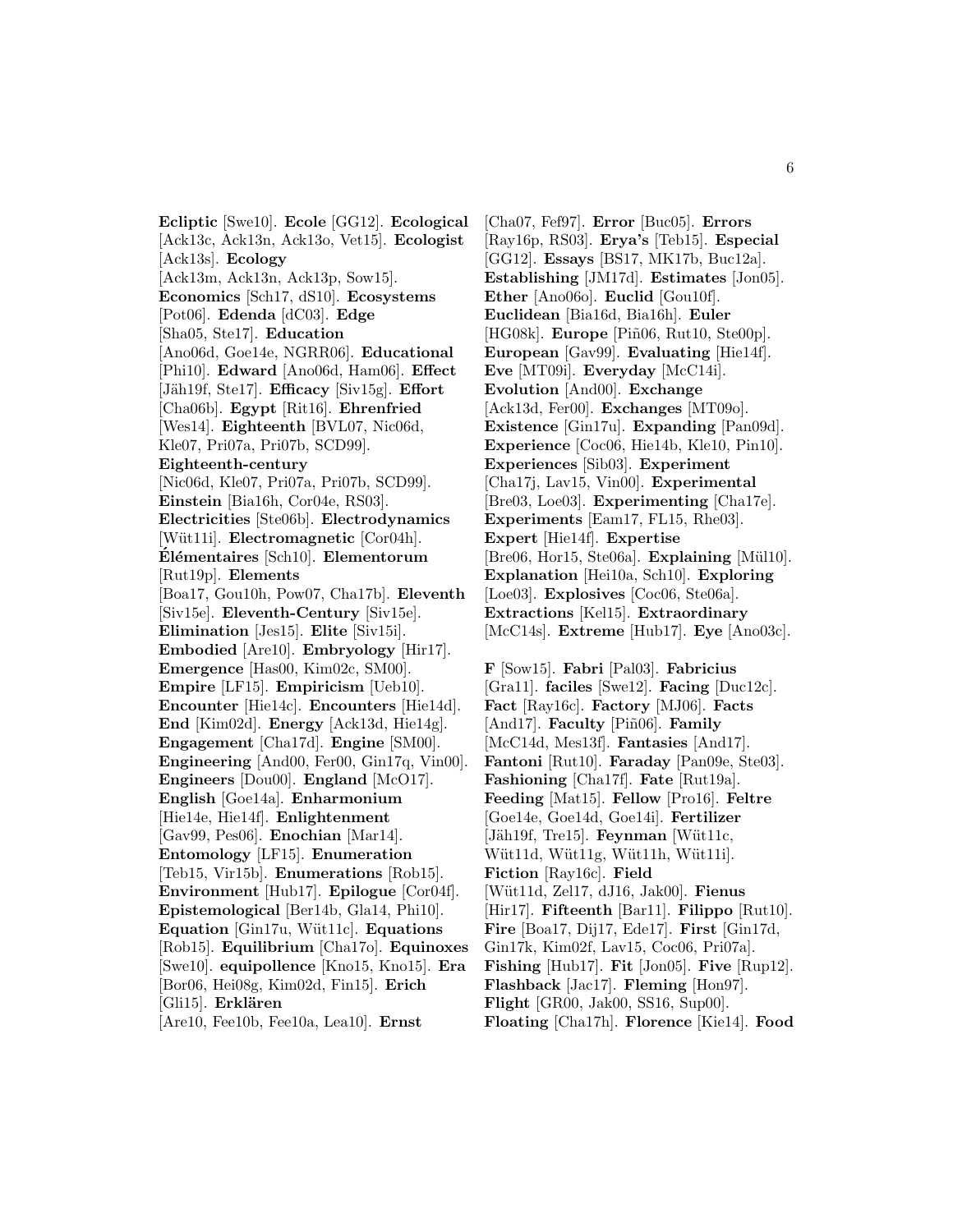[Sch17]. **Forerunner** [Sch06b]. **Forest** [How06]. **Forestry** [FL15]. **Forests** [FL15]. **Forgotten** [RD03]. **Form** [Hau14]. **Formation** [Duc12l, Ste06b]. **Formes** [Sch10]. **Formulation** [Jäh19d]. **Fortifications** [Mes13e]. **Fortschritte** [JM17l]. **Foundation** [Ras06, Sch06c]. **Foundations** [Cor04g, JM17e, Rut19m, Rut19p]. **Fourfold** [Mar14]. **Frame** [Jon10a]. **France** [BVL07, Gin17m, Gin17p, Gin17r, Hor15, MT09c, MT09i, OP15, Sch10]. **Francesco** [Bel17]. **Francis** [Pri07a]. **Franck** [Jäh19f]. **Francois** [AS16]. **Fraunhofer** [Jac97]. **Frederick** [McC14o]. **Frederik** [Mel17]. **Free** [Ack13e, Wüt11e]. **Freedom** [Ric06]. **French** [Bre06, Cha06b, HG08m, Kno15, Lev07, MT09d, MT09j]. **Fresco** [Ray16c]. **Fritz** [Jäh19j]. **Front** [Ack13f, Ack13g, Ack13h, Ack13i, Ack13j, Ack13k, Ano97b, Ano99, Ano00b, Ano00c, Ano00d, Ano00e, Ano00f, Ano03a, Ano03b, Ano05h, Ano05i, Ano06e, Ano06f, Ano06g, Ano06h, Ano06i, Ano06j, Ano06k, Ano07b, Ano09f, Ano10c, Ano10d, Ano11b, Ano12a, Ano12b, Ano12c, Ano12d, Ano12e, Ano12f, Ano12g, Ano14b, Ano14c, Ano14d, Ano14e, Ano14f, Ano14g, Ano14h, Ano15c, Ano15d, Ano15e, Ano15f, Ano15g, Ano15h, Ano15i, Ano15j, Ano16, Ano17c, Ano17d, Ano17e, Ano17f, Ano17g, Ano17h, Bia16e, CG03e, Cha17g, Cor04i, Duc12d, Duc12e, Duc12f, Duc12g, Gin17g, Gin17h, Gin17i, Gin17j, Goe14f, Gol19-92, Gol19-93, Gol19-94, Gou10d, Hei08i, Hie14h, Hie14i, Hie14j, Hie14k, HG08e, HG08f, HG08g, HG08h, Jäh19g, JM17f, Kas18d, Kas18e, Kas18f, Kas18g, Kas18h, Kim02e]. **Front** [MT09e, MT09f, MT09g, MT09h, McC12d, McC12e, McC12f, McC14j, McC14k, McC14l, McC14m, Mes13h, Nia14c, Nic06e, Pan09f, Ray16d, Ray16e, Ray16f, Ray16g, Rut19g, Rut19h, Rut19i, Rut19j, Rut19k, Siv15d, Ste00e, Ste00f, Ste00g, Ste00h, Ste00i, Ste00j, Wüt11f, dL12e.

**Frontier** [Ham06]. **Frontline** [MJ06]. **Fronts** [Hom06]. **Functions** [Gin17e]. **Fundamental** [Sch06b].

**G.** [GBR15a]. **Galileo** [Cam14, Cha17h, Fei03a, Lev15, Pal03, RD03, Wil12, dC03]. **Gallery** [Kie14]. **Galvani** [Bre03]. **Garden** [Wil15]. **Gases** [Ste06a]. **Gauging** [Mes13o]. **Geisteswissenschaft** [Phi10]. **Gemma** [Tes11]. **General** [Bia16h, RS03]. **Generalising** [Kas18l]. **Generality** [Rob15]. **Generation** [Goe14e]. **genesi** [Jac17]. **Genesis** [Old12, RS03, Wüt11g]. **Genetic** [Der15, dL12d, Har15]. **Genre** [BS06]. **Genres** [BE15]. **Geography** [G¨ut15, Mit10, Phi15]. **Geology** [Goo17, Old12, Edd07]. **Geometric** [Fri14]. **Geometrical** [Ger14a, Hee17]. **Geometrie** [Cor04d]. **Geometries** [Bia16d]. **Geometry** [Bia16g, Bia16h, Bia16j, Hey14, YKS14]. **Georg** [Cha07]. **George** [NP03]. **Georgics** [Edd07]. **Gérard** [Gin17f]. **G´erard-Lescuyer** [Gin17f]. **Gerardus** [Mel17]. **German** [Hie14a, Bos10, JM17g, Kle10, Nev14, Ole97, Tre15, dS10]. **Germano** [Sch06b]. **Germany** [Buc96, Joh06, JM17r, JM17s, Kle07, Mat15, Phi10, Phi15, SS16]. **Gessner** [Bla17]. **Giambattista** [Bel17, BHZ17, Eam17, Smi17, ZH17b]. **Gillispie** [Buc12a, Buc12b, ML12, Mau12]. **Giovanni** [Gla14, Rut10]. **Giuseppe** [dC03]. **Glass** [Jac97]. **Glossary** [CG03f]. **Goals** [W¨ut11b]. **God** [Duc12j]. **Goldsmiths** [Hau14, Pri14]. **Good** [Che05]. **Göttingen** [JM17p, Row16]. **Governmental** [LF15]. **Granada** [AA06]. **Grassi** [Fei03a]. **Graz** [Row16]. **Great** [McC14s, W¨ut11c, Gin17k, Vet15]. **Greco** [Ste00k]. **Greek** [DGP99]. **Grey** [McC14d]. **Grienberger** [Fei03a, Gor03]. **Ground** [Sup00]. **Grounds** [Fei03a]. **Group** [Hie14c]. **Growth** [Cro00]. **Grundlagen** [Cor04d]. **GTR** [Cor04j]. **Guglielmo** [Hon97].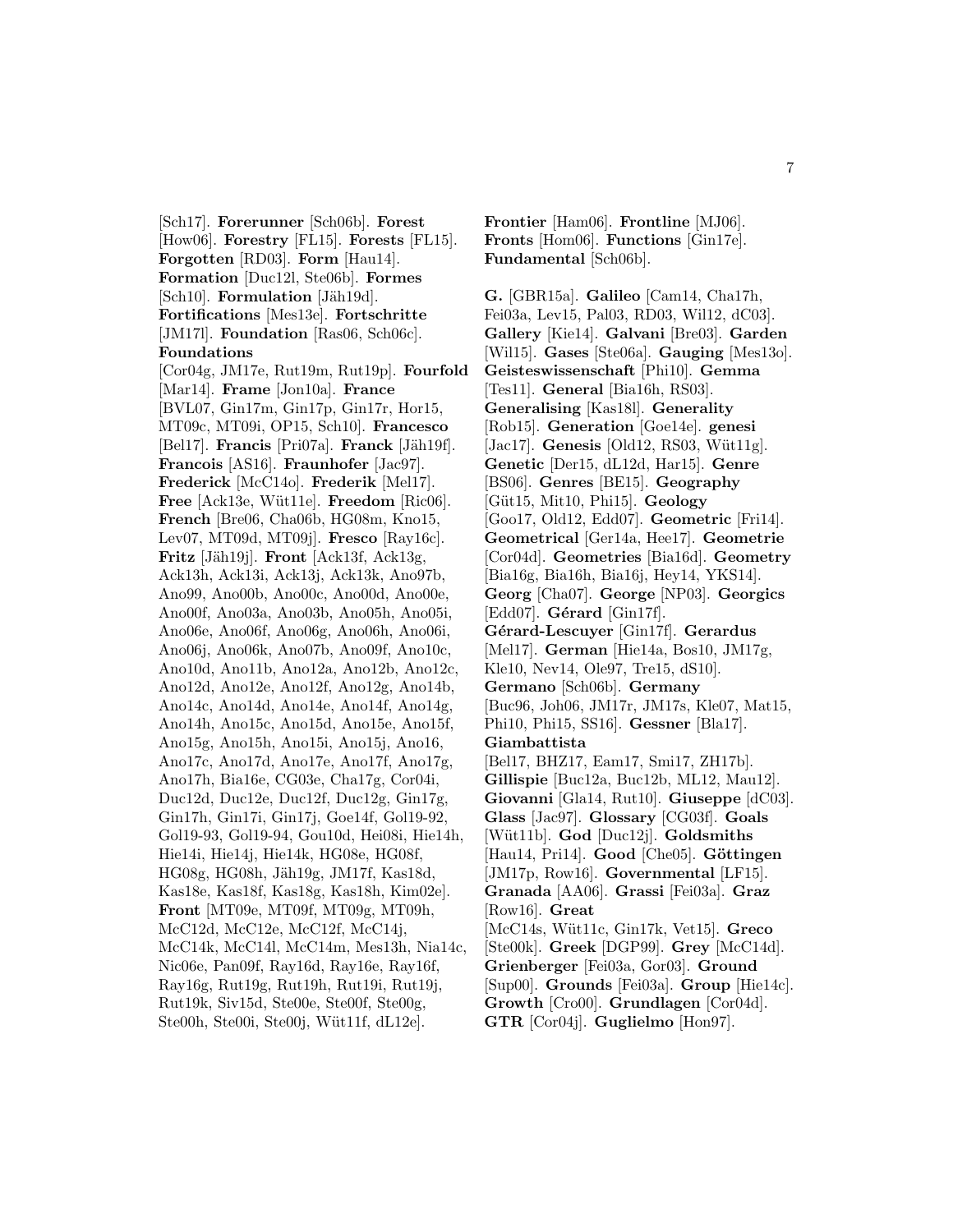**H** [BS17]. **Hadamard** [Gin17l, MT09o]. **Half** [Cha06a, NB06]. **Hall** [McC14e]. **Hamiltonian** [Wüt11j]. **Handy** [Swe05]. **Hanging** [RD03]. **Hans** [GM03, Sch06c]. **Happen** [HG08k]. **Harmonium** [Hie14o]. **Harmony** [Hie14s, HG08b]. **Hauck** [Ray16h]. **Hay'a** [Nia14e]. **Haytham** [Ray16i, Ray16k]. **Health** [Siv15e, Siv15f]. **Heart** [Gre05]. **Heaven** [Kim12, Kim12]. **Heavens** [Nia14h]. **Helmholtz** [Ano09d, Ano09g, Ano09h, Ano09i, Bia16f, Bia16j, Hie14c, Hie14l, Hie14m, Pan09g, Sch09]. **Help** [Kel15]. **Henry** [Gou10i, McC14o, McC14s]. **Henseleit** [GM03]. **Herculaneum** [Kle12]. **Heritage** [Ano06l, Bil00]. **Herman** [Pow07]. **Hermann** [Pan09g, Sch09]. **Hermeneutic** [Kle10]. **Herschel** [Goo17]. **Heuristic** [Nic06l]. **Heyns** [Mes13l]. **Hieremiae** [Mac17]. **High** [Ste06a]. **Hilbert** [Cor04b, Cor04d, Cor04e, Cor04j]. **Hippocrates** [Kno07]. **Hippocratical** [Kno07]. **Hippolyte** [Mül10]. **Historian** [Nut17]. **Historians** [Gra17]. **Historical** [Cha17i, Fee10b, Fee10a, Mül10, Old12, SS06b, dS10]. **Historicism** [Bos10, BF05a]. **Historiography** [Høy16]. **History** [Arc15, Buc12a, CV15a, CV15b, FL15, Gal00, Gil12, Gin17m, Goe14c, Gou10b, Gou10g, Gra17, Hei08j, HRR03, HG08o, JM17r, Kim02h, MK17b, Mau12, Mül10, Old12, PK15b, Sch06b, SS16, Zel17]. **Holker** [McC14e]. **Holwarda** [Ver11]. **Homchen.** [Azz10]. **Home** [McC12g]. **Honor** [MK17b, Buc12a]. **Honore** [Pal03]. **Honour** [BS17]. **Hope** [Goo17]. **Houses** [McC14f]. **Hudson** [Hub17]. **Human** [Kas18j, Kas18k, Lea10]. **Humanism** [Goe14d]. **Humanist** [Goe14c]. **Humanitatis** [Goe14d]. **Humanities** [Smi10]. **Hund** [Jäh19f]. **Hundred** [Cha17f, Cha17n]. **Huygens** [Dij05]. **Hydrostatics** [Cha17b, Cha17d, Cha17i, Cha17j, Cha17k, Cha17m, Cha17n].

**Hypatia** [Gou10b, Gou10h]. **Hypotheses** [Bia16a, Swe05]. **Hypothesis** [Ano06l, Ray16b]. **Hypothetization** [Ano09i].

**Ibn** [Ray16i, Ray16k]. **Ideas** [Bro11, Gin17l, Ham06, Kim12, Sch06b]. **Igne** [Wes14]. **II** [Kas18j, Dou00, Duc12l, Sch00]. **III** [Duc12m, Kas18k]. **Illa** [dC03]. **Illustrated** [Mel17]. **Illustrations** [Nic06c, Nic06b, Nic06d, Nic06h, Nic06j]. **Images** [NG99]. **Imagination** [Hir17]. **Imagines** [Rut19l]. **Immanuel** [HG08k]. **Impact** [Bro11]. **Imperial** [BE15]. **Implementation** [Jäh19i]. **Implications** [Smi17]. **Imponderable** [Boa17]. **Importance** [Kno07]. **Imprecisions** [Rag10]. **Improvement** [Fin15, Lav15]. **Incompatibility** [Gin17q]. **Individuality** [Bos10]. **Inductive** [Sch06c]. **Industrial** [Cha06b, Kin06]. **Industry** [Kim12, Lee15, MJ06, Pan06]. **Inextricability** [Ara06]. **Infinite** [Art15, Lev15]. **Infinitesimals** [Jes15]. **Infinities** [Lev15]. **Influenced** [Azz10]. **Influences** [Pan09h]. **Infra** [Loe03]. **Infra-Red** [Loe03]. **Innovation** [Buc17, Gre05, Hor15]. **Inoculation** [Fin15]. **Insect** [LF15]. **Insights** [Pro16, RS03]. **Instead** [Lea10]. **Institute** [Pri07a]. **Institutional** [Rut19m, MT09m]. **Instructional** [Vir15a]. **Instrument** [Cah97, Mes13i]. **Instrumentation** [Sup00]. **Instruments** [Boa17, Dij17, Pow07]. **Integrate** [Che15]. **Intellectual** [Row16, Ano06l]. **Intensities** [Jäh19k]. **Intensity** [Jäh19c]. **Interactions** [Rab15]. **Interest** [McO17]. **International** [Bil00, Gin17d]. **Interpretation** [Bia16d, Bos10, Ver11, Wüt11h]. **Interpretive** [Tod03]. **Interrelations** [GBR15a, GBR15b]. **Interventionism** [MT09n]. **Interventions** [Hau14].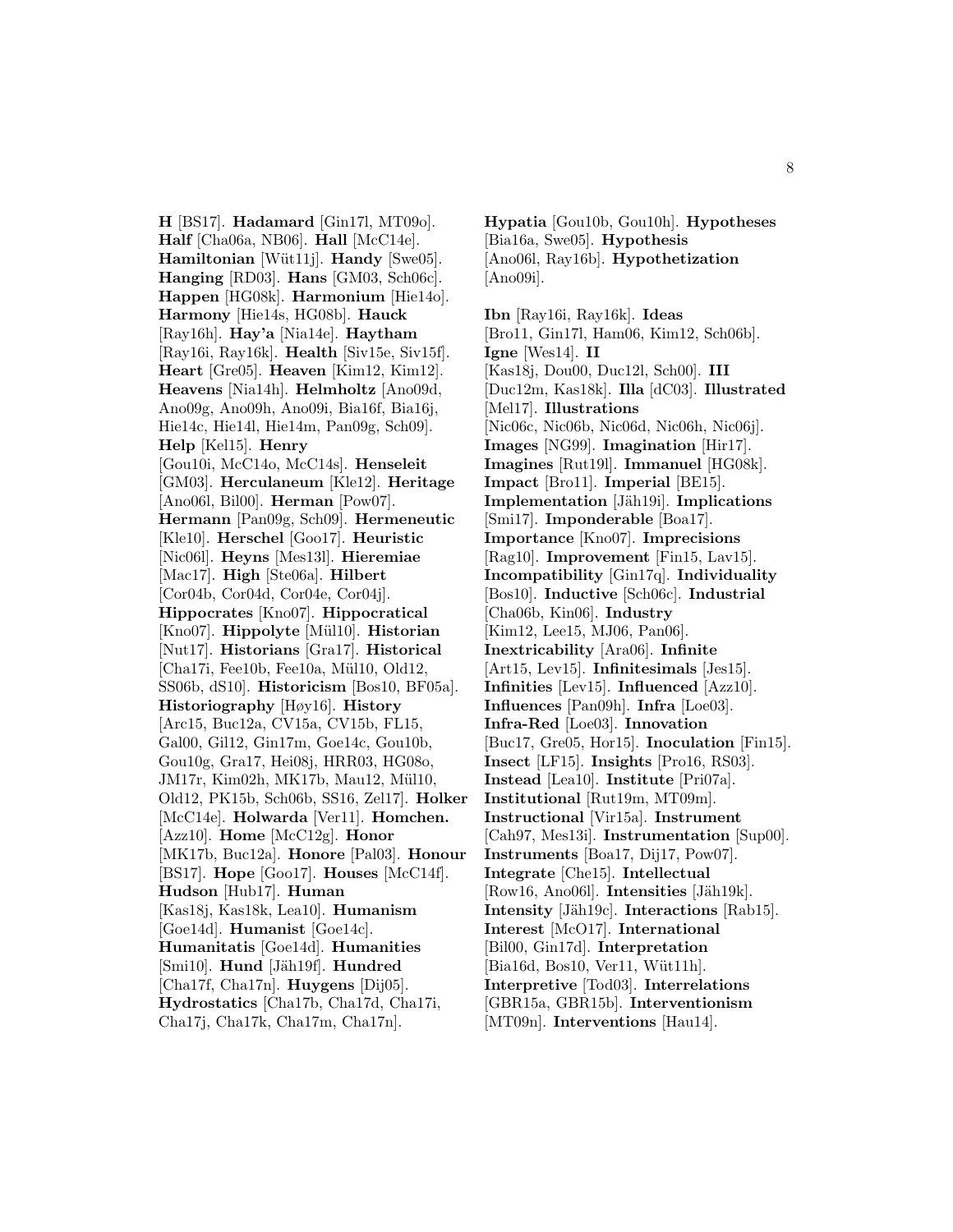**Intonation** [Hie14o]. **Introduction** [Ano05j, Ano06m, Ano06n, Ano09j, Bon11b, Bor17a, BF05a, CG03g, Cor04k, Fee10b, Ger14b, Goe14g, Gol19-95, Hie14n, HG08i, Jäh19h, MK17a, Mes13j, Nic06f, PK15a, SS06a, Ste00l, W¨ut11h, dL12d]. **Invariances** [Hee17]. **Invention** [Rol00]. **Inventor** [Pro15a]. **Investigating** [Ack13l]. **Investigation** [Ack13q, Sha05]. **Investigative** [Hol03]. **Investigator** [Tod03]. **Iran** [Nia14d]. **Isaac** [Duc12i]. **Islamic** [Rag10, Ste00m]. **Issue** [BE15]. **Italian** [Bor06, HG08m, MT09n]. **Italy** [Fin17, Hor15, MT09c, MT09i, Pan06, Pep06]. **Itinerary** [Duc12m]. **IV** [Fri14, Kas18l].

**J** [Kim02f, Kim02g]. **J.** [Kim02f, Kim02g]. **Jacques** [Ari06]. **James** [Edd07, Goe14a, Lea10, Mil17, YKS14]. **Japan** [Ste00n, Arc15, Hie14d, Lee15]. **Java** [Wil15]. **Jesuit** [Cam03, Fei03b, Lei03, Pal03]. **Jesus** [Gor03]. **Jewish** [MT09k]. **Johannes** [Gra11, Hie14m, Hie14p, Ver11]. **John** [McC12l, Goo17, Gra17, Hon97, Nut17, Wes14]. **Joseph** [Jac97]. **Journal** [McC14n]. **Journals** [JM17m]. **Journey** [Row16]. **Journeys** [JPS16]. **Just** [Hie14o]. **Justification** [Ara06, How06, HH06, Nic06l, Pec06, SS06b, Sch06c, Ste06b, SG06]. **Justifying** [Pot06].

**Ivan** [Tod03].

**Kaiser** [Ras06]. **kaiwu** [Kim12]. **Kant** [Bia16c, Bia16f, HG08k]. **Kantianism** [Sub10]. **Keeping** [Sib03]. **Kepler** [Rot11, Bon11c, Gra11, Hee17, Swe10]. **Kindred** [Ano06o]. **Kirchhoff** [JM17h]. **Kirchm¨oser** [Kin06]. **Kirwan** [Old12]. **Knowledge** [FL15, Fin17, How06, Nev14, Phi15, Ray16j, Rut19r, SCD99, Vet15]. **Koenig** [Pan09a]. **Konopinski** [Fra05]. **Krebs** [GM03]. **Kreide** [Azz10]. **Kries** [Hei10a]. **Krylov** [Gin17n]. **Kuhlmann**

[Lan06]. **Kuhn** [HH06]. **Kurd** [Azz10]. **Kurt** [GM03].

**Laboratories** [Bre06, Dup14, Kie14]. **Laboratory** [Ack13e, Ack13l, GM03, Hol03, JM17q, Loe03, NP03, Sib03, Tod03, Wes14, Kim02h]. **Lalande** [Ste10]. **Langley** [Loe03]. **Language** [Nia14e, Nic06k]. **Laplacian** [Hei08f, Hei08g]. **Laßwitz** [Azz10]. **Late** [BS06, Cor04l, McC12h, SM06, BE15, Fin17, Mes13m, Ste00o, Ste00p]. **Latitude** [Swe05]. **Latter** [NB06]. **Laurel** [Mes13l]. **Laws** [JM17c]. **Leadership** [Kim02g, Kim02h]. **Learn** [Pan17]. **Learning** [Gou10e, Sir17]. **Lecture** [And17]. **Lectures** [BVL07, Gin17s, Gou10i, Kal06]. **Legacy** [CG03h, Hie14l, Ray16k]. **Legendre** [HG08j]. **Legume** [Fin15]. **Leibniz** [Bee15, Art15, GBR15a, GBR15b, Gro15, Jes15, Kno15, Lev15, Pro15a, Rab15]. **Lenses** [Ano05g, Bor17b, Dij05, Sha05]. **Leonardo** [Ber14b, Goe14h]. **Leonhard** [HG08k]. **Lescuyer** [Gin17f]. **Letter** [Goe14a]. **Letters** [McC12i, McC14o, Mil17]. Levere [BS17, Ham17]. Liénard [Gin17u]. **Life** [Ack13l, Ack13m, Ack13o, Gil12, McC14i, McC14p, Mes13m, Nia14i, PK15b,  $Sir17, Šub10].$  **Ligamentum** [Rut19n]. Light [Ano05c, Dij17, Frä12]. Likely [Mau07]. **Limits** [Duc12c, Ste06b]. **Lindstedt** [Gin17q]. **Line** [G¨ut15]. **Lineage** [Cha07]. **Lineages** [Gou10e]. **Linear** [Ray16j]. **Lines** [Jac97]. **Links** [Nic06g]. **Liquids** [Cha17l, Cha17m, Cha17o]. **List** [Pro15b]. **Lists** [Teb15]. **Literature** [BS06, BE15]. **litteram** [Jac17]. **Lives** [Gou10f]. **Local** [FL15, Ole97]. **Logical** [Ueb10]. **Lone** [Tod03]. **Longitudes** [Jon10a]. **Longomontanus** [Swe10]. **Loss** [Sch09]. **Lost** [How06, JM06]. **Lowthers** [McC14e]. **Luc** [Old12]. **Lucretius** [Kle12]. **Luigi** [Bre03]. **Lumi`ere** [Ano05d]. **Lysenko**  $[dL12d, dL12h].$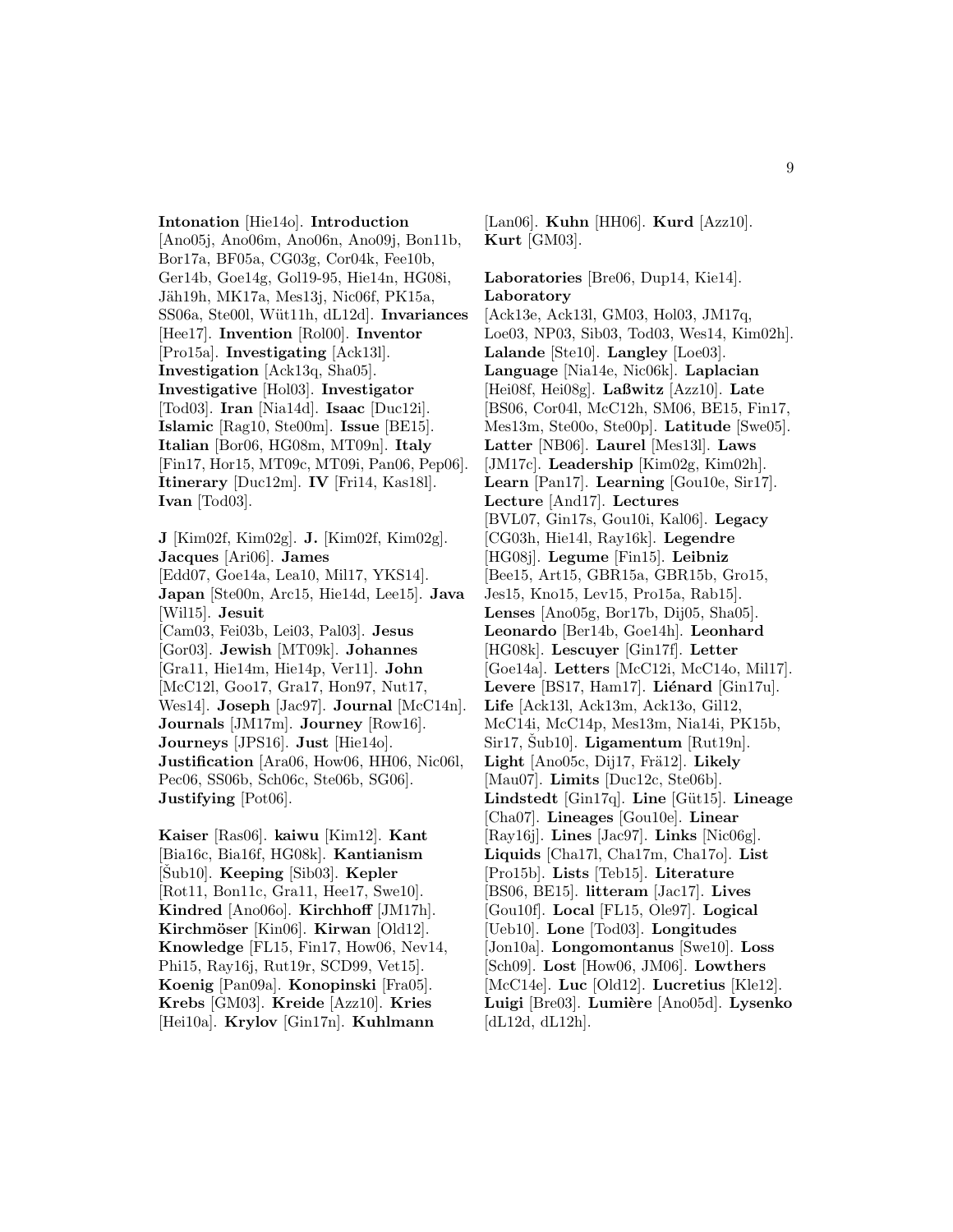**Machine** [Gin17f, Mil17]. **Magi** [Dij17]. **Magic** [J¨ah19k, Rut19q, Rut19r]. **Magician** [ZH17b]. **Magnetism** [JM17p]. **Magnitude** [Bia16i]. **Magnus** [Rut19a, Rut19l, Rut19o, Rut19p]. **main** [Duc12i]. **Maine** [Sch10]. **Make** [Jon05]. **Makers** [Mes13i]. **Making** [Ano06p, Hie14b, HG08d, Nic06h]. **Man** [Gra17, Frä12]. **Management** [Wil15]. **Managerial** [Tod03]. **Managing** [Bre06]. **Mandel'shtam** [Gin17o]. **Manner** [Kno07]. **Mannheim** [Sub10]. **Manufacture** [Coc06, Fer00, Jac97]. **Mapping** [G¨ut15, Loe03, Mes13k]. **Maps** [Mit10]. **Marco** [Ber14a]. **Marconi** [Hon97]. **Maria** [Swe12]. **Market** [Cha07, Pan09d, Pan09h]. **Martii** [Mac17]. **Masaccio** [Ray16c]. **Maskelyne** [Hon97]. **Master** [Ack13m, And14, Buc12a]. **Masterpiece** [Boa17]. **Material** [Ber14a, Kie14]. **Materials** [Nic06i]. **Maternal** [Hir17]. **mathematicae** [Gou10c]. **Mathematical** [Bee15, Bor06, Che15, Dij05, Duc12c, Ger14a, Gla14, Gou10b, Gro15, HG08l, Kal06, Kel15, Lei03, Mes13m, Oss16, Pro15b, Pro16, Rut19f]. **Mathematician** [Bee15, JPS16]. **Mathematicians** [JM17i, MT09j]. **Mathematics** [AS16, CL06, GBR15a, GBR15b, Gor03, Gou10g, GG12, HG08n, Høy16, Hup14, Kla14, Mel16, Mes13m, Rab15, Rut19o, SS16, Ros06]. **Mathematicus** [Goe14d]. **Mathematizing** [Rut19o]. **Matter** [Ack13a, Ack13d, Ack13f, Ack13g, Ack13h, Ack13i, Ack13j, Ack13k, Ano97a, Ano97b, Ano99, Ano00a, Ano00b, Ano00c, Ano00d, Ano00e, Ano00f, Ano03a, Ano03b, Ano05e, Ano05f, Ano05h, Ano05i, Ano06a, Ano06b, Ano06c, Ano06e, Ano06f, Ano06g, Ano06h, Ano06i, Ano06j, Ano06k, Ano07a, Ano07b, Ano09a, Ano09f, Ano10a, Ano10b, Ano10c, Ano10d, Ano11a, Ano11b, Ano12a, Ano12b, Ano12c, Ano12d, Ano12e, Ano12f, Ano12g, Ano14a, Ano14b, Ano14c, Ano14d, Ano14e, Ano14f, Ano14g, Ano14h,

Ano15a, Ano15b, Ano15c, Ano15d, Ano15e, Ano15f, Ano15g, Ano15h, Ano15i, Ano15j, Ano16, Ano17a, Ano17b, Ano17c, Ano17d, Ano17e, Ano17f, Ano17g, Ano17h, Art15, Bia16b, Bia16e, CG03b, CG03e, Cha17a, Cha17g, Cor04c, Cor04i, Duc12a, Duc12d, Duc12e, Duc12f, Duc12g]. **Matter** [Gin17b, Gin17c, Gin17g, Gin17h, Gin17i, Gin17j, Goe14b, Goe14f, Gol19a, Gol19-92, Gol19-93, Gol19-94, Gou10a, Gou10d, Ham17, Hei08d, Hei08i, Hie14h, Hie14i, Hie14j, Hie14k, HG08c, HG08e, HG08f, HG08g, HG08h, Jäh19a, Jäh19g, JM17a, JM17f, Kas18b, Kas18d, Kas18e, Kas18f, Kas18g, Kas18h, Kim02a, Kim02e, MT09a, MT09e, MT09f, MT09g, MT09h, McC12a, McC12d, McC12e, McC12f, McC14j, McC14k, McC14l, McC14m, Mes13d, Mes13h, Nia14a, Nia14c, Nic06a, Nic06e, Pan09b, Pan09f, Ray16a, Ray16d, Ray16e, Ray16f, Ray16g, Rut19d, Rut19g, Rut19h, Rut19i, Rut19j, Rut19k, Siv15a, Siv15d, Ste00a, Ste00e, Ste00f, Ste00g, Ste00h, Ste00i, Ste00j, Wüt11a, Wüt11f, dL12b, dL12e]. **Matthew** [Gra17]. **Maurolico** [Bel17]. **Max** [Hei10a]. **Mayer** [Ste10]. **McCook** [Jak00]. **Means** [Wüt11b]. **Measurement** [Hes99]. **Measurements** [Bia16d, Che05]. **Mechanical** [Cor04h, Kal06]. **Mechanics**  $[Cha17l, Gin17n, Hey14, Wütl1j].$ **Mechanism** [Ano09c, Ano09h, Ano09i, Ano09k, Cha17c, Sch09]. **Mediaeval** [Nev14]. **Medical** [Bal06b, BE15, Gol19-96, Gra17, Mac17, Ste17]. **Medicine** [Cri17, Jac17, Kno07, Lev07, MK17b, Piñ06, Siv15b, Siv15f]. **Medieval** [Kel15, Ste00p]. **Meets** [Cam14]. **Men** [Mil17, Mil17]. **Mendelism** [Gli15, Har15]. **Mendelist** [dL12f]. **Mengoli** [Pro15a]. **Menstruums** [Boa17]. **Mesa** [Ray16b]. **Mesopotamia** [Pro15b, Ste00q]. **Mesopotamian** [Høy16, Mel16]. **Metallogenetical** [Hau14]. **metaphysicae** [Rut19n]. **Method** [Ack13m, Cor04a, Gin17n, Gin17o, Gin17q, Gin17t].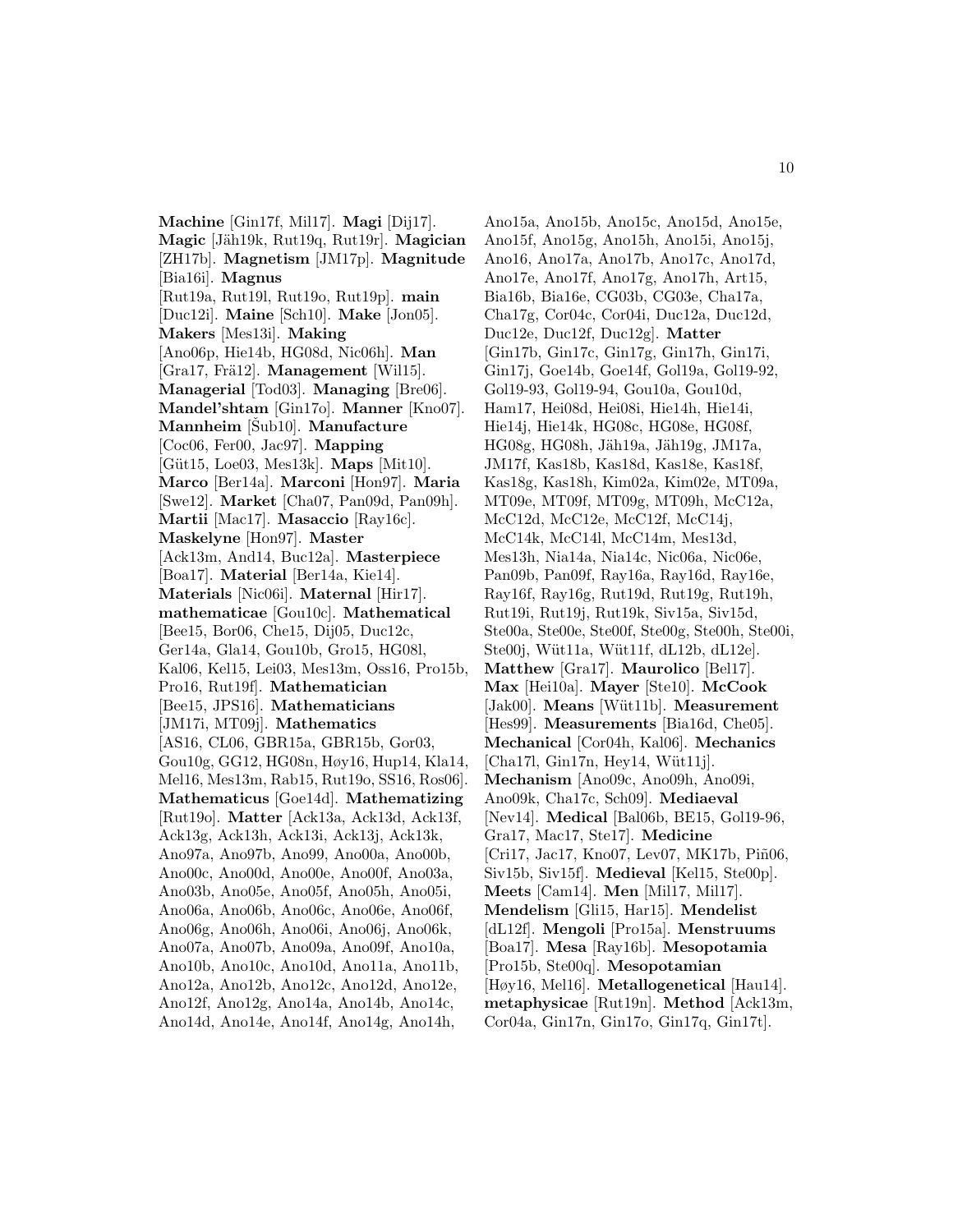**M´ethode** [Sch10]. **Methodenstreit** [dS10]. **Methodological** [Duc12m]. **Methodology** [Duc12i, Duc12k, Duc12l, Duc12m]. **Methods** [Ack13n, Der15, JM17j, Nic06i]. **Metrical** [Bia16g]. **Metropolis** [Mes13m]. **Michell** [McC12l]. **Michurinism** [dL12f]. **Microbial** [Lee15]. **Microbiology** [Ack13c, Ack13o, Ack13r]. **Microscope** [Ack13l]. **Microscopical** [Fef97]. **Mid** [BVL07, Sow15]. **Mid-Eighteenth-Century** [BVL07]. **Mid-Twentieth-Century** [Sow15]. **Mie** [Cor04e]. **Milestones** [W¨ut11b]. **Military** [Bro06, Pan06, Ras06]. **Mill** [Hei10a, Sch17]. **Minkowski** [Cor04m]. **Mira** [Hat11]. **Mirandola** [Rut10]. **Misrepresentation** [Buc17]. **Missionary** [Cam03]. **Mistake** [Buc05]. **Mition** [RD03]. **Mobilization** [Cha06b, Joh06, Ste06a]. **Model** [Duc12k, Duc12l]. **Models** [GM03, Nia14h]. **Modern** [Ano09e, Arc15, Bon11a, Bor06, FL15, FNB06, HG08b, Jak00, JPS16, Kla14, NG99, Ros06, Rut10, Sch09, Pep06]. **Modesty** [Gor03]. **Mold** [Lee15]. **Mongols** [Nia14d]. **Montagnana** [Cri17]. **Montpellier** [McV17]. **Moody** [Ack13q]. **Moon** [Ste10]. **Morality** [Buc17]. **Morganists** [dL12f]. **Morley** [Ano06d, Ham06]. **Morleys** [Ano06q]. **Morphology** [Wil15]. **Motion** [Pal03]. **Motions** [Gin17e]. **M¨uller** [Hie14m, Hie14p]. **Multiplet** [Jäh19k]. **Multitude** [Lev15]. **Munitions** [Bro06, Joh06]. **Muscular** [Bre03]. **Museums** [Pan17]. **Music** [Hie14b, Hie14d, Hie14t]. **Music-Making** [Hie14b]. **Musical** [Hie14s].

**Nancy** [MK17b]. **Naples** [Eam17]. **Napoleonic** [Hor15]. **Narrating** [Sib03]. **Narratives** [Pri07a]. **National** [Hom06, Sch00]. **Natural** [Arc15, CL06, FL15, Hau14, HG08o, McC14p, Rut19n, Rut19p, Rut19r, Smi10, Duc12i, Kim12].

**Natural-Philosophical** [Duc12i]. **Naturalis** [Ray16l, Rut19n]. **Naturalis/Artificialis** [Ray16l]. **Naturalist** [Fin17]. **Nature** [Ack13e, Ack13l, Ano09d, Ano09e, Bre03, Güt15, Kle10, Lan17, Nic06d, Pot06, Sch09, Sup00, Tre15]. **Naturphilosophie** [Lan17]. **Naturwissenschaft** [Phi10]. **Naturwissenschaft/Geisteswissenschaft** [Phi10]. **Navigation** [Mes13c]. **Nazi** [SS16].  $\textbf{Near}$  [Ste00m].  $\textbf{Neo}$  [Sub10]. **Neo-Kantianism** [Šub10]. **Network** [Jäh19e]. **Neugebauer** [BB16, Høy16, JPS16, Mel16, Oss16, Pro16, Rit16, Row16, SS16, Ste16]. **Newton** [AA06, Cam14, Cha17m, Cha17n, Duc12c, Duc12i, Duc12h, Duc12m, Hei08b, Hei08h, Kas18m, Kas18i, Sha03, Sha05, Smi05, Wil12]. **Newtonian** [Hei08e, Hei08k]. **Nicolaas** [Mel17]. **Nineteenth** [Cor04l, Bos10, Güt15, Ham06, Jon10b, OP15, Pan09a, Phi10]. **Nineteenth-Century** [Bos10, Güt15, Ham06, OP15, Pan09a, Phi10]. **ninety** [Gol19-96]. **Nobody** [Pri07b]. **Nomenclature** [Cam15]. **Non** [Bia16d, Bia16h, Hei08k, dC03]. **Non-Euclidean** [Bia16d, Bia16h]. **Nonlinear** [Gin17d, Gin17m, Gin17n]. **Normality** [McC14q]. **North** [Dij17, Pan09d]. **Notebook** [RS03]. **Notebooks** [GM03, Hol03, HRR03, Loe03, NP03, Sha03, Tod03]. **Notes** [Gin17a, Par03, RD03]. **Noticed** [Pri07b]. **Notions** [Rab15]. **Nova** [Gra11]. **Novel** [Cha17f]. **Novelties** [Bro11]. **Nueva** [AA06]. **Number** [Bia16i, Bia16j, Gol19b, Gol19m, Gol19u, Gol19v, Gol19w, Gol19y, Gol19z, Gol19-27, Gol19-28, Gol19-29, Gol19-30, Gol19-31, Gol19-32, Gol19-33, Gol19-34, Gol19-36, Gol19-37, Gol19-38, Gol19-39, Gol19-40, Gol19-41, Gol19-42, Gol19-43, Gol19-44, Gol19-45, Gol19-47, Gol19-48, Gol19-49, Gol19x, Gol19-50, Gol19-51, Gol19-52, Gol19-53, Gol19-54, Gol19-55,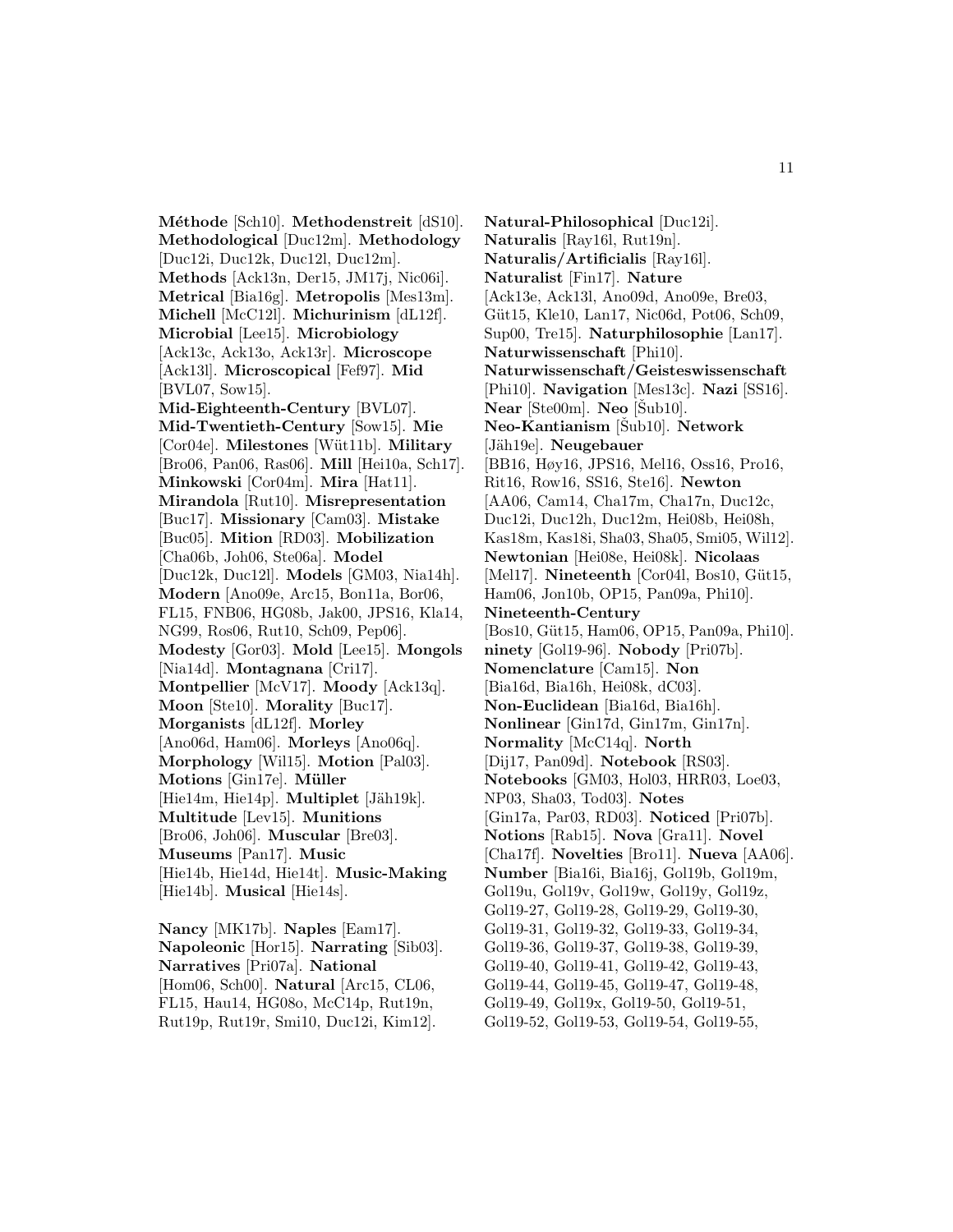Gol19-56, Gol19-58, Gol19-59, Gol19-60, Gol19-61, Gol19-62, Gol19-63, Gol19-64, Gol19-65, Gol19-66, Gol19-67, Gol19-69, Gol19-70, Gol19-71, Gol19-72, Gol19-73, Gol19-74, Gol19-75, Gol19-76, Gol19-77, Gol19-35, Gol19-78, Gol19-80, Gol19-81, Gol19-82, Gol19-83, Gol19-84, Gol19-85, Gol19-86, Gol19-87, Gol19-88, Gol19-89, Gol19-91, Gol19-46, Gol19-57, Gol19-68, Gol19-79, Gol19-90, Gol19c, Gol19d, Gol19e]. **Number** [Gol19f, Gol19g, Gol19h, Gol19i, Gol19j, Gol19k, Gol19l, Gol19n, Gol19o, Gol19p, Gol19q, Gol19r, Gol19s, Gol19t]. **Numbers** [Sib03]. **Nutrition** [Mat15]. **Nymphs** [Mes13l].

**oberen** [Azz10]. **Objectivity** [SS16]. **Objects** [Ger14a, Pot06]. **Obliquity** [Swe10]. **Observationes** [Mel17]. **Observations** [JM17b, Ste00r, Swe10]. **Obstacles** [Gla14]. **Office** [Vet15]. **Oil** [Arc15]. **Old** [Frä12, Jäh19i]. **Omnis** [Goe14d]. **One** [Cha17f, Cha17n, MT09o]. **Ontology** [Are10]. **Opening** [Kim12]. **Opera** [Rut19q]. **Operating** [Hom06]. **Operations** [Che15, Kel15]. **Operator** [W¨ut11j]. **Opinions** [Hie14f]. **Opposition** [Ueb10]. **Optical** [Bor17b, Jac97, Sha03]. **Optician** [ZH17b]. **Optics** [BHZ17, Dij05, Duc12c, Fef97, Ray16o]. **Orbs** [Bar11]. **Order** [Jon05]. **Ordering** [Kel15]. **Orders** [Kla14]. **Ordinary** [JM17k]. **Organic** [Tre15]. **Organization** [Rob15]. **Organizing** [Smi06]. **Origin** [Jäh19d, Wüt11h]. **Origins** [Ede17, Tre15]. **Orthodox** [Ueb10]. **Orville** [Cro00]. **Oscillations** [Gin17a, Gin17m, Gin17p, Gin17s]. **Other** [JM17m]. **Otto** [BB16, JPS16, Rit16, SS16].

**Our** [Jon05]. **Ourselves** [Jon05]. **Outbreaks** [LF15]. **Outsider** [Høy16]. **Oxford** [Gou10i]. **Oxygen** [Ano06r].

**Padua** [Del06]. **Painted** [And14]. **Palazzo**

[Ben14]. **Panofsky** [Ray16h]. **Papalexi** [Gin17o]. **Papendick** [Hie14q]. **Paper** [Blo00, Bor17b]. **Papyrus** [Tih10]. **Paradigm** [Gin17p]. **Paris** [Gin17d, Ari06, Pan09a]. **Parker** [Gra17]. **Pasadena** [Pri07a]. **Pascal** [Cha17o]. **Patent** [Cro00]. **Patents** [Rol00]. **Pater** [Goe14d]. **Path** [HG08a, HG08l]. **Pathways** [Hol03]. **Paul** [Fri14]. **Pavlov** [Tod03]. **Pear** [OP15]. **Peas** [Gli15]. **Peasants** [Gli15]. **Peculiarities** [McC14s]. **Peking** [Frä12]. **Pérès** [MT09b]. **perfect** [Ano05j]. **Perhaps** [Sch06b]. **Period** [FNB06]. **Periodic** [Gin17u, Gin17e]. **Periphery** [Gav99]. **Persian** [Nia14e]. **Person** [McC14r]. **Personality** [McC14a, McC14s]. **Perspectiva** [Ray16l, Rut19o]. **Perspective** [Jon10b, Ray16h, Ray16j, Ray16b, Ray16m, Ray16n, Ray16o, Ray16p, Ray16q, And14]. **Perspectives** [Fee10b, Fee10a, Fei03b, Joh06, MJ06, PK15b, SS06b]. **Persuading** [MT09k]. **Peruzzi** [Hup14]. **Pest** [LF15]. **Pesticide** [Arc15]. **Peter** [Gla14, Mes13l]. **Peurbach** [Bar11]. **Pharmaceuticals** [Cha06b]. **Phase** [Duc12k, Duc12l]. **Phenomena** [Duc12c, Duc12j]. **Philological** [Pro16]. **Philosopher** [Bee15]. **philosophiae** [Rut19n]. **Philosophical** [Duc12i, Gro15, Rut19p, SS06b]. **Philosophy** [Ano09e, CL06, Duc12i, GBR15a, GBR15b, McC14p, Mül10, Rut19n, Sch06c, Sch09, Sub10, Rab15. Phocylides [Ver11]. **Photometry** [Che05]. **Physical** [Bia16d, Boa17, Buc17, Hei08j, JM17m, JM17l]. **Physicians** [MK17b]. **Physicist** [JM17r]. **Physicists** [JM17g, JM17i]. **Physics** [Cor04d, Cor04g, Hei08e, HG08n, JM17d, JM17j, JM17k, JM17p, JM17n, JM17o, JM17q, JM17r, JM17s]. **Physik** [Cor04d]. **Physiological** [Hie14l, Hie14r, Hie14s, Hie14t]. **Physiologist** [Ack13s]. **Physiology** [Ack13q, Bre03, Hie14p, Hie14g]. **Picard** [MT09o]. **Pico** [Rut10]. **Picture**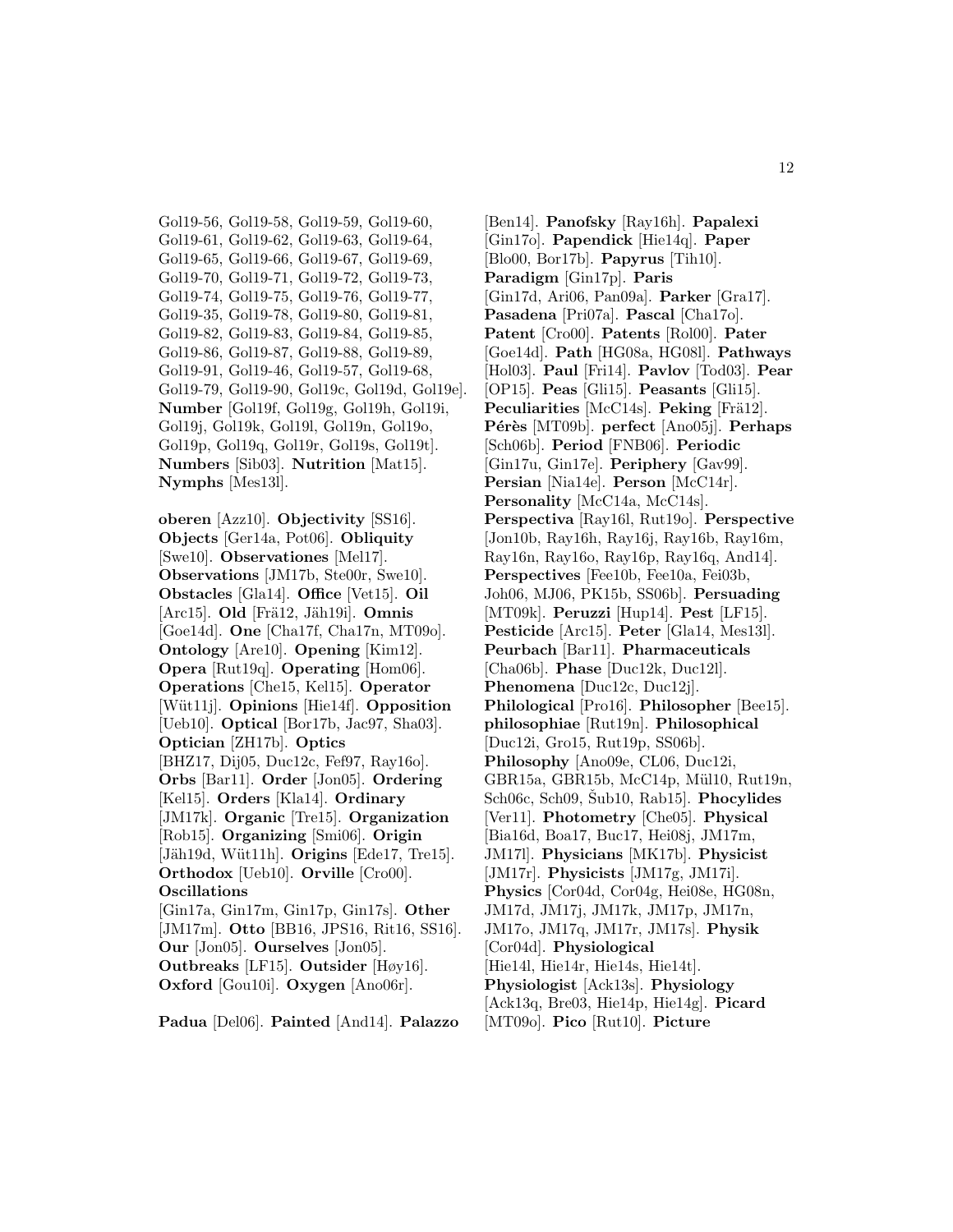[Kle12, Rut19o]. **Pierpont** [Loe03]. **Pierre** [Pal03]. **Pigs** [dL12g]. **Pilgrimages** [Cam03]. **Pillars** [Cor04e]. **Pisum** [Rhe03]. **Place** [Ano06p, Sow15]. **Places** [Phi15]. **Plains** [Vet15]. **Planetary** [Swe05]. **Planets** [Swe05]. **Planners** [Dou00]. **Plant** [Ack13q, Ack13s, Güt15, Har15, Phi15, Kin06]. **Plants** [G¨ut15, Phi15]. **Plato** [Gou10c]. **Play** [Bre03]. **Players** [dJ16]. **Pocket** [Hof03]. **Podest`a** [Ben14]. **Poetry** [Kni17, Lan17]. **Poggendorff** [JM17n]. **Poincaré** [Rob15, Gin17o, Gin17q, Gin17f]. **Point** [Ray16m, Ray16n]. **Points** [Rob15]. **Poison** [Ede17]. **Pol** [Gin17o, Gin17k, Gin17r, Gin17s, Gin17t, Gin17u]. **Policy** [Cha06b, Del06]. **Politics** [Buc17, Phi10, Rut19c, dL12d, dS10]. **Polytechnique** [GG12]. **Pools** [Rol00]. **Popular** [Azz10, Siv15j]. **Porta** [Bel17, Bor17b, BHZ17, Eam17, Hee17, Smi17, ZH17b]. **Portraits** [Goe14e]. **Portugal** [Lei03, SCD99]. **Portuguese** [CL06]. **Position** [Piñ06]. **Positions** [JM17o]. **Possession** [SS16]. **Post** [Hei08g]. **Posterity** [Fei03a]. **Poudres** [Bre06]. **Powder** [Kin06, Smi06]. **Powers** [Ber14a]. **Pozzo** [And14]. **Practical** [Gli15, Hup14, Mes13m]. **Practice** [Edd07, Har15, Lei03, Loe03, Mat15, OP15, Ste03, dS10, Gol19-96]. **Practices** [Kal06, Kle10, MK17b, Wes14]. **Practicing** [Jäh19i, Kno07]. **Praise** [Goe14c]. **Prato** [Goe14a, Goe14h]. **Praxis** [Are10]. **Precession** [Swe10]. **Precision** [Ben14, Hes99, Ole97]. **Predetermined** [Jon05]. **Predictions** [Ste00r]. **Premodern** [Nev14]. **Prescribe** [Che15]. **Press** [Mil17, dL12g]. **Pressure** [Cha17c, Cha17f, Cha17n]. **Principal** [Nia14f]. **Principia** [Duc12k, Duc12l, Duc12m]. **Principle** [Jäh19d, Jäh19e, Jäh19i, Jäh19k]. **Principles** [Edd07, Pow07]. **Prisms** [Sha05]. **Private** [Sha03]. **Problem**

[Jäh19c]. **Problems** [Gor03, Ros06, Smi17]. **Processes** [Ber14b, Gin17d]. **Produced** [BE15]. **Production** [Joh06, Kim12]. **Professional** [Gil12]. **Professors** [MK17b, Pan06]. **Professorships** [JM17k]. **Programme** [SG06]. **Progress** [Del06, Sch06a]. **Progressive** [Fin15]. **Project** [Fri14]. **Projective** [Bia16g]. **Projet** [Ano05k]. **Prologue** [CV15a]. **Promoting** [JM17p]. **Promotion** [Fin15]. **Propaganda** [MT09d]. **Propagation** [W¨ut11e]. **Properties** [Ray16m]. **Propitia** [Swe12]. **Proportion** [Cac14]. **Proposal** [Fra05]. **Proprietatum** [Rut19p]. **Protagonists** [MT09l]. **Protestant** [Kle10]. **Prototype** [Gin17u]. **Prout** [Ano06l]. **Provenance** [Pan17]. **Providence** [Rut19a]. **Prussian** [Kin06]. **Pseudo** [Rut19p]. **Pseudo-Aristotelian** [Rut19p]. **Psychologique** [Sch10]. **Psychologism** [Pec06]. **Ptolemy** [Gou10i, Hei10b, Jon10a, Jon10b, Mit10, Rag10, Rut10, Swe05, Swe10, Tih10]. **Public** [BVL07, LF15, Sha03]. **Publications** [Buc12b, Cha07]. **Pumpkins** [Gli15]. **Purpose** [Nia14g]. **Puzzle** [Kle12]. **Puzzling** [Gou10f]. **Pythagoras** [Gou10c].

**Quantum** [Jäh19e, Jäh19i, Wüt11i, Wüt11j]. **Quasi** [Gin17e]. **Quasi-periodic** [Gin17e]. **Queen** [Cri17]. **Quest** [Duc12c]. **Question** [Siv15g]. **Qutb** [Nia14h].

**Radical** [Ham06]. **Radio** [Gin17q]. **Ramsauer** [Jäh19f]. **Ramus** [Gou10b, Gou10g]. **Rationalities** [Are10]. **Rayleigh** [Kim02i]. **Reacting** [dL12h]. **Reactions** [Jäh19c, Rag10]. **Reader** [Pro15a, dC03]. **Reading** [Cha07, Ric06]. **Reality** [Bar11]. **Reasons** [BF05b]. **Reassessment** [BHZ17, ZH17a]. **Reception** [Ack13r, Hei10b, Ste16]. **Recipe** [Nev14]. **Reconstructed** [GM03]. **Reconstructing** [RS03]. **Records** [Ste00o, Ste00s, Ste03].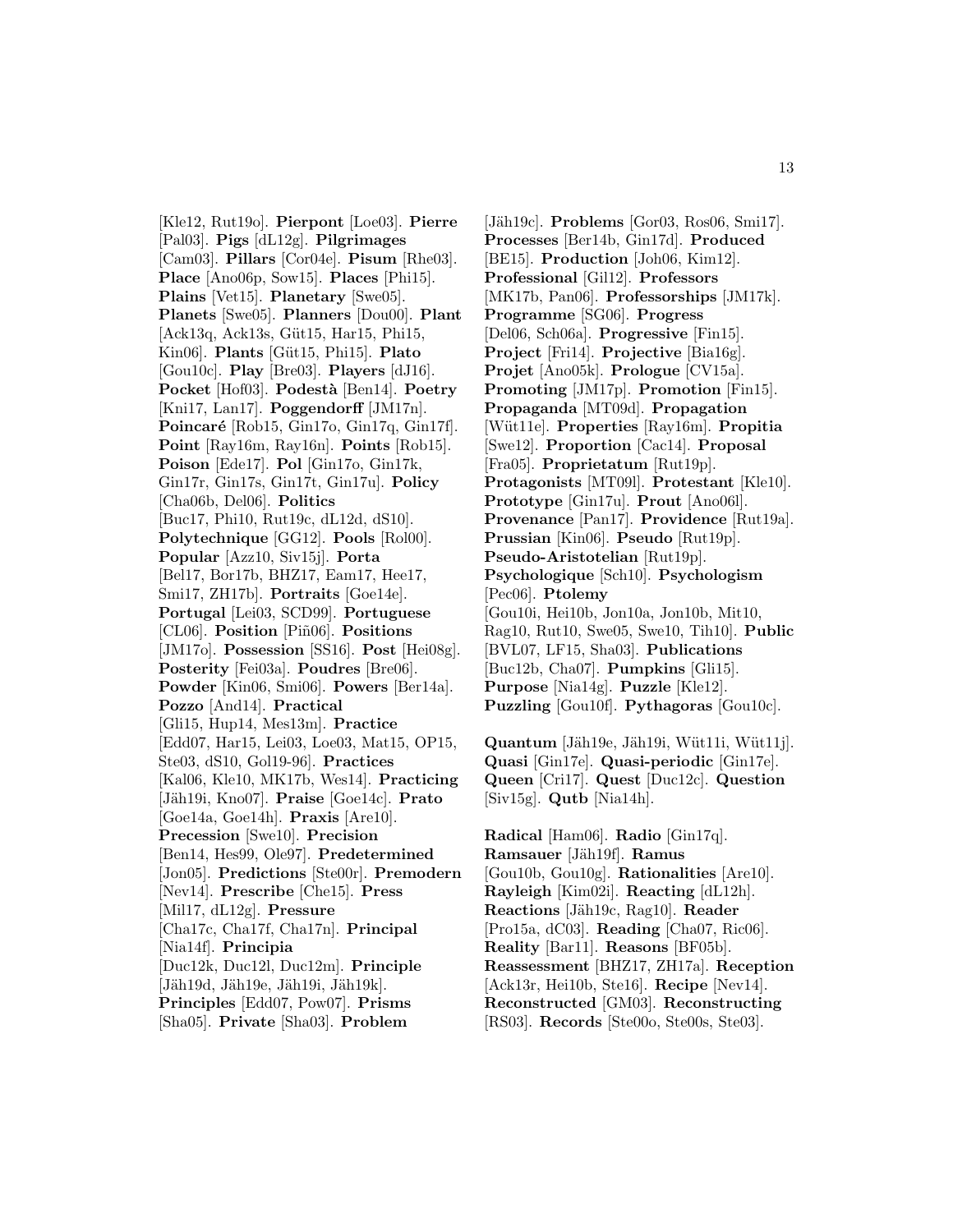**Recurrent** [Gin17e]. **Red** [Loe03, dL12g]. **redditae** [Swe12]. **Redefined** [Cha07]. **Rediscovery** [Gou10b]. **Reductionism** [Cor04h]. **Reference** [GG12, Jon10a]. **Reflection** [Tod03]. **Reflections** [Mau07, Che15]. **Reform** [Phi10]. **Reforms** [JM17q]. **Refraction** [Bel17, Hee17]. **refractione** [Bor17b, Smi17]. **refutata** [Wes14]. **Refutation** [Fra05]. **Regarding** [Ray16c, Ray16h, Ray16j, Ray16b]. **Region** [Loe03]. **Regional** [Are10]. **Regionalizing** [Vet15]. **Regions** [DGP99]. **Reich** [Hie14a]. **Reiche** [J¨ah19j]. **Reichenbach** [Ric06, Sch06c]. **Rejection** [Jon10a, Ray16n]. **Relation** [Art15]. **Relations** [MT09c, Smi10]. **Relationship** [Bia16f]. **Relativity** [Bia16h, Cor04m, RS03]. **Relaxation** [Gin17p, Gin17s]. **Religieuse** [Sch10]. **Religion** [Rut19b, Siv15j, Siv15k]. **Religions** [Siv15i]. **Religious** [Kla14, Kle10, Rot11]. **Remarks** [Nia14b]. **Renaissance** [Cha06a, Fin17, Eam17, Gou10b, Kie14, Piñ06, Rut10, Ste00p]. **Rending** [Gou10h]. **Renovation** [Pes06]. **Replicas** [Pan17]. **Representation** [Wüt11b]. **Republic** [Ver11]. **Reputation** [Pan09c]. **Research** [Ano09g, Bor06, Ham06, Has00, HRR03, Jak00, JM17m, JM17l, JM17n, Old12, Pan17, Par03, Ste03, Tod03, dL12d]. **Researches** [McC12c, McC12h]. **Reserve** [Ano06d]. **Resistance** [Ole97]. **Resources** [Arc15]. **Response** [Gin17r]. **Responses** [LF15, Pal03]. **Results** [Jäh19j]. **Revealed** [Rob15]. **Reverend** [McC12l]. **Reviewing** [SS16]. **Revisiting** [SS06a, SS06b]. **Revolution** [Cha17k, Pri07b, Wil12]. **Revolutionary** [HG08j, HG08d]. **Revolutions** [HG08k, Lev07, Rut19p]. **Reworking** [HRR03]. **Rexford** [Sow15]. **Rickert** [Pin10]. **Right** [BF05b]. **Rise** [FL15, LF15]. **Robert** [Ack13m]. **Roger** [Rut19b, Rut19e, Rut19o, Rut19q]. **Role**

[GG12, Kim12, Nic06j, Rol00]. **Roman** [Ste00k]. **Romance** [BS17]. **Romanticism** [McO17]. **Rome** [Bal06a, Fri14]. **Room** [Kis14]. **Root** [Kel15]. **Rose** [OP15]. **Royal** [Hom06, Kin06]. **Rudolph** [Pan09a]. **Rudolphine** [Swe12]. **Rudophinae** [Swe12]. **Rule** [Jäh19j]. **Russia** [Bro06, FL15]. **Russian** [Ack13p, Ack13r, LF15]. **Ruysch** [Mel17].

**S.J.** [And14]. **Saint** [Gla14]. **Saint-Peter** [Gla14]. **Salamanca** [Cha06a]. **Salamance** [Bal06b]. **Sammlung** [Hie14q]. **Samuel**  $[Loe03]$ . **San**  $[Ber14a]$ . **Sandy**  $[Jäh19f]$ . **Sangallo** [Hup14]. **Sanskrit** [Kel15]. **Sapientia** [Rut19r]. **sapientiae** [Rut19q]. **Sassolo** [Goe14a, Goe14h]. **Savile** [Gou10i, Gou10b]. **Scandal** [Fin15]. **Scandinavia** [Hes99]. **Scattering** [Wüt11e]. **Schedule** [Hof03]. **Scholae** [Gou10c]. **Scholar** [Ano03c]. **School** [Mes13b, dS10, Gin17o, Kim02c, Kim02g, dS10]. **Schwann** [Par03]. **Science** [Ack13n, Ack13p, And00, Ano09d, Ano09b, Azz10, Bal06b, Buc12a, Buc17, BS17, CV15a, CV15b, Che05, Dij05, Ede17, Fei03b, FNB06, Fin15, Ham06, HRR03, Hub17, JPS16, Mat15, Mau12, Mül10, NG99, OP15, Pal03, Pan17, Ras06, Rup12, Sch17, Sch06a, Sch06c, Šub10, Woo06, Zel17, SG06, Ras06]. **Science\*** [Gil12]. **Sciences** [Bal06a, DGP99, Gav99, Ger14a, Pep06, PK15b, SCD99, Smi10]. **Scientific** [Ack13n, Are10, BS06, Buc96, Cah97, Cam14, Cha17k, Cha07, Del06, Eam17, FL15, HG08b, HG08j, HG08d, Hor15, NGRR06, Ric06, dS10]. **Scientist** [Ano09g, Ham06, McC14s]. **Scientists** [McC14q]. **Scorn** [dL12g]. **Scottish** [Woo06]. **Search** [SS16]. **Second** [Cha06a, Goe14e, JM17r, Pro15a]. **Secular** [Ste10]. **Seeing** [Ano03c, Güt15]. **Self** [Gin17a]. **Self-Oscillations** [Gin17a]. **Semantic** [Teb15]. **Seminar** [JM17q]. **Seminary** [Gin17l]. **Sensations**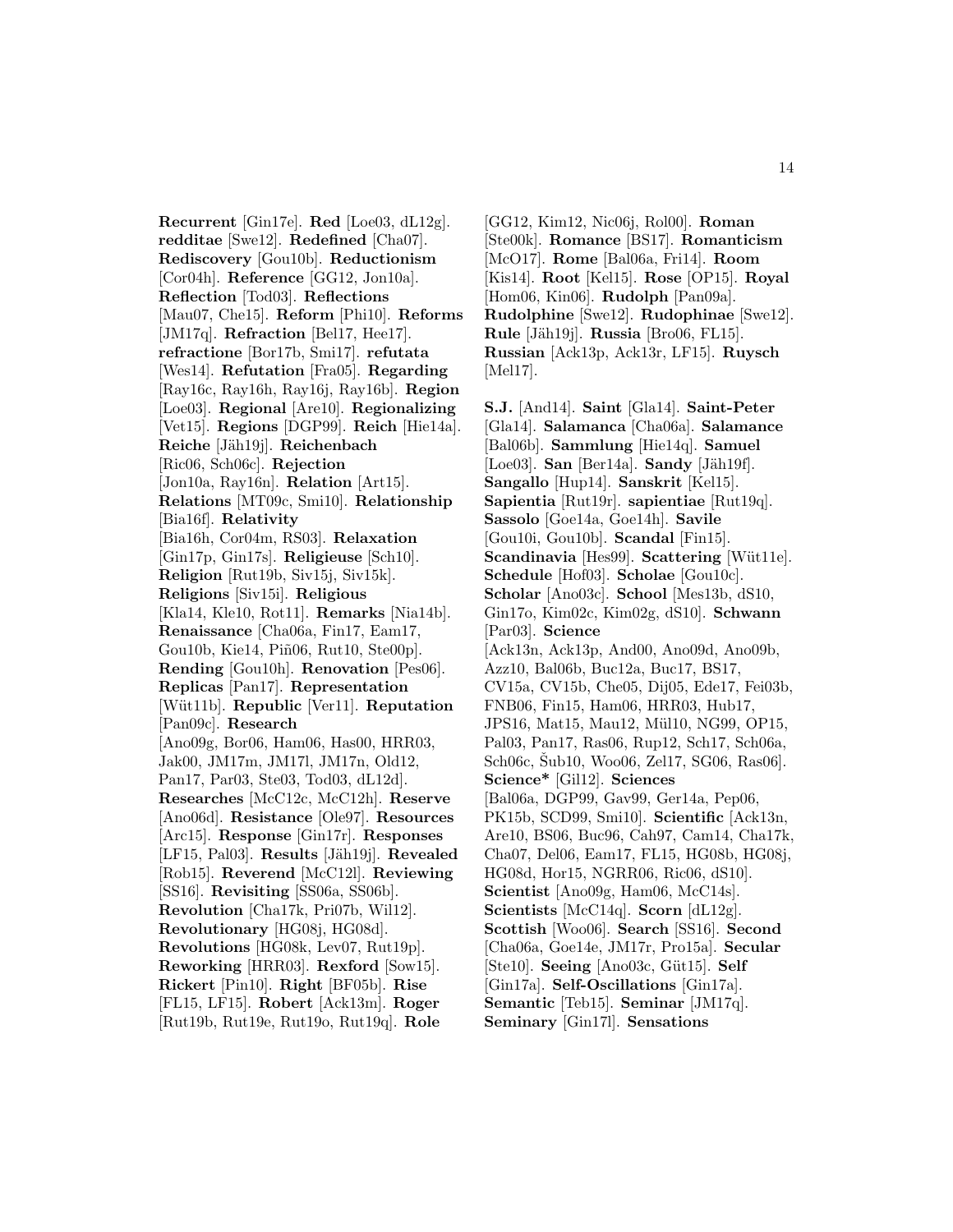[Hie14t, Pan09a, Pan09g]. **Sensibilities** [HG08m]. **Sensorium** [Kas18l, Kas18j, Kas18k, Kas18m, Kas18i]. **Sergei** [Ack13o]. **Series** [Gin17f, Pro15b]. **Series-Dynamo** [Gin17f]. **Service** [Bre06]. **Setting** [Hie14m, YKS14]. **Seventeenth** [Dij17, Bro11, Cha17l, Dij05, Fei03b, Kim12, Ray16o]. **Seventeenth-Century** [Cha17l, Kim12]. **Several** [Hom06]. **Shīrāzī** [Nia14e, Nia14h, Nia14i]. **Shaping** [dS10]. **Shared** [Hau14]. **Shell** [Hom06]. **Should** [Jon05]. **Shuwei** [Gol19-96]. **Significance** [NP05]. **Simmel** [Šub10]. **Simple** [Gin17t, Rab15]. **Simplicity** [Wil12]. **Singing** [Gin17f]. **Singular** [Rob15]. **Siraisi** [MK17b]. **Sixteenth** [Bar11, Bro11]. **Skating** [Sha05]. **Smoke** [Ede17]. **Smokeless** [Smi06]. **Social** [Sub10]. **Society** [Ric06, Rut19c, Siv15f, Gor03]. **Sociology** [SG06]. **Soil** [Ack13p, Fin15]. **Solar** [Jac97, Loe03, Swe10]. **Solution** [Gin17t, Gin17u]. **Some** [How06, Jac17, Jon05, Kel15, Kie14, Rab15, Siv15h]. **Something** [Duc12h]. **Sommerfeld** [Jäh19k]. **Song** [Kim12]. **Sound** [Pan09e]. **Sources** [Che15, Goe14i, Nia14f, Smi17]. **Sovereignty** [Hub17]. **Soviet** [Ack13r]. **Space** [Bia16g, Bia16j]. **Spain** [NG99, Bro11]. **Spanish** [BS06, NB06, Pes06]. **Speaking** [DGP99]. **Spectrum** [Jac97, Loe03]. **Speculum** [Rut19e, Rut19l]. **Speech** [Cam15, Kel15, Vir15a]. **Speeds** [Vin00]. **Sphere** [Ari06]. **Spirit** [Goe14d]. **Spirits** [Ano06o]. **Spitzer** [dL12i]. **Spread** [Hes99]. **Square** [Kel15, McC14f]. **Stahl** [Cha07]. **Standard** [Jac97]. **Standards** [Buc96, Ole97]. **Stansel** [Cam03]. **Star** [Bon11c, Tes11]. **Stargazing** [Mes13n]. **Starkey** [NP03]. **Stars** [Ver11]. **State** [Siv15k]. **Station** [Wil15]. **Stations** [Lav15]. **Stevin** [Cha17b, Cha17i, Cha17n]. **Story** [Mau07]. **Strategies** [Bla17]. **Strategist** [Ano09g]. **Strong** [SG06]. **Structure**

[Teb15]. **Structured** [Pro15b]. **Structures** [Gla14]. **Struggle** [W¨ut11c]. **Stuart** [YKS14]. **Student** [Mau12]. **Studies** [Lee15, Ray16o, Rut10, SM06]. **Study** [Hor15, Nia14g, Sch09, Zel17]. **Studying** [Ste03]. **Style** [Tod03]. **Successive** [Wüt11e]. **Suits** [Cro00]. **sum** [Jäh19j]. **Summetria** [HG08d]. **Summus** [Goe14d]. **Sunrise** [Ste00c]. **Sunset** [Ste00c]. **Supersonic** [Vin00]. **Survey** [Fri14]. **Symbolic** [Sch00]. **Symmetry** [HG08b, HG08j, HG08n, HG08d, HG08o, McO17]. **Synthesis** [Ack13q]. **Synthetic** [Ray16q]. **Syntony** [Hon97]. **System** [Ray16n]. **Systematization** [Wüt11d].

**Tables** [CG03c, Swe05, Swe12]. **Tabulae** [Swe12]. **Taine** [M¨ul10]. **talismans** [Rut19l]. **Teacher** [Mes13b]. **Teaching** [Bal06b, JM17q, Kal06]. **Technical** [Buc96, CG03f, Ras06, Ste06a]. **Techniques** [Kim12]. **Technological** [Joh06]. **Technology** [Bil00, Buc17, Dup14, Pri07a]. **telescopio** [Bor17b]. **Temporal** [Ber14a]. **Ten** [Kim02f]. **Terms** [CG03f, Hei10b]. **Test** [Sup00]. **Tetrabiblos** [Rut10]. **Text** [CG03i, Pro15b, dC03]. **Textbooks** [BS06]. **Texts** [Che15, CV15b, Kas18i, Kel15, Mit10, Nia14h, Pro16, Ste16, Vir15a]. **Textual** [BE15, CV15a, CV15b, Vir15b]. **Theater** [Eam17]. **Theatre** [And17]. **Their** [Bel17, Gra11, GM03]. **Them** [Jon05]. **Theodor** [Par03]. **Theology** [Kim12, Kle10, Rut19a, Rut19b]. **Theology/Religion** [Rut19b]. **Theoretical** [JM17j, JM17k, JM17o, JM17r, JM17s, Wüt11d. **théorie** [Kno15]. **Theories** [AA06, Bel17, Gin17l, Hei08j, Hei08k, JM17c, Swe05]. **Theorists** [Hie14d]. **Theory** [Cam15, Cor04e, Duc12l, Fra05, Gin17m, Har15, Hei08c, Hie14t, Jäh19i, Kel15, Smi17, Swe10, Vin00, Vir15a, Wüt11d, Kno15]. **Therapy** [Siv15i, Siv15j, Siv15k]. **Thermal** [Wes14]. **Thermodynamics**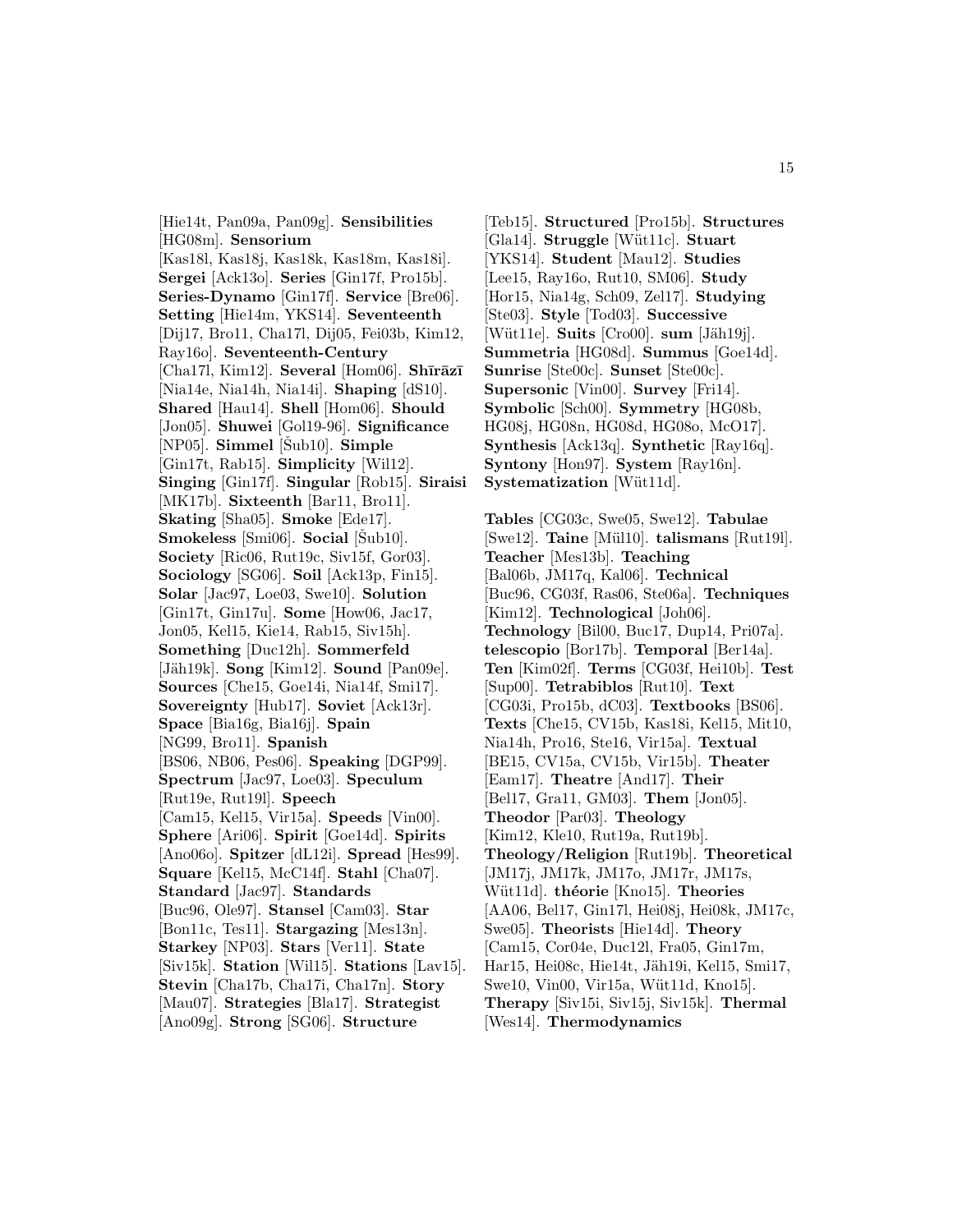[Ack13q, Ack13o]. **These** [McO17]. **Things** [Hau14, Kim12]. **Thirteenth** [Jac17, Ray16o]. **Thirteenth-Century** [Jac17]. **Thomas** [Lev07, Hir17, HH06, Rut19a, Rut19l]. **Thomson** [Kim02f, Kim02g]. **Thornhill** [McC12j, McC12l]. **Thought** [GBR15b, Sch17, Smi10]. **Thoughts** [How06, Old12]. **Three** [Ano09k]. **Thriller** [Kle12]. **Thureau** [AS16]. **Thureau-Dangin** [AS16]. **Tiangong** [Kim12]. **Tierm¨archen** [Azz10]. **Time** [Gro15, Ros06]. **Timed** [Ste00s]. **Times** [HG08b, Ste00c, Ste00r]. **Toledo** [CG03c]. **Tolerance** [Ben14, Ole97]. **Tone** [Hie14t, Pan09g]. **Tones** [Hie14r]. **Tools** [Bor17b]. **Total** [Smi06]. **Town** [Kin06]. **Tractatus** [Ano05a]. **Tradition** [Mar14, Mit10, Nic06g]. **Traditional** [Der15, Lee15]. **Traditions** [Ano09k, Kim02b]. **Training** [Gor12, Pan09i]. **Traité** [Ano05d]. **Trans** [Hom06]. **Trans-National** [Hom06]. **Transcendental** [Bia16c]. **Transform** [Har15]. **Transformation** [Ack13d, Ack13s, Fef97, Jäh19i]. **Transformations** [JPS16, Pan09j, Wil15]. **Transforming** [Kin06]. **Transition** [Der15, Sch09]. **Transitions** [McC12k]. **Translated** [Goe14a]. **Translating** [Ack13m, Oss16]. **translation** [Gol19-96]. **Transmission** [Nev14]. **Traveler** [McC14t]. **Treat** [Duc12j]. **Treatise** [And14]. **Treatment** [HG08o]. **Tree** [Mes13l, Pro15b]. **Tree-Structured** [Pro15b]. **Trees** [McC14d]. **Trevor** [BS17, Ham17]. **Trinity** [Ray16c]. **Triode** [Gin17k]. **Tropics** [Wil15]. **Trouble** [McO17]. **Truth** [Rot11]. **Tschermak** [Gli15]. **Tschirnhaus** [Wes14]. **Tulp** [Mel17]. **Tunnel** [Has00]. **Turbofan** [SM00]. **twelfth** [Gol19-96]. **twelfth-century** [Gol19-96]. **Twentieth** [Lee15, Sow15, And00, GR00]. **Twentieth-Century** [Lee15, And00]. **Two**

[Cor04e, Pal03, Ray16m, Ray16n, Rut10, Ste06b]. **Two-Point** [Ray16m, Ray16n]. **Tycho** [Swe10].

**U.S.** [Ste06a]. **Uffizi** [Kie14]. **Uhlenbeck** [Fra05]. **Ultramicroscope** [Cah97]. **Uncovering** [Duc12k, Duc12l, Duc12m]. **Understanding** [Goe14c, Hei10a, Lea10, Ray16p, Sch10]. **Unedited** [dC03]. **Unified** [Cor04e]. **Uniqueness** [Gin17u]. **Unity** [Pin10]. **Universities** [Bor06, CL06, FNB06, JM17d, NB06, Pep06, Ros06, Rut19m, Woo06]. **University** [JM17q, NGRR06, Pes06, SM06, Ari06, Bal06a, Bal06b, Cha06a, Del06, Gra17, Kal06, SM06]. **Unpublished** [Tih10]. **Until** [Høy16]. **Uppsala** [Kal06]. **Uptake** [Ack13n]. **Urania** [Swe12, Swe12]. **Urban** [Fri14]. **Urea** [GM03]. **USA** [Der15]. **USDA** [Vet15]. **Use** [Jon10b, Rut10, SG06, Wüt11h]. **Using**  $[Hee17, Jäh19k].$ 

**Valencia** [Piñ06, SM06]. **Valentin** [Cam03]. **Vannoccio** [Ber14b]. **Variation** [Cac14]. **Variety** [Kal06]. **Vauban** [Lan17]. **Venetian** [Del06]. **verba** [Rut19q]. **Versa** [Pot06]. **Verstehen** [Are10, Fee10b, Fee10a, Lea10, Ueb10]. **Versus** [Sha03, HH06, Sch06a]. **Vestiges** [Kle10]. **via** [Hei10a]. **Vice** [Pot06]. **Viceroyship** [AA06]. **Victors** [JM06]. **Videtur** [dC03]. **vie** [Sch10]. **Vienna** [Hie14u]. **View** [Bia16h]. **Viewpoints** [Siv15h]. **Views** [McC14u]. **Village** [Kin06]. **Vinci** [Ber14b]. **Vinogradskii** [Ack13n, Ack13o, Ack13r, Ack13s]. **Vision** [Ray16i, Ray16o, Smi17]. **Visits** [BB16]. **Visual** [Che05, Nic06k]. **Vitae** [Goe14e, Goe14d]. **Vito** [MT09m]. **Vitruvius** [Cac14, Cam14]. **Vittorino** [Goe14a, Goe14e, Goe14d, Goe14i]. **Volterra** [MT09j, MT09o, MT09n, MT09m]. **vs** [Nia14e].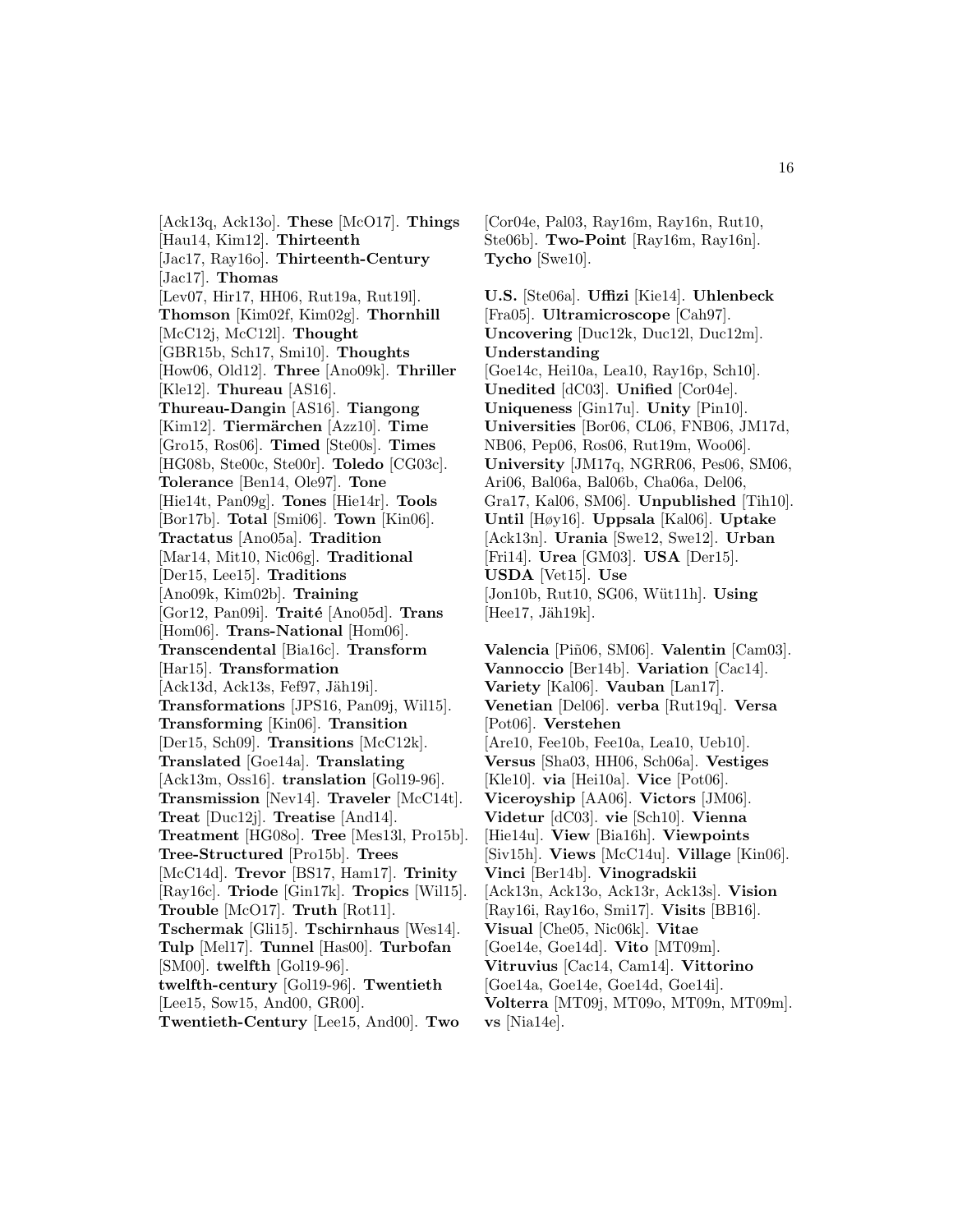**W** [GBR15a]. **Walked** [Høy16]. **Walther** [Wes14]. **Wand** [Jäh19k]. **Wanderers** [How06]. **War** [Ano06d, Cha06b, Dou00, JM06, Lan17, Lan06, MJ06, MT09o, Sch00, Smi06, Ste06a, dL12c, MT09j, Coc06, Gin17k, dL12d]. **Ward** [Pin10]. **Warfare** [Ede17]. **Wartime** [Pan06]. **Was** [Smi05]. **Watt** [Mil17]. **Waves** [Ano05g, Ano05c, Dij05]. **Weaknesses** [SG06]. **Wearing** [dL12g]. **Weber** [Hei10a, JM17h, Šub10]. **Weekday** [Gor12]. **Weighing** [McC12l]. **Weltanschauung** [SS16]. **Werke** [Cah97]. **West** [Sow15]. **Western** [Ano06d]. **Whale** [Arc15]. **Whewell** [Sch06b]. **Whiggery** [Old12]. **Whipple** [Hei08j]. **White** [Ray16q]. **Who** [Dou00]. **Wider** [Kas18k]. **Wilbur** [Cro00]. **Wilhelm** [Ras06, Azz10]. **William** [Lea10, Sch06b]. **Wind** [Has00]. **Wine** [Mes13o]. **Wings** [Vin00]. **Wisdom** [Kni17]. **Within** [Pri14, Buc05]. **Without** [W¨ut11i, W¨ut11j, Pow07]. **Wooden** [Sch00]. **Work** [Gin17r, Jon10b, Kim12, Rob15]. **Works** [Ber14b, Nia14e]. **Workshop** [Pan09a, Pan09j, Pri07a]. **World** [Coc06, McC12l, Mes13k, Ste00k, dL12c, Dou00, MT09j, MT09o, Sch00, Smi06]. **Wright** [Cro00]. **Writing** [Azz10]. **Wrong** [BF05b, Che05, Smi05]. **WW1** [MT09i].

**Xu** [Gol19-96].

**Years** [Cha17f, Cha17n, Kim02f, Par03]. **Yingxing** [Kim12]. **Younger** [Hup14].

**Zeiss** [Cah97, Fef97]. **Zoological** [Cam15]. **Zürich** [RS03].

# **References**

**Aparicio:2006:TCN**

[AA06] Luis Carlos Arboleda Aparicio and Diana Soto Arango. The theories of Copernicus and Newton in the Viceroyship of Nueva Granada and the Audiencia De Caracas during the 18th Century. In Mordechai Feingold and Victor Navarro-Brotons, editors, Universities and Science in the Early Modern Period, volume 12 of Archimedes: New Studies in the History and Philosophy of Science and Technology, chapter 19, pages 289–309. Springer, Dordrecht, The Netherlands, 2006. ISBN 1-4020-3975-1. ISSN 1385-0180 (print), 2215-0064 (electronic). URL https://link. springer.com/chapter/10. 1007/1-4020-3975-1\_19.

# **Ackert:2013:BM**

[Ack13a] Lloyd Ackert. Back matter. In Sergei Vinogradskii and the Cycle of Life: From the Thermodynamics of Life to Ecological Microbiology, 1850–1950, volume 34 of Archimedes: New Studies in the History and Philosophy of Science and Technology, pages 179–191. Springer Science+Business Media Dordrecht, Dordrecht, The Netherlands, 2013. ISBN 94-007-5198-2. ISSN 1385- 0180 (print), 2215-0064 (electronic). URL https://link. springer.com/content/pdf/ bbm:978-94-007-5198-9/1.pdf.

# **Ackert:2013:C**

[Ack13b] Lloyd Ackert. Conclusions. In Lloyd Ackert, editor, Sergei Vinogradskii and the Cycle of Life: From the Thermodynamics of Life to Ecological Microbiology, 1850– 1950, volume 34 of Archimedes: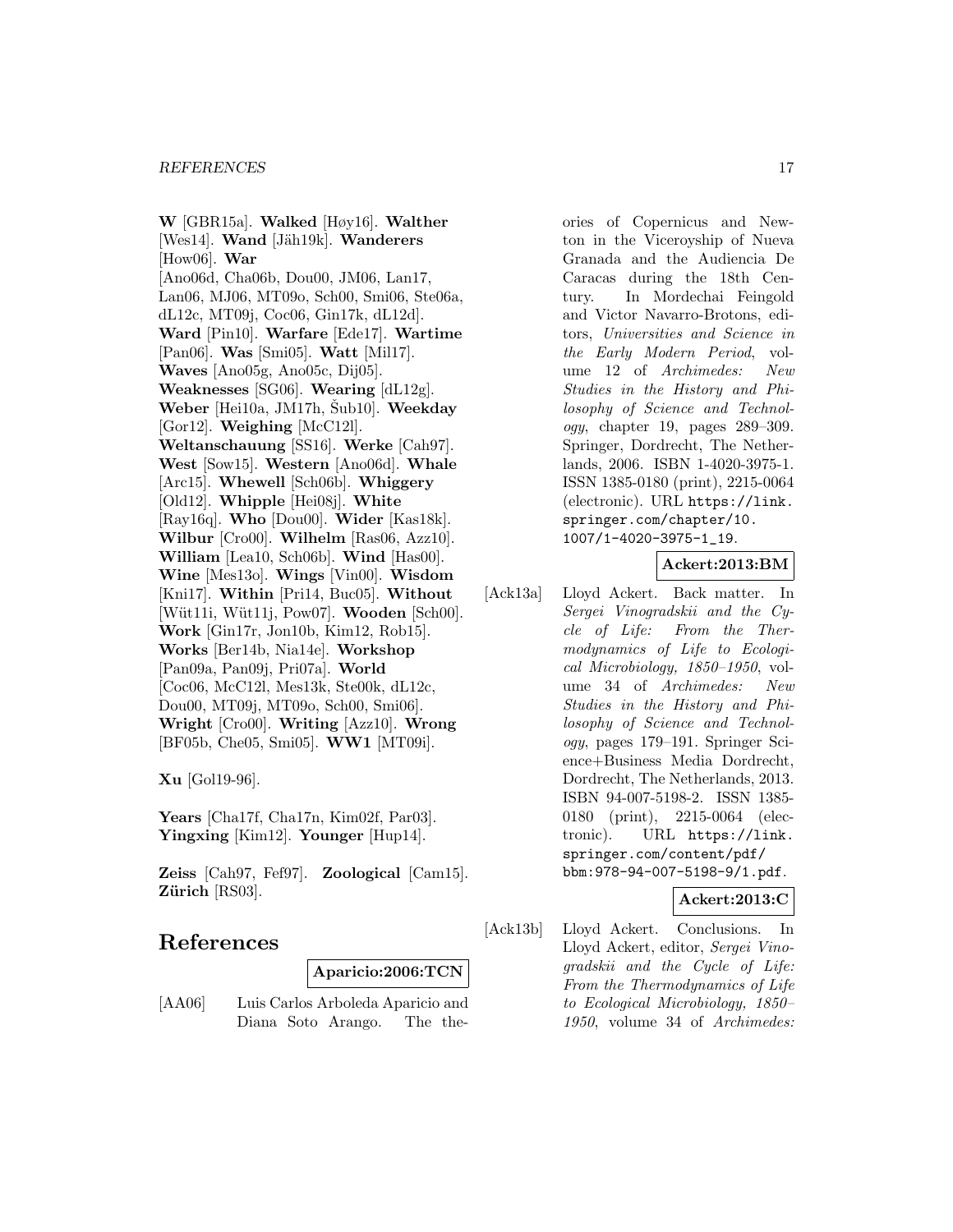New Studies in the History and Philosophy of Science and Technology, chapter 11, pages 173–178. Springer Science+Business Media Dor-

drecht, Dordrecht, The Netherlands, 2013. ISBN 94-007-5198-2. ISSN 1385-0180 (print), 2215-0064 (electronic). URL https://link. springer.com/chapter/10. 1007/978-94-007-5198-9\_11.

# **Ackert:2013:EM**

[Ack13c] Lloyd Ackert. Ecological microbiology. In Lloyd Ackert, editor, Sergei Vinogradskii and the Cycle of Life: From the Thermodynamics of Life to Ecological Microbiology, 1850–1950, volume 34 of Archimedes: New Studies in the History and Philosophy of Science and Technology, chapter 8, pages 125–137. Springer Science+Business Media Dordrecht, Dordrecht, The Netherlands, 2013. ISBN 94-007-5198-2. ISSN 1385- 0180 (print), 2215-0064 (electronic). URL https://link. springer.com/chapter/10. 1007/978-94-007-5198-9\_8.

# **Ackert:2013:EMT**

[Ack13d] Lloyd Ackert. The exchange of matter and the transformation of energy. In Lloyd Ackert, editor, Sergei Vinogradskii and the Cycle of Life: From the Thermodynamics of Life to Ecological Microbiology, 1850–1950, volume 34 of Archimedes: New Studies in the History and Philosophy of Science and Technology, chapter 2, pages 23–36. Springer Science+Business Media Dordrecht,

Dordrecht, The Netherlands, 2013. ISBN 94-007-5198-2. ISSN 1385- 0180 (print), 2215-0064 (electronic). URL https://link. springer.com/chapter/10. 1007/978-94-007-5198-9\_2.

# **Ackert:2013:FNL**

[Ack13e] Lloyd Ackert. Free nature in the laboratory. In Lloyd Ackert, editor, Sergei Vinogradskii and the Cycle of Life: From the Thermodynamics of Life to Ecological Microbiology, 1850–1950, volume 34 of Archimedes: New Studies in the History and Philosophy of Science and Technology, chapter 4, pages 59–70. Springer Science+Business Media Dordrecht, Dordrecht, The Netherlands, 2013. ISBN 94-007-5198-2. ISSN 1385- 0180 (print), 2215-0064 (electronic). URL https://link. springer.com/chapter/10. 1007/978-94-007-5198-9\_4.

# **Ackert:2013:FMa**

[Ack13f] Lloyd Ackert. Front matter. In Sergei Vinogradskii and the Cycle of Life: From the Thermodynamics of Life to Ecological Microbiology, 1850–1950, volume 34 of Archimedes: New Studies in the History and Philosophy of Science and Technology, pages i–xviii. Springer Science+Business Media Dordrecht, Dordrecht, The Netherlands, 2013. ISBN 94-007-5198-2. ISSN 1385- 0180 (print), 2215-0064 (electronic). URL https://link. springer.com/content/pdf/ bfm:978-94-007-5198-9/1.pdf.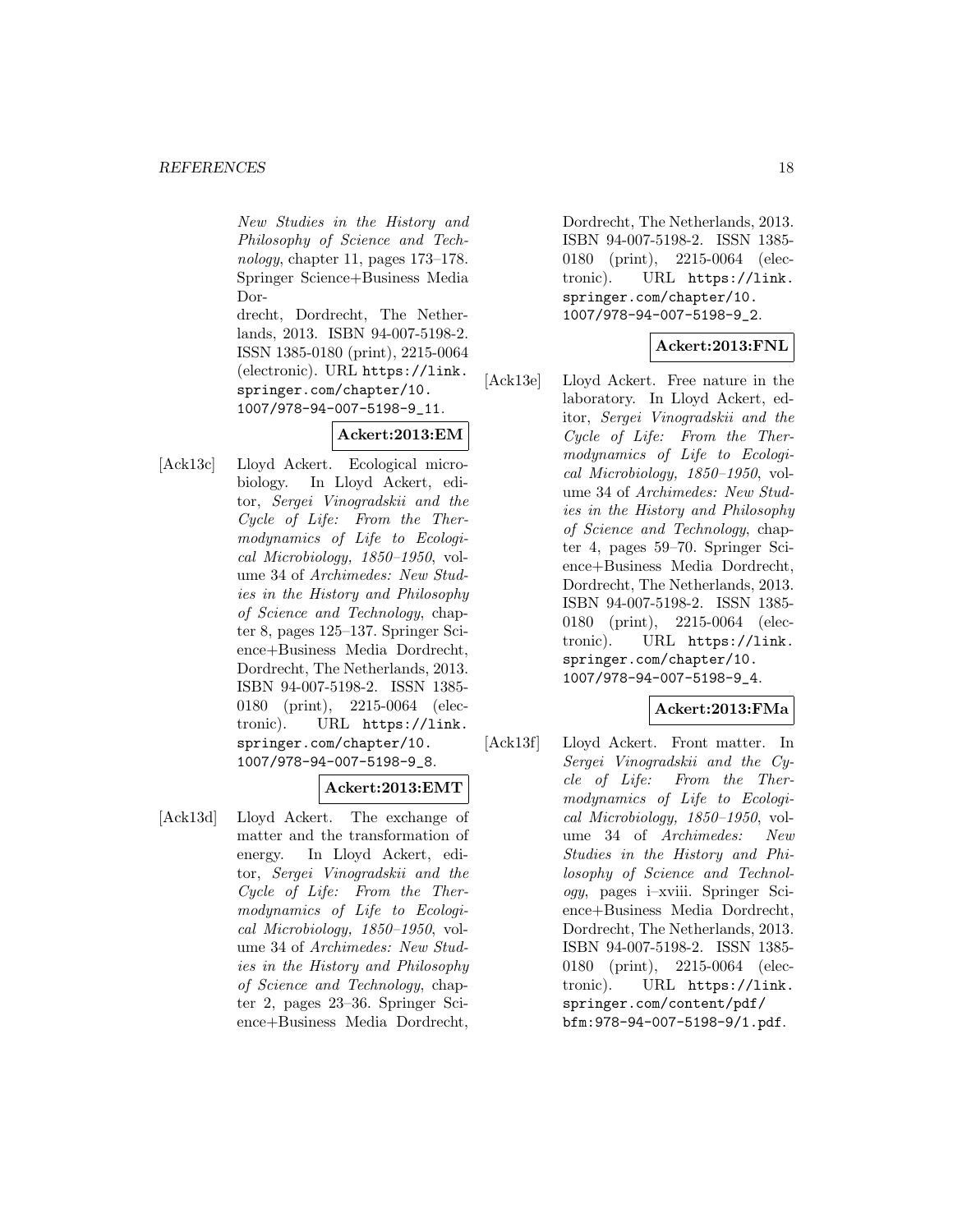# **Ackert:2013:FMb**

[Ack13g] Lloyd Ackert. Front matter. In Sergei Vinogradskii and the Cycle of Life: From the Thermodynamics of Life to Ecological Microbiology, 1850–1950, volume 34 of Archimedes: New Studies in the History and Philosophy of Science and Technology, page 1. Springer Science+Business Media Dordrecht, Dordrecht, The Netherlands, 2013. ISBN 94-007- 5198-2. ISSN 1385-0180 (print), 2215-0064 (electronic). URL https://link.springer.com/ content/pdf/bfm:978-94-007- 5198-9/1/1.pdf.

# **Ackert:2013:FMc**

[Ack13h] Lloyd Ackert. Front matter. In Sergei Vinogradskii and the Cycle of Life: From the Thermodynamics of Life to Ecological Microbiology, 1850–1950, volume 34 of Archimedes: New Studies in the History and Philosophy of Science and Technology, page 37. Springer Science+Business Media Dordrecht, Dordrecht, The Netherlands, 2013. ISBN 94-007- 5198-2. ISSN 1385-0180 (print), 2215-0064 (electronic). URL https://link.springer.com/ content/pdf/bfm:978-94-007- 5198-9/2/1.pdf.

# **Ackert:2013:FMd**

[Ack13i] Lloyd Ackert. Front matter. In Sergei Vinogradskii and the Cycle of Life: From the Thermodynamics of Life to Ecological Microbiology, 1850–1950, volume 34 of Archimedes: New Studies in

the History and Philosophy of Science and Technology, page 71. Springer Science+Business Media Dordrecht, Dordrecht, The Netherlands, 2013. ISBN 94-007- 5198-2. ISSN 1385-0180 (print), 2215-0064 (electronic). URL https://link.springer.com/ content/pdf/bfm:978-94-007- 5198-9/3/1.pdf.

# **Ackert:2013:FMe**

[Ack13j] Lloyd Ackert. Front matter. In Sergei Vinogradskii and the Cycle of Life: From the Thermodynamics of Life to Ecological Microbiology, 1850–1950, volume 34 of Archimedes: New Studies in the History and Philosophy of Science and Technology, page 105. Springer Science+Business Media Dordrecht, Dordrecht, The Netherlands, 2013. ISBN 94-007- 5198-2. ISSN 1385-0180 (print), 2215-0064 (electronic). URL https://link.springer.com/ content/pdf/bfm:978-94-007- 5198-9/4/1.pdf.

# **Ackert:2013:FMf**

[Ack13k] Lloyd Ackert. Front matter. In Sergei Vinogradskii and the Cycle of Life: From the Thermodynamics of Life to Ecological Microbiology, 1850–1950, volume 34 of Archimedes: New Studies in the History and Philosophy of Science and Technology, page 139. Springer Science+Business Media Dordrecht, Dordrecht, The Netherlands, 2013. ISBN 94-007- 5198-2. ISSN 1385-0180 (print), 2215-0064 (electronic). URL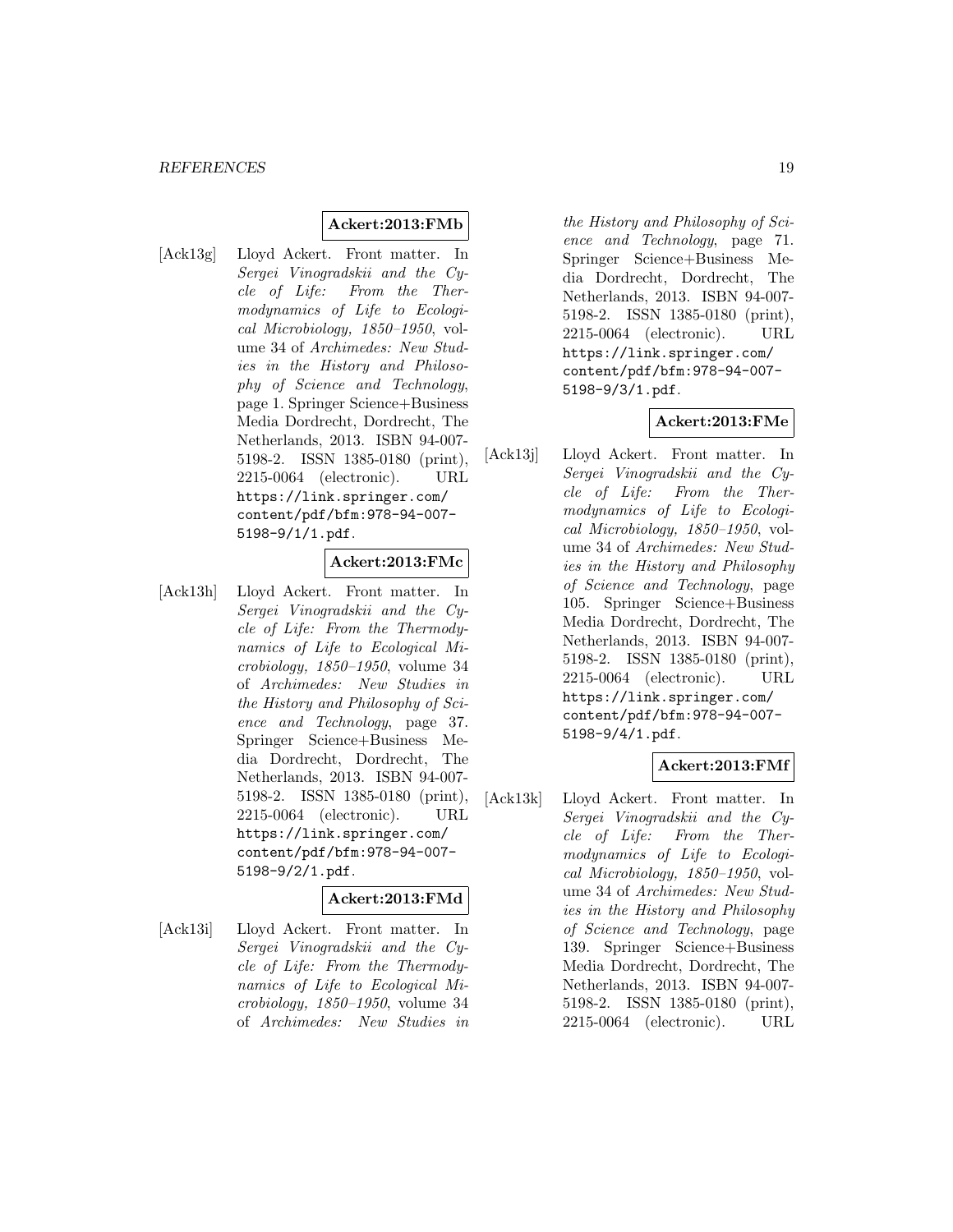https://link.springer.com/ content/pdf/bfm:978-94-007- 5198-9/5/1.pdf.

# **Ackert:2013:LNI**

[Ack13l] Lloyd Ackert. The laboratory is nature: Investigating the cycle of life under the microscope. In Lloyd Ackert, editor, Sergei Vinogradskii and the Cycle of Life: From the Thermodynamics of Life to Ecological Microbiology, 1850–1950, volume 34 of Archimedes: New Studies in the History and Philosophy of Science and Technology, chapter 3, pages 39–58. Springer Science+Business Media Dordrecht, Dordrecht, The Netherlands, 2013. ISBN 94-007-5198-2. ISSN 1385- 0180 (print), 2215-0064 (electronic). URL https://link. springer.com/chapter/10. 1007/978-94-007-5198-9\_3.

# **Ackert:2013:MBC**

[Ack13m] Lloyd Ackert. The master of Brie– Compte–Robert and his "direct method:" translating the cycle of life into ecology. In Lloyd Ackert, editor, Sergei Vinogradskii and the Cycle of Life: From the Thermodynamics of Life to Ecological Microbiology, 1850–1950, volume 34 of Archimedes: New Studies in the History and Philosophy of Science and Technology, chapter 7, pages 107–124. Springer Science+Business Media Dordrecht, Dordrecht, The Netherlands, 2013. ISBN 94-007-5198-2. ISSN 1385- 0180 (print), 2215-0064 (electronic). URL https://link.

springer.com/chapter/10. 1007/978-94-007-5198-9\_7.

### **Ackert:2013:SEE**

[Ack13n] Lloyd Ackert. Science is ecological and ecology is scientific: The Uptake of Vinogradskii's direct methods. In Lloyd Ackert, editor, Sergei Vinogradskii and the Cycle of Life: From the Thermodynamics of Life to Ecological Microbiology, 1850–1950, volume 34 of Archimedes: New Studies in the History and Philosophy of Science and Technology, chapter 9, pages 141–160. Springer Science+Business Media Dordrecht, Dordrecht, The Netherlands, 2013. ISBN 94-007-5198-2. ISSN 1385- 0180 (print), 2215-0064 (electronic). URL https://link. springer.com/chapter/10. 1007/978-94-007-5198-9\_9.

# **Ackert:2013:SVC**

[Ack13o] Lloyd Ackert. Sergei Vinogradskii and the Cycle of Life: From the Thermodynamics of Life to Ecological Microbiology, 1850–1950, volume 34 of Archimedes: New Studies in the History and Philosophy of Science and Technology. Springer Netherlands, Dordrecht, The Netherlands, 2013. ISBN 94-007-5197-4 (hardcover), 94-007-5198-2 (e-book). ISSN 1385-0180 (print), 2215-0064 (electronic). xviii  $+ 191$  pp. LCCN QH31.W566 A25 2013e.

# **Ackert:2013:SSR**

[Ack13p] Lloyd Ackert. Soil science and Russian ecology. In Lloyd Ackert,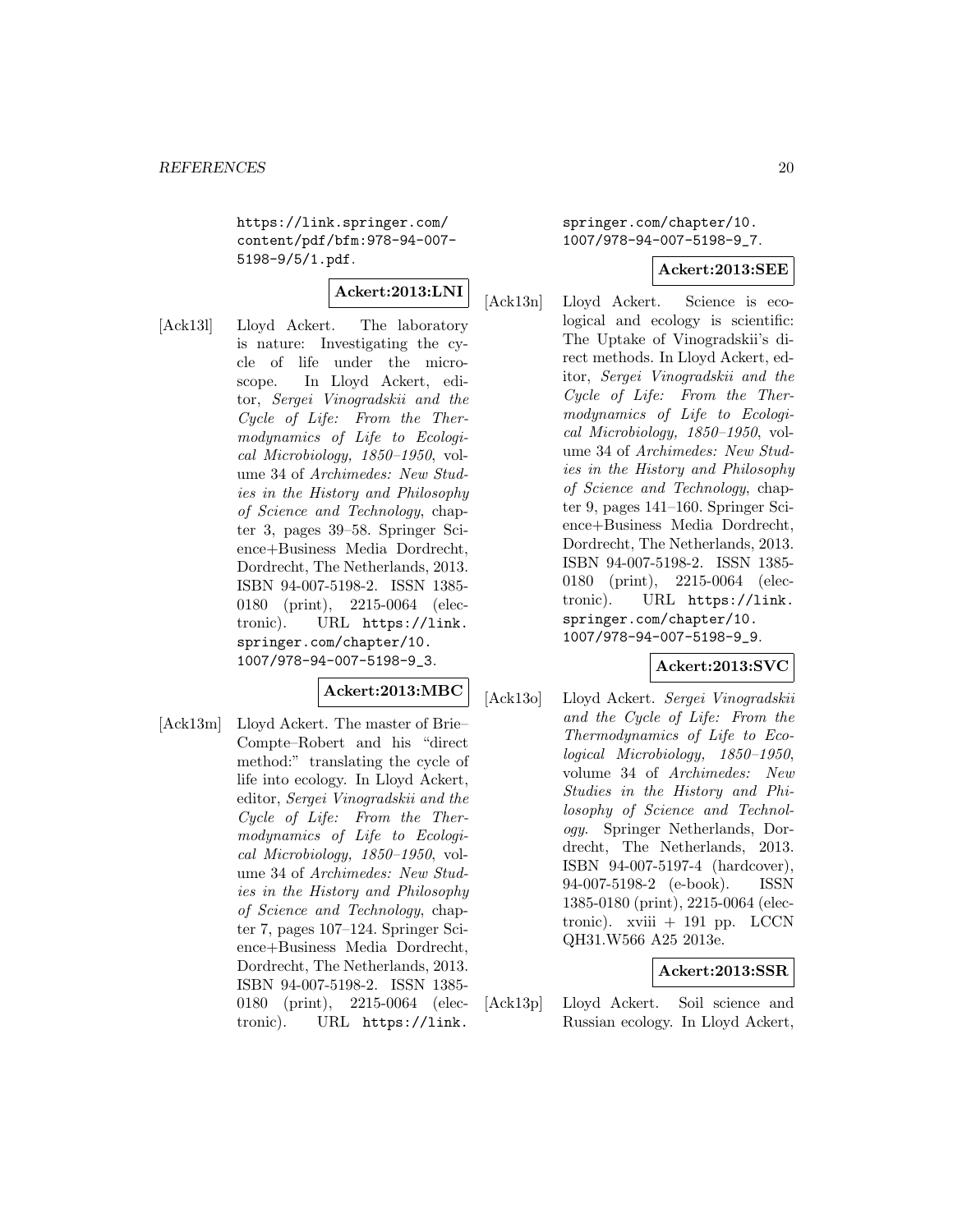#### *REFERENCES* 21

editor, Sergei Vinogradskii and the Cycle of Life: From the Thermodynamics of Life to Ecological Microbiology, 1850–1950, volume 34 of Archimedes: New Studies in the History and Philosophy of Science and Technology, chapter 6, pages 93–103. Springer Science+Business Media Dordrecht, Dordrecht, The Netherlands, 2013. ISBN 94-007-5198-2. ISSN 1385- 0180 (print), 2215-0064 (electronic). URL https://link. springer.com/chapter/10. 1007/978-94-007-5198-9\_6.

**Ackert:2013:STB**

[Ack13q] Lloyd Ackert. A synthesis of thermodynamics and bioenergetics in plant physiology: The investigation of a moody apprentice. In Lloyd Ackert, editor, Sergei Vinogradskii and the Cycle of Life: From the Thermodynamics of Life to Ecological Microbiology, 1850–1950, volume 34 of Archimedes: New Studies in the History and Philosophy of Science and Technology, chapter 1, pages 3–22. Springer Science+Business Media Dordrecht, Dordrecht, The Netherlands, 2013. ISBN 94-007-5198-2. ISSN 1385- 0180 (print), 2215-0064 (electronic). URL https://link. springer.com/chapter/10. 1007/978-94-007-5198-9\_1.

**Ackert:2013:VRR**

[Ack13r] Lloyd Ackert. Vinogradskii's reception in Russian and Soviet microbiology. In Lloyd Ackert, editor, Sergei Vinogradskii and the Cycle of Life: From the Ther-

modynamics of Life to Ecological Microbiology, 1850–1950, volume 34 of Archimedes: New Studies in the History and Philosophy of Science and Technology, chapter 10, pages 161–172. Springer Science+Business Media Dordrecht, Dordrecht, The Netherlands, 2013. ISBN 94-007-5198-2. ISSN 1385-0180 (print), 2215-0064 (electronic). URL https://link. springer.com/chapter/10. 1007/978-94-007-5198-9\_10.

# **Ackert:2013:VTP**

[Ack13s] Lloyd Ackert. Vinogradskii's transformation from plant physiologist to ecologist, 1890–1920. In Lloyd Ackert, editor, Sergei Vinogradskii and the Cycle of Life: From the Thermodynamics of Life to Ecological Microbiology, 1850–1950, volume 34 of Archimedes: New Studies in the History and Philosophy of Science and Technology, chapter 5, pages 73–92. Springer Science+Business Media Dordrecht, Dordrecht, The Netherlands, 2013. ISBN 94-007-5198-2. ISSN 1385- 0180 (print), 2215-0064 (electronic). URL https://link. springer.com/chapter/10. 1007/978-94-007-5198-9\_5.

# **Anderson:2000:EAT**

[And00] John D. Anderson, Jr. The evolution of aerodynamics in the Twentieth-Century: Engineering or science? In Peter Galison and Alex Roland, editors, Atmospheric Flight in the Twentieth Century, volume 3 of Archimedes: New Studies in the History and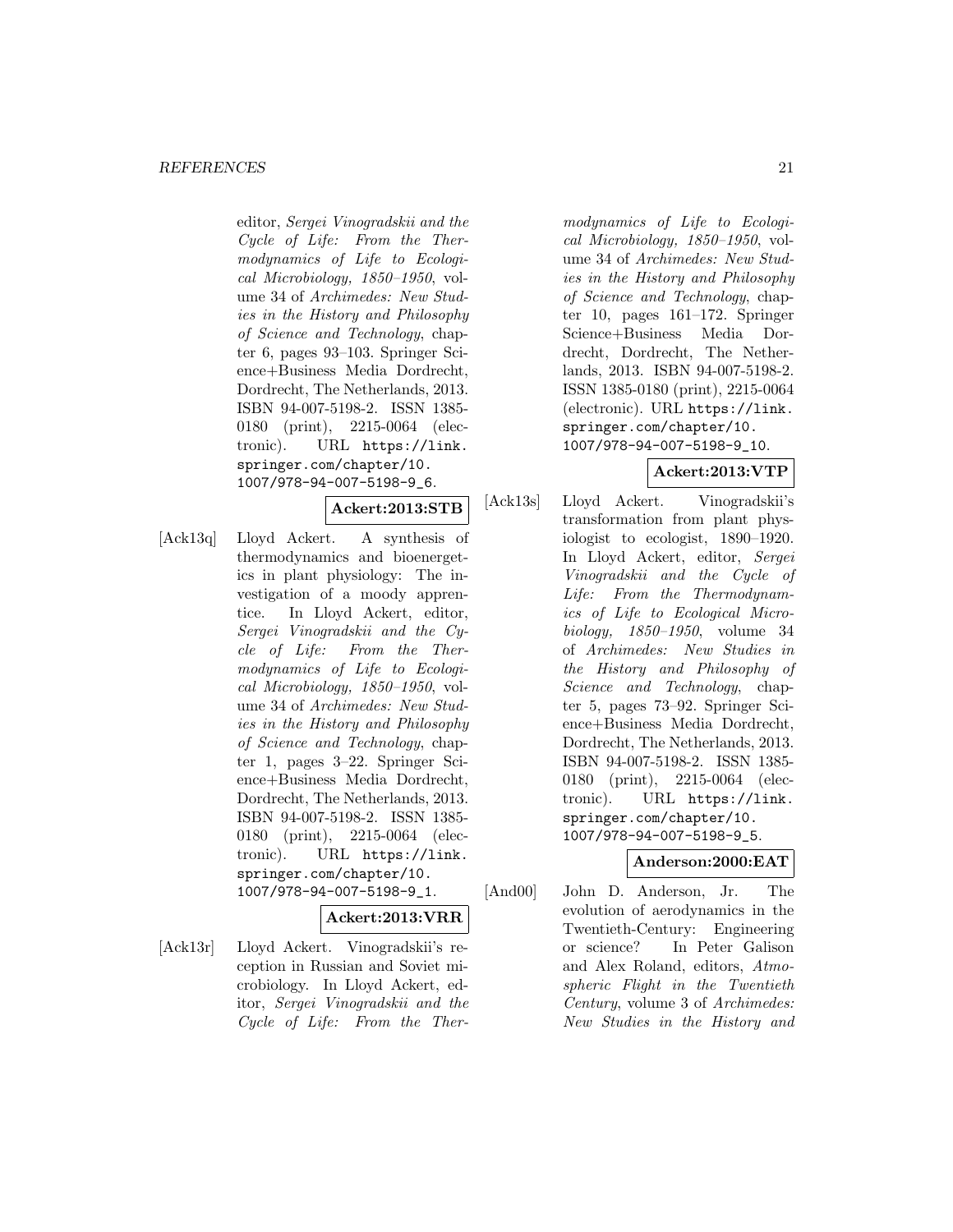Philosophy of Science and Technology, chapter 9, pages 241– 256. Kluwer Academic Publishers, Norwell, MA, USA, and Dordrecht, The Netherlands, 2000. ISBN 94-011-4379-X. ISSN 1385- 0180 (print), 2215-0064 (electronic). URL https://link. springer.com/chapter/10. 1007/978-94-011-4379-0\_9.

# **Andersen:2014:MPA**

[And14] Kirsti Andersen. The master of painted architecture: Andrea Pozzo, S.J. and his Treatise on Perspective. In Anthony Gerbino, editor, Geometrical Objects: Architecture and the Mathematical Sciences 1400–1800, volume 38 of Archimedes: New Studies in the History and Philosophy of Science and Technology, chapter 7, pages 165–188. Springer International Publishing Switzerland, Cham, Switzerland; Heidelberg, Germany; New York, NY, USA; Dordrecht, The Netherlands; London, UK, 2014. ISBN 3-319-05998- X. ISSN 1385-0180 (print), 2215- 0064 (electronic). URL https:// link.springer.com/chapter/ 10.1007/978-3-319-05998-3\_7.

# **Anderson:2017:FFC**

[And17] Robert G. W. Anderson. Facts or fantasies in the chemistry lecture theatre? In Jed Buchwald and Larry Stewart, editors, The Romance of Science: Essays in Honour of Trevor H. Levere, volume 52 of Archimedes: New Studies in the History and Philosophy of Science and Technology, chapter 6, pages 95–

115. Springer International Publishing AG, Cham, Switzerland, 2017. ISBN 3-319-58436-7. ISSN 1385-0180 (print), 2215-0064 (electronic). URL https://link. springer.com/chapter/10. 1007/978-3-319-58436-2\_6.

# **Anonymous:1997:BM**

[Ano97a] Anonymous. Back matter. In Jed Z. Buchwald, editor, Scientific Credibility and Technical Standards in 19th and early 20th century Germany and Britain, volume 1 of Archimedes: New Studies in the History and Philosophy of Science and Technology, pages 177–182. Springer Science+Business Media B.V., Dordrecht, The Netherlands, 1997. ISBN 94-009-1784-8. ISSN 1385- 0180 (print), 2215-0064 (electronic). URL https://link. springer.com/content/pdf/ bbm:978-94-009-1784-2/1.pdf.

# **Anonymous:1997:FM**

[Ano97b] Anonymous. Front matter. In Jed Z. Buchwald, editor, Scientific Credibility and Technical Standards in 19th and early 20th century Germany and Britain, volume 1 of Archimedes: New Studies in the History and Philosophy of Science and Technology, pages i– ix. Springer Science+Business Media B.V., Dordrecht, The Netherlands, 1997. ISBN 94-009-1784-8. ISSN 1385-0180 (print), 2215-0064 (electronic). URL https://link. springer.com/content/pdf/ bfm:978-94-009-1784-2/1.pdf.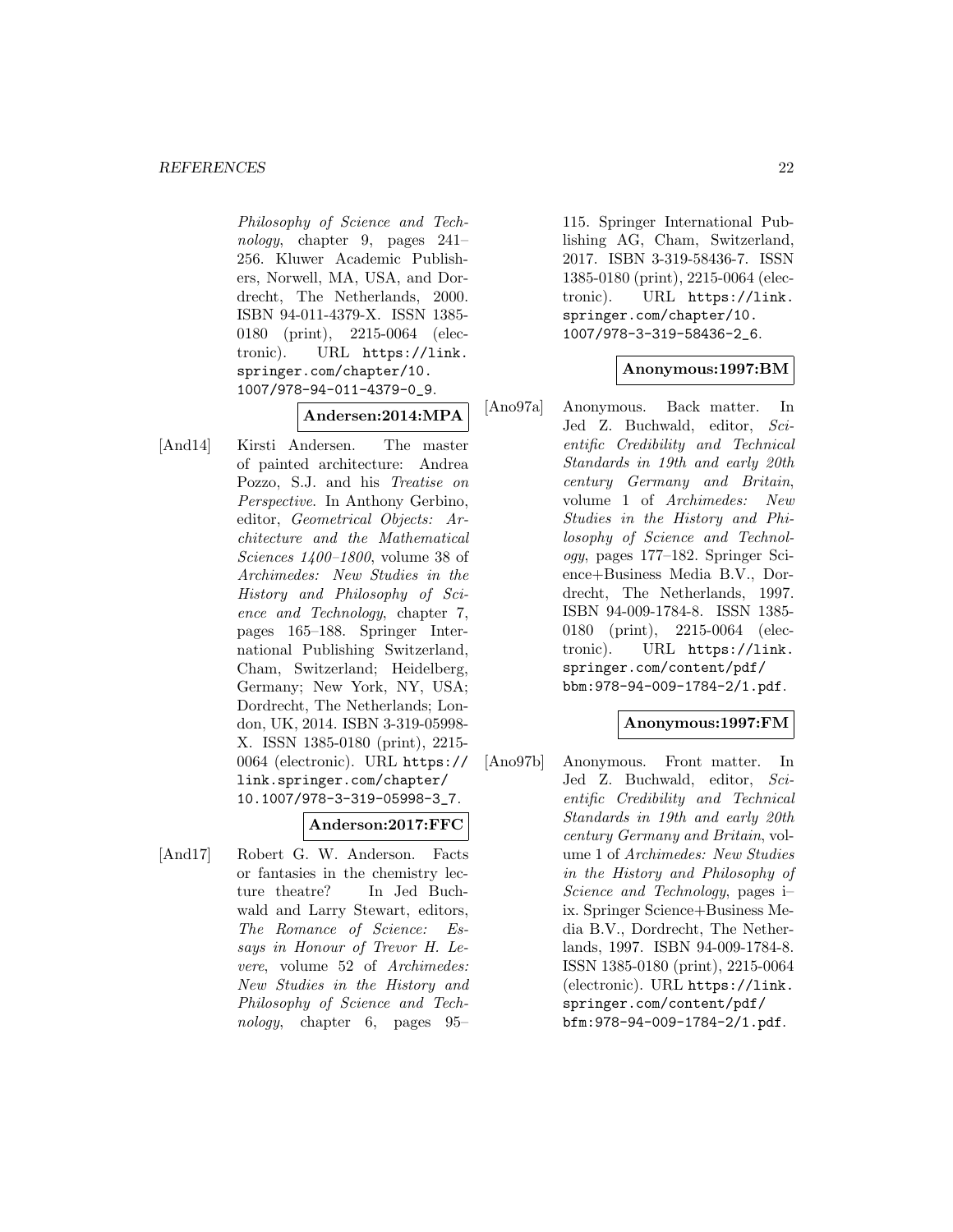### **Anonymous:1999:FM**

[Ano99] Anonymous. Front matter. In Kostas Gavroglu, editor, The Sciences in the European Periphery During the Enlightenment, volume 2 of Archimedes: New Studies in the History and Philosophy of Science and Technology, pages i–xi. Kluwer Academic Publishers, Norwell, MA, USA, and Dordrecht, The Netherlands, 1999. ISBN 94-011-4770-1. ISSN 1385-0180 (print), 2215-0064 (electronic). URL https://link. springer.com/content/pdf/ bfm:978-94-011-4770-5/1.pdf.

# **Anonymous:2000:BM**

[Ano00a] Anonymous. Back matter. In Peter Galison and Alex Roland, editors, Atmospheric Flight in the Twentieth Century, volume 3 of Archimedes: New Studies in the History and Philosophy of Science and Technology, pages 361– 383. Kluwer Academic Publishers, Norwell, MA, USA, and Dordrecht, The Netherlands, 2000. ISBN 94-011-4379-X. ISSN 1385- 0180 (print), 2215-0064 (electronic). URL https://link. springer.com/content/pdf/ bbm:978-94-011-4379-0/1.pdf.

# **Anonymous:2000:FMa**

[Ano00b] Anonymous. Front matter. In Peter Galison and Alex Roland, editors, Atmospheric Flight in the Twentieth Century, volume 3 of Archimedes: New Studies in the History and Philosophy of Science and Technology, pages i– xvi. Kluwer Academic Publishers, Norwell, MA, USA, and Dordrecht, The Netherlands, 2000. ISBN 94-011-4379-X. ISSN 1385- 0180 (print), 2215-0064 (electronic). URL https://link. springer.com/content/pdf/ bfm:978-94-011-4379-0/1.pdf.

### **Anonymous:2000:FMb**

[Ano00c] Anonymous. Front matter. In Peter Galison and Alex Roland, editors, Atmospheric Flight in the Twentieth Century, volume 3 of Archimedes: New Studies in the History and Philosophy of Science and Technology, page 1. Kluwer Academic Publishers, Norwell, MA, USA, and Dordrecht, The Netherlands, 2000. ISBN 94-011-4379-X. ISSN 1385-0180 (print), 2215-0064 (electronic). URL https://link.springer. com/content/pdf/bfm:978-94- 011-4379-0/1/1.pdf.

# **Anonymous:2000:FMc**

[Ano00d] Anonymous. Front matter. In Peter Galison and Alex Roland, editors, Atmospheric Flight in the Twentieth Century, volume 3 of Archimedes: New Studies in the History and Philosophy of Science and Technology, page 181. Kluwer Academic Publishers, Norwell, MA, USA, and Dordrecht, The Netherlands, 2000. ISBN 94-011-4379-X. ISSN 1385-0180 (print), 2215-0064 (electronic). URL https://link.springer. com/content/pdf/bfm:978-94- 011-4379-0/2/1.pdf.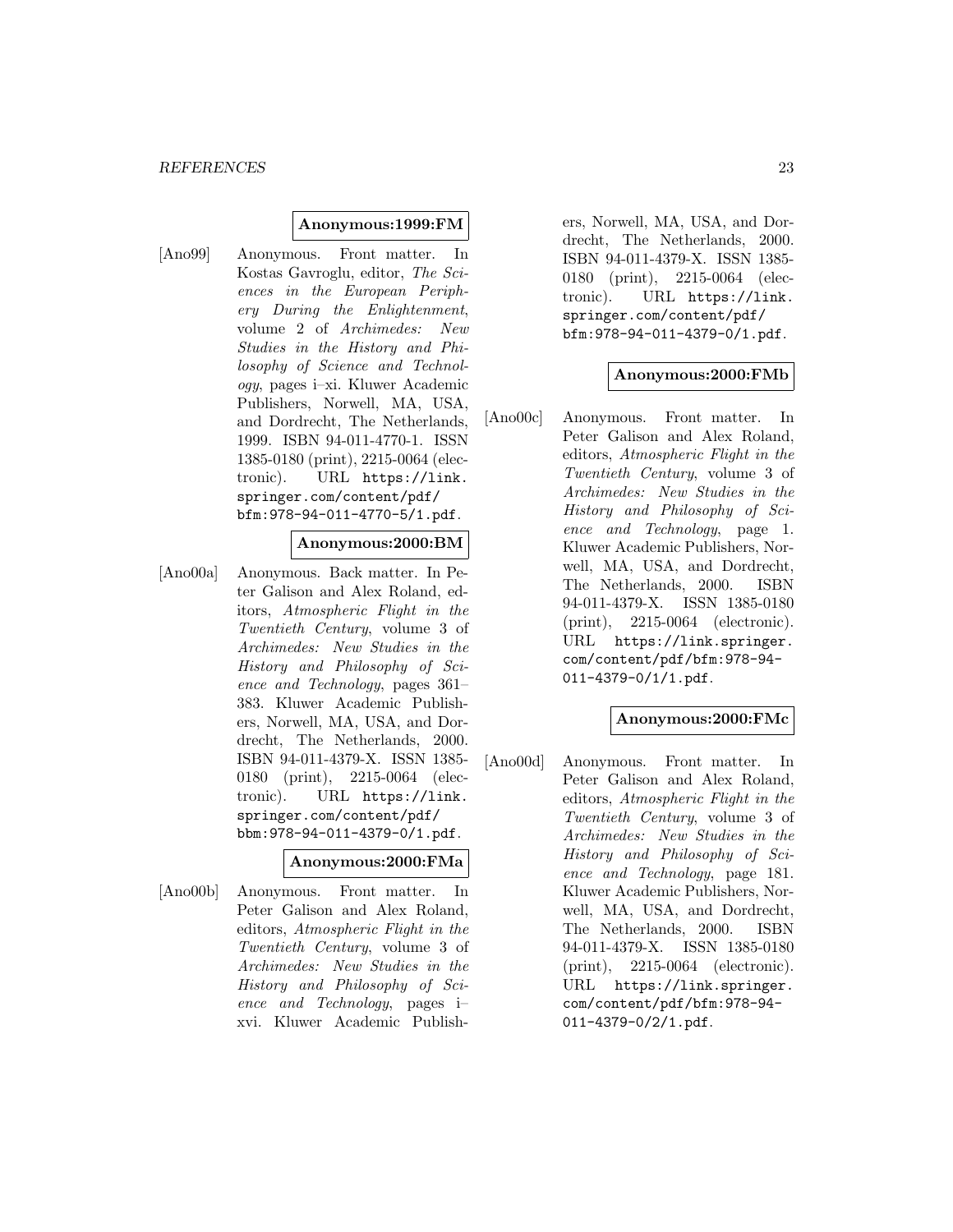### **Anonymous:2000:FMd**

[Ano00e] Anonymous. Front matter. In Peter Galison and Alex Roland, editors, Atmospheric Flight in the Twentieth Century, volume 3 of Archimedes: New Studies in the History and Philosophy of Science and Technology, page 257. Kluwer Academic Publishers, Norwell, MA, USA, and Dordrecht, The Netherlands, 2000. ISBN 94-011-4379-X. ISSN 1385-0180 (print), 2215-0064 (electronic). URL https://link.springer. com/content/pdf/bfm:978-94- 011-4379-0/3/1.pdf.

# **Anonymous:2000:FMe**

[Ano00f] Anonymous. Front matter. In Peter Galison and Alex Roland, editors, Atmospheric Flight in the Twentieth Century, volume 3 of Archimedes: New Studies in the History and Philosophy of Science and Technology, page 347. Kluwer Academic Publishers, Norwell, MA, USA, and Dordrecht, The Netherlands, 2000. ISBN 94-011-4379-X. ISSN 1385-0180 (print), 2215-0064 (electronic). URL https://link.springer. com/content/pdf/bfm:978-94- 011-4379-0/4/1.pdf.

# **Anonymous:2003:FMa**

[Ano03a] Anonymous. Front matter. In Mordechai Feingold, editor, The New Science and Jesuit Science: Seventeenth Century Perspectives, volume 6 of Archimedes: New Studies in the History and Philosophy of Science and Technology, pages i–ix. Springer Science+Business Media B.V., Dordrecht, The Netherlands, 2003. ISBN 94-017-0361-2. ISSN 1385- 0180 (print), 2215-0064 (electronic). URL https://link. springer.com/content/pdf/ bfm:978-94-017-0361-1/1.pdf.

# **Anonymous:2003:FMb**

[Ano03b] Anonymous. Front matter. In Frederic L. Holmes, Jürgen Renn, and Hans-Jörg Rheinberger, editors, Reworking the Bench: Research Notebooks in the History of Science, volume 7 of Archimedes: New Studies in the History and Philosophy of Science and Technology, pages i–xv. Kluwer Academic Publishers, Norwell, MA, USA, and Dordrecht, The Netherlands, 2003. ISBN 0-306-48152-9. ISSN 1385-0180 (print), 2215-0064 (electronic). URL https://link. springer.com/content/pdf/ bfm:978-0-306-48152-9/1.pdf.

### **Anonymous:2003:SSE**

[Ano03c] Anonymous. The scholar's seeing eye. In Frederic L. Holmes, Jürgen Renn, and Hans-Jörg Rheinberger, editors, Reworking the Bench: Research Notebooks in the History of Science, volume 7 of Archimedes: New Studies in the History and Philosophy of Science and Technology, chapter 15, pages 309–325. Kluwer Academic Publishers, Norwell, MA, USA, and Dordrecht, The Netherlands, 2003. ISBN 0-306-48152-9. ISSN 1385-0180 (print), 2215-0064 (electronic). URL https://link.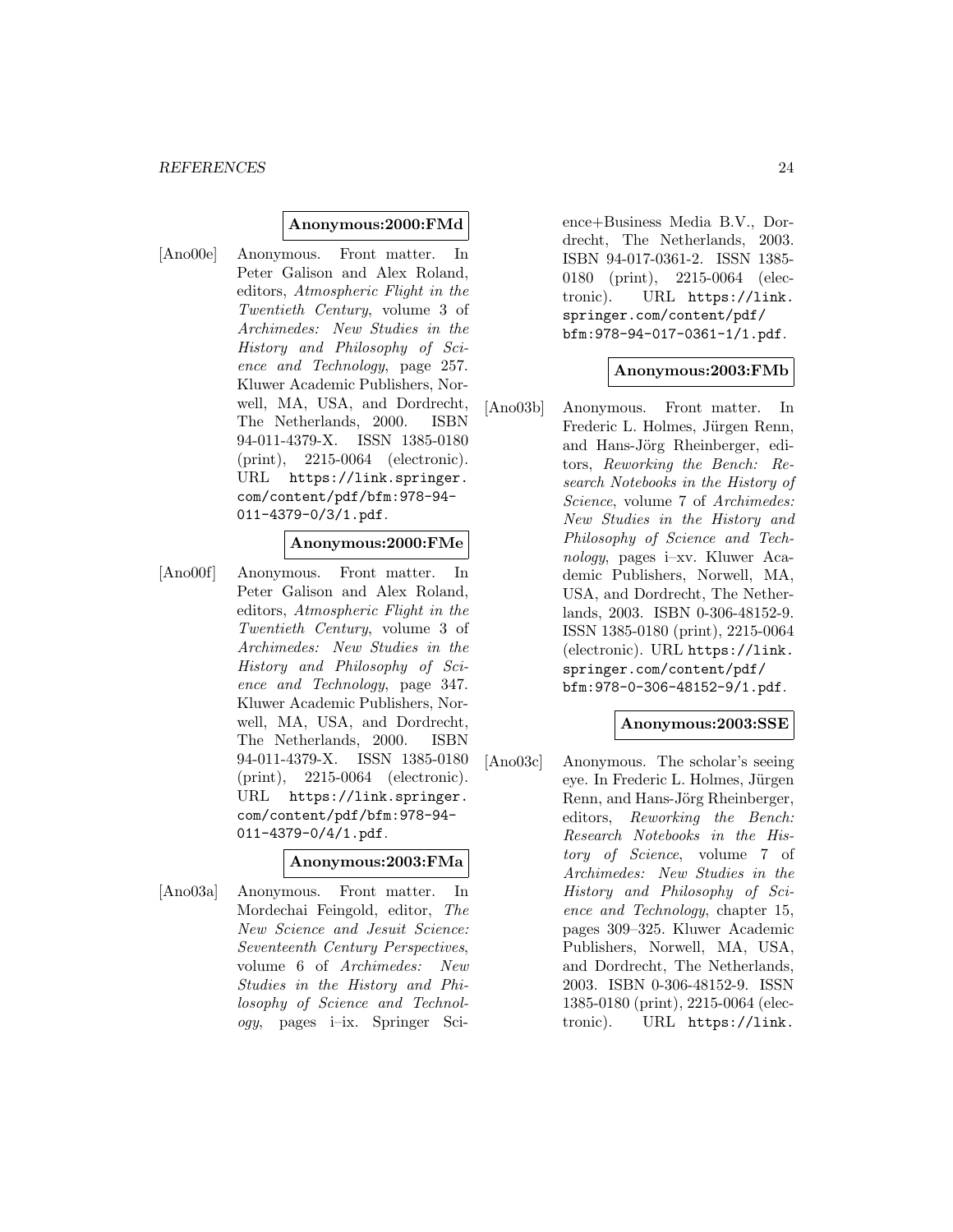# springer.com/chapter/10. 1007/0-306-48152-9\_15.

#### **Anonymous:2005:T**

[Ano05a] Anonymous.  $1653 - 'Tractatus'.$ In Fokko Jan Dijksterhuis, editor, Lenses and Waves: Christiaan Huygens and the Mathematical Science of Optics in the Seventeenth Century, volume 9 of Archimedes: New Studies in the History and Philosophy of Science and Technology, chapter 2, pages 11–51. Springer Science + Business Media, Inc., Dordrecht, The Netherlands, 2005. ISBN 1-4020-2698-6. ISSN 1385- 0180 (print), 2215-0064 (electronic). URL https://link. springer.com/chapter/10. 1007/1-4020-2698-8\_2.

# **Anonymous:2005:A**

[Ano05b] Anonymous. 1655–1672-"de aberratione". In Fokko Jan Dijksterhuis, editor, Lenses and Waves: Christiaan Huygens and the Mathematical Science of Optics in the Seventeenth Century, volume 9 of Archimedes: New Studies in the History and Philosophy of Science and Technol $oqy$ , chapter 3, pages 53–106. Springer Science + Business Media, Inc., Dordrecht, The Netherlands, 2005. ISBN 1-4020-2698-6. ISSN 1385-0180 (print), 2215-0064 (electronic). URL https://link. springer.com/chapter/10. 1007/1-4020-2698-8\_3.

# **Anonymous:2005:WL**

 $[Ano05c]$  Anonymous.  $1677-1679$  — waves of light. In Fokko Jan Dijksterhuis, editor, Lenses and Waves: Christiaan Huygens and the Mathematical Science of Optics in the Seventeenth Century, volume 9 of Archimedes: New Studies in the History and Philosophy of Science and Technology, chapter 5, pages 159–211. Springer Science + Business Media, Inc., Dordrecht, The Netherlands, 2005. ISBN 1-4020-2698-6. ISSN 1385-0180 (print), 2215-0064 (electronic). URL https://link. springer.com/chapter/10. 1007/1-4020-2698-8\_5.

# **Anonymous:2005:TL**

 $[Ano05d]$  Anonymous.  $1690$  — traité de la lumière. In Fokko Jan Dijksterhuis, editor, Lenses and Waves: Christiaan Huygens and the Mathematical Science of Optics in the Seventeenth Century, volume 9 of Archimedes: New Studies in the History and Philosophy of Science and Technology, chapter 6, pages 213–253. Springer Science + Business Media, Inc., Dordrecht, The Netherlands, 2005. ISBN 1-4020-2698-6. ISSN 1385-0180 (print), 2215-0064 (electronic). URL https://link. springer.com/chapter/10. 1007/1-4020-2698-8\_6.

# **Anonymous:2005:BMa**

[Ano05e] Anonymous. Back matter. In Fokko Jan Dijksterhuis, editor, Lenses and Waves: Christiaan Huygens and the Mathematical Science of Optics in the Seventeenth Century, volume 9 of Archimedes: New Studies in the History and Philosophy of Science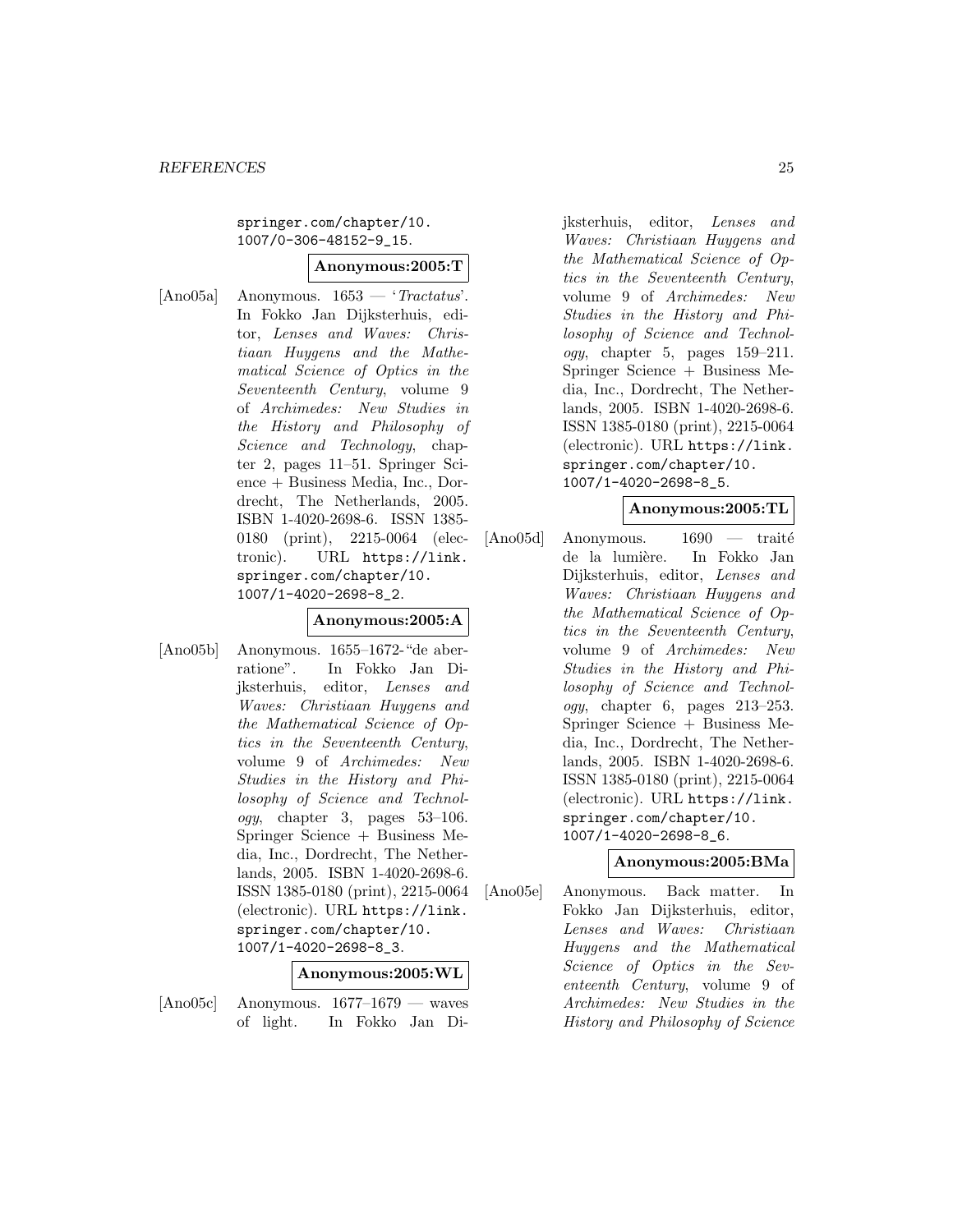and Technology, pages 265–288. Springer Science + Business Media, Inc., Dordrecht, The Netherlands, 2005. ISBN 1-4020-2698-6. ISSN 1385-0180 (print), 2215-0064 (electronic). URL https://link. springer.com/content/pdf/ bbm:978-1-4020-2698-0/1.pdf.

# **Anonymous:2005:BMb**

[Ano05f] Anonymous. Back matter. In Jed Z. Buchwald and Allan Franklin, editors, Wrong for the Right Reasons, volume 11 of Archimedes: New Studies in the History and Philosophy of Science and Technology, page 229. Springer, Dordrecht, The Netherlands, 2005. ISBN 1-4020-3048-7. ISSN 1385-0180 (print), 2215-0064 (electronic). URL https://link. springer.com/content/pdf/ bbm:978-1-4020-3048-2/1.pdf.

# **Anonymous:2005:CLW**

[Ano05g] Anonymous. Conclusion: Lenses & waves. In Fokko Jan Dijksterhuis, editor, Lenses and Waves: Christiaan Huygens and the Mathematical Science of Optics in the Seventeenth Century, volume 9 of Archimedes: New Studies in the History and Philosophy of Science and Technol $ogy,$  chapter 7, pages  $255-266$ . Springer Science + Business Media, Inc., Dordrecht, The Netherlands, 2005. ISBN 1-4020-2698-6. ISSN 1385-0180 (print), 2215-0064 (electronic). URL https://link. springer.com/chapter/10. 1007/1-4020-2698-8\_7.

# **Anonymous:2005:FMa**

[Ano05h] Anonymous. Front matter. In Fokko Jan Dijksterhuis, editor, Lenses and Waves: Christiaan Huygens and the Mathematical Science of Optics in the Seventeenth Century, volume 9 of Archimedes: New Studies in the History and Philosophy of Science and Technology, pages i–viii. Springer Science + Business Media, Inc., Dordrecht, The Netherlands, 2005. ISBN 1-4020-2698-6. ISSN 1385-0180 (print), 2215-0064 (electronic). URL https://link. springer.com/content/pdf/ bfm:978-1-4020-2698-0/1.pdf.

### **Anonymous:2005:FMb**

[Ano05i] Anonymous. Front matter. In Jed Z. Buchwald and Allan Franklin, editors, Wrong for the Right Reasons, volume 11 of Archimedes: New Studies in the History and Philosophy of Science and Technology, pages i–viii. Springer, Dordrecht, The Netherlands, 2005. ISBN 1-4020-3048-7. ISSN 1385-0180 (print), 2215-0064 (electronic). URL https://link. springer.com/content/pdf/ bfm:978-1-4020-3048-2/1.pdf.

# **Anonymous:2005:IPC**

[Ano05j] Anonymous. Introduction — 'the perfect Cartesian'. In Fokko Jan Dijksterhuis, editor, Lenses and Waves: Christiaan Huygens and the Mathematical Science of Optics in the Seventeenth Century, volume 9 of Archimedes: New Studies in the History and Philosophy of Science and Tech-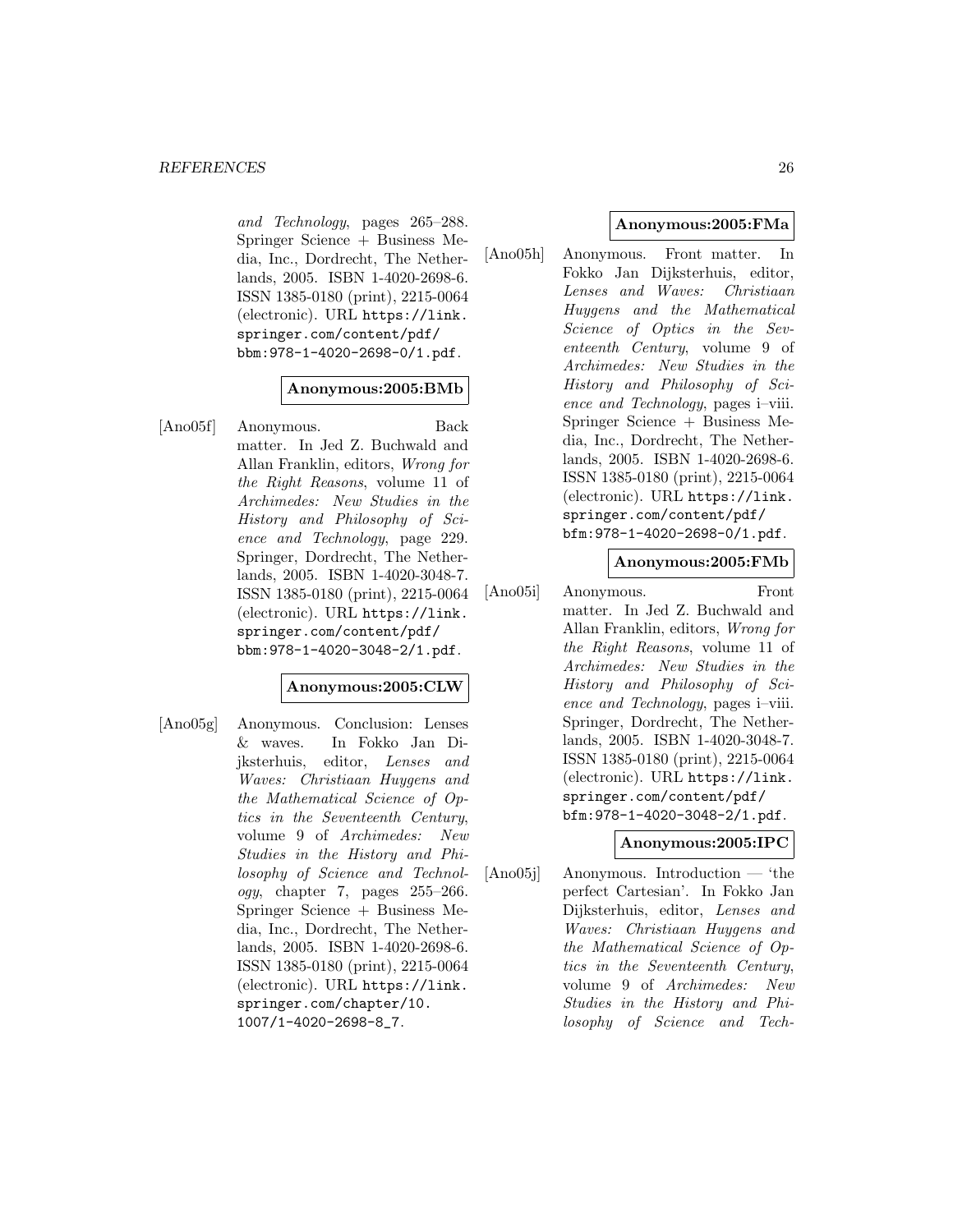nology, chapter 1, pages  $1-10$ . Springer Science + Business Media, Inc., Dordrecht, The Netherlands, 2005. ISBN 1-4020-2698-6. ISSN 1385-0180 (print), 2215-0064 (electronic). URL https://link. springer.com/chapter/10. 1007/1-4020-2698-8\_1.

# **Anonymous:2005:P**

[Ano05k] Anonymous. The 'projet' of 1672. In Fokko Jan Dijksterhuis, editor, Lenses and Waves: Christiaan Huygens and the Mathematical Science of Optics in the Seventeenth Century, volume 9 of Archimedes: New Studies in the History and Philosophy of Science and Technology, chapter 4, pages 107–158. Springer Science + Business Media, Inc., Dordrecht, The Netherlands, 2005. ISBN 1-4020-2698-6. ISSN 1385- 0180 (print), 2215-0064 (electronic). URL https://link. springer.com/chapter/10. 1007/1-4020-2698-8\_4.

#### **Anonymous:2006:BMa**

[Ano06a] Anonymous. Back matter. In Ralph R. Hamerla, editor, An American Scientist on the Research Frontier: Edward Morley, Community, and Radical Ideas in Nineteenth-Century Science, volume 13 of Archimedes: New Studies in the History and Philosophy of Science and Technology, pages 231–261. Springer, Dordrecht, The Netherlands, 2006. ISBN 1-4020-4089-X. ISSN 1385- 0180 (print), 2215-0064 (electronic). URL https://link.

springer.com/content/pdf/ bbm:978-1-4020-4089-4/1.pdf.

#### **Anonymous:2006:BMb**

[Ano06b] Anonymous. Back matter. In Jutta Schickore and Friedrich Steinle, editors, Revisiting Discovery and Justification: Historical and philosophical perspectives on the context distinction, volume 14 of Archimedes: New Studies in the History and Philosophy of Science and Technology, pages 231–233. Springer, Dordrecht, The Netherlands, 2006. ISBN 1-4020-4251-5. ISSN 1385-0180 (print), 2215-0064 (electronic). URL https://link. springer.com/content/pdf/ bbm:978-1-4020-4251-5/1.pdf.

#### **Anonymous:2006:BMc**

[Ano06c] Anonymous. Back matter. In Roy Macleod and Jeffrey Allan Johnson, editors, Frontline and Factory: Comparative Perspectives on the Chemical Industry at War, 1914–1924, volume 16 of Archimedes: New Studies in the History and Philosophy of Science and Technology, pages 247–279. Springer, Dordrecht, The Netherlands, 2006. ISBN 1-4020-5490-4. ISSN 1385-0180 (print), 2215-0064 (electronic). URL https://link. springer.com/content/pdf/ bbm:978-1-4020-5490-7/1.pdf.

#### **Anonymous:2006:EME**

[Ano06d] Anonymous. Edward Morley: Education, civil war, and the Western Reserve. In Ralph R. Hamerla, editor, An American Scientist on the Research Frontier: Edward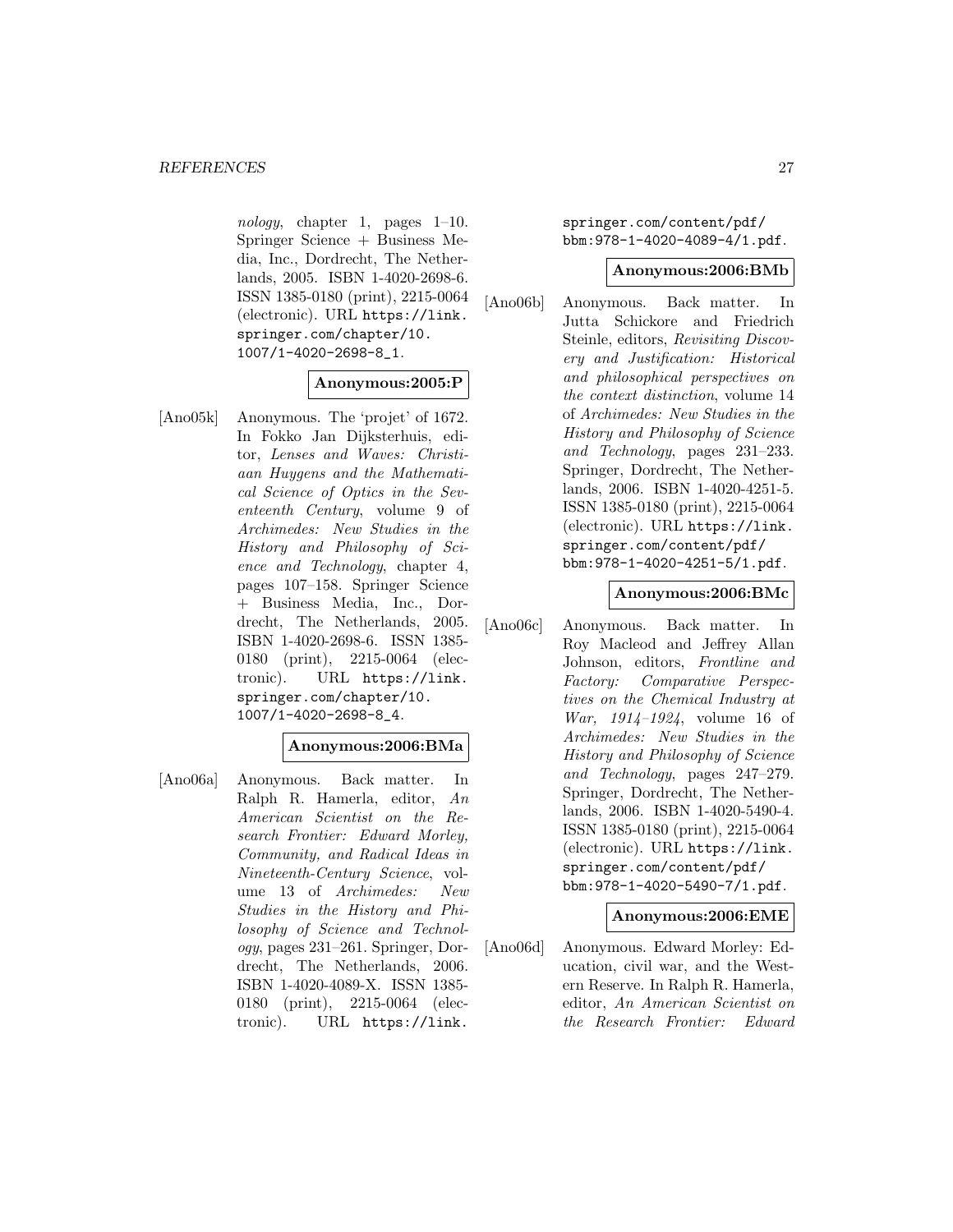#### *REFERENCES* 28

Morley, Community, and Radical Ideas in Nineteenth-Century Science, volume 13 of Archimedes: New Studies in the History and Philosophy of Science and Technology, chapter 3, pages 47–91. Springer, Dordrecht, The Netherlands, 2006. ISBN 1-4020-4089-X. ISSN 1385-0180 (print), 2215-0064 (electronic). URL https://link. springer.com/chapter/10. 1007/1-4020-4089-X\_3.

# **Anonymous:2006:FMa**

[Ano06e] Anonymous. Front matter. In Mordechai Feingold and Victor Navarro-Brotons, editors, Universities and Science in the Early Modern Period, volume 12 of Archimedes: New Studies in the History and Philosophy of Science and Technology, pages i–viii. Springer, Dordrecht, The Netherlands, 2006. ISBN 1-4020-3975-1. ISSN 1385-0180 (print), 2215-0064 (electronic). URL https://link. springer.com/content/pdf/ bfm:978-1-4020-3975-1/1.pdf.

### **Anonymous:2006:FMb**

[Ano06f] Anonymous. Front matter. In Ralph R. Hamerla, editor, An American Scientist on the Research Frontier: Edward Morley, Community, and Radical Ideas in Nineteenth-Century Science, volume 13 of Archimedes: New Studies in the History and Philosophy of Science and Technology, pages i–xiii. Springer, Dordrecht, The Netherlands, 2006. ISBN 1-4020-4089-X. ISSN 1385- 0180 (print), 2215-0064 (electronic). URL https://link.

springer.com/content/pdf/ bfm:978-1-4020-4089-4/1.pdf.

#### **Anonymous:2006:FMc**

[Ano06g] Anonymous. Front matter. In Jutta Schickore and Friedrich Steinle, editors, Revisiting Discovery and Justification: Historical and philosophical perspectives on the context distinction, volume 14 of Archimedes: New Studies in the History and Philosophy of Science and Technology, pages v–vi. Springer, Dordrecht, The Netherlands, 2006. ISBN 1-4020-4251-5. ISSN 1385-0180 (print), 2215-0064 (electronic). URL https://link. springer.com/content/pdf/ bfm:978-1-4020-4251-5/1.pdf.

#### **Anonymous:2006:FMd**

[Ano06h] Anonymous. Front matter. In Jutta Schickore and Friedrich Steinle, editors, Revisiting Discovery and Justification: Historical and philosophical perspectives on the context distinction, volume 14 of Archimedes: New Studies in the History and Philosophy of Science and Technology, page 1. Springer, Dordrecht, The Netherlands, 2006. ISBN 1-4020-4251-5. ISSN 1385-0180 (print), 2215-0064 (electronic). URL https://link. springer.com/content/pdf/ bfm:978-1-4020-4251-5/1/1. pdf.

# **Anonymous:2006:FMe**

[Ano06i] Anonymous. Front matter. In Jutta Schickore and Friedrich Steinle, editors, Revisiting Discovery and Justification: Historical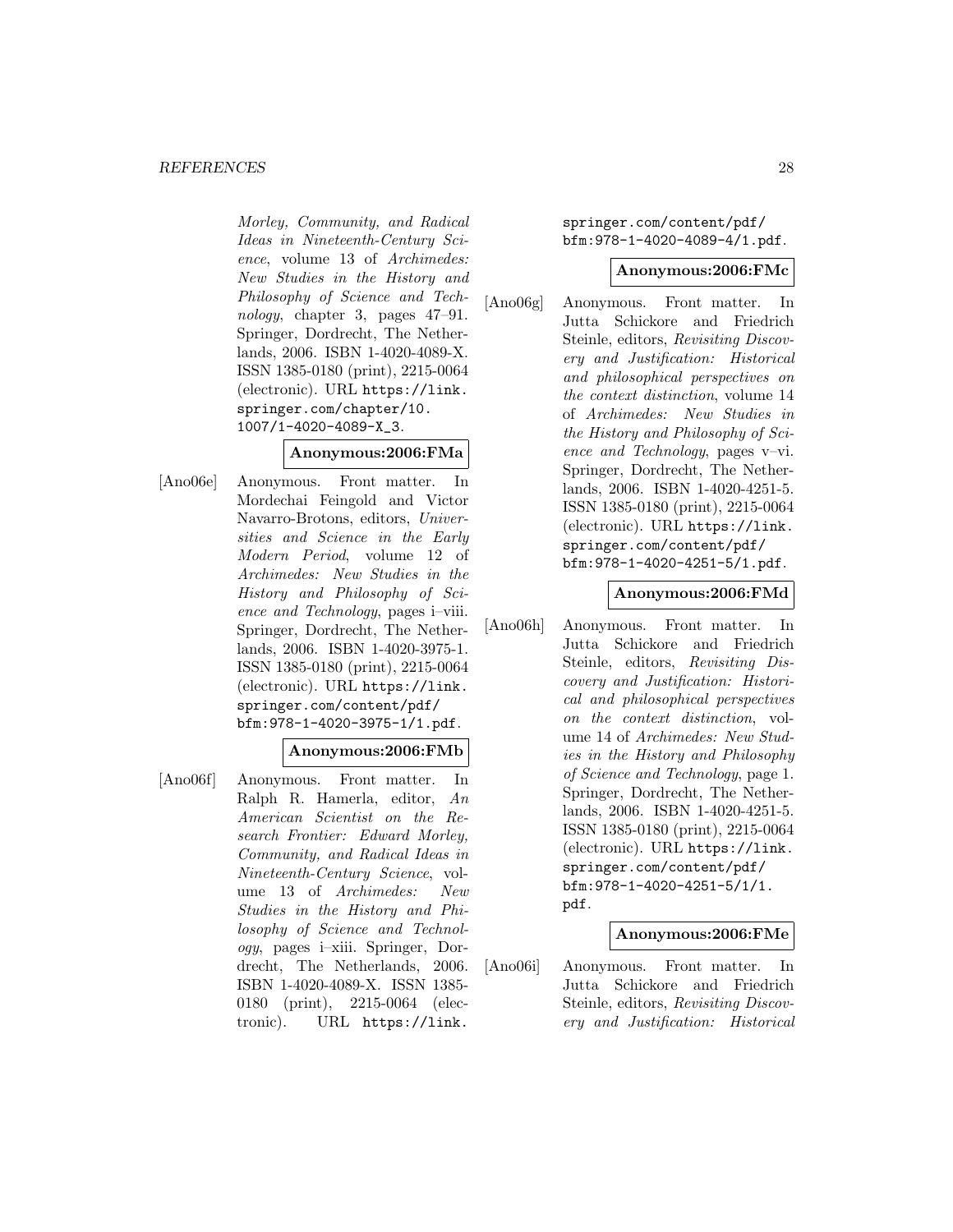and philosophical perspectives on the context distinction, volume 14 of Archimedes: New Studies in the History and Philosophy of Science and Technology, page 55. Springer, Dordrecht, The Netherlands, 2006. ISBN 1-4020-4251-5. ISSN 1385-0180 (print), 2215-0064 (electronic). URL https://link. springer.com/content/pdf/ bfm:978-1-4020-4251-5/2/1. pdf.

# **Anonymous:2006:FMf**

[Ano06j] Anonymous. Front matter. In Jutta Schickore and Friedrich Steinle, editors, Revisiting Discovery and Justification: Historical and philosophical perspectives on the context distinction, volume 14 of Archimedes: New Studies in the History and Philosophy of Science and Technology, page 117. Springer, Dordrecht, The Netherlands, 2006. ISBN 1-4020-4251-5. ISSN 1385-0180 (print), 2215-0064 (electronic). URL https://link. springer.com/content/pdf/ bfm:978-1-4020-4251-5/3/1. pdf.

### **Anonymous:2006:FMg**

[Ano06k] Anonymous. Front matter. In Roy Macleod and Jeffrey Allan Johnson, editors, Frontline and Factory: Comparative Perspectives on the Chemical Industry at War, 1914–1924, volume 16 of Archimedes: New Studies in the History and Philosophy of Science and Technology, pages ii–xix. Springer, Dordrecht, The Netherlands, 2006. ISBN 1-4020-5490-4.

ISSN 1385-0180 (print), 2215-0064 (electronic). URL https://link. springer.com/content/pdf/ bfm:978-1-4020-5490-7/1.pdf.

### **Anonymous:2006:IHP**

[Ano06l] Anonymous. Intellectual Heritage, Prout's hypothesis. In Ralph R. Hamerla, editor, An American Scientist on the Research Frontier: Edward Morley, Community, and Radical Ideas in Nineteenth-Century Science, volume 13 of Archimedes: New Studies in the History and Philosophy of Science and Technology, chapter 6, pages 153–179. Springer, Dordrecht, The Netherlands, 2006. ISBN 1-4020-4089-X. ISSN 1385-0180 (print), 2215-0064 (electronic). URL https://link. springer.com/chapter/10. 1007/1-4020-4089-X\_6.

# **Anonymous:2006:Ia**

[Ano06m] Anonymous. Introduction. In Mordechai Feingold and Victor Navarro-Brotons, editors, Universities and Science in the Early Modern Period, volume 12 of Archimedes: New Studies in the History and Philosophy of Science and Technology, chapter 1, pages 1–7. Springer, Dordrecht, The Netherlands, 2006. ISBN 1-4020-3975-1. ISSN 1385-0180 (print), 2215-0064 (electronic). URL https://link. springer.com/chapter/10. 1007/1-4020-3975-1\_1.

# **Anonymous:2006:Ib**

[Ano06n] Anonymous. Introduction. In Ralph R. Hamerla, editor, An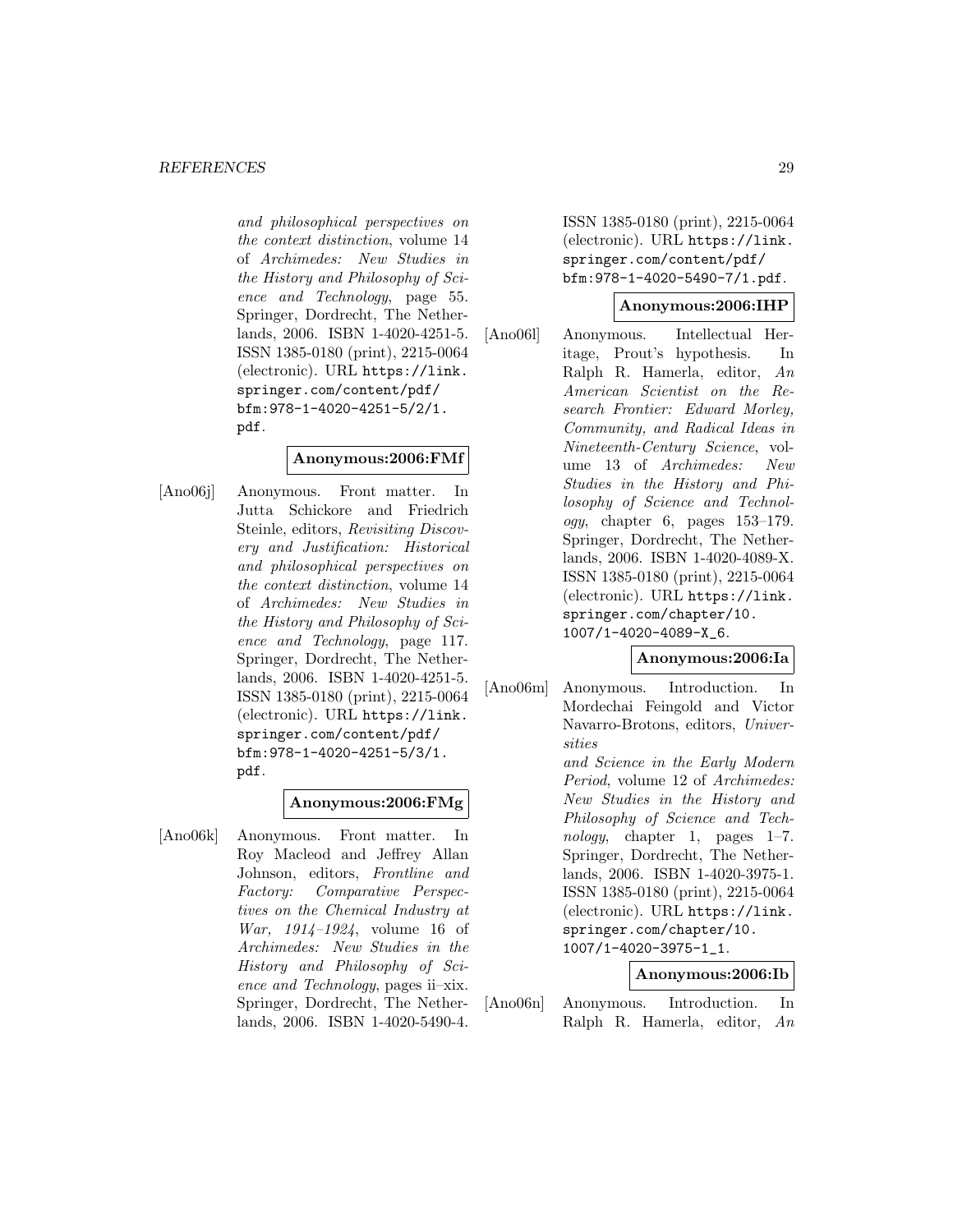#### *REFERENCES* 30

American Scientist on the Research Frontier: Edward Morley, Community, and Radical Ideas in Nineteenth-Century Science, volume 13 of Archimedes: New Studies in the History and Philosophy of Science and Technology, chapter 1, pages 1–8. Springer, Dordrecht, The Netherlands, 2006. ISBN 1-4020-4089-X. ISSN 1385- 0180 (print), 2215-0064 (electronic). URL https://link. springer.com/chapter/10. 1007/1-4020-4089-X\_1.

### **Anonymous:2006:KSE**

[Ano06o] Anonymous. Kindred spirits: The ether drift. In Ralph R. Hamerla, editor, An American Scientist on the Research Frontier: Edward Morley, Community, and Radical Ideas in Nineteenth-Century Science, volume 13 of Archimedes: New Studies in the History and Philosophy of Science and Technology, chapter 5, pages 123–152. Springer, Dordrecht, The Netherlands, 2006. ISBN 1-4020-4089-X. ISSN 1385-0180 (print), 2215-0064 (electronic). URL https://link. springer.com/chapter/10. 1007/1-4020-4089-X\_5.

# **Anonymous:2006:MP**

[Ano06p] Anonymous. Making a place. In Ralph R. Hamerla, editor, An American Scientist on the Research Frontier: Edward Morley, Community, and Radical Ideas in Nineteenth-Century Science, volume 13 of Archimedes: New Studies in the History and Philosophy of Science and Technol $oqy$ , chapter 4, pages  $93-121$ .

Springer, Dordrecht, The Netherlands, 2006. ISBN 1-4020-4089-X. ISSN 1385-0180 (print), 2215-0064 (electronic). URL https://link. springer.com/chapter/10. 1007/1-4020-4089-X\_4.

# **Anonymous:2006:M**

[Ano06q] Anonymous. The Morleys. In Ralph R. Hamerla, editor, An American Scientist on the Research Frontier: Edward Morley, Community, and Radical Ideas in Nineteenth-Century Science, volume 13 of Archimedes: New Studies in the History and Philosophy of Science and Technology, chapter 2, pages 9–45. Springer, Dordrecht, The Netherlands, 2006. ISBN 1-4020-4089-X. ISSN 1385- 0180 (print), 2215-0064 (electronic). URL https://link. springer.com/chapter/10. 1007/1-4020-4089-X\_2.

# **Anonymous:2006:O**

[Ano06r] Anonymous. Oxygen. In Ralph R. Hamerla, editor, An American Scientist on the Research Frontier: Edward Morley, Community, and Radical Ideas in Nineteenth-Century Science, volume 13 of Archimedes: New Studies in the History and Philosophy of Science and Technology, chapter 7, pages 181–229. Springer, Dordrecht, The Netherlands, 2006. ISBN 1-4020-4089-X. ISSN 1385- 0180 (print), 2215-0064 (electronic). URL https://link. springer.com/chapter/10. 1007/1-4020-4089-X\_7.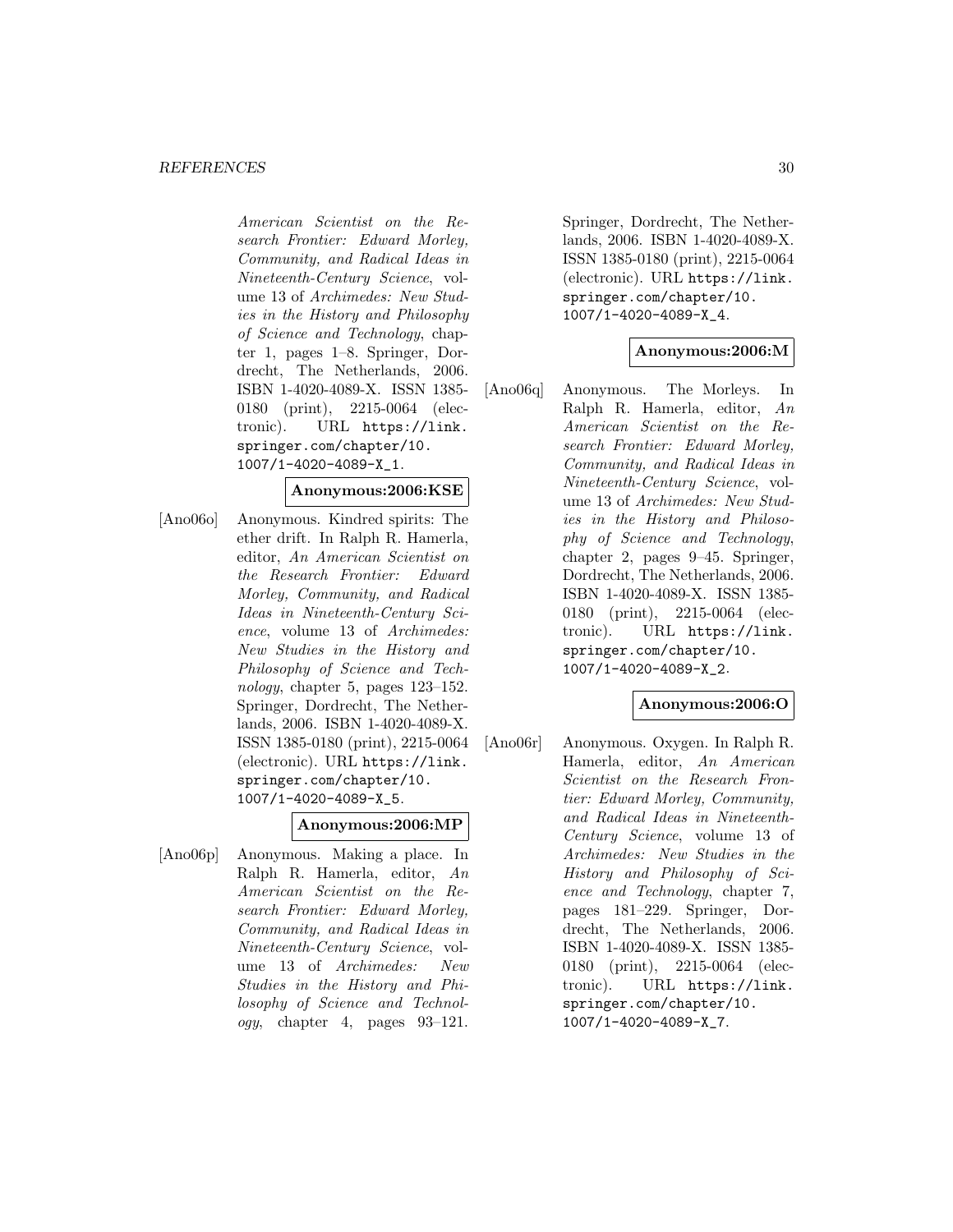### **Anonymous:2007:BM**

[Ano07a] Anonymous. Back matter. In Lawrence M. Principe, editor, New Narratives in Eighteenth-Century Chemistry: Contributions from the First Francis Bacon Workshop, 21–23 April 2005, California Institute of Technology, Pasadena, California, volume 18 of Archimedes: New Studies in the History and Philosophy of Science and Technology, pages 195–200. Springer Science+Business Media B.V., Dordrecht, The Netherlands, 2007. ISBN 1-4020-6278-8. ISSN 1385-0180 (print), 2215-0064 (electronic). URL https://link. springer.com/content/pdf/ bbm:978-1-4020-6278-0/1.pdf.

#### **Anonymous:2007:FM**

[Ano07b] Anonymous. Front matter. In Lawrence M. Principe, editor, New Narratives in Eighteenth-Century Chemistry: Contributions from the First Francis Bacon Workshop, 21–23 April 2005, California Institute of Technology, Pasadena, California, volume 18 of Archimedes: New Studies in the History and Philosophy of Science and Technology, pages i– xi. Springer Science+Business Media B.V., Dordrecht, The Netherlands, 2007. ISBN 1-4020-6278-8. ISSN 1385-0180 (print), 2215-0064 (electronic). URL https://link. springer.com/content/pdf/ bfm:978-1-4020-6278-0/1.pdf.

#### **Anonymous:2009:BM**

[Ano09a] Anonymous. Back matter. In Gregor Schiemann, editor, Hermann

von Helmholtz's Mechanism: The Loss of Certainty: a Study on the Transition from Classical to Modern Philosophy of Nature, volume 17 of Archimedes: New Studies in the History and Philosophy of Science and Technology, pages 249–283. Springer Netherlands, Dordrecht, The Netherlands, 2009. ISBN 1-4020-5630-3. ISSN 1385-0180 (print), 2215-0064 (electronic). URL https://link. springer.com/content/pdf/ bbm:978-1-4020-5630-7/1.pdf.

### **Anonymous:2009:CCS**

[Ano09b] Anonymous. The classical conception of science. In Gregor Schiemann, editor, Hermann von Helmholtz's Mechanism: The Loss of Certainty: a Study on the Transition from Classical to Modern Philosophy of Nature, volume 17 of Archimedes: New Studies in the History and Philosophy of Science and Technology, chapter 3, pages 23–31. Springer Netherlands, Dordrecht, The Netherlands, 2009. ISBN 1-4020-5630-3. ISSN 1385-0180 (print), 2215-0064 (electronic). URL https://link. springer.com/chapter/10. 1007/978-1-4020-5630-7\_3.

#### **Anonymous:2009:CM**

[Ano09c] Anonymous. The conception of mechanism. In Gregor Schiemann, editor, Hermann von Helmholtz's Mechanism: The Loss of Certainty: a Study on the Transition from Classical to Modern Philosophy of Nature, volume 17 of Archimedes: New Studies in the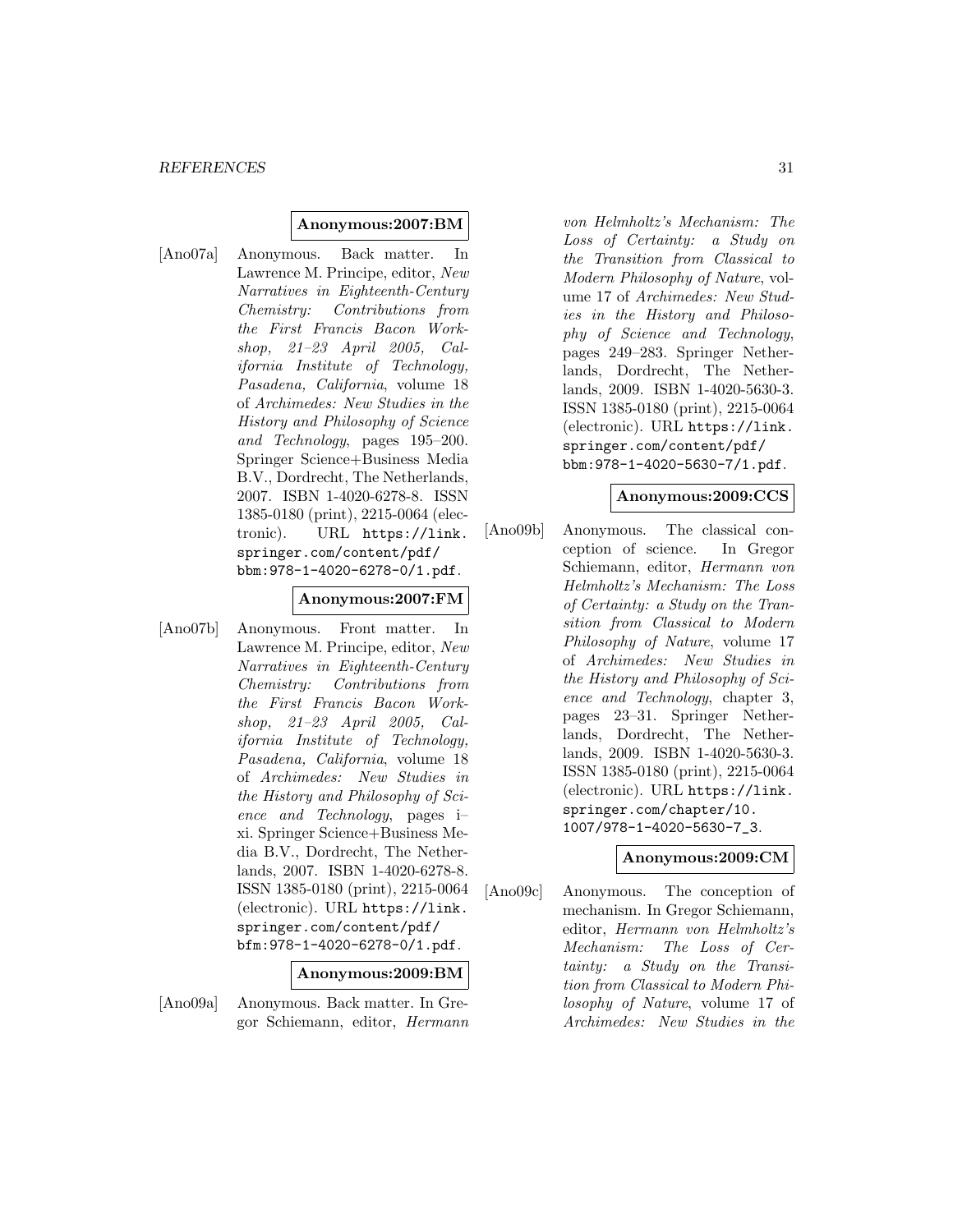History and Philosophy of Science and Technology, chapter 2, pages 15–22. Springer Netherlands, Dordrecht, The Netherlands, 2009. ISBN 1-4020-5630-3. ISSN 1385-0180 (print), 2215-0064 (electronic). URL https://link. springer.com/chapter/10. 1007/978-1-4020-5630-7\_2.

# **Anonymous:2009:CCC**

[Ano09d] Anonymous. Conditions and causes for the Change in Helmholtz's conception of science and nature. In Gregor Schiemann, editor, Hermann von Helmholtz's Mechanism: The Loss of Certainty: a Study on the Transition from Classical to Modern Philosophy of Nature, volume 17 of Archimedes: New Studies in the History and Philosophy of Science and Technology, chapter 9, pages 229–248. Springer Netherlands, Dordrecht, The Netherlands, 2009. ISBN 1-4020-5630-3. ISSN 1385-0180 (print), 2215-0064 (electronic). URL https://link. springer.com/chapter/10. 1007/978-1-4020-5630-7\_9.

# **Anonymous:2009:CMP**

[Ano09e] Anonymous. Contours of modern philosophy of nature. In Gregor Schiemann, editor, Hermann von Helmholtz's Mechanism: The Loss of Certainty: a Study on the Transition from Classical to Modern Philosophy of Nature, volume 17 of Archimedes: New Studies in the History and Philosophy of Science and Technology, chapter 5, pages 43–54. Springer Netherlands, Dordrecht, The Netherlands, 2009. ISBN 1-4020-5630-3. ISSN 1385-0180 (print), 2215-0064 (electronic). URL https://link. springer.com/chapter/10. 1007/978-1-4020-5630-7\_5.

# **Anonymous:2009:FM**

[Ano09f] Anonymous. Front matter. In Gregor Schiemann, editor, Hermann von Helmholtz's Mechanism: The Loss of Certainty: a Study on the Transition from Classical to Modern Philosophy of Nature, volume 17 of Archimedes: New Studies in the History and Philosophy of Science and Technology, pages i–x. Springer Netherlands, Dordrecht, The Netherlands, 2009. ISBN 1-4020-5630-3. ISSN 1385-0180 (print), 2215-0064 (electronic). URL https://link. springer.com/content/pdf/ bfm:978-1-4020-5630-7/1.pdf.

# **Anonymous:2009:HBS**

[Ano09g] Anonymous. Helmholtz, a Bildungsbürger, scientist, and research strategist. In Gregor Schiemann, editor, Hermann von Helmholtz's Mechanism: The Loss of Certainty: a Study on the Transition from Classical to Modern Philosophy of Nature, volume 17 of Archimedes: New Studies in the History and Philosophy of Science and Technology, chapter 6, pages 57–74. Springer Netherlands, Dordrecht, The Netherlands, 2009. ISBN 1-4020-5630-3. ISSN 1385-0180 (print), 2215-0064 (electronic). URL https://link. springer.com/chapter/10. 1007/978-1-4020-5630-7\_6.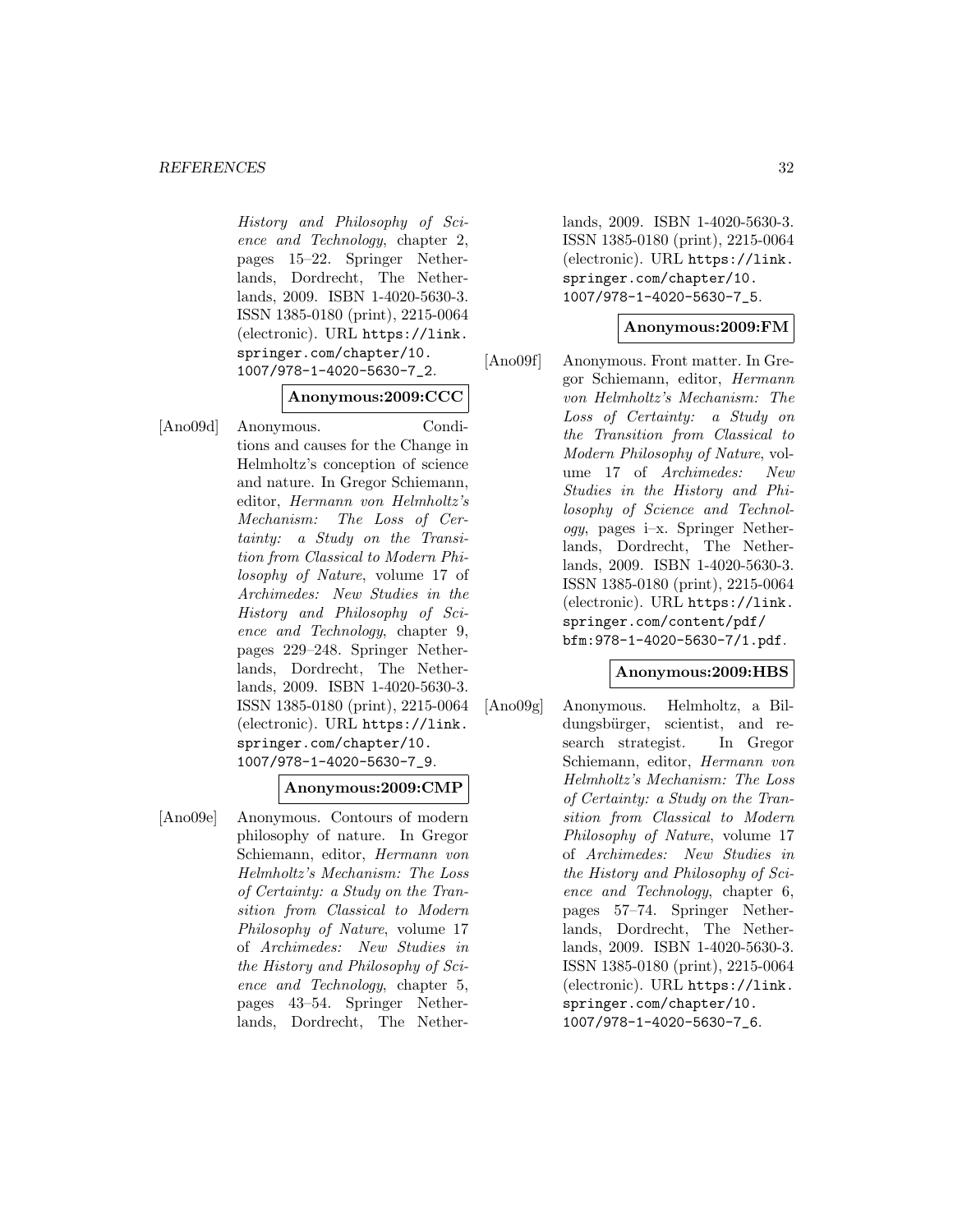### **Anonymous:2009:HCM**

[Ano09h] Anonymous. Helmholtz's classical mechanism. In Gregor Schiemann, editor, Hermann von Helmholtz's Mechanism: The Loss of Certainty: a Study on the Transition from Classical to Modern Philosophy of Nature, volume 17 of Archimedes: New Studies in the History and Philosophy of Science and Technology, chapter 7, pages 75–157. Springer Netherlands, Dordrecht, The Netherlands, 2009. ISBN 1-4020-5630-3. ISSN 1385-0180 (print), 2215-0064 (electronic). URL https://link. springer.com/chapter/10. 1007/978-1-4020-5630-7\_7.

### **Anonymous:2009:HHM**

[Ano09i] Anonymous. The hypothetization of Helmholtz's mechanism. In Gregor Schiemann, editor, Hermann von Helmholtz's Mechanism: The Loss of Certainty: a Study on the Transition from Classical to Modern Philosophy of Nature, volume 17 of Archimedes: New Studies in the History and Philosophy of Science and Technology, chapter 8, pages 159– 227. Springer Netherlands, Dordrecht, The Netherlands, 2009. ISBN 1-4020-5630-3. ISSN 1385- 0180 (print), 2215-0064 (electronic). URL https://link. springer.com/chapter/10. 1007/978-1-4020-5630-7\_8.

# **Anonymous:2009:I**

[Ano09j] Anonymous. Introduction. In Gregor Schiemann, editor, Hermann von Helmholtz's Mechanism: The

Loss of Certainty: a Study on the Transition from Classical to Modern Philosophy of Nature, volume 17 of Archimedes: New Studies in the History and Philosophy of Science and Technology, chapter 1, pages 1–11. Springer Netherlands, Dordrecht, The Netherlands, 2009. ISBN 1-4020-5630-3. ISSN 1385-0180 (print), 2215-0064 (electronic). URL https://link. springer.com/chapter/10. 1007/978-1-4020-5630-7\_1.

### **Anonymous:2009:TTM**

[Ano09k] Anonymous. Three traditions in mechanism. In Gregor Schiemann, editor, Hermann von Helmholtz's Mechanism: The Loss of Certainty: a Study on the Transition from Classical to Modern Philosophy of Nature, volume 17 of Archimedes: New Studies in the History and Philosophy of Science and Technology, chapter 4, pages 33–41. Springer Netherlands, Dordrecht, The Netherlands, 2009. ISBN 1-4020-5630-3. ISSN 1385-0180 (print), 2215-0064 (electronic). URL https://link. springer.com/chapter/10. 1007/978-1-4020-5630-7\_4.

# **Anonymous:2010:BMa**

[Ano10a] Anonymous. Back matter. In Uljana Feest, editor, Historical Perspectives on Erklären and Verstehen, volume 21 of Archimedes: New Studies in the History and Philosophy of Science and Technology, pages 311–320. Springer Science+Business Media B.V., Dordrecht, The Netherlands, 2010. ISBN 90-481-3540-0.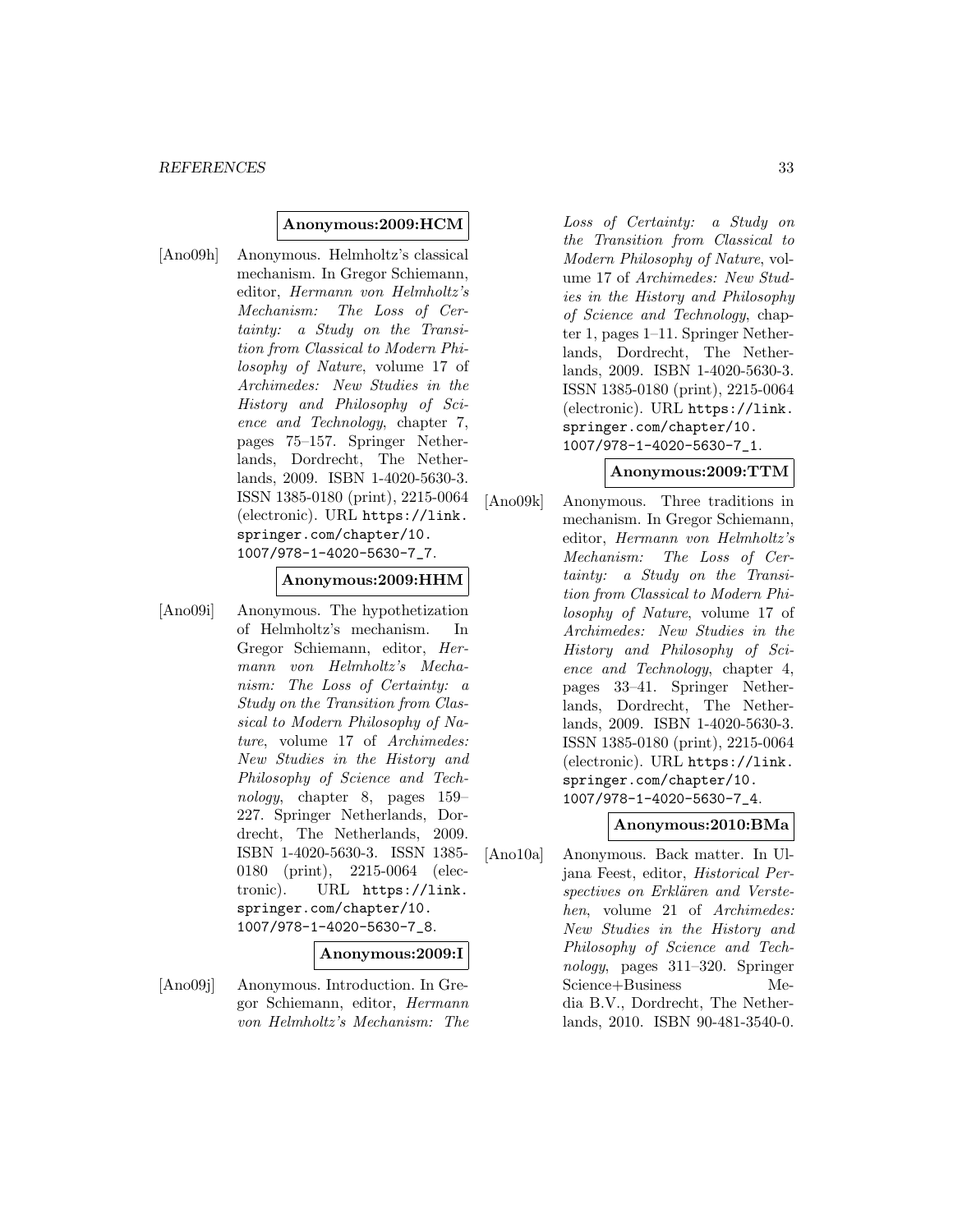ISSN 1385-0180 (print), 2215-0064 (electronic). URL https://link. springer.com/content/pdf/ bbm:978-90-481-3540-0/1.pdf.

# **Anonymous:2010:BMb**

[Ano10b] Anonymous. Back matter. In Alexander Jones, editor, Ptolemy in Perspective: Use and Criticism of his Work from Antiquity to the Nineteenth Century, volume 23 of Archimedes: New Studies in the History and Philosophy of Science and Technology, pages 217–229. Springer Science+Business Media B.V., Dordrecht, The Netherlands, 2010. ISBN 90-481-2788-2. ISSN 1385-0180 (print), 2215-0064 (electronic). URL https://link. springer.com/content/pdf/ bbm:978-90-481-2788-7/1.pdf.

# **Anonymous:2010:FMa**

[Ano10c] Anonymous. Front matter. In Uljana Feest, editor, Historical Perspectives on Erklären and Verstehen, volume 21 of Archimedes: New Studies in the History and Philosophy of Science and Technology, pages i–vi. Springer Science+Business Media B.V., Dordrecht, The Netherlands, 2010. ISBN 90-481-3540-0. ISSN 1385- 0180 (print), 2215-0064 (electronic). URL https://link. springer.com/content/pdf/ bfm:978-90-481-3540-0/1.pdf.

#### **Anonymous:2010:FMb**

[Ano10d] Anonymous. Front matter. In Alexander Jones, editor, Ptolemy in Perspective: Use and Criticism of his Work from Antiquity to

the Nineteenth Century, volume 23 of Archimedes: New Studies in the History and Philosophy of Science and Technology, pages ii–xv. Springer Science+Business Media B.V., Dordrecht, The Netherlands, 2010. ISBN 90-481-2788-2. ISSN 1385-0180 (print), 2215-0064 (electronic). URL https://link. springer.com/content/pdf/ bfm:978-90-481-2788-7/1.pdf.

# **Anonymous:2011:BM**

[Ano11a] Anonymous. Back matter. In Patrick J. Boner, editor, Change and Continuity in Early Modern Cosmology, volume 27 of Archimedes: New Studies in the History and Philosophy of Science and Technology, pages 177–181. Springer Science+Business Media B.V., Dordrecht, The Netherlands, 2011. ISBN 94-007-0037-7. ISSN 1385-0180 (print), 2215-0064 (electronic). URL https://link. springer.com/content/pdf/ bbm:978-94-007-0037-6/1.pdf.

# **Anonymous:2011:FM**

[Ano11b] Anonymous. Front matter. Patrick J. Boner, editor, Change and Continuity in Early Modern Cosmology, volume 27 of Archimedes: New Studies in the History and Philosophy of Science and Technology, pages i–xii. Springer Science+Business Media B.V., Dordrecht, The Netherlands, 2011. ISBN 94-007-0037-7. ISSN 1385-0180 (print), 2215-0064 (electronic). URL https://link. springer.com/content/pdf/ bfm:978-94-007-0037-6/1.pdf.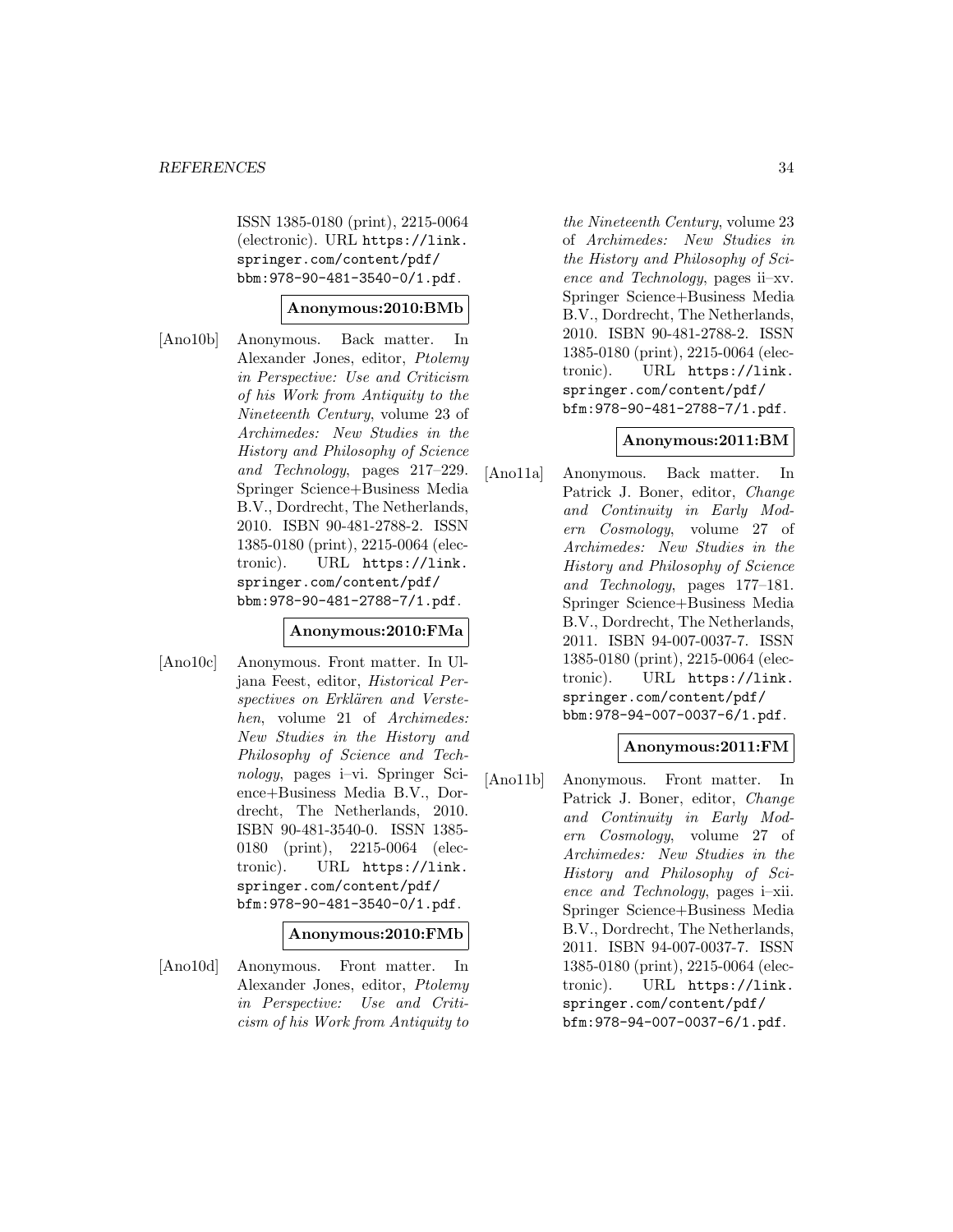#### **Anonymous:2012:FMa**

[Ano12a] Anonymous. Front matter. In Jed Z. Buchwald, editor, A Master of Science History: Essays in Honor of Charles Coulston Gillispie, volume 30 of Archimedes: New Studies in the History and Philosophy of Science and Technology, pages i–xix. Springer Science+Business Media B.V., Dordrecht, The Netherlands, 2012. ISBN 94-007-2627-9. ISSN 1385-0180 (print), 2215-0064 (electronic). URL https://link. springer.com/content/pdf/ bfm:978-94-007-2627-7/1.pdf.

### **Anonymous:2012:FMb**

[Ano12b] Anonymous. Front matter. In Jed Z. Buchwald, editor, A Master of Science History: Essays in Honor of Charles Coulston Gillispie, volume 30 of Archimedes: New Studies in the History and Philosophy of Science and Technology, page 1. Springer Science+Business Media B.V., Dordrecht, The Netherlands, 2012. ISBN 94-007-2627-9. ISSN 1385-0180 (print), 2215-0064 (electronic). URL https://link. springer.com/content/pdf/ bfm:978-94-007-2627-7/1/1. pdf.

# **Anonymous:2012:FMc**

[Ano12c] Anonymous. Front matter. In Jed Z. Buchwald, editor, A Master of Science History: Essays in Honor of Charles Coulston Gillispie, volume 30 of Archimedes: New Studies in the

History and Philosophy of Science and Technology, page 47. Springer Science+Business Media B.V., Dordrecht, The Netherlands, 2012. ISBN 94-007-2627-9. ISSN 1385-0180 (print), 2215-0064 (electronic). URL https://link. springer.com/content/pdf/ bfm:978-94-007-2627-7/2/1. pdf.

### **Anonymous:2012:FMd**

[Ano12d] Anonymous.

Front matter. In Jed Z. Buchwald, editor, A Master of Science History: Essays in Honor of Charles Coulston Gillispie, volume 30 of Archimedes: New Studies in the History and Philosophy of Science and Technology, page 79. Springer Science+Business Media B.V., Dordrecht, The Netherlands, 2012. ISBN 94-007-2627-9. ISSN 1385-0180 (print), 2215-0064 (electronic). URL https://link. springer.com/content/pdf/ bfm:978-94-007-2627-7/3/1. pdf.

### **Anonymous:2012:FMe**

[Ano12e] Anonymous. Front matter. In Jed Z. Buchwald, editor, A Master of Science History: Essays in Honor of Charles Coulston Gillispie, volume 30 of Archimedes: New Studies in the History and Philosophy of Science and Technology, page 135. Springer Science+Business Media B.V., Dordrecht, The Netherlands, 2012. ISBN 94-007-2627-9. ISSN 1385-0180 (print), 2215-0064 (electronic). URL https://link.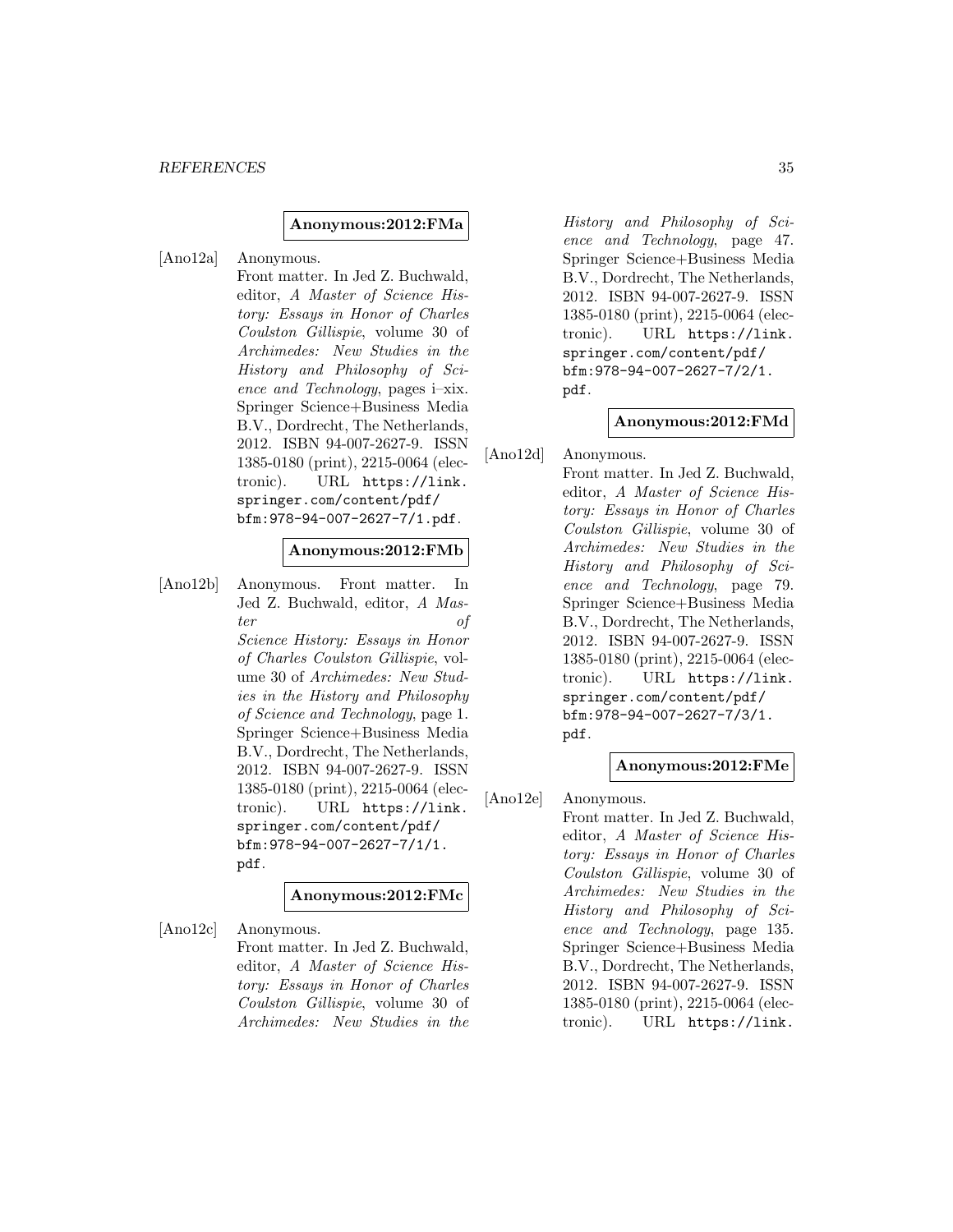springer.com/content/pdf/ bfm:978-94-007-2627-7/4/1. pdf.

**Anonymous:2012:FMf**

[Ano12f] Anonymous.

Front matter. In Jed Z. Buchwald, editor, A Master of Science History: Essays in Honor of Charles Coulston Gillispie, volume 30 of Archimedes: New Studies in the History and Philosophy of Science and Technology, page 165. Springer Science+Business Media B.V., Dordrecht, The Netherlands, 2012. ISBN 94-007-2627-9. ISSN 1385-0180 (print), 2215-0064 (electronic). URL https://link. springer.com/content/pdf/ bfm:978-94-007-2627-7/5/1. pdf.

# **Anonymous:2012:FMg**

[Ano12g] Anonymous. Front matter. In Jed Z. Buchwald, editor, A Master of Science History: Essays in Honor of Charles Coulston Gillispie, volume 30 of Archimedes: New Studies in the History and Philosophy of Science and Technology, page 215. Springer Science+Business Media B.V., Dordrecht, The Netherlands, 2012. ISBN 94-007-2627-9. ISSN 1385-0180 (print), 2215-0064 (electronic). URL https://link. springer.com/content/pdf/ bfm:978-94-007-2627-7/6/1. pdf.

#### **Anonymous:2014:BM**

[Ano14a] Anonymous. Back matter. In Anthony Gerbino, editor, Geometri-

cal Objects: Architecture and the Mathematical Sciences 1400–1800, volume 38 of Archimedes: New Studies in the History and Philosophy of Science and Technology, pages 313–318. Springer International Publishing Switzerland, Cham, Switzerland; Heidelberg, Ger-

many; New York, NY, USA; Dordrecht, The Netherlands; London, UK, 2014. ISBN 3-319-05998-X. ISSN 1385-0180 (print), 2215-0064 (electronic). URL https://link. springer.com/content/pdf/ bbm:978-3-319-05998-3/1.pdf.

# **Anonymous:2014:FMa**

[Ano14b] Anonymous. Front matter. In Sven Dupré, editor, Laboratories of Art: Alchemy and Art Technology from Antiquity to the 18th Century, volume 37 of Archimedes: New Studies in the History and Philosophy of Science and Technology, pages i–xxiii. Springer International Publishing Switzerland, Cham, Switzerland; Heidelberg, Germany; New York, NY, USA; Dordrecht, The Netherlands; London, UK, 2014. ISBN 3-319-05065-6. ISSN 1385-0180 (print), 2215-0064 (electronic). URL https://link. springer.com/content/pdf/ bfm:978-3-319-05065-2/1.pdf.

# **Anonymous:2014:FMb**

[Ano14c] Anonymous. Front matter. In Anthony Gerbino, editor, Geometrical Objects: Architecture and the Mathematical Sciences 1400–1800, volume 38 of Archimedes: New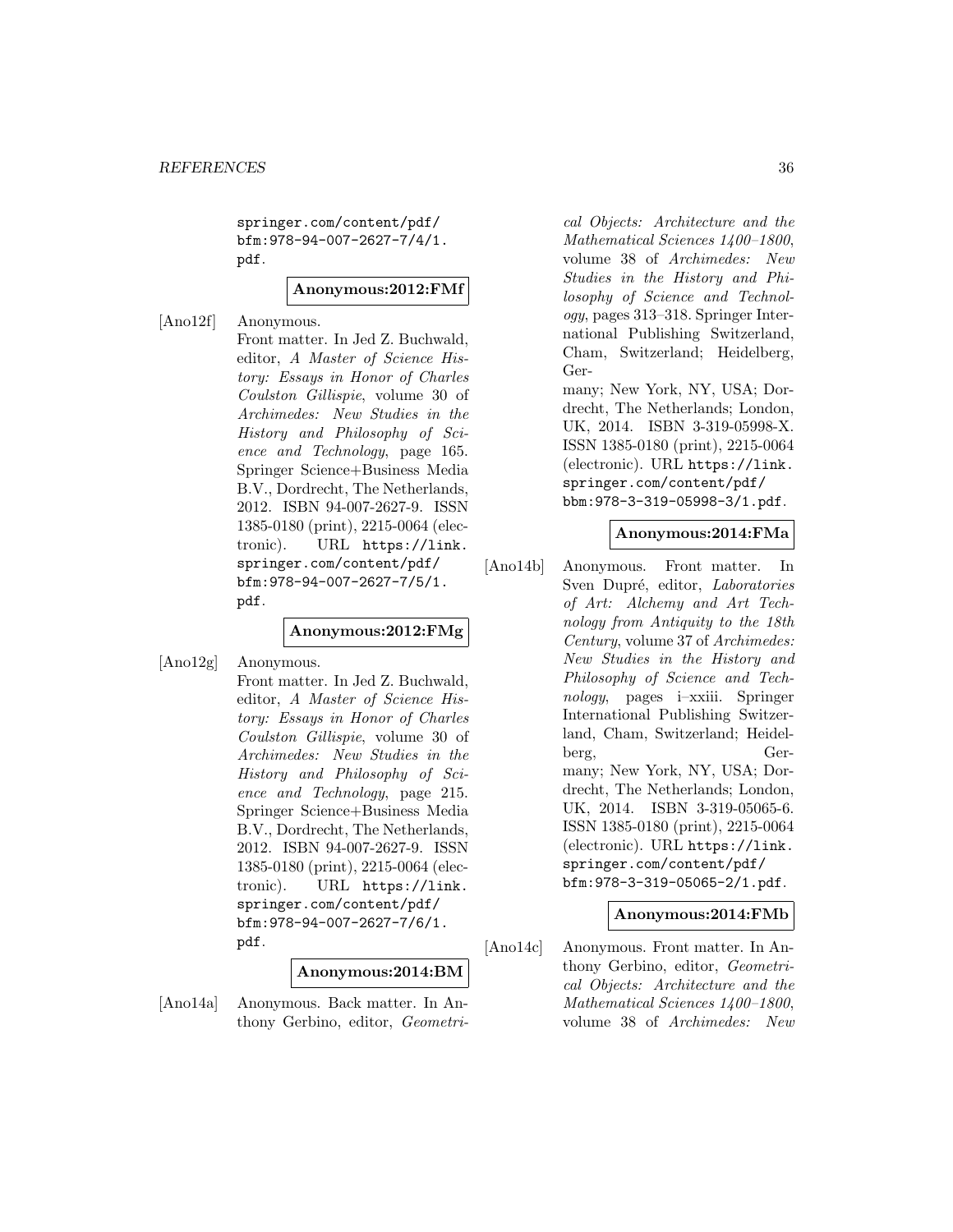#### *REFERENCES* 37

Studies in the History and Philosophy of Science and Technology, pages i–xiv. Springer International Publishing Switzerland, Cham, Switzerland; Heidelberg, Germany; New York, NY, USA; Dordrecht, The Netherlands; London, UK, 2014. ISBN 3-319-05998-X. ISSN 1385-0180 (print), 2215-0064 (electronic). URL https://link. springer.com/content/pdf/ bfm:978-3-319-05998-3/1.pdf.

### **Anonymous:2014:FMc**

[Ano14d] Anonymous. Front matter. In Anthony Gerbino, editor, Geometrical Objects: Architecture and the Mathematical Sciences 1400–1800, volume 38 of Archimedes: New Studies in the History and Philosophy of Science and Technology, pages 43–46. Springer International Publishing Switzerland, Cham, Switzerland; Heidelberg, Germany; New York, NY, USA; Dordrecht, The Netherlands; London, UK, 2014. ISBN 3-319-05998- X. ISSN 1385-0180 (print), 2215- 0064 (electronic). URL https:// link.springer.com/content/ pdf/bfm:978-3-319-05998-3/1/ 1.pdf.

### **Anonymous:2014:FMd**

[Ano14e] Anonymous. Front matter. In Anthony Gerbino, editor, Geometrical Objects: Architecture and the Mathematical Sciences 1400–1800, volume 38 of Archimedes: New Studies in the History and Philosophy of Science and Technology, pages 59–60. Springer International Publishing Switzerland,

Cham, Switzerland; Heidelberg, Germany; New York, NY, USA; Dordrecht, The Netherlands; London, UK, 2014. ISBN 3-319-05998- X. ISSN 1385-0180 (print), 2215- 0064 (electronic). URL https:// link.springer.com/content/ pdf/bfm:978-3-319-05998-3/2/ 1.pdf.

### **Anonymous:2014:FMe**

[Ano14f] Anonymous. Front matter. In Anthony Gerbino, editor, Geometrical Objects: Architecture and the Mathematical Sciences 1400–1800, volume 38 of Archimedes: New Studies in the History and Philosophy of Science and Technology, pages 135–136. Springer International Publishing Switzerland, Cham, Switzerland; Heidelberg, Germany; New York, NY, USA; Dordrecht, The Netherlands; London, UK, 2014. ISBN 3-319-05998- X. ISSN 1385-0180 (print), 2215- 0064 (electronic). URL https:// link.springer.com/content/ pdf/bfm:978-3-319-05998-3/3/ 1.pdf.

### **Anonymous:2014:FMf**

[Ano14g] Anonymous. Front matter. In Anthony Gerbino, editor, Geometrical Objects: Architecture and the Mathematical Sciences 1400–1800, volume 38 of Archimedes: New Studies in the History and Philosophy of Science and Technology, pages 189–191. Springer International Publishing Switzerland, Cham, Switzerland; Heidelberg, Germany; New York, NY, USA; Dordrecht, The Netherlands; Lon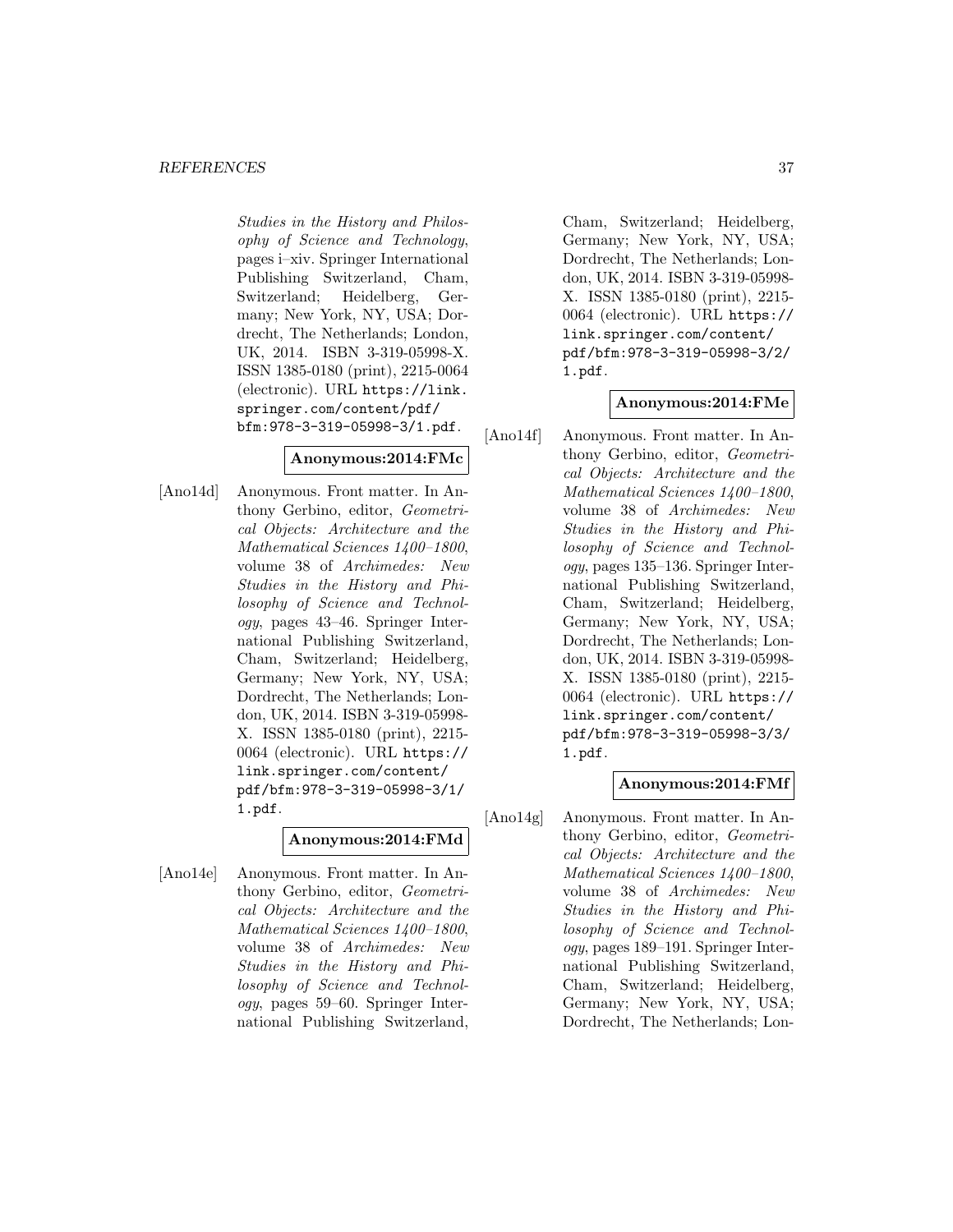don, UK, 2014. ISBN 3-319-05998- X. ISSN 1385-0180 (print), 2215- 0064 (electronic). URL https:// link.springer.com/content/ pdf/bfm:978-3-319-05998-3/4/ 1.pdf.

### **Anonymous:2014:FMg**

[Ano14h] Anonymous. Front matter. In Anthony Gerbino, editor, Geometrical Objects: Architecture and the Mathematical Sciences 1400–1800, volume 38 of Archimedes: New Studies in the History and Philosophy of Science and Technology, pages 243–245. Springer International Publishing Switzerland, Cham, Switzerland; Heidelberg, Germany; New York, NY, USA; Dordrecht, The Netherlands; London, UK, 2014. ISBN 3-319-05998- X. ISSN 1385-0180 (print), 2215- 0064 (electronic). URL https:// link.springer.com/content/ pdf/bfm:978-3-319-05998-3/5/ 1.pdf.

### **Anonymous:2015:BMa**

[Ano15a] Anonymous. Back matter. In Norma B. Goethe, Philip Beeley, and David Rabouin, editors, G. W. Leibniz, Interrelations between Mathematics and Philosophy, volume 41 of Archimedes: New Studies in the History and Philosophy of Science and Technology, pages 207–210. Springer Netherlands, Dordrecht, The Netherlands, 2015. ISBN 94-017-9664-5. ISSN 1385-0180 (print), 2215-0064 (electronic). URL https://link. springer.com/content/pdf/ bbm:978-94-017-9664-4/1.pdf.

### **Anonymous:2015:BMb**

[Ano15b] Anonymous. Back matter. In Karine Chemla and Jacques Virbel, editors, Texts, Textual Acts and the History of Science, volume 42 of Archimedes: New Studies in the History and Philosophy of Science and Technology, pages 421–430. Springer International Publishing Switzerland, Cham, Switzerland; Heidelberg, Germany; New York, NY, USA; Dordrecht, The Netherlands; London, UK, 2015. ISBN 3-319-16444-9. ISSN 1385-0180 (print), 2215-0064 (electronic). URL https://link. springer.com/content/pdf/ bbm:978-3-319-16444-1/1.pdf.

#### **Anonymous:2015:FMa**

[Ano15c] Anonymous. Front matter. In Denise Phillips and Sharon Kingsland, editors, New Perspectives on the History of Life Sciences and Agriculture, volume 40 of Archimedes: New Studies in the History and Philosophy of Science and Technology, pages i–vii. Springer International Publishing Switzerland, Cham, Switzerland; Heidelberg, Germany; New York, NY, USA; Dordrecht, The Netherlands; London, UK, 2015. ISBN 3-319-12185-5. ISSN 1385- 0180 (print), 2215-0064 (electronic). URL https://link. springer.com/content/pdf/ bfm:978-3-319-12185-7/1.pdf.

### **Anonymous:2015:FMb**

[Ano15d] Anonymous. Front matter. In Norma B. Goethe, Philip Beeley, and David Rabouin, editors,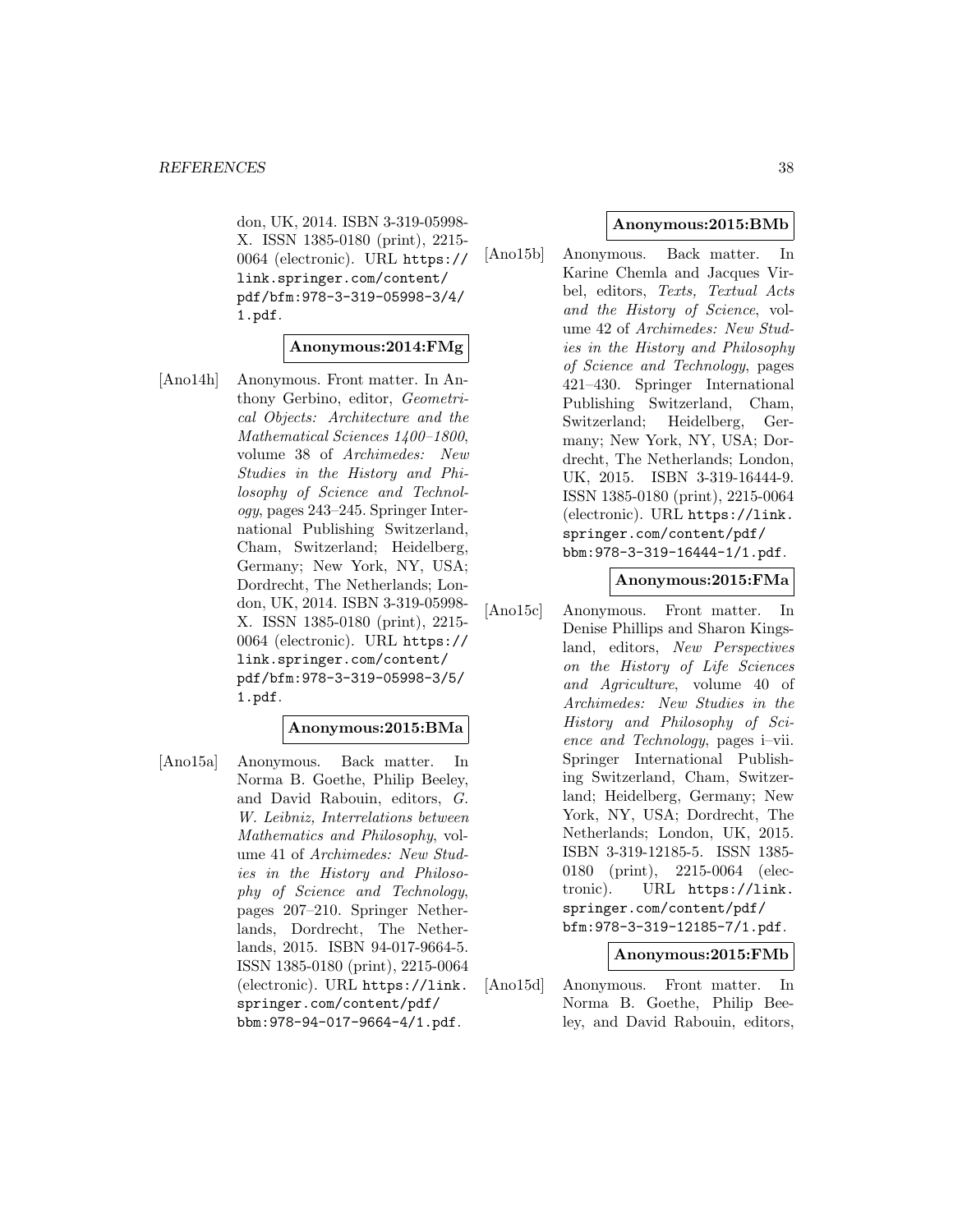G. W. Leibniz, Interrelations between Mathematics and Philosophy, volume 41 of Archimedes: New Studies in the History and Philosophy of Science and Technology, pages i–x. Springer Netherlands, Dordrecht, The Netherlands, 2015. ISBN 94-017-9664-5. ISSN 1385-0180 (print), 2215-0064 (electronic). URL https://link. springer.com/content/pdf/ bfm:978-94-017-9664-4/1.pdf.

#### **Anonymous:2015:FMc**

[Ano15e] Anonymous. Front matter. In Norma B. Goethe, Philip Beeley, and David Rabouin, editors, G. W. Leibniz, Interrelations between Mathematics and Philosophy, volume 41 of Archimedes: New Studies in the History and Philosophy of Science and Technology, page 1. Springer Netherlands, Dordrecht, The Netherlands, 2015. ISBN 94-017-9664-5. ISSN 1385-0180 (print), 2215-0064 (electronic). URL https://link. springer.com/content/pdf/ bfm:978-94-017-9664-4/1/1. pdf.

#### **Anonymous:2015:FMd**

[Ano15f] Anonymous. Front matter. In Norma B. Goethe, Philip Beeley, and David Rabouin, editors, G. W. Leibniz, Interrelations between Mathematics and Philosophy, volume 41 of Archimedes: New Studies in the History and Philosophy of Science and Technology, page 73. Springer Netherlands, Dordrecht, The Netherlands, 2015. ISBN 94-017-9664-5.

ISSN 1385-0180 (print), 2215-0064 (electronic). URL https://link. springer.com/content/pdf/ bfm:978-94-017-9664-4/2/1. pdf.

#### **Anonymous:2015:FMe**

[Ano15g] Anonymous. Front matter. In Norma B. Goethe, Philip Beeley, and David Rabouin, editors, G. W. Leibniz, Interrelations between Mathematics and Philosophy, volume 41 of Archimedes: New Studies in the History and Philosophy of Science and Technology, page 135. Springer Netherlands, Dordrecht, The Netherlands, 2015. ISBN 94-017-9664-5. ISSN 1385-0180 (print), 2215-0064 (electronic). URL https://link. springer.com/content/pdf/ bfm:978-94-017-9664-4/3/1. pdf.

### **Anonymous:2015:FMf**

[Ano15h] Anonymous. Front matter. In Karine Chemla and Jacques Virbel, editors, Texts, Textual Acts and the History of Science, volume 42 of Archimedes: New Studies in the History and Philosophy of Science and Technology, pages i–ix. Springer International Publishing Switzerland, Cham, Switzerland; Heidelberg, Germany; New York, NY, USA; Dordrecht, The Netherlands; London, UK, 2015. ISBN 3-319-16444-9. ISSN 1385-0180 (print), 2215-0064 (electronic). URL https://link. springer.com/content/pdf/ bfm:978-3-319-16444-1/1.pdf.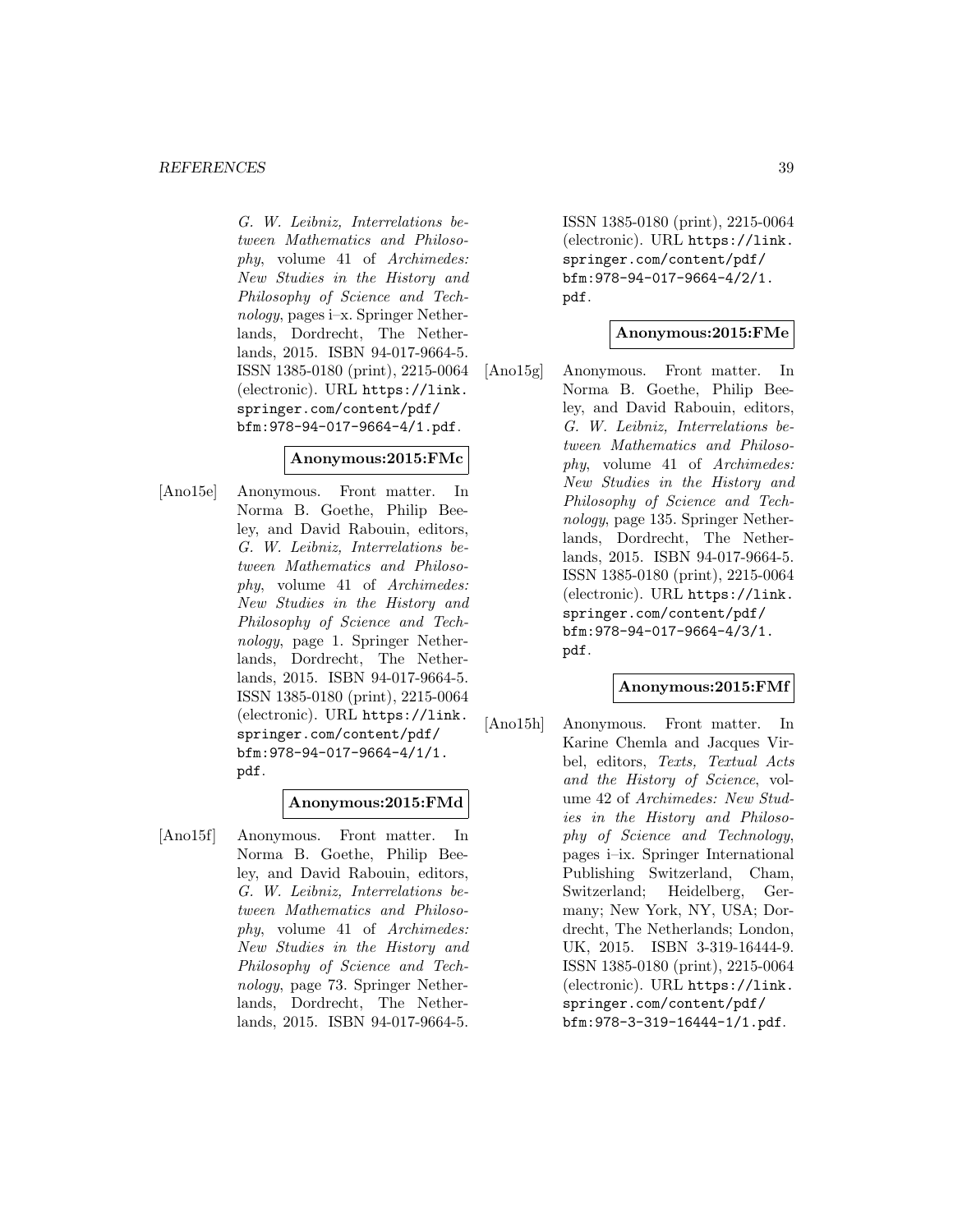### **Anonymous:2015:FMg**

[Ano15i] Anonymous. Front matter. In Karine Chemla and Jacques Virbel, editors, Texts, Textual Acts and the History of Science, volume 42 of Archimedes: New Studies in the History and Philosophy of Science and Technology, page 47. Springer International Publishing Switzerland, Cham, Switzerland; Heidelberg, Germany; New York, NY, USA; Dordrecht, The Netherlands; London, UK, 2015. ISBN 3-319-16444- 9. ISSN 1385-0180 (print), 2215- 0064 (electronic). URL https:// link.springer.com/content/ pdf/bfm:978-3-319-16444-1/1/ 1.pdf.

# **Anonymous:2015:FMh**

[Ano15j] Anonymous. Front matter. In Karine Chemla and Jacques Virbel, editors, Texts, Textual Acts and the History of Science, volume 42 of Archimedes: New Studies in the History and Philosophy of Science and Technology, page 219. Springer International Publishing Switzerland, Cham, Switzerland; Heidelberg, Germany; New York, NY, USA; Dordrecht, The Netherlands; London, UK, 2015. ISBN 3-319-16444- 9. ISSN 1385-0180 (print), 2215- 0064 (electronic). URL https:// link.springer.com/content/ pdf/bfm:978-3-319-16444-1/2/ 1.pdf.

**Anonymous:2016:FM**

[Ano16] Anonymous. Front matter. In Alexander Jones, Christine Proust, and John M. Steele, editors, A Mathematician's Journeys: Otto Neugebauer and Modern Transformations of Ancient Science, volume 45 of Archimedes: New Studies in the History and Philosophy of Science and Technology, pages i– xi. Springer International Publishing Switzerland, Cham, Switzerland; Heidelberg, Germany; New York, NY, USA; Dordrecht, The Netherlands; London, UK, 2016. ISBN 3-319-25865-6. ISSN 1385- 0180 (print), 2215-0064 (electronic). URL https://link. springer.com/content/pdf/ bfm:978-3-319-25865-2/1.pdf.

#### **Anonymous:2017:BMa**

[Ano17a] Anonymous. Back matter. In Gideon Manning and Cynthia Klestinec, editors, Professors, Physicians and Practices in the History of Medicine: Essays in Honor of Nancy Siraisi, volume 50 of Archimedes: New Studies in the History and Philosophy of Science and Technology, pages 299– 307. Springer International Publishing AG, Cham, Switzerland, 2017. ISBN 3-319-56514-1. ISSN 1385-0180 (print), 2215-0064 (electronic). URL https://link. springer.com/content/pdf/ bbm:978-3-319-56514-9/1.pdf.

#### **Anonymous:2017:BMb**

[Ano17b] Anonymous. Back matter. In Jed Buchwald and Larry Stewart, editors, The Romance of Science: Essays in Honour of Trevor H. Levere, volume 52 of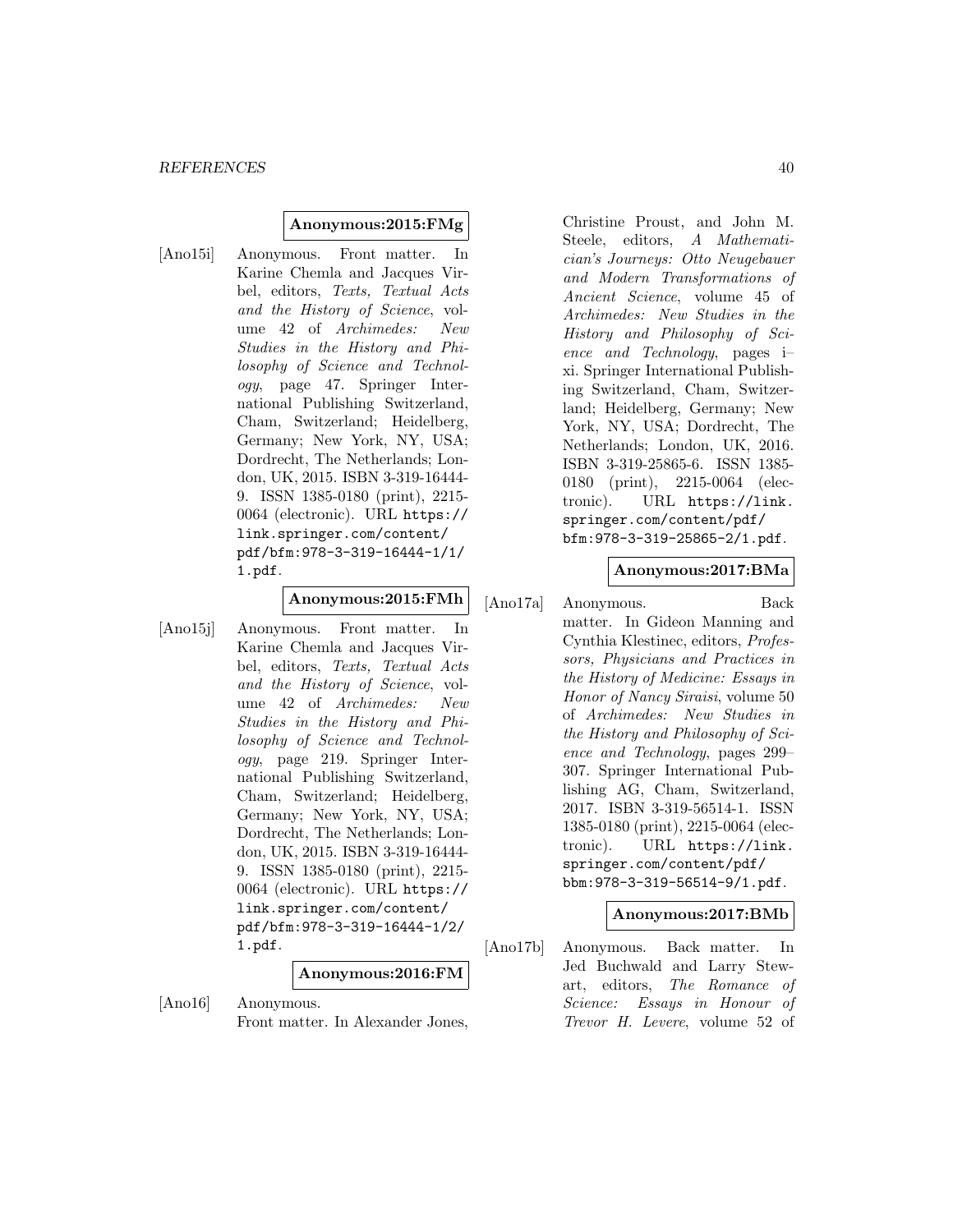Archimedes: New Studies in the History and Philosophy of Science and Technology, pages 301– 310. Springer International Publishing AG, Cham, Switzerland, 2017. ISBN 3-319-58436-7. ISSN 1385-0180 (print), 2215-0064 (electronic). URL https://link. springer.com/content/pdf/ bbm:978-3-319-58436-2/1.pdf.

### **Anonymous:2017:FMa**

[Ano17c] Anonymous. Front matter. In Arianna Borrelli, Giora Hon, and Yaakov Zik, editors, The Optics of Giambattista Della Porta (ca. 1535–1615): A Reassessment, volume 44 of Archimedes: New Studies in the History and Philosophy of Science and Technology, pages i–v. Springer International Publishing AG, Cham, Switzerland, 2017. ISBN 3-319-50215-8. ISSN 1385-0180 (print), 2215-0064 (electronic). URL https://link. springer.com/content/pdf/ bfm:978-3-319-50215-1/1.pdf.

### **Anonymous:2017:FMb**

[Ano17d] Anonymous. Front matter. In Gideon Manning and Cynthia Klestinec, editors, Professors, Physicians and Practices in the History of Medicine: Essays in Honor of Nancy Siraisi, volume 50 of Archimedes: New Studies in the History and Philosophy of Science and Technology, pages i–xvi. Springer International Publishing AG, Cham, Switzerland, 2017. ISBN 3-319-56514-1. ISSN 1385-0180 (print), 2215-0064 (electronic). URL https://link.

springer.com/content/pdf/ bfm:978-3-319-56514-9/1.pdf.

#### **Anonymous:2017:FMc**

[Ano17e] Anonymous. Front matter. In Gideon Manning and Cynthia Klestinec, editors, Professors, Physicians and Practices in the History of Medicine: Essays in Honor of Nancy Siraisi, volume 50 of Archimedes: New Studies in the History and Philosophy of Science and Technology, page 29. Springer International Publishing AG, Cham, Switzerland, 2017. ISBN 3-319-56514-1. ISSN 1385-0180 (print), 2215-0064 (electronic). URL https://link. springer.com/content/pdf/ bfm:978-3-319-56514-9/1/1. pdf.

### **Anonymous:2017:FMd**

[Ano17f] Anonymous. Front matter. In Gideon Manning and Cynthia Klestinec, editors, Professors, Physicians and Practices in the History of Medicine: Essays in Honor of Nancy Siraisi, volume 50 of Archimedes: New Studies in the History and Philosophy of Science and Technology, page 77. Springer International Publishing AG, Cham, Switzerland, 2017. ISBN 3-319-56514-1. ISSN 1385-0180 (print), 2215-0064 (electronic). URL https://link. springer.com/content/pdf/ bfm:978-3-319-56514-9/2/1. pdf.

### **Anonymous:2017:FMe**

[Ano17g] Anonymous. Front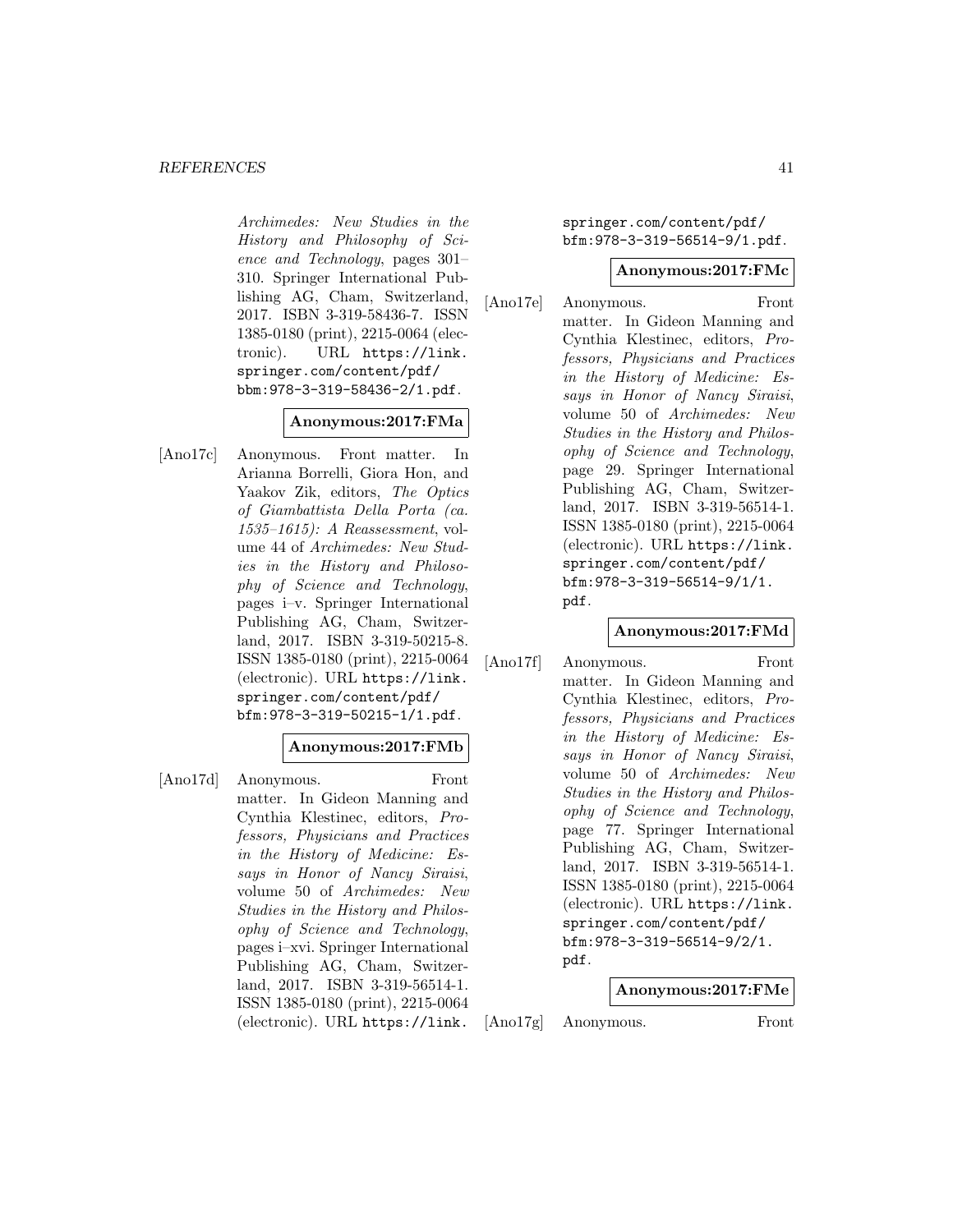matter. In Gideon Manning and Cynthia Klestinec, editors, Professors, Physicians and Practices in the History of Medicine: Essays in Honor of Nancy Siraisi, volume 50 of Archimedes: New Studies in the History and Philosophy of Science and Technology, page 153. Springer International Publishing AG, Cham, Switzerland, 2017. ISBN 3-319-56514-1. ISSN 1385-0180 (print), 2215-0064 (electronic). URL https://link. springer.com/content/pdf/ bfm:978-3-319-56514-9/3/1. pdf.

### **Anonymous:2017:FMf**

[Ano17h] Anonymous. Front matter. In Jed Buchwald and Larry Stewart, editors, The Romance of Science: Essays in Honour of Trevor H. Levere, volume 52 of Archimedes: New Studies in the History and Philosophy of Science and Technology, pages i– ix. Springer International Publishing AG, Cham, Switzerland, 2017. ISBN 3-319-58436-7. ISSN 1385-0180 (print), 2215-0064 (electronic). URL https://link. springer.com/content/pdf/ bfm:978-3-319-58436-2/1.pdf.

### **Arabatzis:2006:ICD**

[Ara06] Theodore Arabatzis. On the inextricability of the context of discovery and the context of justification. In Jutta Schickore and Friedrich Steinle, editors, Revisiting Discovery and Justification: Historical and philosophical perspectives on the context distinc-

tion, volume 14 of Archimedes: New Studies in the History and Philosophy of Science and Technology, chapter 13, pages 215–230. Springer, Dordrecht, The Netherlands, 2006. ISBN 1-4020-4251-5. ISSN 1385-0180 (print), 2215-0064 (electronic). URL https://link. springer.com/chapter/10. 1007/1-4020-4251-5\_13.

# **Arch:2015:WOP**

[Arc15] Jakobina Arch. Whale oil pesticide: Natural history, animal resources, and agriculture in Early Modern Japan. In Denise Phillips and Sharon Kingsland, editors, New Perspectives on the History of Life Sciences and Agriculture, volume 40 of Archimedes: New Studies in the History and Philosophy of Science and Technology, chapter 6, pages 93–111. Springer International Publishing Switzerland, Cham, Switzerland; Heidelberg, Germany; New York, NY, USA; Dordrecht, The Netherlands; London, UK, 2015. ISBN 3-319-12185- 5. ISSN 1385-0180 (print), 2215- 0064 (electronic). URL https:// link.springer.com/chapter/ 10.1007/978-3-319-12185-7\_6.

# **Arens:2010:EVE**

[Are10] Katherine Arens. Erklären, Verstehen, and embodied rationalities: Scientific praxis as regional ontology. In Uljana Feest, editor, Historical Perspectives on Erklären and Verstehen, volume 21 of Archimedes: New Studies in the History and Philosophy of Science and Technol*ogy*, chapter 8, pages  $141-159$ .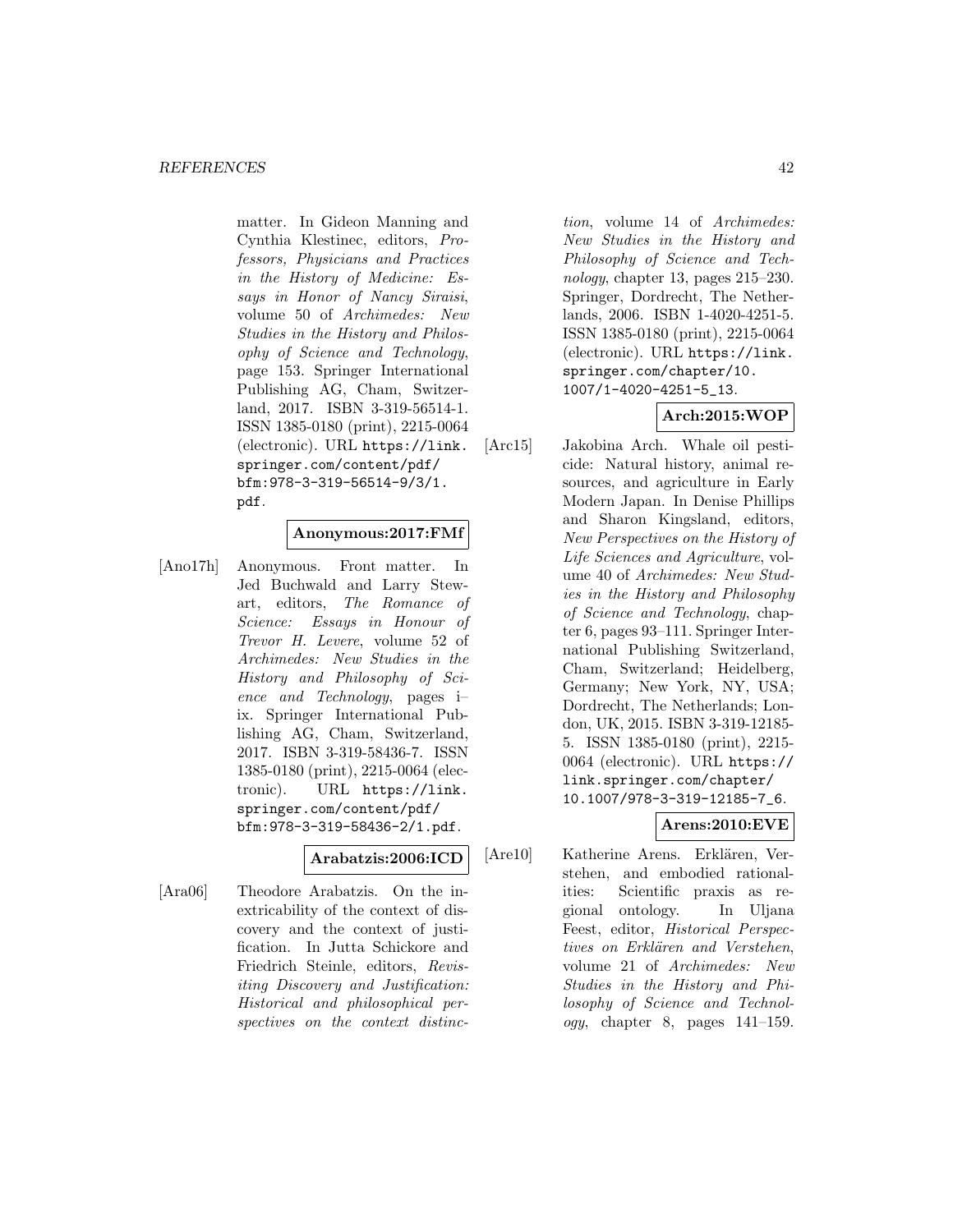Springer Science+Business Media B.V., Dordrecht, The Netherlands, 2010. ISBN 90-481-3540-0. ISSN 1385-0180 (print), 2215-0064 (electronic). URL https://link. springer.com/chapter/10. 1007/978-90-481-3540-0\_8.

### **Ariew:2006:SJD**

[Ari06] Roger Ariew. The sphere of Jacques du Chevreul: Astronomy at the University of Paris in the 1620s. In Mordechai Feingold and Victor Navarro-Brotons, editors, Universities and Science in the Early Modern Period, volume 12 of Archimedes: New Studies in the History and Philosophy of Science and Technology, chapter 7, pages 99–109. Springer, Dordrecht, The Netherlands, 2006. ISBN 1-4020-3975-1. ISSN 1385-0180 (print), 2215-0064 (electronic). URL https://link. springer.com/chapter/10. 1007/1-4020-3975-1\_7.

### **Arthur:2015:LAI**

[Art15] Richard T. W. Arthur. Leibniz's actual infinite in relation to his analysis of matter. In Norma B. Goethe, Philip Beeley, and David Rabouin, editors, G. W. Leibniz, Interrelations between Mathematics and Philosophy, volume 41 of Archimedes: New Studies in the History and Philosophy of Science and Technology, chapter 7, pages 137–156. Springer Netherlands, Dordrecht, The Netherlands, 2015. ISBN 94-017-9664-5. ISSN 1385-0180 (print), 2215-0064 (electronic). URL https://link.

springer.com/chapter/10. 1007/978-94-017-9664-4\_7.

#### **Andre-Salvini:2016:FTD**

[AS16] Béatrice André-Salvini. François Thureau-Dangin and cuneiform mathematics. In Alexander Jones, Christine Proust, and John M. Steele, editors, A Mathematician's Journeys: Otto Neugebauer and Modern Transformations of Ancient Science, volume 45 of Archimedes: New Studies in the History and Philosophy of Science and Technology, chapter 6, pages 197–206. Springer International Publishing Switzerland, Cham, Switzerland; Heidelberg, Germany; New York, NY, USA; Dordrecht, The Netherlands; London, UK, 2016. ISBN 3-319-25865- 6. ISSN 1385-0180 (print), 2215- 0064 (electronic). URL https:// link.springer.com/chapter/ 10.1007/978-3-319-25865-2\_6.

### **Azzouni:2010:HWD**

[Azz10] Safia Azzouni. How Wilhelm Dilthey influenced popular science writing: Kurd Laßwitz's "Homchen. Ein Tiermärchen aus der oberen Kreide". In Uljana Feest, editor, Historical Perspectives on Erklären and Verstehen, volume 21 of Archimedes: New Studies in the History and Philosophy of Science and Technology, chapter 4, pages 61–79. Springer Science+Business Media B.V., Dordrecht, The Netherlands, 2010. ISBN 90-481-3540-0. ISSN 1385-0180 (print), 2215-0064 (electronic). URL https://link.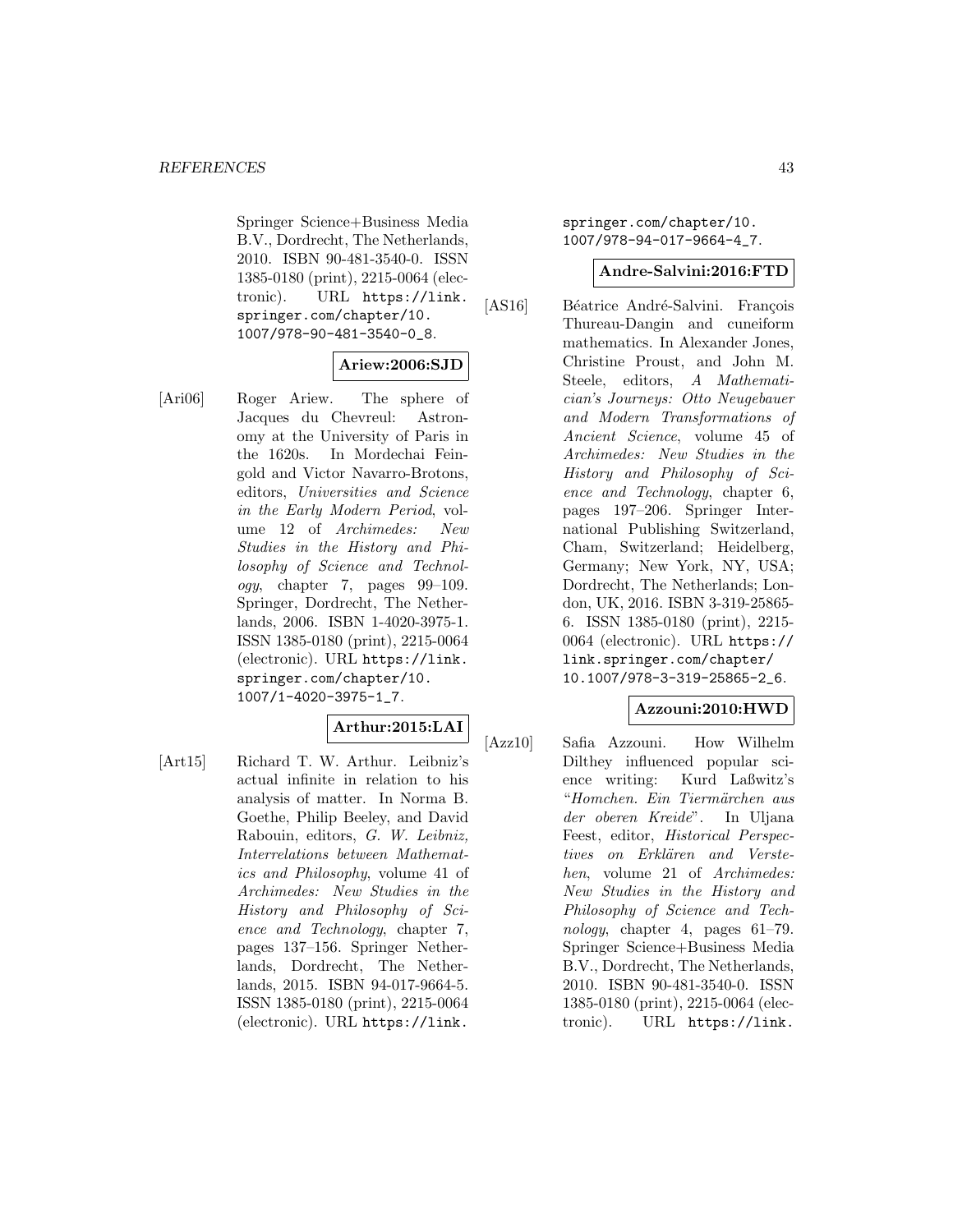### springer.com/chapter/10. 1007/978-90-481-3540-0\_4.

### **Baldini:2006:SUR**

[Bal06a] Ugo Baldini. The sciences at the University of Rome in the 18th Century. In Mordechai Feingold and Victor Navarro-Brotons, editors, Universities and Science in the Early Modern Period, volume 12 of Archimedes: New Studies in the History and Philosophy of Science and Technol $oqy$ , chapter 14, pages 201–230. Springer, Dordrecht, The Netherlands, 2006. ISBN 1-4020-3975-1. ISSN 1385-0180 (print), 2215-0064 (electronic). URL https://link. springer.com/chapter/10. 1007/1-4020-3975-1\_14.

#### **Ballester:2006:MSM**

[Bal06b] Luis García Ballester. Medical science and medical teaching at the University of Salamance in the 15th century. In Mordechai Feingold and Victor Navarro-Brotons, editors, Universities and Science in the Early Modern Period, volume 12 of Archimedes: New Studies in the History and Philosophy of Science and Technology, chapter 4, pages 37–64. Springer, Dordrecht, The Netherlands, 2006. ISBN 1-4020-3975-1. ISSN 1385-0180 (print), 2215-0064 (electronic). URL https://link. springer.com/chapter/10. 1007/1-4020-3975-1\_4.

# **Barker:2011:RPO**

[Bar11] Peter Barker. The reality of Peurbach's orbs: Cosmological continuity in Fifteenth and Sixteenth

Century astronomy. In Patrick J. Boner, editor, Change and Continuity in Early Modern Cosmology, volume 27 of Archimedes: New Studies in the History and Philosophy of Science and Technology, chapter 2, pages 7–32. Springer Science+Business Media B.V., Dordrecht, The Netherlands, 2011. ISBN 94-007-0037-7. ISSN 1385-0180 (print), 2215-0064 (electronic). URL https://link. springer.com/chapter/10. 1007/978-94-007-0037-6\_2.

#### **Brack-Bernsen:2016:ONV**

[BB16] Lis Brack-Bernsen. Otto Neugebauer's visits to Copenhagen and his connection to Denmark. In Alexander Jones, Christine Proust, and John M. Steele, editors, A Mathematician's Journeys: Otto Neugebauer and Modern Transformations of Ancient Science, volume 45 of Archimedes: New Studies in the History and Philosophy of Science and Technology, chapter 3, pages 107–126. Springer International Publishing Switzerland, Cham, Switzerland; Heidelberg, Germany; New York, NY, USA; Dordrecht, The Netherlands; London, UK, 2016. ISBN 3-319-25865- 6. ISSN 1385-0180 (print), 2215- 0064 (electronic). URL https:// link.springer.com/chapter/ 10.1007/978-3-319-25865-2\_3.

**Bretelle-Establet:2015:ITG**

[BE15] Florence Bretelle-Establet. The issue of textual genres in the medical literature produced in Late Imperial China. In Karine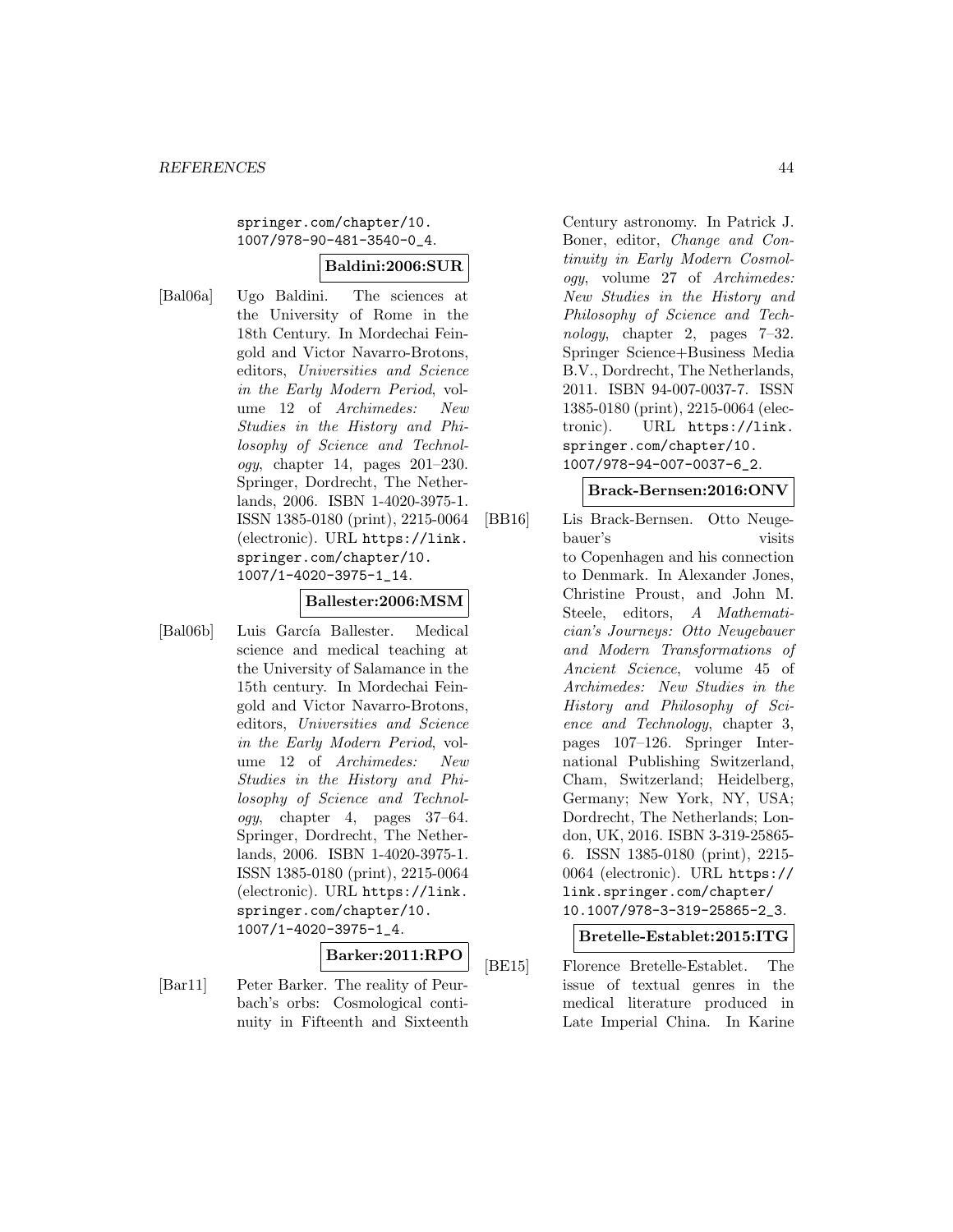Chemla and Jacques Virbel, editors, Texts, Textual Acts and the History of Science, volume 42 of Archimedes: New Studies in the History and Philosophy of Science and Technology, chapter 3, pages 87–142. Springer International Publishing Switzerland, Cham, Switzerland; Heidelberg, Germany; New York, NY, USA; Dordrecht, The Netherlands; London, UK, 2015. ISBN 3-319-16444- 9. ISSN 1385-0180 (print), 2215- 0064 (electronic). URL https:// link.springer.com/chapter/ 10.1007/978-3-319-16444-1\_3.

### **Beeley:2015:LPM**

[Bee15] Philip Beeley. Leibniz, philosopher mathematician and mathematical philosopher. In Norma B. Goethe, Philip Beeley, and David Rabouin, editors, G. W. Leibniz, Interrelations between Mathematics and Philosophy, volume 41 of Archimedes: New Studies in the History and Philosophy of Science and Technology, chapter 2, pages 23–48. Springer Netherlands, Dordrecht, The Netherlands, 2015. ISBN 94-017-9664-5. ISSN 1385-0180 (print), 2215-0064 (electronic). URL https://link. springer.com/chapter/10. 1007/978-94-017-9664-4\_2.

# **Belle:2017:FMG**

[Bel17] Riccardo Bellé. Francesco Maurolico, Giambattista Della Porta and their theories on refraction. In Arianna Borrelli, Giora Hon, and Yaakov Zik, editors, The Optics of Giambattista Della Porta (ca. 1535–1615): A Reassess-

ment, volume 44 of Archimedes: New Studies in the History and Philosophy of Science and Technology, chapter 8, pages 169– 200. Springer International Publishing AG, Cham, Switzerland, 2017. ISBN 3-319-50215-8. ISSN 1385-0180 (print), 2215-0064 (electronic). URL https://link. springer.com/chapter/10. 1007/978-3-319-50215-1\_8.

# **Benelli:2014:PPB**

[Ben14] Francesco Benelli. The Palazzo del Podest`a in Bologna: Precision and tolerance in a building all'Antica. In Anthony Gerbino, editor, Geometrical Objects: Architecture and the Mathematical Sciences 1400–1800, volume 38 of Archimedes: New Studies in the History and Philosophy of Science and Technology, chapter 3, pages 61–77. Springer International Publishing Switzerland, Cham, Switzerland; Heidelberg, Germany; New York, NY, USA; Dordrecht, The Netherlands; London, UK, 2014. ISBN 3-319-05998- X. ISSN 1385-0180 (print), 2215- 0064 (electronic). URL https:// link.springer.com/chapter/ 10.1007/978-3-319-05998-3\_3.

# **Beretta:2014:MTP**

[Ber14a] Marco Beretta. Material and temporal powers at the Casino di San Marco (1574–1621). In Sven Dupré, editor, Laboratories of Art: Alchemy and Art Technology from Antiquity to the 18th Century, volume 37 of Archimedes: New Studies in the History and Philosophy of Science and Tech-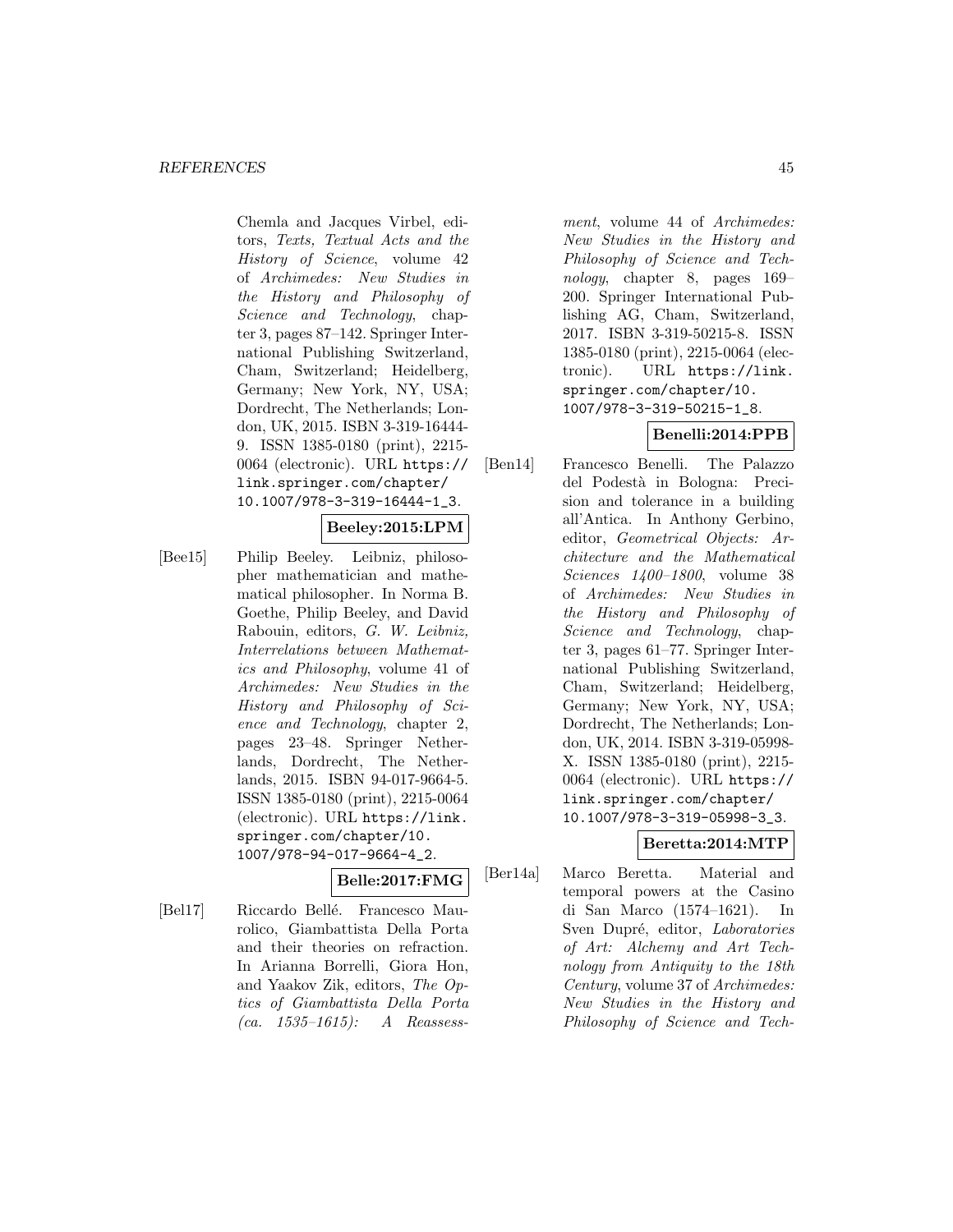nology, chapter 6, pages 129–156. Springer International Publishing Switzerland, Cham, Switzerland; Heidelberg, Germany; New York, NY, USA; Dordrecht, The Netherlands; London, UK, 2014. ISBN 3-319-05065-6. ISSN 1385- 0180 (print), 2215-0064 (electronic). URL https://link. springer.com/chapter/10. 1007/978-3-319-05065-2\_6.

### **Bernardoni:2014:APE**

[Ber14b] Andrea Bernardoni. Artisanal processes and epistemological debate in the works of Leonardo Da Vinci and Vannoccio Biringuccio. In Sven Dupré, editor, Laboratories of Art: Alchemy and Art Technology from Antiquity to the 18th Century, volume 37 of Archimedes: New Studies in the History and Philosophy of Science and Technology, chapter 3, pages 53–78. Springer International Publishing Switzerland, Cham, Switzerland; Heidelberg, Germany; New York, NY, USA; Dordrecht, The Netherlands; London, UK, 2014. ISBN 3-319-05065- 6. ISSN 1385-0180 (print), 2215- 0064 (electronic). URL https:// link.springer.com/chapter/ 10.1007/978-3-319-05065-2\_3.

### **Buchwald:2005:IBD**

[BF05a] Jed Z. Buchwald and Allan Franklin. Introduction: Beyond disunity and historicism. In Jed Z. Buchwald and Allan Franklin, editors, Wrong for the Right Reasons, volume 11 of Archimedes: New Studies in the History and Philosophy of Science and Tech-

nology, chapter 1, pages 1–16. Springer, Dordrecht, The Netherlands, 2005. ISBN 1-4020-3048-7. ISSN 1385-0180 (print), 2215-0064 (electronic). URL https://link. springer.com/chapter/10. 1007/1-4020-3048-7\_1.

### **Buchwald:2005:WRR**

[BF05b] Jed Z. Buchwald and Allan Franklin, editors. Wrong for the Right Reasons, volume 11 of Archimedes: New Studies in the History and Philosophy of Science and Technology. Springer, Dordrecht, The Netherlands, 2005. ISBN 1-4020- 3047-9 (hardcover), 1-4020-3048-7 (e-book). ISSN 1385-0180 (print), 2215-0064 (electronic). viii + 228 pp. LCCN Q175 .W7916 2005.

### **Borrelli:2017:OGD**

[BHZ17] Arianna Borrelli, Giora Hon, and Yaakov Zik, editors. The Optics of Giambattista Della Porta  $(ca. 1535–1615): A Reassesment,$ volume 44 of Archimedes: New Studies in the History and Philosophy of Science and Technology. Springer International Publishing AG, Cham, Switzerland, 2017. ISBN 3-319-50214-X (hardcover), 3-319-50215-8 (e-book). ISSN 1385-0180 (print), 2215-0064 (electronic).  $v + 205$  pp. LCCN PQ4630.P6; QC352 .O68 2017.

### **Biagioli:2016:AHD**

[Bia16a] Francesca Biagioli. Axioms, hypotheses, and definitions. In Space, Number, and Geometry from Helmholtz to Cassirer, vol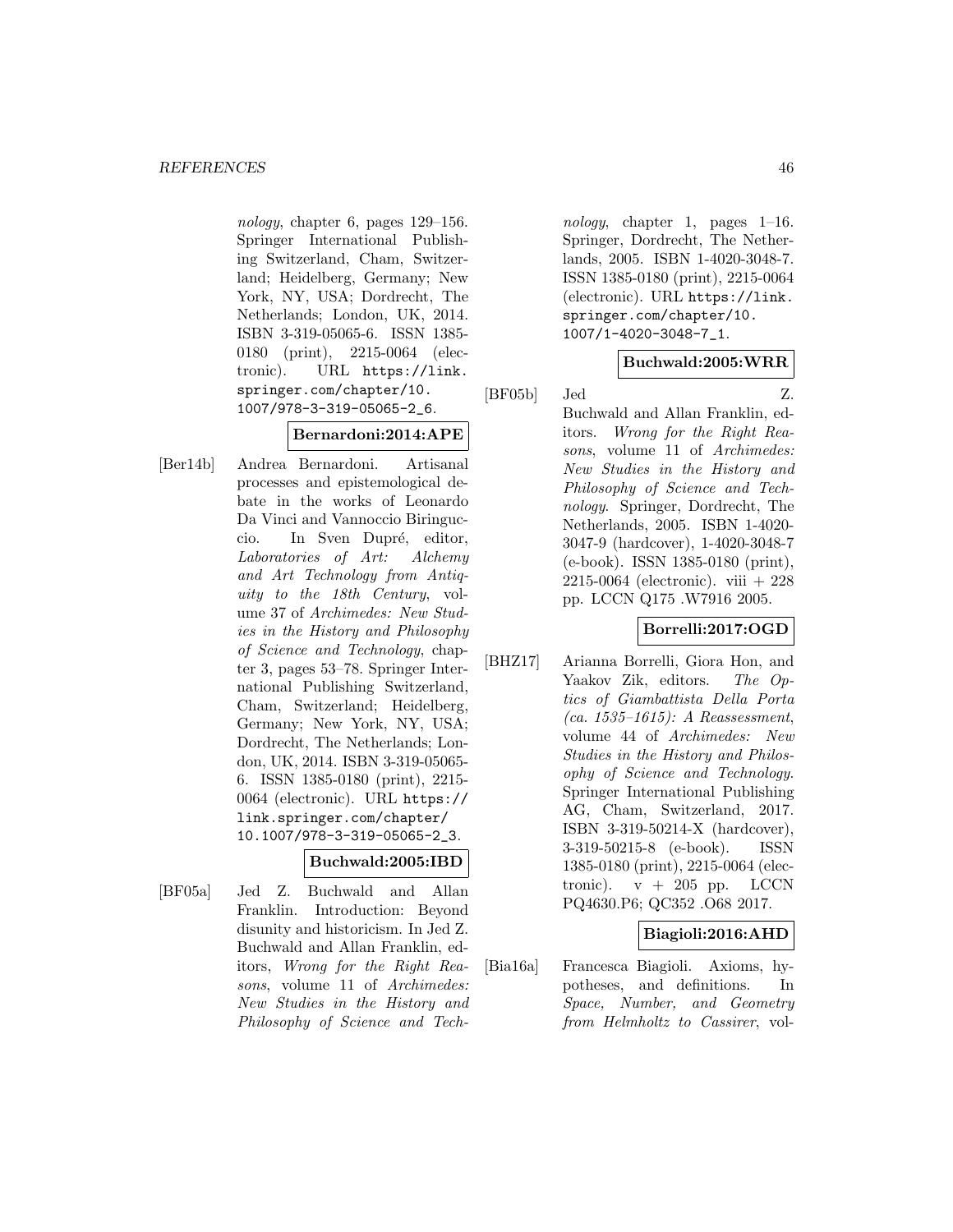ume 46 of Archimedes: New Studies in the History and Philosophy of Science and Technology, chapter 3, pages 51–80. Springer International Publishing Switzerland, Cham, Switzerland; Heidelberg, Germany; New York, NY, USA; Dordrecht, The Netherlands; London, UK, 2016. ISBN 3-319-31779- 2. ISSN 1385-0180 (print), 2215- 0064 (electronic). URL https:// link.springer.com/chapter/ 10.1007/978-3-319-31779-3\_3.

# **Biagioli:2016:BM**

[Bia16b] Francesca Biagioli. Back matter. In Space, Number, and Geometry from Helmholtz to Cassirer, volume 46 of Archimedes: New Studies in the History and Philosophy of Science and Technology, pages 229–239. Springer International Publishing Switzerland, Cham, Switzerland; Heidelberg, Germany; New York, NY, USA; Dordrecht, The Netherlands; London, UK, 2016. ISBN 3-319-31779-2. ISSN 1385-0180 (print), 2215-0064 (electronic). URL https://link. springer.com/content/pdf/ bbm:978-3-319-31779-3/1.pdf.

# **Biagioli:2016:DKT**

[Bia16c] Francesca Biagioli. The discussion of Kant's transcendental aesthetic. In Space, Number, and Geometry from Helmholtz to Cassirer, volume 46 of Archimedes: New Studies in the History and Philosophy of Science and Technology, chapter 2, pages 23–50. Springer International Publishing Switzerland, Cham, Switzerland; Heidelberg,

Germany; New York, NY, USA; Dordrecht, The Netherlands; London, UK, 2016. ISBN 3-319-31779- 2. ISSN 1385-0180 (print), 2215- 0064 (electronic). URL https:// link.springer.com/chapter/ 10.1007/978-3-319-31779-3\_2.

### **Biagioli:2016:ENE**

[Bia16d] Francesca Biagioli. Euclidean and non-Euclidean geometries in the interpretation of physical measurements. In Space, Number, and Geometry from Helmholtz to Cassirer, volume 46 of Archimedes: New Studies in the History and Philosophy of Science and Technology, chapter 6, pages 151–188. Springer International Publishing Switzerland, Cham, Switzerland; Heidelberg, Germany; New York, NY, USA; Dordrecht, The Netherlands; London, UK, 2016. ISBN 3-319-31779-2. ISSN 1385- 0180 (print), 2215-0064 (electronic). URL https://link. springer.com/chapter/10. 1007/978-3-319-31779-3\_6.

### **Biagioli:2016:FM**

[Bia16e] Francesca Biagioli. Front matter. In Space, Number, and Geometry from Helmholtz to Cassirer, volume 46 of Archimedes: New Studies in the History and Philosophy of Science and Technology, pages i–xx. Springer International Publishing Switzerland, Cham, Switzerland; Heidelberg, Germany; New York, NY, USA; Dordrecht, The Netherlands; London, UK, 2016. ISBN 3-319-31779-2. ISSN 1385-0180 (print), 2215-0064 (electronic). URL https://link.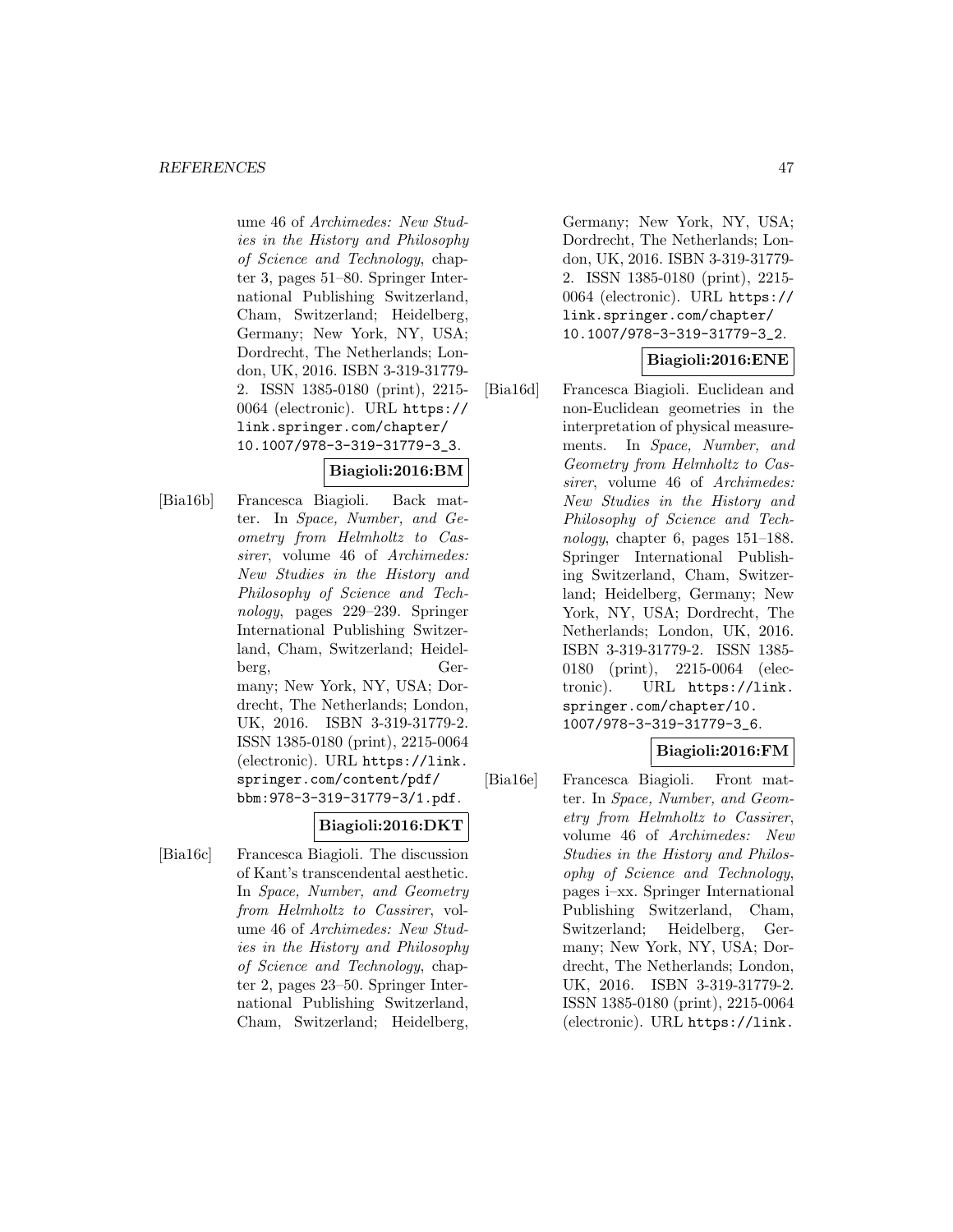springer.com/content/pdf/ bfm:978-3-319-31779-3/1.pdf.

### **Biagioli:2016:HRK**

[Bia16f] Francesca Biagioli. Helmholtz's relationship to Kant. In Space, Number, and Geometry from Helmholtz to Cassirer, volume 46 of Archimedes: New Studies in the History and Philosophy of Science and Technology, chapter 1, pages 1–21. Springer International Publishing Switzerland, Cham, Switzerland; Heidelberg, Germany; New York, NY, USA; Dordrecht, The Netherlands; London, UK, 2016. ISBN 3-319-31779- 2. ISSN 1385-0180 (print), 2215- 0064 (electronic). URL https:// link.springer.com/chapter/ 10.1007/978-3-319-31779-3\_1.

# **Biagioli:2016:MPG**

[Bia16g] Francesca Biagioli. Metrical projective geometry and the concept of space. In Space, Number, and Geometry from Helmholtz to Cassirer, volume 46 of Archimedes: New Studies in the History and Philosophy of Science and Technology, chapter 5, pages 117–149. Springer International Publishing Switzerland, Cham, Switzerland; Heidelberg, Germany; New York, NY, USA; Dordrecht, The Netherlands; London, UK, 2016. ISBN 3-319-31779-2. ISSN 1385- 0180 (print), 2215-0064 (electronic). URL https://link. springer.com/chapter/10. 1007/978-3-319-31779-3\_5.

### **Biagioli:2016:NEG**

[Bia16h] Francesca Biagioli. Non-Euclidean

geometry and Einstein's general relativity: Cassirer's view in 1921. In Space, Number, and Geometry from Helmholtz to Cassirer, volume 46 of Archimedes: New Studies in the History and Philosophy of Science and Technology, chapter 7, pages 189–228. Springer International Publishing Switzerland, Cham, Switzerland; Heidelberg, Germany; New York, NY, USA; Dordrecht, The Netherlands; London, UK, 2016. ISBN 3-319-31779-2. ISSN 1385- 0180 (print), 2215-0064 (electronic). URL https://link. springer.com/chapter/10. 1007/978-3-319-31779-3\_7.

# **Biagioli:2016:NM**

[Bia16i] Francesca Biagioli. Number and magnitude. In Space, Number, and Geometry from Helmholtz to Cassirer, volume 46 of Archimedes: New Studies in the History and Philosophy of Science and Technology, chapter 4, pages 81–116. Springer International Publishing Switzerland, Cham, Switzerland; Heidelberg, Germany; New York, NY, USA; Dordrecht, The Netherlands; London, UK, 2016. ISBN 3-319-31779-2. ISSN 1385- 0180 (print), 2215-0064 (electronic). URL https://link. springer.com/chapter/10. 1007/978-3-319-31779-3\_4.

### **Biagioli:2016:SNG**

[Bia16j] Francesca Biagioli. Space, Number, and Geometry from Helmholtz to Cassirer, volume 46 of Archimedes: New Studies in the History and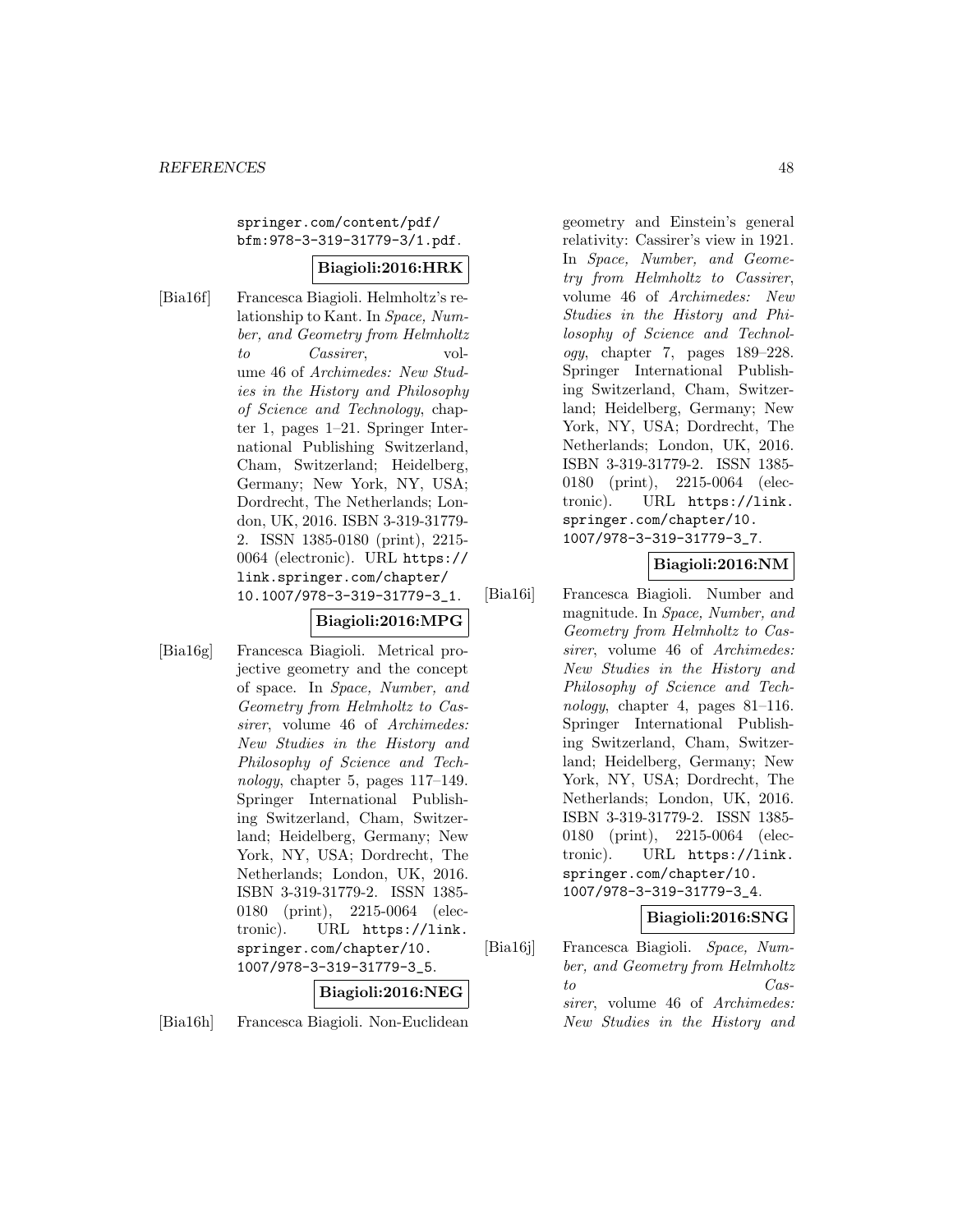Philosophy of Science and Technology. Springer International Publishing AG, Cham, Switzerland, 2016. ISBN 3-319-31777- 6 (hardcover), 3-319-31779-2 (ebook). ISSN 1385-0180 (print), 2215-0064 (electronic). xx + 239 pp. LCCN QA685 .B49 2016.

### **Bilstein:2000:AAT**

[Bil00] Roger E. Bilstein. American aviation technology: An international heritage. In Peter Galison and Alex Roland, editors, Atmospheric Flight in the Twentieth Century, volume 3 of Archimedes: New Studies in the History and Philosophy of Science and Technology, chapter 7, pages 207– 222. Kluwer Academic Publishers, Norwell, MA, USA, and Dordrecht, The Netherlands, 2000. ISBN 94-011-4379-X. ISSN 1385- 0180 (print), 2215-0064 (electronic). URL https://link. springer.com/chapter/10. 1007/978-94-011-4379-0\_7.

### **Blair:2017:DSC**

[Bla17] Ann Blair. The dedication strategies of Conrad Gessner. In Gideon Manning and Cynthia Klestinec, editors, Professors, Physicians and Practices in the History of Medicine: Essays in Honor of Nancy Siraisi, volume 50 of Archimedes: New Studies in the History and Philosophy of Science and Technology, chapter 10, pages 197–237. Springer International Publishing AG, Cham, Switzerland, 2017. ISBN 3-319-56514-1. ISSN 1385-0180 (print), 2215-0064

(electronic). URL https://link. springer.com/chapter/10. 1007/978-3-319-56514-9\_10.

### **Bloor:2000:DP**

[Blo00] David Bloor. Discussion paper. In Peter Galison and Alex Roland, editors, Atmospheric Flight in the Twentieth Century, volume 3 of Archimedes: New Studies in the History and Philosophy of Science and Technology, chapter 14, pages 349–360. Kluwer Academic Publishers, Norwell, MA, USA, and Dordrecht, The Netherlands, 2000. ISBN 94-011-4379-X. ISSN 1385-0180 (print), 2215-0064 (electronic). URL https://link. springer.com/chapter/10. 1007/978-94-011-4379-0\_14.

### **Boantza:2017:EIM**

[Boa17] Victor D. Boantza. Elements, instru-

> ments, and menstruums: Boerhaave's imponderable fire between chemical masterpiece and physical axiom. In Jed Buchwald and Larry Stewart, editors, The Romance of Science: Essays in Honour of Trevor H. Levere, volume 52 of Archimedes: New Studies in the History and Philosophy of Science and Technology, chapter 2, pages 9–46. Springer International Publishing AG, Cham, Switzerland, 2017. ISBN 3-319-58436-7. ISSN 1385-0180 (print), 2215-0064 (electronic). URL https://link. springer.com/chapter/10. 1007/978-3-319-58436-2\_2.

### **Boner:2011:CCE**

[Bon11a] Patrick J. Boner, editor. Change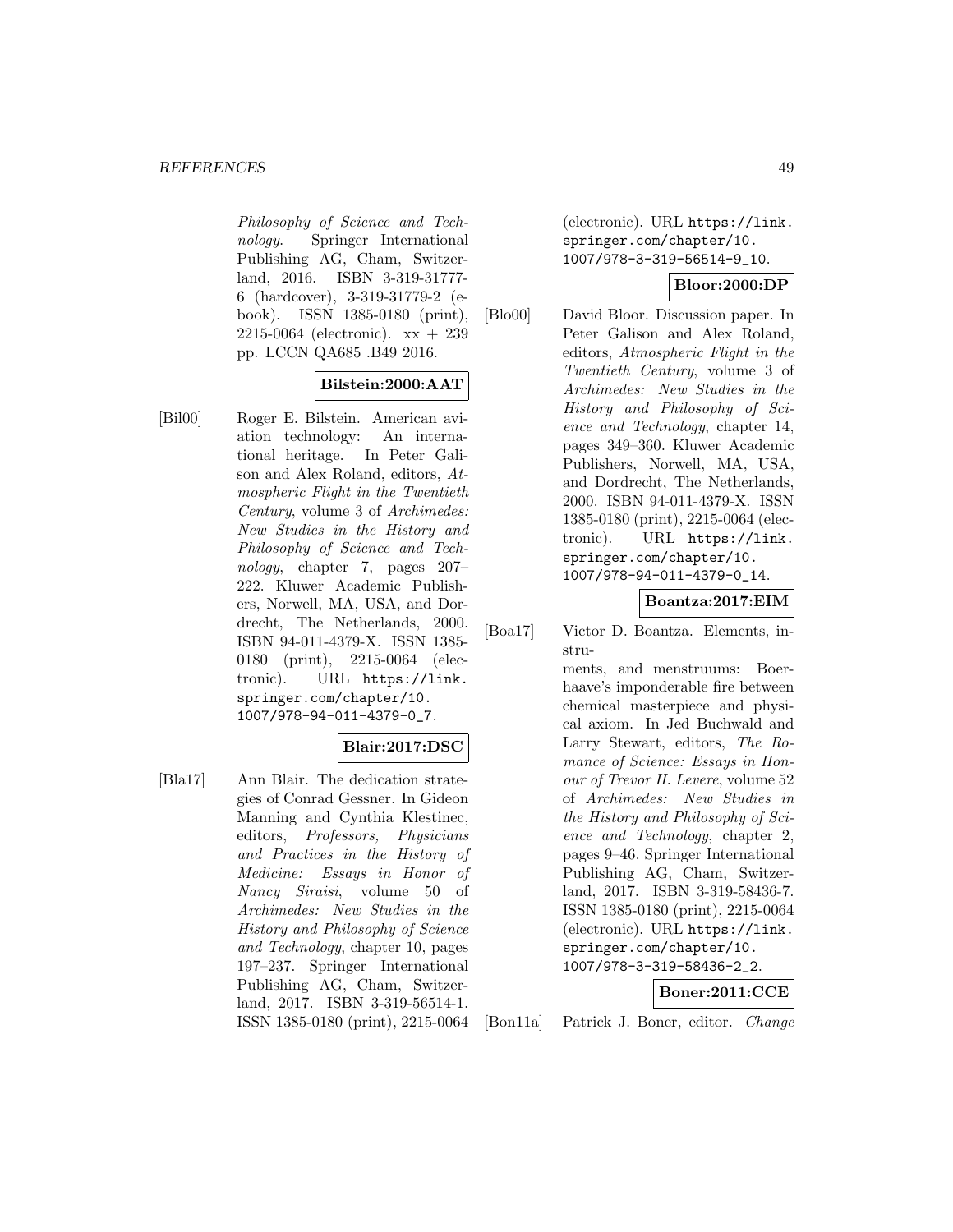and Continuity in Early Modern Cosmology, volume 27 of Archimedes: New Studies in the History and Philosophy of Science and Technology. Springer Netherlands, Dordrecht, The Netherlands, 2011. ISBN 94-007-0036- 9 (hardcover), 94-007-0037-7 (ebook). ISSN 1385-0180 (print), 2215-0064 (electronic). xii + 181 pp. LCCN QB981 .C5325 2011.

# **Boner:2011:I**

[Bon11b] Patrick J. Boner. Introduction. In Patrick J. Boner, editor, Change and Continuity in Early Modern Cosmology, volume 27 of Archimedes: New Studies in the History and Philosophy of Science and Technology, chapter 1, pages 1–6. Springer Science+Business Media B.V., Dordrecht, The Netherlands, 2011. ISBN 94-007-0037-7. ISSN 1385- 0180 (print), 2215-0064 (electronic). URL https://link. springer.com/chapter/10. 1007/978-94-007-0037-6\_1.

### **Boner:2011:KCC**

[Bon11c] Patrick J. Boner. Kepler's Copernican campaign and the new star of 1604. In Patrick J. Boner, editor, Change and Continuity in Early Modern Cosmology, volume 27 of Archimedes: New Studies in the History and Philosophy of Science and Technol $ogy,$  chapter 6, pages  $93-114.$ Springer Science+Business Media B.V., Dordrecht, The Netherlands, 2011. ISBN 94-007-0037-7. ISSN 1385-0180 (print), 2215-0064 (electronic). URL https://link.

springer.com/chapter/10. 1007/978-94-007-0037-6\_6.

### **Borgato:2006:MRI**

[Bor06] Maria Teresa Borgato. Mathematical research in Italian universities in the modern era. In Mordechai Feingold and Victor Navarro-Brotons, editors, Universities and Science in the Early Modern Period, volume 12 of Archimedes: New Studies in the History and Philosophy of Science and Technology, chapter 9, pages 127–139. Springer, Dordrecht, The Netherlands, 2006. ISBN 1-4020-3975-1. ISSN 1385-0180 (print), 2215-0064 (electronic). URL https://link. springer.com/chapter/10. 1007/1-4020-3975-1\_9.

### **Borrelli:2017:I**

[Bor17a] Arianna Borrelli. Introduction. In Arianna Borrelli, Giora Hon, and Yaakov Zik, editors, The Optics of Giambattista Della Porta (ca.  $1535-1615$ ): A Reassessment, volume 44 of Archimedes: New Studies in the History and Philosophy of Science and Technology, chapter 1, pages 1–10. Springer International Publishing AG, Cham, Switzerland, 2017. ISBN 3-319-50215-8. ISSN 1385- 0180 (print), 2215-0064 (electronic). URL https://link. springer.com/chapter/10. 1007/978-3-319-50215-1\_1.

### **Borrelli:2017:ODP**

[Bor17b] Arianna Borrelli. Optical diagrams as "paper tools": Della Porta's analysis of biconvex lenses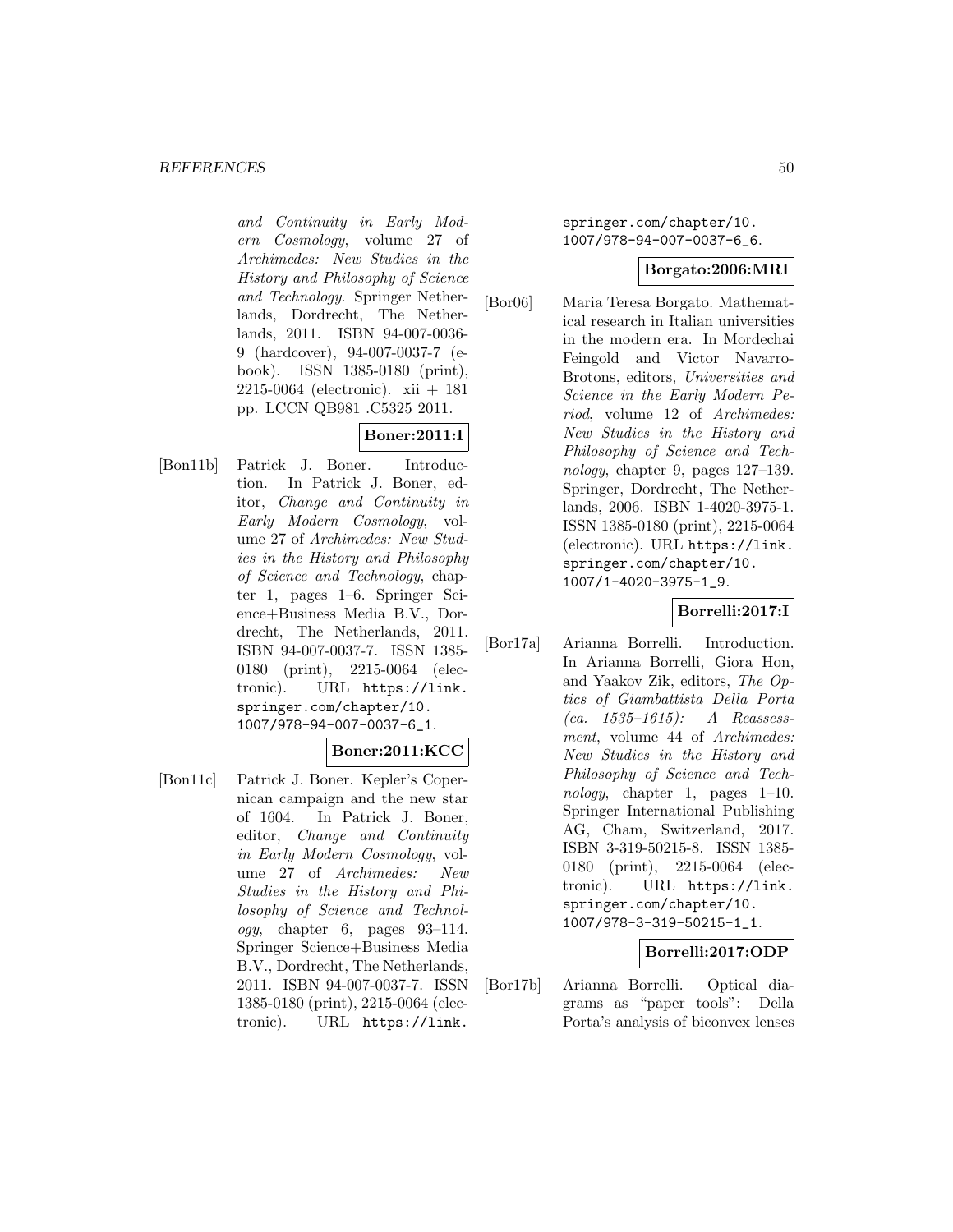from de refractione to de telescopio. In Arianna Borrelli, Giora Hon, and Yaakov Zik, editors, The Optics of Giambattista Della Porta (ca. 1535–1615): A Reassessment, volume 44 of Archimedes: New Studies in the History and Philosophy of Science and Technology, chapter 4, pages 57–96. Springer International Publishing AG, Cham, Switzerland, 2017. ISBN 3-319-50215-8. ISSN 1385-0180 (print), 2215-0064 (electronic). URL https://link. springer.com/chapter/10. 1007/978-3-319-50215-1\_4.

#### **Bos:2010:IIN**

[Bos10] Jacques Bos. Individuality and inter-

> pretation in Nineteenth-Century German historicism. In Uljana Feest, editor, Historical Perspectives on Erklären and Verstehen, volume 21 of Archimedes: New Studies in the History and Philosophy of Science and Technology, chapter 11, pages 207–220. Springer Science+Business Media B.V., Dordrecht, The Netherlands, 2010. ISBN 90-481-3540-0. ISSN 1385-0180 (print), 2215-0064 (electronic). URL https://link. springer.com/chapter/10. 1007/978-90-481-3540-0\_11.

### **Bresadola:2003:PNL**

[Bre03] Marco Bresadola. At play with nature: Luigi Galvani's experimental approach to muscular physiology. In Frederic L. Holmes, Jürgen Renn, and Hans-Jörg Rheinberger, editors, Reworking the Bench: Research Notebooks in the His-

tory of Science, volume 7 of Archimedes: New Studies in the History and Philosophy of Science and Technology, chapter 4, pages 67–92. Kluwer Academic Publishers, Norwell, MA, USA, and Dordrecht, The Netherlands, 2003. ISBN 0-306-48152-9. ISSN 1385-0180 (print), 2215-0064 (electronic). URL https://link. springer.com/chapter/10. 1007/0-306-48152-9\_4.

# **Bret:2006:MCE**

[Bre06] Patrice Bret. Managing chemical expertise: The laboratories of the French Artillery and the Service des Poudres. In Roy Macleod and Jeffrey Allan Johnson, editors, Frontline and Factory: Comparative Perspectives on the Chemical Industry at War,  $1914-1924$ , volume 16 of Archimedes: New Studies in the History and Philosophy of Science and Technology, chapter 12, pages 203–219. Springer, Dordrecht, The Netherlands, 2006. ISBN 1-4020-5490-4. ISSN 1385-0180 (print), 2215-0064 (electronic). URL https://link. springer.com/chapter/10. 1007/1-4020-5490-4\_12.

### **Brooks:2006:MMC**

[Bro06] Nathan M. Brooks. Munitions, the military, and chemistry in Russia. In Roy Macleod and Jeffrey Allan Johnson, editors, Frontline and Factory: Comparative Perspectives on the Chemical Industry at War,  $1914-1924$ , volume 16 of Archimedes: New Studies in the History and Philosophy of Science and Technol-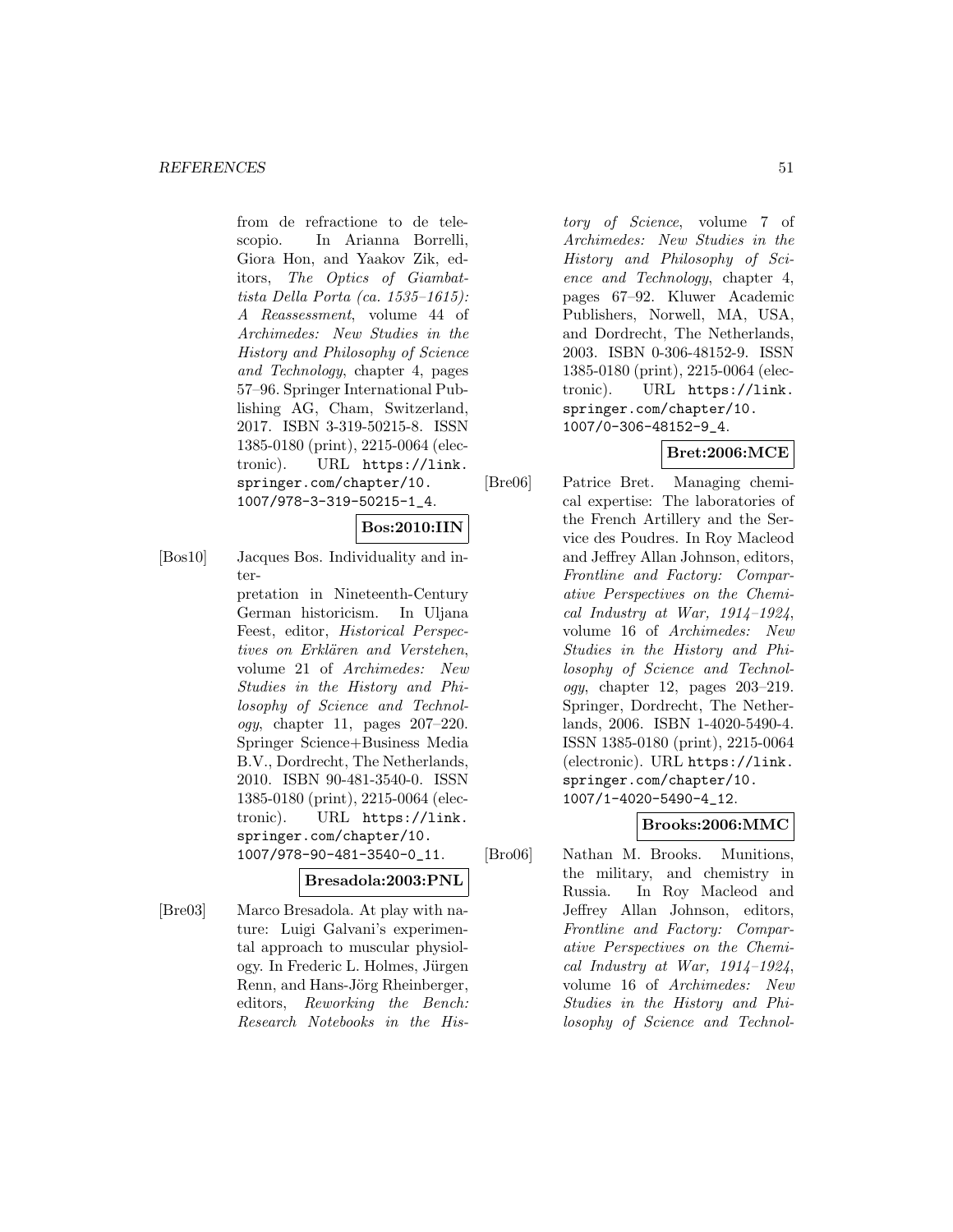ogy, chapter 6, pages 75–101. Springer, Dordrecht, The Netherlands, 2006. ISBN 1-4020-5490-4. ISSN 1385-0180 (print), 2215-0064 (electronic). URL https://link. springer.com/chapter/10. 1007/1-4020-5490-4\_6.

### **Brotons:2011:CCC**

[Bro11] Víctor Navarro Brotóns. Continuity and change in cosmological ideas in Spain between the Sixteenth and Seventeenth Centuries: The impact of celestial novelties. In Patrick J. Boner, editor, Change and Continuity in Early Modern Cosmology, volume 27 of Archimedes: New Studies in the History and Philosophy of Science and Technology, chapter 3, pages 33–50. Springer Science+Business Media B.V., Dordrecht, The Netherlands, 2011. ISBN 94-007-0037-7. ISSN 1385-0180 (print), 2215-0064 (electronic). URL https://link. springer.com/chapter/10. 1007/978-94-007-0037-6\_3.

### **Belmar:2006:SCT**

[BS06] Antonio García Belmar and José Ramón Bertomeu Sánchez. Spanish chemistry textbooks during late 18th Century: Building up a new genre of scientific literature. In Mordechai Feingold and Victor Navarro-Brotons, editors, Universities and Science in the Early Modern Period, volume 12 of Archimedes: New Studies in the History and Philosophy of Science and Technol $oqu$ , chapter 16, pages  $241-257$ . Springer, Dordrecht, The Netherlands, 2006. ISBN 1-4020-3975-1. ISSN 1385-0180 (print), 2215-0064 (electronic). URL https://link. springer.com/chapter/10. 1007/1-4020-3975-1\_16.

# **Buchwald:2017:RSE**

[BS17] Jed Buchwald and Larry Stewart, editors. The Romance of Science: Essays in Honour of Trevor H. Levere, volume 52 of Archimedes: New Studies in the History and Philosophy of Science and Technology. Springer International Publishing AG, Cham, Switzerland, 2017. ISBN 3-319-58435- 9 (hardcover), 3-319-58436-7 (ebook). ISSN 1385-0180 (print), 2215-0064 (electronic).  $ix + 310$ pp. LCCN Q125 .R733 2017.

### **Buchwald:1996:SCT**

[Buc96] Jed Z. Buchwald, editor. Scientific Credibility and Technical Standards in 19th and early 20th Century Germany and Britain, volume 1 of Archimedes: New Studies in the History and Philosophy of Science and Technology. Springer Netherlands, Dordrecht, The Netherlands, 1996. ISBN 0- 7923-4762-5 (hardcover), 94-009- 1784-8 (e-book). ISSN 1385-0180 (print), 2215-0064 (electronic). ix + 182 pp. LCCN ????

### **Buchwald:2005:EWM**

[Buc05] Jed Z. Buchwald. An error within a mistake? In Jed Z. Buchwald and Allan Franklin, editors, Wrong for the Right Reasons, volume 11 of Archimedes: New Studies in the History and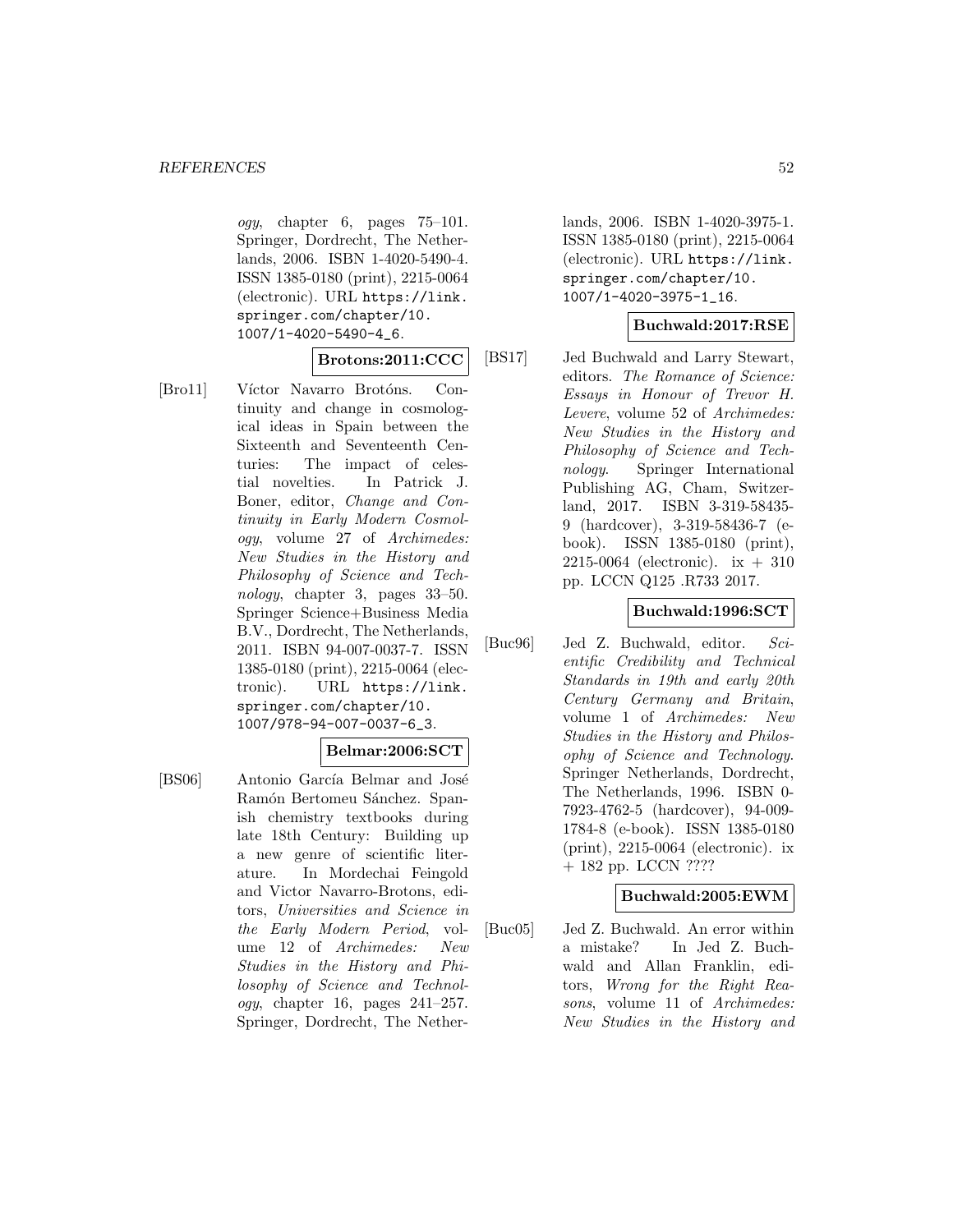Philosophy of Science and Technology, chapter 9, pages 185–208. Springer, Dordrecht, The Netherlands, 2005. ISBN 1-4020-3048-7. ISSN 1385-0180 (print), 2215-0064 (electronic). URL https://link. springer.com/chapter/10. 1007/1-4020-3048-7\_9.

### **Buchwald:2012:MSH**

[Buc12a] Jed Z. Buchwald, editor. A Master of Science History: essays in honor of Charles Coulston Gillispie, volume 30 of Archimedes: New Studies in the History and Philosophy of Science and Technology. Springer Netherlands, Dordrecht, The Netherlands, 2012. ISBN 94-007-2626- 0 (hardcover), 94-007-2627-9 (ebook). ISSN 1385-0180 (print), 2215-0064 (electronic).  $xix + 439$ pp. LCCN Q125 .M37 2012.

### **Buchwald:2012:PCC**

[Buc12b] Jed Z. Buchwald. Publications by Charles Coulston Gillispie. In Jed Z. Buchwald, editor, A Master of Science History: Essays in Honor of Charles Coulston Gillispie, volume 30 of Archimedes: New Studies in the History and Philosophy of Science and Technology, chapter 1, pages 3–13. Springer Science+Business Media B.V., Dordrecht, The Netherlands, 2012. ISBN 94-007-2627-9. ISSN 1385- 0180 (print), 2215-0064 (electronic). URL https://link. springer.com/chapter/10. 1007/978-94-007-2627-7\_1.

### **Buchwald:2017:PMI**

[Buc17] Jed Buchwald. Politics, morality, innovation, and misrepresentation in physical science and technology. In Jed Buchwald and Larry Stewart, editors, The Romance of Science: Essays in Honour of Trevor H. Levere, volume 52 of Archimedes: New Studies in the History and Philosophy of Science and Technology, chapter 12, pages 201–217. Springer International Publishing AG, Cham, Switzerland, 2017. ISBN 3-319-58436-7. ISSN 1385-0180 (print), 2215-0064 (electronic). URL https://link. springer.com/chapter/10. 1007/978-3-319-58436-2\_12.

#### **Bensaude-Vincent:2007:PLC**

[BVL07] Bernadette Bensaude-Vincent and Christine Lehman. Public lectures of chemistry in Mid-Eighteenth-Century France. In Lawrence M. Principe, editor, New Narratives in Eighteenth-Century Chemistry: Contributions from the First Francis Bacon Workshop, 21–23 April 2005, California Institute of Technology, Pasadena, California, volume 18 of Archimedes: New Studies in the History and Philosophy of Science and Technology, chapter 5, pages 77–96. Springer Science+Business Media B.V., Dordrecht, The Netherlands, 2007. ISBN 1-4020-6278-8. ISSN 1385- 0180 (print), 2215-0064 (electronic). URL https://link. springer.com/chapter/10. 1007/978-1-4020-6278-0\_5.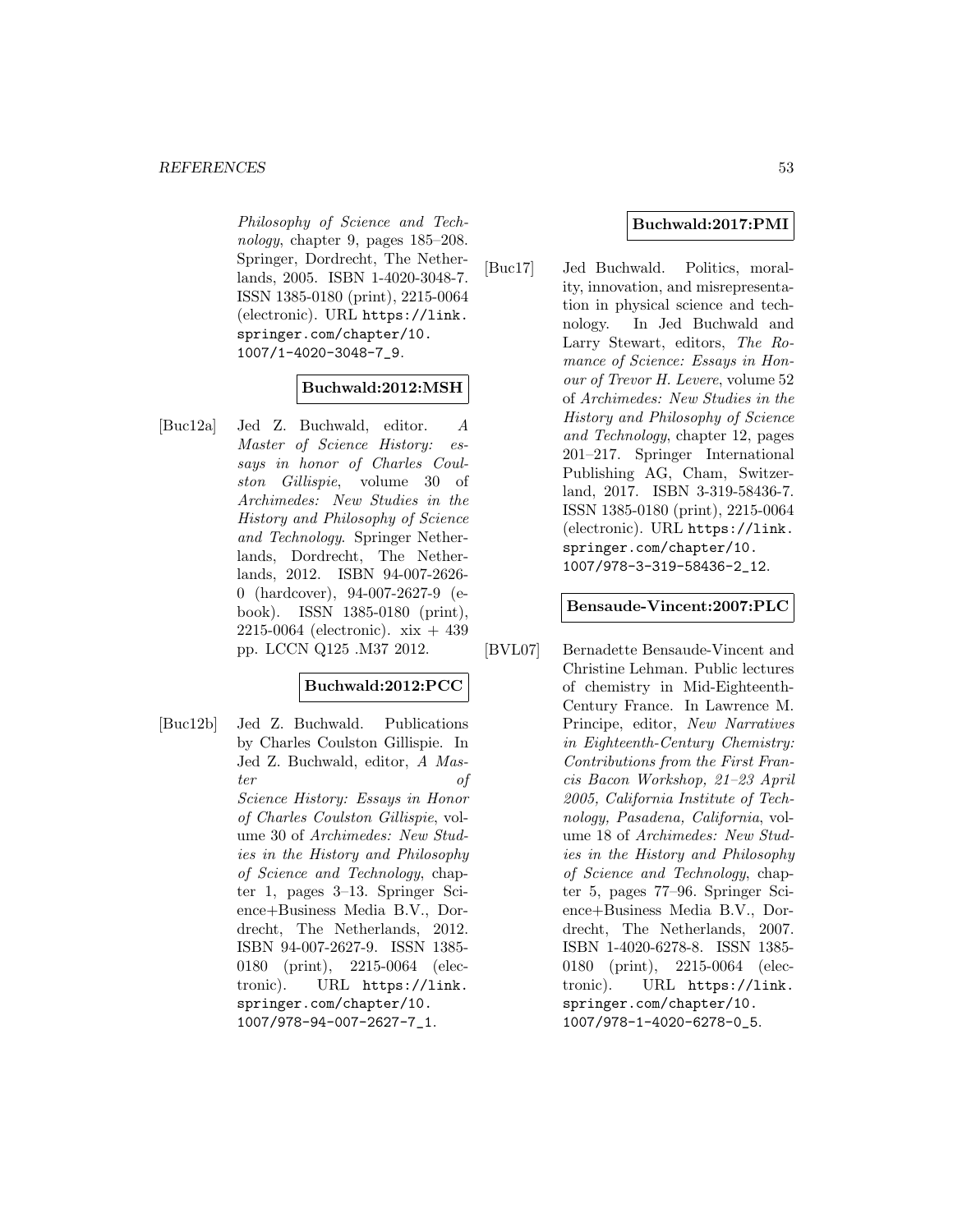# **Cache:2014:PCV**

[Cac14] Bernard Cache. Proportion and continuous variation in Vitruvius's de architectura. In Anthony Gerbino, editor, Geometrical Objects: Architecture and the Mathematical Sciences 1400–1800, volume 38 of Archimedes: New Studies in the History and Philosophy of Science and Technology, chapter 2, pages 47–58. Springer International Publishing Switzerland, Cham, Switzerland; Heidelberg, Germany; New York, NY, USA; Dordrecht, The Netherlands; London, UK, 2014. ISBN 3-319-05998- X. ISSN 1385-0180 (print), 2215- 0064 (electronic). URL https:// link.springer.com/chapter/ 10.1007/978-3-319-05998-3\_2.

# **Cahan:1997:ZWU**

[Cah97] David Cahan. The Zeiss Werke and the ultramicroscope: The creation of a scientific instrument in context. In Jed Z. Buchwald, editor, Scientific Credibility and Technical Standards in 19th and early 20th century Germany and Britain, volume 1 of Archimedes: New Studies in the History and Philosophy of Science and Technology, chapter 3, pages 67–115. Springer Science+Business Media B.V., Dordrecht, The Netherlands, 1997. ISBN 94-009-1784-8. ISSN 1385-0180 (print), 2215-0064 (electronic). URL https://link. springer.com/chapter/10. 1007/978-94-009-1784-2\_3.

# **Camenietzki:2003:CPV**

[Cam03] Carlos Ziller Camenietzki. The

celestial pilgrimages of Valentin Stansel (1621–1705), Jesuit astronomer and missionary in Brazil. In Mordechai Feingold, editor, The New Science and Jesuit Science: Seventeenth Century Perspectives, volume 6 of Archimedes: New Studies in the History and Philosophy of Science and Technol*ogy*, chapter 6, pages  $249-270$ . Springer Science+Business Media B.V., Dordrecht, The Netherlands, 2003. ISBN 94-017-0361-2. ISSN 1385-0180 (print), 2215-0064 (electronic). URL https://link. springer.com/chapter/10. 1007/978-94-017-0361-1\_6.

### **Camerota:2014:SCB**

[Cam14] Filippo Camerota. A scientific concept of beauty in architecture: Vitruvius meets Descartes, Galileo, and Newton. In Anthony Gerbino, editor, Geometrical Objects: Architecture and the Mathematical Sciences 1400–1800, volume 38 of Archimedes: New Studies in the History and Philosophy of Science and Technology, chapter 10, pages 215–241. Springer International Publishing Switzerland, Cham, Switzerland; Heidelberg, Germany; New York, NY, USA; Dordrecht, The Netherlands; London, UK, 2014. ISBN 3-319-05998-X. ISSN 1385- 0180 (print), 2215-0064 (electronic). URL https://link. springer.com/chapter/10. 1007/978-3-319-05998-3\_10.

# **Cambefort:2015:ZNS**

# [Cam15] Yves Cam-

befort. Zoological nomenclature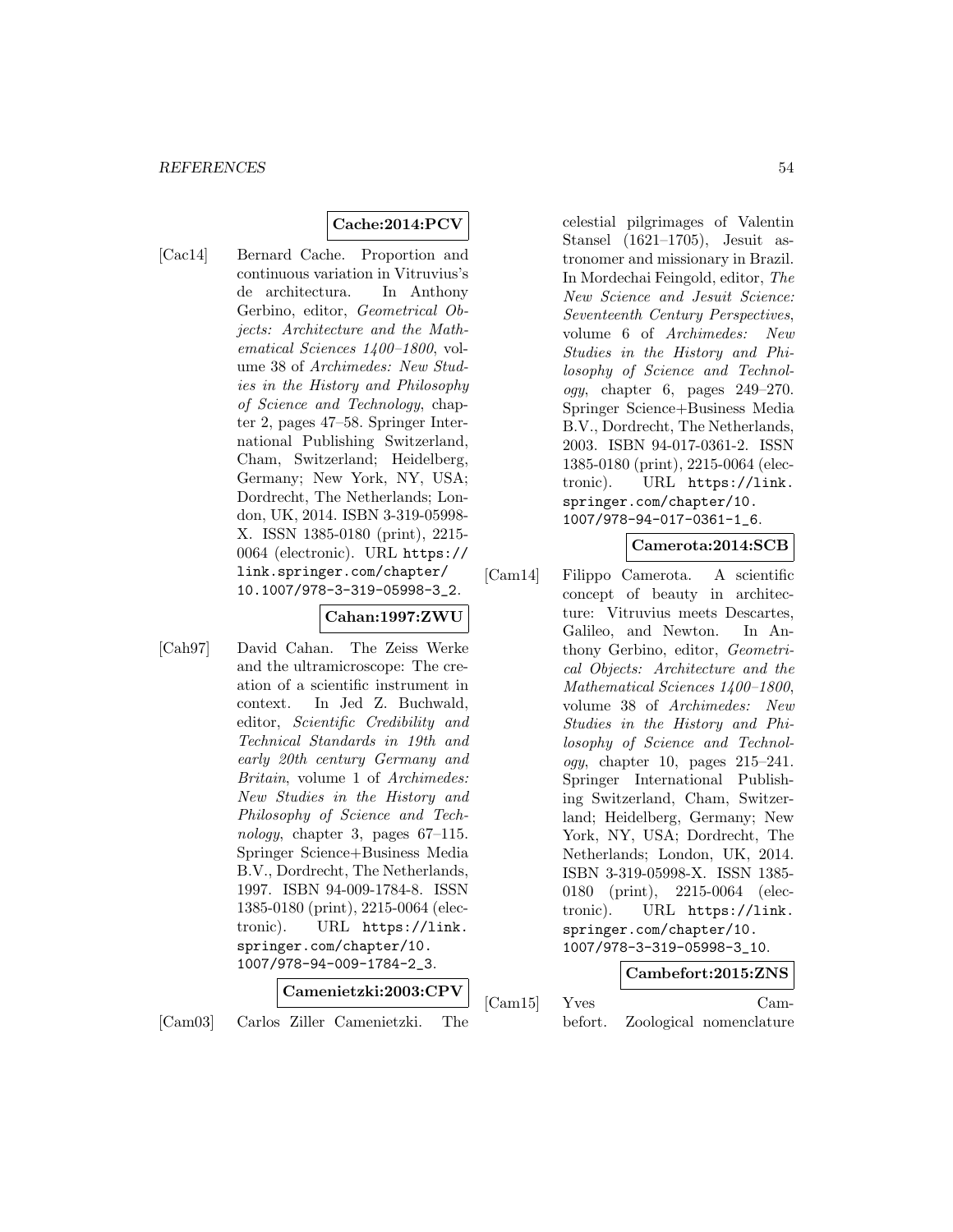and speech act theory. In Karine Chemla and Jacques Virbel, editors, Texts, Textual Acts and the History of Science, volume 42 of Archimedes: New Studies in the History and Philosophy of Science and Technology, chapter 4, pages 143–181. Springer International Publishing Switzerland, Cham, Switzerland; Heidelberg, Germany; New York, NY, USA; Dordrecht, The Netherlands; London, UK, 2015. ISBN 3-319-16444- 9. ISSN 1385-0180 (print), 2215- 0064 (electronic). URL https:// link.springer.com/chapter/ 10.1007/978-3-319-16444-1\_4.

### **Cerruti:1999:DB**

[Cer99] Luigi Cerruti. Dante's bones. In Kostas Gavroglu, editor, The Sciences in the European Periphery During the Enlightenment, volume 2 of Archimedes: New Studies in the History and Philosophy of Science and Technology, chapter 4, pages 95–178. Kluwer Academic Publishers, Norwell, MA, USA, and Dordrecht, The Netherlands, 1999. ISBN 94-011-4770-1. ISSN 1385-0180 (print), 2215-0064 (electronic). URL https://link. springer.com/chapter/10. 1007/978-94-011-4770-5\_4.

$$
{\rm Chabas: } 2003 {\rm: } {\rm AC} \,\big|\,
$$

[CG03a] José Chabás and Bernard R. Goldstein. Astronomical commentary. In The Alfonsine Tables of Toledo, volume 8 of Archimedes: New Studies in the History and Philosophy of Science and Technol $oqu$ , chapter 4, pages  $135-224$ . Springer Science+Business Media

B.V., Dordrecht, The Netherlands, 2003. ISBN 94-017-0213-6. ISSN 1385-0180 (print), 2215-0064 (electronic). URL https://link. springer.com/chapter/10. 1007/978-94-017-0213-3\_4.

### **Chabas:2003:BM**

[CG03b] José Chabás and Bernard R. Goldstein. Back matter. In The Alfonsine Tables of Toledo, volume 8 of Archimedes: New Studies in the History and Philosophy of Science and Technology, pages 307–341. Springer Science+Business Media B.V., Dordrecht, The Netherlands, 2003. ISBN 94-017-0213-6. ISSN 1385-0180 (print), 2215-0064 (electronic). URL https://link. springer.com/content/pdf/ bbm:978-94-017-0213-3/1.pdf.

### **Chabas:2003:ATT**

[CG03c] José Chabás and Bernard R. Goldstein. The Alfonsine Tables of Toledo, volume 8 of Archimedes: New Studies in the History and Philosophy of Science and Technology. Springer Netherlands, Dordrecht, The Netherlands, 2003. ISBN 90-481-6404-4 (hardcover), 94-017-0213-6 (e-book). ISSN 1385-0180 (print), 2215-0064 (electronic).  $xiii + 341$  pp. LCCN QB4.

### **Chabas:2003:C**

[CG03d] José Chabás and Bernard R. Goldstein. Context. In The Alfonsine Tables of Toledo, volume 8 of Archimedes: New Studies in the History and Philosophy of Science and Technol*ogy*, chapter 5, pages  $225-241$ .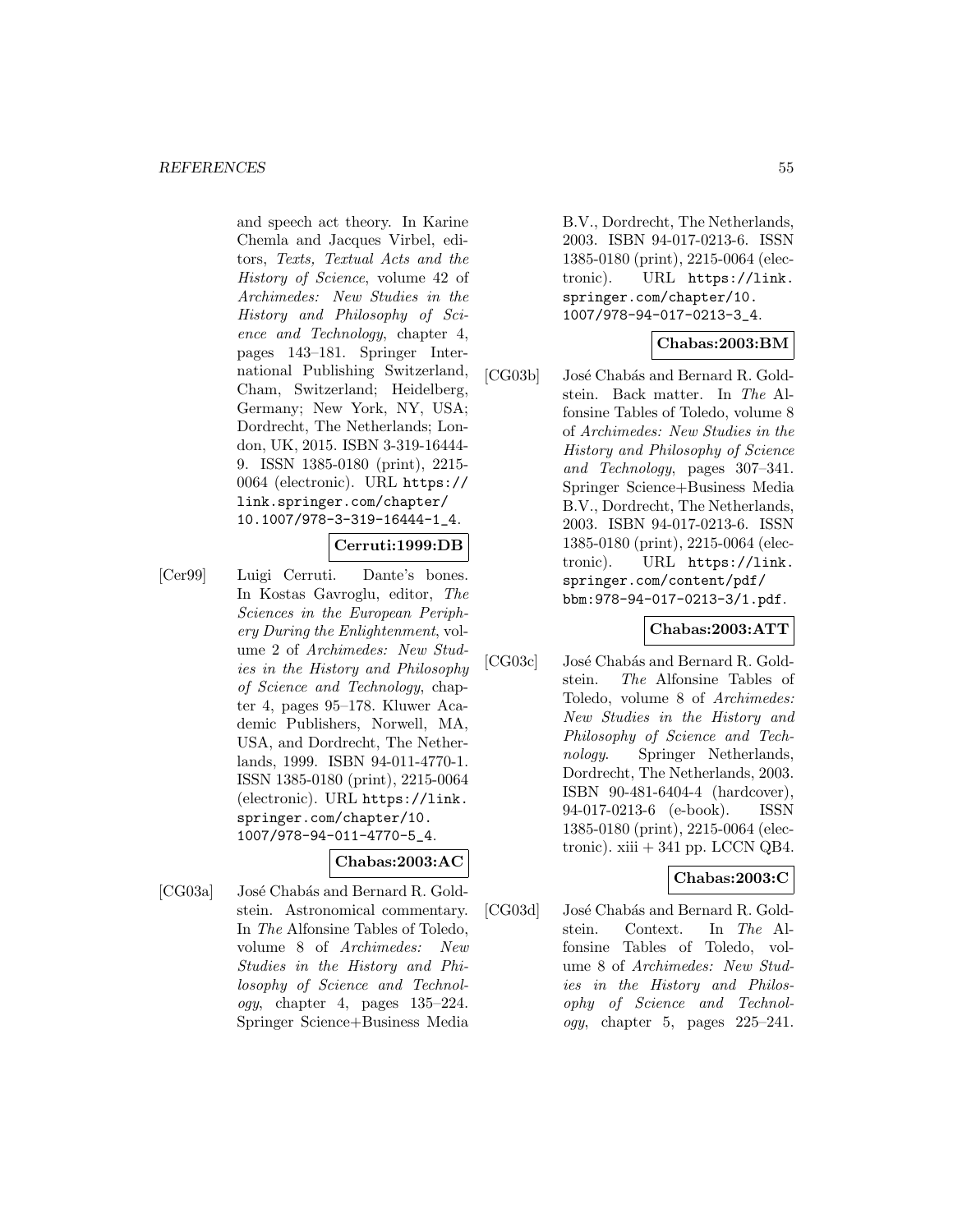Springer Science+Business Media B.V., Dordrecht, The Netherlands, 2003. ISBN 94-017-0213-6. ISSN 1385-0180 (print), 2215-0064 (electronic). URL https://link. springer.com/chapter/10. 1007/978-94-017-0213-3\_5.

### **Chabas:2003:FM**

[CG03e] José Chabás and Bernard R. Goldstein. Front matter. In The Alfonsine Tables of Toledo, volume 8 of Archimedes: New Studies in the History and Philosophy of Science and Technology, pages i–xiii. Springer Science+Business Media B.V., Dordrecht, The Netherlands, 2003. ISBN 94-017-0213-6. ISSN 1385-0180 (print), 2215-0064 (electronic). URL https://link. springer.com/content/pdf/ bfm:978-94-017-0213-3/1.pdf.

### **Chabas:2003:GTT**

[CG03f] José Chabás and Bernard R. Goldstein. A glossary of technical terms. In The Alfonsine Tables of Toledo, volume 8 of Archimedes: New Studies in the History and Philosophy of Science and Technology, chapter 3, pages 95–133. Springer Science+Business Media B.V., Dordrecht, The Netherlands, 2003. ISBN 94-017-0213-6. ISSN 1385-0180 (print), 2215-0064 (electronic). URL https://link. springer.com/chapter/10. 1007/978-94-017-0213-3\_3.

### **Chabas:2003:I**

[CG03g] José Chabás and Bernard R. Goldstein. Introduction. In The Alfonsine Tables of Toledo, volume 8 of Archimedes: New Studies in the History and Philosophy of Science and Technology, chapter 1, pages 1–8. Springer Science+Business Media B.V., Dordrecht, The Netherlands, 2003. ISBN 94-017-0213-6. ISSN 1385- 0180 (print), 2215-0064 (electronic). URL https://link. springer.com/chapter/10. 1007/978-94-017-0213-3\_1.

### **Chabas:2003:LAA**

[CG03h] José Chabás and Bernard R. Goldstein. The legacy of Alfonsine astronomy. In The Alfonsine Tables of Toledo, volume 8 of Archimedes: New Studies in the History and Philosophy of Science and Technology, chapter 6, pages 243–306. Springer Science+Business Media B.V., Dordrecht, The Netherlands, 2003. ISBN 94-017-0213-6. ISSN 1385-0180 (print), 2215-0064 (electronic). URL https://link. springer.com/chapter/10. 1007/978-94-017-0213-3\_6.

# **Chabas:2003:T**

[CG03i] José Chabás and Bernard R. Goldstein. Text. In The Alfonsine Tables of Toledo, volume 8 of Archimedes: New Studies in the History and Philosophy of Science and Technology, chapter 2, pages 9–94. Springer Science+Business Media B.V., Dordrecht, The Netherlands, 2003. ISBN 94-017-0213-6. ISSN 1385- 0180 (print), 2215-0064 (electronic). URL https://link. springer.com/chapter/10. 1007/978-94-017-0213-3\_2.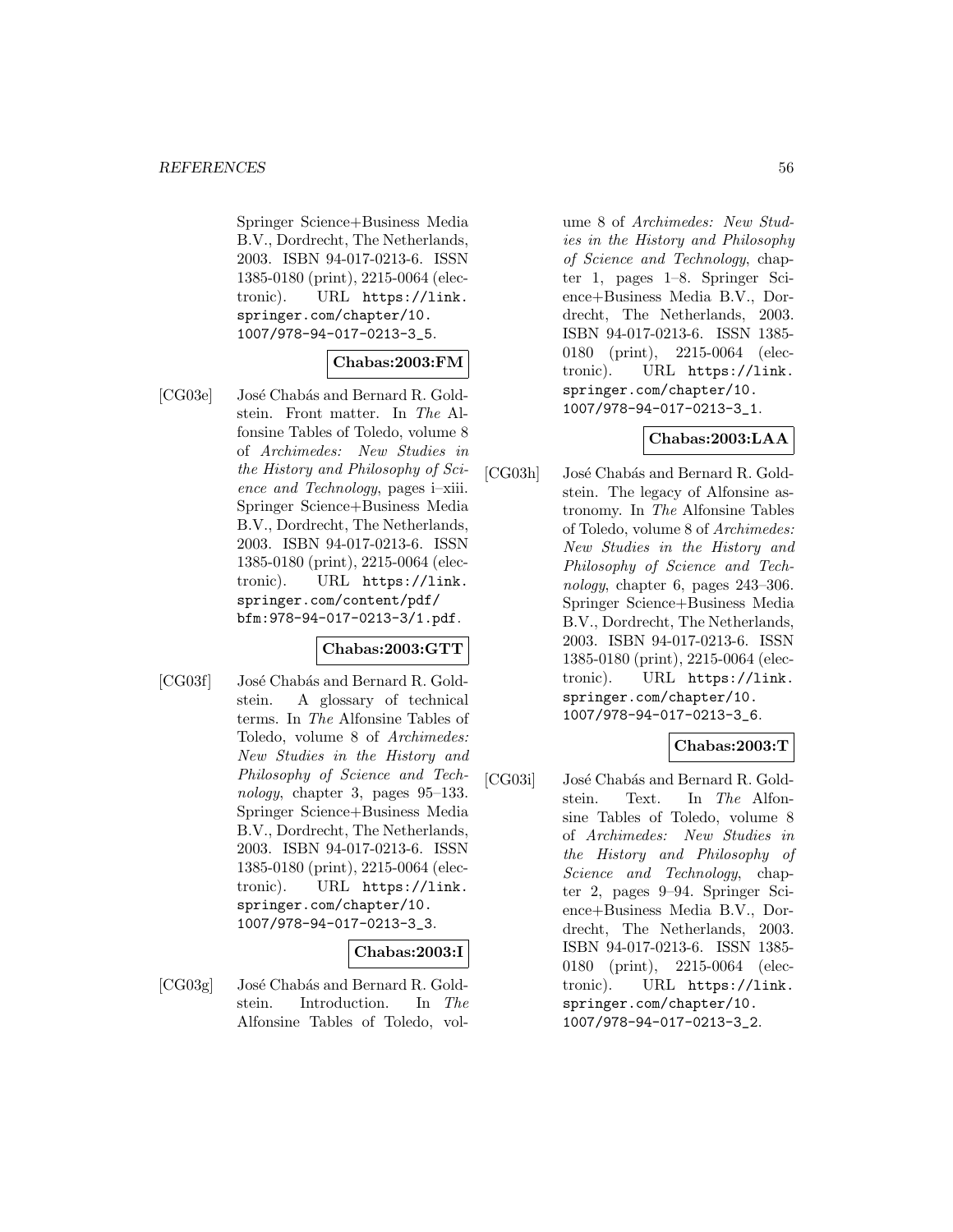### **Chabas:2006:USR**

[Cha06a] José Chabás. The University of Salamanca and the renaissance of astronomy during the second half of the 15th Century. In Mordechai Feingold and Victor Navarro-Brotons, editors, Universities and Science in the Early Modern Period, volume 12 of Archimedes: New Studies in the History and Philosophy of Science and Technology, chapter 3, pages  $29-36$ . Springer, Dordrecht, The Netherlands, 2006. ISBN 1-4020-3975-1. ISSN 1385-0180 (print), 2215-0064 (electronic). URL https://link. springer.com/chapter/10. 1007/1-4020-3975-1\_3.

### **Chauveau:2006:MIP**

[Cha06b] Sophie Chauveau. Mobilization and industrial policy: Chemicals and pharmaceuticals in the French war effort. In Roy Macleod and Jeffrey Allan Johnson, editors, Frontline and Factory: Comparative Perspectives on the Chemical Industry at War,  $1914-1924$ , volume 16 of Archimedes: New Studies in the History and Philosophy of Science and Technology, chapter 2, pages 21–30. Springer, Dordrecht, The Netherlands, 2006. ISBN 1-4020-5490-4. ISSN 1385-0180 (print), 2215-0064 (electronic). URL https://link. springer.com/chapter/10. 1007/1-4020-5490-4\_2.

### **Chang:2007:GES**

[Cha07] Kevin Chang. Georg Ernst Stahl's alchemical publications: Anachronism, reading market, and a

scientific lineage redefined. In Lawrence M. Principe, editor, New Narratives in Eighteenth-Century Chemistry: Contributions from the First Francis Bacon Workshop, 21–23 April 2005, California Institute of Technology, Pasadena, California, volume 18 of Archimedes: New Studies in the History and Philosophy of Science and Technology, chapter 2, pages 23–43. Springer Science+Business Media B.V., Dordrecht, The Netherlands, 2007. ISBN 1-4020-6278-8. ISSN 1385- 0180 (print), 2215-0064 (electronic). URL https://link. springer.com/chapter/10. 1007/978-1-4020-6278-0\_2.

### **Chalmers:2017:BM**

[Cha17a] Alan F. Chalmers. Back matter. In One Hundred Years of Pressure: Hydrostatics from Stevin to Newton, volume 51 of Archimedes: New Studies in the History and Philosophy of Science and Technology, pages 193– 197. Springer International Publishing AG, Cham, Switzerland, 2017. ISBN 3-319-56529-X. ISSN 1385-0180 (print), 2215-0064 (electronic). URL https://link. springer.com/content/pdf/ bbm:978-3-319-56529-3/1.pdf.

### **Chalmers:2017:BAS**

[Cha17b] Alan F. Chalmers. Beyond Archimedes: Stevin's Elements of hydrostatics. In One Hundred Years of Pressure: Hydrostatics from Stevin to Newton, volume 51 of Archimedes: New Studies in the History and Philosophy of Science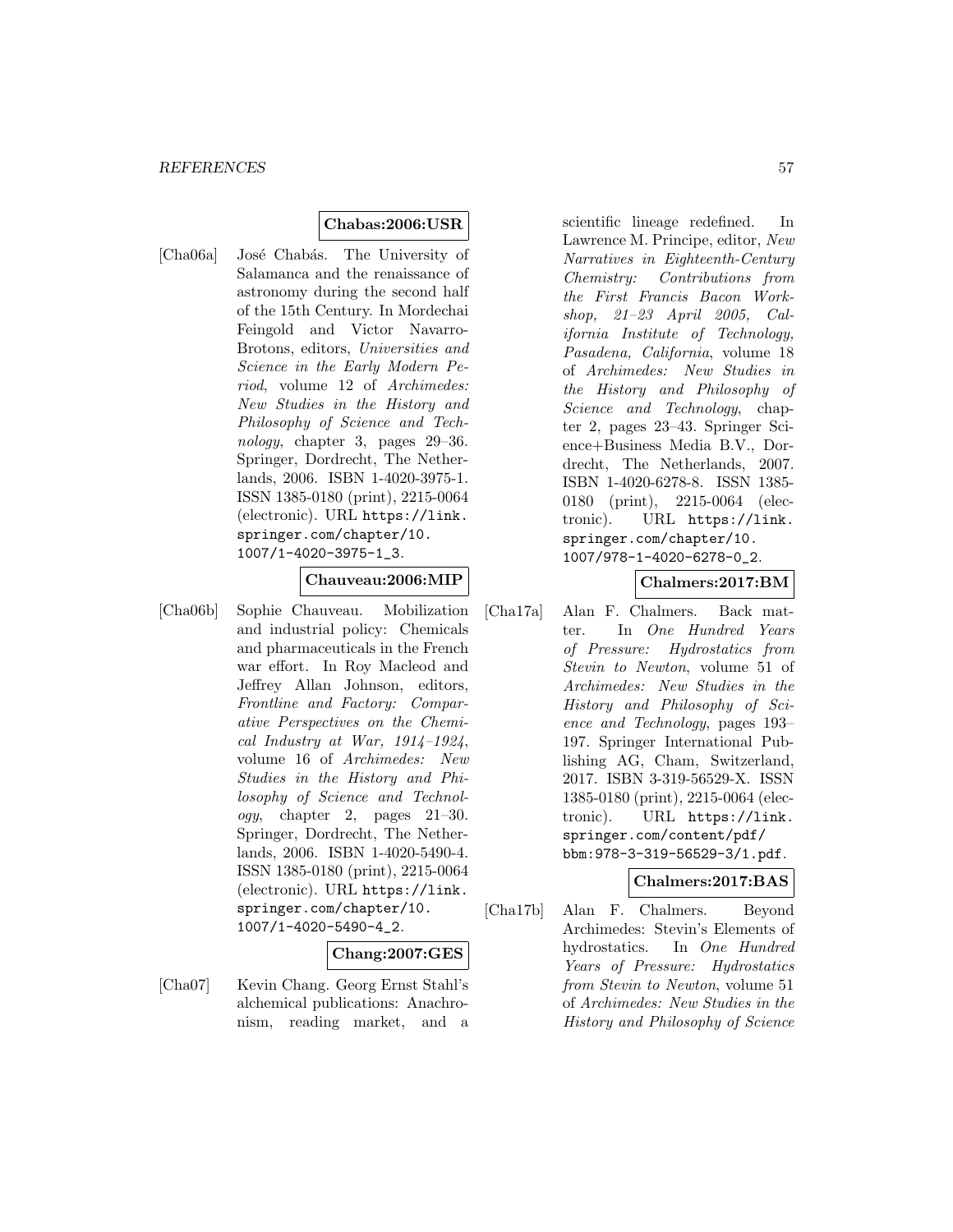and Technology, chapter 3, pages 27–48. Springer International Publishing AG, Cham, Switzerland, 2017. ISBN 3-319-56529-X. ISSN 1385-0180 (print), 2215-0064 (electronic). URL https://link. springer.com/chapter/10. 1007/978-3-319-56529-3\_3.

### **Chalmers:2017:BMP**

[Cha17c] Alan F. Chalmers. Boyle on mechanism and pressure. In One Hundred Years of Pressure: Hydrostatics from Stevin to Newton, volume 51 of Archimedes: New Studies in the History and Philosophy of Science and Technology, chapter 8, pages 111– 133. Springer International Publishing AG, Cham, Switzerland, 2017. ISBN 3-319-56529-X. ISSN 1385-0180 (print), 2215-0064 (electronic). URL https://link. springer.com/chapter/10. 1007/978-3-319-56529-3\_8.

### **Chalmers:2017:DEH**

[Cha17d] Alan F. Chalmers. Descartes' engagement with hydrostatics. In One Hundred Years of Pressure: Hydrostatics from Stevin to Newton, volume 51 of Archimedes: New Studies in the History and Philosophy of Science and Technology, chapter 5, pages 59– 82. Springer International Publishing AG, Cham, Switzerland, 2017. ISBN 3-319-56529-X. ISSN 1385-0180 (print), 2215-0064 (electronic). URL https://link. springer.com/chapter/10. 1007/978-3-319-56529-3\_5.

## **Chalmers:2017:EA**

[Cha17e] Alan F. Chalmers. Experimenting with air. In One Hundred Years of Pressure: Hydrostatics from Stevin to Newton, volume 51 of Archimedes: New Studies in the History and Philosophy of Science and Technology, chapter 7, pages 99–109. Springer International Publishing AG, Cham, Switzerland, 2017. ISBN 3-319-56529-X. ISSN 1385- 0180 (print), 2215-0064 (electronic). URL https://link. springer.com/chapter/10. 1007/978-3-319-56529-3\_7.

### **Chalmers:2017:FNC**

[Cha17f] Alan F. Chalmers. Fashioning a novel concept of pressure: One hundred years. In One Hundred Years of Pressure: Hydrostatics from Stevin to Newton, volume 51 of Archimedes: New Studies in the History and Philosophy of Science and Technology, chapter 10, pages 161–171. Springer International Publishing AG, Cham, Switzerland, 2017. ISBN 3-319-56529-X. ISSN 1385-0180 (print), 2215-0064 (electronic). URL https://link. springer.com/chapter/10. 1007/978-3-319-56529-3\_10.

### **Chalmers:2017:FM**

[Cha17g] Alan F. Chalmers. Front matter. In One Hundred Years of Pressure: Hydrostatics from Stevin to Newton, volume 51 of Archimedes: New Studies in the History and Philosophy of Science and Technology, pages i–ix. Springer International Publishing AG, Cham,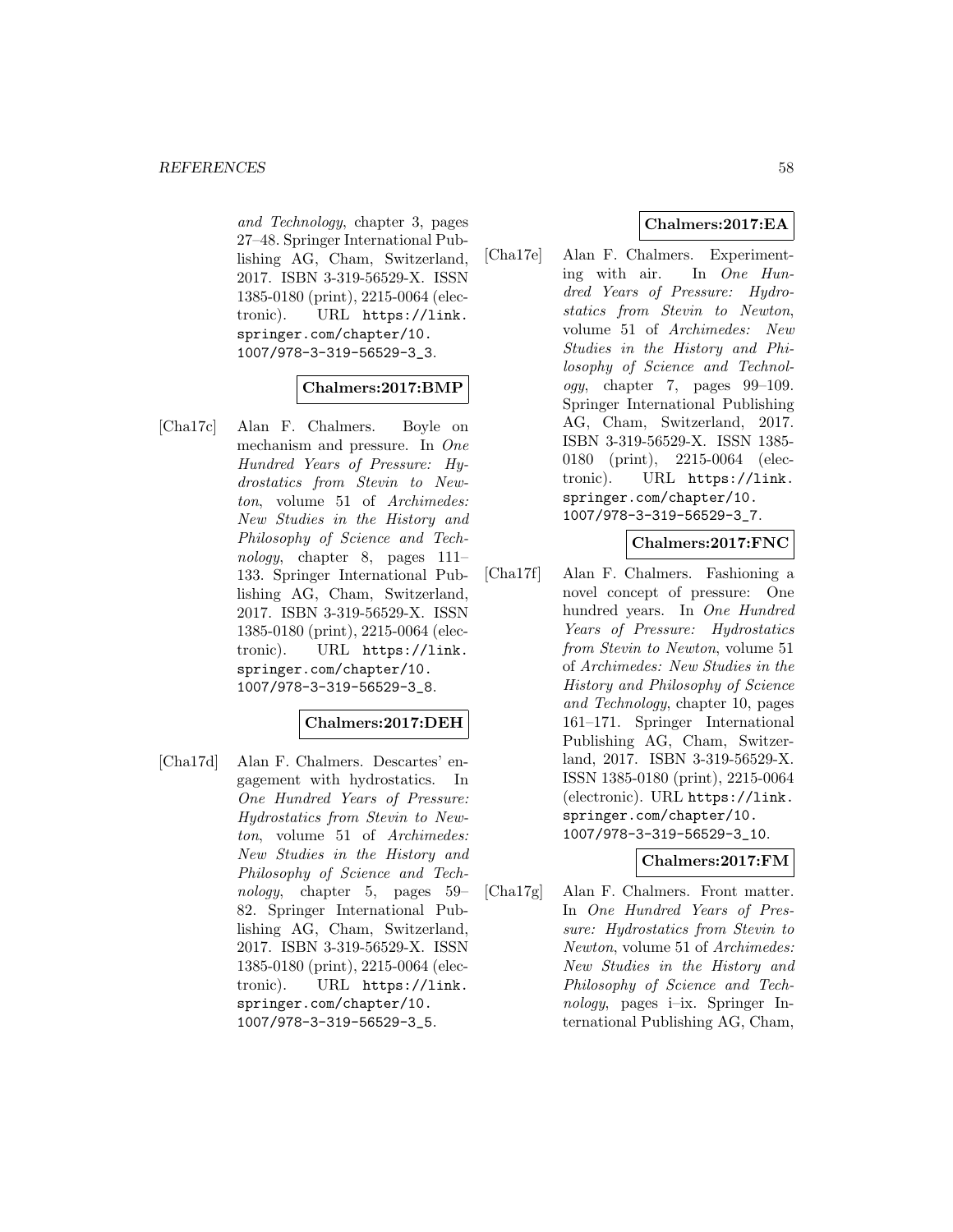Switzerland, 2017. ISBN 3-319- 56529-X. ISSN 1385-0180 (print), 2215-0064 (electronic). LCCN ???? URL https://link. springer.com/content/pdf/ bfm:978-3-319-56529-3/1.pdf.

### **Chalmers:2017:GFB**

[Cha17h] Alan F. Chalmers. Galileo, floating bodies and the balance. In One Hundred Years of Pressure: Hydrostatics from Stevin to Newton, volume 51 of Archimedes: New Studies in the History and Philosophy of Science and Technology, chapter 4, pages 49– 57. Springer International Publishing AG, Cham, Switzerland, 2017. ISBN 3-319-56529-X. ISSN 1385-0180 (print), 2215-0064 (electronic). URL https://link. springer.com/chapter/10. 1007/978-3-319-56529-3\_4.

# **Chalmers:2017:HBS**

[Cha17i] Alan F. Chalmers. The historical background to Stevin's hydrostatics. In One Hundred Years of Pressure: Hydrostatics from Stevin to Newton, volume 51 of Archimedes: New Studies in the History and Philosophy of Science and Technology, chapter 2, pages 15–25. Springer International Publishing AG, Cham, Switzerland, 2017. ISBN 3-319-56529-X. ISSN 1385-0180 (print), 2215-0064 (electronic). URL https://link. springer.com/chapter/10. 1007/978-3-319-56529-3\_2.

#### **Chalmers:2017:HE**

[Cha17j] Alan F. Chalmers. Hydrostatics and experiment. In One Hundred

Years of Pressure: Hydrostatics from Stevin to Newton, volume 51 of Archimedes: New Studies in the History and Philosophy of Science and Technology, chapter 11, pages 173–186. Springer International Publishing AG, Cham, Switzerland, 2017. ISBN 3-319-56529-X. ISSN 1385-0180 (print), 2215-0064 (electronic). URL https://link. springer.com/chapter/10. 1007/978-3-319-56529-3\_11.

### **Chalmers:2017:HSR**

[Cha17k] Alan F. Chalmers. Hydrostatics and the scientific revolution. In One Hundred Years of Pressure: Hydrostatics from Stevin to Newton, volume 51 of Archimedes: New Studies in the History and Philosophy of Science and Technology, chapter 12, pages 187– 191. Springer International Publishing AG, Cham, Switzerland, 2017. ISBN 3-319-56529-X. ISSN 1385-0180 (print), 2215-0064 (electronic). URL https://link. springer.com/chapter/10. 1007/978-3-319-56529-3\_12.

## **Chalmers:2017:LCS**

[Cha17l] Alan F. Chalmers. Liquids: A challenge for Seventeenth-Century mechanics. In One Hundred Years of Pressure: Hydrostatics from Stevin to Newton, volume 51 of Archimedes: New Studies in the History and Philosophy of Science and Technology, chapter 1, pages 1–14. Springer International Publishing AG, Cham, Switzerland, 2017. ISBN 3-319-56529-X. ISSN 1385-0180 (print), 2215-0064 (electronic). URL https://link.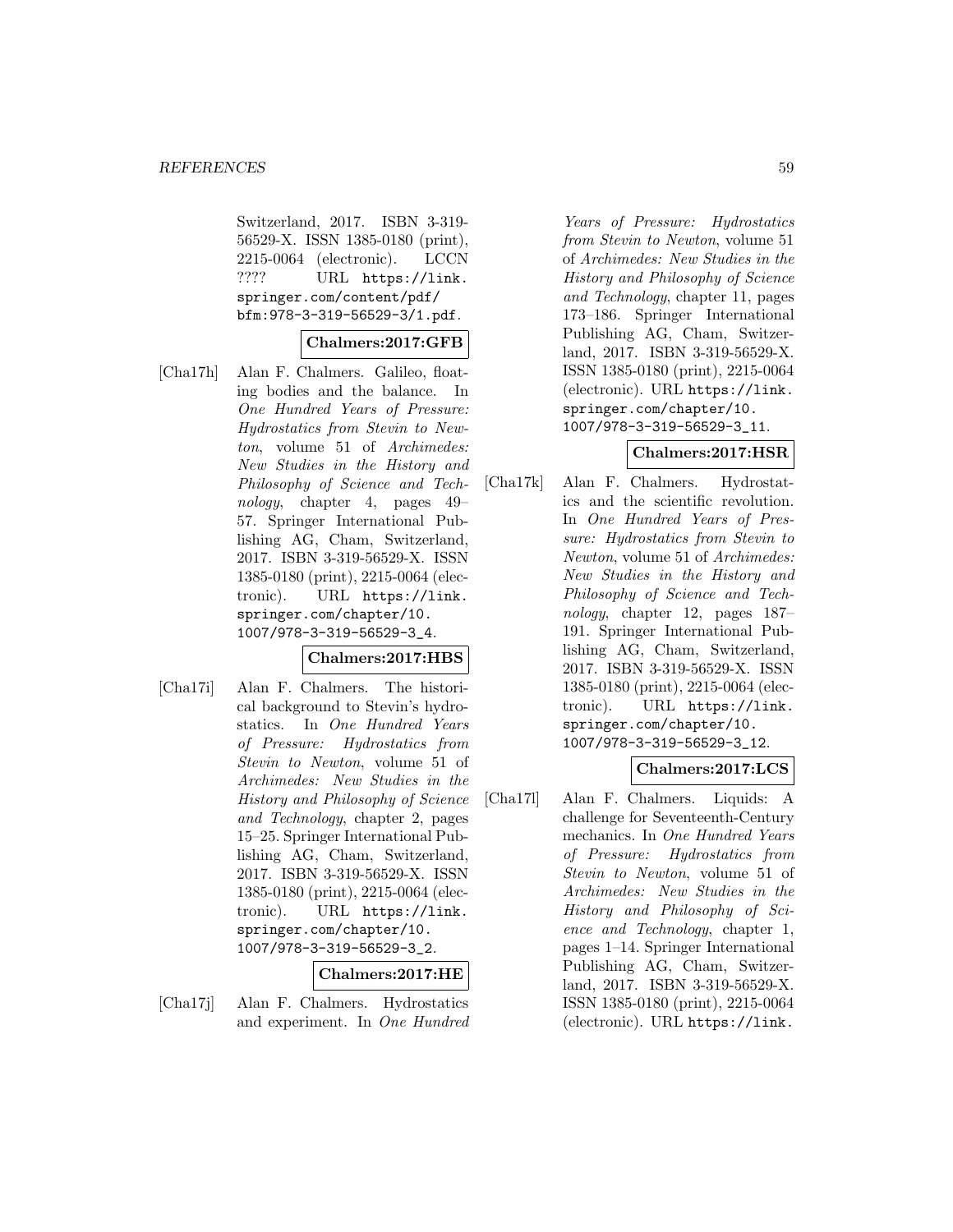springer.com/chapter/10. 1007/978-3-319-56529-3\_1.

#### **Chalmers:2017:NHL**

[Cha17m] Alan F. Chalmers. Newton's hydrostatics: Liquids as continua. In One Hundred Years of Pressure: Hydrostatics from Stevin to Newton, volume 51 of Archimedes: New Studies in the History and Philosophy of Science and Technology, chapter 9, pages 135– 160. Springer International Publishing AG, Cham, Switzerland, 2017. ISBN 3-319-56529-X. ISSN 1385-0180 (print), 2215-0064 (electronic). URL https://link. springer.com/chapter/10. 1007/978-3-319-56529-3\_9.

#### **Chalmers:2017:OHY**

[Cha17n] Alan F. Chalmers. One Hundred Years of Pressure: Hydrostatics from Stevin to Newton, volume 51 of Archimedes: New Studies in the History and Philosophy of Science and Technology. Springer International Publishing AG, Cham, Switzerland, 2017. ISBN 3-319-56528-1 (hardcover), 3-319-56529-X (e-book). ISSN 1385-0180 (print), 2215-0064 (electronic). ix  $+$  197 pp. LCCN QA905 .C43 2017. URL http:/ /link.springer.com/10.1007/ 978-3-319-56529-3.

### **Chalmers:2017:PEL**

[Cha17o] Alan F. Chalmers. Pascal's equilibrium of liquids. In One Hundred Years of Pressure: Hydrostatics from Stevin to Newton, volume 51 of Archimedes: New Studies in the History and Philosophy of Science

and Technology, chapter 6, pages 83–98. Springer International Publishing AG, Cham, Switzerland, 2017. ISBN 3-319-56529-X. ISSN 1385-0180 (print), 2215-0064 (electronic). URL https://link. springer.com/chapter/10. 1007/978-3-319-56529-3\_6.

### **Chen:2005:VPE**

[Che05] Xiang Chen. Visual photometry in the Early 19th Century: A "good" science with "wrong" measurements. In Jed Z. Buchwald and Allan Franklin, editors, Wrong for the Right Reasons, volume 11 of Archimedes: New Studies in the History and Philosophy of Science and Technology, chapter 8, pages 161–183. Springer, Dordrecht, The Netherlands, 2005. ISBN 1-4020-3048-7. ISSN 1385-0180 (print), 2215-0064 (electronic). URL https://link. springer.com/chapter/10. 1007/1-4020-3048-7\_8.

### **Chemla:2015:DTA**

[Che15] Karine Chemla. Describing texts for algorithms: How they prescribe operations and integrate cases. Reflections based on ancient Chinese mathematical sources. In Karine Chemla and Jacques Virbel, editors, Texts, Textual Acts and the History of Science, volume 42 of Archimedes: New Studies in the History and Philosophy of Science and Technology, chapter 9, pages 317–384. Springer International Publishing Switzerland, Cham, Switzerland; Heidelberg, Germany; New York, NY, USA; Dordrecht, The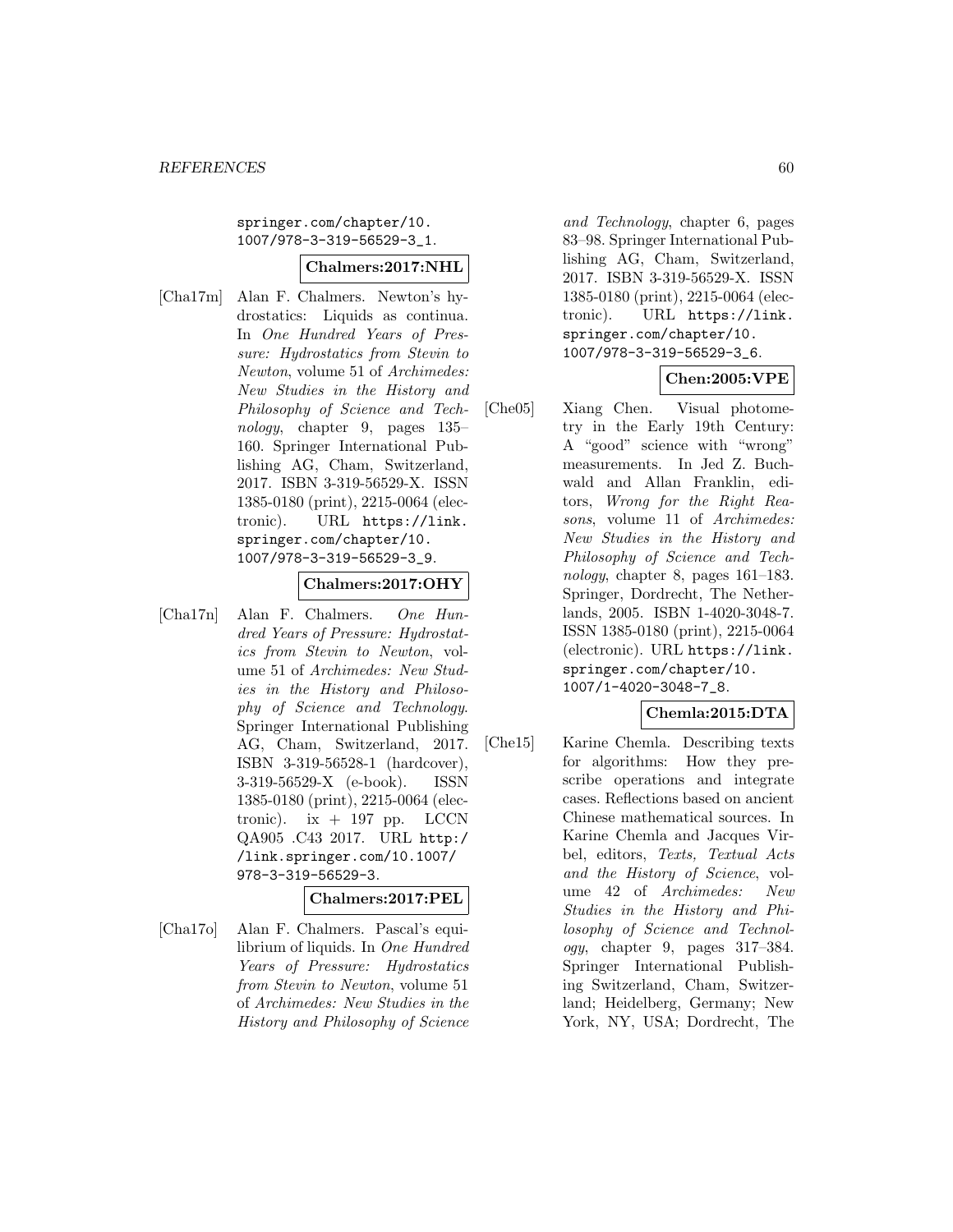Netherlands; London, UK, 2015. ISBN 3-319-16444-9. ISSN 1385- 0180 (print), 2215-0064 (electronic). URL https://link. springer.com/chapter/10. 1007/978-3-319-16444-1\_9.

### **Carolin:2006:NPM**

[CL06] Luís Miguel Carolin and Henrique Leitão. Natural philosophy and mathematics in Portuguese universities, 1550–1650. In Mordechai Feingold and Victor Navarro-Brotons, editors, Universities and Science in the Early Modern Period, volume 12 of Archimedes: New Studies in the History and Philosophy of Science and Technology, chapter 11, pages 153–168. Springer, Dordrecht, The Netherlands, 2006. ISBN 1-4020-3975-1. ISSN 1385-0180 (print), 2215-0064 (electronic). URL https://link. springer.com/chapter/10. 1007/1-4020-3975-1\_11.

### **Cocroft:2006:FWW**

[Coc06] Wayne D. Cocroft. First World War explosives manufacture: The British experience. In Roy Macleod and Jeffrey Allan Johnson, editors, Frontline and Factory: Comparative Perspectives on the Chemical Industry at War, 1914–1924, volume 16 of Archimedes: New Studies in the History and Philosophy of Science and Technology, chapter 3, pages 31–46. Springer, Dordrecht, The Netherlands, 2006. ISBN 1-4020-5490-4. ISSN 1385-0180 (print), 2215-0064 (electronic). URL https://link.

springer.com/chapter/10. 1007/1-4020-5490-4\_3.

### **Corry:2004:AMA**

[Cor04a] Leo Corry. The axiomatic method in action: 1900–1905. In Leo Corry, editor, David Hilbert and the Axiomatization of Physics (1898–1918): From Grundlagen der Geometrie to Grundlagen der Physik, volume 10 of Archimedes: New Studies in the History and Philosophy of Science and Technology, chapter 4, pages 119–184. Springer Science+Business Media B.V., Dordrecht, The Netherlands, 2004. ISBN 1-4020-2778-8. ISSN 1385-0180 (print), 2215-0064 (electronic). URL https://link. springer.com/chapter/10. 1007/978-1-4020-2778-9\_4.

## **Corry:2004:AHE**

[Cor04b] Leo Corry. Axiomatization in Hilbert's early career. In Leo Corry, editor, David Hilbert and the Axiomatization of Physics (1898–1918): From Grundlagen der Geometrie to Grundlagen der Physik, volume 10 of Archimedes: New Studies in the History and Philosophy of Science and Technology, chapter 3, pages 83–118. Springer Science+Business Media B.V., Dordrecht, The Netherlands, 2004. ISBN 1-4020-2778-8. ISSN 1385-0180 (print), 2215-0064 (electronic). URL https://link. springer.com/chapter/10. 1007/978-1-4020-2778-9\_3.

### **Corry:2004:BM**

[Cor04c] Leo Corry. Back matter. In David Hilbert and the Axioma-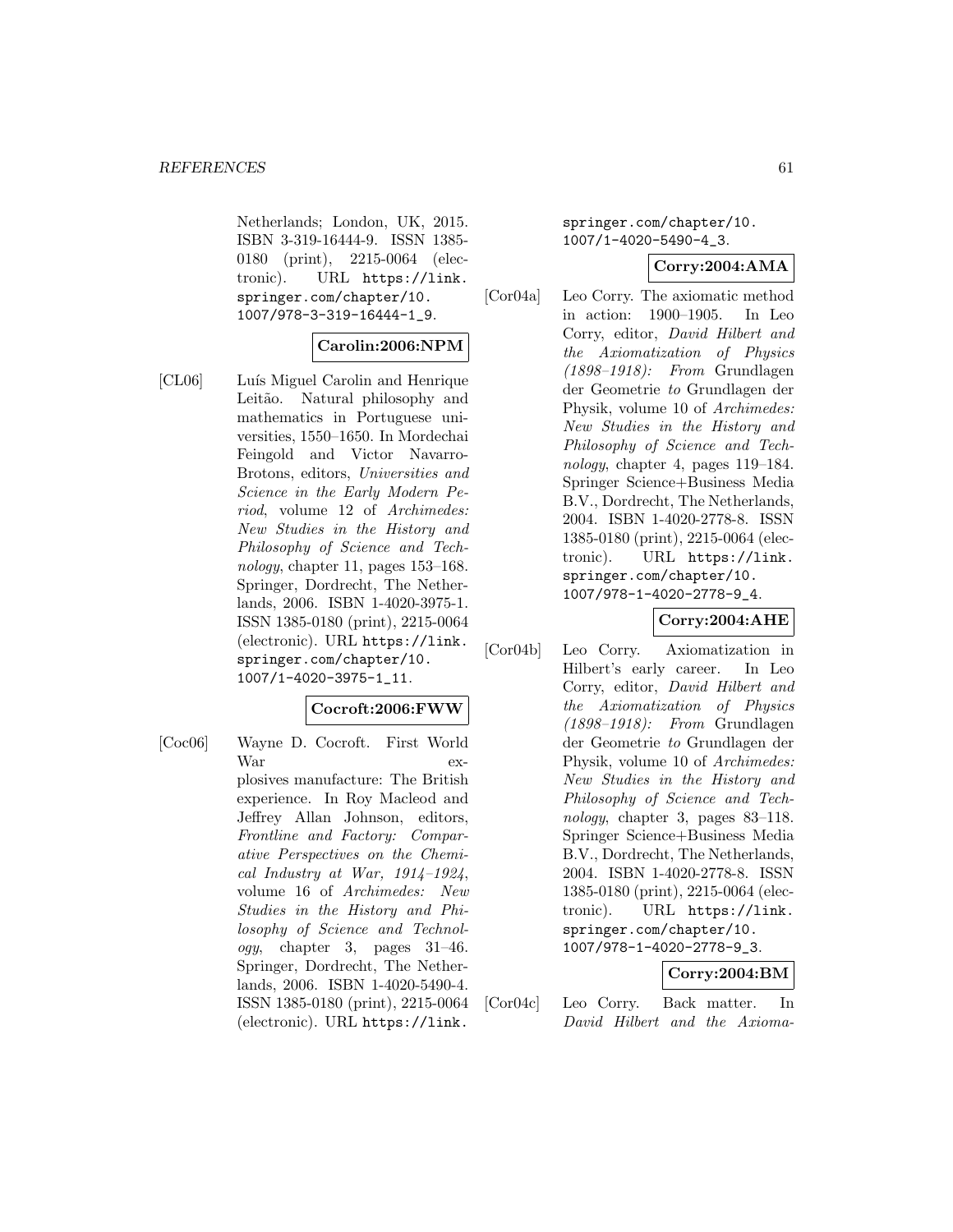#### *REFERENCES* 62

tization of Physics (1898–1918): From Grundlagen der Geometrie to Grundlagen der Physik, volume 10 of Archimedes: New Studies in the History and Philosophy of Science and Technology, pages 445–513. Springer Science+Business Media B.V., Dordrecht, The Netherlands, 2004. ISBN 1-4020-2778-8. ISSN 1385- 0180 (print), 2215-0064 (electronic). URL https://link. springer.com/content/pdf/ bbm:978-1-4020-2778-9/1.pdf.

### **Corry:2004:DHA**

[Cor04d] Leo Corry. David Hilbert and the Axiomatization of Physics (1898– 1918): From Grundlagen der Geometrie to Grundlagen der Physik, volume 10 of Archimedes: New Studies in the History and Philosophy of Science and Technology. Springer Netherlands, Dordrecht, The Netherlands, 2004. ISBN 1- 4020-2777-X (hardcover), 1-4020- 2778-8 (e-book). ISSN 1385-0180 (print), 2215-0064 (electronic). xvii + 513 pp. LCCN QA29.H5 C67 2004. URL http://www.loc. gov/catdir/enhancements/ fy0823/2006280837-d.html; http://www.loc.gov/catdir/ enhancements/fy0823/ 2006280837-t.html.

#### **Corry:2004:EMT**

[Cor04e] Leo Corry. Einstein and Mie: Two pillars of Hilbert's unified theory. In Leo Corry, editor, David Hilbert and the Axiomatization of Physics (1898–1918): From Grundlagen der Geometrie to Grundlagen der Physik, volume 10 of Archimedes:

New Studies in the History and Philosophy of Science and Technology, chapter 7, pages 287–316. Springer Science+Business Media B.V., Dordrecht, The Netherlands, 2004. ISBN 1-4020-2778-8. ISSN 1385-0180 (print), 2215-0064 (electronic). URL https://link. springer.com/chapter/10. 1007/978-1-4020-2778-9\_7.

### **Corry:2004:E**

[Cor04f] Leo Corry. Epilogue. In Leo Corry, editor, David Hilbert and the Axiomatization of Physics (1898– 1918): From Grundlagen der Geometrie to Grundlagen der Physik, volume 10 of Archimedes: New Studies in the History and Philosophy of Science and Technology, chapter 10, pages  $409-443$ . Springer Science+Business Media B.V., Dordrecht, The Netherlands, 2004. ISBN 1-4020-2778-8. ISSN 1385-0180 (print), 2215-0064 (electronic). URL https://link. springer.com/chapter/10. 1007/978-1-4020-2778-9\_10.

## **Corry:2004:FP**

[Cor04g] Leo Corry. Foundations of physics: 1915–1916. In Leo Corry, editor, David Hilbert and the Axiomatization of Physics (1898– 1918): From Grundlagen der Geometrie to Grundlagen der Physik, volume 10 of Archimedes: New Studies in the History and Philosophy of Science and Technology, chapter 8, pages 317–362. Springer Science+Business Media B.V., Dordrecht, The Netherlands, 2004. ISBN 1-4020-2778-8. ISSN 1385-0180 (print), 2215-0064 (elec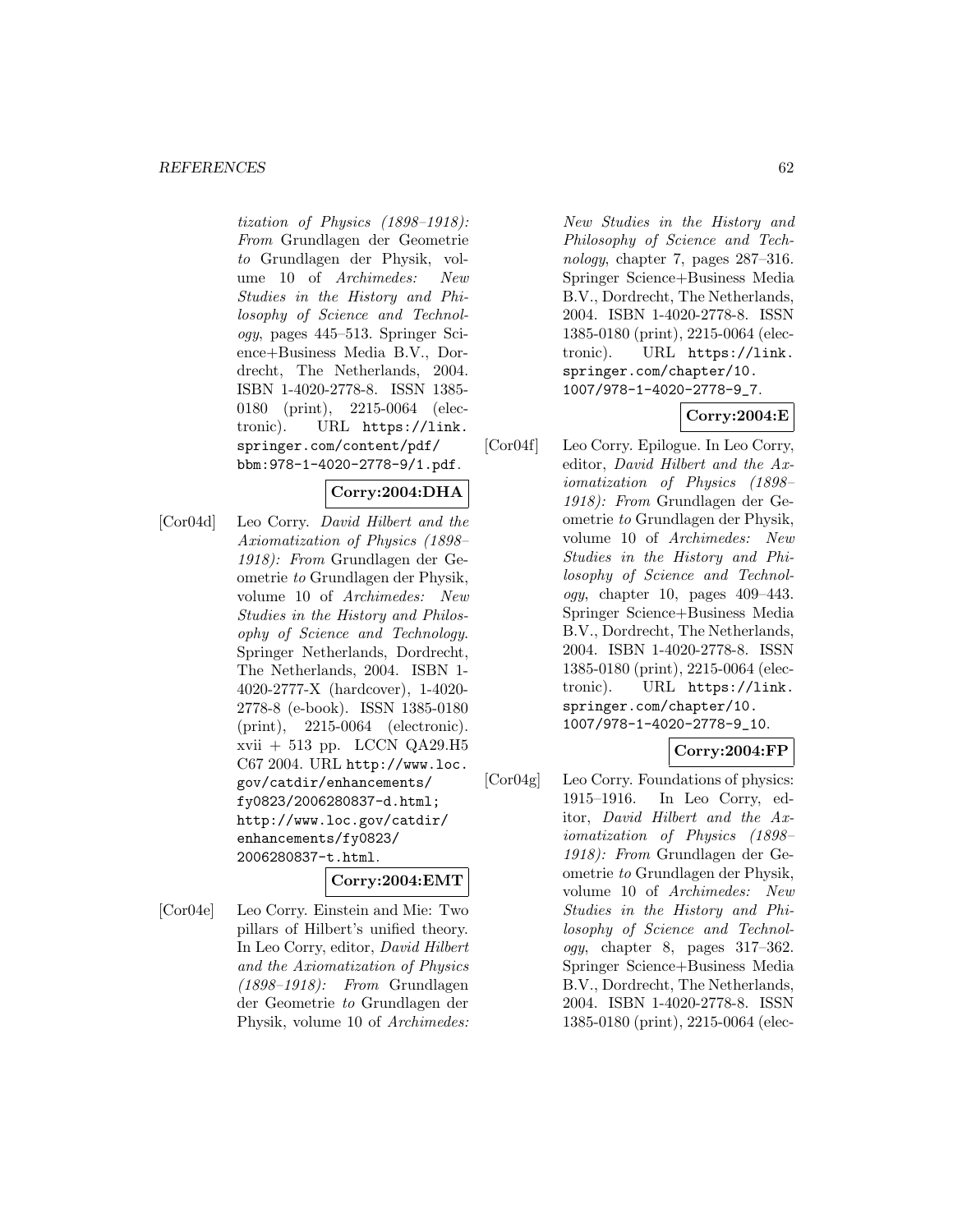tronic). URL https://link. springer.com/chapter/10. 1007/978-1-4020-2778-9\_8.

# **Corry:2004:MER**

[Cor04h] Leo Corry. From mechanical to electromagnetic reductionism: 1910–1914. In Leo Corry, editor, David Hilbert and the Axiomatization of Physics (1898– 1918): From Grundlagen der Geometrie to Grundlagen der Physik, volume 10 of Archimedes: New Studies in the History and Philosophy of Science and Technol $oqu$ , chapter 6, pages  $227-285$ . Springer Science+Business Media B.V., Dordrecht, The Netherlands, 2004. ISBN 1-4020-2778-8. ISSN 1385-0180 (print), 2215-0064 (electronic). URL https://link. springer.com/chapter/10. 1007/978-1-4020-2778-9\_6.

### **Corry:2004:FM**

[Cor04i] Leo Corry. Front matter. In David Hilbert and the Axiomatization of Physics (1898–1918): From Grundlagen der Geometrie to Grundlagen der Physik, volume 10 of Archimedes: New Studies in the History and Philosophy of Science and Technology, pages i–xvii. Springer Science+Business Media B.V., Dordrecht, The Netherlands, 2004. ISBN 1-4020-2778-8. ISSN 1385- 0180 (print), 2215-0064 (electronic). URL https://link. springer.com/content/pdf/ bfm:978-1-4020-2778-9/1.pdf.

**Corry:2004:HG**

[Cor04j] Leo Corry. Hilbert and GTR:

1916–1918. In Leo Corry, editor, David Hilbert and the Axiomatization of Physics (1898– 1918): From Grundlagen der Geometrie to Grundlagen der Physik, volume 10 of Archimedes: New Studies in the History and Philosophy of Science and Technology, chapter 9, pages 363–407. Springer Science+Business Media B.V., Dordrecht, The Netherlands, 2004. ISBN 1-4020-2778-8. ISSN 1385-0180 (print), 2215-0064 (electronic). URL https://link. springer.com/chapter/10. 1007/978-1-4020-2778-9\_9.

### **Corry:2004:I**

[Cor04k] Leo Corry. Introduction. In Leo Corry, editor, David Hilbert and the Axiomatization of Physics (1898–1918): From Grundlagen der Geometrie to Grundlagen der Physik, volume 10 of Archimedes: New Studies in the History and Philosophy of Science and Technology, chapter 1, pages 1–9. Springer Science+Business Media B.V., Dordrecht, The Netherlands, 2004. ISBN 1-4020-2778-8. ISSN 1385-0180 (print), 2215-0064 (electronic). URL https://link. springer.com/chapter/10. 1007/978-1-4020-2778-9\_1.

### **Corry:2004:LNC**

[Cor04l] Leo Corry. Late nineteenth century background. In Leo Corry, editor, David Hilbert and the Axiomatization of Physics (1898– 1918): From Grundlagen der Geometrie to Grundlagen der Physik, volume 10 of Archimedes: New Studies in the History and Phi-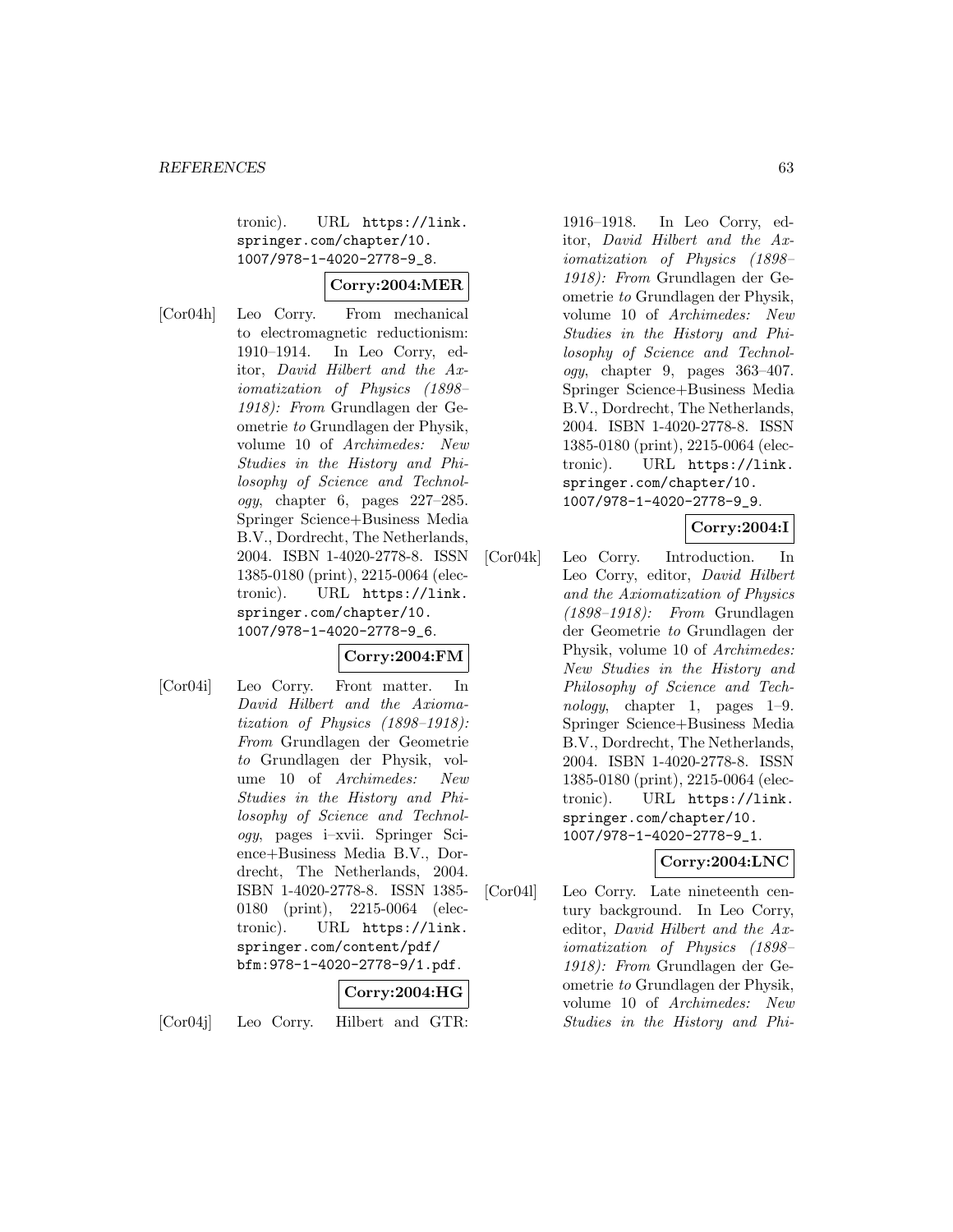#### *REFERENCES* 64

losophy of Science and Technology, chapter 2, pages 11–81. Springer Science+Business Media B.V., Dordrecht, The Netherlands, 2004. ISBN 1-4020-2778-8. ISSN 1385-0180 (print), 2215-0064 (electronic). URL https://link. springer.com/chapter/10. 1007/978-1-4020-2778-9\_2.

### **Corry:2004:MR**

[Cor04m] Leo Corry. Minkowski and relativity: 1907–1909. In Leo Corry, editor, David Hilbert and the Axiomatization of Physics (1898– 1918): From Grundlagen der Geometrie to Grundlagen der Physik, volume 10 of Archimedes: New Studies in the History and Philosophy of Science and Technol $ogy,$  chapter 5, pages  $185-225.$ Springer Science+Business Media B.V., Dordrecht, The Netherlands, 2004. ISBN 1-4020-2778-8. ISSN 1385-0180 (print), 2215-0064 (electronic). URL https://link. springer.com/chapter/10. 1007/978-1-4020-2778-9\_5.

# **Crisciani:2017:MQC**

[Cri17] Chiara

Crisciani. Medicine as queen: The Consilia of Bartolomeo da Montagnana. In Gideon Manning and Cynthia Klestinec, editors, Professors, Physicians and Practices in the History of Medicine: Essays in Honor of Nancy Siraisi, volume 50 of Archimedes: New Studies in the History and Philosophy of Science and Technology, chapter 5, pages 79–96. Springer International Publishing AG, Cham, Switzerland, 2017. ISBN 3-319-56514-1. ISSN

1385-0180 (print), 2215-0064 (electronic). URL https://link. springer.com/chapter/10. 1007/978-3-319-56514-9\_5.

### **Crouch:2000:BWO**

[Cro00] Tom D. Crouch. Blaming Wilbur and Orville: The Wright patent suits and the growth of American aeronautics. In Peter Galison and Alex Roland, editors, Atmospheric Flight in the Twentieth Century, volume 3 of Archimedes: New Studies in the History and Philosophy of Science and Technology, chapter 11, pages 287– 300. Kluwer Academic Publishers, Norwell, MA, USA, and Dordrecht, The Netherlands, 2000. ISBN 94-011-4379-X. ISSN 1385- 0180 (print), 2215-0064 (electronic). URL https://link. springer.com/chapter/10. 1007/978-94-011-4379-0\_11.

### **Chemla:2015:PTA**

[CV15a] Karine Chemla and Jacques Virbel. Prologue: Textual acts and the history of science. In Karine Chemla and Jacques Virbel, editors, Texts, Textual Acts and the History of Science, volume 42 of Archimedes: New Studies in the History and Philosophy of Science and Technology, chapter 1, pages 1–46. Springer International Publishing Switzerland, Cham, Switzerland; Heidelberg, Germany; New York, NY, USA; Dordrecht, The Netherlands; London, UK, 2015. ISBN 3-319-16444- 9. ISSN 1385-0180 (print), 2215- 0064 (electronic). URL https://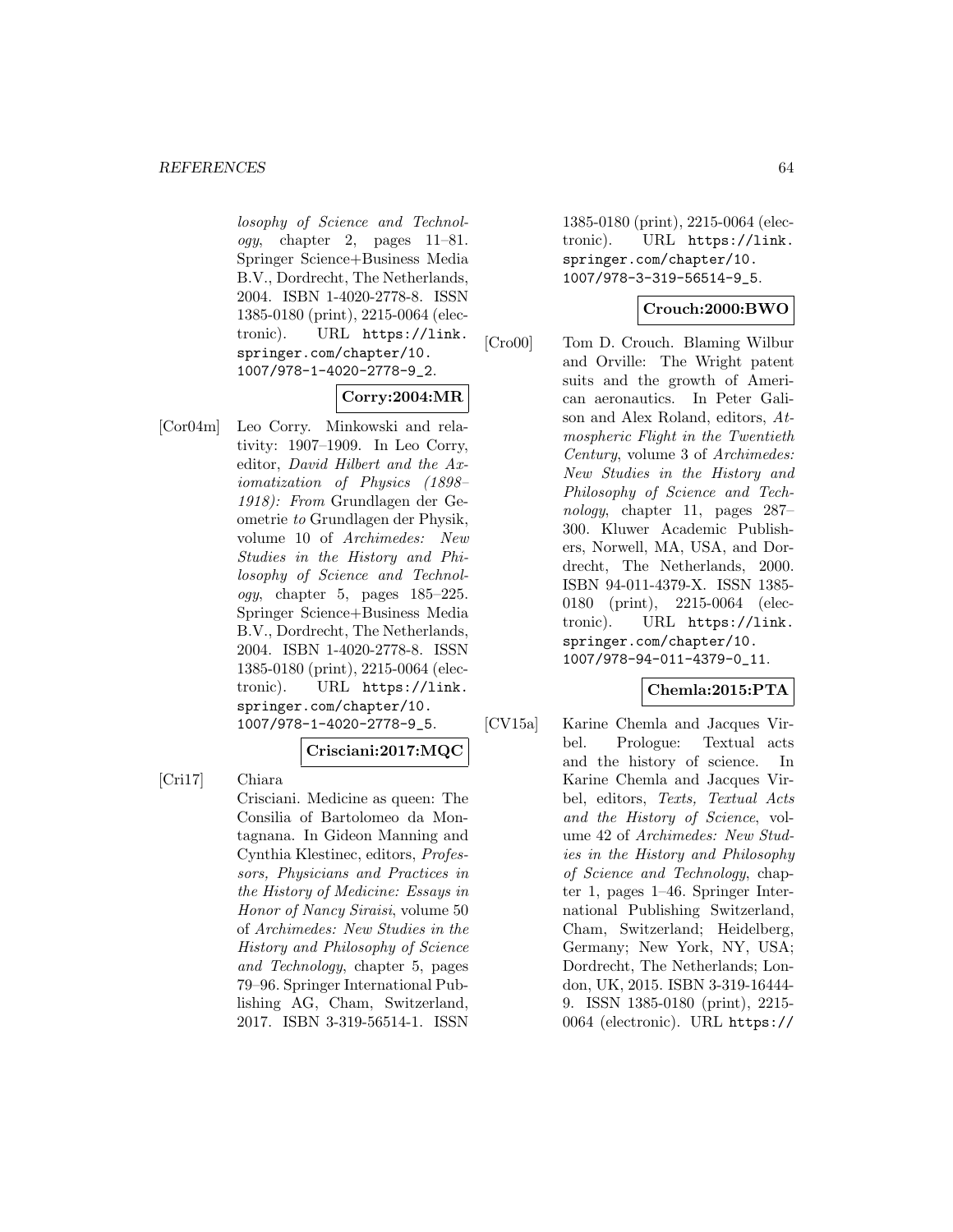link.springer.com/chapter/ 10.1007/978-3-319-16444-1\_1.

### **Chemla:2015:TTA**

[CV15b] Karine Chemla and Jacques Virbel, editors. Texts, Textual Acts and the History of Science, volume 42 of Archimedes: New Studies in the History and Philosophy of Science and Technology. Springer International Publishing AG, Cham, Switzerland, 2015. ISBN 3-319-16443-0 (hardcover), 3-319-16444-9 (e-book). ISSN 1385-0180 (print), 2215-0064 (electronic). ix  $+$  430 pp. LCCN P302 .T48 2015.

### **deCeglia:2003:AIN**

- 
- [dC03] Francesco Paolo de Ceglia. Additio illa non videtur edenda: Giuseppe Biancani, reader of Galileo in an unedited censored text. In Mordechai Feingold, editor, The New Science and Jesuit Science: Seventeenth Century Perspectives, volume 6 of Archimedes: New Studies in the History and Philosophy of Science and Technol $oqu$ , chapter 3, pages  $159-186$ . Springer Science+Business Media B.V., Dordrecht, The Netherlands, 2003. ISBN 94-017-0361-2. ISSN 1385-0180 (print), 2215-0064 (electronic). URL https://link. springer.com/chapter/10. 1007/978-94-017-0361-1\_3.

**DelNegro:2006:VPT**

[Del06] Piero Del Negro. Venetian policy toward the University of Padua and scientific progress during the 18th Century. In Mordechai Feingold and Victor Navarro-Brotons,

editors, Universities and Science in the Early Modern Period, volume 12 of Archimedes: New Studies in the History and Philosophy of Science and Technology, chapter 12, pages 169–181. Springer, Dordrecht, The Netherlands, 2006. ISBN 1-4020-3975-1. ISSN 1385-0180 (print), 2215-0064 (electronic). URL https://link. springer.com/chapter/10. 1007/1-4020-3975-1\_12.

### **Derry:2015:CBC**

[Der15] Margaret E. Derry. Chicken breeding: The complex transition from traditional to genetic methods in the usa. In Denise Phillips and Sharon Kingsland, editors, New Perspectives on the History of Life Sciences and Agriculture, volume 40 of Archimedes: New Studies in the History and Philosophy of Science and Technology, chapter 18, pages 371–393. Springer International Publishing Switzerland, Cham, Switzerland; Heidelberg, Germany; New York, NY, USA; Dordrecht, The Netherlands; London, UK, 2015. ISBN 3-319-12185-5. ISSN 1385- 0180 (print), 2215-0064 (electronic). URL https://link. springer.com/chapter/10. 1007/978-3-319-12185-7\_18.

# **Dialetis:1999:SGS**

[DGP99] Dimitris

Dialetis, Kostas Gavroglu, and Manolis Patiniotis. The sciences in the Greek speaking regions during the 17th and 18th Centuries. In Kostas Gavroglu, editor, The Sciences in the European Periph-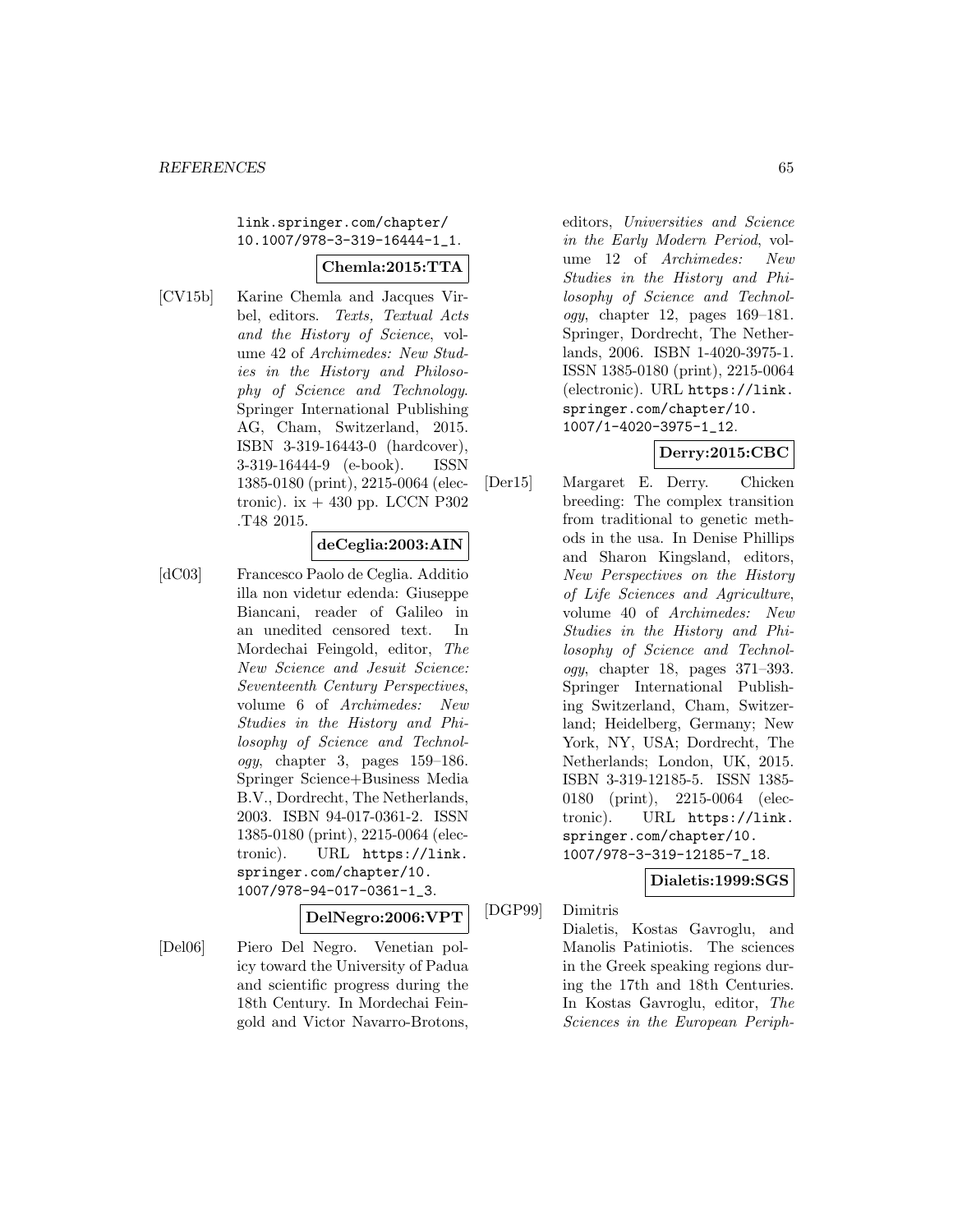#### *REFERENCES* 66

ery During the Enlightenment, volume 2 of Archimedes: New Studies in the History and Philosophy of Science and Technology, chapter 2, pages 41–71. Kluwer Academic Publishers, Norwell, MA, USA, and Dordrecht, The Netherlands, 1999. ISBN 94-011-4770-1. ISSN 1385-0180 (print), 2215-0064 (electronic). URL https://link. springer.com/chapter/10. 1007/978-94-011-4770-5\_2.

### **Dijksterhuis:2005:LWC**

[Dij05] Fokko Jan Dijksterhuis, editor. Lenses and Waves: Christiaan Huygens and the Mathematical Science of Optics in the Seventeenth Century, volume 9 of Archimedes: New Studies in the History and Philosophy of Science and Technology. Kluwer Academic Publishers, Norwell, MA, USA, and Dordrecht, The Netherlands, 2005. ISBN 1-4020-2697- 8 (hardcover), 1-4020-2698-8 (ebook). ISSN 1385-0180 (print), 2215-0064 (electronic). vii + 287 pp. LCCN QC352 .D555 2004.

### **Dijksterhuis:2017:MNI**

[Dij17] Fokko Jan Dijksterhuis. Magi from the north: Instruments of fire and light in the Early Seventeenth Century. In Arianna Borrelli, Giora Hon, and Yaakov Zik, editors, The Optics of Giambattista Della Porta (ca. 1535– 1615): A Reassessment, volume 44 of Archimedes: New Studies in the History and Philosophy of Science and Technology, chapter 6, pages 125–143. Springer International

Publishing AG, Cham, Switzerland, 2017. ISBN 3-319-50215-8. ISSN 1385-0180 (print), 2215-0064 (electronic). URL https://link. springer.com/chapter/10. 1007/978-3-319-50215-1\_6.

### **deJong:2016:BAP**

[dJ16] Teije de Jong. Babylonian astronomy 1880–1950: The players and the field. In Alexander Jones, Christine Proust, and John M. Steele, editors, A Mathematician's Journeys: Otto Neugebauer and Modern Transformations of Ancient Science, volume 45 of Archimedes: New Studies in the History and Philosophy of Science and Technology, chapter 9, pages 265–302. Springer International Publishing Switzerland, Cham, Switzerland; Heidelberg, Germany; New York, NY, USA; Dordrecht, The Netherlands; London, UK, 2016. ISBN 3-319-25865- 6. ISSN 1385-0180 (print), 2215- 0064 (electronic). URL https:// link.springer.com/chapter/ 10.1007/978-3-319-25865-2\_9.

## **deJong-Lambert:2012:AC**

[dL12a] William deJong Lambert. Acquired characteristics. In The Cold War Politics of Genetic Research: An Introduction to the Lysenko Affair, volume 32 of Archimedes: New Studies in the History and Philosophy of Science and Technology, chapter 4, pages 85–109. Springer Netherlands, Dordrecht, The Netherlands, 2012. ISBN 94-007-2840-9. ISSN 1385-0180 (print), 2215-0064 (electronic). URL https://link.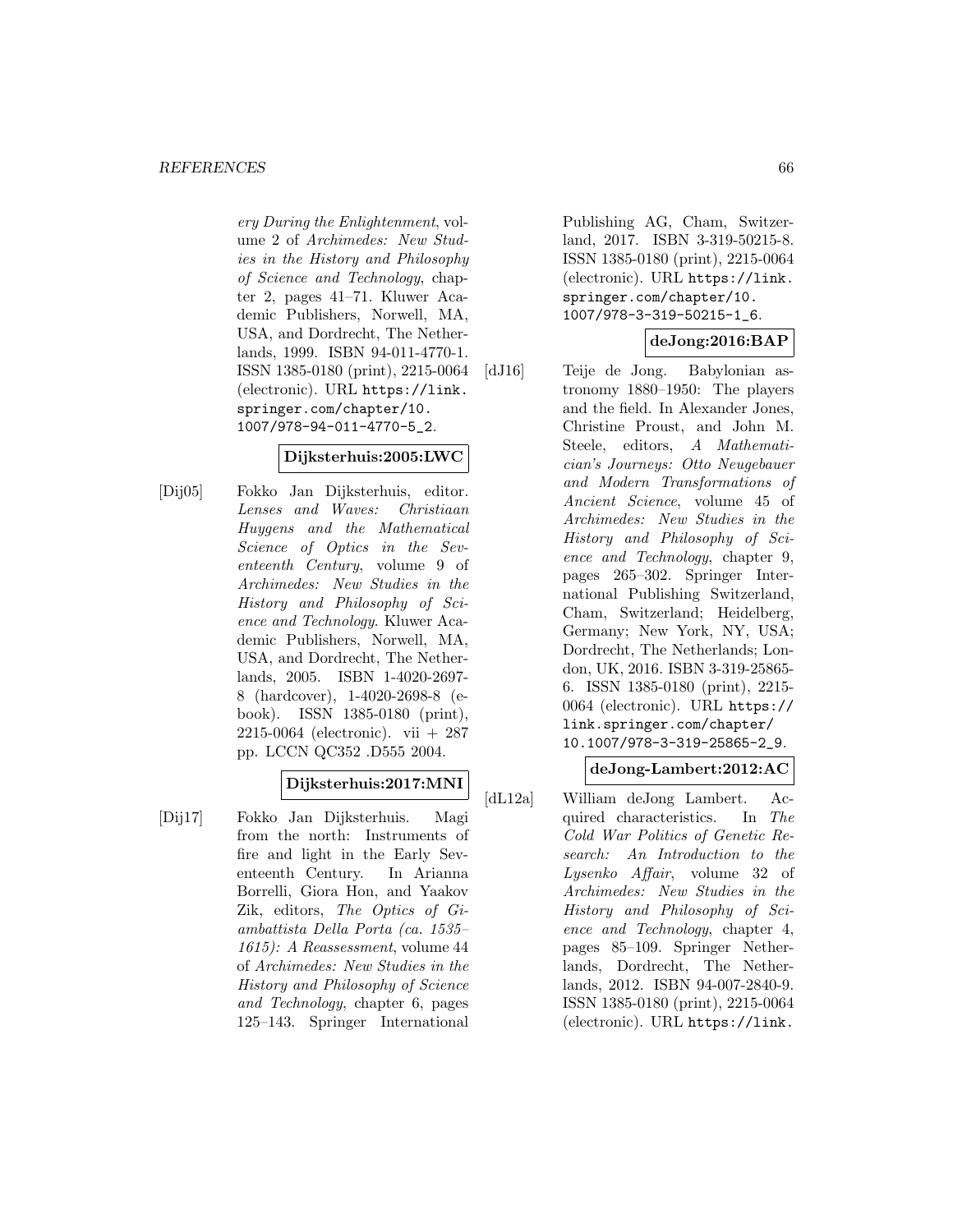springer.com/chapter/10. 1007/978-94-007-2840-0\_4.

#### **deJong-Lambert:2012:BM**

[dL12b] William deJong Lambert. Back matter. In The Cold War Politics of Genetic Research: An Introduction to the Lysenko Affair, volume 32 of Archimedes: New Studies in the History and Philosophy of Science and Technology, pages 173–185. Springer Netherlands, Dordrecht, The Netherlands, 2012. ISBN 94-007-2840-9. ISSN 1385-0180 (print), 2215-0064 (electronic). URL https://link. springer.com/content/pdf/ bbm:978-94-007-2840-0/1.pdf.

### **deJong-Lambert:2012:BWW**

[dL12c] William deJong Lambert. Between world war and cold war. In The Cold War Politics of Genetic Research: An Introduction to the Lysenko Affair, volume 32 of Archimedes: New Studies in the History and Philosophy of Science and Technology, chapter 2, pages 29–56. Springer Netherlands, Dordrecht, The Netherlands, 2012. ISBN 94-007-2840-9. ISSN 1385-0180 (print), 2215-0064 (electronic). URL https://link. springer.com/chapter/10. 1007/978-94-007-2840-0\_2.

# **deJong-Lambert:2012:CWP**

[dL12d] William deJong Lambert. The Cold War Politics of Genetic Research: an Introduction to the Lysenko Affair, volume 32 of Archimedes: New Studies in the History and Philosophy of Science

and Technology. Springer Netherlands, Dordrecht, The Netherlands, 2012. ISBN 94-007-2839- 5 (hardcover), 94-007-2840-9 (ebook). ISSN 1385-0180 (print), 2215-0064 (electronic). xxii + 185 pp. LCCN T14.7 .A73 vol. 32; HQ755.5.S65 D4 2012.

### **deJong-Lambert:2012:FM**

[dL12e] William deJong Lambert. Front matter. In The Cold War Politics of Genetic Research: An Introduction to the Lysenko Affair, volume 32 of Archimedes: New Studies in the History and Philosophy of Science and Technology, pages i–xxii. Springer Netherlands, Dordrecht, The Netherlands, 2012. ISBN 94-007-2840-9. ISSN 1385-0180 (print), 2215-0064 (electronic). URL https://link. springer.com/content/pdf/ bfm:978-94-007-2840-0/1.pdf.

#### **deJong-Lambert:2012:MMM**

[dL12f] William deJong Lambert. Mendelist– Morganists and Michurinism. In The Cold War Politics of Genetic Research: An Introduction to the Lysenko Affair, volume 32 of Archimedes: New Studies in the History and Philosophy of Science and Technology, chapter 1, pages 1–27. Springer Netherlands, Dordrecht, The Netherlands, 2012. ISBN 94-007-2840-9. ISSN 1385-0180 (print), 2215-0064 (electronic). URL https://link. springer.com/chapter/10. 1007/978-94-007-2840-0\_1.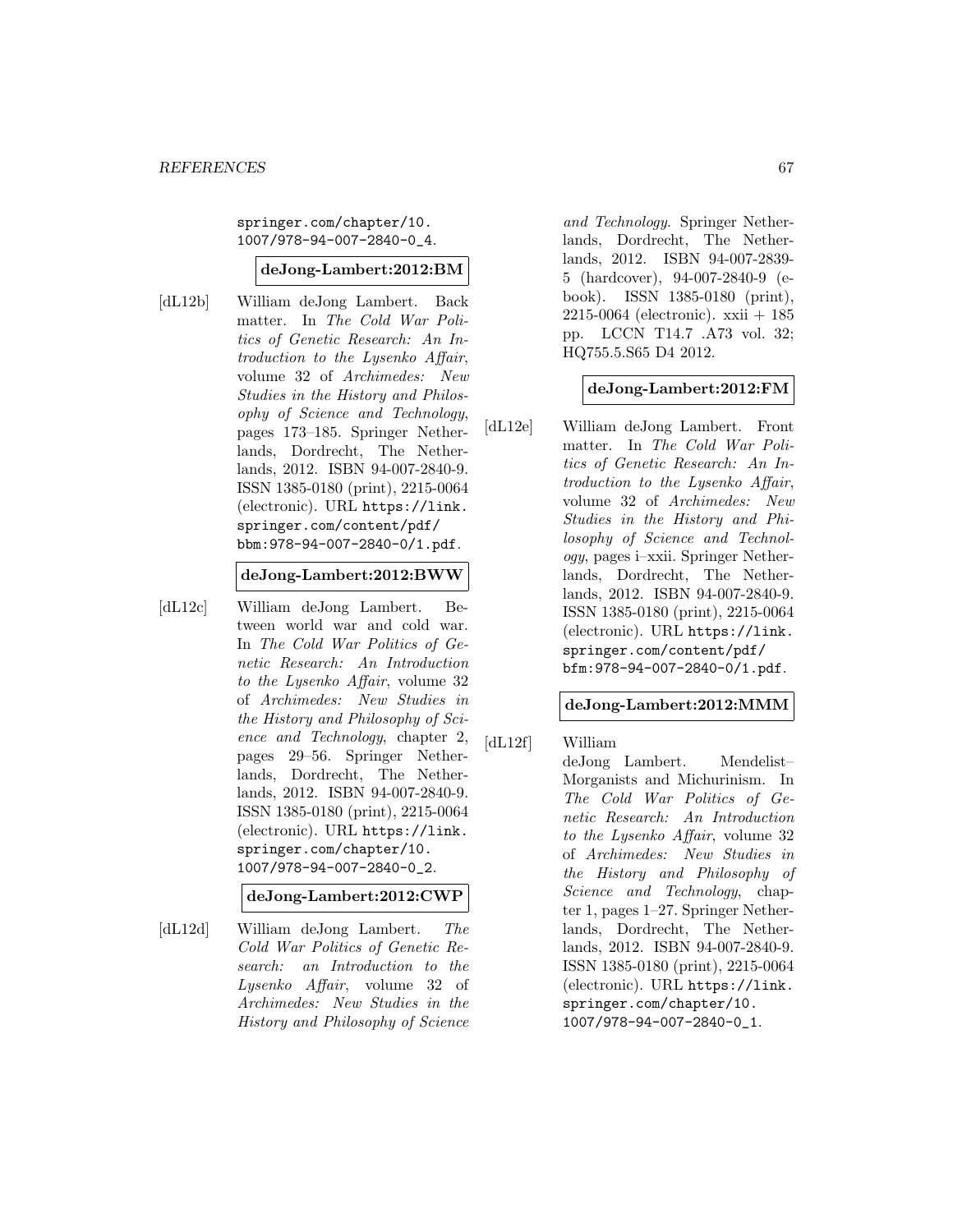#### **deJong-Lambert:2012:PWB**

[dL12g] William deJong Lambert. Pigs wearing booties earn scorn of red press. In The Cold War Politics of Genetic Research: An Introduction to the Lysenko Affair, volume 32 of Archimedes: New Studies in the History and Philosophy of Science and Technology, chapter 6, pages 141– 172. Springer Netherlands, Dordrecht, The Netherlands, 2012. ISBN 94-007-2840-9. ISSN 1385- 0180 (print), 2215-0064 (electronic). URL https://link. springer.com/chapter/10. 1007/978-94-007-2840-0\_6.

### **deJong-Lambert:2012:RL**

[dL12h] William deJong Lambert. Reacting to Lysenko. In The Cold War Politics of Genetic Research: An Introduction to the Lysenko Affair, volume 32 of Archimedes: New Studies in the History and Philosophy of Science and Technology, chapter 3, pages 57–83. Springer Netherlands, Dordrecht, The Netherlands, 2012. ISBN 94-007-2840-9. ISSN 1385-0180 (print), 2215-0064 (electronic). URL https://link. springer.com/chapter/10. 1007/978-94-007-2840-0\_3.

#### **deJong-Lambert:2012:SA**

[dL12i] William deJong Lambert. The "Spitzer Affair". In The Cold War Politics of Genetic Research: An Introduction to the Lysenko Affair, volume 32 of Archimedes: New Studies in the History and Philosophy of Science and Tech-

nology, chapter 5, pages 111– 140. Springer Netherlands, Dordrecht, The Netherlands, 2012. ISBN 94-007-2840-9. ISSN 1385- 0180 (print), 2215-0064 (electronic). URL https://link. springer.com/chapter/10. 1007/978-94-007-2840-0\_5.

### **Douglas:2000:WDA**

[Dou00] Deborah G. Douglas. Who designs airports ... engineers, architects, or city planners? Aspects of American airport design before World War II. In Peter Galison and Alex Roland, editors, Atmospheric Flight in the Twentieth Century, volume 3 of Archimedes: New Studies in the History and Philosophy of Science and Technology, chapter 12, pages 301–322. Kluwer Academic Publishers, Norwell, MA, USA, and Dordrecht, The Netherlands, 2000. ISBN 94-011-4379-X. ISSN 1385-0180 (print), 2215-0064 (electronic). URL https://link. springer.com/chapter/10. 1007/978-94-011-4379-0\_12.

# **deSousa:2010:SDB**

[dS10] Filomena de Sousa. Shaping disciplinary boundaries: Scientific practice and politics in the Methodenstreit between the German Historical School and the Austrian School of Economics. In Uljana Feest, editor, Historical Perspectives on Erklären and Verstehen, volume 21 of Archimedes: New Studies in the History and Philosophy of Science and Technol*ogy*, chapter 12, pages  $221-240$ . Springer Science+Business Media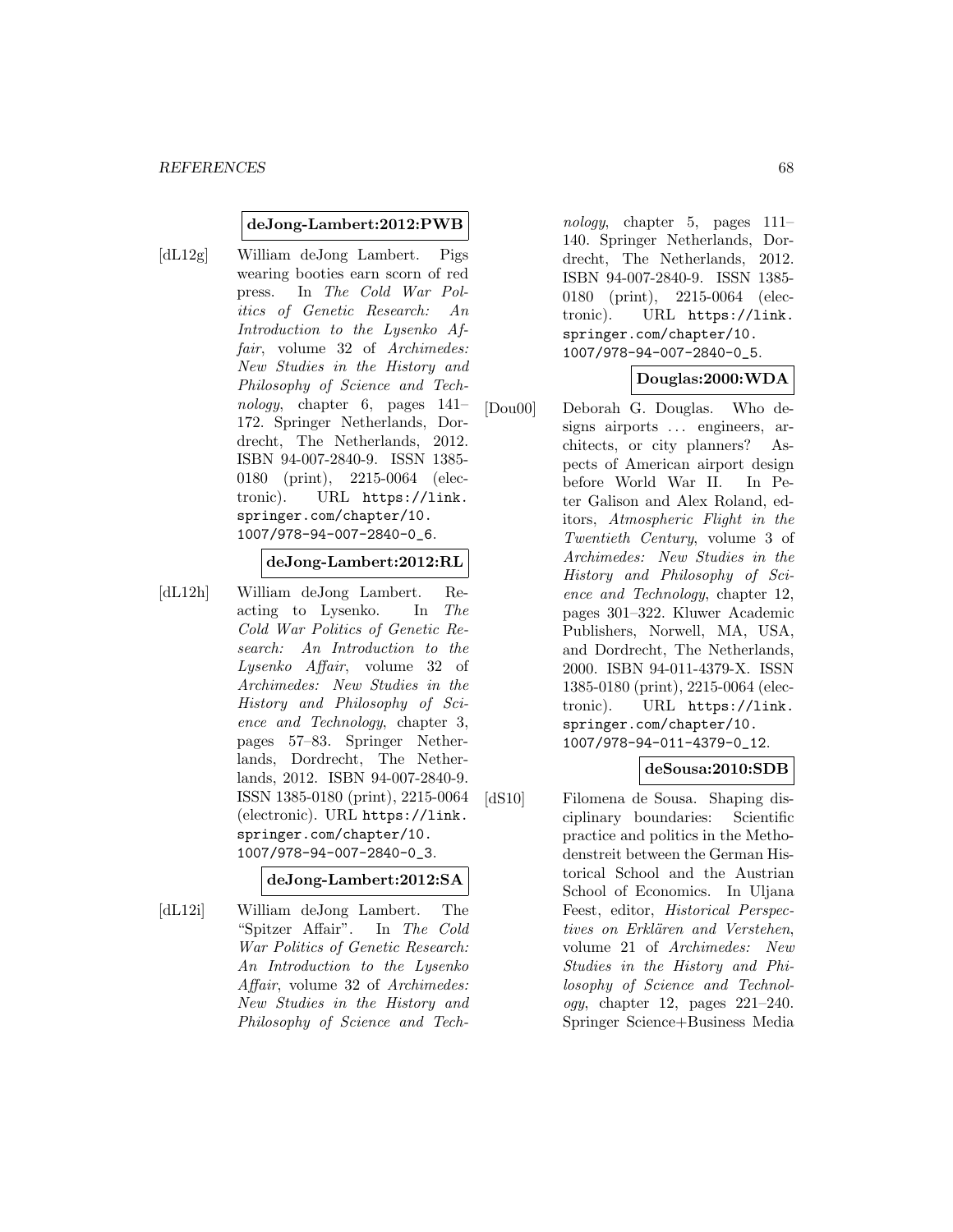B.V., Dordrecht, The Netherlands, 2010. ISBN 90-481-3540-0. ISSN 1385-0180 (print), 2215-0064 (electronic). URL https://link. springer.com/chapter/10. 1007/978-90-481-3540-0\_12.

#### **Ducheyne:2012:BM**

[Duc12a] Steffen Ducheyne. Back matter. In "The main Business of natural Phi-

> losophy": Isaac Newton's Natural-Philosophical Methodology, volume 29 of Archimedes: New Studies in the History and Philosophy of Science and Technology, pages 305–352. Springer Science+Business Media B.V., Dordrecht, The Netherlands, 2012. ISBN 94-007-2126-9. ISSN 1385- 0180 (print), 2215-0064 (electronic). URL https://link. springer.com/content/pdf/ bbm:978-94-007-2126-5/1.pdf.

### **Ducheyne:2012:C**

[Duc12b] Steffen Ducheyne. Conclusion. In "The main Business of natural Philosophy": Isaac Newton's Natural-Philosophical Methodology, volume 29 of Archimedes: New Studies in the History and Philosophy of Science and Technology, chapter 7, pages 299–303. Springer Science+Business Media B.V., Dordrecht, The Netherlands, 2012. ISBN 94-007-2126-9. ISSN 1385-0180 (print), 2215-0064 (electronic). URL https://link. springer.com/chapter/10. 1007/978-94-007-2126-5\_7.

#### **Ducheyne:2012:FLD**

[Duc12c] Steffen Ducheyne. Facing the lim-

its of deductions from phenomena: New-

ton's quest for a mathematical– demonstrative optics. In "The main Business of natural Philosophy": Isaac Newton's Natural-Philosophical Methodology, volume 29 of Archimedes: New Studies in the History and Philosophy of Science and Technology, chapter 4, pages 179–224. Springer Science+Business Media B.V., Dordrecht, The Netherlands, 2012. ISBN 94-007-2126-9. ISSN 1385-0180 (print), 2215-0064 (electronic). URL https://link. springer.com/chapter/10. 1007/978-94-007-2126-5\_4.

### **Ducheyne:2012:FMa**

[Duc12d] Steffen Ducheyne. Front matter. In "The main Business of natural Philosophy": Isaac Newton's Natural-Philosophical Methodology, volume 29 of Archimedes: New Studies in the History and Philosophy of Science and Technology, pages i–xxv. Springer Science+Business Media B.V., Dordrecht, The Netherlands, 2012. ISBN 94-007-2126-9. ISSN 1385- 0180 (print), 2215-0064 (electronic). URL https://link. springer.com/content/pdf/ bfm:978-94-007-2126-5/1.pdf.

#### **Ducheyne:2012:FMb**

[Duc12e] Steffen Ducheyne. Front matter. In "The main Business of natural Philosophy": Isaac Newton's Natural-Philosophical Methodology, volume 29 of Archimedes: New Studies in the History and Philosophy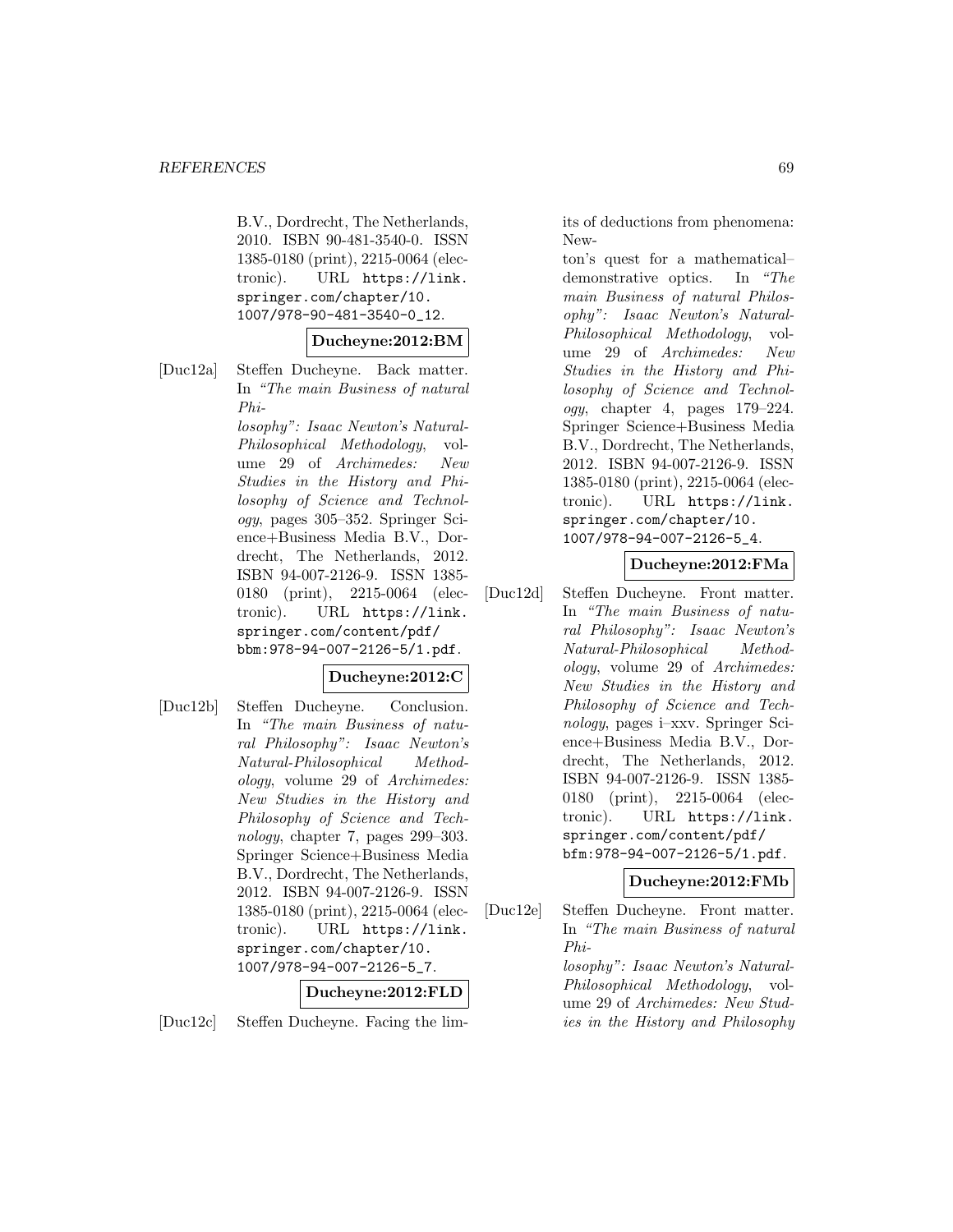of Science and Technology, page 1. Springer Science+Business Media B.V., Dordrecht, The Netherlands, 2012. ISBN 94-007-2126-9. ISSN 1385-0180 (print), 2215-0064 (electronic). URL https://link. springer.com/content/pdf/ bfm:978-94-007-2126-5/1/1. pdf.

### **Ducheyne:2012:FMc**

[Duc12f] Steffen Ducheyne. Front matter. In "The main Business of natural Philosophy": Isaac Newton's Natural-Philosophical Methodology, volume 29 of Archimedes: New Studies in the History and Philosophy of Science and Technology, page 53. Springer Science+Business Media B.V., Dordrecht, The Netherlands, 2012. ISBN 94-007-2126-9. ISSN 1385- 0180 (print), 2215-0064 (electronic). URL https://link. springer.com/content/pdf/ bfm:978-94-007-2126-5/2/1. pdf.

### **Ducheyne:2012:FMd**

[Duc12g] Steffen Ducheyne. Front matter. In "The main Business of natural Philosophy": Isaac Newton's Natural-Philosophical Methodology, volume 29 of Archimedes: New Studies in the History and Philosophy of Science and Technology, page 233. Springer Science+Business Media B.V., Dordrecht, The Netherlands, 2012. ISBN 94-007-2126-9. ISSN 1385- 0180 (print), 2215-0064 (electronic). URL https://link. springer.com/content/pdf/

bfm:978-94-007-2126-5/3/1. pdf.

### **Ducheyne:2012:NCS**

[Duc12h] Steffen Ducheyne. Newton and causes: Something borrowed and something new. In "The main Business of natural Philosophy": Isaac Newton's Natural-Philosophical Methodology, volume 29 of Archimedes: New Studies in the History and Philosophy of Science and Technology, chapter 1, pages 3–52. Springer Science+Business Media B.V., Dordrecht, The Netherlands, 2012. ISBN 94-007-2126-9. ISSN 1385- 0180 (print), 2215-0064 (electronic). URL https://link. springer.com/chapter/10. 1007/978-94-007-2126-5\_1.

### **Ducheyne:2012:MBN**

[Duc12i] Steffen Ducheyne. "The main Business of natural Philosophy": Isaac Newton's Natural-Philosophical Methodology, volume 29 of Archimedes: New Studies in the History and Philosophy of Science and Technology. Springer Netherlands, Dordrecht, The Netherlands, 2012. ISBN 94-007-2125-0 (hardcover), 94-007-2126-9 (e-book). ISSN 1385-0180 (print), 2215-0064 (electronic).  $xxv + 352$  pp. LCCN QC6 .D783 2012.

### **Ducheyne:2012:TGP**

[Duc12j] Steffen Ducheyne. "To treat of God from phenomena". In "The main Business of natural Philosophy": Isaac Newton's Natural-Philosophical Methodology, vol-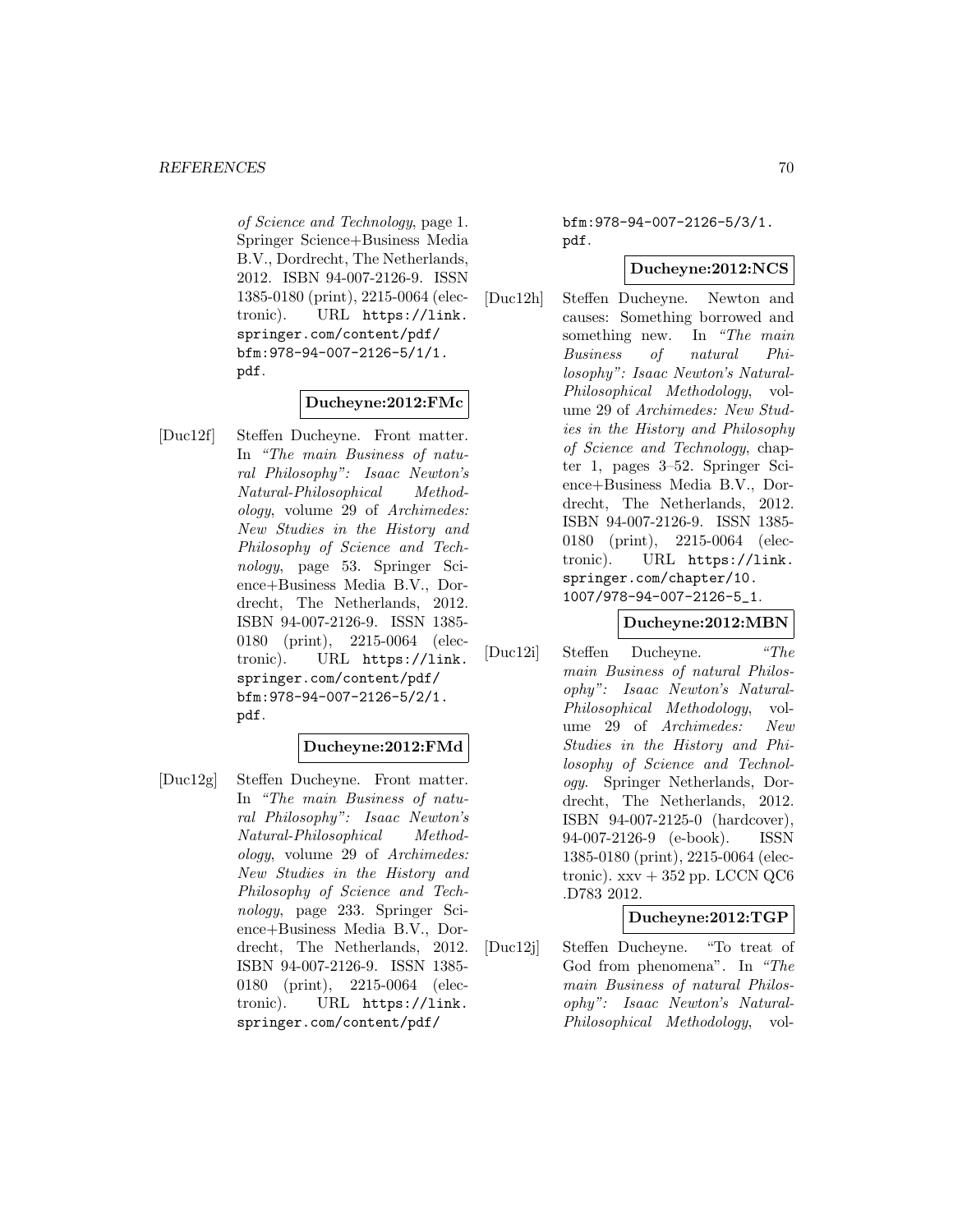ume 29 of Archimedes: New Studies in the History and Philosophy of Science and Technol $oqu$ , chapter 6, pages  $235-297$ . Springer Science+Business Media B.V., Dordrecht, The Netherlands, 2012. ISBN 94-007-2126-9. ISSN 1385-0180 (print), 2215-0064 (electronic). URL https://link. springer.com/chapter/10. 1007/978-94-007-2126-5\_6.

# **Ducheyne:2012:UMPa**

[Duc12k] Steffen Ducheyne. Uncovering the methodology of the Principia (I): The phase of model construction. In "The main Business of natural Philosophy": Isaac Newton's Natural-Philosophical Methodology, volume 29 of Archimedes: New Studies in the History and Philosophy of Science and Technology, chapter 2, pages  $55-106$ . Springer Science+Business Media B.V., Dordrecht, The Netherlands, 2012. ISBN 94-007-2126-9. ISSN 1385-0180 (print), 2215-0064 (electronic). URL https://link. springer.com/chapter/10. 1007/978-94-007-2126-5\_2.

## **Ducheyne:2012:UMPb**

[Duc12l] Steffen Ducheyne. Uncovering the methodology of the Principia (II): The phase of model application, theory formation and theory application. In "The main Business of natural Philosophy": Isaac Newton's Natural-Philosophical Methodology, volume 29 of Archimedes: New Studies in the History and Philosophy of Science and Technol $oqy$ , chapter 3, pages  $107-177$ .

Springer Science+Business Media B.V., Dordrecht, The Netherlands, 2012. ISBN 94-007-2126-9. ISSN 1385-0180 (print), 2215-0064 (electronic). URL https://link. springer.com/chapter/10. 1007/978-94-007-2126-5\_3.

### **Ducheyne:2012:UMPc**

[Duc12m] Steffen Ducheyne. Uncovering the methodology of the Principia (III): A brief chronology of Newton's methodological itinerary. In "The main Business of natural Philosophy": Isaac Newton's Natural-Philosophical Methodology, volume 29 of Archimedes: New Studies in the History and Philosophy of Science and Technology, chapter 5, pages 225–232. Springer Science+Business Media B.V., Dordrecht, The Netherlands, 2012. ISBN 94-007-2126-9. ISSN 1385-0180 (print), 2215-0064 (electronic). URL https://link. springer.com/chapter/10. 1007/978-94-007-2126-5\_5.

# **Dupre:2014:LAA**

[Dup14] Sven Dupré, editor. Laboratories of Art: Alchemy and Art Technology from Antiquity to the 18th Century, volume 37 of Archimedes: New Studies in the History and Philosophy of Science and Technology. Springer International Publishing AG, Cham, Switzerland, 2014. ISBN 3-319-05064- 8 (hardcover), 3-319-05065-6 (ebook). ISSN 1385-0180 (print),  $2215-0064$  (electronic).  $xxiii + 200$ pp. LCCN N7745.A4 .L33 2014.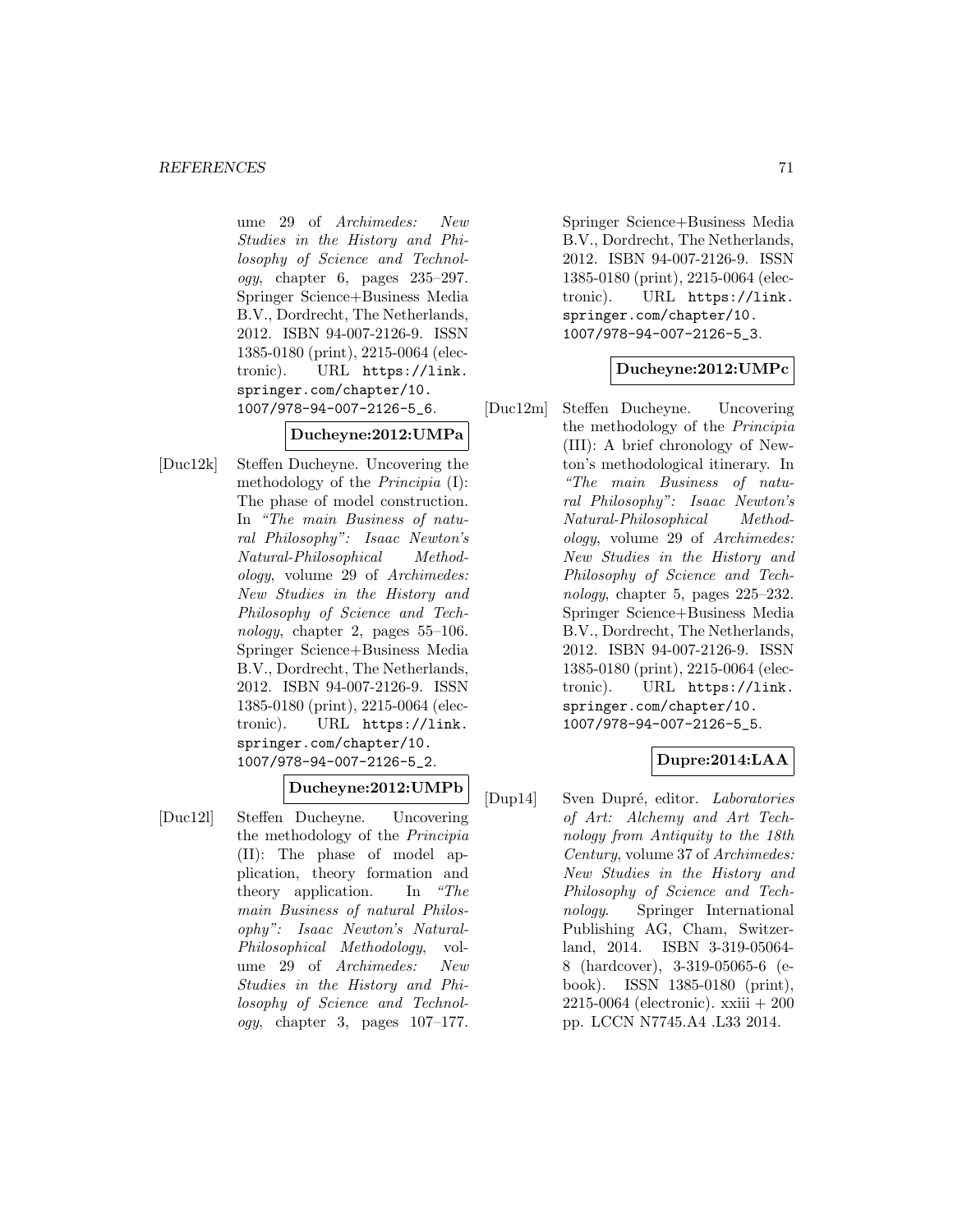### **Eamon:2017:TEG**

[Eam17] William Eamon. A theater of experiments: Giambattista Della Porta and the scientific culture of Renaissance Naples. In Arianna Borrelli, Giora Hon, and Yaakov Zik, editors, The Optics of Giambattista Della Porta (ca. 1535– 1615): A Reassessment, volume 44 of Archimedes: New Studies in the History and Philosophy of Science and Technology, chapter 2, pages 11–38. Springer International Publishing AG, Cham, Switzerland, 2017. ISBN 3-319-50215-8. ISSN 1385-0180 (print), 2215-0064 (electronic). URL https://link. springer.com/chapter/10. 1007/978-3-319-50215-1\_2.

# **Eddy:2007:AAC**

- 
- [Edd07] Matthew D. Eddy. The Aberdeen Agricola: Chemical principles and practice in James Anderson's Georgics and Geology. In Lawrence M. Principe, editor, New Narratives in Eighteenth-Century Chemistry: Contributions from the First Francis Bacon Workshop, 21–23 April 2005, California Institute of Technology, Pasadena, California, volume 18 of Archimedes: New Studies in the History and Philosophy of Science and Technol $ogy,$  chapter 7, pages 139–156. Springer Science+Business Media B.V., Dordrecht, The Netherlands, 2007. ISBN 1-4020-6278-8. ISSN 1385-0180 (print), 2215-0064 (electronic). URL https://link. springer.com/chapter/10. 1007/978-1-4020-6278-0\_7.

# **Ede:2017:SBP**

[Ede17] Andrew Ede. Science born of poison, fire and smoke: Chemical warfare and the origins of big science. In Jed Buchwald and Larry Stewart, editors, The Romance of Science: Essays in Honour of Trevor H. Levere, volume 52 of Archimedes: New Studies in the History and Philosophy of Science and Technology, chapter 11, pages 181–200. Springer International Publishing AG, Cham, Switzerland, 2017. ISBN 3-319-58436-7. ISSN 1385-0180 (print), 2215-0064 (electronic). URL https://link. springer.com/chapter/10. 1007/978-3-319-58436-2\_11.

# **Feest:2010:HPEb**

[Fee10a] Uljana Feest, editor. Historical Perspectives on Erklären and Verstehen, volume 21 of Archimedes: New Studies in the History and Philosophy of Science and Technology. Springer Netherlands, Dordrecht, The Netherlands, 2010. ISBN 90-481-3539-7 (hardcover), 90-481-3540-0 (e-book). ISSN 1385-0180 (print), 2215-0064 (electronic).  $vi + 320$  pp. LCCN BD237 .H57 2010.

### **Feest:2010:HPEa**

[Fee10b] Uljana Feest. Historical perspectives on Erklären and Verstehen: Introduction. In Uljana Feest, editor, Historical Perspectives on Erklären and Verstehen, volume 21 of Archimedes: New Studies in the History and Philosophy of Science and Technology, chapter 1, pages 1–13.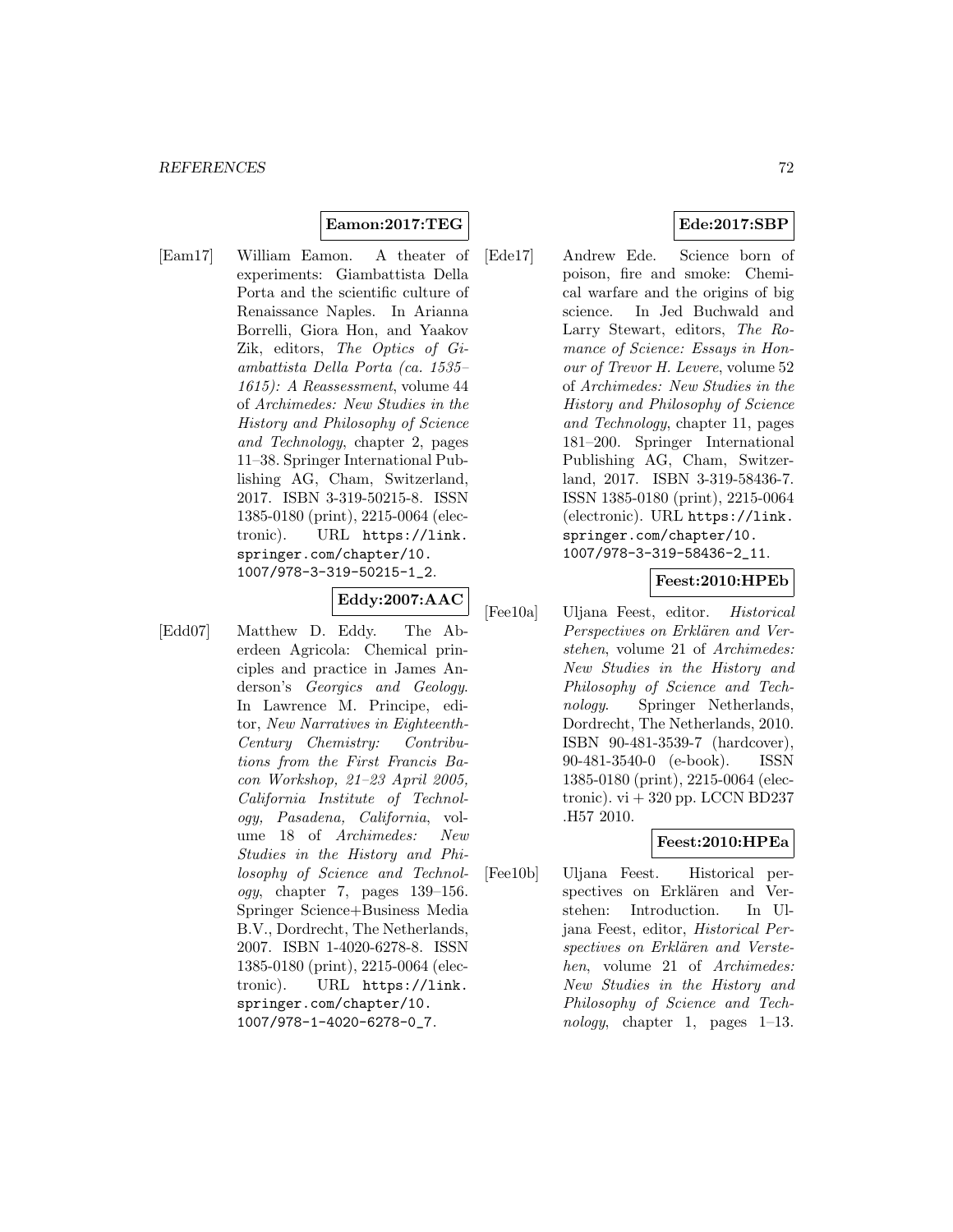Springer Science+Business Media B.V., Dordrecht, The Netherlands, 2010. ISBN 90-481-3540-0. ISSN 1385-0180 (print), 2215-0064 (electronic). URL https://link. springer.com/chapter/10. 1007/978-90-481-3540-0\_1.

# **Feffer:1997:EAC**

[Fef97] Stuart M. Feffer. Ernst Abbe, Carl Zeiss, and the transformation of microscopical optics. In Jed Z. Buchwald, editor, Scientific Credibility and Technical Standards in 19th and early 20th century Germany and Britain, volume 1 of Archimedes: New Studies in the History and Philosophy of Science and Technology, chapter 2, pages 23–66. Springer Science+Business Media B.V., Dordrecht, The Netherlands, 1997. ISBN 94-009-1784-8. ISSN 1385- 0180 (print), 2215-0064 (electronic). URL https://link. springer.com/chapter/10. 1007/978-94-009-1784-2\_2.

## **Feingold:2003:GCG**

[Fei03a] Mordechai Feingold. The grounds for conflict: Grienberger, Grassi, Galileo, and posterity. In Mordechai Feingold, editor, The New Science and Jesuit Science: Seventeenth Century Perspectives, volume 6 of Archimedes: New Studies in the History and Philosophy of Science and Technology, chapter 2, pages 121–157. Springer Science+Business Media B.V., Dordrecht, The Netherlands, 2003. ISBN 94-017-0361-2. ISSN 1385-0180 (print), 2215-0064 (electronic). URL https://link.

springer.com/chapter/10. 1007/978-94-017-0361-1\_2.

### **Feingold:2003:NSJ**

[Fei03b] Mordechai Feingold, editor. The New Science and Jesuit Science: Seventeenth Century Perspectives, volume 6 of Archimedes: New Studies in the History and Philosophy of Science and Technology. Springer Netherlands, Dordrecht, The Netherlands, 2003. ISBN 90- 481-6115-0 (hardcover), 94-017- 0361-2 (e-book). ISSN 1385-0180 (print), 2215-0064 (electronic). ix + 270 pp. LCCN ????

# **Ferguson:2000:AME**

[Fer00] Robert G. Ferguson. Airframe manufacture and engineering exchange. In Peter Galison and Alex Roland, editors, Atmospheric Flight in the Twentieth Century, volume 3 of Archimedes: New Studies in the History and Philosophy of Science and Technology, chapter 10, pages 259– 285. Kluwer Academic Publishers, Norwell, MA, USA, and Dordrecht, The Netherlands, 2000. ISBN 94-011-4379-X. ISSN 1385- 0180 (print), 2215-0064 (electronic). URL https://link. springer.com/chapter/10. 1007/978-94-011-4379-0\_10.

## **Finlay:2015:SPS**

[Fin15] Mark R. Finlay. Science, promotion, and scandal: Soil bacteriology, legume inoculation, and the American campaign for soil improvement in the Progressive Era. In Denise Phillips and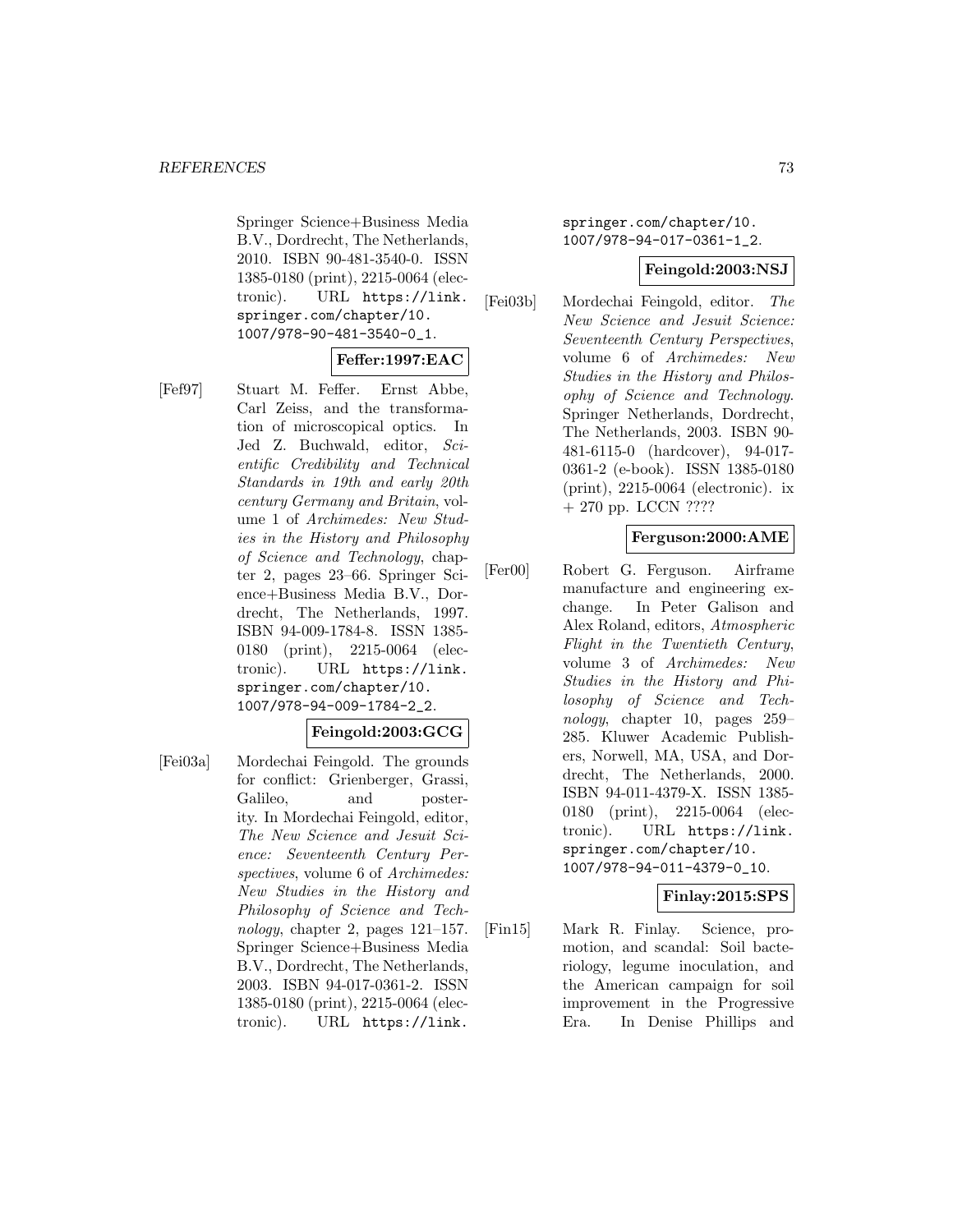Sharon Kingsland, editors, New Perspectives on the History of Life Sciences and Agriculture, volume 40 of Archimedes: New Studies in the History and Philosophy of Science and Technol $oqu$ , chapter 11, pages  $205-229$ . Springer International Publishing Switzerland, Cham, Switzerland; Heidelberg, Germany; New York, NY, USA; Dordrecht, The Netherlands; London, UK, 2015. ISBN 3-319-12185-5. ISSN 1385- 0180 (print), 2215-0064 (electronic). URL https://link. springer.com/chapter/10. 1007/978-3-319-12185-7\_11.

## **Findlen:2017:DNK**

[Fin17] Paula Findlen. The death of a naturalist: Knowledge and community in Late Renaissance Italy. In Gideon Manning and Cynthia Klestinec, editors, Professors, Physicians and Practices in the History of Medicine: Essays in Honor of Nancy Siraisi, volume 50 of Archimedes: New Studies in the History and Philosophy of Science and Technology, chapter 9, pages 155–195. Springer International Publishing AG, Cham, Switzerland, 2017. ISBN 3-319-56514-1. ISSN 1385-0180 (print), 2215-0064 (electronic). URL https://link. springer.com/chapter/10. 1007/978-3-319-56514-9\_9.

**Fedotova:2015:FCR**

[FL15] Anastasia A. Fedotova and Marina V. Loskutova. Forests, climate, and the rise of scientific forestry in Russia: From local knowledge and natural history

to modern experiments (1840s– early 1890s). In Denise Phillips and Sharon Kingsland, editors, New Perspectives on the History of Life Sciences and Agriculture, volume 40 of Archimedes: New Studies in the History and Philosophy of Science and Technology, chapter 7, pages 113–137. Springer International Publishing Switzerland, Cham, Switzerland; Heidelberg, Germany; New York, NY, USA; Dordrecht, The Netherlands; London, UK, 2015. ISBN 3-319-12185-5. ISSN 1385- 0180 (print), 2215-0064 (electronic). URL https://link. springer.com/chapter/10. 1007/978-3-319-12185-7\_7.

# **Feingold:2006:USE**

[FNB06] Mordechai Feingold and Victor Navarro-Brotons, editors. Universities and Science in the Early Modern Period, volume 12 of Archimedes: New Studies in the History and Philosophy of Science and Technology. Springer Netherlands, Dordrecht, The Netherlands, 2006. ISBN 1-4020-3974- 3 (hardcover), 1-4020-3975-1 (ebook). ISSN 1385-0180 (print), 2215-0064 (electronic). viii + 309 pp. LCCN Q181 .U59 2006.

## **Franklin:2005:KUT**

[Fra05] Allan Franklin. The Konopinski– Uhlenbeck theory of  $\beta$  decay: Its proposal and refutation. In Jed Z. Buchwald and Allan Franklin, editors, Wrong for the Right Reasons, volume 11 of Archimedes: New Studies in the History and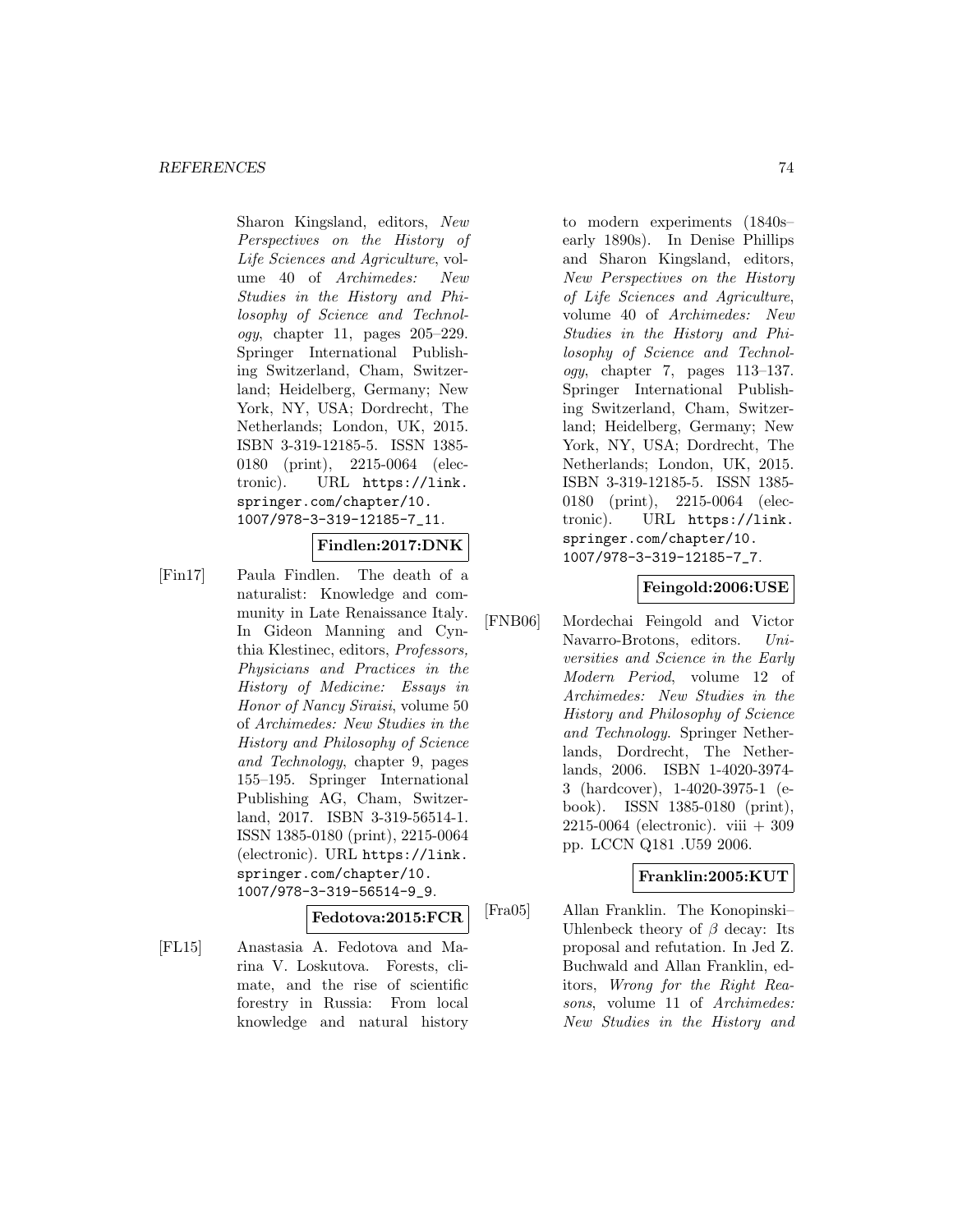Philosophy of Science and Technology, chapter 10, pages 209–228. Springer, Dordrecht, The Netherlands, 2005. ISBN 1-4020-3048-7. ISSN 1385-0180 (print), 2215-0064 (electronic). URL https://link. springer.com/chapter/10. 1007/1-4020-3048-7\_10.

# **Frangsmyr:2012:PMN**

[Frä12] Tore Frängsmyr. Peking Man: New light on an old discovery. In Jed Z. Buchwald, editor, A Master of Science History: Essays in Honor of Charles Coulston Gillispie, volume 30 of Archimedes: New Studies in the History and Philosophy of Science and Technology, chapter 5, pages 49–62. Springer Science+Business Media B.V., Dordrecht, The Netherlands, 2012. ISBN 94-007-2627-9. ISSN 1385- 0180 (print), 2215-0064 (electronic). URL https://link. springer.com/chapter/10. 1007/978-94-007-2627-7\_5.

## **Friedman:2014:GSU**

[Fri14] David Friedman. Geometric survey and urban design: A project for the Rome of Paul IV (1555– 1559). In Anthony Gerbino, editor, Geometrical Objects: Architecture and the Mathematical Sciences 1400–1800, volume 38 of Archimedes: New Studies in the History and Philosophy of Science and Technology, chapter 5, pages 107–134. Springer International Publishing Switzerland, Cham, Switzerland; Heidelberg, Germany; New York, NY, USA; Dordrecht, The Netherlands; London, UK, 2014. ISBN 3-319-05998- X. ISSN 1385-0180 (print), 2215- 0064 (electronic). URL https:// link.springer.com/chapter/ 10.1007/978-3-319-05998-3\_5.

## **Galison:2000:AH**

[Gal00] Peter Galison. An accident of history. In Peter Galison and Alex Roland, editors, Atmospheric Flight in the Twentieth Century, volume 3 of Archimedes: New Studies in the History and Philosophy of Science and Technology, chapter 1, pages 3–43. Kluwer Academic Publishers, Norwell, MA, USA, and Dordrecht, The Netherlands, 2000. ISBN 94-011-4379-X. ISSN 1385-0180 (print), 2215-0064 (electronic). URL https://link. springer.com/chapter/10.

1007/978-94-011-4379-0\_1.

# **Gavroglu:1999:SEP**

[Gav99] Kostas Gavroglu, editor. The Sciences in the European Periphery During the Enlightenment, volume 2 of Archimedes: New Studies in the History and Philosophy of Science and Technology. Springer Netherlands, Dordrecht, The Netherlands, 1999. ISBN 0- 7923-6563-1 (hardcover), 94-011- 4770-1 (e-book). ISSN 1385-0180 (print), 2215-0064 (electronic). xi  $+ 224$  pp. LCCN B802.

# **Goethe:2015:GWL**

[GBR15a] Norma B. Goethe, Philip Beeley, and David Rabouin, editors. G. W. Leibniz, Interrelations between Mathematics and Philosophy, vol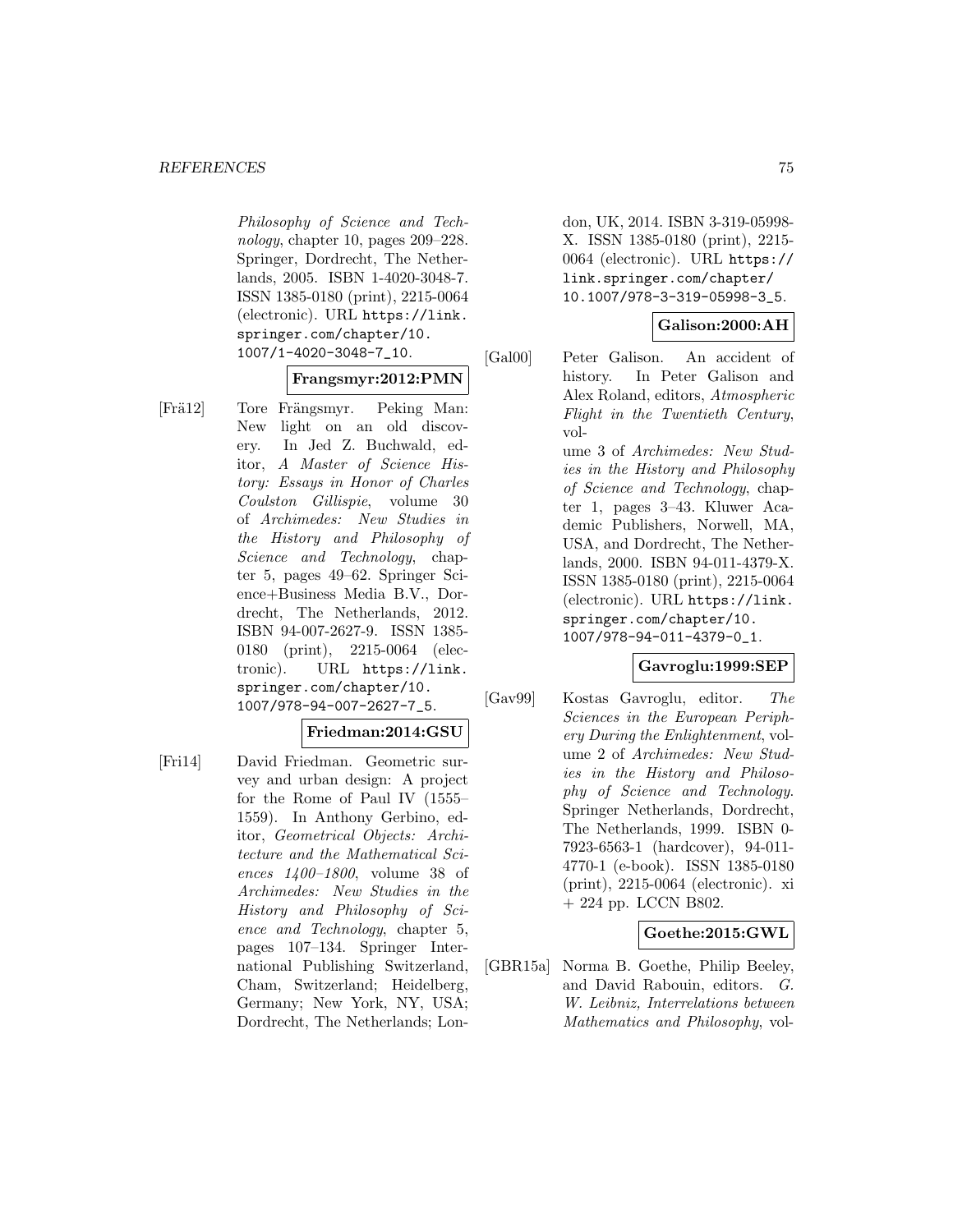ume 41 of Archimedes: New Studies in the History and Philosophy of Science and Technology. Springer Netherlands, Dordrecht, The Netherlands, 2015. ISBN 94- 017-9663-7 (hardcover), 94-017- 9664-5 (e-book). ISSN 1385-0180 (print), 2215-0064 (electronic). x + 210 pp. LCCN B2598 .G85 2015.

# **Goethe:2015:IBM**

[GBR15b] Norma B. Goethe, Philip Beeley, and David Rabouin. The interrelations between mathematics and philosophy in Leibniz's thought. In Norma B. Goethe, Philip Beeley, and David Rabouin, editors, G. W. Leibniz, Interrelations between Mathematics and Philosophy, volume 41 of Archimedes: New Studies in the History and Philosophy of Science and Technology, chapter 1, pages 3–21. Springer Netherlands, Dordrecht, The Netherlands, 2015. ISBN 94-017-9664-5. ISSN 1385-0180 (print), 2215-0064 (electronic). URL https://link. springer.com/chapter/10. 1007/978-94-017-9664-4\_1.

# **Gerbino:2014:GOA**

[Ger14a] Anthony Gerbino, editor. Geometrical Objects: Architecture and the Mathematical Sciences 1400– 1800, volume 38 of Archimedes: New Studies in the History and Philosophy of Science and Technology. Springer International Publishing AG, Cham, Switzerland, 2014. ISBN 3-319-05997- 1 (hardcover), 3-319-05998-X (ebook). ISSN 1385-0180 (print), 2215-0064 (electronic). xiv + 318 pp. LCCN NA190-1555.5.

# **Gerbino:2014:I**

[Ger14b] Anthony Gerbino. Introduction. In Anthony Gerbino, editor, Geometrical Objects: Architecture and the Mathematical Sciences 1400–1800, volume 38 of Archimedes: New Studies in the History and Philosophy of Science and Technology, chapter 1, pages 1–41. Springer International Publishing Switzerland, Cham, Switzerland; Heidelberg, Germany; New York, NY, USA; Dordrecht, The Netherlands; London, UK, 2014. ISBN 3-319-05998- X. ISSN 1385-0180 (print), 2215- 0064 (electronic). URL https:// link.springer.com/chapter/ 10.1007/978-3-319-05998-3\_1.

## **Grattan-Guinness:2012:REP**

[GG12] Ivor Grattan-Guinness. On the role of the ecole polytechnique, 1794–1914, with especial reference to mathematics. In Jed Z. Buchwald, editor, A Master of Science History: Essays in Honor of Charles Coulston Gillispie, volume 30 of Archimedes: New Studies in the History and Philosophy of Science and Technology, chapter 13, pages 217–234. Springer Science+Business Media B.V., Dordrecht, The Netherlands, 2012. ISBN 94-007-2627-9. ISSN 1385-0180 (print), 2215-0064 (electronic). URL https://link. springer.com/chapter/10. 1007/978-94-007-2627-7\_13.

# **Gillispie:2012:PLH**

[Gil12] Charles Coulston Gillispie. A professional life in the history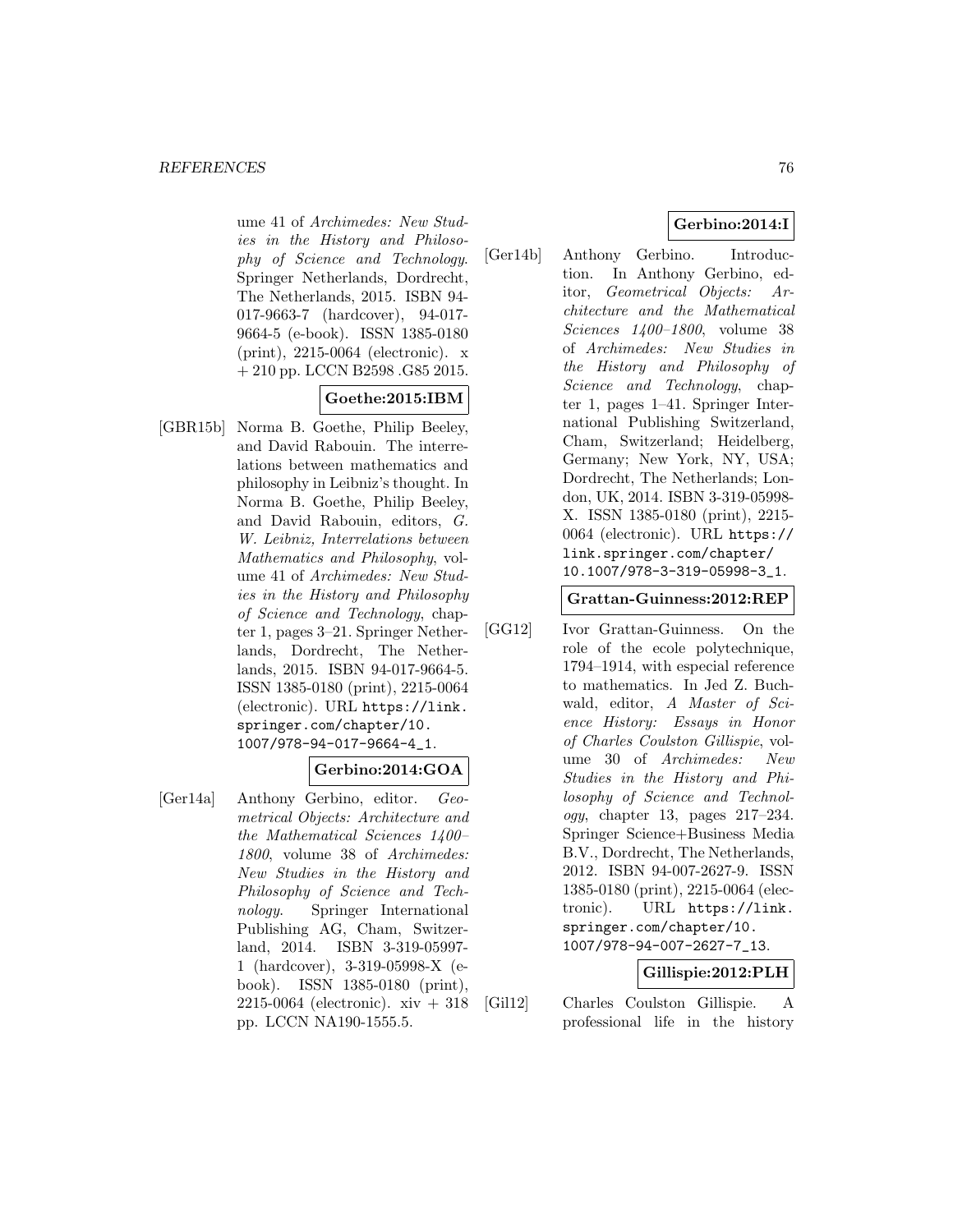of science\*. In Jed Z. Buchwald, editor, A Master of Science History: Essays in Honor of Charles Coulston Gillispie, volume 30 of Archimedes: New Studies in the History and Philosophy of Science and Technology, chapter 2, pages 15–24. Springer Science+Business Media B.V., Dordrecht, The Netherlands, 2012. ISBN 94-007-2627-9. ISSN 1385- 0180 (print), 2215-0064 (electronic). URL https://link. springer.com/chapter/10. 1007/978-94-007-2627-7\_2.

# **Ginoux:2017:ANT**

[Gin17a] Jean-Marc Ginoux. Andronov's notes: Toward the concept of self-oscillations. In History of Nonlinear Oscillations Theory in France (1880–1940), volume 49 of Archimedes: New Studies in the History and Philosophy of Science and Technology, chapter 5, pages 131–144. Springer International Publishing AG, Cham, Switzerland, 2017. ISBN 3-319-55239-2. ISSN 1385-0180 (print), 2215-0064 (electronic). URL https://link. springer.com/chapter/10. 1007/978-3-319-55239-2\_5.

## **Ginoux:2017:BMa**

[Gin17b] Jean-Marc Ginoux. Back matter. In History of Nonlinear Oscillations Theory in France (1880– 1940), volume 49 of Archimedes: New Studies in the History and Philosophy of Science and Technology, pages 103–104. Springer International

> Publishing AG, Cham, Switzerland, 2017. ISBN 3-319-55239-2.

ISSN 1385-0180 (print), 2215-0064 (electronic). URL https://link. springer.com/content/pdf/ bbm:978-3-319-55239-2/1/1. pdf.

# **Ginoux:2017:BMb**

[Gin17c] Jean-Marc Ginoux. Back matter. In History of Nonlinear Oscillations Theory in France (1880– 1940), volume 49 of Archimedes: New Studies in the History and Philosophy of Science and Technology, pages 257–258. Springer International Publishing AG, Cham, Switzerland, 2017. ISBN 3-319-55239-2. ISSN 1385-0180 (print), 2215-0064 (electronic). URL https://link. springer.com/content/pdf/ bbm:978-3-319-55239-2/2/1.

pdf.

# **Ginoux:2017:FIC**

[Gin17d] Jean-Marc Ginoux. The first international conference on nonlinear processes: Paris 1933. In History of Nonlinear Oscillations Theory in France (1880–1940), volume 49 of Archimedes: New Studies in the History and Philosophy of Science and Technology, chapter 7, pages 165–176. Springer International Publishing AG, Cham, Switzerland, 2017. ISBN 3-319-55239-2. ISSN 1385-0180 (print), 2215-0064 (electronic). URL https://link. springer.com/chapter/10. 1007/978-3-319-55239-2\_7.

# **Ginoux:2017:QPF**

[Gin17e] Jean-Marc Ginoux. From quasiperiodic functions to recurrent mo-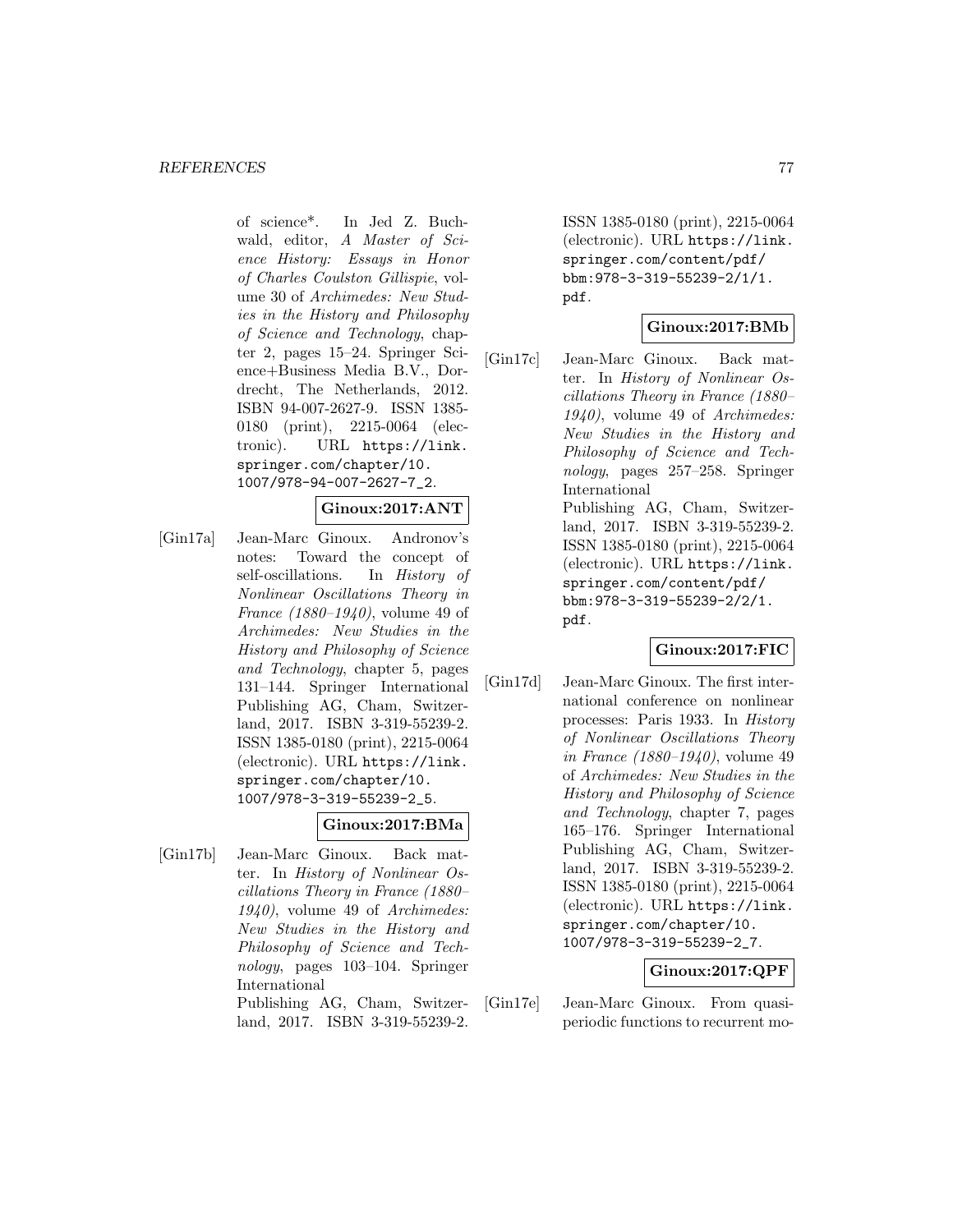tions. In History of Nonlinear Oscillations Theory in France (1880– 1940), volume 49 of Archimedes: New Studies in the History and Philosophy of Science and Technology, chapter 13, pages 311– 330. Springer International Publishing AG, Cham, Switzerland, 2017. ISBN 3-319-55239-2. ISSN 1385-0180 (print), 2215-0064 (electronic). URL https://link. springer.com/chapter/10. 1007/978-3-319-55239-2\_13.

# **Ginoux:2017:SDM**

[Gin17f] Jean-Marc Ginoux. From the series-dynamo machine to the singing arc: Gérard-Lescuyer, Blondel, Poincaré. In History of Nonlinear Oscillations Theory in France (1880–1940), volume 49 of Archimedes: New Studies in the History and Philosophy of Science and Technology, chapter 1, pages 3–37. Springer International Publishing AG, Cham, Switzerland, 2017. ISBN 3-319-55239-2. ISSN 1385-0180 (print), 2215-0064 (electronic). URL https://link. springer.com/chapter/10. 1007/978-3-319-55239-2\_1.

# **Ginoux:2017:FMa**

[Gin17g] Jean-Marc Ginoux. Front matter. In History of Nonlinear Oscillations Theory in France (1880– 1940), volume 49 of Archimedes: New Studies in the History and Philosophy of Science and Technology, pages i–xxxvii. Springer International Publishing AG, Cham, Switzer-

land, 2017. ISBN 3-319-55239-2. ISSN 1385-0180 (print), 2215-0064

(electronic). URL https://link. springer.com/content/pdf/ bfm:978-3-319-55239-2/1.pdf.

# **Ginoux:2017:FMb**

[Gin17h] Jean-Marc Ginoux. Front matter. In History of Nonlinear Oscillations Theory in France (1880– 1940), volume 49 of Archimedes: New Studies in the History and Philosophy of Science and Technology, page 1. Springer International Publishing AG, Cham, Switzerland, 2017. ISBN 3-319- 55239-2. ISSN 1385-0180 (print), 2215-0064 (electronic). URL https://link.springer.com/ content/pdf/bfm:978-3-319- 55239-2/1/1.pdf.

# **Ginoux:2017:FMc**

[Gin17i] Jean-Marc Ginoux. Front matter. In History of Nonlinear Oscillations Theory in France (1880– 1940), volume 49 of Archimedes: New Studies in the History and Philosophy of Science and Technology, pages 105–108. Springer International Publishing AG, Cham, Switzerland, 2017. ISBN 3-319-55239-2. ISSN 1385-0180 (print), 2215-0064 (electronic). URL https://link. springer.com/content/pdf/ bfm:978-3-319-55239-2/2/1. pdf.

## **Ginoux:2017:FMd**

[Gin17j] Jean-Marc Ginoux. Front matter. In History of Nonlinear Oscillations Theory in France (1880– 1940), volume 49 of Archimedes: New Studies in the History and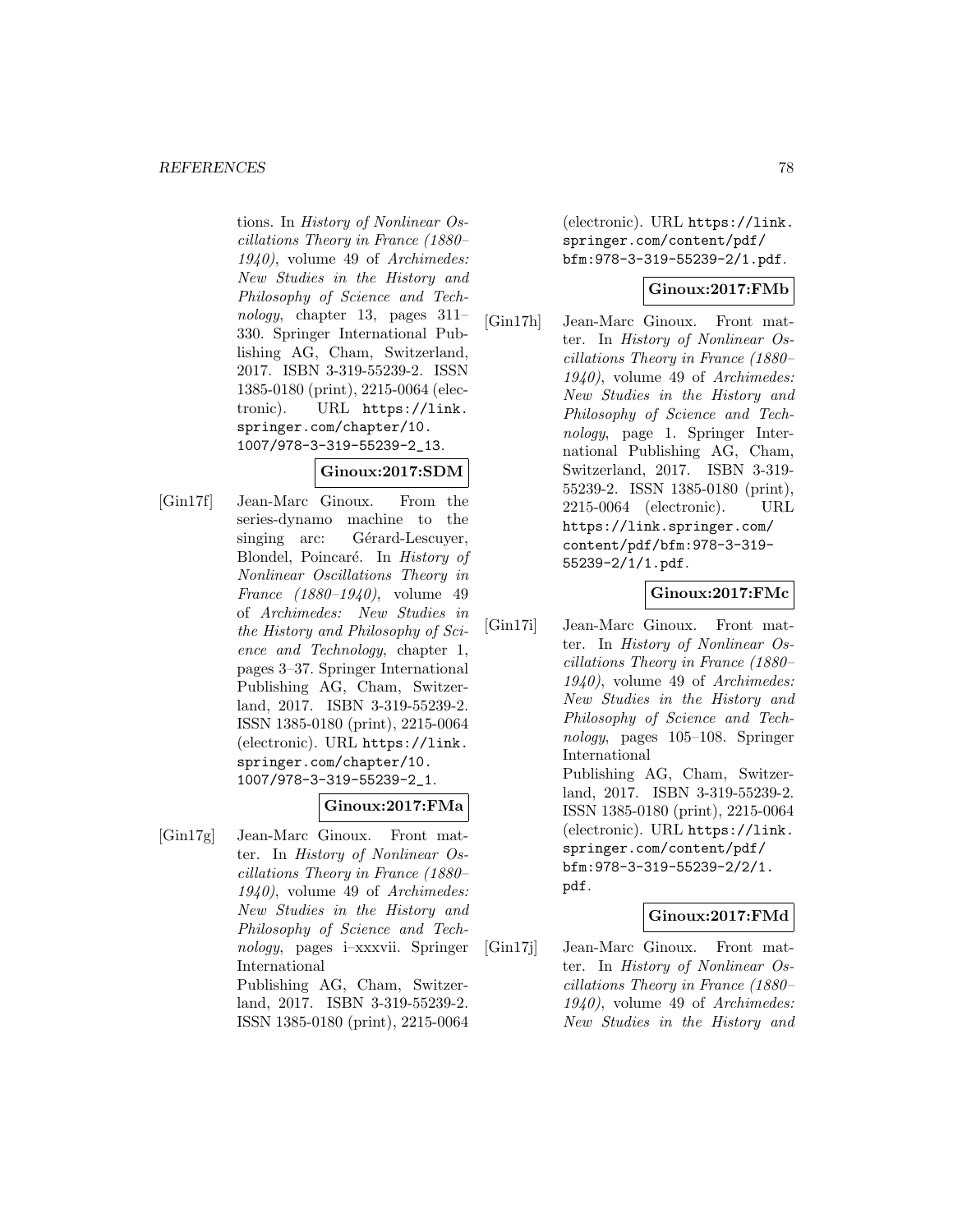Philosophy of Science and Technology, pages 259–263. Springer International

Publishing AG, Cham, Switzerland, 2017. ISBN 3-319-55239-2. ISSN 1385-0180 (print), 2215-0064 (electronic). URL https://link. springer.com/content/pdf/ bfm:978-3-319-55239-2/3/1. pdf.

# **Ginoux:2017:GWF**

[Gin17k] Jean-Marc Ginoux. The Great War and the first triode designs: Abraham, Bloch, Blondel, Van der Pol. In History of Nonlinear Oscillations Theory in France (1880–1940), volume 49 of Archimedes: New Studies in the History and Philosophy of Science and Technology, chapter 2, pages 39–65. Springer International Publishing AG, Cham, Switzerland, 2017. ISBN 3-319-55239-2. ISSN 1385-0180 (print), 2215-0064 (electronic). URL https://link. springer.com/chapter/10. 1007/978-3-319-55239-2\_2.

## **Ginoux:2017:HHS**

[Gin17l] Jean-Marc Ginoux. Hadamard and his seminary: At the crossroads of ideas and theories. In History of Nonlinear Oscillations Theory in France  $(1880-1940)$ , volume 49 of Archimedes: New Studies in the History and Philosophy of Science and Technology, chapter 14, pages 331– 338. Springer International Publishing AG, Cham, Switzerland, 2017. ISBN 3-319-55239-2. ISSN 1385-0180 (print), 2215-0064 (electronic). URL https://link.

springer.com/chapter/10. 1007/978-3-319-55239-2\_14.

# **Ginoux:2017:HNO**

[Gin17m] Jean-Marc Ginoux. History of Nonlinear Oscillations Theory in France (1880–1940), volume 49 of Archimedes: New Studies in the History and Philosophy of Science and Technology. Springer International Publishing AG, Cham, Switzerland, 2017. ISBN 3- 319-55238-4 (hardcover), 3-319- 55239-2 (e-book). ISSN 1385- 0180 (print), 2215-0064 (electronic). xxxvii + 381 pp. LCCN QA867.5 .G56 2017.

# **Ginoux:2017:KBM**

[Gin17n] Jean-Marc Ginoux. The Krylov– Bogolyubov method: Towards a nonlinear mechanics. In History of Nonlinear Oscillations Theory in France (1880–1940), volume 49 of Archimedes: New Studies in the History and Philosophy of Science and Technology, chapter 11, pages 291–304. Springer International Publishing AG, Cham, Switzerland, 2017. ISBN 3-319-55239-2. ISSN 1385-0180 (print), 2215-0064 (electronic). URL https://link. springer.com/chapter/10. 1007/978-3-319-55239-2\_11.

## **Ginoux:2017:MPS**

[Gin17o] Jean-

Marc Ginoux. The Mandel'shtam– Papalexi School: The "Van der Pol–Poincaré" method. In History of Nonlinear Oscillations Theory in France (1880–1940), volume 49 of Archimedes: New Studies in the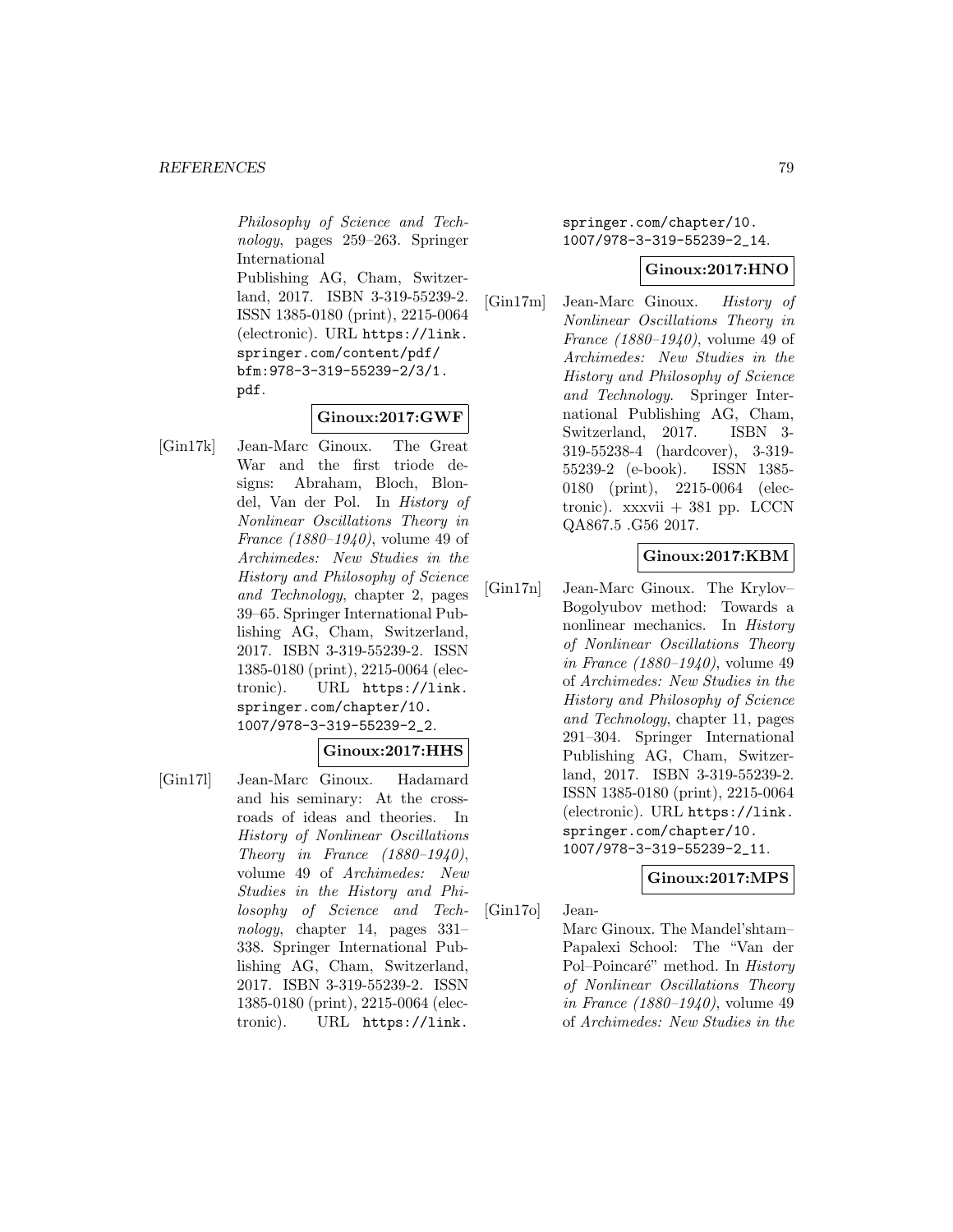History and Philosophy of Science and Technology, chapter 12, pages 305–310. Springer International Publishing AG, Cham, Switzerland, 2017. ISBN 3-319-55239-2. ISSN 1385-0180 (print), 2215-0064 (electronic). URL https://link. springer.com/chapter/10. 1007/978-3-319-55239-2\_12.

# **Ginoux:2017:PRO**

[Gin17p] Jean-Marc Ginoux. The paradigm of relaxation oscillations in France. In History of Nonlinear Oscillations Theory in France (1880– 1940), volume 49 of Archimedes: New Studies in the History and Philosophy of Science and Technology, chapter 8, pages 177– 255. Springer International Publishing AG, Cham, Switzerland, 2017. ISBN 3-319-55239-2. ISSN 1385-0180 (print), 2215-0064 (electronic). URL https://link. springer.com/chapter/10. 1007/978-3-319-55239-2\_8.

## **Ginoux:2017:PLM**

 $[Gin17q]$  Jean-Marc Ginoux. The Poincaré– Lindstedt method: The incompatibility with radio engineering. In History of Nonlinear Oscillations Theory in France (1880– 1940), volume 49 of Archimedes: New Studies in the History and Philosophy of Science and Technology, chapter 9, pages 265– 273. Springer International Publishing AG, Cham, Switzerland, 2017. ISBN 3-319-55239-2. ISSN 1385-0180 (print), 2215-0064 (electronic). URL https://link. springer.com/chapter/10. 1007/978-3-319-55239-2\_9.

# **Ginoux:2017:RVP**

[Gin17r] Jean-Marc Ginoux. Response to Van der Pol's and Andronov's work in France. In History of Nonlinear Oscillations Theory in France (1880–1940), volume 49 of Archimedes: New Studies in the History and Philosophy of Science and Technology, chapter 6, pages 145–163. Springer International Publishing AG, Cham, Switzerland, 2017. ISBN 3-319-55239-2. ISSN 1385-0180 (print), 2215-0064 (electronic). URL https://link. springer.com/chapter/10. 1007/978-3-319-55239-2\_6.

# **Ginoux:2017:VPL**

[Gin17s] Jean-Marc Ginoux. Van der Pol's lectures: Towards the concept of relaxation oscillations. In History of Nonlinear Oscillations Theory in France (1880–1940), volume 49 of Archimedes: New Studies in the History and Philosophy of Science and Technology, chapter 4, pages 109–130. Springer International Publishing AG, Cham, Switzerland, 2017. ISBN 3-319-55239-2. ISSN 1385-0180 (print), 2215-0064 (electronic). URL https://link. springer.com/chapter/10. 1007/978-3-319-55239-2\_4.

# **Ginoux:2017:VPM**

[Gin17t] Jean-Marc Ginoux. Van der Pol's method: A simple and classic solution. In History of Nonlinear Oscillations Theory in France (1880– 1940), volume 49 of Archimedes: New Studies in the History and Philosophy of Science and Technology, chapter 10, pages 275–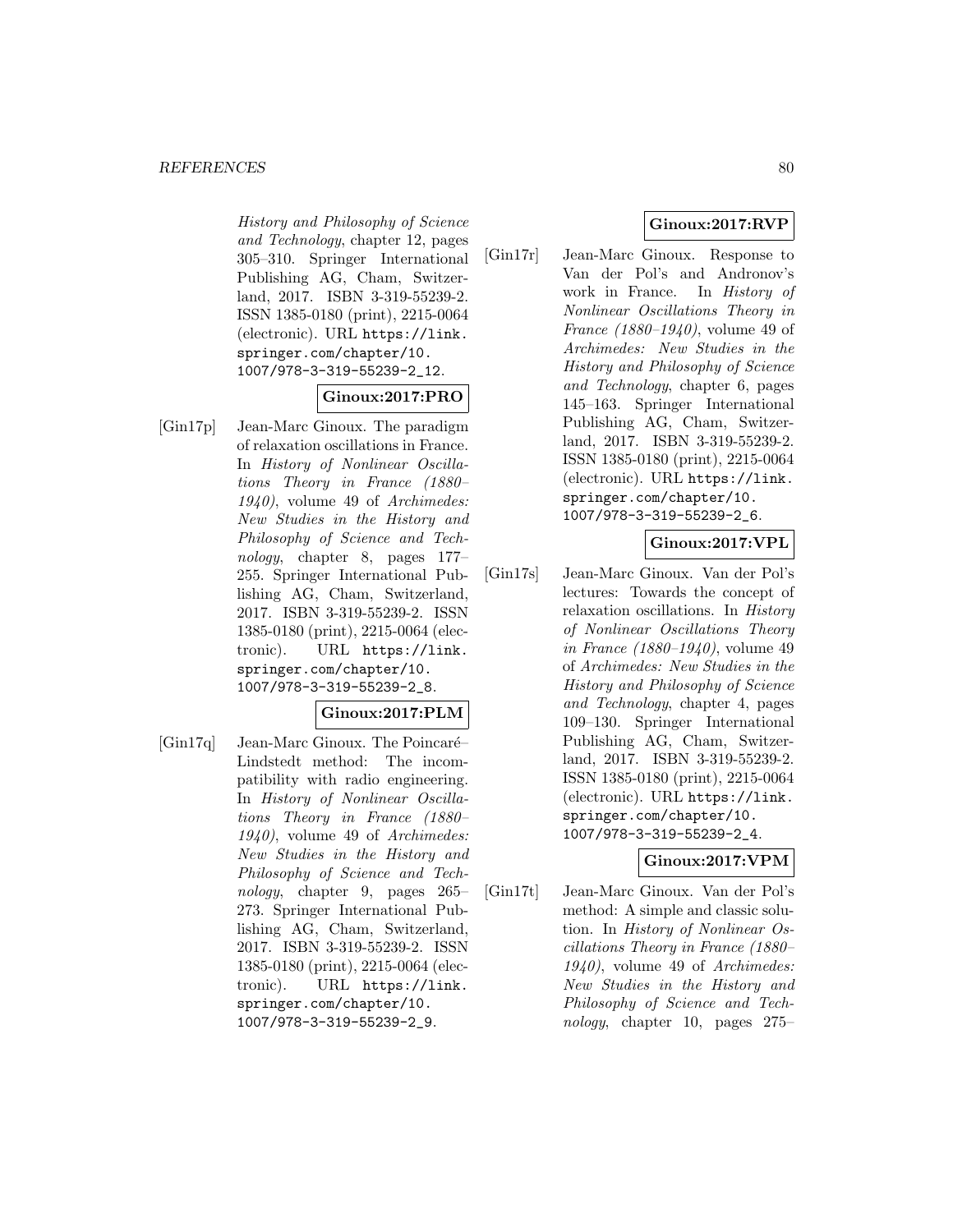289. Springer International Publishing AG, Cham, Switzerland, 2017. ISBN 3-319-55239-2. ISSN 1385-0180 (print), 2215-0064 (electronic). URL https://link. springer.com/chapter/10. 1007/978-3-319-55239-2\_10.

# **Ginoux:2017:VPP**

[Gin17u] Jean-Marc Ginoux. Van der Pol's prototype equation: Existence and uniqueness of the periodic solution: Cartan, Van der Pol, Liénard. In History of Nonlinear Oscillations Theory in France  $(1880-1940)$ , volume 49 of Archimedes: New Studies in the History and Philosophy of Science and Technology, chapter 3, pages 67–101. Springer International Publishing AG, Cham, Switzerland, 2017. ISBN 3-319-55239-2. ISSN 1385- 0180 (print), 2215-0064 (electronic). URL https://link. springer.com/chapter/10. 1007/978-3-319-55239-2\_3.

## **Glatigny:2014:EOA**

[Gla14] Pascal Dubourg Glatigny. Epistemological obstacles to the analysis of structures: Giovanni Bottari's aversion to a mathematical assessment of Saint-Peter's Dome (1743). In Anthony Gerbino, editor, Geometrical Objects: Architecture and the Mathematical Sciences 1400–1800, volume 38 of Archimedes: New Studies in the History and Philosophy of Science and Technology, chapter 9, pages 203–214. Springer International Publishing Switzerland, Cham, Switzerland; Heidelberg,

Germany; New York, NY, USA; Dordrecht, The Netherlands; London, UK, 2014. ISBN 3-319-05998- X. ISSN 1385-0180 (print), 2215- 0064 (electronic). URL https:// link.springer.com/chapter/ 10.1007/978-3-319-05998-3\_9.

# **Gliboff:2015:BBP**

[Gli15] Sander J. Gliboff. Breeding better peas, pumpkins, and peasants: The practical Mendelism of Erich Tschermak. In Denise Phillips and Sharon Kingsland, editors, New Perspectives on the History of Life Sciences and Agriculture, volume 40 of Archimedes: New Studies in the History and Philosophy of Science and Technology, chapter 19, pages 395–413. Springer International Publishing Switzerland, Cham, Switzerland; Heidelberg, Germany; New York, NY, USA; Dordrecht, The Netherlands; London, UK, 2015. ISBN 3-319-12185-5. ISSN 1385- 0180 (print), 2215-0064 (electronic). URL https://link. springer.com/chapter/10. 1007/978-3-319-12185-7\_19.

# **Grasshoff:2003:HKK**

[GM03] Gerd Graßhoff and Michael May. Hans Krebs' and Kurt Henseleit's laboratory notebooks and their discovery of the urea cycle —- reconstructed with computer models. In Frederic L. Holmes, Jürgen Renn, and Hans-Jörg Rheinberger, editors, Reworking the Bench: Research Notebooks in the History of Science, volume 7 of Archimedes: New Studies in the History and Philosophy of Sci-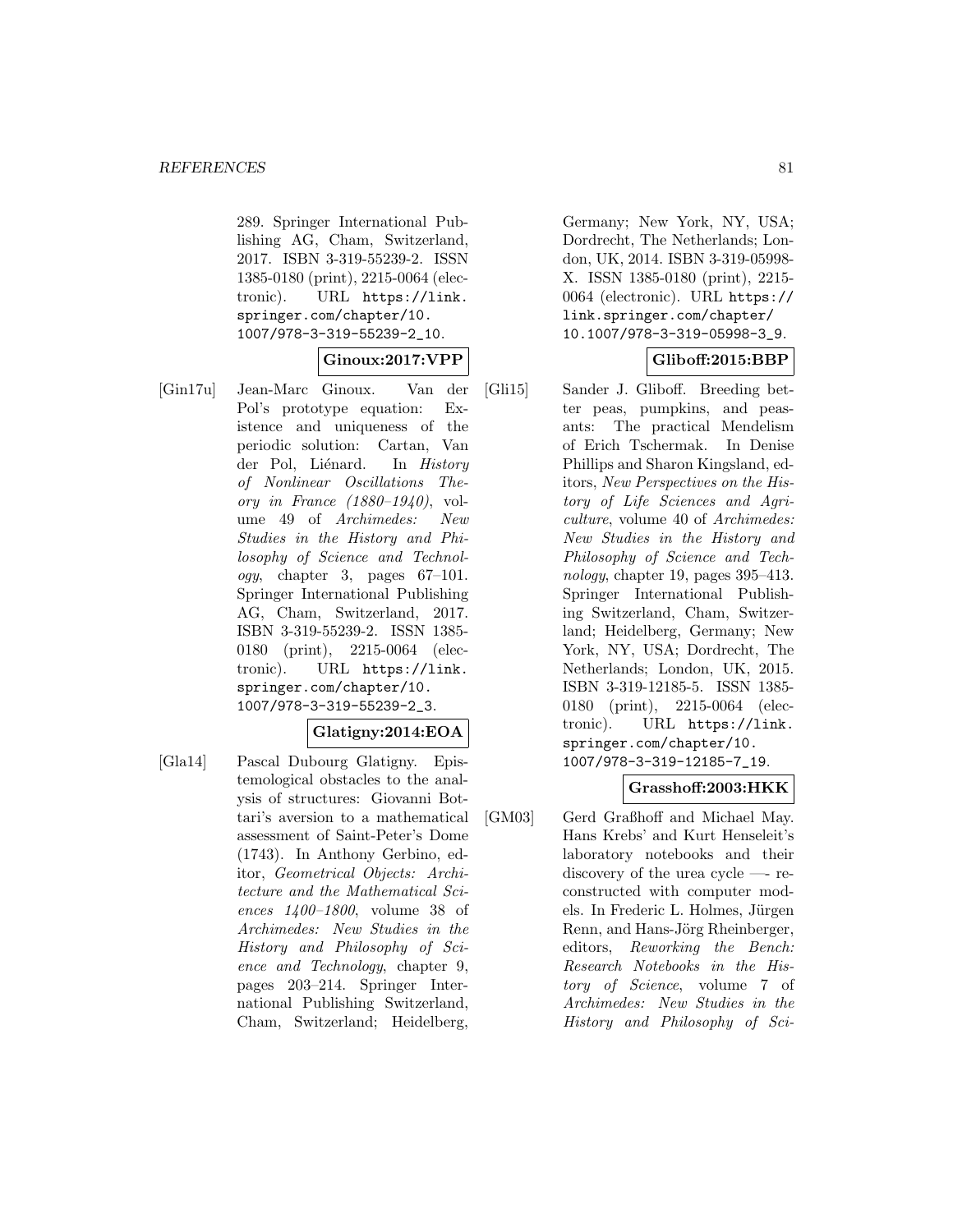ence and Technology, chapter 13, pages 269–294. Kluwer Academic Publishers, Norwell, MA, USA, and Dordrecht, The Netherlands, 2003. ISBN 0-306-48152-9. ISSN 1385-0180 (print), 2215-0064 (electronic). URL https://link. springer.com/chapter/10. 1007/0-306-48152-9\_13.

# **Goeing:2014:ALS**

[Goe14a] Anja-Silvia Goeing. Appendix: The letter of Sassolo da Prato about Vittorino, translated into English by James Astorga. In Summus Mathematicus et Omnis Humanitatis Pater: The Vitae of Vittorino da Feltre and the Spirit of Humanism, volume 33 of Archimedes: New Studies in the History and Philosophy of Science and Technology, chapter 6, pages 141–154. Springer Science+Business Media Dordrecht, Dordrecht, The Netherlands, 2014. ISBN 94-007-7531-8. ISSN 1385- 0180 (print), 2215-0064 (electronic). URL https://link. springer.com/chapter/10. 1007/978-94-007-7531-2\_6.

# **Goeing:2014:BM**

[Goe14b] Anja-Silvia Goeing. Back matter. In Summus Mathematicus et Omnis Humanitatis Pater: The Vitae of Vittorino da Feltre and the Spirit of Humanism, volume 33 of Archimedes: New Studies in the History and Philosophy of Science and Technology, pages 155–176. Springer Science+Business Media Dordrecht, Dordrecht, The Netherlands, 2014. ISBN 94-007-7531-8. ISSN 13850180 (print), 2215-0064 (electronic). URL https://link. springer.com/content/pdf/ bbm:978-94-007-7531-2/1.pdf.

# **Goeing:2014:BHP**

[Goe14c] Anja-Silvia Goeing. Between history and praise: Approaches on understanding humanist biographies. In Summus Mathematicus et Omnis Humanitatis Pater: The Vitae of Vittorino da Feltre and the Spirit of Humanism, volume 33 of Archimedes: New Studies in the History and Philosophy of Science and Technology, chapter 5, pages 135–140. Springer Science+Business Media Dordrecht, Dordrecht, The Netherlands, 2014. ISBN 94-007-7531-8. ISSN 1385- 0180 (print), 2215-0064 (electronic). URL https://link. springer.com/chapter/10. 1007/978-94-007-7531-2\_5.

## **Goeing:2014:SMO**

[Goe14d] Anja-Silvia Goeing. Summus Mathematicus et Omnis Humanitatis Pater: The Vitae of Vittorino da Feltre and the Spirit of Humanism, volume 33 of Archimedes: New Studies in the History and Philosophy of Science and Technology. Springer Netherlands, Dordrecht, The Netherlands, 2014. ISBN 94-007-7530-X (hardcover), 94-007-7531-8 (e-book). ISSN 1385-0180 (print), 2215-0064 (electronic). viii  $+$  176 pp. LCCN HM623 .G64 2014.

# **Goeing:2014:CES**

[Goe14e] Anja-Silvia Goeing. The concept of education in the sec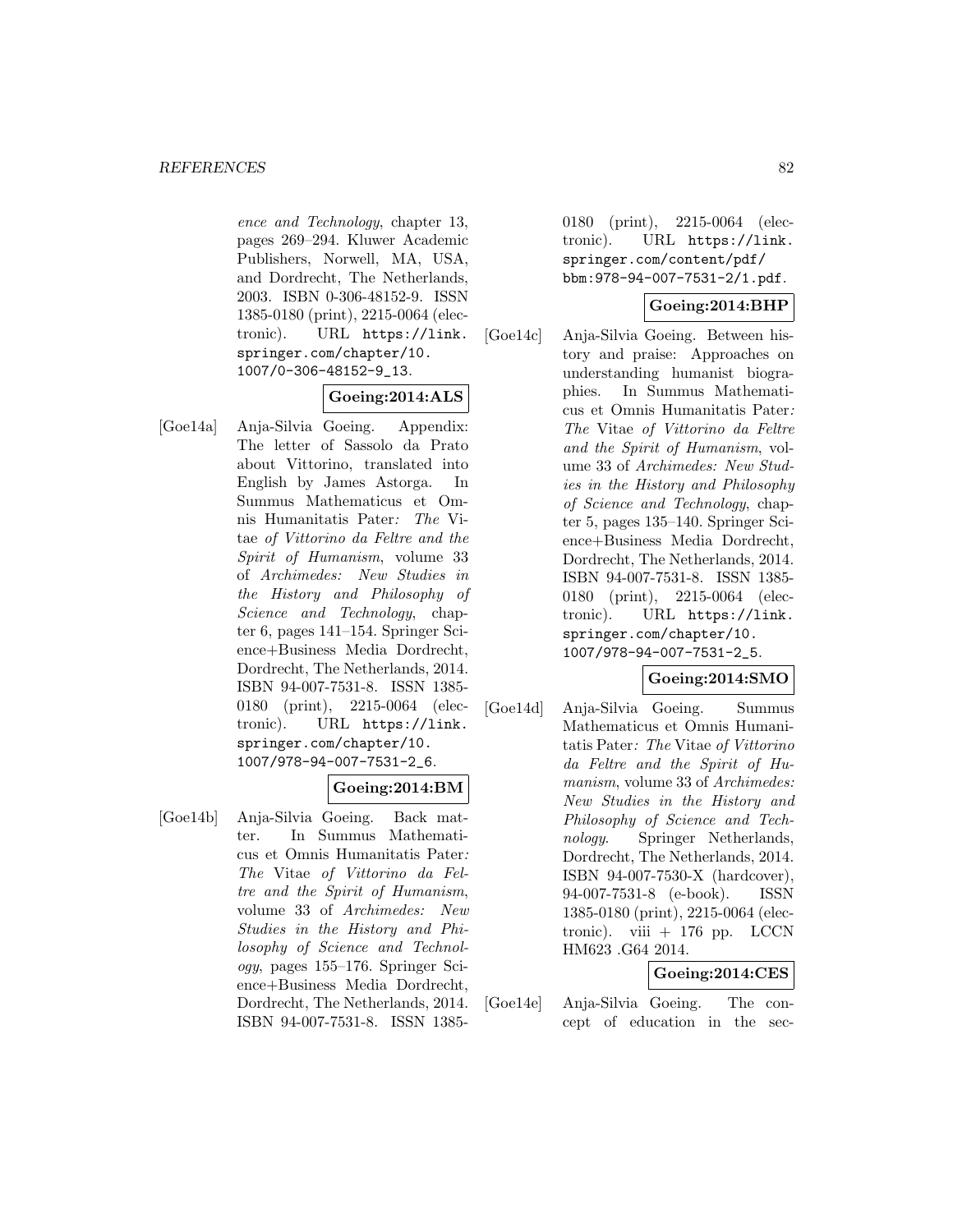ond generation of Vitae and portraits of Vittorino da Feltre. In Summus Mathematicus et Omnis Humanitatis Pater: The Vitae of Vittorino da Feltre and the Spirit of Humanism, volume 33 of Archimedes: New Studies in the History and Philosophy of Science and Technology, chapter 4, pages 95–133. Springer Science+Business Media Dordrecht, Dordrecht, The Netherlands, 2014. ISBN 94-007-7531-8. ISSN 1385- 0180 (print), 2215-0064 (electronic). URL https://link. springer.com/chapter/10. 1007/978-94-007-7531-2\_4.

## **Goeing:2014:FM**

[Goe14f] Anja-Silvia Goeing. Front matter. In Summus Mathematicus et Omnis Humanitatis Pater: The Vitae of Vittorino da Feltre and the Spirit of Humanism, volume 33 of Archimedes: New Studies in the History and Philosophy of Science and Technology, pages i–viii. Springer Science+Business Media Dordrecht, Dordrecht, The Netherlands, 2014. ISBN 94-007-7531-8. ISSN 1385- 0180 (print), 2215-0064 (electronic). URL https://link. springer.com/content/pdf/ bfm:978-94-007-7531-2/1.pdf.

## **Goeing:2014:I**

[Goe14g] Anja-Silvia Goeing. Introduction. In Summus Mathematicus et Omnis Humanitatis Pater: The Vitae of Vittorino da Feltre and the Spirit of Humanism, volume 33 of Archimedes: New Studies in the History and Philosophy

of Science and Technology, chapter 1, pages 1–11. Springer Science+Business Media Dordrecht, Dordrecht, The Netherlands, 2014. ISBN 94-007-7531-8. ISSN 1385- 0180 (print), 2215-0064 (electronic). URL https://link. springer.com/chapter/10. 1007/978-94-007-7531-2\_1.

# **Goeing:2014:SPC**

[Goe14h] Anja-Silvia Goeing. Sassolo da Prato's correspondence with Leonardo Dati, ca. 1443–1444. In Summus Mathematicus et Omnis Humanitatis Pater: The Vitae of Vittorino da Feltre and the Spirit of Humanism, volume 33 of Archimedes: New Studies in the History and Philosophy of Science and Technology, chapter 3, pages 57–93. Springer Science+Business Media Dordrecht, Dordrecht, The Netherlands, 2014. ISBN 94-007-7531-8. ISSN 1385- 0180 (print), 2215-0064 (electronic). URL https://link. springer.com/chapter/10. 1007/978-94-007-7531-2\_3.

# **Goeing:2014:SVF**

[Goe14i] Anja-Silvia Goeing. The sources on Vittorino da Feltre. In Summus Mathematicus et Omnis Humanitatis Pater: The Vitae of Vittorino da Feltre and the Spirit of Humanism, volume 33 of Archimedes: New Studies in the History and Philosophy of Science and Technology, chapter 2, pages 13–55. Springer Science+Business Media Dordrecht, Dordrecht, The Netherlands, 2014. ISBN 94-007-7531-8. ISSN 1385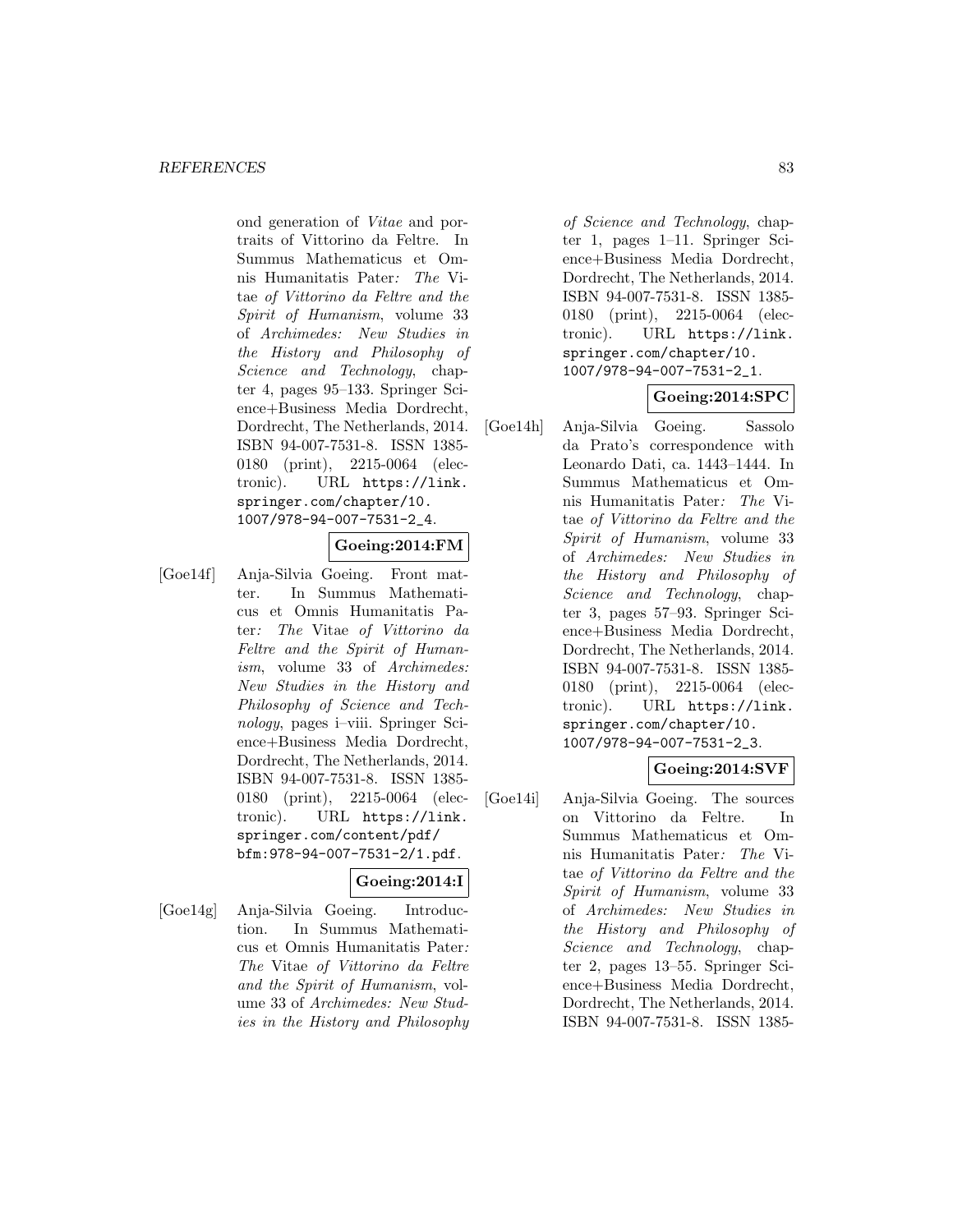0180 (print), 2215-0064 (electronic). URL https://link. springer.com/chapter/10. 1007/978-94-007-7531-2\_2.

# **Goldschmidt:2019:BM**

[Gol19a] Asaf Goldschmidt. Back matter. In Medical practice in twelfthcentury China: a translation of Xu Shuwei's ninety discussions [cases] on cold damage disorders [Gol19-96], pages 301–322. ISBN 3-030-06102-7. ISSN 1385-0180 (print), 2215-0064 (electronic). LCCN ???? URL https://link. springer.com/content/pdf/ bfm:978-3-030-06103-6/1.pdf.

# **Goldschmidt:2019:CNa**

[Gol19b] Asaf Goldschmidt. Case number 1. In Medical practice in twelfth-century China: a translation of Xu Shuwei's ninety discussions [cases] on cold damage disorders [Gol19-96], chapter 2, pages 29–32. CODEN ???? ISBN 3- 030-06102-7. ISSN ???? LCCN ???? URL https://link. springer.com/chapter/10. 1007/978-3-030-06103-6\_2.

## **Goldschmidt:2019:CNj**

[Gol19c] Asaf Goldschmidt. Case number 10. In Medical practice in twelfth-century China: a translation of Xu Shuwei's ninety discussions [cases] on cold damage disorders [Gol19-96], chapter 11, pages 59–61. CODEN ???? ISBN 3- 030-06102-7. ISSN ???? LCCN ???? URL https://link. springer.com/chapter/10. 1007/978-3-030-06103-6\_11.

## **Goldschmidt:2019:CNk**

[Gol19d] Asaf Goldschmidt. Case number 11. In Medical practice in twelfth-century China: a translation of Xu Shuwei's ninety discussions [cases] on cold damage disorders [Gol19-96], chapter 12, pages 63–66. CODEN ???? ISBN 3- 030-06102-7. ISSN ???? LCCN ???? URL https://link. springer.com/chapter/10. 1007/978-3-030-06103-6\_12.

## **Goldschmidt:2019:CNl**

[Gol19e] Asaf Goldschmidt. Case number 12. In Medical practice in twelfth-century China: a translation of Xu Shuwei's ninety discussions [cases] on cold damage disorders [Gol19-96], chapter 13, pages 67–68. CODEN ???? ISBN 3- 030-06102-7. ISSN ???? LCCN ???? URL https://link. springer.com/chapter/10. 1007/978-3-030-06103-6\_13.

## **Goldschmidt:2019:CNm**

[Gol19f] Asaf Goldschmidt. Case number 13. In Medical practice in twelfth-century China: a translation of Xu Shuwei's ninety discussions [cases] on cold damage disorders [Gol19-96], chapter 14, pages 69–71. CODEN ???? ISBN 3- 030-06102-7. ISSN ???? LCCN ???? URL https://link. springer.com/chapter/10. 1007/978-3-030-06103-6\_14.

#### **Goldschmidt:2019:CNn**

[Gol19g] Asaf Goldschmidt. Case number 14. In Medical practice in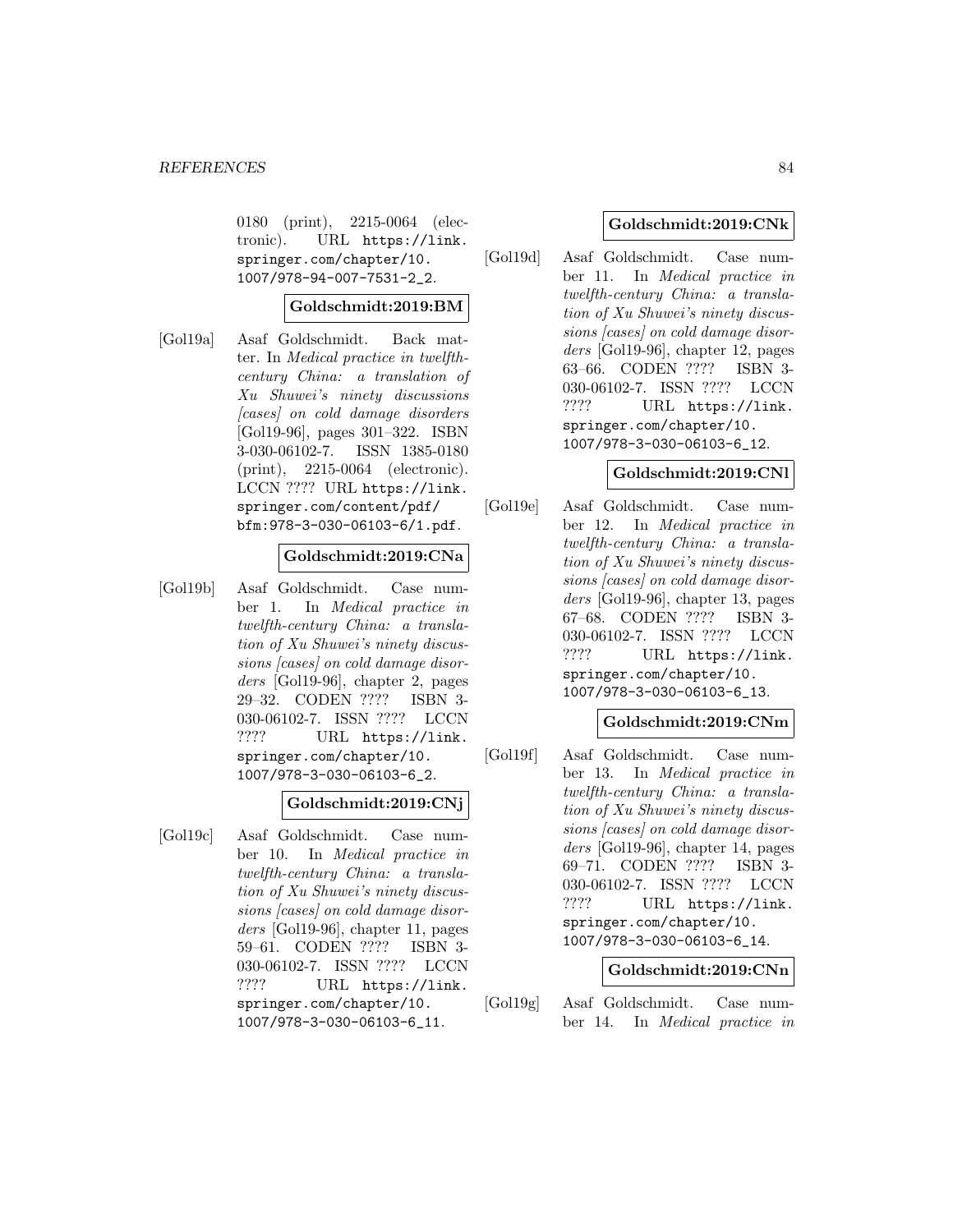twelfth-century China: a translation of Xu Shuwei's ninety discussions [cases] on cold damage disorders [Gol19-96], chapter 15, pages 73–75. CODEN ???? ISBN 3- 030-06102-7. ISSN ???? LCCN ???? URL https://link. springer.com/chapter/10. 1007/978-3-030-06103-6\_15.

## **Goldschmidt:2019:CNo**

[Gol19h] Asaf Goldschmidt. Case number 15. In Medical practice in twelfth-century China: a translation of Xu Shuwei's ninety discussions [cases] on cold damage disorders [Gol19-96], chapter 16, pages 77–79. CODEN ???? ISBN 3- 030-06102-7. ISSN ???? LCCN ???? URL https://link. springer.com/chapter/10. 1007/978-3-030-06103-6\_16.

# **Goldschmidt:2019:CNp**

[Gol19i] Asaf Goldschmidt. Case number 16. In Medical practice in twelfth-century China: a translation of Xu Shuwei's ninety discussions [cases] on cold damage disorders [Gol19-96], chapter 17, pages 81–83. CODEN ???? ISBN 3- 030-06102-7. ISSN ???? LCCN ???? URL https://link. springer.com/chapter/10. 1007/978-3-030-06103-6\_17.

## **Goldschmidt:2019:CNq**

[Gol19j] Asaf Goldschmidt. Case number 17. In Medical practice in twelfth-century China: a translation of Xu Shuwei's ninety discussions [cases] on cold damage disorders [Gol19-96], chapter 18, pages

85–87. CODEN ???? ISBN 3- 030-06102-7. ISSN ???? LCCN ???? URL https://link. springer.com/chapter/10. 1007/978-3-030-06103-6\_18.

## **Goldschmidt:2019:CNr**

[Gol19k] Asaf Goldschmidt. Case number 18. In Medical practice in twelfth-century China: a translation of Xu Shuwei's ninety discussions [cases] on cold damage disorders [Gol19-96], chapter 19, pages 89–91. CODEN ???? ISBN 3- 030-06102-7. ISSN ???? LCCN ???? URL https://link. springer.com/chapter/10. 1007/978-3-030-06103-6\_19.

# **Goldschmidt:2019:CNs**

[Gol19l] Asaf Goldschmidt. Case number 19. In Medical practice in twelfth-century China: a translation of Xu Shuwei's ninety discussions [cases] on cold damage disorders [Gol19-96], chapter 20, pages 93–94. CODEN ???? ISBN 3- 030-06102-7. ISSN ???? LCCN ???? URL https://link. springer.com/chapter/10. 1007/978-3-030-06103-6\_20.

#### **Goldschmidt:2019:CNb**

[Gol19m] Asaf Goldschmidt. Case number 2. In Medical practice in twelfth-century China: a translation of Xu Shuwei's ninety discussions [cases] on cold damage disorders [Gol19-96], chapter 3, pages 33–34. CODEN ???? ISBN 3- 030-06102-7. ISSN ???? LCCN ???? URL https://link. springer.com/chapter/10. 1007/978-3-030-06103-6\_3.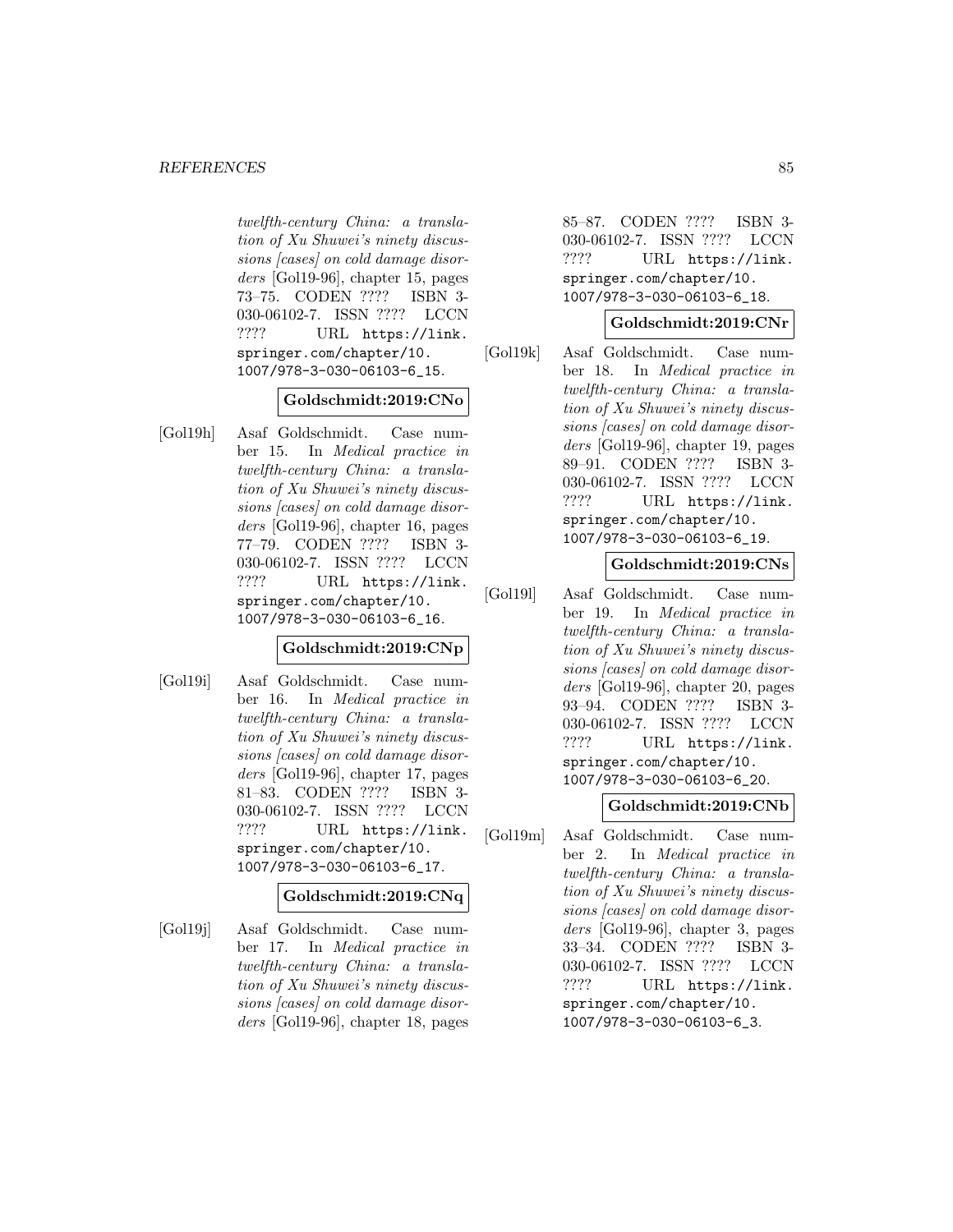# **Goldschmidt:2019:CNt**

[Gol19n] Asaf Goldschmidt. Case number 20. In Medical practice in twelfth-century China: a translation of Xu Shuwei's ninety discussions [cases] on cold damage disorders [Gol19-96], chapter 21, pages 95–96. CODEN ???? ISBN 3- 030-06102-7. ISSN ???? LCCN ???? URL https://link. springer.com/chapter/10. 1007/978-3-030-06103-6\_21.

### **Goldschmidt:2019:CNu**

[Gol19o] Asaf Goldschmidt. Case number 21. In Medical practice in twelfth-century China: a translation of Xu Shuwei's ninety discussions [cases] on cold damage disorders [Gol19-96], chapter 22, pages 97–99. CODEN ???? ISBN 3- 030-06102-7. ISSN ???? LCCN ???? URL https://link. springer.com/chapter/10. 1007/978-3-030-06103-6\_22.

## **Goldschmidt:2019:CNv**

[Gol19p] Asaf Goldschmidt. Case number 22. In Medical practice in twelfth-century China: a translation of Xu Shuwei's ninety discussions [cases] on cold damage disorders [Gol19-96], chapter 23, pages 101–103. CODEN ???? ISBN 3-030-06102-7. ISSN ???? LCCN ???? URL https://link. springer.com/chapter/10. 1007/978-3-030-06103-6\_23.

#### **Goldschmidt:2019:CNw**

[Gol19q] Asaf Goldschmidt. Case number 23. In Medical practice in

twelfth-century China: a translation of Xu Shuwei's ninety discussions [cases] on cold damage disorders [Gol19-96], chapter 24, pages 105–107. CODEN ???? ISBN 3-030-06102-7. ISSN ???? LCCN ???? URL https://link. springer.com/chapter/10. 1007/978-3-030-06103-6\_24.

## **Goldschmidt:2019:CNx**

[Gol19r] Asaf Goldschmidt. Case number 24. In Medical practice in twelfth-century China: a translation of Xu Shuwei's ninety discussions [cases] on cold damage disorders [Gol19-96], chapter 25, pages 109–110. CODEN ???? ISBN 3-030-06102-7. ISSN ???? LCCN ???? URL https://link. springer.com/chapter/10. 1007/978-3-030-06103-6\_25.

#### **Goldschmidt:2019:CNy**

[Gol19s] Asaf Goldschmidt. Case number 25. In Medical practice in twelfth-century China: a translation of Xu Shuwei's ninety discussions [cases] on cold damage disorders [Gol19-96], chapter 26, pages 111–112. CODEN ???? ISBN 3-030-06102-7. ISSN ???? LCCN ???? URL https://link. springer.com/chapter/10. 1007/978-3-030-06103-6\_26.

# **Goldschmidt:2019:CNz**

[Gol19t] Asaf Goldschmidt. Case number 26. In Medical practice in twelfth-century China: a translation of Xu Shuwei's ninety discussions [cases] on cold damage disorders [Gol19-96], chapter 27, pages 113–114. CODEN ????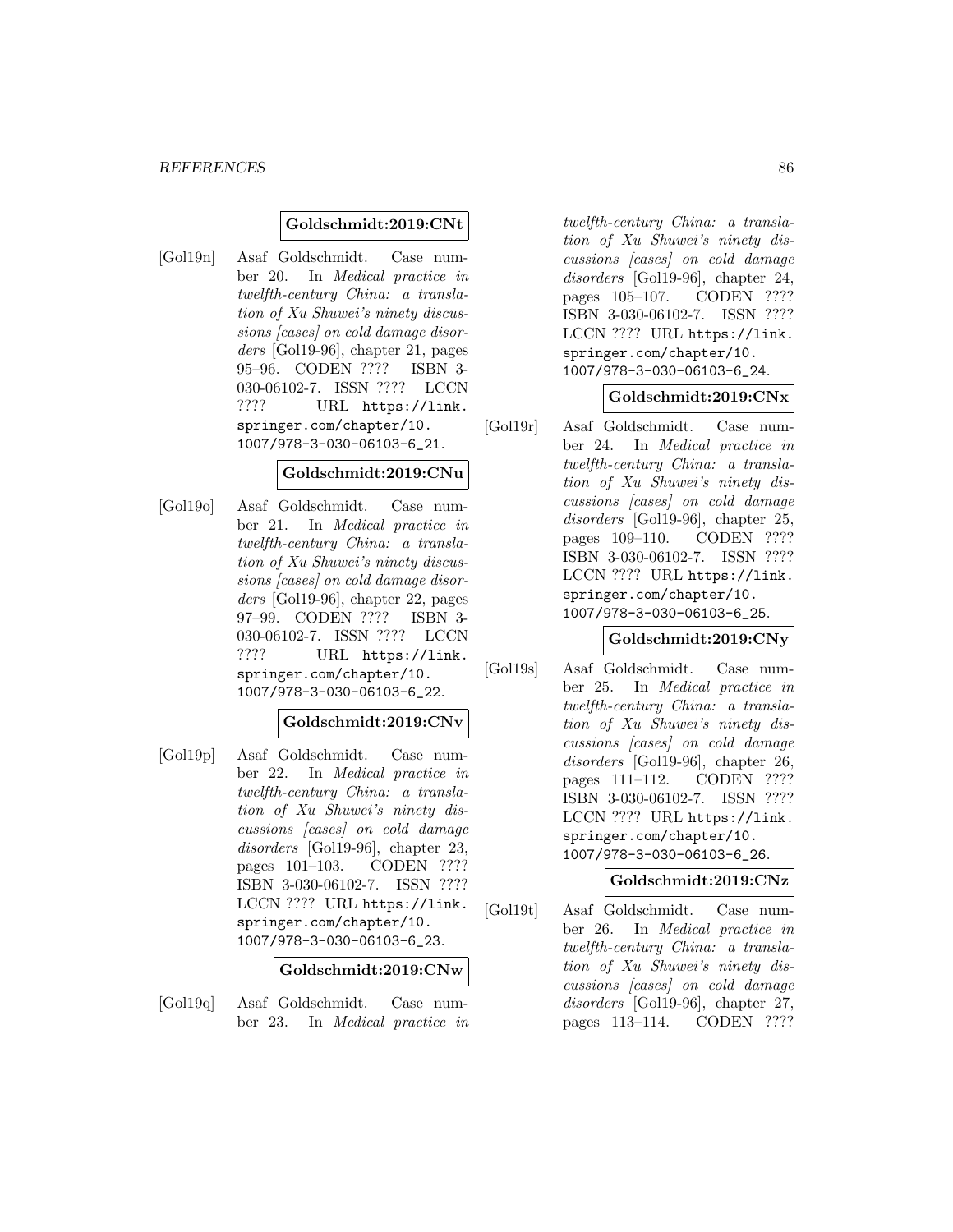ISBN 3-030-06102-7. ISSN ???? LCCN ???? URL https://link. springer.com/chapter/10. 1007/978-3-030-06103-6\_27.

### **Goldschmidt:2019:CNba**

[Gol19u] Asaf Goldschmidt. Case number 27. In Medical practice in twelfth-century China: a translation of Xu Shuwei's ninety discussions [cases] on cold damage disorders [Gol19-96], chapter 28, pages 115–116. CODEN ???? ISBN 3-030-06102-7. ISSN ???? LCCN ???? URL https://link. springer.com/chapter/10. 1007/978-3-030-06103-6\_28.

# **Goldschmidt:2019:CNbb**

[Gol19v] Asaf Goldschmidt. Case number 28. In Medical practice in twelfth-century China: a translation of Xu Shuwei's ninety discussions [cases] on cold damage disorders [Gol19-96], chapter 29, pages 117–118. CODEN ???? ISBN 3-030-06102-7. ISSN ???? LCCN ???? URL https://link. springer.com/chapter/10. 1007/978-3-030-06103-6\_29.

#### **Goldschmidt:2019:CNbc**

[Gol19w] Asaf Goldschmidt. Case number 29. In Medical practice in twelfth-century China: a translation of Xu Shuwei's ninety discussions [cases] on cold damage disorders [Gol19-96], chapter 30, pages 119–120. CODEN ???? ISBN 3-030-06102-7. ISSN ???? LCCN ???? URL https://link. springer.com/chapter/10. 1007/978-3-030-06103-6\_30.

## **Goldschmidt:2019:CNc**

[Gol19x] Asaf Goldschmidt. Case number 3. In Medical practice in twelfth-century China: a translation of Xu Shuwei's ninety discussions [cases] on cold damage disorders [Gol19-96], chapter 4, pages 35–36. CODEN ???? ISBN 3- 030-06102-7. ISSN ???? LCCN ???? URL https://link. springer.com/chapter/10. 1007/978-3-030-06103-6\_4.

#### **Goldschmidt:2019:CNbd**

[Gol19y] Asaf Goldschmidt. Case number 30. In Medical practice in twelfth-century China: a translation of Xu Shuwei's ninety discussions [cases] on cold damage disorders [Gol19-96], chapter 31, pages 121–125. CODEN ???? ISBN 3-030-06102-7. ISSN ???? LCCN ???? URL https://link. springer.com/chapter/10. 1007/978-3-030-06103-6\_31.

#### **Goldschmidt:2019:CNbe**

[Gol19z] Asaf Goldschmidt. Case number 31. In Medical practice in twelfth-century China: a translation of Xu Shuwei's ninety discussions [cases] on cold damage disorders [Gol19-96], chapter 32, pages 127–128. CODEN ???? ISBN 3-030-06102-7. ISSN ???? LCCN ???? URL https://link. springer.com/chapter/10. 1007/978-3-030-06103-6\_32.

#### **Goldschmidt:2019:CNbf**

[Gol19-27] Asaf Goldschmidt. Case number 32. In Medical practice in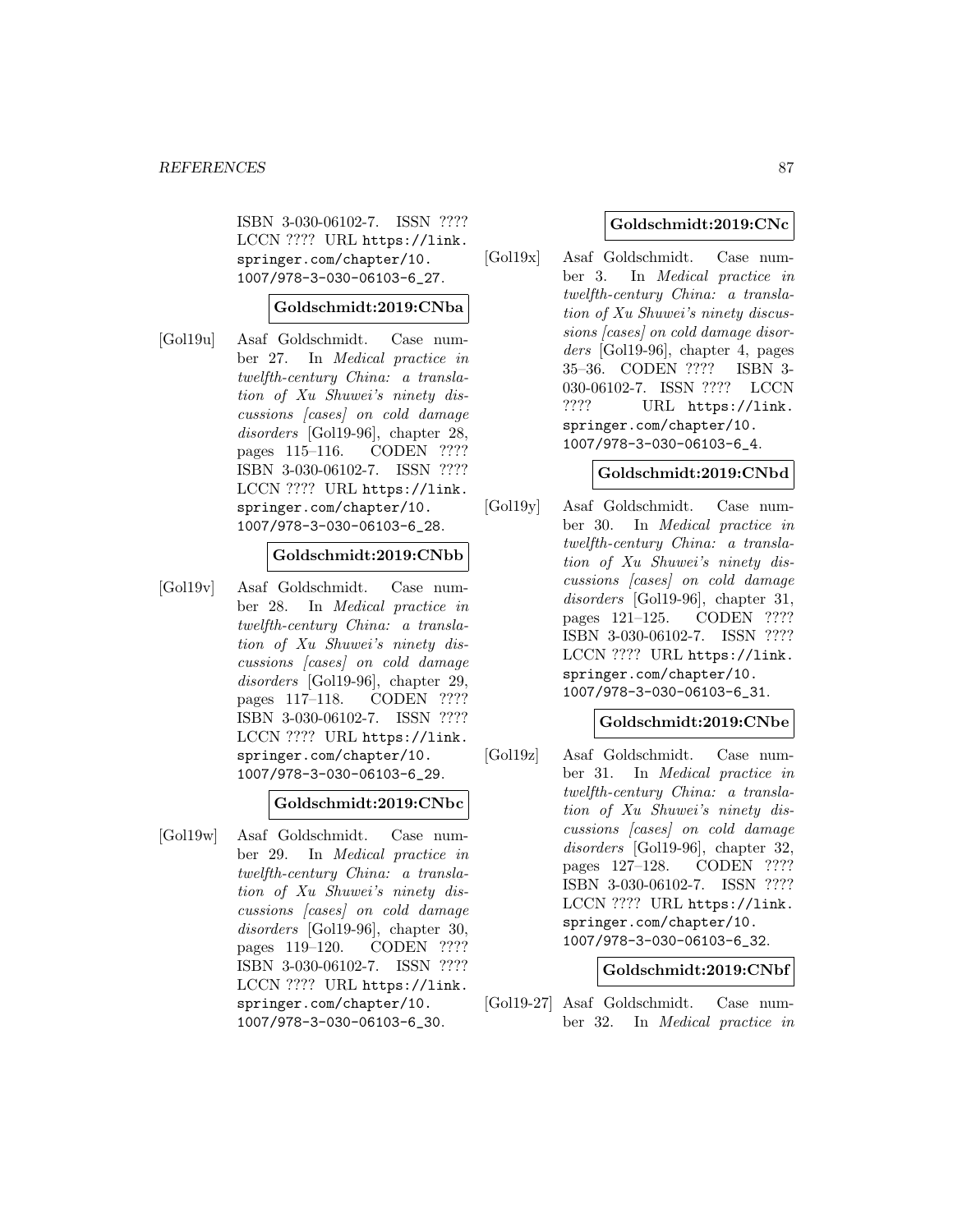twelfth-century China: a translation of Xu Shuwei's ninety discussions [cases] on cold damage disorders [Gol19-96], chapter 33, pages 129–130. CODEN ???? ISBN 3-030-06102-7. ISSN ???? LCCN ???? URL https://link. springer.com/chapter/10. 1007/978-3-030-06103-6\_33.

## **Goldschmidt:2019:CNbg**

[Gol19-28] Asaf Goldschmidt. Case number 33. In Medical practice in twelfth-century China: a translation of Xu Shuwei's ninety discussions [cases] on cold damage disorders [Gol19-96], chapter 34, pages 131–132. CODEN ???? ISBN 3-030-06102-7. ISSN ???? LCCN ???? URL https://link. springer.com/chapter/10. 1007/978-3-030-06103-6\_34.

# **Goldschmidt:2019:CNbh**

[Gol19-29] Asaf Goldschmidt. Case number 34. In Medical practice in twelfth-century China: a translation of Xu Shuwei's ninety discussions [cases] on cold damage disorders [Gol19-96], chapter 35, pages 133–134. CODEN ???? ISBN 3-030-06102-7. ISSN ???? LCCN ???? URL https://link. springer.com/chapter/10. 1007/978-3-030-06103-6\_35.

## **Goldschmidt:2019:CNbi**

[Gol19-30] Asaf Goldschmidt. Case number 35. In Medical practice in twelfth-century China: a translation of Xu Shuwei's ninety discussions [cases] on cold damage disorders [Gol19-96], chapter 36, pages 135–136. CODEN ????

ISBN 3-030-06102-7. ISSN ???? LCCN ???? URL https://link. springer.com/chapter/10. 1007/978-3-030-06103-6\_36.

## **Goldschmidt:2019:CNbj**

[Gol19-31] Asaf Goldschmidt. Case number 36. In Medical practice in twelfth-century China: a translation of Xu Shuwei's ninety discussions [cases] on cold damage disorders [Gol19-96], chapter 37, pages 137–139. CODEN ???? ISBN 3-030-06102-7. ISSN ???? LCCN ???? URL https://link. springer.com/chapter/10. 1007/978-3-030-06103-6\_37.

# **Goldschmidt:2019:CNbk**

[Gol19-32] Asaf Goldschmidt. Case number 37. In Medical practice in twelfth-century China: a translation of Xu Shuwei's ninety discussions [cases] on cold damage disorders [Gol19-96], chapter 38, pages 141–142. CODEN ???? ISBN 3-030-06102-7. ISSN ???? LCCN ???? URL https://link. springer.com/chapter/10. 1007/978-3-030-06103-6\_38.

# **Goldschmidt:2019:CNbl**

[Gol19-33] Asaf Goldschmidt. Case number 38. In Medical practice in twelfth-century China: a translation of Xu Shuwei's ninety discussions [cases] on cold damage disorders [Gol19-96], chapter 39, pages 143–144. CODEN ???? ISBN 3-030-06102-7. ISSN ???? LCCN ???? URL https://link. springer.com/chapter/10. 1007/978-3-030-06103-6\_39.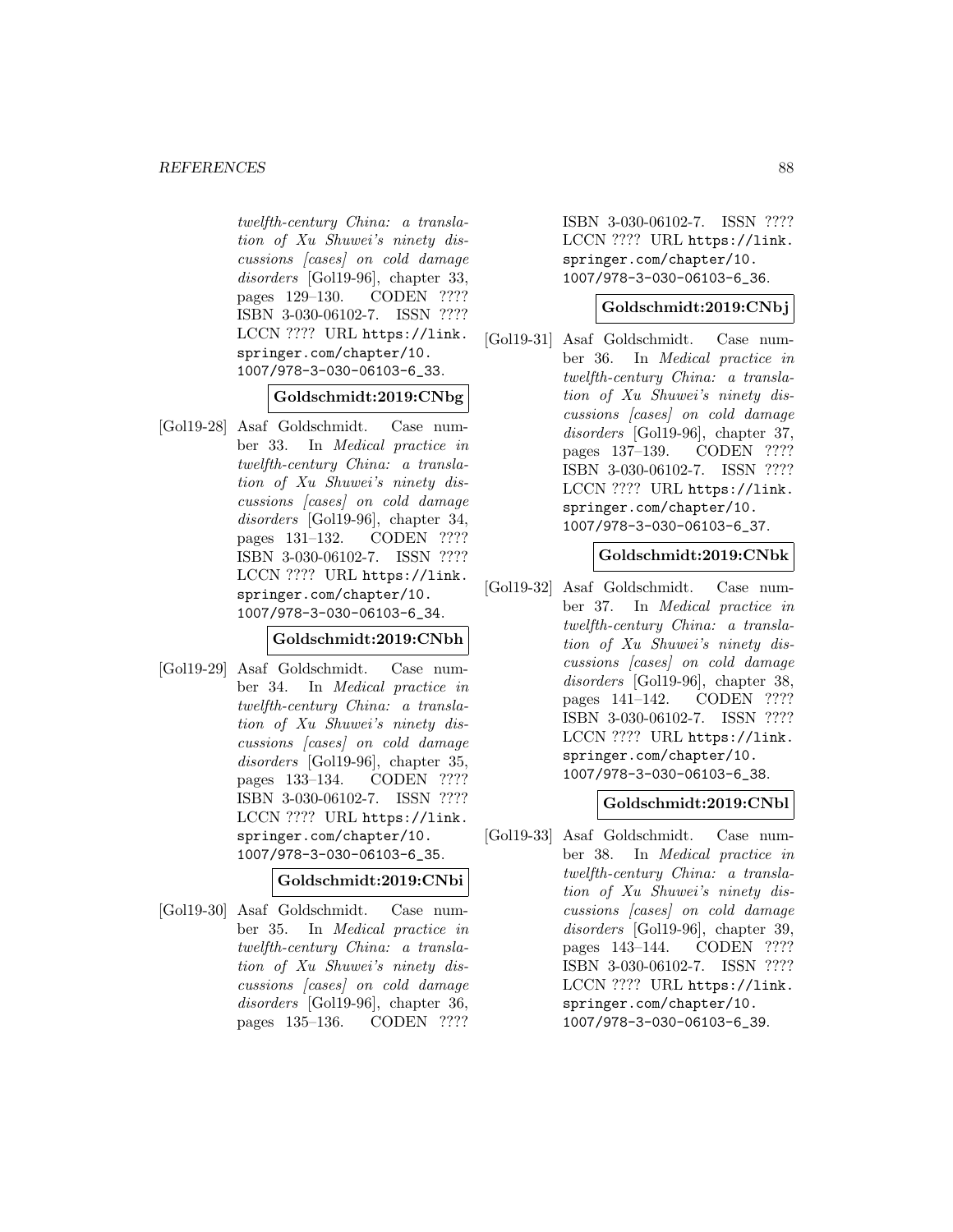### **Goldschmidt:2019:CNbm**

[Gol19-34] Asaf Goldschmidt. Case number 39. In Medical practice in twelfth-century China: a translation of Xu Shuwei's ninety discussions [cases] on cold damage disorders [Gol19-96], chapter 40, pages 145–146. CODEN ???? ISBN 3-030-06102-7. ISSN ???? LCCN ???? URL https://link. springer.com/chapter/10. 1007/978-3-030-06103-6\_40.

#### **Goldschmidt:2019:CNd**

[Gol19-35] Asaf Goldschmidt. Case number 4. In Medical practice in twelfth-century China: a translation of Xu Shuwei's ninety discussions [cases] on cold damage disorders [Gol19-96], chapter 5, pages 37–40. CODEN ???? ISBN 3- 030-06102-7. ISSN ???? LCCN ???? URL https://link. springer.com/chapter/10. 1007/978-3-030-06103-6\_5.

#### **Goldschmidt:2019:CNbn**

[Gol19-36] Asaf Goldschmidt. Case number 40. In Medical practice in twelfth-century China: a translation of Xu Shuwei's ninety discussions [cases] on cold damage disorders [Gol19-96], chapter 41, pages 147–148. CODEN ???? ISBN 3-030-06102-7. ISSN ???? LCCN ???? URL https://link. springer.com/chapter/10. 1007/978-3-030-06103-6\_41.

**Goldschmidt:2019:CNbo**

[Gol19-37] Asaf Goldschmidt. Case number 41. In Medical practice in

twelfth-century China: a translation of Xu Shuwei's ninety discussions [cases] on cold damage disorders [Gol19-96], chapter 42, pages 149–150. CODEN ???? ISBN 3-030-06102-7. ISSN ???? LCCN ???? URL https://link. springer.com/chapter/10. 1007/978-3-030-06103-6\_42.

### **Goldschmidt:2019:CNbp**

[Gol19-38] Asaf Goldschmidt. Case number 42. In Medical practice in twelfth-century China: a translation of Xu Shuwei's ninety discussions [cases] on cold damage disorders [Gol19-96], chapter 43, pages 151–152. CODEN ???? ISBN 3-030-06102-7. ISSN ???? LCCN ???? URL https://link. springer.com/chapter/10. 1007/978-3-030-06103-6\_43.

### **Goldschmidt:2019:CNbq**

[Gol19-39] Asaf Goldschmidt. Case number 43. In Medical practice in twelfth-century China: a translation of Xu Shuwei's ninety discussions [cases] on cold damage disorders [Gol19-96], chapter 44, pages 153–155. CODEN ???? ISBN 3-030-06102-7. ISSN ???? LCCN ???? URL https://link. springer.com/chapter/10. 1007/978-3-030-06103-6\_44.

# **Goldschmidt:2019:CNbr**

[Gol19-40] Asaf Goldschmidt. Case number 44. In Medical practice in twelfth-century China: a translation of Xu Shuwei's ninety discussions [cases] on cold damage disorders [Gol19-96], chapter 45, pages 157–159. CODEN ????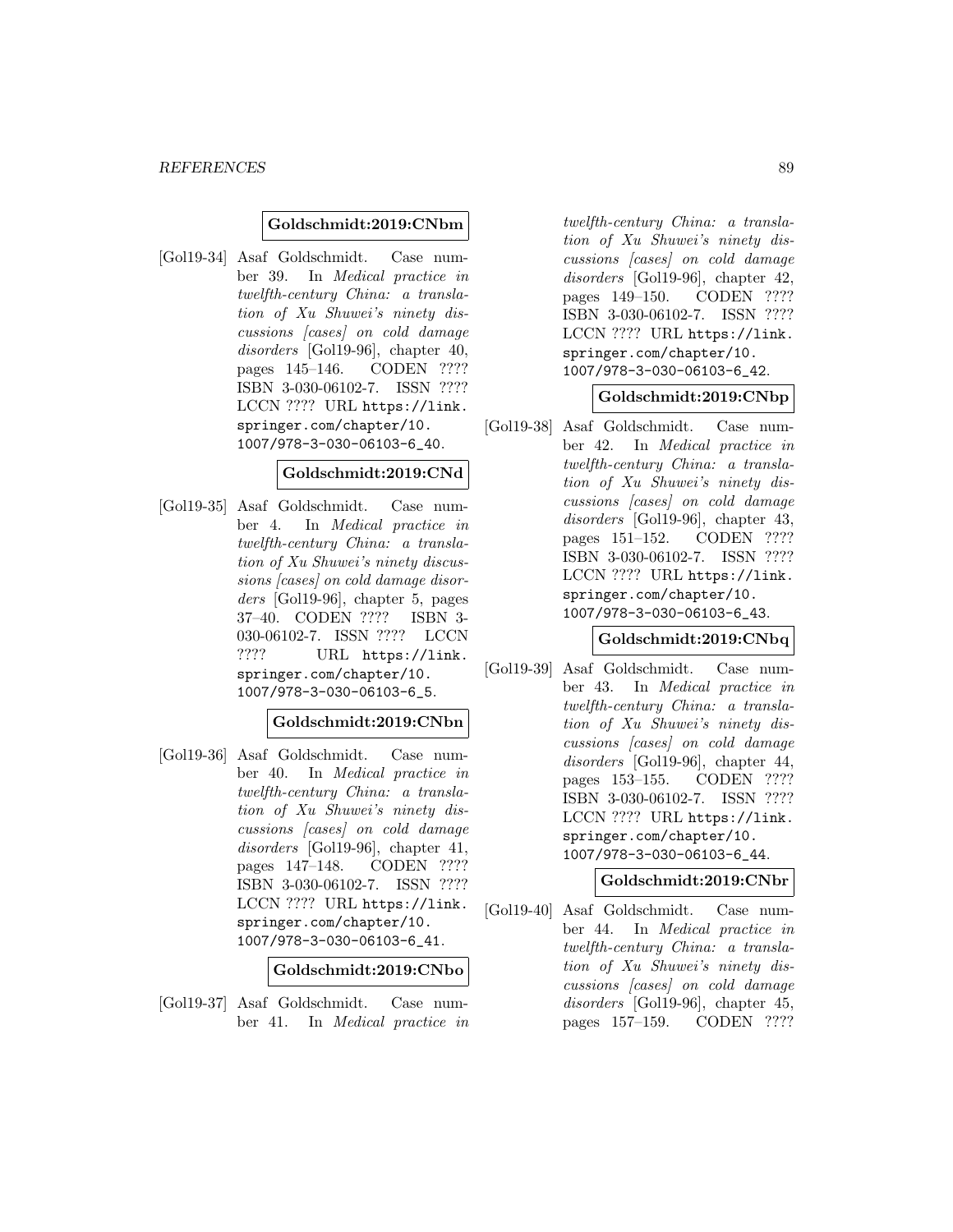ISBN 3-030-06102-7. ISSN ???? LCCN ???? URL https://link. springer.com/chapter/10. 1007/978-3-030-06103-6\_45.

## **Goldschmidt:2019:CNbs**

[Gol19-41] Asaf Goldschmidt. Case number 45. In Medical practice in twelfth-century China: a translation of Xu Shuwei's ninety discussions [cases] on cold damage disorders [Gol19-96], chapter 46, pages 161–163. CODEN ???? ISBN 3-030-06102-7. ISSN ???? LCCN ???? URL https://link. springer.com/chapter/10. 1007/978-3-030-06103-6\_46.

# **Goldschmidt:2019:CNbt**

[Gol19-42] Asaf Goldschmidt. Case number 46. In Medical practice in twelfth-century China: a translation of Xu Shuwei's ninety discussions [cases] on cold damage disorders [Gol19-96], chapter 47, pages 165–166. CODEN ???? ISBN 3-030-06102-7. ISSN ???? LCCN ???? URL https://link. springer.com/chapter/10. 1007/978-3-030-06103-6\_47.

#### **Goldschmidt:2019:CNbu**

[Gol19-43] Asaf Goldschmidt. Case number 47. In Medical practice in twelfth-century China: a translation of Xu Shuwei's ninety discussions [cases] on cold damage disorders [Gol19-96], chapter 48, pages 167–168. CODEN ???? ISBN 3-030-06102-7. ISSN ???? LCCN ???? URL https://link. springer.com/book/10.1007/ 978-3-030-06103-6.

### **Goldschmidt:2019:CNbv**

[Gol19-44] Asaf Goldschmidt. Case number 48. In Medical practice in twelfth-century China: a translation of Xu Shuwei's ninety discussions [cases] on cold damage disorders [Gol19-96], chapter 49, pages 169–170. CODEN ???? ISBN 3-030-06102-7. ISSN ???? LCCN ???? URL https://link. springer.com/chapter/10. 1007/978-3-030-06103-6\_49.

#### **Goldschmidt:2019:CNbw**

[Gol19-45] Asaf Goldschmidt. Case number 49. In Medical practice in twelfth-century China: a translation of Xu Shuwei's ninety discussions [cases] on cold damage disorders [Gol19-96], chapter 50, pages 171–173. CODEN ???? ISBN 3-030-06102-7. ISSN ???? LCCN ???? URL https://link. springer.com/chapter/10. 1007/978-3-030-06103-6\_50.

## **Goldschmidt:2019:CNe**

[Gol19-46] Asaf Goldschmidt. Case number 5. In Medical practice in twelfth-century China: a translation of Xu Shuwei's ninety discussions [cases] on cold damage disorders [Gol19-96], chapter 6, pages 41–42. CODEN ???? ISBN 3- 030-06102-7. ISSN ???? LCCN ???? URL https://link. springer.com/chapter/10. 1007/978-3-030-06103-6\_6.

### **Goldschmidt:2019:CNbx**

[Gol19-47] Asaf Goldschmidt. Case number 50. In Medical practice in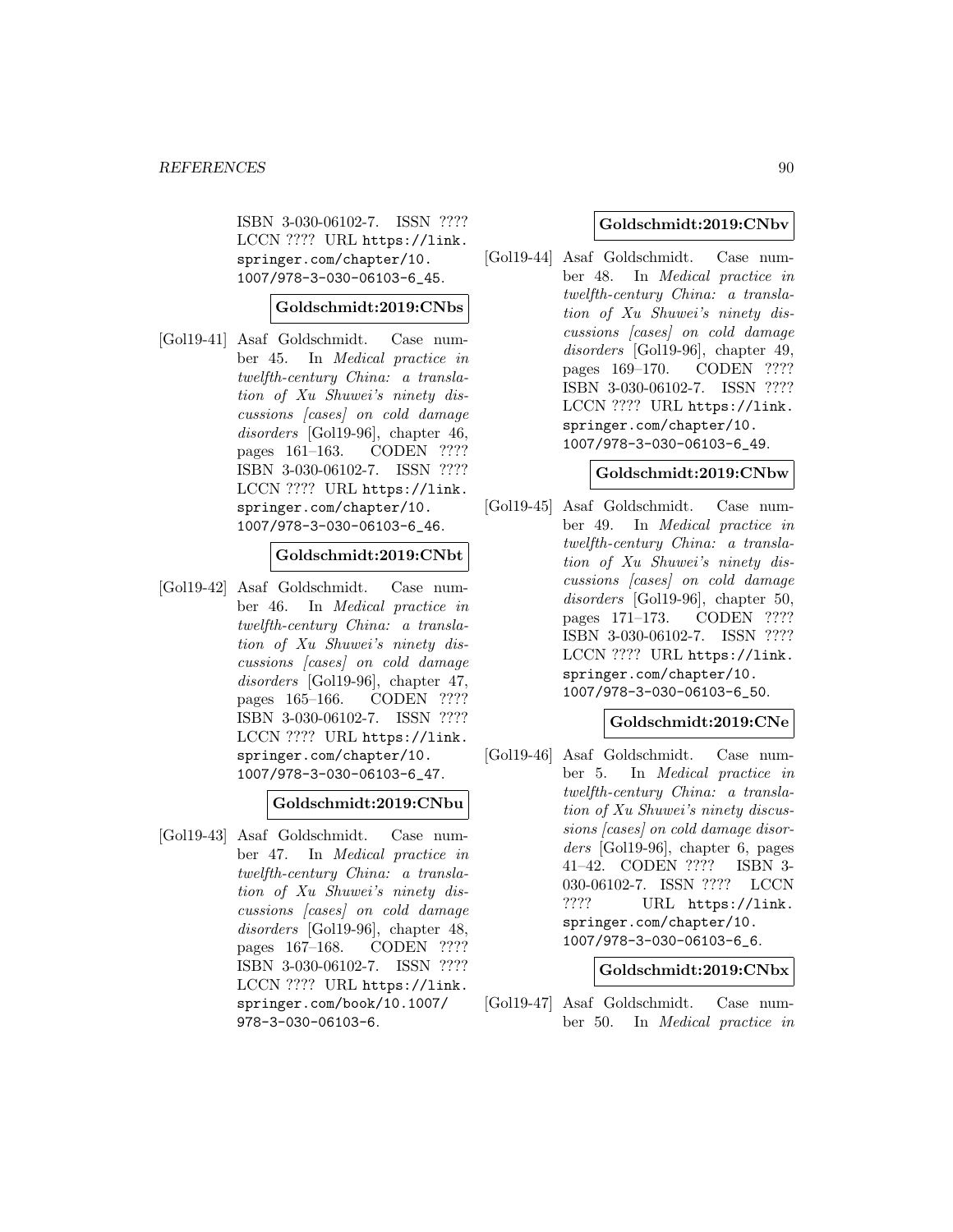twelfth-century China: a translation of Xu Shuwei's ninety discussions [cases] on cold damage disorders [Gol19-96], chapter 51, pages 175–177. CODEN ???? ISBN 3-030-06102-7. ISSN ???? LCCN ???? URL https://link. springer.com/chapter/10. 1007/978-3-030-06103-6\_51.

## **Goldschmidt:2019:CNby**

[Gol19-48] Asaf Goldschmidt. Case number 51. In Medical practice in twelfth-century China: a translation of Xu Shuwei's ninety discussions [cases] on cold damage disorders [Gol19-96], chapter 52, pages 179–181. CODEN ???? ISBN 3-030-06102-7. ISSN ???? LCCN ???? URL https://link. springer.com/chapter/10. 1007/978-3-030-06103-6\_52.

# **Goldschmidt:2019:CNbz**

[Gol19-49] Asaf Goldschmidt. Case number 52. In Medical practice in twelfth-century China: a translation of Xu Shuwei's ninety discussions [cases] on cold damage disorders [Gol19-96], chapter 53, pages 183–186. CODEN ???? ISBN 3-030-06102-7. ISSN ???? LCCN ???? URL https://link. springer.com/chapter/10. 1007/978-3-030-06103-6\_53.

#### **Goldschmidt:2019:CNca**

[Gol19-50] Asaf Goldschmidt. Case number 53. In Medical practice in twelfth-century China: a translation of Xu Shuwei's ninety discussions [cases] on cold damage disorders [Gol19-96], chapter 54, pages 187–189. CODEN ????

ISBN 3-030-06102-7. ISSN ???? LCCN ???? URL https://link. springer.com/chapter/10. 1007/978-3-030-06103-6\_54.

### **Goldschmidt:2019:CNcb**

[Gol19-51] Asaf Goldschmidt. Case number 54. In Medical practice in twelfth-century China: a translation of Xu Shuwei's ninety discussions [cases] on cold damage disorders [Gol19-96], chapter 55, pages 191–192. CODEN ???? ISBN 3-030-06102-7. ISSN ???? LCCN ???? URL https://link. springer.com/chapter/10. 1007/978-3-030-06103-6\_55.

# **Goldschmidt:2019:CNcc**

[Gol19-52] Asaf Goldschmidt. Case number 55. In Medical practice in twelfth-century China: a translation of Xu Shuwei's ninety discussions [cases] on cold damage disorders [Gol19-96], chapter 56, pages 193–194. CODEN ???? ISBN 3-030-06102-7. ISSN ???? LCCN ???? URL https://link. springer.com/chapter/10. 1007/978-3-030-06103-6\_56.

# **Goldschmidt:2019:CNcd**

[Gol19-53] Asaf Goldschmidt. Case number 56. In Medical practice in twelfth-century China: a translation of Xu Shuwei's ninety discussions [cases] on cold damage disorders [Gol19-96], chapter 57, pages 195–196. CODEN ???? ISBN 3-030-06102-7. ISSN ???? LCCN ???? URL https://link. springer.com/chapter/10. 1007/978-3-030-06103-6\_57.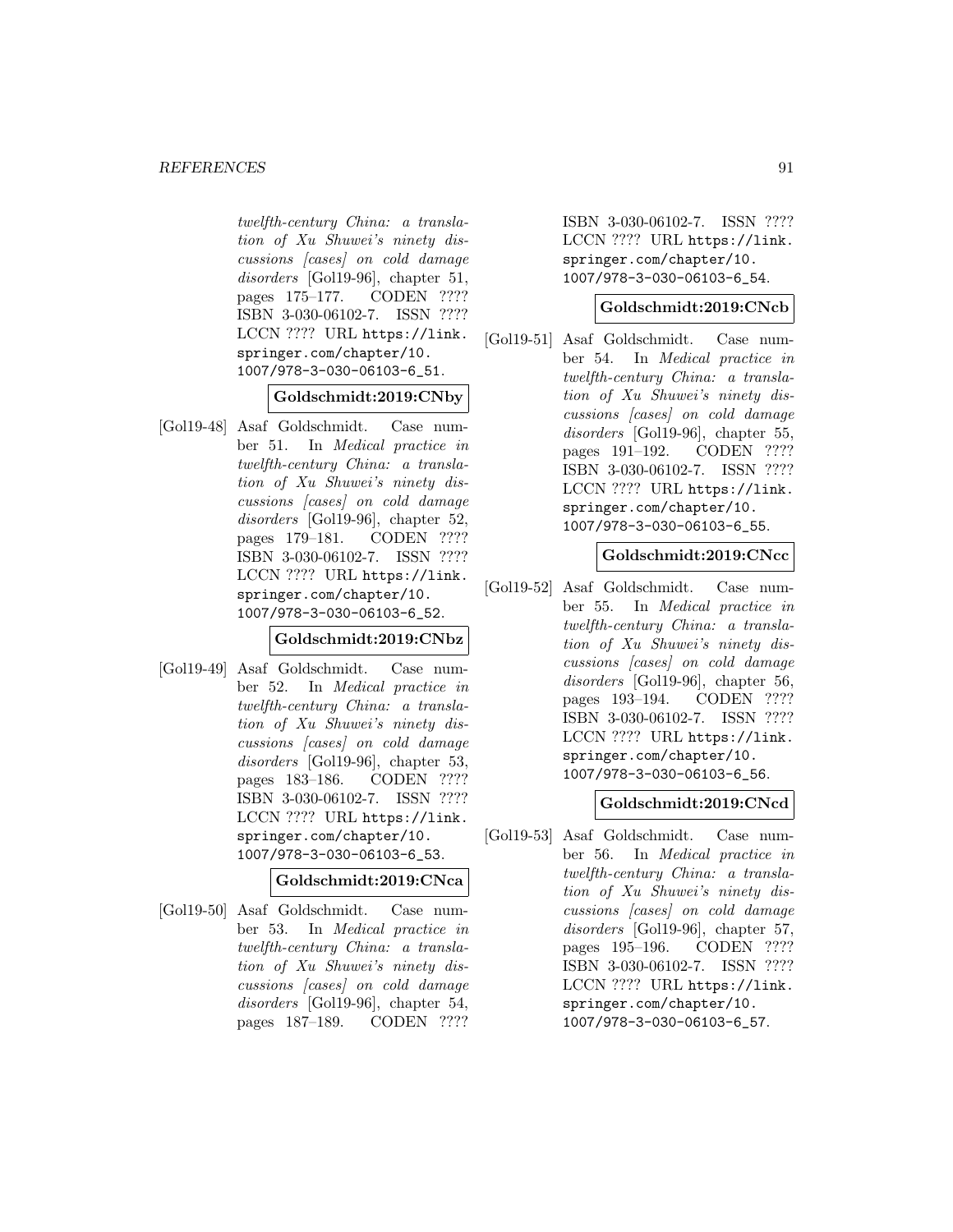### **Goldschmidt:2019:CNce**

[Gol19-54] Asaf Goldschmidt. Case number 57. In Medical practice in twelfth-century China: a translation of Xu Shuwei's ninety discussions [cases] on cold damage disorders [Gol19-96], chapter 58, pages 197–198. CODEN ???? ISBN 3-030-06102-7. ISSN ???? LCCN ???? URL https://link. springer.com/chapter/10. 1007/978-3-030-06103-6\_58.

### **Goldschmidt:2019:CNcf**

[Gol19-55] Asaf Goldschmidt. Case number 58. In Medical practice in twelfth-century China: a translation of Xu Shuwei's ninety discussions [cases] on cold damage disorders [Gol19-96], chapter 59, pages 199–200. CODEN ???? ISBN 3-030-06102-7. ISSN ???? LCCN ???? URL https://link. springer.com/chapter/10. 1007/978-3-030-06103-6\_59.

#### **Goldschmidt:2019:CNcg**

[Gol19-56] Asaf Goldschmidt. Case number 59. In Medical practice in twelfth-century China: a translation of Xu Shuwei's ninety discussions [cases] on cold damage disorders [Gol19-96], chapter 60, pages 201–202. CODEN ???? ISBN 3-030-06102-7. ISSN ???? LCCN ???? URL https://link. springer.com/chapter/10. 1007/978-3-030-06103-6\_60.

#### **Goldschmidt:2019:CNf**

[Gol19-57] Asaf Goldschmidt. Case number 6. In Medical practice in

twelfth-century China: a translation of Xu Shuwei's ninety discussions [cases] on cold damage disorders [Gol19-96], chapter 7, pages 43–45. CODEN ???? ISBN 3- 030-06102-7. ISSN ???? LCCN ???? URL https://link. springer.com/chapter/10. 1007/978-3-030-06103-6\_7.

### **Goldschmidt:2019:CNch**

[Gol19-58] Asaf Goldschmidt. Case number 60. In Medical practice in twelfth-century China: a translation of Xu Shuwei's ninety discussions [cases] on cold damage disorders [Gol19-96], chapter 61, pages 203–204. CODEN ???? ISBN 3-030-06102-7. ISSN ???? LCCN ???? URL https://link. springer.com/chapter/10. 1007/978-3-030-06103-6\_61.

### **Goldschmidt:2019:CNci**

[Gol19-59] Asaf Goldschmidt. Case number 61. In Medical practice in twelfth-century China: a translation of Xu Shuwei's ninety discussions [cases] on cold damage disorders [Gol19-96], chapter 62, pages 205–206. CODEN ???? ISBN 3-030-06102-7. ISSN ???? LCCN ???? URL https://link. springer.com/chapter/10. 1007/978-3-030-06103-6\_62.

# **Goldschmidt:2019:CNcj**

[Gol19-60] Asaf Goldschmidt. Case number 62. In Medical practice in twelfth-century China: a translation of Xu Shuwei's ninety discussions [cases] on cold damage disorders [Gol19-96], chapter 63, pages 207–208. CODEN ????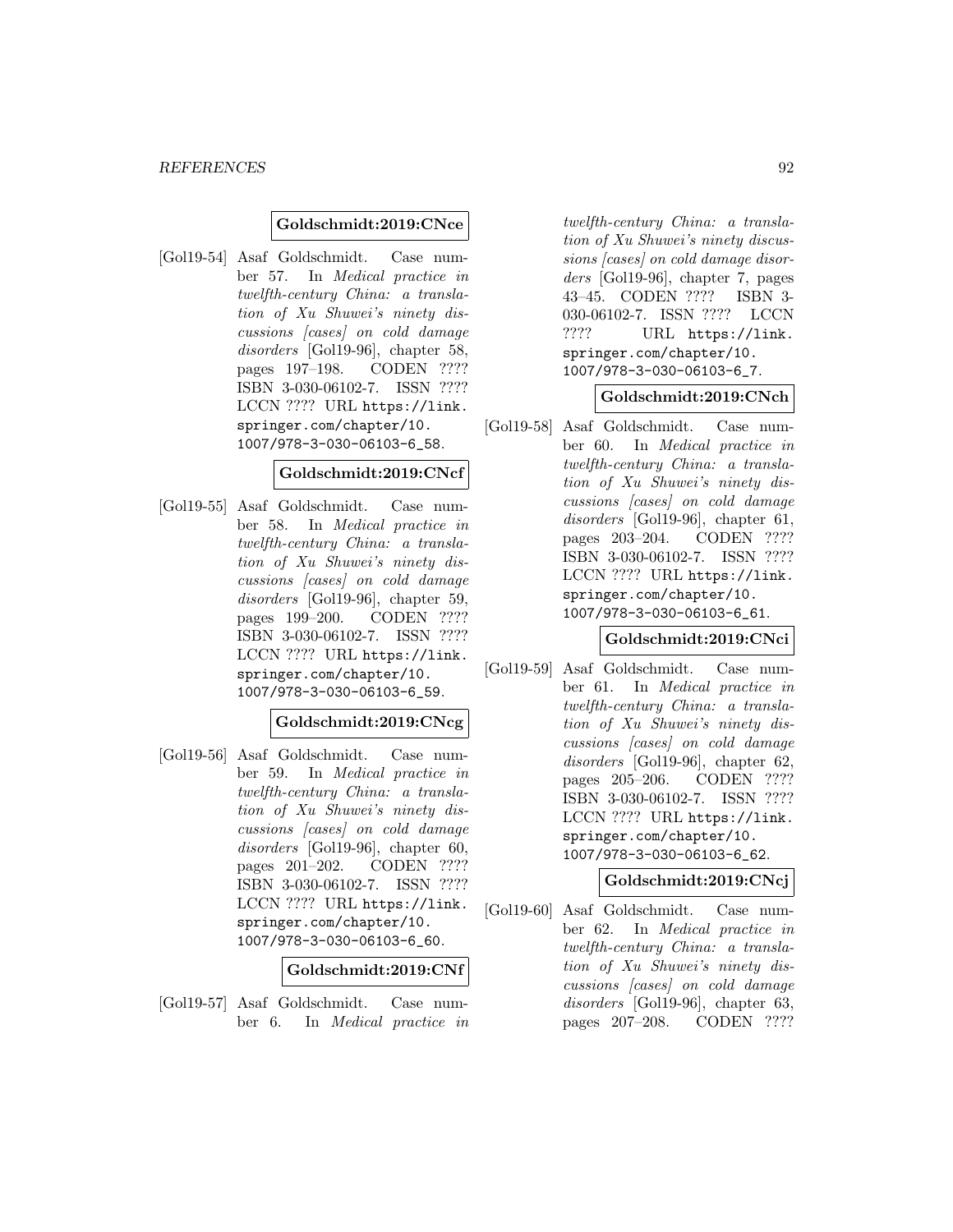ISBN 3-030-06102-7. ISSN ???? LCCN ???? URL https://link. springer.com/chapter/10. 1007/978-3-030-06103-6\_63.

**Goldschmidt:2019:CNck**

[Gol19-61] Asaf Goldschmidt. Case number 63. In Medical practice in twelfth-century China: a translation of Xu Shuwei's ninety discussions [cases] on cold damage disorders [Gol19-96], chapter 64, pages 209–210. CODEN ???? ISBN 3-030-06102-7. ISSN ???? LCCN ???? URL https://link. springer.com/chapter/10. 1007/978-3-030-06103-6\_64.

## **Goldschmidt:2019:CNcl**

[Gol19-62] Asaf Goldschmidt. Case number 64. In Medical practice in twelfth-century China: a translation of Xu Shuwei's ninety discussions [cases] on cold damage disorders [Gol19-96], chapter 65, pages 211–212. CODEN ???? ISBN 3-030-06102-7. ISSN ???? LCCN ???? URL https://link. springer.com/chapter/10. 1007/978-3-030-06103-6\_65.

### **Goldschmidt:2019:CNcm**

[Gol19-63] Asaf Goldschmidt. Case number 65. In Medical practice in twelfth-century China: a translation of Xu Shuwei's ninety discussions [cases] on cold damage disorders [Gol19-96], chapter 66, pages 213–216. CODEN ???? ISBN 3-030-06102-7. ISSN ???? LCCN ???? URL https://link. springer.com/chapter/10. 1007/978-3-030-06103-6\_66.

#### **Goldschmidt:2019:CNcn**

[Gol19-64] Asaf Goldschmidt. Case number 66. In Medical practice in twelfth-century China: a translation of Xu Shuwei's ninety discussions [cases] on cold damage disorders [Gol19-96], chapter 67, pages 217–219. CODEN ???? ISBN 3-030-06102-7. ISSN ???? LCCN ???? URL https://link. springer.com/chapter/10. 1007/978-3-030-06103-6\_67.

#### **Goldschmidt:2019:CNco**

[Gol19-65] Asaf Goldschmidt. Case number 67. In Medical practice in twelfth-century China: a translation of Xu Shuwei's ninety discussions [cases] on cold damage disorders [Gol19-96], chapter 68, pages 221–222. CODEN ???? ISBN 3-030-06102-7. ISSN ???? LCCN ???? URL https://link. springer.com/chapter/10. 1007/978-3-030-06103-6\_68.

### **Goldschmidt:2019:CNcp**

[Gol19-66] Asaf Goldschmidt. Case number 68. In Medical practice in twelfth-century China: a translation of Xu Shuwei's ninety discussions [cases] on cold damage disorders [Gol19-96], chapter 69, pages 223–226. CODEN ???? ISBN 3-030-06102-7. ISSN ???? LCCN ???? URL https://link. springer.com/chapter/10. 1007/978-3-030-06103-6\_69.

#### **Goldschmidt:2019:CNcq**

[Gol19-67] Asaf Goldschmidt. Case number 69. In Medical practice in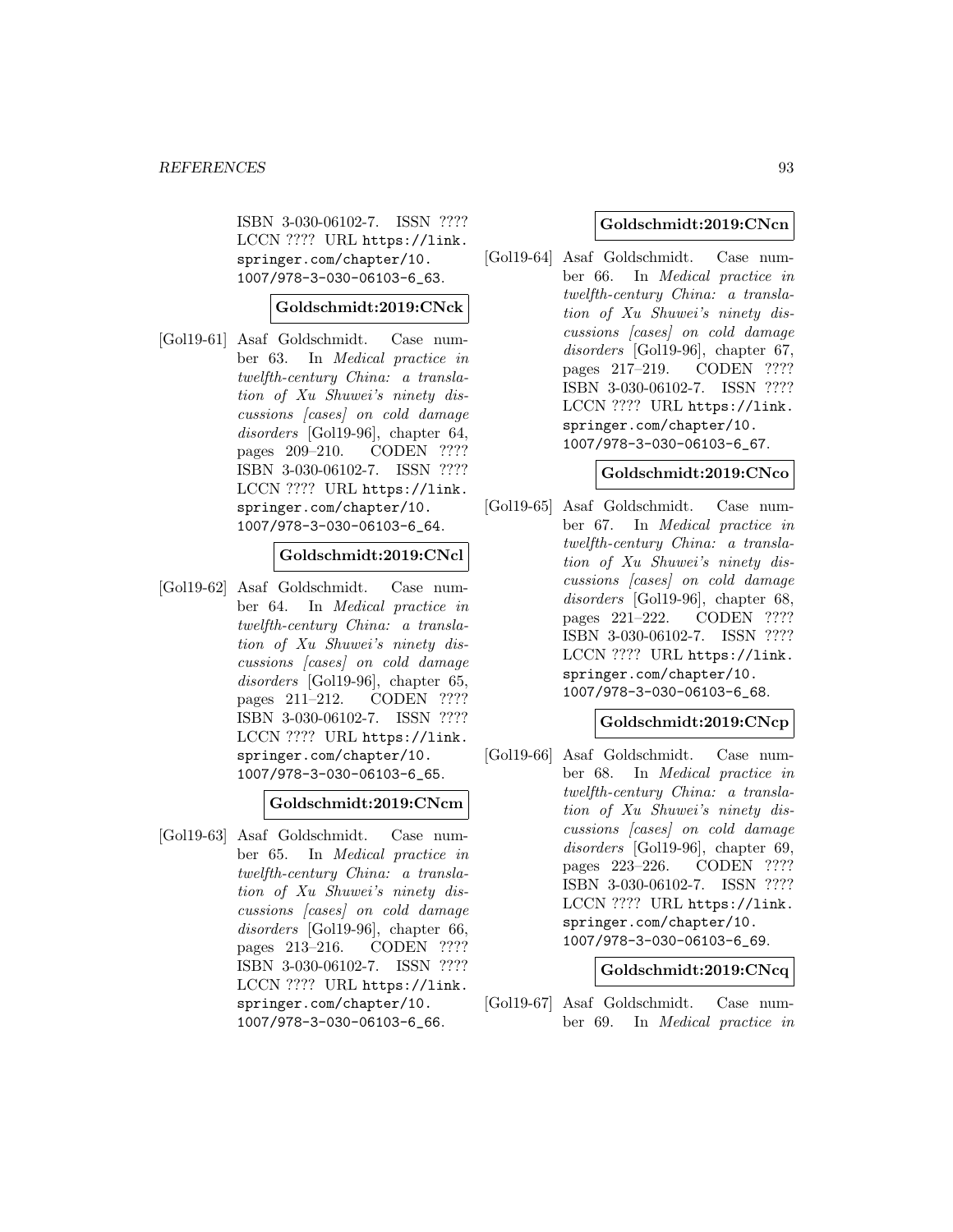twelfth-century China: a translation of Xu Shuwei's ninety discussions [cases] on cold damage disorders [Gol19-96], chapter 70, pages 227–228. CODEN ???? ISBN 3-030-06102-7. ISSN ???? LCCN ???? URL https://link. springer.com/chapter/10. 1007/978-3-030-06103-6\_70.

# **Goldschmidt:2019:CNg**

[Gol19-68] Asaf Goldschmidt. Case number 7. In Medical practice in twelfth-century China: a translation of Xu Shuwei's ninety discussions [cases] on cold damage disorders [Gol19-96], chapter 8, pages 47–49. CODEN ???? ISBN 3- 030-06102-7. ISSN ???? LCCN ???? URL https://link. springer.com/chapter/10. 1007/978-3-030-06103-6\_8.

# **Goldschmidt:2019:CNcr**

[Gol19-69] Asaf Goldschmidt. Case number 70. In Medical practice in twelfth-century China: a translation of Xu Shuwei's ninety discussions [cases] on cold damage disorders [Gol19-96], chapter 71, pages 229–230. CODEN ???? ISBN 3-030-06102-7. ISSN ???? LCCN ???? URL https://link. springer.com/chapter/10. 1007/978-3-030-06103-6\_71.

## **Goldschmidt:2019:CNcs**

[Gol19-70] Asaf Goldschmidt. Case number 71. In Medical practice in twelfth-century China: a translation of Xu Shuwei's ninety discussions [cases] on cold damage disorders [Gol19-96], chapter 72, pages 231–232. CODEN ????

ISBN 3-030-06102-7. ISSN ???? LCCN ???? URL https://link. springer.com/chapter/10. 1007/978-3-030-06103-6\_72.

## **Goldschmidt:2019:CNct**

[Gol19-71] Asaf Goldschmidt. Case number 72. In Medical practice in twelfth-century China: a translation of Xu Shuwei's ninety discussions [cases] on cold damage disorders [Gol19-96], chapter 73, pages 233–234. CODEN ???? ISBN 3-030-06102-7. ISSN ???? LCCN ???? URL https://link. springer.com/chapter/10. 1007/978-3-030-06103-6\_73.

# **Goldschmidt:2019:CNcu**

[Gol19-72] Asaf Goldschmidt. Case number 73. In Medical practice in twelfth-century China: a translation of Xu Shuwei's ninety discussions [cases] on cold damage disorders [Gol19-96], chapter 74, pages 235–237. CODEN ???? ISBN 3-030-06102-7. ISSN ???? LCCN ???? URL https://link. springer.com/chapter/10. 1007/978-3-030-06103-6\_74.

#### **Goldschmidt:2019:CNcv**

[Gol19-73] Asaf Goldschmidt. Case number 74. In Medical practice in twelfth-century China: a translation of Xu Shuwei's ninety discussions [cases] on cold damage disorders [Gol19-96], chapter 75, pages 239–242. CODEN ???? ISBN 3-030-06102-7. ISSN ???? LCCN ???? URL https://link. springer.com/chapter/10. 1007/978-3-030-06103-6\_75.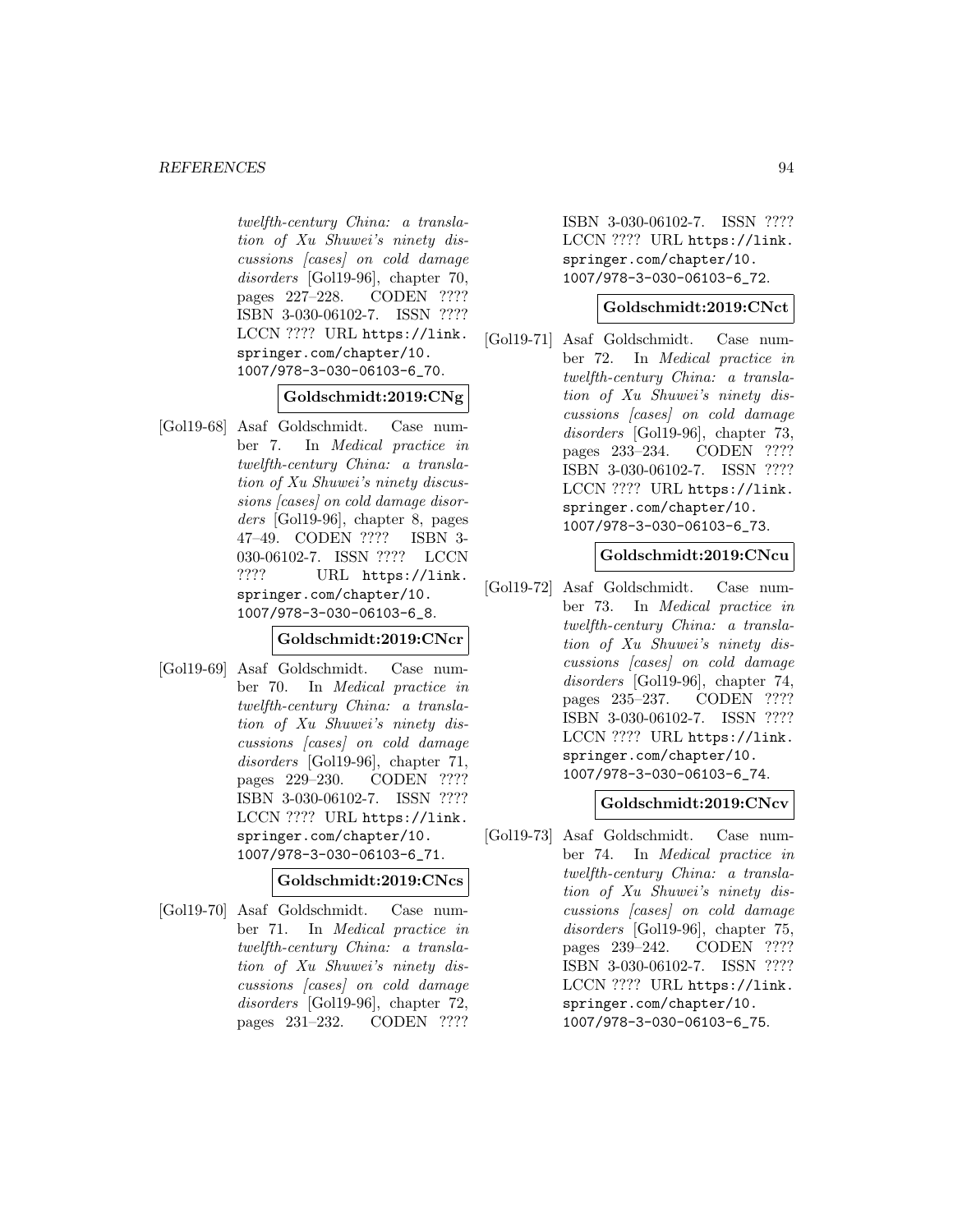#### **Goldschmidt:2019:CNcw**

[Gol19-74] Asaf Goldschmidt. Case number 75. In Medical practice in twelfth-century China: a translation of Xu Shuwei's ninety discussions [cases] on cold damage disorders [Gol19-96], chapter 76, pages 243–244. CODEN ???? ISBN 3-030-06102-7. ISSN ???? LCCN ???? URL https://link. springer.com/chapter/10. 1007/978-3-030-06103-6\_76.

### **Goldschmidt:2019:CNcx**

[Gol19-75] Asaf Goldschmidt. Case number 76. In Medical practice in twelfth-century China: a translation of Xu Shuwei's ninety discussions [cases] on cold damage disorders [Gol19-96], chapter 77, pages 245–247. CODEN ???? ISBN 3-030-06102-7. ISSN ???? LCCN ???? URL https://link. springer.com/chapter/10. 1007/978-3-030-06103-6\_77.

## **Goldschmidt:2019:CNcy**

[Gol19-76] Asaf Goldschmidt. Case number 77. In Medical practice in twelfth-century China: a translation of Xu Shuwei's ninety discussions [cases] on cold damage disorders [Gol19-96], chapter 78, pages 249–250. CODEN ???? ISBN 3-030-06102-7. ISSN ???? LCCN ???? URL https://link. springer.com/chapter/10. 1007/978-3-030-06103-6\_78.

**Goldschmidt:2019:CNcz**

[Gol19-77] Asaf Goldschmidt. Case number 78. In Medical practice in

twelfth-century China: a translation of Xu Shuwei's ninety discussions [cases] on cold damage disorders [Gol19-96], chapter 79, pages 251–253. CODEN ???? ISBN 3-030-06102-7. ISSN ???? LCCN ???? URL https://link. springer.com/chapter/10. 1007/978-3-030-06103-6\_79.

#### **Goldschmidt:2019:CNda**

[Gol19-78] Asaf Goldschmidt. Case number 79. In Medical practice in twelfth-century China: a translation of Xu Shuwei's ninety discussions [cases] on cold damage disorders [Gol19-96], chapter 80, pages 255–257. CODEN ???? ISBN 3-030-06102-7. ISSN ???? LCCN ???? URL https://link. springer.com/chapter/10. 1007/978-3-030-06103-6\_80.

### **Goldschmidt:2019:CNh**

[Gol19-79] Asaf Goldschmidt. Case number 8. In Medical practice in twelfth-century China: a translation of Xu Shuwei's ninety discussions [cases] on cold damage disorders [Gol19-96], chapter 9, pages 51–54. CODEN ???? ISBN 3- 030-06102-7. ISSN ???? LCCN ???? URL https://link. springer.com/chapter/10. 1007/978-3-030-06103-6\_9.

# **Goldschmidt:2019:CNdb**

[Gol19-80] Asaf Goldschmidt. Case number 80. In Medical practice in twelfth-century China: a translation of Xu Shuwei's ninety discussions [cases] on cold damage disorders [Gol19-96], chapter 81, pages 259–261. CODEN ????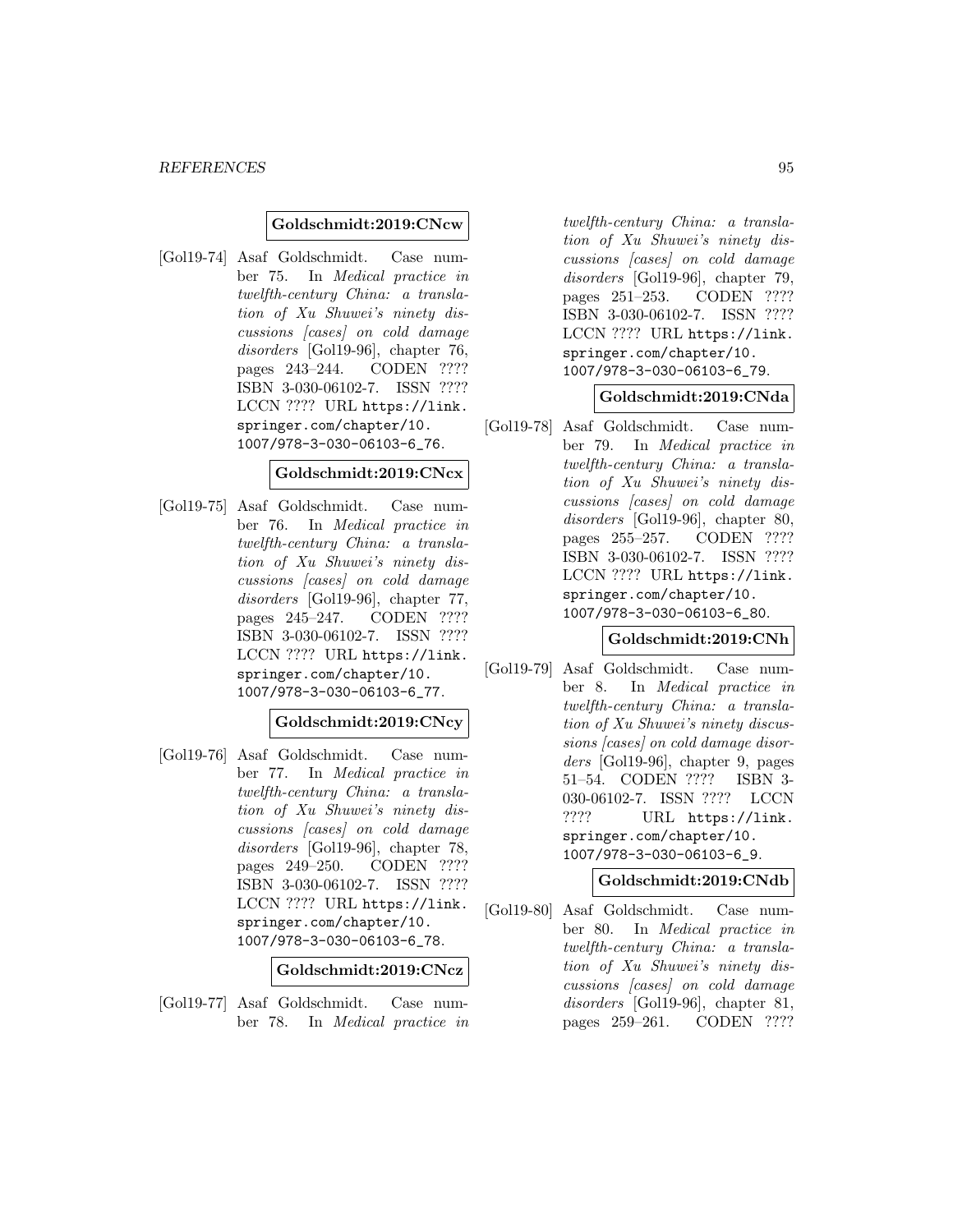ISBN 3-030-06102-7. ISSN ???? LCCN ???? URL https://link. springer.com/chapter/10. 1007/978-3-030-06103-6\_81.

## **Goldschmidt:2019:CNdc**

[Gol19-81] Asaf Goldschmidt. Case number 81. In Medical practice in twelfth-century China: a translation of Xu Shuwei's ninety discussions [cases] on cold damage disorders [Gol19-96], chapter 82, pages 263–266. CODEN ???? ISBN 3-030-06102-7. ISSN ???? LCCN ???? URL https://link. springer.com/chapter/10. 1007/978-3-030-06103-6\_82.

## **Goldschmidt:2019:CNdd**

[Gol19-82] Asaf Goldschmidt. Case number 82. In Medical practice in twelfth-century China: a translation of Xu Shuwei's ninety discussions [cases] on cold damage disorders [Gol19-96], chapter 83, pages 267–270. CODEN ???? ISBN 3-030-06102-7. ISSN ???? LCCN ???? URL https://link. springer.com/chapter/10. 1007/978-3-030-06103-6\_83.

### **Goldschmidt:2019:CNde**

[Gol19-83] Asaf Goldschmidt. Case number 83. In Medical practice in twelfth-century China: a translation of Xu Shuwei's ninety discussions [cases] on cold damage disorders [Gol19-96], chapter 84, pages 271–274. CODEN ???? ISBN 3-030-06102-7. ISSN ???? LCCN ???? URL https://link. springer.com/chapter/10. 1007/978-3-030-06103-6\_84.

### **Goldschmidt:2019:CNdf**

[Gol19-84] Asaf Goldschmidt. Case number 84. In Medical practice in twelfth-century China: a translation of Xu Shuwei's ninety discussions [cases] on cold damage disorders [Gol19-96], chapter 85, pages 275–277. CODEN ???? ISBN 3-030-06102-7. ISSN ???? LCCN ???? URL https://link. springer.com/chapter/10. 1007/978-3-030-06103-6\_85.

#### **Goldschmidt:2019:CNdg**

[Gol19-85] Asaf Goldschmidt. Case number 85. In Medical practice in twelfth-century China: a translation of Xu Shuwei's ninety discussions [cases] on cold damage disorders [Gol19-96], chapter 86, pages 279–281. CODEN ???? ISBN 3-030-06102-7. ISSN ???? LCCN ???? URL https://link. springer.com/chapter/10. 1007/978-3-030-06103-6\_86.

## **Goldschmidt:2019:CNdh**

[Gol19-86] Asaf Goldschmidt. Case number 86. In Medical practice in twelfth-century China: a translation of Xu Shuwei's ninety discussions [cases] on cold damage disorders [Gol19-96], chapter 87, pages 283–285. CODEN ???? ISBN 3-030-06102-7. ISSN ???? LCCN ???? URL https://link. springer.com/chapter/10. 1007/978-3-030-06103-6\_87.

#### **Goldschmidt:2019:CNdi**

[Gol19-87] Asaf Goldschmidt. Case number 87. In Medical practice in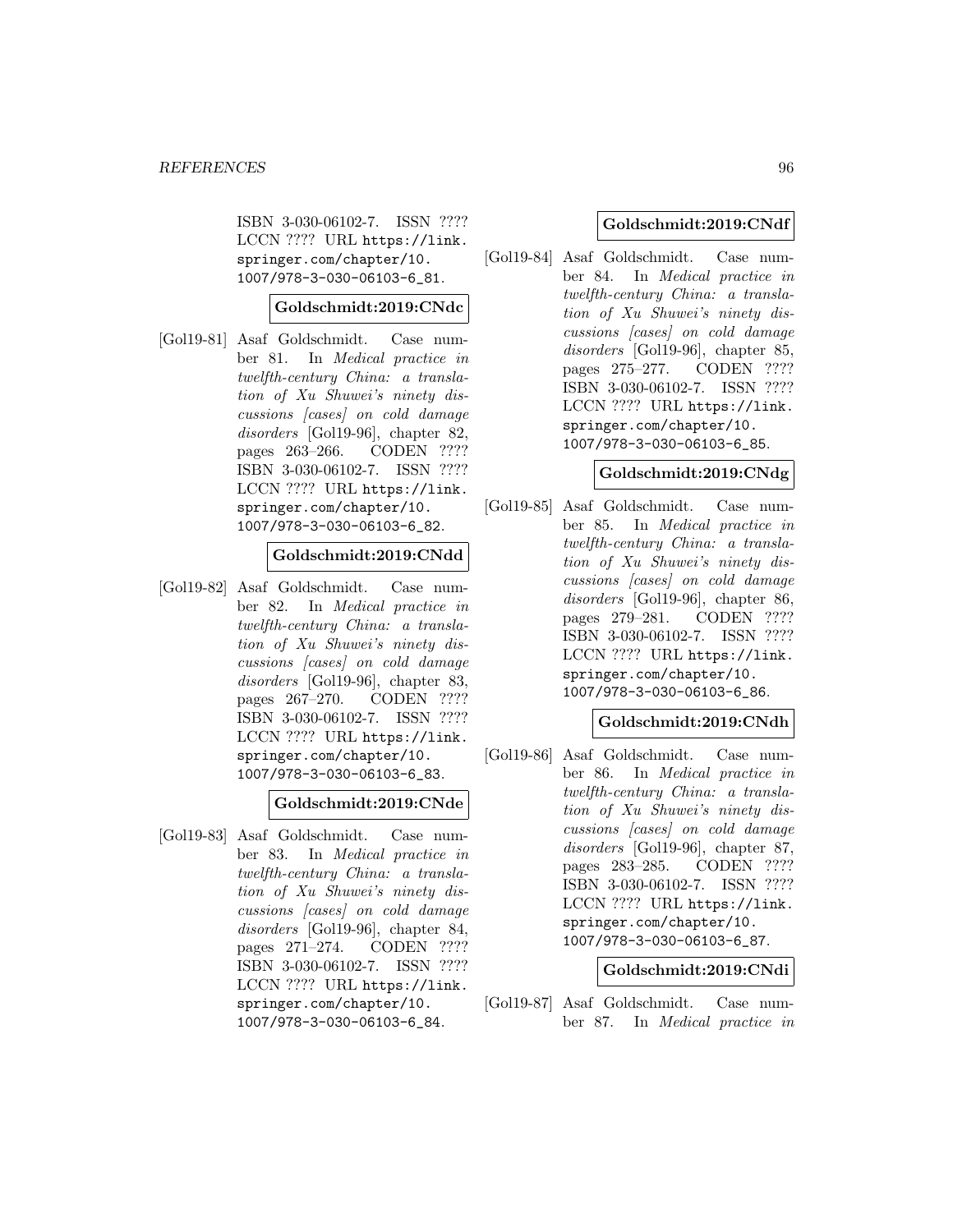twelfth-century China: a translation of Xu Shuwei's ninety discussions [cases] on cold damage disorders [Gol19-96], chapter 88, pages 287–289. CODEN ???? ISBN 3-030-06102-7. ISSN ???? LCCN ???? URL https://link. springer.com/chapter/10. 1007/978-3-030-06103-6\_88.

## **Goldschmidt:2019:CNdj**

[Gol19-88] Asaf Goldschmidt. Case number 88. In Medical practice in twelfth-century China: a translation of Xu Shuwei's ninety discussions [cases] on cold damage disorders [Gol19-96], chapter 89, pages 291–293. CODEN ???? ISBN 3-030-06102-7. ISSN ???? LCCN ???? URL https://link. springer.com/chapter/10. 1007/978-3-030-06103-6\_89.

# **Goldschmidt:2019:CNdk**

[Gol19-89] Asaf Goldschmidt. Case number 89. In Medical practice in twelfth-century China: a translation of Xu Shuwei's ninety discussions [cases] on cold damage disorders [Gol19-96], chapter 90, pages 295–297. CODEN ???? ISBN 3-030-06102-7. ISSN ???? LCCN ???? URL https://link. springer.com/chapter/10. 1007/978-3-030-06103-6\_90.

# **Goldschmidt:2019:CNi**

[Gol19-90] Asaf Goldschmidt. Case number 9. In Medical practice in twelfth-century China: a translation of Xu Shuwei's ninety discussions [cases] on cold damage disorders [Gol19-96], chapter 10, pages

55–57. CODEN ???? ISBN 3- 030-06102-7. ISSN ???? LCCN ???? URL https://link. springer.com/chapter/10. 1007/978-3-030-06103-6\_10.

# **Goldschmidt:2019:CNdl**

[Gol19-91] Asaf Goldschmidt. Case number 90. In Medical practice in twelfth-century China: a translation of Xu Shuwei's ninety discussions [cases] on cold damage disorders [Gol19-96], chapter 91, pages 299–300. CODEN ???? ISBN 3-030-06102-7. ISSN ???? LCCN ???? URL https://link. springer.com/chapter/10. 1007/978-3-030-06103-6\_91.

# **Goldschmidt:2019:FMa**

[Gol19-92] Asaf Goldschmidt. Front matter. In Medical practice in twelfth-century China: a translation of Xu Shuwei's ninety discussions [cases] on cold damage disorders [Gol19-96], pages i– xxiv. ISBN 3-030-06102-7. ISSN 1385-0180 (print), 2215-0064 (electronic). LCCN ???? URL https: //link.springer.com/book/10. 1007/978-3-030-06103-6.

# **Goldschmidt:2019:FMb**

[Gol19-93] Asaf Goldschmidt. Front matter. In Medical practice in twelfthcentury China: a translation of Xu Shuwei's ninety discussions [cases] on cold damage disorders [Gol19-96], page 1. ISBN 3-030- 06102-7. ISSN 1385-0180 (print), 2215-0064 (electronic). LCCN ???? URL https://link. springer.com/content/pdf/ bfm:978-3-030-06103-6/1.pdf.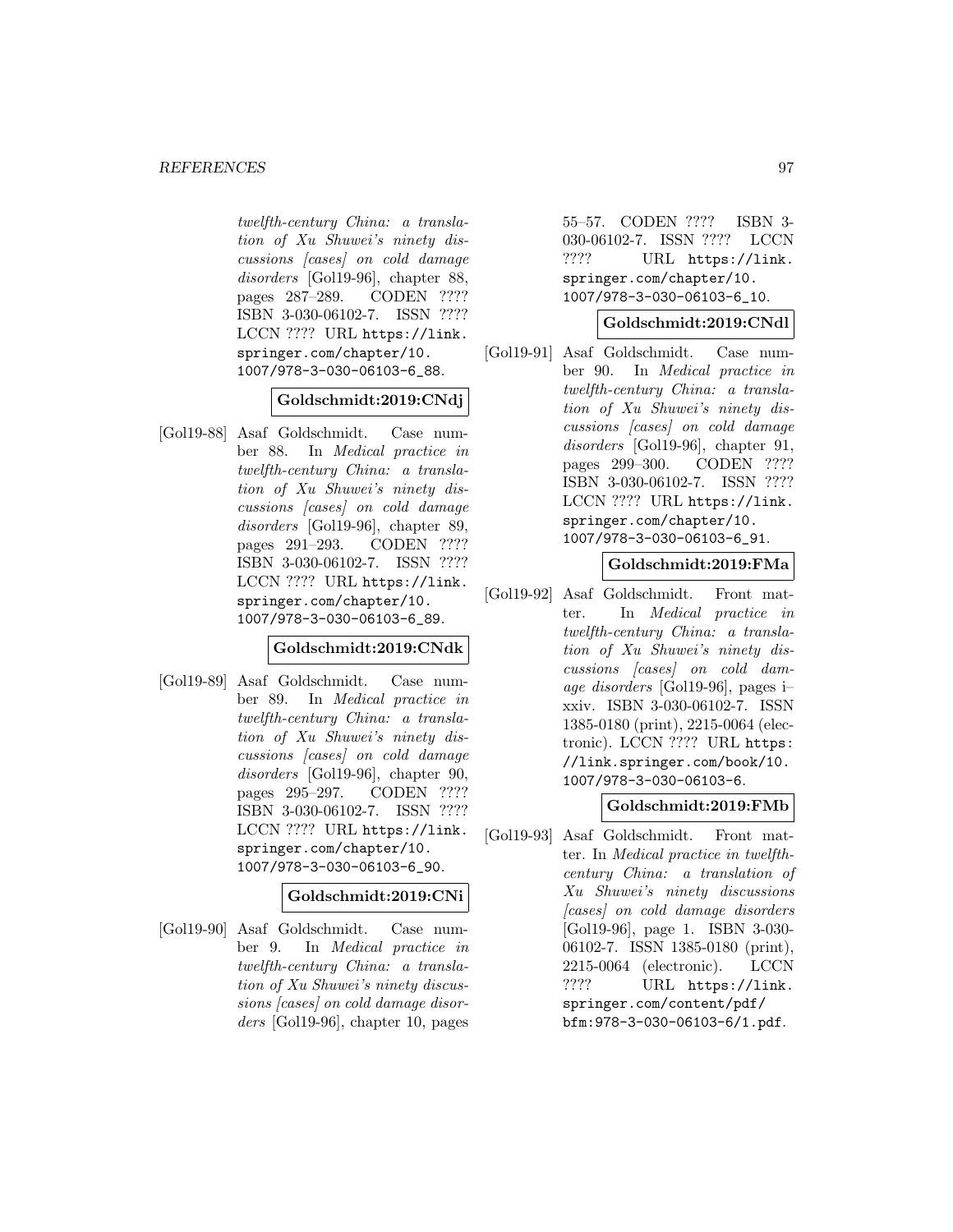## **Goldschmidt:2019:FMc**

[Gol19-94] Asaf Goldschmidt. Front matter. In Medical practice in twelfthcentury China: a translation of Xu Shuwei's ninety discussions [cases] on cold damage disorders [Gol19-96], page 27. ISBN 3-030- 06102-7. ISSN 1385-0180 (print), 2215-0064 (electronic). LCCN ???? URL https://link. springer.com/content/pdf/ bfm:978-3-030-06103-6/1.pdf.

### **Goldschmidt:2019:I**

[Gol19-95] Asaf Goldschmidt. Introduction. In Medical practice in twelfthcentury China: a translation of Xu Shuwei's ninety discussions [cases] on cold damage disorders [Gol19-96], chapter 1, pages 3– 25. CODEN ???? ISBN 3- 030-06102-7. ISSN ???? LCCN ???? URL https://link. springer.com/chapter/10. 1007/978-3-030-06103-6\_1.

**Goldschmidt:2019:MPT**

[Gol19-96] Asaf Goldschmidt. Medical practice in the set of  $\iota$ twelfth-century China: a translation of Xu Shuwei's ninety discussions [cases] on cold damage disorders, volume 54 of Archimedes: New Studies in the History and Philosophy of Science and Technology. Springer International Publishing AG, Cham, Switzerland, 2019. ISBN 3-030-06102- 7. ISSN 1385-0180 (print), 2215- 0064 (electronic). 315 (est.) pp. LCCN ???? URL https://link. springer.com/content/pdf/ bfm:978-3-030-06103-6/1.pdf.

# **Good:2017:JHG**

[Goo17] Gregory A. Good. John Herschel's geology: The Cape of Good Hope in the 1830s. In Jed Buchwald and Larry Stewart, editors, The Romance of Science: Essays in Honour of Trevor H. Levere, volume 52 of Archimedes: New Studies in the History and Philosophy of Science and Technology, chapter 8, pages 135–150. Springer International Publishing AG, Cham, Switzerland, 2017. ISBN 3-319-58436-7. ISSN 1385-0180 (print), 2215-0064 (electronic). URL https://link. springer.com/chapter/10. 1007/978-3-319-58436-2\_8.

### **Gorman:2003:MMS**

[Gor03] Michael John Gorman. Mathematics and modesty in the Society of Jesus: The problems of Christoph Grienberger. In Mordechai Feingold, editor, The New Science and Jesuit Science: Seventeenth Century Perspectives, volume 6 of Archimedes: New Studies in the History and Philosophy of Science and Technology, chapter 1, pages 1–120. Springer Science+Business Media B.V., Dordrecht, The Netherlands, 2003. ISBN 94-017-0361-2. ISSN 1385-0180 (print), 2215-0064 (electronic). URL https://link. springer.com/chapter/10. 1007/978-94-017-0361-1\_1.

## **Gordin:2012:WCT**

[Gor12] Michael D. Gordin. The weekday chemist: The training of Aleksandr Borodin. In Jed Z. Buchwald, editor, A Master of Sci-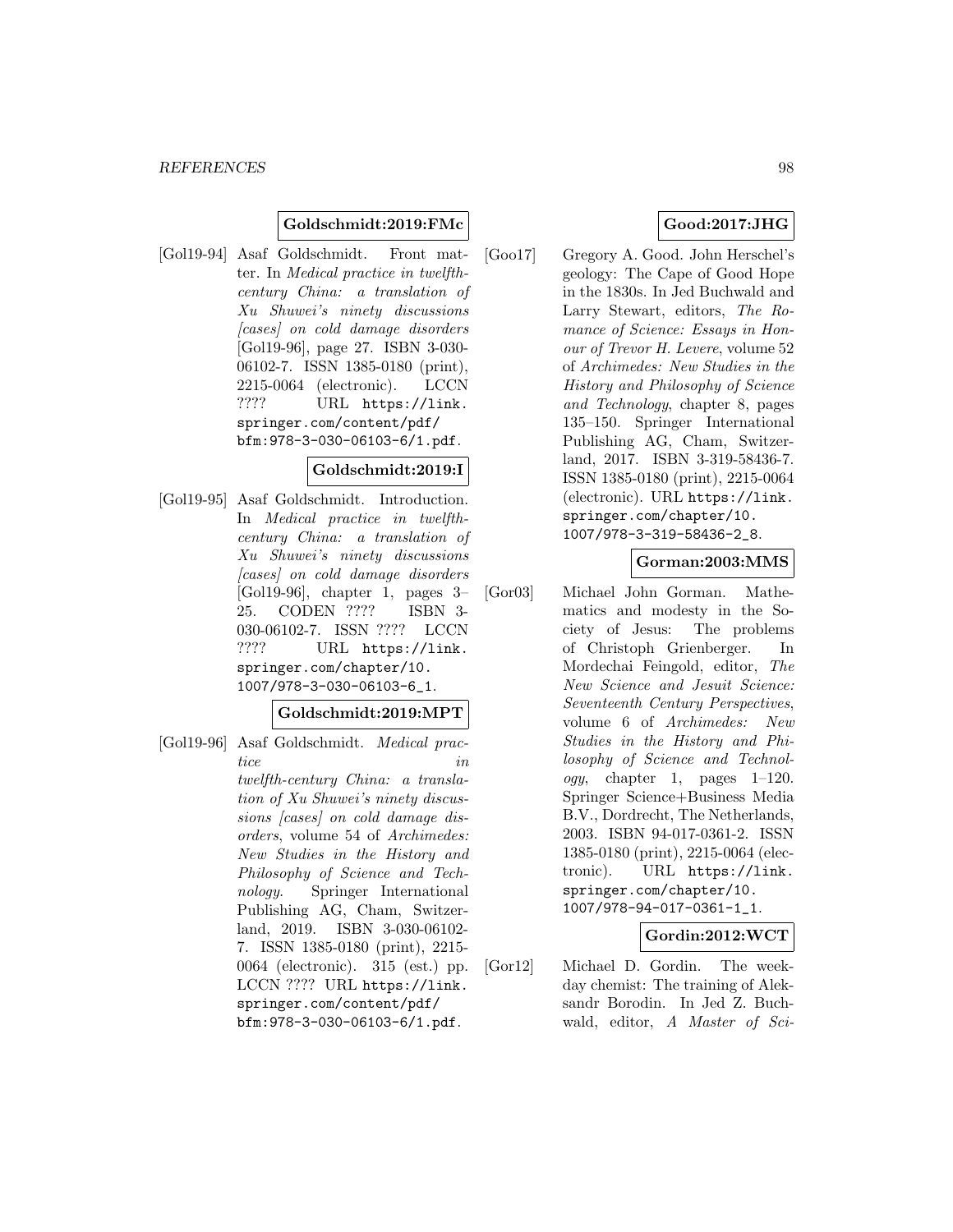ence History: Essays in Honor of Charles Coulston Gillispie, volume 30 of Archimedes: New Studies in the History and Philosophy of Science and Technology, chapter 9, pages 137–164. Springer Science+Business Media B.V., Dordrecht, The Netherlands, 2012. ISBN 94-007-2627-9. ISSN 1385-0180 (print), 2215-0064 (electronic). URL https://link. springer.com/chapter/10. 1007/978-94-007-2627-7\_9.

# **Goulding:2010:BM**

[Gou10a] Robert Goulding. Back matter. In Defending Hypatia: Ramus, Savile, and the Renaissance Rediscovery of Mathematical History, volume 25 of Archimedes: New Studies in the History and Philosophy of Science and Technology, pages 179–201. Springer Science+Business Media B.V., Dordrecht, The Netherlands, 2010. ISBN 90-481-3542-7. ISSN 1385- 0180 (print), 2215-0064 (electronic). URL https://link. springer.com/content/pdf/ bbm:978-90-481-3542-4/1.pdf.

## **Goulding:2010:DHR**

[Gou10b] Robert Goulding. Defending Hypatia: Ramus, Savile, and the Renaissance Rediscovery of Mathematical History, volume 25 of Archimedes: New Studies in the History and Philosophy of Science and Technology. Springer Netherlands, Dordrecht, The Netherlands, 2010. ISBN 90-481-3541- 9 (hardcover), 90-481-3542-7 (ebook). ISSN 1385-0180 (print),

2215-0064 (electronic). xx + 201 pp. LCCN QA24 .G68 2009.

# **Goulding:2010:PPS**

[Gou10c] Robert Goulding. From Plato to Pythagoras: The Scholae mathematicae. In Defending Hypatia: Ramus, Savile, and the Renaissance Rediscovery of Mathematical History, volume 25 of Archimedes: New Studies in the History and Philosophy of Science and Technology, chapter 3, pages 35–74. Springer Science+Business Media B.V., Dordrecht, The Netherlands, 2010. ISBN 90-481-3542-7. ISSN 1385-0180 (print), 2215-0064 (electronic). URL https://link. springer.com/chapter/10. 1007/978-90-481-3542-4\_3.

# **Goulding:2010:FM**

[Gou10d] Robert Goulding. Front matter. In Defending Hypatia: Ramus, Savile, and the Renaissance Rediscovery of Mathematical History, volume 25 of Archimedes: New Studies in the History and Philosophy of Science and Technology, pages i–xx. Springer Science+Business Media B.V., Dordrecht, The Netherlands, 2010. ISBN 90-481-3542-7. ISSN 1385- 0180 (print), 2215-0064 (electronic). URL https://link. springer.com/content/pdf/ bfm:978-90-481-3542-4/1.pdf.

# **Goulding:2010:LL**

[Gou10e] Robert Goulding. Lineages of learning. In Defending Hypatia: Ramus, Savile, and the Renaissance Rediscovery of Mathematical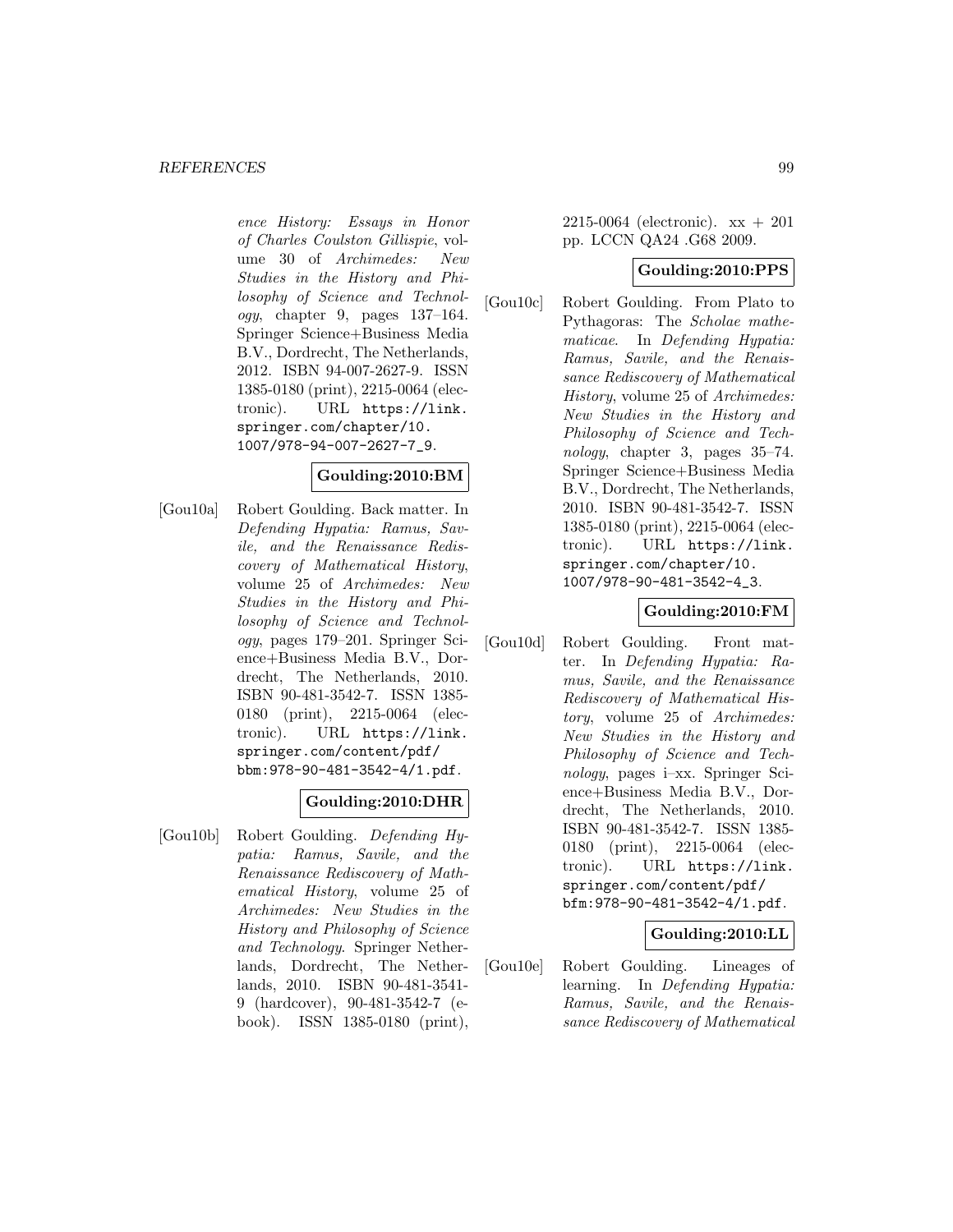History, volume 25 of Archimedes: New Studies in the History and Philosophy of Science and Technology, chapter 1, pages  $1-18$ . Springer Science+Business Media B.V., Dordrecht, The Netherlands, 2010. ISBN 90-481-3542-7. ISSN 1385-0180 (print), 2215-0064 (electronic). URL https://link. springer.com/chapter/10. 1007/978-90-481-3542-4\_1.

# **Goulding:2010:PLE**

[Gou10f] Robert Goulding. The puzzling lives of Euclid. In Defending Hypatia: Ramus, Savile, and the Renaissance Rediscovery of Mathematical History, volume 25 of Archimedes: New Studies in the History and Philosophy of Science and Technology, chapter 5, pages 117–142. Springer Science+Business Media B.V., Dordrecht, The Netherlands, 2010. ISBN 90-481-3542-7. ISSN 1385-0180 (print), 2215-0064 (electronic). URL https://link. springer.com/chapter/10. 1007/978-90-481-3542-4\_5.

# **Goulding:2010:RHM**

[Gou10g] Robert Goulding. Ramus and the history of mathematics. In Defending Hypatia: Ramus, Savile, and the Renaissance Rediscovery of Mathematical History, volume 25 of Archimedes: New Studies in the History and Philosophy of Science and Technology, chapter 2, pages 19–33. Springer Science+Business Media B.V., Dordrecht, The Netherlands, 2010. ISBN 90-481-3542-7. ISSN 1385-0180 (print), 2215-0064 (electronic). URL https://link. springer.com/chapter/10. 1007/978-90-481-3542-4\_2.

# **Goulding:2010:RHB**

[Gou10h] Robert Goulding. Rending Hypatia: The body of the elements. In Defending Hypatia: Ramus, Savile, and the Renaissance Rediscovery of Mathematical History, volume 25 of Archimedes: New Studies in the History and Philosophy of Science and Technology, chapter 6, pages 143–178. Springer Science+Business Media B.V., Dordrecht, The Netherlands, 2010. ISBN 90-481-3542-7. ISSN 1385-0180 (print), 2215-0064 (electronic). URL https://link. springer.com/chapter/10. 1007/978-90-481-3542-4\_6.

# **Goulding:2010:BAO**

[Gou10i] Robert Goulding. "To bring Alexandria to Oxford:" Henry Savile's 1570 lectures on Ptolemy. In Defending Hypatia: Ramus, Savile, and the Renaissance Rediscovery of Mathematical History, volume 25 of Archimedes: New Studies in the History and Philosophy of Science and Technology, chapter 4, pages 75–115. Springer Science+Business Media B.V., Dordrecht, The Netherlands, 2010. ISBN 90-481-3542-7. ISSN 1385-0180 (print), 2215-0064 (electronic). URL https://link. springer.com/chapter/10. 1007/978-90-481-3542-4\_4.

# **Galison:2000:AFT**

[GR00] Peter Galison and Alex Roland, editors. Atmospheric Flight in the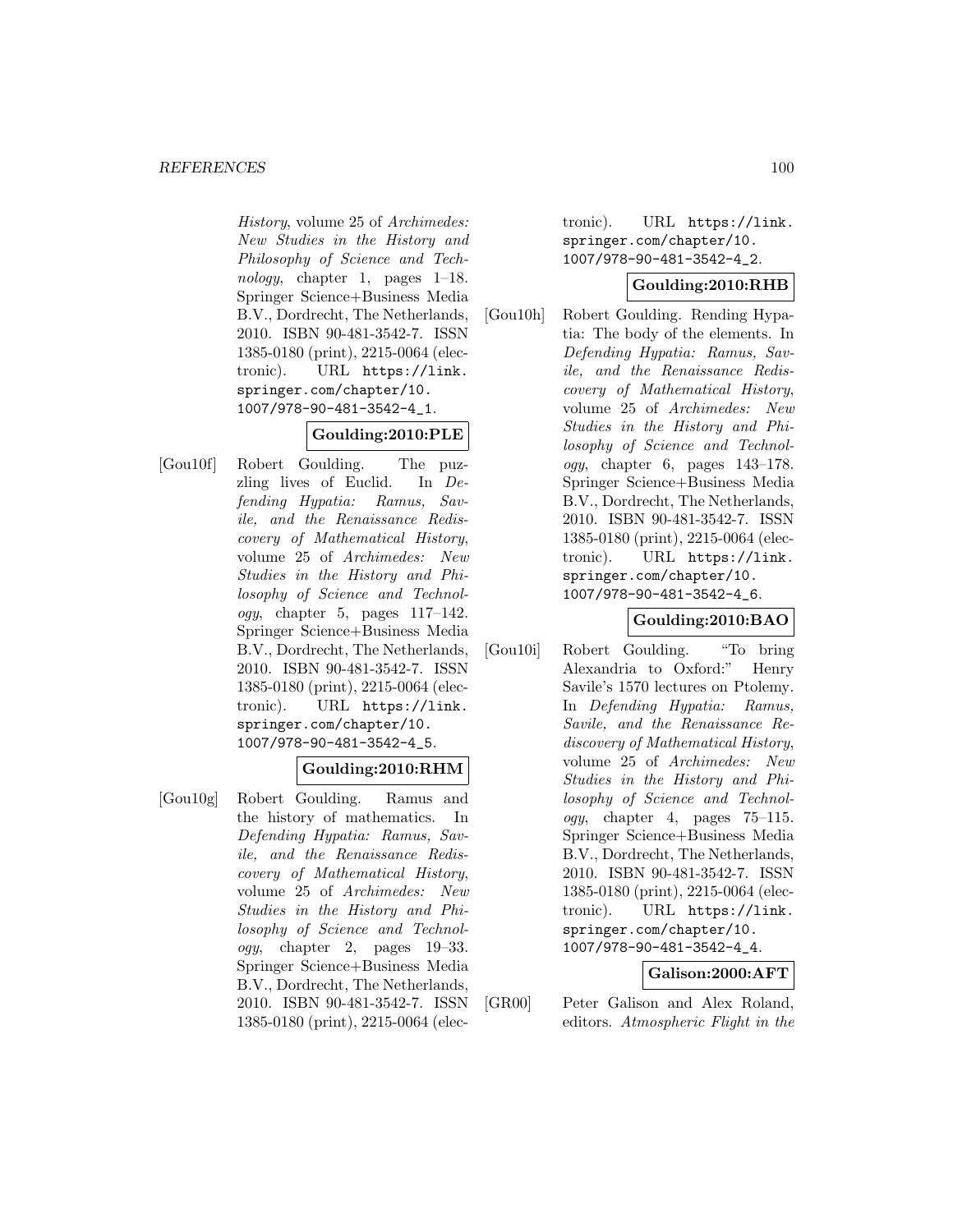Twentieth Century, volume 3 of Archimedes: New Studies in the History and Philosophy of Science and Technology. Springer Netherlands, Dordrecht, The Netherlands, 2000. ISBN 0-7923-6037- 0 (hardcover), 0-7923-6742-1 (paperback), 94-011-4379-X (e-book). ISSN 1385-0180 (print), 2215-0064 (electronic).  $xvi + 383$  pp. LCCN ????

# **Granada:2011:JKD**

[Gra11] Miguel A. Granada. Johannes Kepler and David Fabricius: Their discussion on the Nova of 1604. In Patrick J. Boner, editor, Change and

> Continuity in Early Modern Cosmology, volume 27 of Archimedes: New Studies in the History and Philosophy of Science and Technology, chapter 5, pages 67–92. Springer Science+Business Media B.V., Dordrecht, The Netherlands, 2011. ISBN 94-007-0037-7. ISSN 1385-0180 (print), 2215-0064 (electronic). URL https://link. springer.com/chapter/10. 1007/978-94-007-0037-6\_5.

# **Grafton:2017:MMA**

[Gra17] Anthony Grafton. A medical man among ecclesiastical historians: John Caius, Matthew Parker and the history of Cambridge University. In Gideon Manning and Cynthia Klestinec, editors, Professors, Physicians and Practices in the History of Medicine: Essays in Honor of Nancy Siraisi, volume 50 of Archimedes: New Studies in the History and Philosophy of Science and Technology, chapter 7, pages

113–127. Springer International Publishing AG, Cham, Switzerland, 2017. ISBN 3-319-56514-1. ISSN 1385-0180 (print), 2215-0064 (electronic). URL https://link. springer.com/chapter/10. 1007/978-3-319-56514-9\_7.

# **Grene:2005:DHB**

[Gre05] Marjorie Grene. Descartes and the heart beat: A conservative innovation. In Jed Z. Buchwald and Allan Franklin, editors, Wrong for the Right Reasons, volume 11 of Archimedes: New Studies in the History and Philosophy of Science and Technology, chapter 5, pages 91–97. Springer, Dordrecht, The Netherlands, 2005. ISBN 1-4020-3048-7. ISSN 1385-0180 (print), 2215-0064 (electronic). URL https://link. springer.com/chapter/10. 1007/1-4020-3048-7\_5.

## **Grosholz:2015:LMP**

[Gro15] Emily R. Grosholz. Leibniz's mathematical and philosophical analysis of time. In Norma B. Goethe, Philip Beeley, and David Rabouin, editors, G. W. Leibniz, Interrelations between Mathematics and Philosophy, volume 41 of Archimedes: New Studies in the History and Philosophy of Science and Technology, chapter 4, pages 75–88. Springer Netherlands, Dordrecht, The Netherlands, 2015. ISBN 94-017-9664-5. ISSN 1385-0180 (print), 2215-0064 (electronic). URL https://link. springer.com/chapter/10. 1007/978-94-017-9664-4\_4.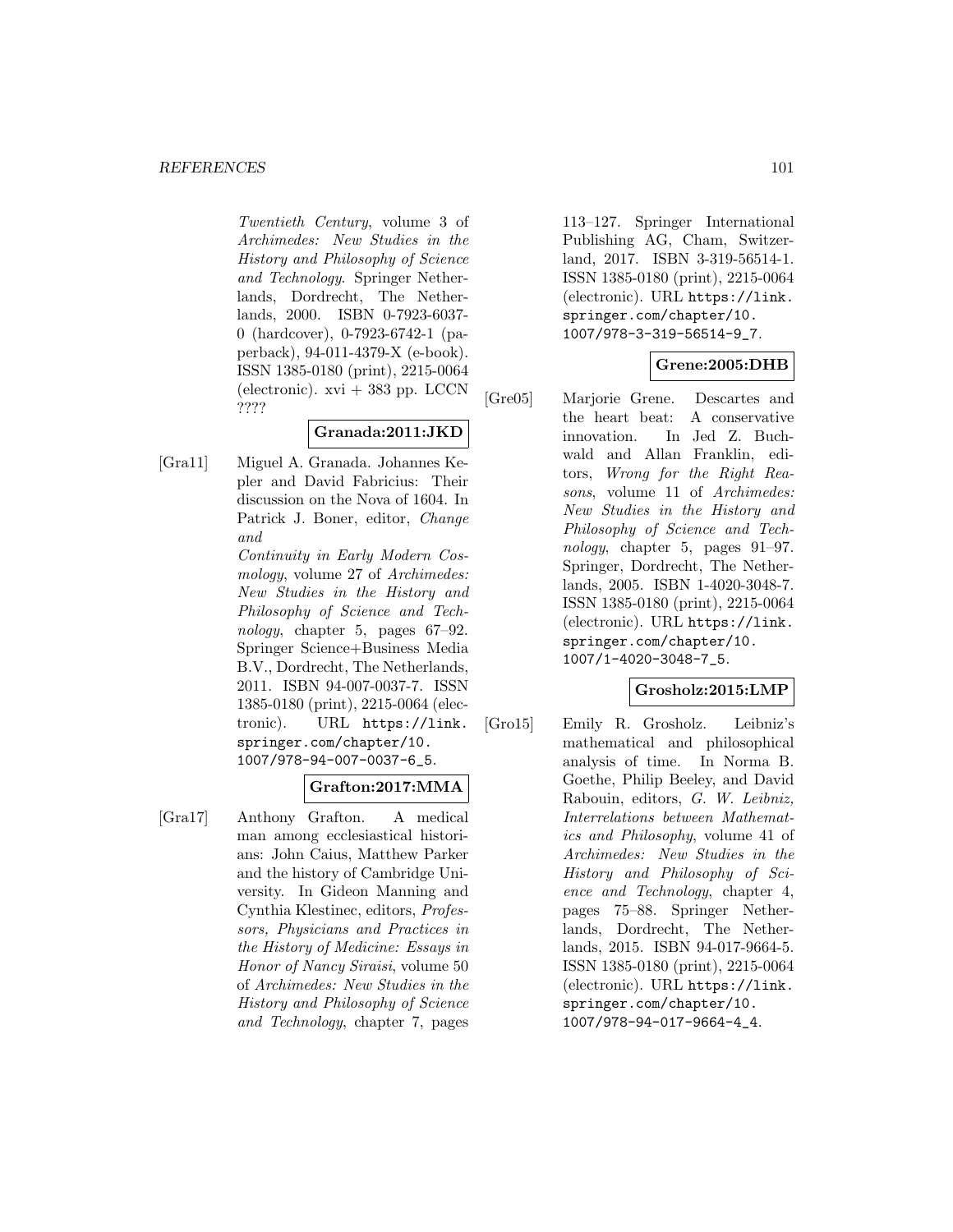# **Guttler:2015:DLM**

[Güt15] Nils Güttler. Drawing the line: Mapping cultivated plants and seeing nature in Nineteenth-Century plant geography. In Denise Phillips and Sharon Kingsland, editors, New Perspectives on the History of Life Sciences and Agriculture, volume 40 of Archimedes: New Studies in the History and Philosophy of Science and Technology, chapter 3, pages 27–52. Springer International Publishing Switzerland, Cham, Switzerland; Heidelberg, Germany; New York, NY, USA; Dordrecht, The Netherlands; London, UK, 2015. ISBN 3-319-12185- 5. ISSN 1385-0180 (print), 2215- 0064 (electronic). URL https:// link.springer.com/chapter/ 10.1007/978-3-319-12185-7\_3.

# **Hamerla:2006:ASR**

[Ham06] Ralph R. Hamerla, editor. An American Scientist on the Research Frontier: Edward Morley, Community, and Radical Ideas in Nineteenth-Century Science, volume 13 of Archimedes: New Studies in the History and Philosophy of Science and Technology. Springer, Dordrecht, The Netherlands, 2006. ISBN 1-4020-4088- 1 (hardcover), 1-4020-4089-X (ebook). ISSN 1385-0180 (print), 2215-0064 (electronic). xiii + 260 pp. LCCN Q143.M82 H36 2006.

## **Hamm:2017:TLA**

[Ham17] Ernie Hamm. Trevor Levere, affinities that matter. In Jed Buchwald and Larry Stewart, editors, The Romance of Science: Es-

says in Honour of Trevor H. Levere, volume 52 of Archimedes: New Studies in the History and Philosophy of Science and Technology, chapter 1, pages 1–7. Springer International Publishing AG, Cham, Switzerland, 2017. ISBN 3-319-58436-7. ISSN 1385- 0180 (print), 2215-0064 (electronic). URL https://link. springer.com/chapter/10. 1007/978-3-319-58436-2\_1.

## **Harwood:2015:DMT**

[Har15] Jonathan Harwood. Did Mendelism transform plant breeding? Genetic theory and breeding practice, 1900–1945. In Denise Phillips and Sharon Kingsland, editors, New Perspectives on the History of Life Sciences and Agriculture, volume 40 of Archimedes: New Studies in the History and Philosophy of Science and Technology, chapter 17, pages 345–370. Springer International Publishing Switzerland, Cham, Switzerland; Heidelberg, Germany; New York, NY, USA; Dordrecht, The Netherlands; London, UK, 2015. ISBN 3-319-12185-5. ISSN 1385- 0180 (print), 2215-0064 (electronic). URL https://link. springer.com/chapter/10. 1007/978-3-319-12185-7\_17.

# **Hashimoto:2000:WTE**

[Has00] Takehiko Hashimoto. The wind tunnel and the emergence of aeronautical research in Britain. In Peter Galison and Alex Roland, editors, Atmospheric Flight in the Twentieth Century, volume 3 of Archimedes: New Studies in the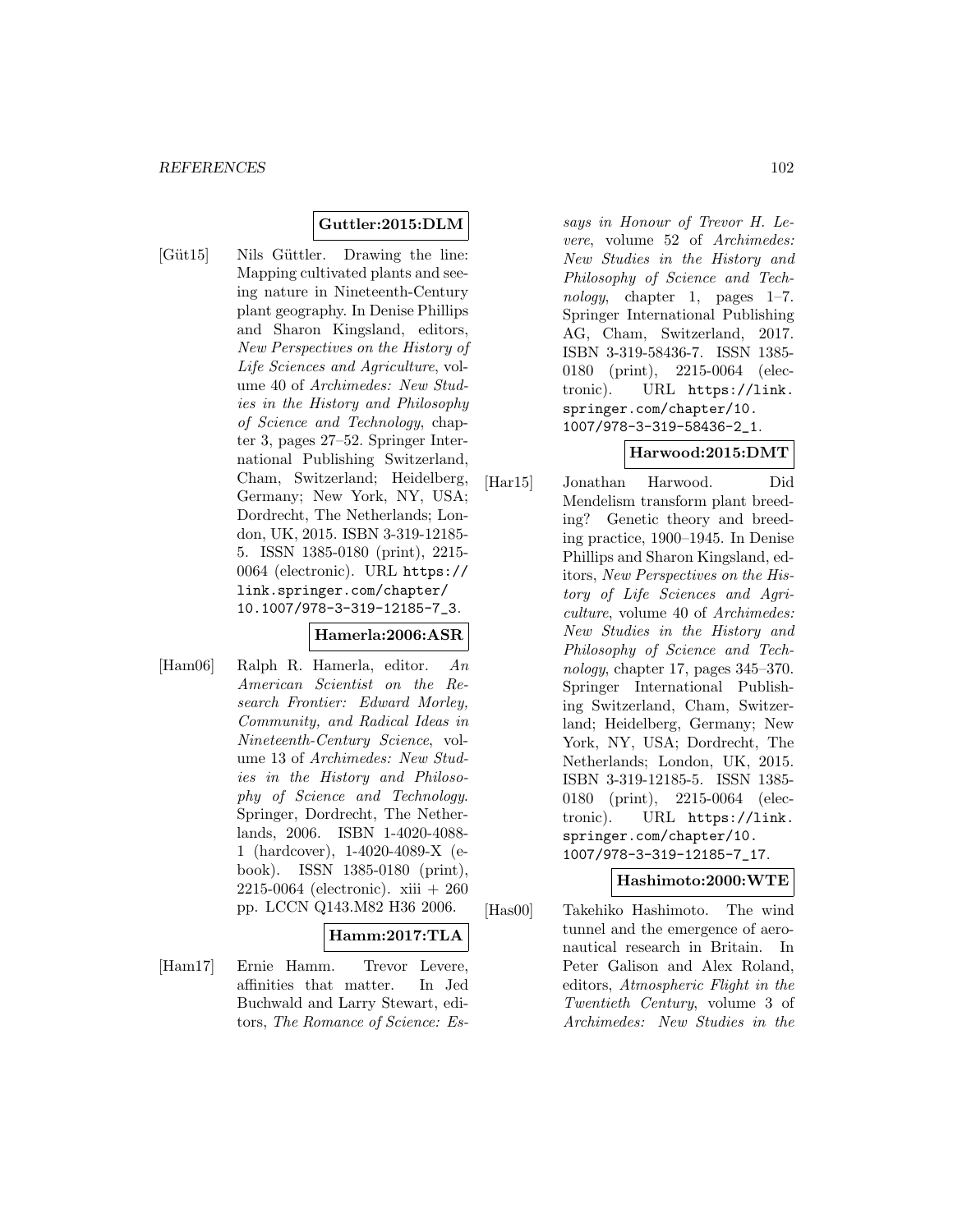History and Philosophy of Science and Technology, chapter 8, pages 223–239. Kluwer Academic Publishers, Norwell, MA, USA, and Dordrecht, The Netherlands, 2000. ISBN 94-011-4379-X. ISSN 1385-0180 (print), 2215-0064 (electronic). URL https://link. springer.com/chapter/10. 1007/978-94-011-4379-0\_8.

# **Hatch:2011:DMC**

[Hat11] Robert Alan Hatch. Discovering Mira Ceti: Celestial change and cosmic continuity. In Patrick J. Boner, editor, Change and Continuity in Early Modern Cosmology, volume 27 of Archimedes: New Studies in the History and Philosophy of Science and Technol $ogy,$  chapter 9, pages  $153-176.$ Springer Science+Business Media B.V., Dordrecht, The Netherlands, 2011. ISBN 94-007-0037-7. ISSN 1385-0180 (print), 2215-0064 (electronic). URL https://link. springer.com/chapter/10. 1007/978-94-007-0037-6\_9.

## **Haug:2014:AIN**

[Hau14] Henrike Haug. Artificial interventions in the natural form of things: Shared metallogenetical concepts of goldsmiths and alchemists. In Sven Dupré, editor, Laboratories of Art: Alchemy and Art Technology from Antiquity to the 18th Century, volume 37 of Archimedes: New Studies in the History and Philosophy of Science and Technology, chapter 4, pages 79–103. Springer International Publishing Switzerland, Cham, Switzerland; Heidelberg,

Germany; New York, NY, USA; Dordrecht, The Netherlands; London, UK, 2014. ISBN 3-319-05065- 6. ISSN 1385-0180 (print), 2215- 0064 (electronic). URL https:// link.springer.com/chapter/ 10.1007/978-3-319-05065-2\_4.

# **Heeffer:2017:UIG**

[Hee17] Albrecht Heeffer. Using invariances in geometrical diagrams: Della Porta, Kepler and Descartes on refraction. In Arianna Borrelli, Giora Hon, and Yaakov Zik, editors, The Optics of Giambattista Della Porta (ca. 1535–1615): A Reassessment, volume 44 of Archimedes: New Studies in the History and Philosophy of Science and Technology, chapter 7, pages 145–168. Springer International Publishing AG, Cham, Switzerland, 2017. ISBN 3-319-50215-8. ISSN 1385-0180 (print), 2215-0064 (electronic). URL https://link. springer.com/chapter/10. 1007/978-3-319-50215-1\_7.

# **Heidarzadeh:2008:AA**

[Hei08a] Tofigh Heidarzadeh. After Aristotle. In A History of Physical Theories of Comets, From Aristotle to Whipple, volume 19 of Archimedes: New Studies in the History and Philosophy of Science and Technology, chapter 2, pages 21–51. Springer Netherlands, Dordrecht, The Netherlands, 2008. ISBN 1-4020-8323-8. ISSN 1385-0180 (print), 2215-0064 (electronic). URL https://link. springer.com/chapter/10. 1007/978-1-4020-8323-5\_2.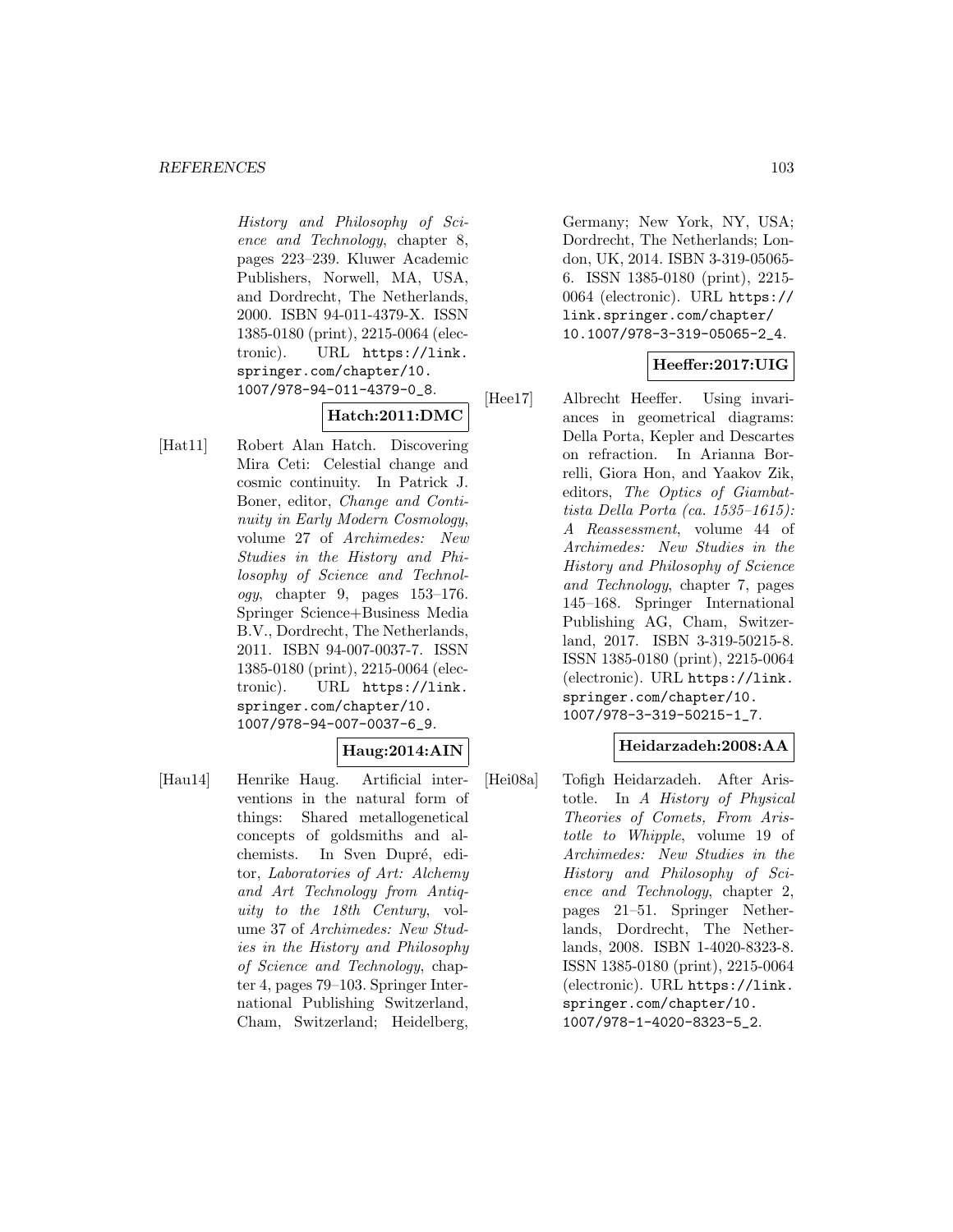## **Heidarzadeh:2008:AN**

[Hei08b] Tofigh Heidarzadeh. After Newton. In A History of Physical Theories of Comets, From Aristotle to Whipple, volume 19 of Archimedes: New Studies in the History and Philosophy of Science and Technology, chapter 5, pages 125–150. Springer Netherlands, Dordrecht, The Netherlands, 2008. ISBN 1-4020-8323-8. ISSN 1385-0180 (print), 2215-0064 (electronic). URL https://link. springer.com/chapter/10. 1007/978-1-4020-8323-5\_5.

#### **Heidarzadeh:2008:ATC**

[Hei08c] Tofigh Heidarzadeh. Aristotle's theory of comets. In A History of Physical Theories of Comets, From Aristotle to Whipple, volume 19 of Archimedes: New Studies in the History and Philosophy of Science and Technology, chapter 1, pages 1–19. Springer Netherlands, Dordrecht, The Netherlands, 2008. ISBN 1-4020-8323-8. ISSN 1385-0180 (print), 2215-0064 (electronic). URL https://link. springer.com/chapter/10. 1007/978-1-4020-8323-5\_1.

## **Heidarzadeh:2008:BM**

[Hei08d] Tofigh Heidarzadeh. Back matter. In A History of Physical Theories of Comets, From Aristotle to Whipple, volume 19 of Archimedes: New Studies in the History and Philosophy of Science and Technology, pages 253– 275. Springer Netherlands, Dordrecht, The Netherlands, 2008. ISBN 1-4020-8323-8. ISSN 13850180 (print), 2215-0064 (electronic). URL https://link. springer.com/content/pdf/ bbm:978-1-4020-8323-5/1.pdf.

# **Heidarzadeh:2008:CNP**

[Hei08e] Tofigh Heidarzadeh. Comets in Newtonian physics. In A History of Physical Theories of Comets, From Aristotle to Whipple, volume 19 of Archimedes: New Studies in the History and Philosophy of Science and Technology, chapter 4, pages 89– 124. Springer Netherlands, Dordrecht, The Netherlands, 2008. ISBN 1-4020-8323-8. ISSN 1385- 0180 (print), 2215-0064 (electronic). URL https://link. springer.com/chapter/10. 1007/978-1-4020-8323-5\_4.

#### **Heidarzadeh:2008:CLC**

[Hei08f] Tofigh Heidarzadeh. Comets in the Laplacian cosmos. In A History of Physical Theories of Comets, From Aristotle to Whipple, volume 19 of Archimedes: New Studies in the History and Philosophy of Science and Technology, chapter 7, pages 187– 209. Springer Netherlands, Dordrecht, The Netherlands, 2008. ISBN 1-4020-8323-8. ISSN 1385- 0180 (print), 2215-0064 (electronic). URL https://link. springer.com/chapter/10. 1007/978-1-4020-8323-5\_7.

## **Heidarzadeh:2008:CPL**

[Hei08g] Tofigh Heidarzadeh. Comets in the post–Laplacian era. In A History of Physical Theories of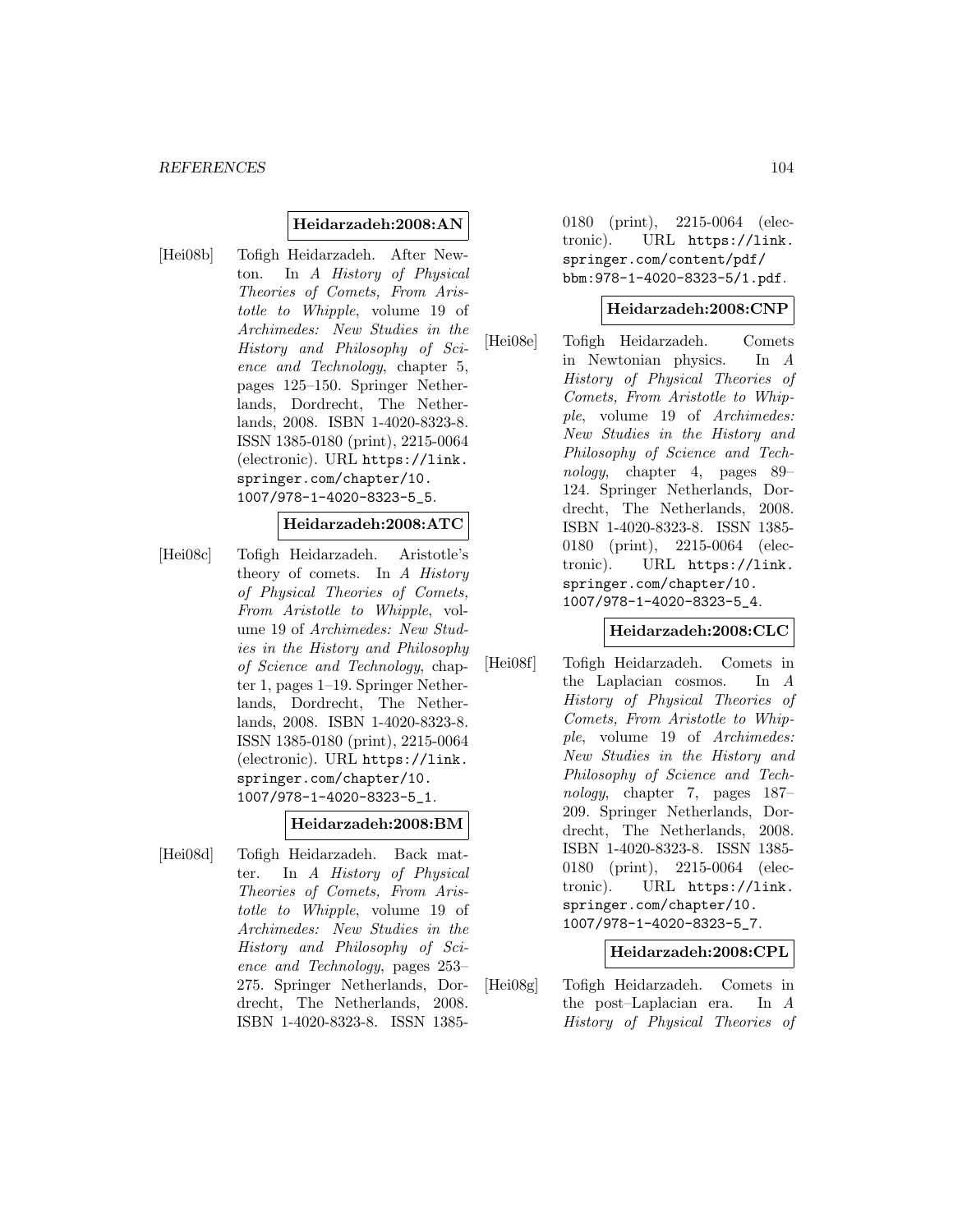Comets, From Aristotle to Whipple, volume 19 of Archimedes: New Studies in the History and Philosophy of Science and Technology, chapter 8, pages 211– 251. Springer Netherlands, Dordrecht, The Netherlands, 2008. ISBN 1-4020-8323-8. ISSN 1385- 0180 (print), 2215-0064 (electronic). URL https://link. springer.com/chapter/10. 1007/978-1-4020-8323-5\_8.

# **Heidarzadeh:2008:BN**

[Hei08h] Tofigh Heidarzadeh. From Brahe to Newton. In A History of Physical Theories of Comets, From Aristotle to Whipple, volume 19 of Archimedes: New Studies in the History and Philosophy of Science and Technology, chapter 3, pages 53–87. Springer Netherlands, Dordrecht, The Netherlands, 2008. ISBN 1-4020-8323-8. ISSN 1385-0180 (print), 2215-0064 (electronic). URL https://link. springer.com/chapter/10. 1007/978-1-4020-8323-5\_3.

# **Heidarzadeh:2008:FM**

[Hei08i] Tofigh Heidarzadeh. Front matter. In A History of Physical Theories of Comets, From Aristotle to Whipple, volume 19 of Archimedes: New Studies in the History and Philosophy of Science and Technology, pages i– xiii. Springer Netherlands, Dordrecht, The Netherlands, 2008. ISBN 1-4020-8323-8. ISSN 1385- 0180 (print), 2215-0064 (electronic). URL https://link. springer.com/content/pdf/ bfm:978-1-4020-8323-5/1.pdf.

# **Heidarzadeh:2008:HPT**

[Hei08j] Tofigh Heidarzadeh. A History of Physical Theories of Comets, From Aristotle to Whipple, volume 19 of Archimedes: New Studies in the History and Philosophy of Science and Technology. Springer Netherlands, Dordrecht, The Netherlands, 2008. ISBN 1- 4020-8322-X (hardcover), 1-4020- 8323-8 (e-book). ISSN 1385-0180 (print), 2215-0064 (electronic). xiii + 275 pp. LCCN QB721.H45 2008.

## **Heidarzadeh:2008:NNT**

[Hei08k] Tofigh Heidarzadeh. Non– Newtonian theories of comets. In A History of Physical Theories of Comets, From Aristotle to Whipple, volume 19 of Archimedes: New Studies in the History and Philosophy of Science and Technology, chapter 6, pages 151–186. Springer Netherlands, Dordrecht, The Netherlands, 2008. ISBN 1-4020-8323-8. ISSN 1385-0180 (print), 2215-0064 (electronic). URL https://link. springer.com/chapter/10. 1007/978-1-4020-8323-5\_6.

# **Heidelberger:2010:MKM**

[Hei10a] Michael Heidelberger. From Mill via von Kries to Max Weber: Causality, explanation, and understanding. In Uljana Feest, editor, Historical Perspectives on Erklären and Verstehen, volume 21 of Archimedes: New Studies in the History and Philosophy of Science and Technol*ogy*, chapter 13, pages  $241-265$ . Springer Science+Business Media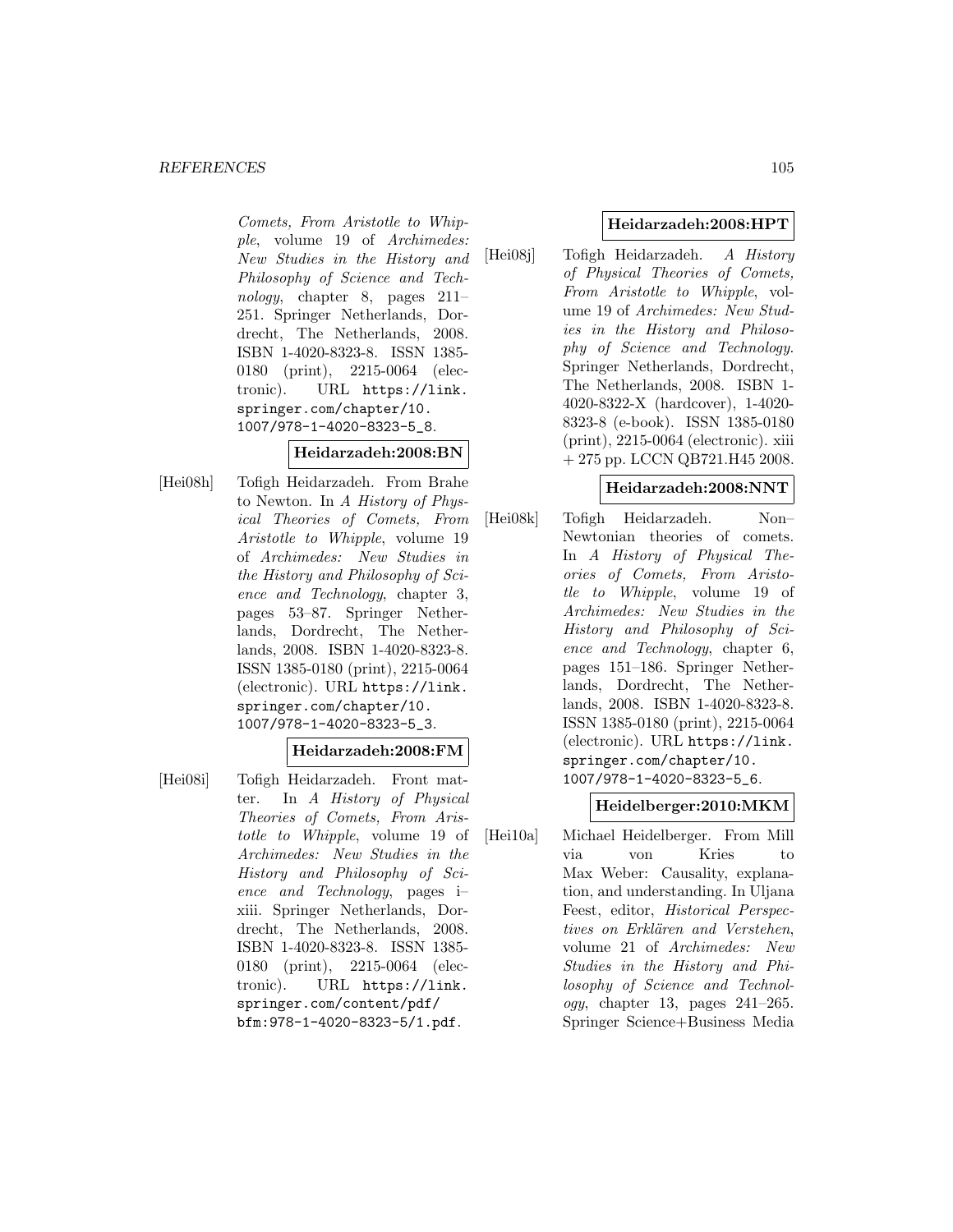B.V., Dordrecht, The Netherlands, 2010. ISBN 90-481-3540-0. ISSN 1385-0180 (print), 2215-0064 (electronic). URL https://link. springer.com/chapter/10. 1007/978-90-481-3540-0\_13.

# **Heilen:2010:PDT**

[Hei10b] Stephan Heilen. Ptolemy's doctrine of the terms and its reception. In Alexander Jones, editor, Ptolemy in Perspective: Use and Criticism of his Work from Antiquity to the Nineteenth Century, volume 23 of Archimedes: New Studies in the History and Philosophy of Science and Technology, chapter 3, pages 45–93. Springer Science+Business Media B.V., Dordrecht, The Netherlands, 2010. ISBN 90-481-2788-2. ISSN 1385-0180 (print), 2215-0064 (electronic). URL https://link. springer.com/chapter/10. 1007/978-90-481-2788-7\_3.

# **Hessenbruch:1999:SPM**

[Hes99] Arne Hessenbruch. The spread of precision measurement in Scandinavia 1660–1800. In Kostas Gavroglu, editor, The Sciences in the European Periphery During the Enlightenment, volume 2 of Archimedes: New Studies in the History and Philosophy of Science and Technology, chapter 5, pages 179–224. Kluwer Academic Publishers, Norwell, MA, USA, and Dordrecht, The Netherlands, 1999. ISBN 94-011-4770-1. ISSN 1385-0180 (print), 2215-0064 (electronic). URL https://link. springer.com/chapter/10. 1007/978-94-011-4770-5\_5.

# **Heyman:2014:GMA**

[Hey14] Jacques Heyman. Geometry, mechanics, and analysis in architecture. In Anthony Gerbino, editor, Geometrical Objects: Architecture and the Mathematical Sciences 1400–1800, volume 38 of Archimedes: New Studies in the History and Philosophy of Science and Technology, chapter 8, pages 193–201. Springer International Publishing Switzerland, Cham, Switzerland; Heidelberg, Germany; New York, NY, USA; Dordrecht, The Netherlands; London, UK, 2014. ISBN 3-319-05998- X. ISSN 1385-0180 (print), 2215- 0064 (electronic). URL https:// link.springer.com/chapter/ 10.1007/978-3-319-05998-3\_8.

# **Hon:2008:AP**

[HG08a] Giora Hon and Bernard R. Goldstein. The aesthetic path. In From Summetria to Symmetry: The Making of a Revolutionary Scientific Concept, volume 20 of Archimedes: New Studies in the History and Philosophy of Science and Technology, chapter 3, pages 93–109. Springer Science+Business Media B.V., Dordrecht, The Netherlands, 2008. ISBN 1-4020-8448-X. ISSN 1385- 0180 (print), 2215-0064 (electronic). URL https://link. springer.com/chapter/10. 1007/978-1-4020-8448-5\_3.

# **Hon:2008:ACS**

[HG08b] Giora Hon and Bernard R. Goldstein. The ancient concept of symmetry in scientific contexts in early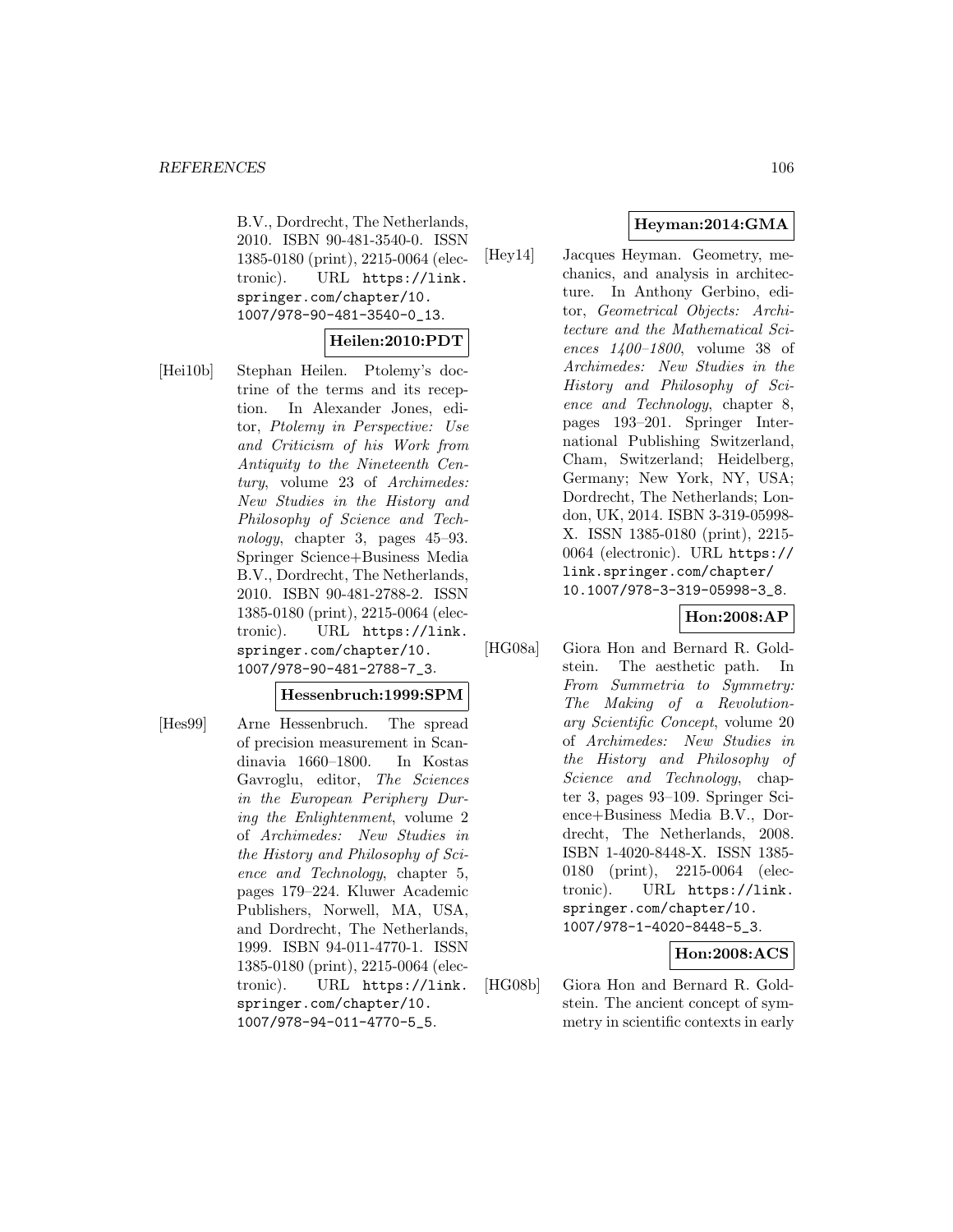modern times and its association with harmony. In From Summetria to Symmetry: The Making of a Revolutionary Scientific Concept, volume 20 of Archimedes: New Studies in the History and Philosophy of Science and Technology, chapter 5, pages 157–176. Springer Science+Business Media B.V., Dordrecht, The Netherlands, 2008. ISBN 1-4020-8448-X. ISSN 1385-0180 (print), 2215-0064 (electronic). URL https://link. springer.com/chapter/10. 1007/978-1-4020-8448-5\_5.

# **Hon:2008:BM**

[HG08c] Giora Hon and Bernard R. Goldstein. Back matter. In From Summetria to Symmetry: The Making of a Revolutionary Scientific Concept, volume 20 of Archimedes: New Studies in the History and Philosophy of Science and Technology, pages 295–335. Springer Science+Business Media B.V., Dordrecht, The Netherlands, 2008. ISBN 1-4020-8448-X. ISSN 1385-0180 (print), 2215-0064 (electronic). URL https://link. springer.com/content/pdf/ bbm:978-1-4020-8448-5/1.pdf.

# **Hon:2008:SSM**

[HG08d] Giora Hon and Bernard R. Goldstein. From Summetria to Symmetry: The Making of a Revolutionary Scientific Concept, volume 20 of Archimedes: New Studies in the History and Philosophy of Science and Technology. Springer Netherlands, Dordrecht, The Netherlands, 2008. ISBN 1- 4020-8447-1 (hardcover), 1-40208448-X (e-book). ISSN 1385-0180 (print), 2215-0064 (electronic). xvi + 335 pp. LCCN Q172.5.S95 H66 2008; T14.7 .A73 vol. 20.

# **Hon:2008:FMa**

[HG08e] Giora Hon and Bernard R. Goldstein. Front matter. In From Summetria to Symmetry: The Making of a Revolutionary Scientific Concept, volume 20 of Archimedes: New Studies in the History and Philosophy of Science and Technology, pages ii–xvi. Springer Science+Business Media B.V., Dordrecht, The Netherlands, 2008. ISBN 1-4020-8448-X. ISSN 1385-0180 (print), 2215-0064 (electronic). URL https://link. springer.com/content/pdf/ bfm:978-1-4020-8448-5/1.pdf.

# **Hon:2008:FMb**

[HG08f] Giora Hon and Bernard R. Goldstein. Front matter. In From Summetria to Symmetry: The Making of a Revolutionary Scientific Concept, volume 20 of Archimedes: New Studies in the History and Philosophy of Science and Technology, page 1. Springer Science+Business Media B.V., Dordrecht, The Netherlands, 2008. ISBN 1-4020-8448-X. ISSN 1385-0180 (print), 2215-0064 (electronic). URL https://link. springer.com/content/pdf/ bfm:978-1-4020-8448-5/1/1. pdf.

# **Hon:2008:FMc**

[HG08g] Giora Hon and Bernard R. Goldstein. Front matter. In From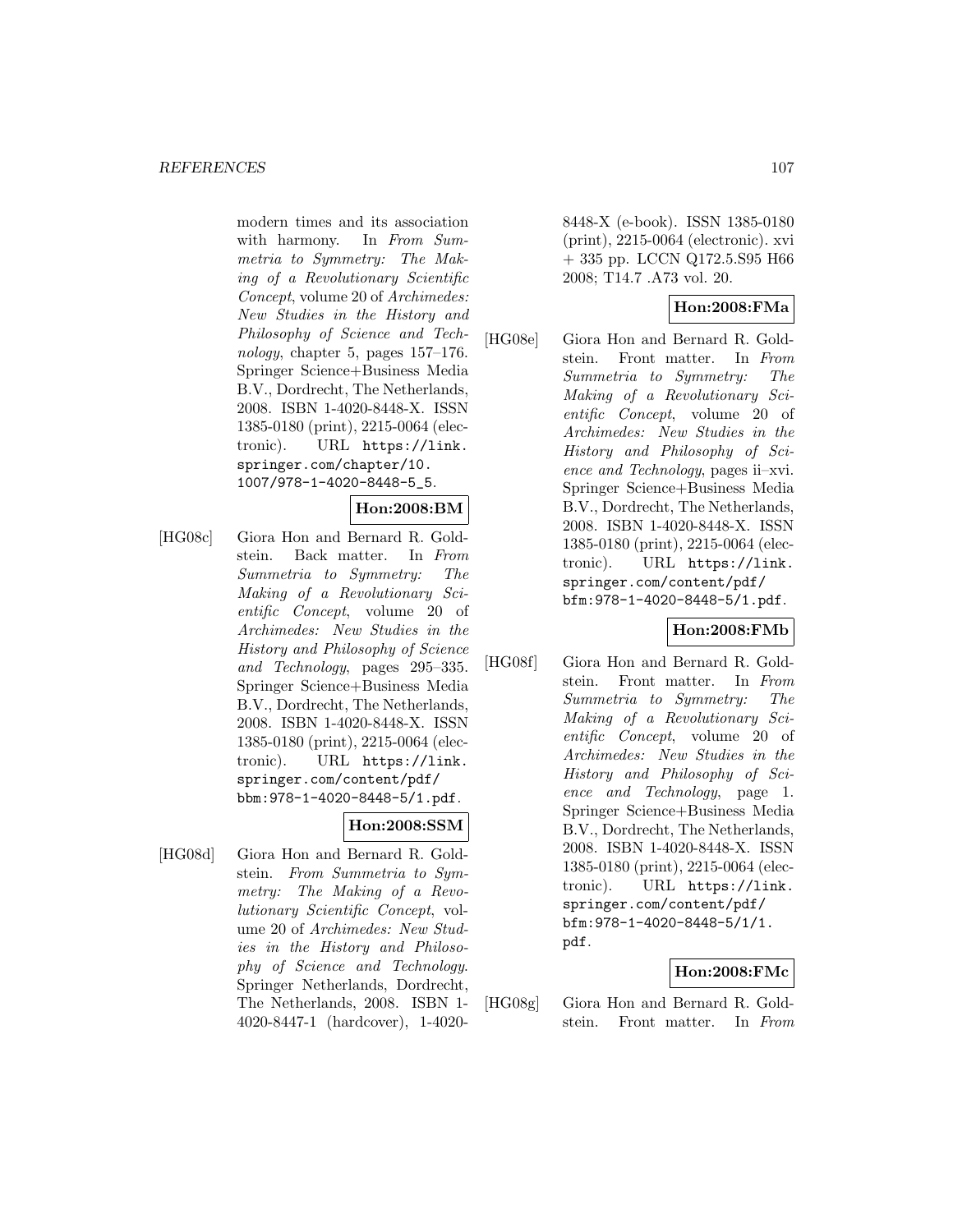Summetria to Symmetry: The Making of a Revolutionary Scientific Concept, volume 20 of Archimedes: New Studies in the History and Philosophy of Science and Technology, page 67. Springer Science+Business Media B.V., Dordrecht, The Netherlands, 2008. ISBN 1-4020-8448-X. ISSN 1385-0180 (print), 2215-0064 (electronic). URL https://link. springer.com/content/pdf/ bfm:978-1-4020-8448-5/2/1. pdf.

## **Hon:2008:FMd**

[HG08h] Giora Hon and Bernard R. Goldstein. Front matter. In From Summetria to Symmetry: The Making of a Revolutionary Scientific Concept, volume 20 of Archimedes: New Studies in the History and Philosophy of Science and Technology, page 177. Springer Science+Business Media B.V., Dordrecht, The Netherlands, 2008. ISBN 1-4020-8448-X. ISSN 1385-0180 (print), 2215-0064 (electronic). URL https://link. springer.com/content/pdf/ bfm:978-1-4020-8448-5/3/1. pdf.

# **Hon:2008:I**

[HG08i] Giora Hon and Bernard R. Goldstein. Introduction. In From Summetria to Symmetry: The Making of a Revolutionary Scientific Concept, volume 20 of Archimedes: New Studies in the History and Philosophy of Science and Technology, chapter 1, pages  $1-65$ . Springer Science+Business Media B.V., Dordrecht, The Netherlands, 2008. ISBN 1-4020-8448-X. ISSN 1385-0180 (print), 2215-0064 (electronic). URL https://link. springer.com/chapter/10. 1007/978-1-4020-8448-5\_1.

# **Hon:2008:LRD**

[HG08j] Giora Hon and Bernard R. Goldstein. Legendre's revolutionary definition of symmetry as a scientific concept (1794). In From Summetria to Symmetry: The Making of a Revolutionary Scientific Concept, volume 20 of Archimedes: New Studies in the History and Philosophy of Science and Technology, chapter 8, pages 221–261. Springer Science+Business Media B.V., Dordrecht, The Netherlands, 2008. ISBN 1-4020-8448-X. ISSN 1385-0180 (print), 2215-0064 (electronic). URL https://link. springer.com/chapter/10. 1007/978-1-4020-8448-5\_8.

## **Hon:2008:LEI**

[HG08k] Giora Hon and Bernard R. Goldstein. Leonhard Euler (1707– 1783) and Immanuel Kant (1724– 1804): "revolutions" that did not happen. In From Summetria to Symmetry: The Making of a Revolutionary Scientific Concept, volume 20 of Archimedes: New Studies in the History and Philosophy of Science and Technology, chapter 7, pages 203–219. Springer Science+Business Media B.V., Dordrecht, The Netherlands, 2008. ISBN 1-4020-8448-X. ISSN 1385-0180 (print), 2215-0064 (electronic). URL https://link.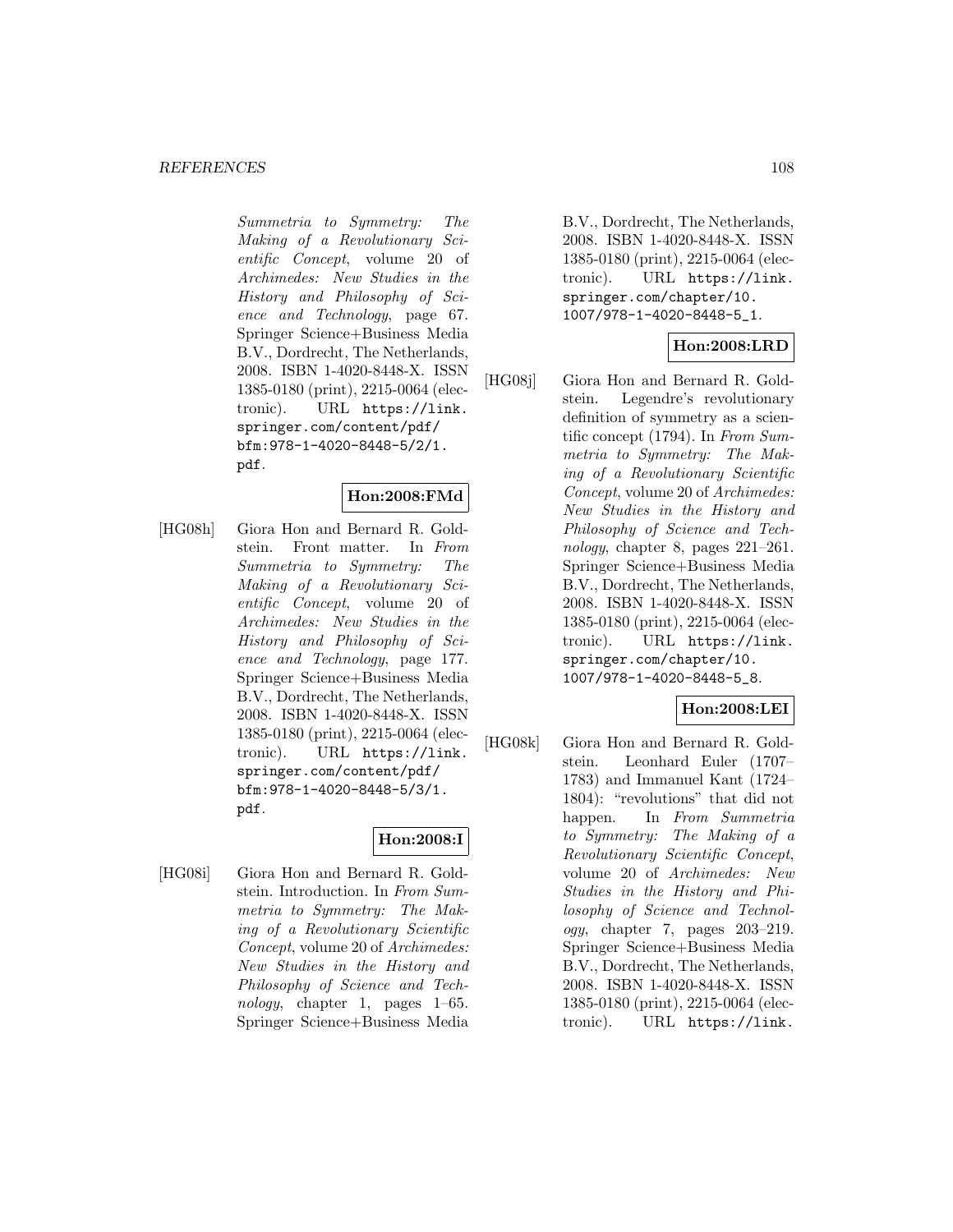springer.com/chapter/10. 1007/978-1-4020-8448-5\_7.

## **Hon:2008:MP**

- [HG08l] Giora Hon and Bernard R. Goldstein. The mathematical path. In From Summetria to Symmetry: The Making of a Revolutionary Scientific Concept, volume 20 of Archimedes: New Studies in the History and Philosophy of Science and Technology, chapter 2, pages 69–91. Springer Science+Business Media B.V., Dordrecht, The Netherlands, 2008. ISBN 1-4020-8448-X. ISSN 1385- 0180 (print), 2215-0064 (electronic). URL https://link. springer.com/chapter/10. 1007/978-1-4020-8448-5\_2. **Hon:2008:NASa**
	- [HG08m] Giora Hon and Bernard R. Goldstein. New aesthetic sensibilities in Italian and French architecture. In From Summetria to Symmetry: The Making of a Revolutionary Scientific Concept, volume 20 of Archimedes: New Studies in the History and Philosophy of Science and Technol $oqy$ , chapter 4, pages 111–155. Springer Science+Business Media B.V., Dordrecht, The Netherlands, 2008. ISBN 1-4020-8448-X. ISSN 1385-0180 (print), 2215-0064 (electronic). URL https://link. springer.com/chapter/10. 1007/978-1-4020-8448-5\_4.

# **Hon:2008:NASb**

[HG08n] Giora Hon and Bernard R. Goldstein. New applications of symmetry in mathematics and physics: 1788–1815. In From Summetria to Symmetry: The Making of a Revolutionary Scientific Concept, volume 20 of Archimedes: New Studies in the History and Philosophy of Science and Technology, chapter 9, pages 263–293. Springer Science+Business Media B.V., Dordrecht, The Netherlands, 2008. ISBN 1-4020-8448-X. ISSN 1385-0180 (print), 2215-0064 (electronic). URL https://link. springer.com/chapter/10. 1007/978-1-4020-8448-5\_9.

### **Hon:2008:TSN**

[HG08o] Giora Hon and Bernard R. Goldstein. The treatment of symmetry in natural history (1738– 1815). In From Summetria to Symmetry: The Making of a Revolutionary Scientific Concept, volume 20 of Archimedes: New Studies in the History and Philosophy of Science and Technology, chapter 6, pages 179–201. Springer Science+Business Media B.V., Dordrecht, The Netherlands, 2008. ISBN 1-4020-8448-X. ISSN 1385-0180 (print), 2215-0064 (electronic). URL https://link. springer.com/chapter/10. 1007/978-1-4020-8448-5\_6.

# **Hoyningen-Huene:2006:CDV**

[HH06] Paul Hoyningen-Huene. Context of discovery versus context of justification and Thomas Kuhn. In Jutta Schickore and Friedrich Steinle, editors, Revisiting Discovery and Justification: Historical and philosophical perspectives on the context distinction, volume 14 of Archimedes: New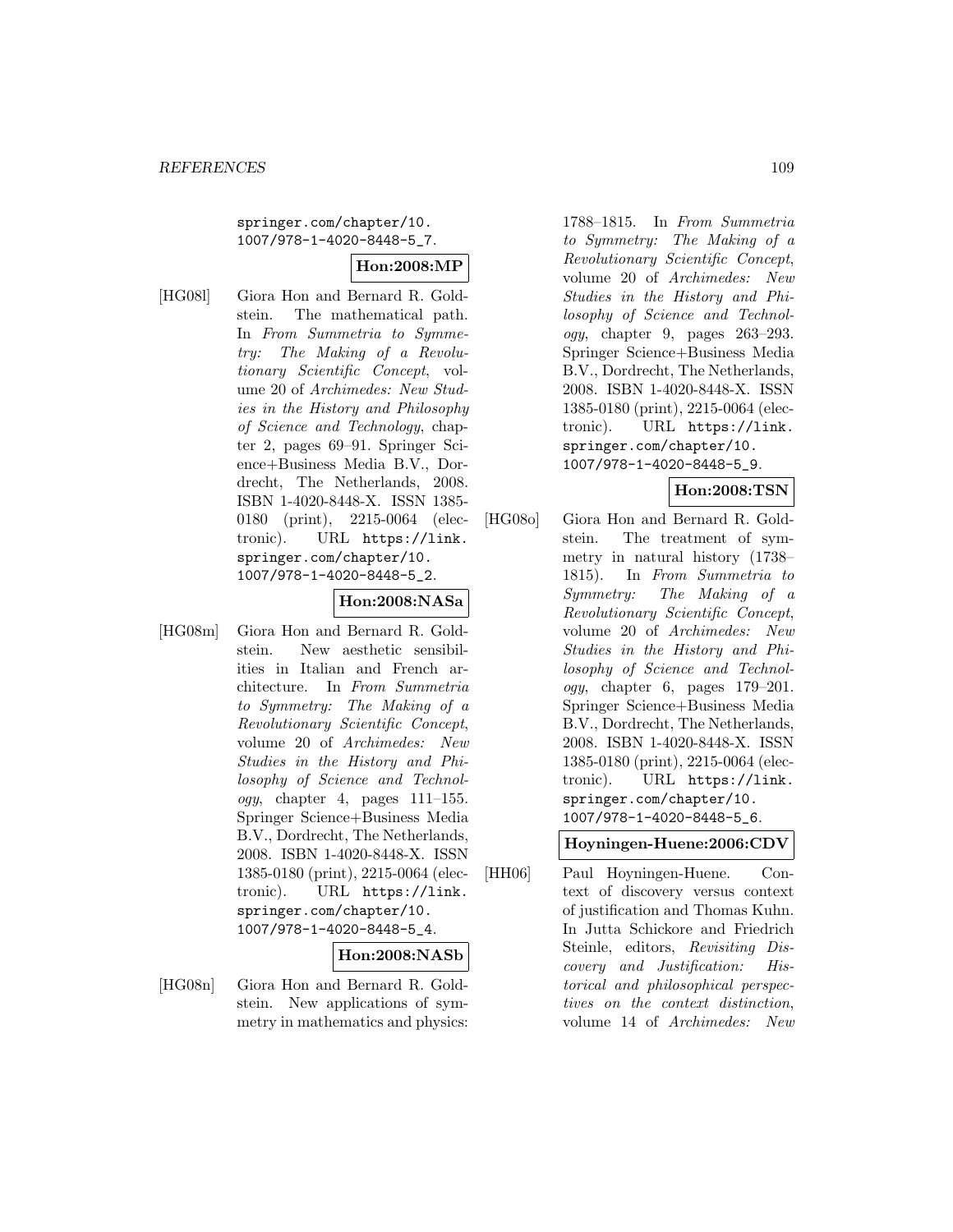#### *REFERENCES* 110

Studies in the History and Philosophy of Science and Technol $oqu$ , chapter 8, pages 119–131. Springer, Dordrecht, The Netherlands, 2006. ISBN 1-4020-4251-5. ISSN 1385-0180 (print), 2215-0064 (electronic). URL https://link. springer.com/chapter/10. 1007/1-4020-4251-5\_8.

# **Hiebert:2014:BCN**

[Hie14a] Erwin Hiebert. Berlin: Capital of the New German Reich. In The Helmholtz Legacy in Physiological Acoustics, volume 39 of Archimedes: New Studies in the History and Philosophy of Science and Technology, chapter 16, pages 125–130. Springer International Publishing Switzerland, Cham, Switzerland; Heidelberg, Germany; New York, NY, USA; Dordrecht, The Netherlands; London, UK, 2014. ISBN 3-319-06602-1. ISSN 1385-0180 (print), 2215-0064 (electronic). URL https://link. springer.com/chapter/10. 1007/978-3-319-06602-8\_16.

### **Hiebert:2014:EEM**

[Hie14b] Erwin Hiebert. Early experience in music-making. In The Helmholtz Legacy in Physiological Acoustics, volume 39 of Archimedes: New Studies in the History and Philosophy of Science and Technology, chapter 4, pages 27– 32. Springer International Publishing Switzerland, Cham, Switzerland; Heidelberg, Germany; New York, NY, USA; Dordrecht, The Netherlands; London, UK, 2014. ISBN 3-319-06602-1. ISSN 1385- 0180 (print), 2215-0064 (electronic). URL https://link. springer.com/chapter/10. 1007/978-3-319-06602-8\_4.

### **Hiebert:2014:EHG**

[Hie14c] Erwin Hiebert. Encounter with the Helmholtz Group in Berlin. In The Helmholtz Legacy in Physiological Acoustics, volume 39 of Archimedes: New Studies in the History and Philosophy of Science and Technology, chapter 10, pages 85–89. Springer International Publish-

> ing Switzerland, Cham, Switzerland; Heidelberg, Germany; New York, NY, USA; Dordrecht, The Netherlands; London, UK, 2014. ISBN 3-319-06602-1. ISSN 1385- 0180 (print), 2215-0064 (electronic). URL https://link. springer.com/chapter/10. 1007/978-3-319-06602-8\_10.

### **Hiebert:2014:EMT**

[Hie14d] Erwin Hiebert. Encounters with music theorists in Japan. In The Helmholtz Legacy in Physiological Acoustics, volume 39 of Archimedes: New Studies in the History and Philosophy of Science and Technology, chapter 15, pages 111–122. Springer International Publishing Switzerland, Cham, Switzerland; Heidelberg, Germany; New York, NY, USA; Dordrecht, The Netherlands; London, UK, 2014. ISBN 3-319-06602-1. ISSN 1385-0180 (print), 2215-0064 (electronic). URL https://link. springer.com/chapter/10. 1007/978-3-319-06602-8\_15.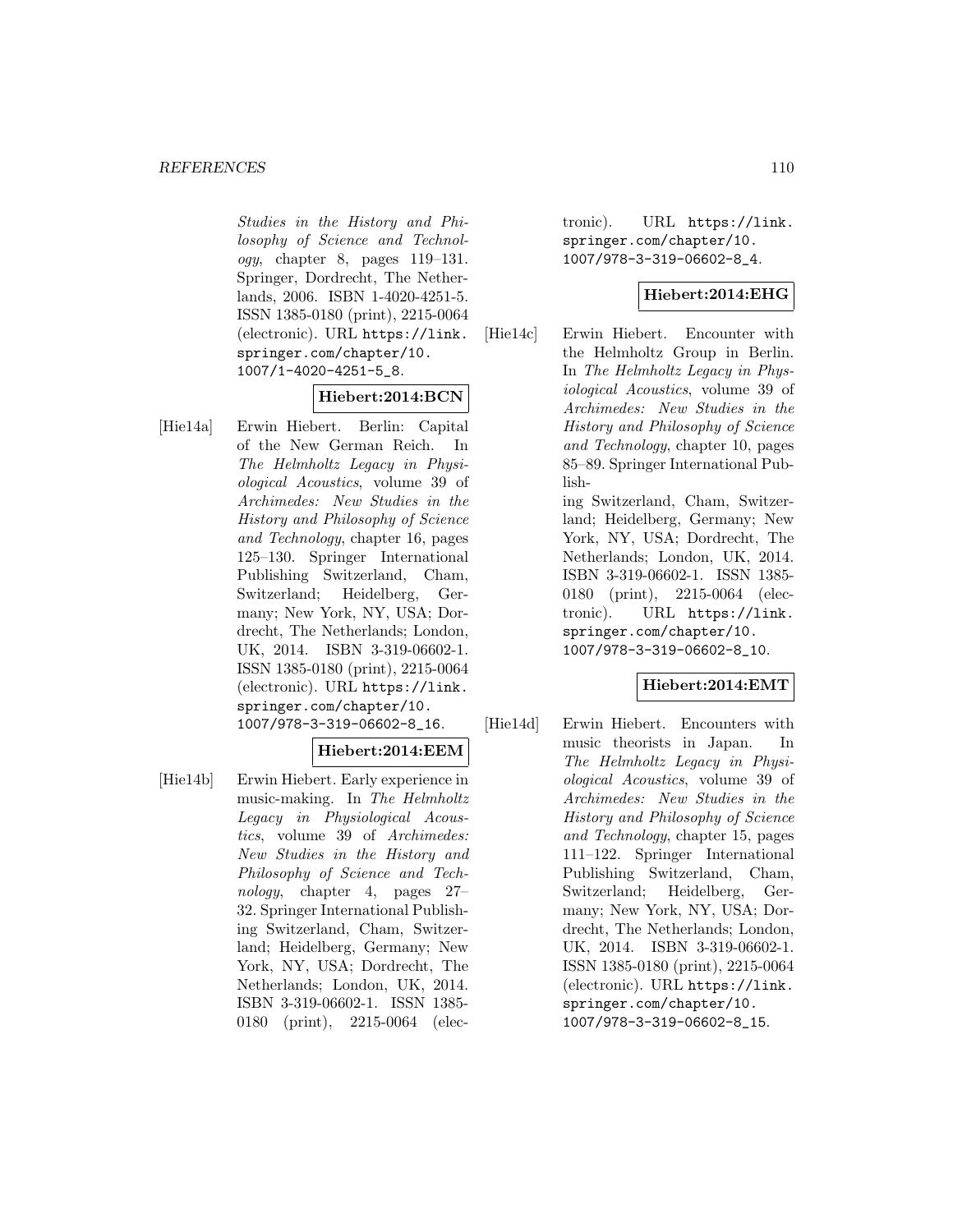# **Hiebert:2014:E**

[Hie14e] Erwin Hiebert. The enharmonium. In The Helmholtz Legacy in Physiological Acoustics, volume 39 of Archimedes: New Studies in the History and Philosophy of Science and Technology, chapter 12, pages 95– 97. Springer International Publishing Switzerland, Cham, Switzerland; Heidelberg, Germany; New York, NY, USA; Dordrecht, The Netherlands; London, UK, 2014. ISBN 3-319-06602-1. ISSN 1385- 0180 (print), 2215-0064 (electronic). URL https://link. springer.com/chapter/10. 1007/978-3-319-06602-8\_12.

### **Hiebert:2014:EOE**

[Hie14f] Erwin Hiebert. Expert opinions. Evaluating the enharmonium. In The Helmholtz Legacy in Physiological Acoustics, volume 39 of Archimedes: New Studies in the History and Philosophy of Science and Technol $ogy,$  chapter 13, pages 99–106. Springer International Publishing Switzerland, Cham, Switzerland; Heidelberg, Germany; New York, NY, USA; Dordrecht, The Netherlands; London, UK, 2014. ISBN 3-319-06602-1. ISSN 1385- 0180 (print), 2215-0064 (electronic). URL https://link. springer.com/chapter/10. 1007/978-3-319-06602-8\_13.

### **Hiebert:2014:PEC**

[Hie14g] Erwin Hiebert. From physiology to energy conservation. In The Helmholtz Legacy in Phys-

iological Acoustics, volume 39 of Archimedes: New Studies in the History and Philosophy of Science and Technology, chapter 3, pages 21–25. Springer International Publishing Switzerland, Cham, Switzerland; Heidelberg, Germany; New York, NY, USA; Dordrecht, The Netherlands; London, UK, 2014. ISBN 3-319-06602- 1. ISSN 1385-0180 (print), 2215- 0064 (electronic). URL https:// link.springer.com/chapter/ 10.1007/978-3-319-06602-8\_3.

### **Hiebert:2014:FMa**

[Hie14h] Erwin Hiebert. Front matter. In The Helmholtz Legacy in Physiological Acoustics, volume 39 of Archimedes: New Studies in the History and Philosophy of Science and Technology, pages i–xxiii. Springer International Publishing Switzerland, Cham, Switzerland; Heidelberg, Germany; New York, NY, USA; Dordrecht, The Netherlands; London, UK, 2014. ISBN 3-319-06602-1. ISSN 1385- 0180 (print), 2215-0064 (electronic). URL https://link. springer.com/content/pdf/ bfm:978-3-319-06602-8/1.pdf.

# **Hiebert:2014:FMb**

[Hie14i] Erwin Hiebert. Front matter. In The Helmholtz Legacy in Physiological Acoustics, volume 39 of Archimedes: New Studies in the History and Philosophy of Science and Technology, page 1. Springer International Publishing Switzerland, Cham, Switzerland; Heidelberg, Germany; New York,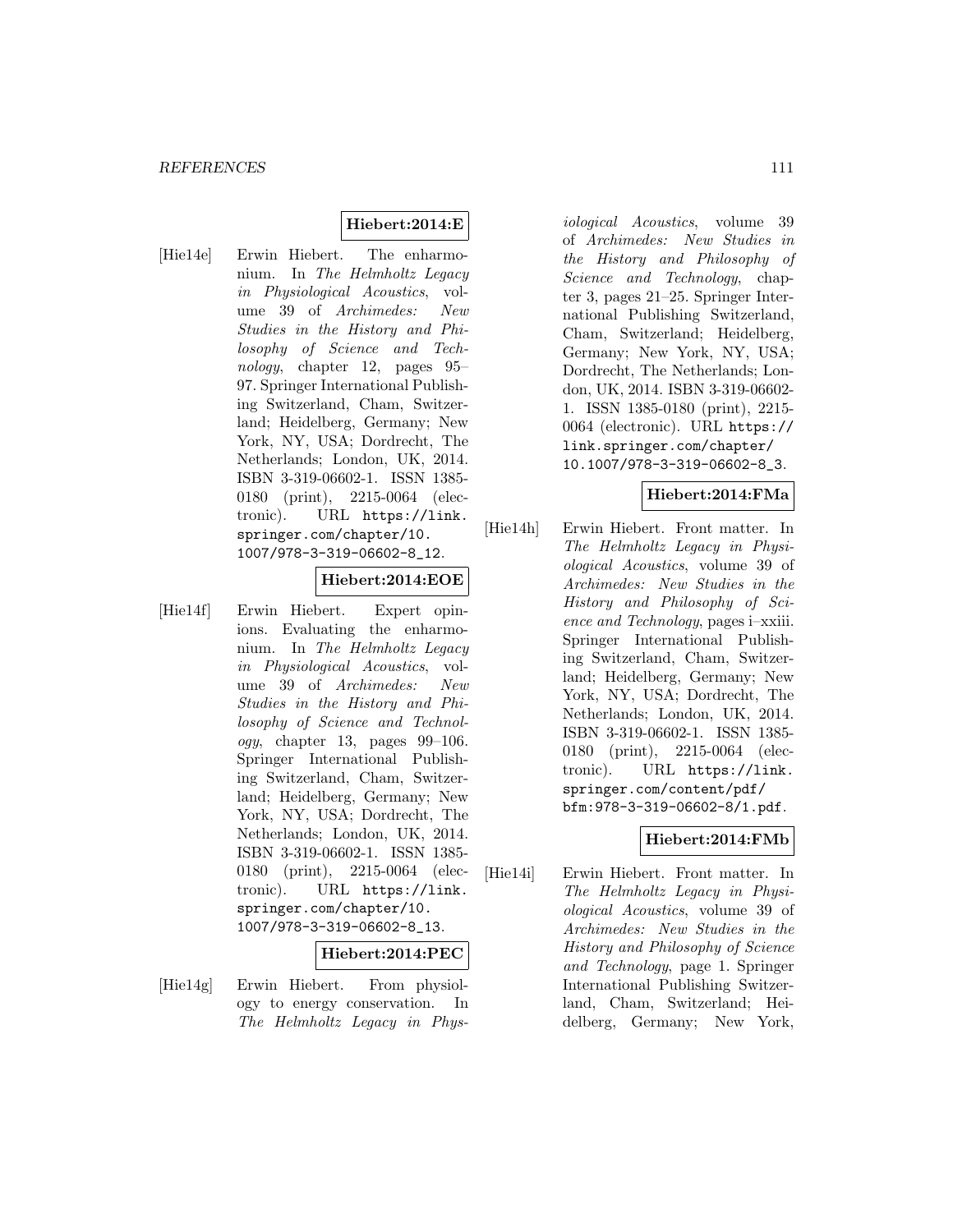NY, USA; Dordrecht, The Netherlands; London, UK, 2014. ISBN 3-319-06602-1. ISSN 1385-0180 (print), 2215-0064 (electronic). URL https://link.springer. com/content/pdf/bfm:978-3- 319-06602-8/1/1.pdf.

#### **Hiebert:2014:FMc**

[Hie14j] Erwin Hiebert. Front matter. In The Helmholtz Legacy in Physiological Acoustics, volume 39 of Archimedes: New Studies in the History and Philosophy of Science and Technology, page 79. Springer International Publishing Switzerland, Cham, Switzerland; Heidelberg, Germany; New York, NY, USA; Dordrecht, The Netherlands; London, UK, 2014. ISBN 3-319-06602-1. ISSN 1385-0180 (print), 2215-0064 (electronic). URL https://link.springer. com/content/pdf/bfm:978-3- 319-06602-8/2/1.pdf.

### **Hiebert:2014:FMd**

[Hie14k] Erwin Hiebert. Front matter. In The Helmholtz Legacy in Physiological Acoustics, volume 39 of Archimedes: New Studies in the History and Philosophy of Science and Technology, page 123. Springer International Publishing Switzerland, Cham, Switzerland; Heidelberg, Germany; New York, NY, USA; Dordrecht, The Netherlands; London, UK, 2014. ISBN 3-319-06602-1. ISSN 1385-0180 (print), 2215-0064 (electronic). URL https://link.springer. com/content/pdf/bfm:978-3- 319-06602-8/3/1.pdf.

# **Hiebert:2014:HLP**

[Hie14l] Erwin Hiebert. The Helmholtz Legacy in Physiological Acoustics, volume 39 of Archimedes: New Studies in the History and Philosophy of Science and Technology. Springer International Publishing AG, Cham, Switzerland, 2014. ISBN 3-319-06601-3 (hardcover), 3-319-06602-1 (e-book). ISSN 1385-0180 (print), 2215-0064 (electronic). xxiii + 269 pp. LCCN ML3805 .H54 2014.

### **Hiebert:2014:HSJ**

[Hie14m] Erwin Hiebert. The Helmholtz setting in the Johannes Müller Circle in Berlin. In The Helmholtz Legacy in Physiological Acoustics, volume 39 of Archimedes: New Studies in the History and Philosophy of Science and Technology, chapter 1, pages 3–10. Springer International Publishing Switzerland, Cham, Switzerland; Heidelberg, Germany; New York, NY, USA; Dordrecht, The Netherlands; London, UK, 2014. ISBN 3-319-06602- 1. ISSN 1385-0180 (print), 2215- 0064 (electronic). URL https:// link.springer.com/chapter/ 10.1007/978-3-319-06602-8\_1.

### **Hiebert:2014:I**

[Hie14n] Erwin Hiebert. Introduction. In The Helmholtz Legacy in Physiological Acoustics, volume 39 of Archimedes: New Studies in the History and Philosophy of Science and Technology, chapter 9, pages 81–84. Springer International Publishing Switzerland, Cham, Switzerland; Heidelberg,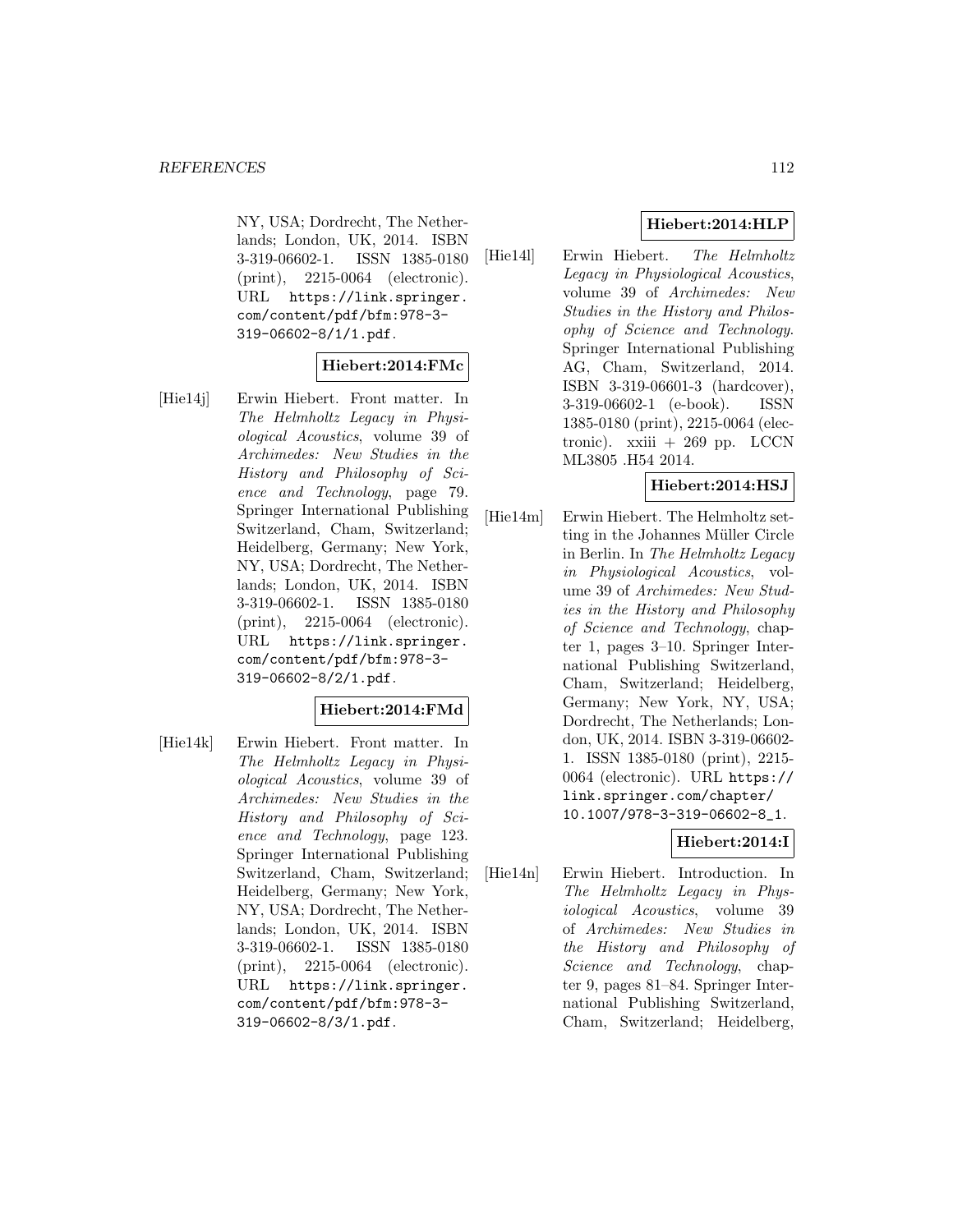Germany; New York, NY, USA; Dordrecht, The Netherlands; London, UK, 2014. ISBN 3-319-06602- 1. ISSN 1385-0180 (print), 2215- 0064 (electronic). URL https:// link.springer.com/chapter/ 10.1007/978-3-319-06602-8\_9.

# **Hiebert:2014:JIH**

[Hie14o] Erwin Hiebert. Just intonation and the harmonium. In The Helmholtz Legacy in Physiological Acoustics, volume 39 of Archimedes: New Studies in the History and Philosophy of Science and Technology, chapter 8, pages 59–77. Springer International Publishing Switzerland, Cham, Switzerland; Heidelberg, Germany; New York, NY, USA; Dordrecht, The Netherlands; London, UK, 2014. ISBN 3-319-06602- 1. ISSN 1385-0180 (print), 2215- 0064 (electronic). URL https:// link.springer.com/chapter/ 10.1007/978-3-319-06602-8\_8.

### **Hiebert:2014:NDP**

[Hie14p] Erwin Hiebert. New directions in physiology in the Johannes Müller Circle in Berlin. In The Helmholtz Legacy in Physiological Acoustics, volume 39 of Archimedes: New Studies in the History and Philosophy of Science and Technology, chapter 2, pages 11–19. Springer International Publishing Switzerland, Cham, Switzerland; Heidelberg, Germany; New York, NY, USA; Dordrecht, The Netherlands; London, UK, 2014. ISBN 3-319-06602- 1. ISSN 1385-0180 (print), 2215- 0064 (electronic). URL https://

link.springer.com/chapter/ 10.1007/978-3-319-06602-8\_2.

### **Hiebert:2014:PS**

[Hie14q] Erwin Hiebert. The Papendick Sammlung. In The Helmholtz Legacy in Physiological Acoustics, volume 39 of Archimedes: New Studies in the History and Philosophy of Science and Technology, chapter 11, pages 91– 93. Springer International Publishing Switzerland, Cham, Switzerland; Heidelberg, Germany; New York, NY, USA; Dordrecht, The Netherlands; London, UK, 2014. ISBN 3-319-06602-1. ISSN 1385- 0180 (print), 2215-0064 (electronic). URL https://link. springer.com/chapter/10. 1007/978-3-319-06602-8\_11.

# **Hiebert:2014:PAC**

[Hie14r] Erwin Hiebert. Physiological acoustics and combination tones. In The Helmholtz Legacy in Physiological Acoustics, volume 39 of Archimedes: New Studies in the History and Philosophy of Science and Technology, chapter 5, pages 33–38. Springer International Publishing Switzerland, Cham, Switzerland; Heidelberg, Germany; New York, NY, USA; Dordrecht, The Netherlands; London, UK, 2014. ISBN 3-319-06602- 1. ISSN 1385-0180 (print), 2215- 0064 (electronic). URL https:// link.springer.com/chapter/ 10.1007/978-3-319-06602-8\_5.

# **Hiebert:2014:PCM**

[Hie14s] Erwin Hiebert. Physiological causes of musical harmony. In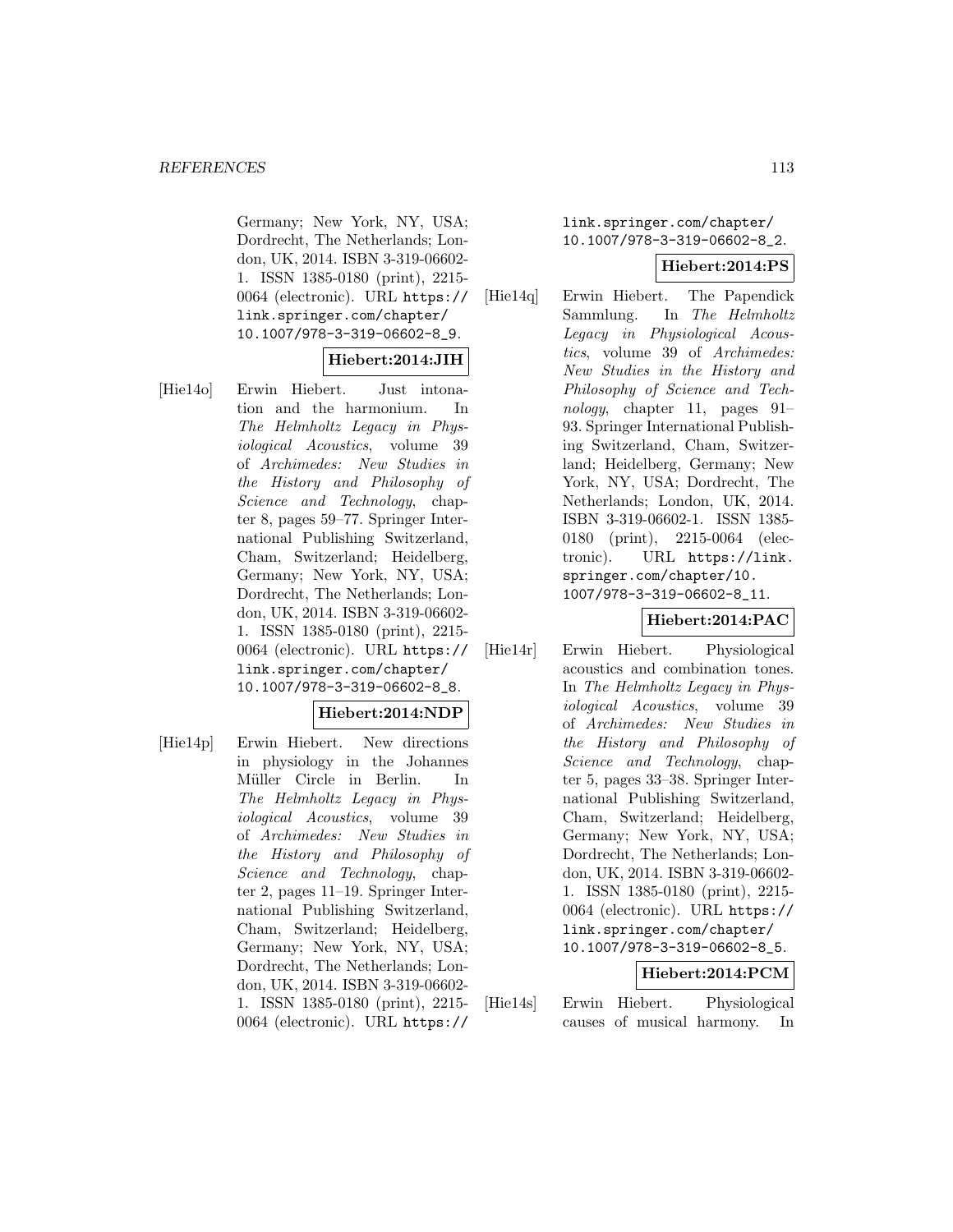#### *REFERENCES* 114

The Helmholtz Legacy in Physiological Acoustics, volume 39 of Archimedes: New Studies in the History and Philosophy of Science and Technology, chapter 6, pages 39–45. Springer International Publishing Switzerland, Cham, Switzerland; Heidelberg, Germany; New York, NY, USA; Dordrecht, The Netherlands; London, UK, 2014. ISBN 3-319-06602- 1. ISSN 1385-0180 (print), 2215- 0064 (electronic). URL https:// link.springer.com/chapter/ 10.1007/978-3-319-06602-8\_6.

### **Hiebert:2014:STP**

[Hie14t] Erwin Hiebert. Sensations of tone as the physiological basis for the theory of music. In The Helmholtz Legacy in Physiological Acoustics, volume 39 of Archimedes: New Studies in the History and Philosophy of Science and Technology, chapter 7, pages 47–57. Springer International Publishing Switzerland, Cham, Switzerland; Heidelberg, Germany; New York, NY, USA; Dordrecht, The Netherlands; London, UK, 2014. ISBN 3-319-06602- 1. ISSN 1385-0180 (print), 2215- 0064 (electronic). URL https:// link.springer.com/chapter/ 10.1007/978-3-319-06602-8\_7.

### **Hiebert:2014:BV**

[Hie14u] Erwin Hiebert. With Bruckner in Vienna. In The Helmholtz Legacy in Physiological Acoustics, volume 39 of Archimedes: New Studies in the History and Philosophy of Science and Technol $oqy$ , chapter 14, pages 107–110.

Springer International Publishing Switzerland, Cham, Switzerland; Heidelberg, Germany; New York, NY, USA; Dordrecht, The Netherlands; London, UK, 2014. ISBN 3-319-06602-1. ISSN 1385- 0180 (print), 2215-0064 (electronic). URL https://link. springer.com/chapter/10. 1007/978-3-319-06602-8\_14.

# **Hirai:2017:IMD**

[Hir17] Hiro Hirai. Imagination, maternal desire and embryology in Thomas Fienus. In Gideon Manning and Cynthia Klestinec, editors, Professors, Physicians and Practices in the History of Medicine: Essays in Honor of Nancy Siraisi, volume 50 of Archimedes: New Studies in the History and Philosophy of Science and Technology, chapter 11, pages 239–253. Springer International Publishing AG, Cham, Switzerland, 2017. ISBN 3-319-56514-1. ISSN 1385-0180 (print), 2215-0064 (electronic). URL https://link. springer.com/chapter/10. 1007/978-3-319-56514-9\_11.

# **Hoffmann:2003:PS**

[Hof03] Christoph Hoffmann. The pocket schedule. In Frederic L. Holmes, Jürgen Renn, and Hans-Jörg Rheinberger, editors, Reworking the Bench: Research Notebooks in the History of Science, volume 7 of Archimedes: New Studies in the History and Philosophy of Science and Technology, chapter 9, pages 183–202. Kluwer Academic Publishers, Norwell, MA, USA, and Dordrecht, The Netherlands, 2003. ISBN 0-306-48152-9.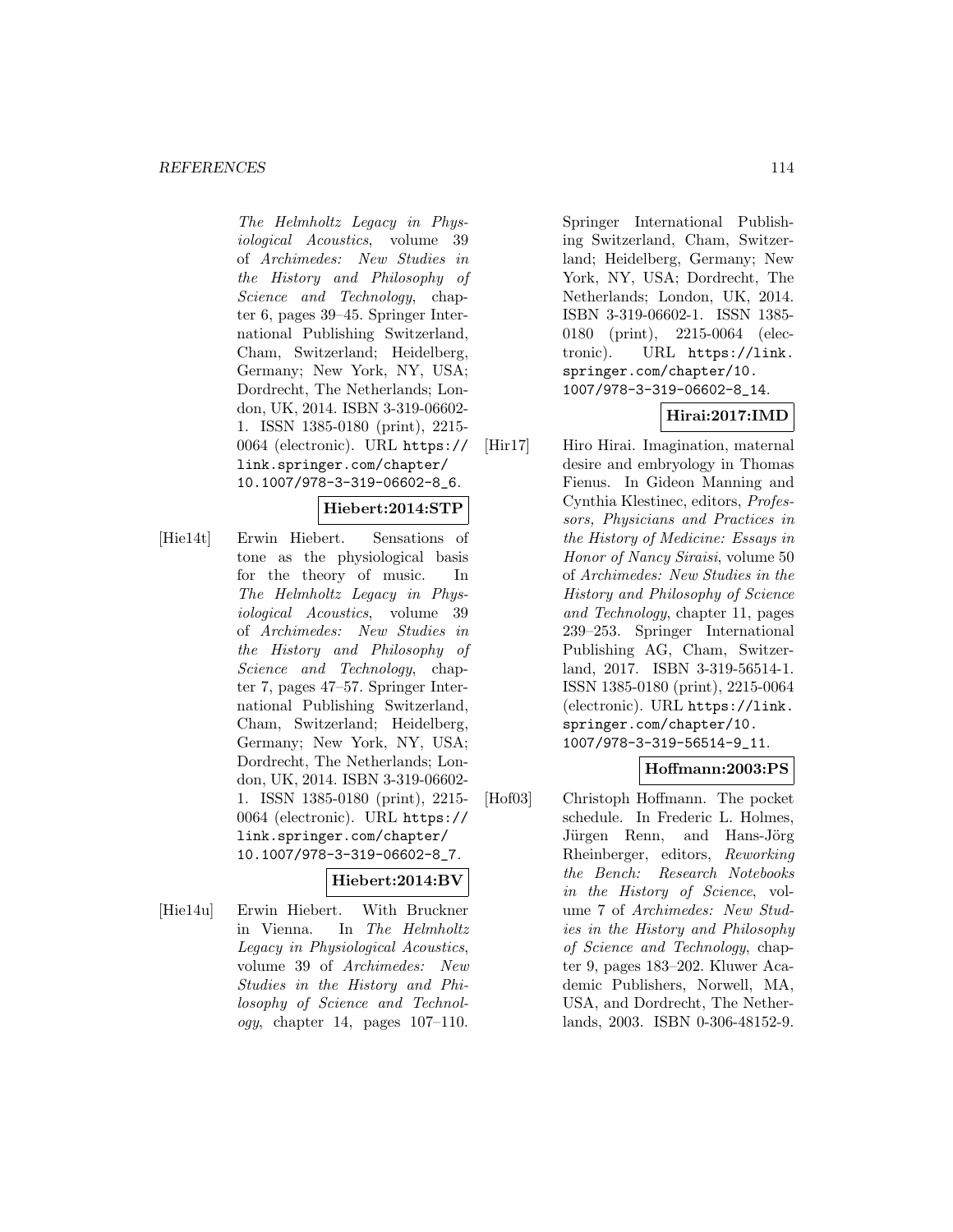ISSN 1385-0180 (print), 2215-0064 (electronic). URL https://link. springer.com/chapter/10. 1007/0-306-48152-9\_9.

### **Holmes:2003:LNI**

[Hol03] Frederic L. Holmes. Laboratory notebooks and investigative pathways. In Frederic L. Holmes, Jürgen Renn, and Hans-Jörg Rheinberger, editors, Reworking the Bench: Research Notebooks in the History of Science, volume 7 of Archimedes: New Studies in the History and Philosophy of Science and Technology, chapter 14, pages 295–308. Kluwer Academic Publishers, Norwell, MA, USA, and Dordrecht, The Netherlands, 2003. ISBN 0-306-48152-9. ISSN 1385-0180 (print), 2215-0064 (electronic). URL https://link. springer.com/chapter/10. 1007/0-306-48152-9\_14.

# **Homburg:2006:OSF**

[Hom06] Ernst Homburg. Operating on several fronts: The trans-national activities of Royal Dutch/Shell, 1914–1918. In Roy Macleod and Jeffrey Allan Johnson, editors, Frontline and Factory: Comparative Perspectives on the Chemical Industry at War,  $1914-1924$ , volume 16 of Archimedes: New Studies in the History and Philosophy of Science and Technol $ogy$ , chapter 8, pages  $123-144$ . Springer, Dordrecht, The Netherlands, 2006. ISBN 1-4020-5490-4. ISSN 1385-0180 (print), 2215-0064 (electronic). URL https://link. springer.com/chapter/10. 1007/1-4020-5490-4\_8.

# **Hong:1997:SCJ**

[Hon97] Sungook Hong. Syntony and credibility: John Ambrose Fleming, Guglielmo Marconi, and the Maskelyne Affair. In Jed Z. Buchwald, editor, Scientific Credibility and Technical Standards in 19th and early 20th century Germany and Britain, volume 1 of Archimedes: New Studies in the History and Philosophy of Science and Technology, chapter 5, pages 157–176. Springer Science+Business Media B.V., Dordrecht, The Netherlands, 1997. ISBN 94-009-1784-8. ISSN 1385- 0180 (print), 2215-0064 (electronic). URL https://link. springer.com/chapter/10. 1007/978-94-009-1784-2\_5.

# **Horan:2015:NCC**

[Hor15] Joseph Horan. Napoleonic cotton cultivation: A case study in scientific expertise and agricultural innovation in France and Italy, 1806–1814. In Denise Phillips and Sharon Kingsland, editors, New Perspectives on the History of Life Sciences and Agriculture, volume 40 of Archimedes: New Studies in the History and Philosophy of Science and Technology, chapter 5, pages 73–91. Springer International Publishing Switzerland, Cham, Switzerland; Heidelberg, Germany; New York, NY, USA; Dordrecht, The Netherlands; London, UK, 2015. ISBN 3-319-12185- 5. ISSN 1385-0180 (print), 2215- 0064 (electronic). URL https:// link.springer.com/chapter/ 10.1007/978-3-319-12185-7\_5.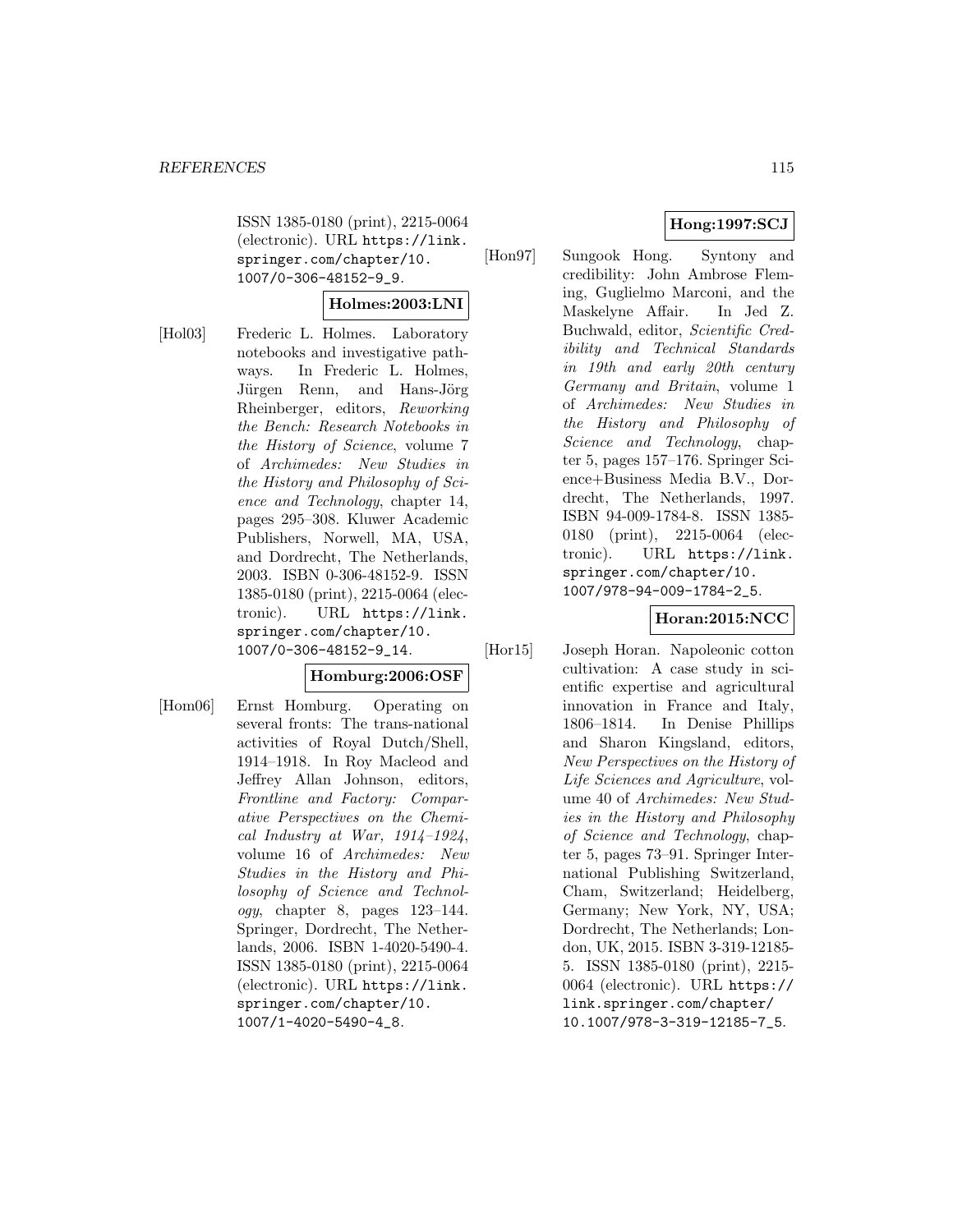#### **Howard:2006:LWF**

[How06] Don Howard. Lost wanderers in the forest of knowledge: Some thoughts on the discovery–justification distinction. In Jutta Schickore and Friedrich Steinle, editors, Revisiting Discovery and Justification: Historical and philosophical perspectives on the context distinction, volume 14 of Archimedes: New Studies in the History and Philosophy of Science and Technology, chapter 2, pages 3–22. Springer, Dordrecht, The Netherlands, 2006. ISBN 1-4020-4251-5. ISSN 1385-0180 (print), 2215-0064 (electronic). URL https://link. springer.com/chapter/10. 1007/1-4020-4251-5\_2.

# **Hoyrup:2016:OWH**

[Høy16] Jens Høyrup. As the outsider walked in the historiography of Mesopotamian mathematics until Neugebauer. In Alexander Jones, Christine Proust, and John M. Steele, editors, A Mathematician's Journeys: Otto Neugebauer and Modern Transformations of Ancient Science, volume 45 of Archimedes: New Studies in the History and Philosophy of Science and Technology, chapter 5, pages 165–195. Springer International Publishing Switzerland, Cham, Switzerland; Heidelberg, Germany; New York, NY, USA; Dordrecht, The Netherlands; London, UK, 2016. ISBN 3-319-25865- 6. ISSN 1385-0180 (print), 2215- 0064 (electronic). URL https://

## link.springer.com/chapter/ 10.1007/978-3-319-25865-2\_5.

#### **Holmes:2003:RBR**

[HRR03] Frederic L. Holmes, Jürgen Renn, and Hans-Jörg Rheinberger, editors. Reworking the Bench: Research Notebooks in the History of Science, volume 7 of Archimedes: New Studies in the History and Philosophy of Science and Technology. Kluwer Academic Publishers, Norwell, MA, USA, and Dordrecht, The Netherlands, 2003. ISBN 1-4020-1039- 7 (hardcover), 0-306-48152-9 (ebook). ISSN 1385-0180 (print), 2215-0064 (electronic). xv + 325 pp. LCCN Q225.5 .R475 2003. URL http://www.loc.gov/ catdir/enhancements/fy0814/ 2002041330-d.html; http://www.loc.gov/catdir/ enhancements/fy0814/ 2002041330-t.html.

### **Hubbard:2017:FEE**

[Hub17] Jennifer Hubbard. Fishing an extreme environment: Science, sovereignty and Hudson Bay. In Jed Buchwald and Larry Stewart, editors, The Romance of Science: Essays in Honour of Trevor H. Levere, volume 52 of Archimedes: New Studies in the History and Philosophy of Science and Technology, chapter 13, pages 219– 254. Springer International Publishing AG, Cham, Switzerland, 2017. ISBN 3-319-58436-7. ISSN 1385-0180 (print), 2215-0064 (electronic). URL https://link. springer.com/chapter/10. 1007/978-3-319-58436-2\_13.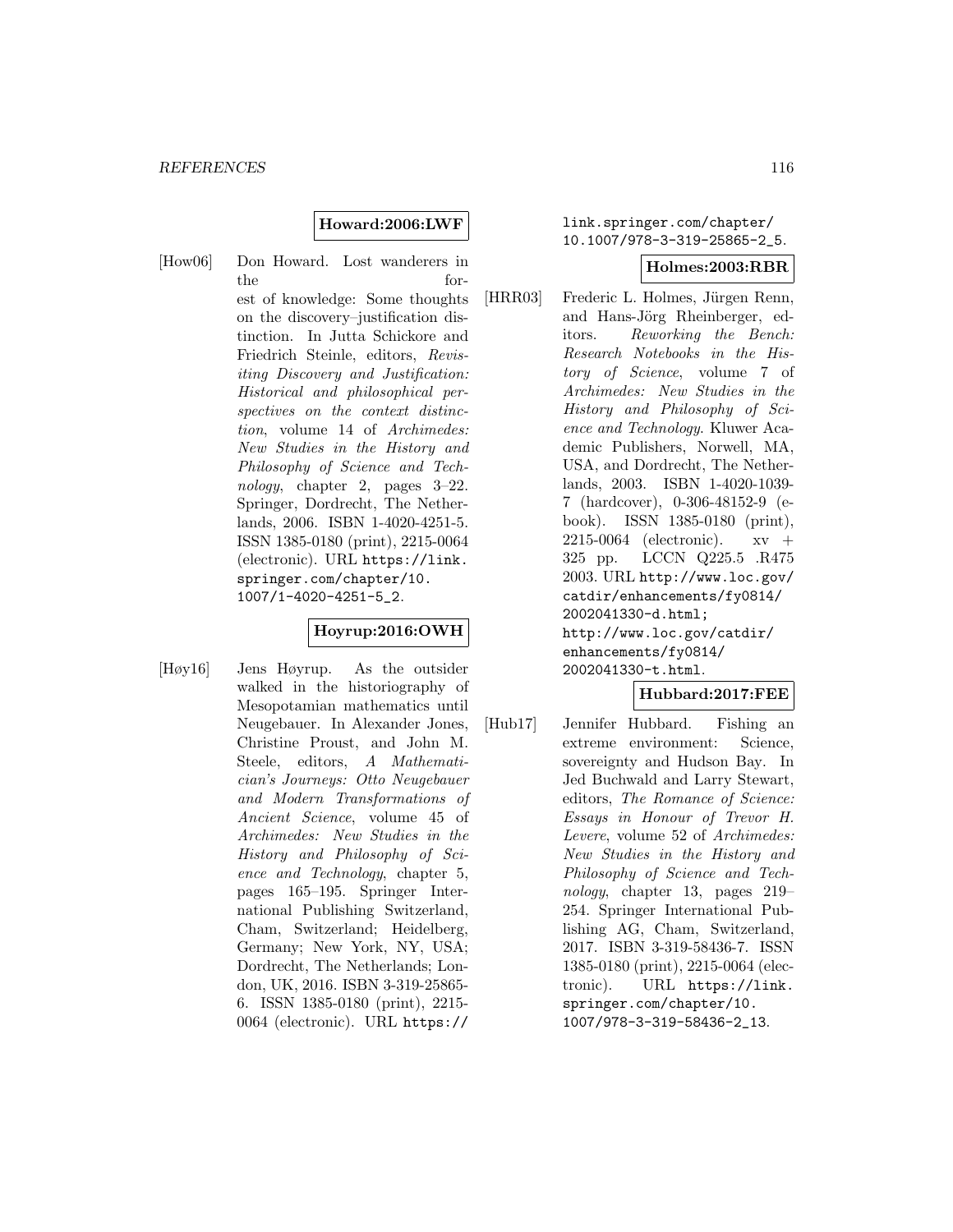### **Huppert:2014:PMD**

[Hup14] Ann C. Huppert. Practical mathematics in the drawings of Baldassarre Peruzzi and Antonio da Sangallo the Younger. In Anthony Gerbino, editor, Geometrical Objects: Architecture and the Mathematical Sciences 1400–1800, volume 38 of Archimedes: New Studies in the History and Philosophy of Science and Technology, chapter 4, pages 79–106. Springer International Publishing Switzerland, Cham, Switzerland; Heidelberg, Germany; New York, NY, USA; Dordrecht, The Netherlands; London, UK, 2014. ISBN 3-319-05998- X. ISSN 1385-0180 (print), 2215- 0064 (electronic). URL https:// link.springer.com/chapter/ 10.1007/978-3-319-05998-3\_4.

#### **Jackson:1997:BDL**

[Jac97] Myles W. Jackson. Buying the dark lines of the solar spectrum: Joseph Von Fraunhofer's standard for the manufacture of optical glass. In Jed Z. Buchwald, editor, Scientific Credibility and Technical Standards in 19th and early 20th century Germany and Britain, volume 1 of Archimedes: New Studies in the History and Philosophy of Science and Technology, chapter 1, pages 1–22. Springer Science+Business Media B.V., Dordrecht, The Netherlands, 1997. ISBN 94-009-1784-8. ISSN 1385-0180 (print), 2215-0064 (electronic). URL https://link. springer.com/chapter/10. 1007/978-94-009-1784-2\_1.

## **Jacquart:2017:MST**

[Jac17] Danielle Jacquart. Medicine in some Thirteenth-Century biblical commentaries, with a flashback on Augustine's De genesi ad litteram. In Gideon Manning and Cynthia Klestinec, editors, Professors, Physicians and Practices in the History of Medicine: Essays in Honor of Nancy Siraisi, volume 50 of Archimedes: New Studies in the History and Philosophy of Science and Technology, chapter 3, pages 31–56. Springer International Publishing AG, Cham, Switzerland, 2017. ISBN 3-319-56514-1. ISSN 1385-0180 (print), 2215-0064 (electronic). URL https://link. springer.com/chapter/10. 1007/978-3-319-56514-9\_3.

## **Jahnert:2019:BM**

[Jäh19a] Martin Jähnert. Back matter. In Practicing the Correspondence Principle in the Old Quantum Theory: a Transformation  $through\ Implementation$  [Jäh19i], pages 271–293. ISBN 3-030-13299- 4, 3-030-13300-1 (e-book), 3-030- 13301-X, 3-030-13302-8. LCCN QC174.17.C65 J34 2019.

# **Jahnert:2019:C**

[Jäh19b] Martin Jähnert. Conclusion. In Practicing the Correspondence Principle in the Old Quantum Theory: a Transformation through Implementation [Jäh19i], chapter 8, pages 255–269. CO-DEN ???? ISBN 3-030-13299- 4, 3-030-13300-1 (e-book), 3-030- 13301-X, 3-030-13302-8. ISSN ???? LCCN QC174.17.C65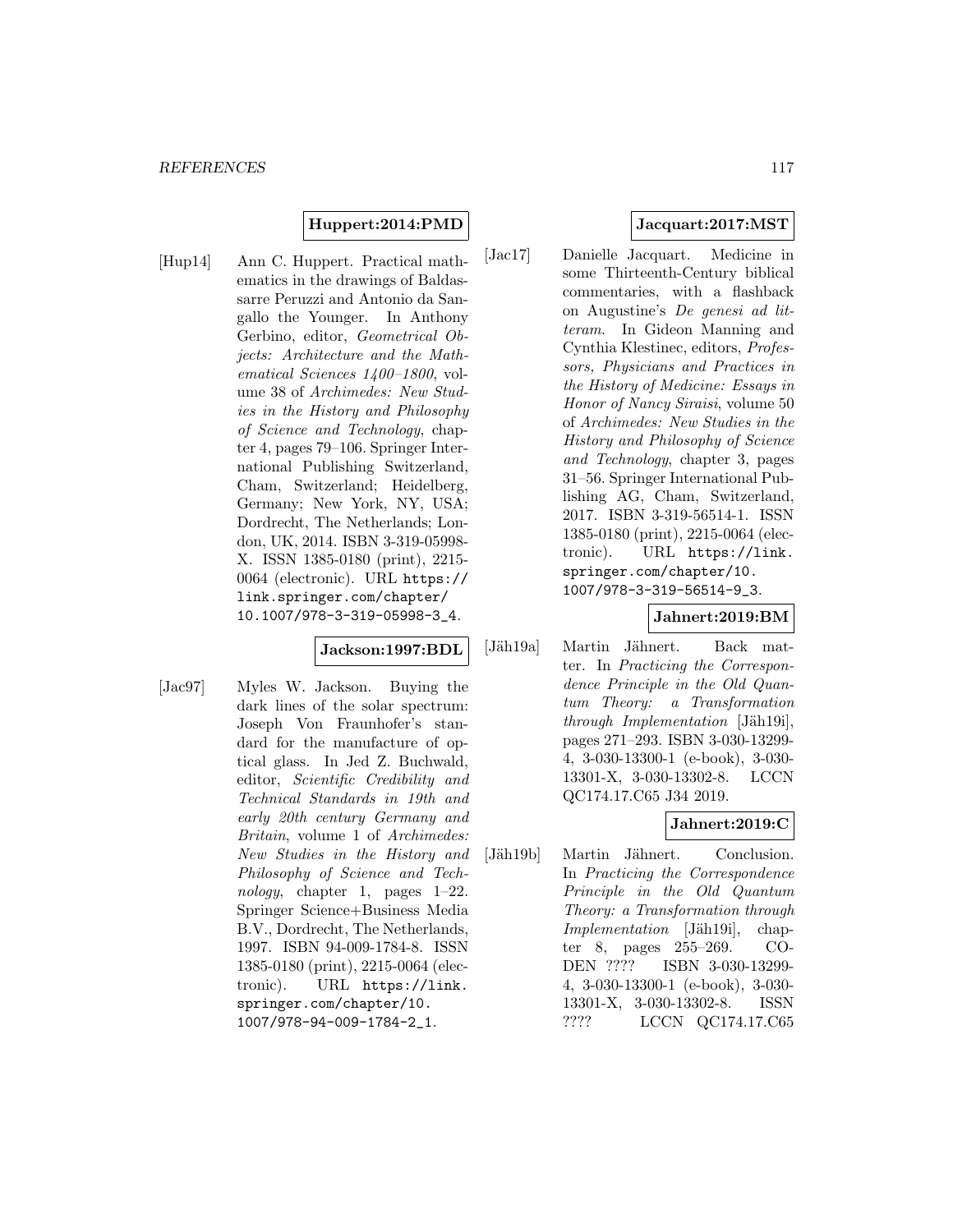J34 2019. URL https://link. springer.com/chapter/10. 1007/978-3-030-13300-9\_8.

### **Jahnert:2019:CRI**

[Jäh19c] Martin Jähnert. Copenhagen reactions: The intensity problem in Copenhagen, 1924–1925. In Practicing the Correspondence Principle in the Old Quantum Theory: a Transformation through Implementation [Jäh19i], chapter 7, pages 211–253. CO-DEN ???? ISBN 3-030-13299- 4, 3-030-13300-1 (e-book), 3-030- 13301-X, 3-030-13302-8. ISSN ???? LCCN QC174.17.C65 J34 2019. URL https://link. springer.com/chapter/10. 1007/978-3-030-13300-9\_7.

#### **Jahnert:2019:CPC**

[Jäh19d] Martin

Jähnert. The correspondence principle in Copenhagen 1913–1923: Origin, formulation and consolidation. In Practicing the Correspondence Principle in the Old Quantum Theory: a Transformation  $through\ Implementation$  [Jäh19i], chapter 2, pages 13–51. CO-DEN ???? ISBN 3-030-13299- 4, 3-030-13300-1 (e-book), 3-030- 13301-X, 3-030-13302-8. ISSN ???? LCCN QC174.17.C65 J34 2019. URL https://link. springer.com/chapter/10. 1007/978-3-030-13300-9\_2.

#### **Jahnert:2019:CPQ**

[Jäh19e] Martin Jähnert. The correspondence principle in the quantum network 1918–1926. In Practicing the Correspondence Prin-

ciple in the Old Quantum Theory: a Transformation through  $Implementation$  [Jäh19i], chapter 3, pages 53–67. CO-DEN ???? ISBN 3-030-13299- 4, 3-030-13300-1 (e-book), 3-030- 13301-X, 3-030-13302-8. ISSN ???? LCCN QC174.17.C65 J34 2019. URL https://link. springer.com/chapter/10. 1007/978-3-030-13300-9\_3.

### **Jahnert:2019:FSA**

[Jäh19f] Martin Jähnert. Fertilizer on a sandy acreage: Franck, Hund and the Ramsauer effect. In Practicing the Correspondence Principle in the Old Quantum Theory: a Transformation through  $Implementation$  [Jäh19i], chapter 5, pages 127–163. CO-DEN ???? ISBN 3-030-13299- 4, 3-030-13300-1 (e-book), 3-030- 13301-X, 3-030-13302-8. ISSN ???? LCCN QC174.17.C65 J34 2019. URL https://link. springer.com/chapter/10. 1007/978-3-030-13300-9\_5.

### **Jahnert:2019:FM**

 $[J\ddot{a}h19g]$  Martin

Jähnert. Front matter. In Practicing the Correspondence Principle in the Old Quantum Theory: a Transformation through Implementation [Jäh19i], pages i–xiii. ISBN 3-030-13299-4, 3-030-13300- 1 (e-book), 3-030-13301-X, 3-030- 13302-8. LCCN QC174.17.C65 J34 2019. URL https://link. springer.com/book/10.1007/ 978-3-030-13300-9.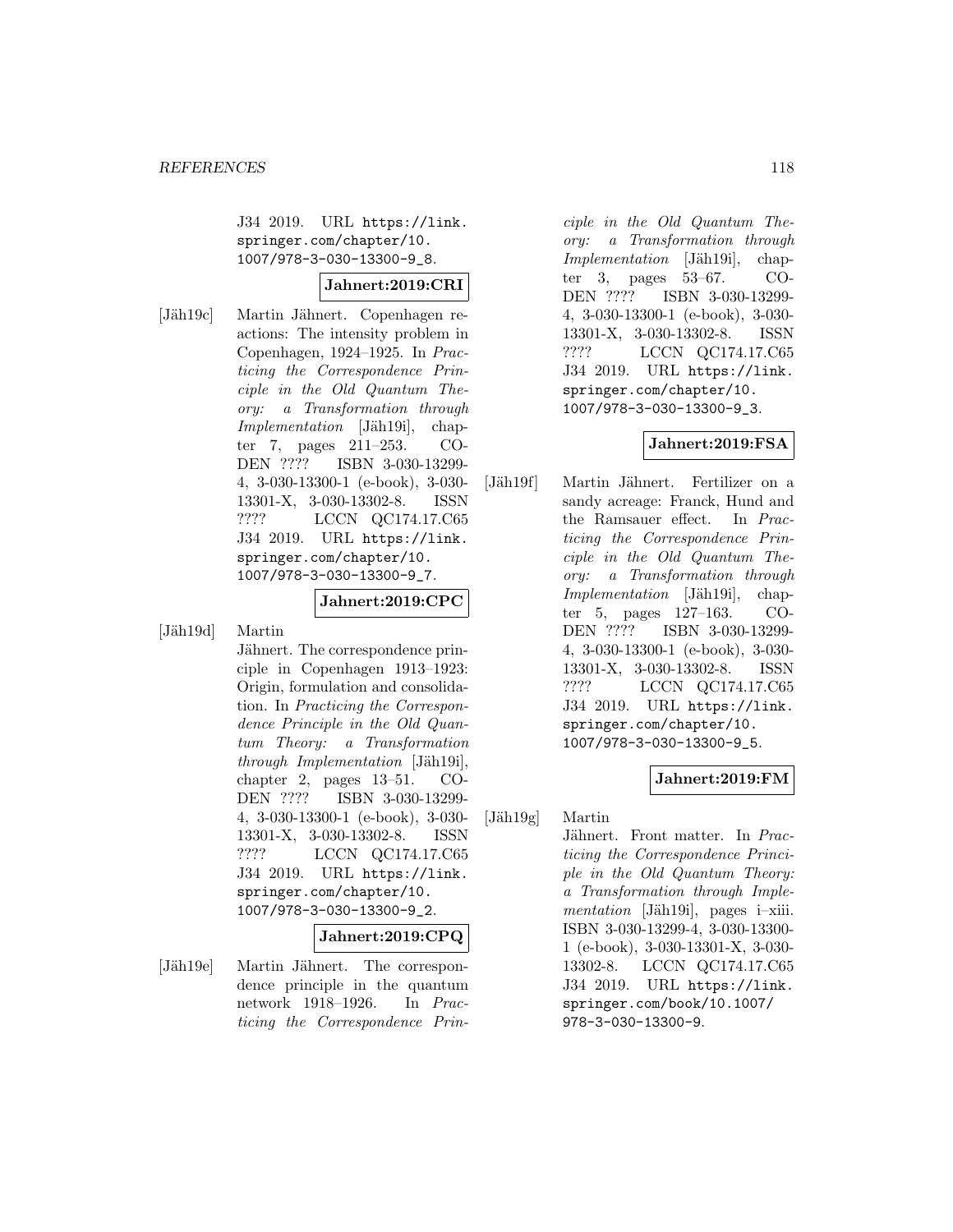## **Jahnert:2019:I**

[Jäh19h] Martin Jähnert. Introduction. In Practicing the Correspondence Principle in the Old Quantum Theory: a Transformation through Implementation [Jäh19i], chapter 1, pages  $1-12$ . CODEN ???? ISBN 3-030-13299- 4, 3-030-13300-1 (e-book), 3-030- 13301-X, 3-030-13302-8. ISSN ???? LCCN QC174.17.C65 J34 2019. URL https://link. springer.com/chapter/10. 1007/978-3-030-13300-9\_1.

### **Jahnert:2019:PCP**

[Jäh19i] Martin Jähnert. Practicing the Correspondence Principle in the Old Quantum Theory: a Transformation through Implementation, volume 56 of Archimedes: New Studies in the History and Philosophy of Science and Technology. Springer International Publishing AG, Cham, Switzerland, 2019. ISBN 3-030-13299-4, 3-030- 13300-1 (e-book), 3-030-13301-X, 3-030-13302-8. xiii + 293 + 21 pp. LCCN QC174.17.C65 J34 2019.

### **Jahnert:2019:CCA**

[Jäh19j] Martin Jähnert. That I cannot conceive of after the results of your dissertation: Fritz Reiche and the F-sum rule. In Practicing the Correspondence Principle in the Old Quantum Theory: a Transformation through Implementation [Jäh19i], chapter 6, pages  $165-209$ . CODEN ???? ISBN 3-030-13299- 4, 3-030-13300-1 (e-book), 3-030- 13301-X, 3-030-13302-8. ISSN ???? LCCN QC174.17.C65

J34 2019. URL https://link. springer.com/chapter/10. 1007/978-3-030-13300-9\_6.

#### **Jahnert:2019:UMW**

[Jäh19k] Martin Jähnert. Using the magic wand: Sommerfeld, multiplet intensities and the correspondence principle. In Practicing the Correspondence Principle in the Old Quantum Theory: a Transformation through Implementation [Jäh19i], chapter 4, pages  $69-125$ . CODEN ???? ISBN 3-030-13299- 4, 3-030-13300-1 (e-book), 3-030- 13301-X, 3-030-13302-8. ISSN ???? LCCN QC174.17.C65 J34 2019. URL https://link. springer.com/chapter/10. 1007/978-3-030-13300-9\_4.

### **Jakab:2000:AAM**

[Jak00] Peter L. Jakab. Aerospace in adolescence: McCook Field and the beginnings of modern flight research. In Peter Galison and Alex Roland, editors, Atmospheric Flight in the Twentieth Century, volume 3 of Archimedes: New Studies in the History and Philosophy of Science and Technology, chapter 2, pages 45– 66. Kluwer Academic Publishers, Norwell, MA, USA, and Dordrecht, The Netherlands, 2000. ISBN 94-011-4379-X. ISSN 1385- 0180 (print), 2215-0064 (electronic). URL https://link. springer.com/chapter/10. 1007/978-94-011-4379-0\_2.

### **Jesseph:2015:LEI**

[Jes15] Douglas M. Jesseph. Leibniz on the elimination of infinitesimals.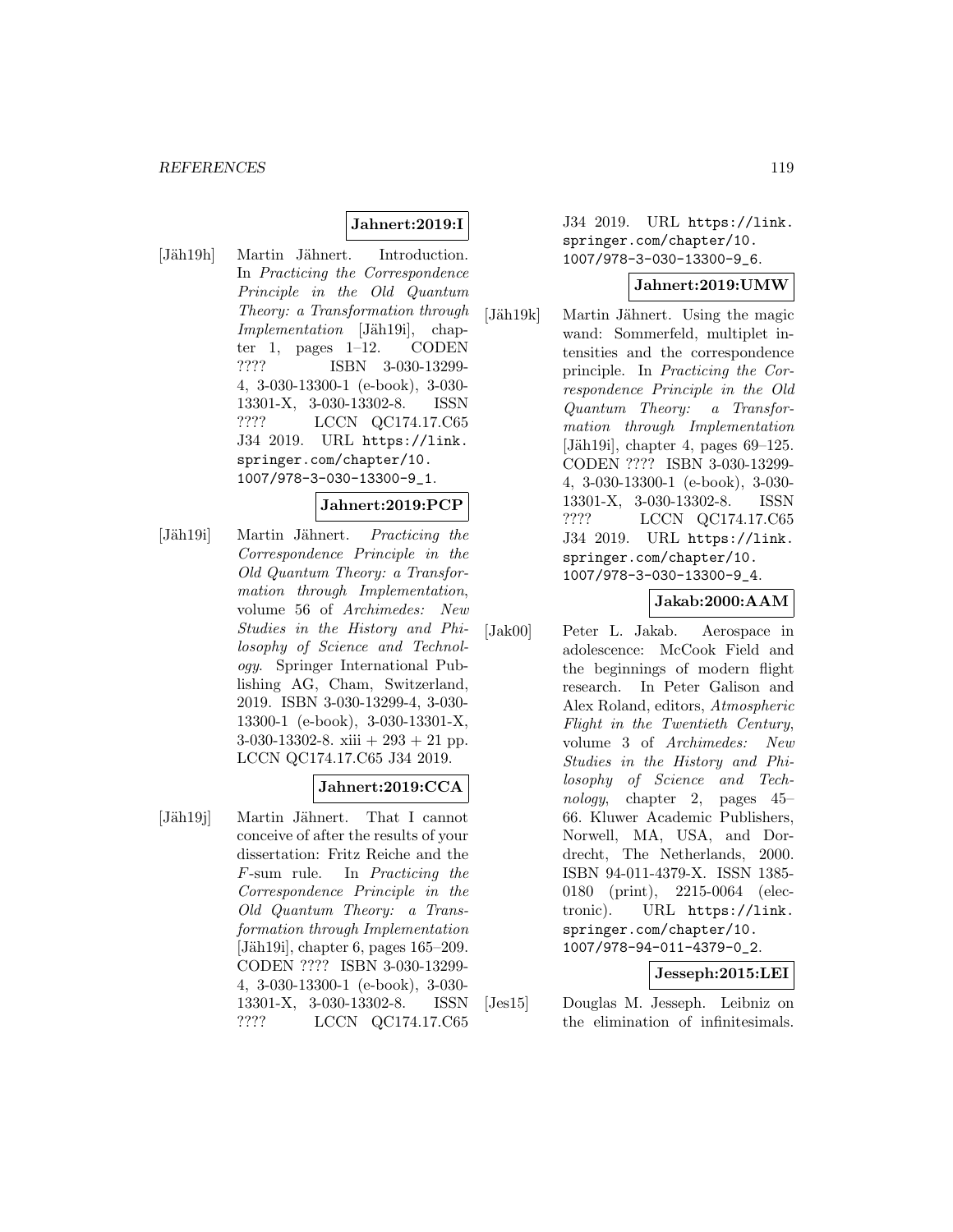In Norma B. Goethe, Philip Beeley, and David Rabouin, editors, G. W. Leibniz, Interrelations between Mathematics and Philosophy, volume 41 of Archimedes: New Studies in the History and Philosophy of Science and Technology, chapter 9, pages 189– 205. Springer Netherlands, Dordrecht, The Netherlands, 2015. ISBN 94-017-9664-5. ISSN 1385- 0180 (print), 2215-0064 (electronic). URL https://link. springer.com/chapter/10. 1007/978-94-017-9664-4\_9.

### **Johnson:2006:WVL**

[JM06] Jeffrey Allan Johnson and Roy Macleod. The war the victors lost: The dilemmas of chemical disarmament, 1919–1926. In Roy Macleod and Jeffrey Allan Johnson, editors, Frontline and Factory: Comparative Perspectives on the Chemical Industry at War,  $1914-1924$ , volume 16 of Archimedes: New Studies in the History and Philosophy of Science and Technology, chapter 13, pages 221–245. Springer, Dordrecht, The Netherlands, 2006. ISBN 1-4020-5490-4. ISSN 1385-0180 (print), 2215-0064 (electronic). URL https://link. springer.com/chapter/10. 1007/1-4020-5490-4\_13.

### **Jungnickel:2017:BM**

[JM17a] Christa Jungnickel and Russell McCormmach. Back matter. In The Second Physicist: On the History of Theoretical Physics in Germany, volume 48 of Archimedes: New Studies in the History and

Philosophy of Science and Technology, pages 409–460. Springer International Publishing Switzerland, Cham, Switzerland; Heidelberg, Germany; New York, NY, USA; Dordrecht, The Netherlands; London, UK, 2017. ISBN 3-319-49565-8. ISSN 1385-0180 (print), 2215-0064 (electronic). URL https://link. springer.com/content/pdf/ bbm:978-3-319-49565-1/1.pdf.

# **Jungnickel:2017:CO**

[JM17b] Christa Jungnickel and Russell McCormmach. Concluding observations. In The Second Physicist: On the History of Theoretical Physics in Germany, volume 48 of Archimedes: New Studies in the History and Philosophy of Science and Technology, chapter 16, pages 397–408. Springer International Publishing Switzerland, Cham, Switzerland; Heidelberg, Germany; New York, NY, USA; Dordrecht, The Netherlands; London, UK, 2017. ISBN 3-319-49565-8. ISSN 1385- 0180 (print), 2215-0064 (electronic). URL https://link. springer.com/chapter/10. 1007/978-3-319-49565-1\_16.

# **Jungnickel:2017:CLC**

[JM17c] Christa Jungnickel and Russell McCormmach. Connecting laws: Careers and theories in the 1840s. In The Second Physicist: On the History of Theoretical Physics in Germany, volume 48 of Archimedes: New Studies in the History and Philosophy of Science and Technology, chapter 7,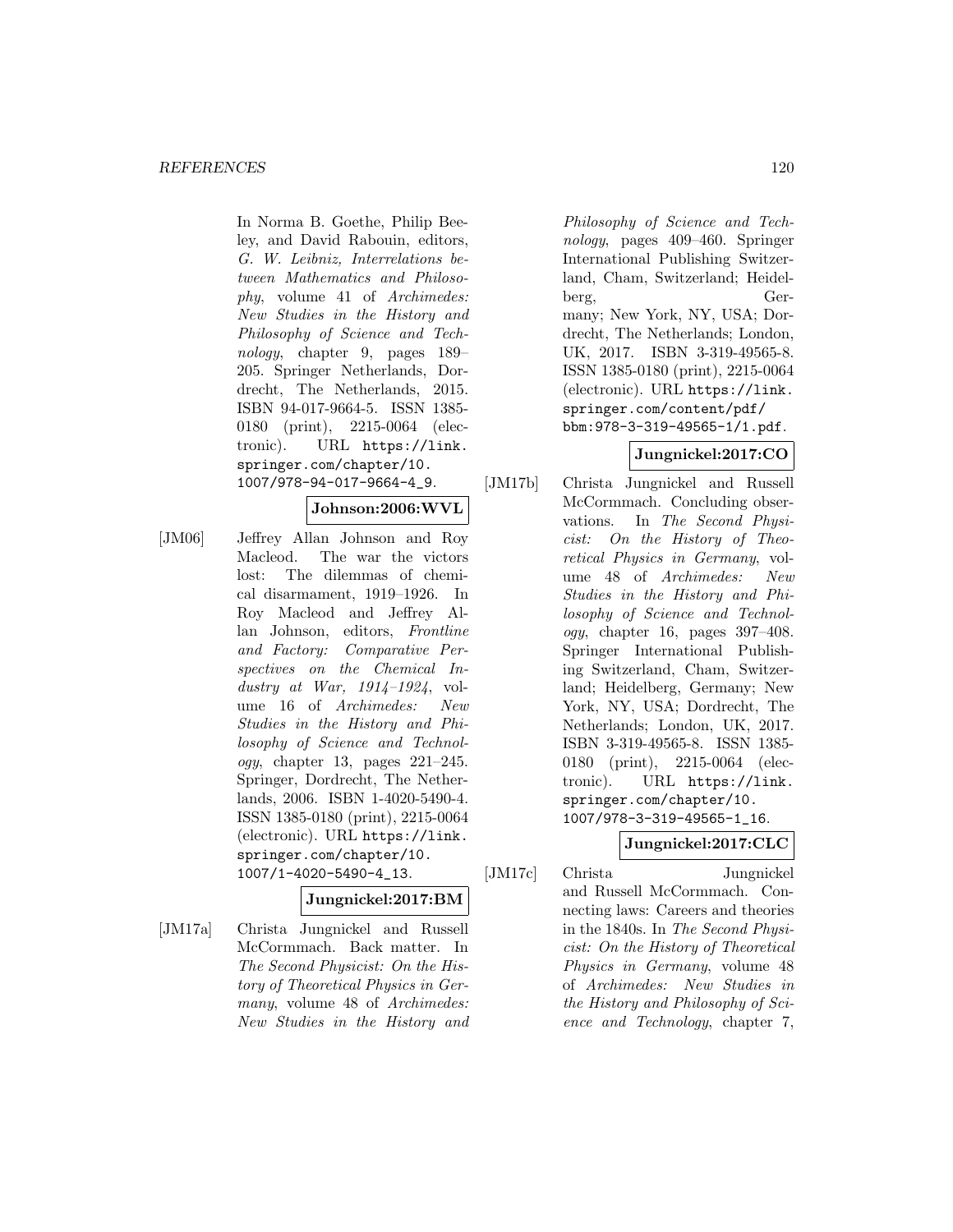pages 153–190. Springer International Publishing Switzerland, Cham, Switzerland; Heidelberg, Germany; New York, NY, USA; Dordrecht, The Netherlands; London, UK, 2017. ISBN 3-319-49565- 8. ISSN 1385-0180 (print), 2215- 0064 (electronic). URL https:// link.springer.com/chapter/ 10.1007/978-3-319-49565-1\_7.

**Jungnickel:2017:EPU**

[JM17d] Christa

Jungnickel and Russell McCormmach. Establishing physics at the universities. In The Second Physicist: On the History of Theoretical Physics in Germany, volume 48 of Archimedes: New Studies in the History and Philosophy of Science and Technology, chapter 2, pages 51–72. Springer International Publishing Switzerland, Cham, Switzerland; Heidelberg, Germany; New York, NY, USA; Dordrecht, The Netherlands; London, UK, 2017. ISBN 3-319-49565- 8. ISSN 1385-0180 (print), 2215- 0064 (electronic). URL https:// link.springer.com/chapter/ 10.1007/978-3-319-49565-1\_2.

### **Jungnickel:2017:FC**

[JM17e] Christa Jungnickel and Russell McCormmach. Foundations and connections. In The Second Physicist: On the History of Theoretical Physics in Germany, volume 48 of Archimedes: New Studies in the History and Philosophy of Science and Technology, chapter 15, pages 349–396. Springer International Publishing Switzerland, Cham, Switzerland; Heidelberg, Germany; New York, NY, USA; Dordrecht, The Netherlands; London, UK, 2017. ISBN 3-319-49565-8. ISSN 1385- 0180 (print), 2215-0064 (electronic). URL https://link. springer.com/chapter/10. 1007/978-3-319-49565-1\_15.

### **Jungnickel:2017:FM**

[JM17f] Christa Jungnickel and Russell McCormmach. Front matter. In The Second Physicist: On the History of Theoretical Physics in Germany, volume 48 of Archimedes: New Studies in the History and Philosophy of Science and Technology, pages i–xxxi. Springer International Publishing Switzerland, Cham, Switzerland; Heidelberg, Germany; New York, NY, USA; Dordrecht, The Netherlands; London, UK, 2017. ISBN 3-319-49565-8. ISSN 1385-0180 (print), 2215-0064 (electronic). URL https://link. springer.com/content/pdf/ bfm:978-3-319-49565-1/1.pdf.

### **Jungnickel:2017:GPB**

[JM17g] Christa Jungnickel and Russell McCormmach. German physicists before and around 1830. In The Second Physicist: On the History of Theoretical Physics in Germany, volume 48 of Archimedes: New Studies in the History and Philosophy of Science and Technology, chapter 3, pages 73–112. Springer International Publishing Switzerland, Cham, Switzerland; Heidelberg, Germany; New York, NY, USA; Dordrecht, The Netherlands; London, UK, 2017.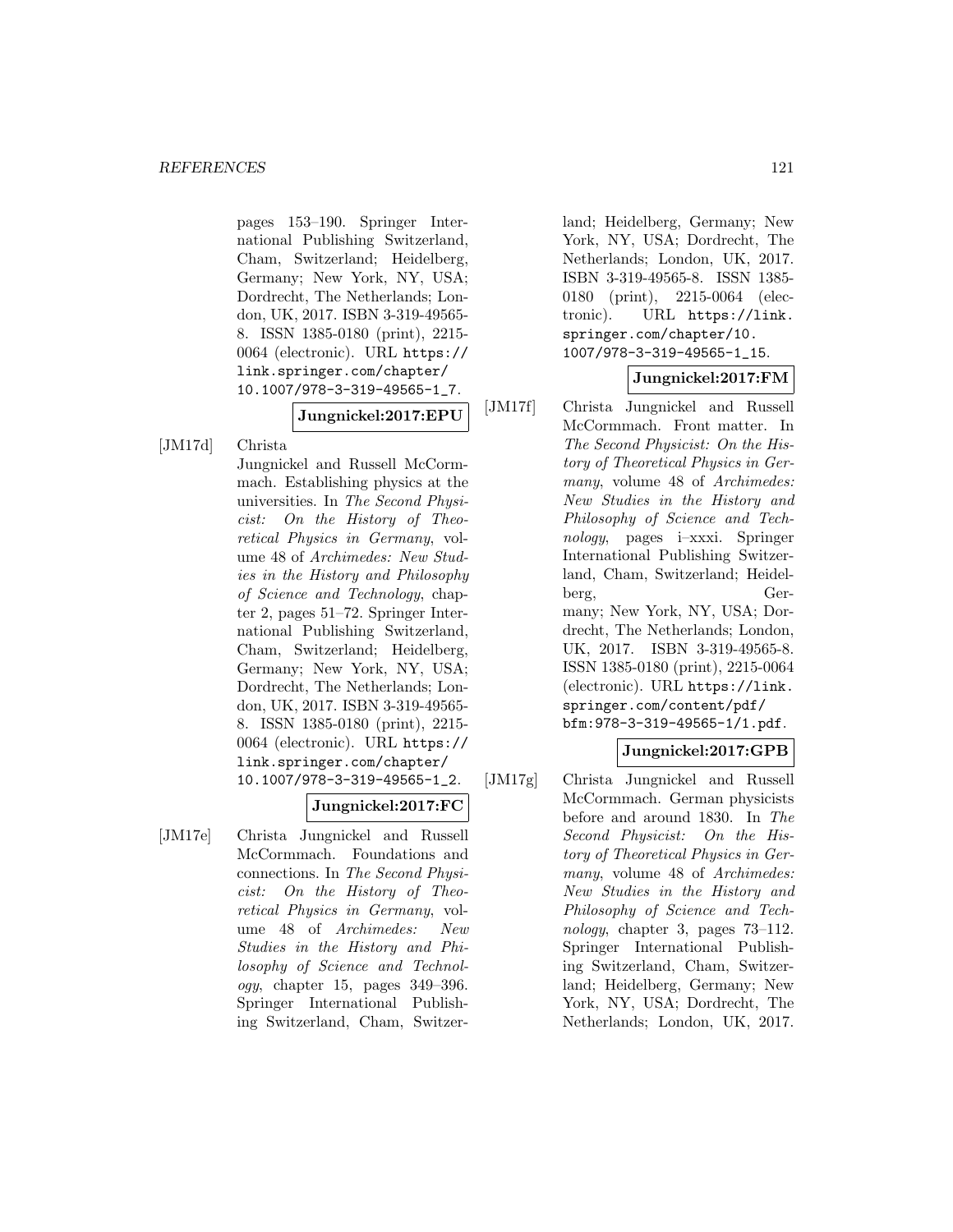ISBN 3-319-49565-8. ISSN 1385- 0180 (print), 2215-0064 (electronic). URL https://link. springer.com/chapter/10. 1007/978-3-319-49565-1\_3.

#### **Jungnickel:2017:KCW**

[JM17h] Christa Jungnickel and Russell McCormmach. Kirchhoff, Clausius, Weber, and connectedness. In The Second Physicist: On the History of Theoretical Physics in Germany, volume 48 of Archimedes: New Studies in the History and Philosophy of Science and Technology, chapter 9, pages  $205-239$ . Springer International Publishing Switzerland, Cham, Switzerland; Heidelberg, Germany; New York, NY, USA; Dordrecht, The Netherlands; London, UK, 2017. ISBN 3-319-49565-8. ISSN 1385- 0180 (print), 2215-0064 (electronic). URL https://link. springer.com/chapter/10. 1007/978-3-319-49565-1\_9.

**Jungnickel:2017:MP**

[JM17i] Christa Jungnickel and Russell McCormmach. Mathematicians and physicists. In The Second Physicist: On the History of Theoretical Physics in Germany, volume 48 of Archimedes: New Studies in the History and Philosophy of Science and Technol $ogy$ , chapter 8, pages  $191-204$ . Springer International Publishing Switzerland, Cham, Switzerland; Heidelberg, Germany; New York, NY, USA; Dordrecht, The Netherlands; London, UK, 2017. ISBN 3-319-49565-8. ISSN 1385- 0180 (print), 2215-0064 (electronic). URL https://link. springer.com/chapter/10. 1007/978-3-319-49565-1\_8.

#### **Jungnickel:2017:MTP**

[JM17j] Christa Jungnickel and Russell McCormmach. Methods of theoretical physics. In The Second Physicist: On the History of Theoretical Physics in Germany, volume 48 of Archimedes: New Studies in the History and Philosophy of Science and Technology, chapter 12, pages 289–314. Springer International Publishing Switzerland, Cham, Switzerland; Heidelberg, Germany; New York, NY, USA; Dordrecht, The Netherlands; London, UK, 2017. ISBN 3-319-49565-8. ISSN 1385- 0180 (print), 2215-0064 (electronic). URL https://link. springer.com/chapter/10. 1007/978-3-319-49565-1\_12.

### **Jungnickel:2017:OPT**

[JM17k] Christa Jungnickel and Russell McCormmach. Ordinary professorships for theoretical physics. In The Second Physicist: On the History of Theoretical Physics in Germany, volume 48 of Archimedes: New Studies in the History and Philosophy of Science and Technology, chapter 13, pages 315–333. Springer International Publishing Switzerland, Cham, Switzerland; Heidelberg, Germany; New York, NY, USA; Dordrecht, The Netherlands; London, UK, 2017. ISBN 3-319-49565-8. ISSN 1385- 0180 (print), 2215-0064 (electronic). URL https://link.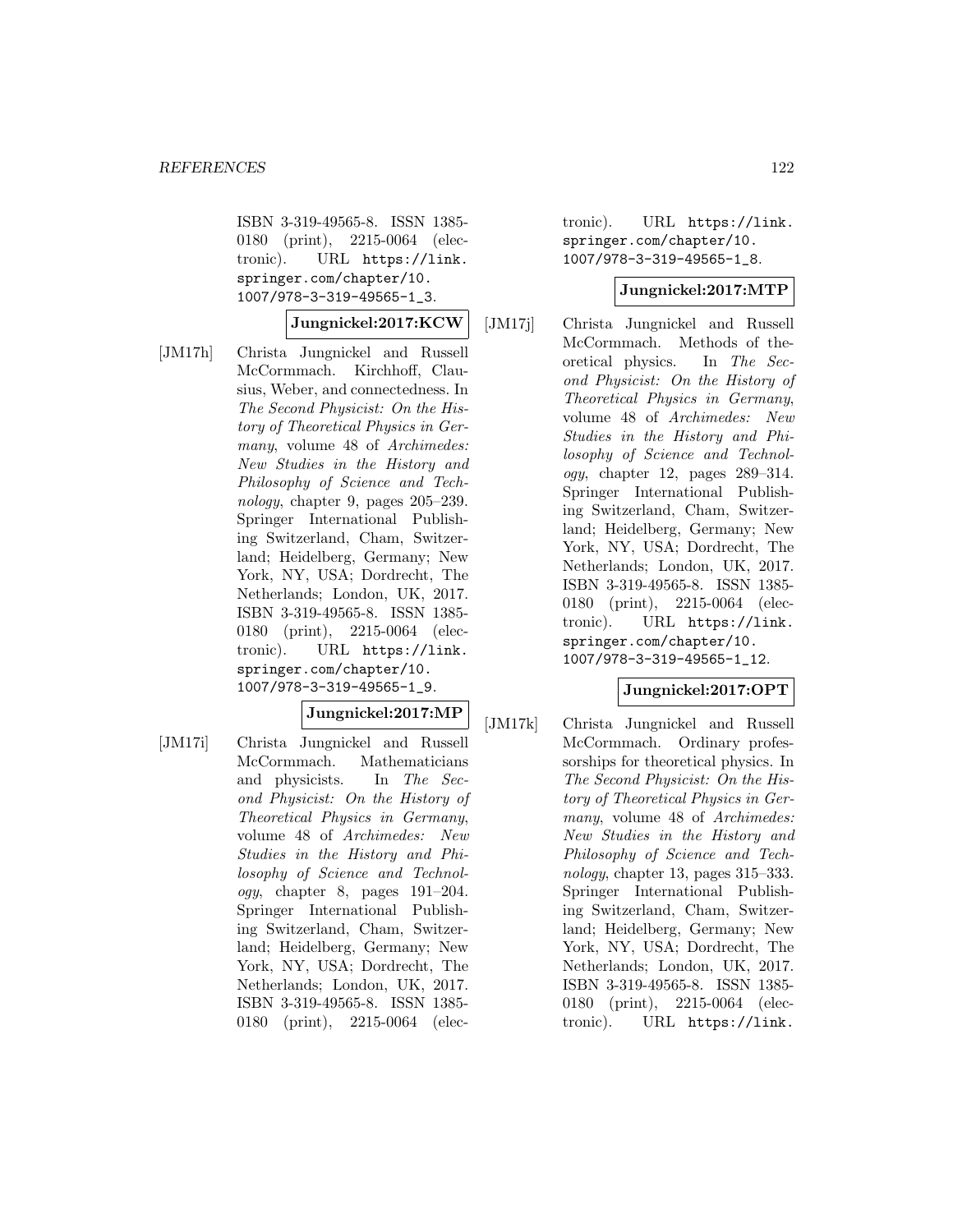springer.com/chapter/10. 1007/978-3-319-49565-1\_13.

### **Jungnickel:2017:PRAb**

[JM17l] Christa Jungnickel and Russell McCormmach. Physical research in the Annalen and in the Fortschritte. In The Second Physicist: On the History of Theoretical Physics in Germany, volume 48 of Archimedes: New Studies in the History and Philosophy of Science and Technol $oqy$ , chapter 14, pages 335–347. Springer International Publishing Switzerland, Cham, Switzerland; Heidelberg, Germany; New York, NY, USA; Dordrecht, The Netherlands; London, UK, 2017. ISBN 3-319-49565-8. ISSN 1385- 0180 (print), 2215-0064 (electronic). URL https://link. springer.com/chapter/10. 1007/978-3-319-49565-1\_14.

# **Jungnickel:2017:PRAa**

[JM17m] Christa Jungnickel and Russell McCormmach. Physical research in the Annalen and other journals around 1870. In The Second Physicist: On the History of Theoretical Physics in Germany, volume 48 of Archimedes: New Studies in the History and Philosophy of Science and Technol $ogy,$  chapter 10, pages  $241-255.$ Springer International Publishing Switzerland, Cham, Switzerland; Heidelberg, Germany; New York, NY, USA; Dordrecht, The Netherlands; London, UK, 2017. ISBN 3-319-49565-8. ISSN 1385- 0180 (print), 2215-0064 (electronic). URL https://link.

springer.com/chapter/10. 1007/978-3-319-49565-1\_10.

### **Jungnickel:2017:PRP**

[JM17n] Christa Jungnickel and Russell McCormmach. Physics research in "Poggendorff 's Annalen" in the 1840s. In The Second Physicist: On the History of Theoretical Physics in Germany, volume 48 of Archimedes: New Studies in the History and Philosophy of Science and Technology, chapter 6, pages 137–151. Springer International Publishing Switzerland, Cham, Switzerland; Heidelberg, Germany; New York, NY, USA; Dordrecht, The Netherlands; London, UK, 2017. ISBN 3-319-49565- 8. ISSN 1385-0180 (print), 2215- 0064 (electronic). URL https:// link.springer.com/chapter/ 10.1007/978-3-319-49565-1\_6.

# **Jungnickel:2017:PTP**

[JM17o] Christa Jungnickel and Russell McCormmach. Positions in theoretical physics. In The Second Physicist: On the History of Theoretical Physics in Germany, volume 48 of Archimedes: New Studies in the History and Philosophy of Science and Technology, chapter 11, pages 257–288. Springer International Publishing Switzerland, Cham, Switzerland; Heidelberg, Germany; New York, NY, USA; Dordrecht, The Netherlands; London, UK, 2017. ISBN 3-319-49565-8. ISSN 1385- 0180 (print), 2215-0064 (electronic). URL https://link. springer.com/chapter/10. 1007/978-3-319-49565-1\_11.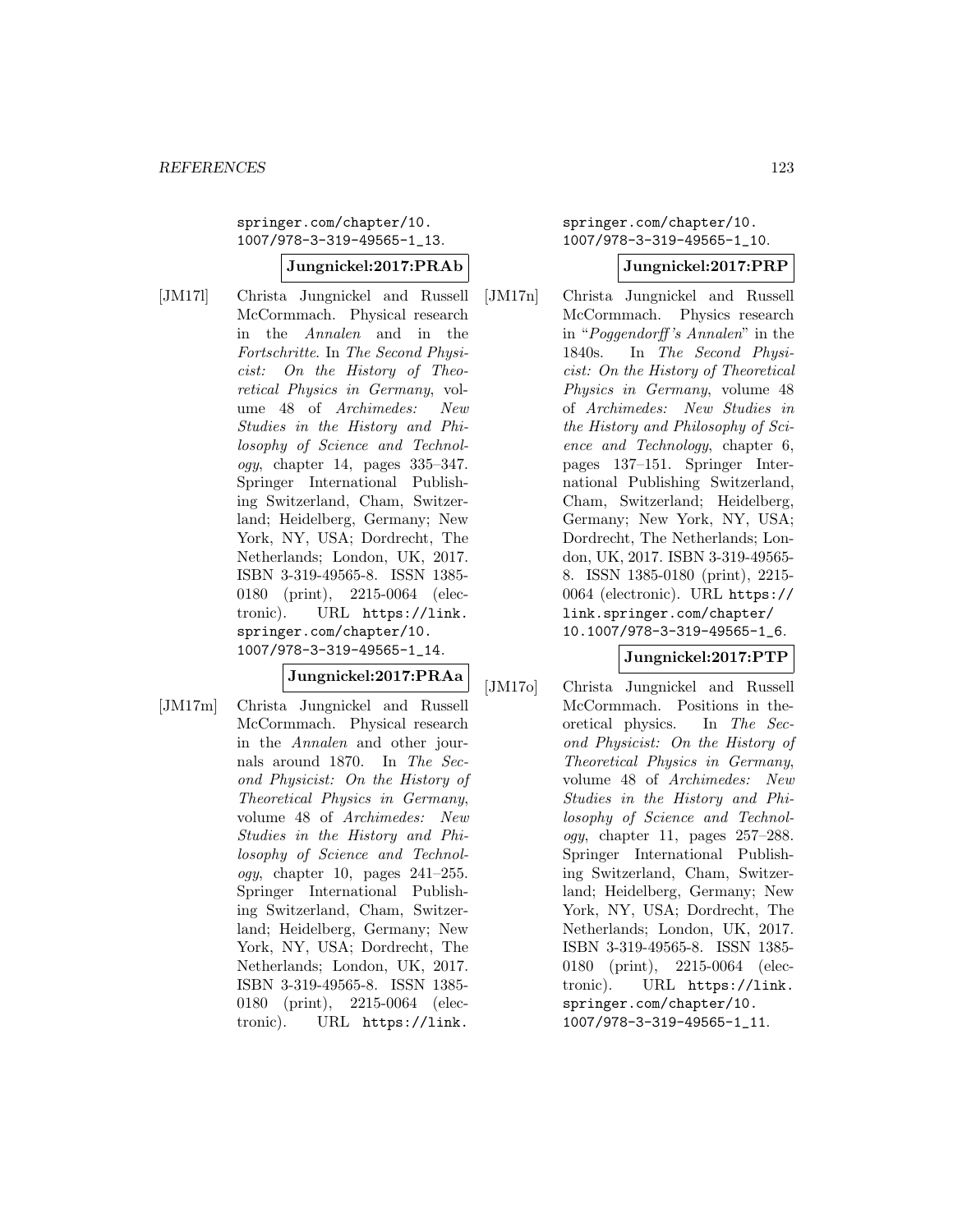#### **Jungnickel:2017:PNP**

[JM17p] Christa Jungnickel and Russell McCormmach. Promoting a new physics: Earth magnetism at Göttingen. In The Second Physicist: On the History of Theoretical Physics in Germany, volume 48 of Archimedes: New Studies in the History and Philosophy of Science and Technology, chapter 4, pages 113–125. Springer International Publishing Switzerland, Cham, Switzerland; Heidelberg, Germany; New York, NY, USA; Dordrecht, The Netherlands; London, UK, 2017. ISBN 3-319-49565- 8. ISSN 1385-0180 (print), 2215- 0064 (electronic). URL https:// link.springer.com/chapter/ 10.1007/978-3-319-49565-1\_4.

# **Jungnickel:2017:RTU**

[JM17q] Christa Jungnickel and Russell McCormmach. Reforms in teaching university physics: Development of the seminar and the laboratory in the 1830s and 1840s. In The Second Physicist: On the History of Theoretical Physics in Germany, volume 48 of Archimedes: New Studies in the History and Philosophy of Science and Technology, chapter 5, pages 127–136. Springer International Publishing Switzerland, Cham, Switzerland; Heidelberg, Germany; New York, NY, USA; Dordrecht, The Netherlands; London, UK, 2017. ISBN 3-319-49565-8. ISSN 1385- 0180 (print), 2215-0064 (electronic). URL https://link. springer.com/chapter/10. 1007/978-3-319-49565-1\_5.

### **Jungnickel:2017:SPH**

[JM17r] Christa Jungnickel and Russell McCormmach. The Second Physicist: On the History of Theoretical Physics in Germany, volume 48 of Archimedes: New Studies in the History and Philosophy of Science and Technology. Springer International Publishing AG, Cham, Switzerland, 2017. ISBN 3-319-49564-X (hardcover), 3-319-49565-8 (e-book). ISSN 1385-0180 (print), 2215-0064 (electronic).  $xxxi + 460$  pp. LCCN QC9.G3 J86 2017.

### **Jungnickel:2017:TCT**

[JM17s] Christa Jungnickel and Russell McCormmach. Toward a characterization of theoretical physics in Germany. In The Second Physicist: On the History of Theoretical Physics in Germany, volume 48 of Archimedes: New Studies in the History and Philosophy of Science and Technology, chapter 1, pages 1–50. Springer International Publishing Switzerland, Cham, Switzerland; Heidelberg, Germany; New York, NY, USA; Dordrecht, The Netherlands; London, UK, 2017. ISBN 3-319-49565- 8. ISSN 1385-0180 (print), 2215- 0064 (electronic). URL https:// link.springer.com/chapter/ 10.1007/978-3-319-49565-1\_1.

### **Johnson:2006:TMM**

[Joh06] Jeffrey Allan Johnson. Technological mobilization and munitions production: Comparative perspectives on Germany and Austria. In Roy Macleod and Jef-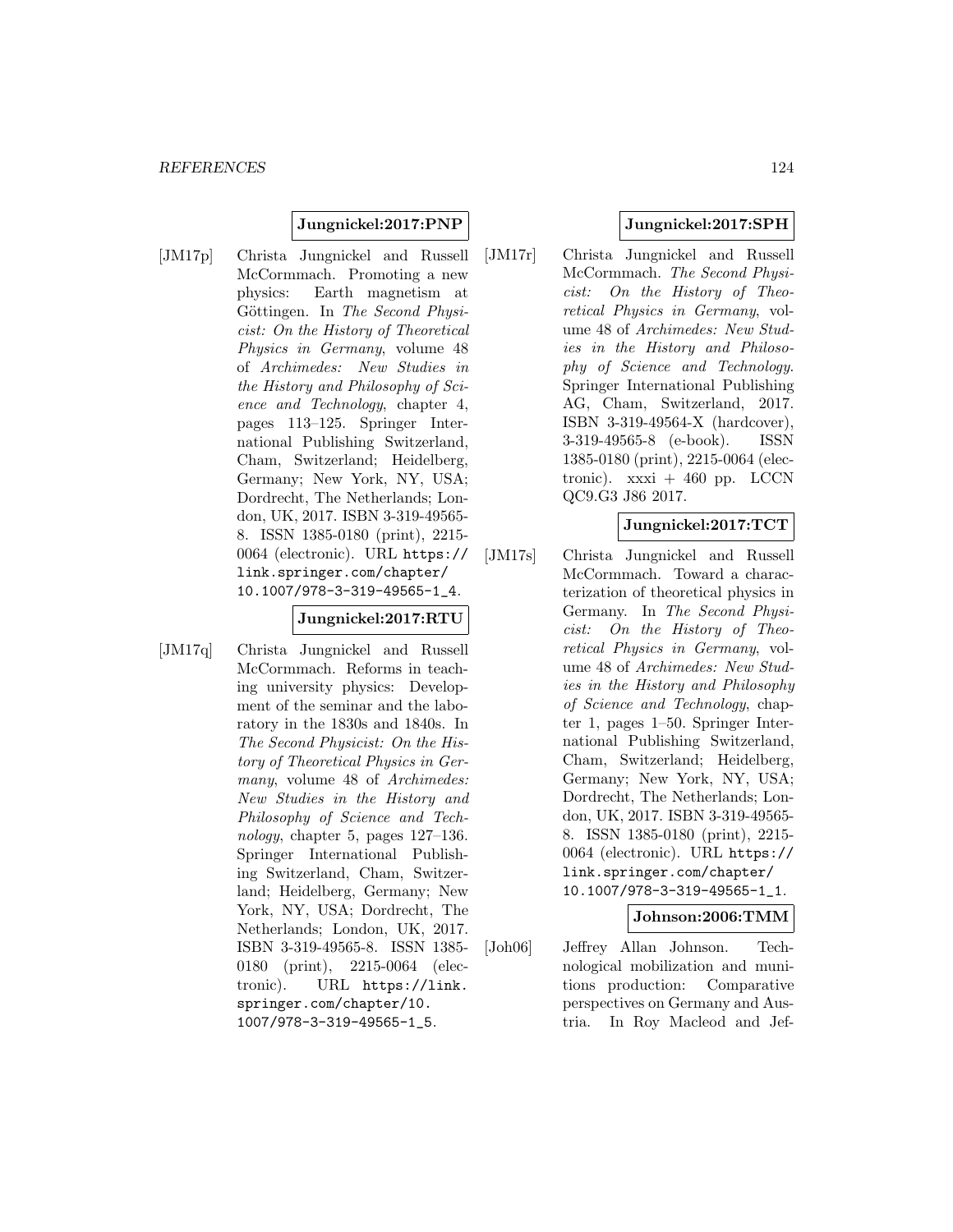frey Allan Johnson, editors, Frontline and Factory: Comparative Perspectives on the Chemical Industry at War,  $1914-1924$ , volume 16 of Archimedes: New Studies in the History and Philosophy of Science and Technology, chapter 1, pages 1–20. Springer, Dordrecht, The Netherlands, 2006. ISBN 1-4020-5490-4. ISSN 1385- 0180 (print), 2215-0064 (electronic). URL https://link. springer.com/chapter/10. 1007/1-4020-5490-4\_1.

# **Jones:2005:OWS**

[Jon05] Alexander Jones. "In order that we should not ourselves appear to be adjusting our estimates ... to make them fit some predetermined amount". In Jed Z. Buchwald and Allan Franklin, editors, Wrong for the Right Reasons, volume 11 of Archimedes: New Studies in the History and Philosophy of Science and Technology, chapter 2, pages 17–39. Springer, Dordrecht, The Netherlands, 2005. ISBN 1-4020-3048-7. ISSN 1385-0180 (print), 2215-0064 (electronic). URL https://link. springer.com/chapter/10. 1007/1-4020-3048-7\_2.

# **Jones:2010:ARA**

[Jon10a] Alexander Jones. Ancient rejection and adoption of Ptolemy's frame of reference for longitudes. In Alexander Jones, editor, Ptolemy in Perspective: Use and Criticism of his Work from Antiquity to the Nineteenth Century, volume 23 of Archimedes: New Studies in the History and

Philosophy of Science and Technology, chapter 2, pages 11–44. Springer Science+Business Media B.V., Dordrecht, The Netherlands, 2010. ISBN 90-481-2788-2. ISSN 1385-0180 (print), 2215-0064 (electronic). URL https://link. springer.com/chapter/10. 1007/978-90-481-2788-7\_2.

# **Jones:2010:PPU**

[Jon10b] Alexander Jones, editor. Ptolemy in Perspective: Use and Criticism of his Work from Antiquity to the Nineteenth Century, volume 23 of Archimedes: New Studies in the History and Philosophy of Science and Technology. Springer Netherlands, Dordrecht, The Netherlands, 2010. ISBN 90-481-2787- 4 (hardcover), 90-481-2788-2 (ebook). ISSN 1385-0180 (print), 2215-0064 (electronic). xv + 229 pp. LCCN Q124.95 J66 2010.

### **Jones:2016:MJO**

[JPS16] Alexander Jones, Christine Proust, and John M. Steele, editors. A Mathematician's Journeys: Otto Neugebauer and Modern Transformations of Ancient Science, volume 45 of Archimedes: New Studies in the History and Philosophy of Science and Technology. Springer International Publishing AG, Cham, Switzerland, 2016. ISBN 3-319-25863- X (hardcover), 3-319-25865-6 (ebook). ISSN 1385-0180 (print), 2215-0064 (electronic). xi + 342 pp. LCCN Q125 .M38 2016.

### **Kallinen:2006:LPV**

[Kal06] Maija Kallinen. Lectures and prac-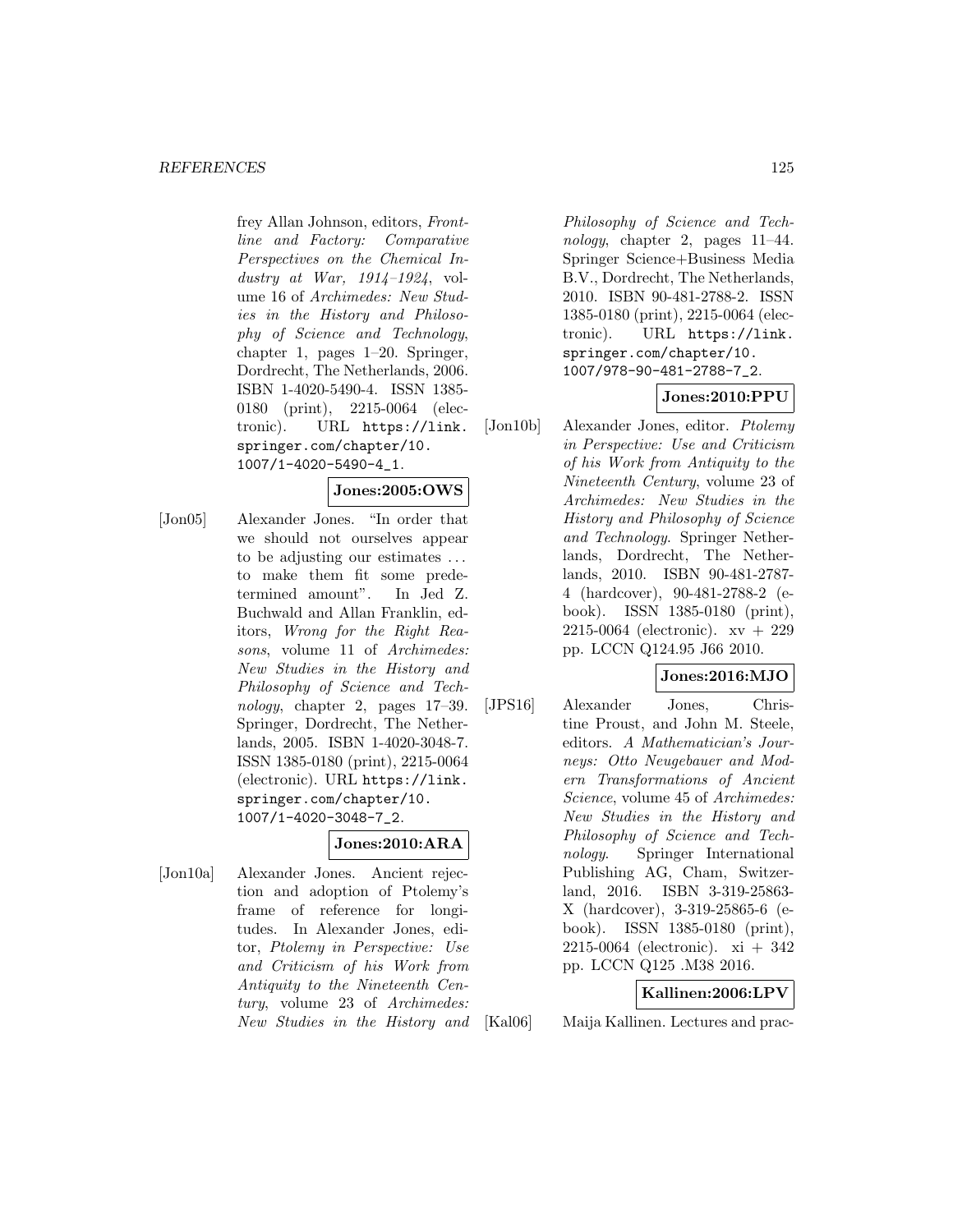tices. The variety of mathematical and mechanical teaching at the University of Uppsala in the 17th Century. In Mordechai Feingold and Victor Navarro-Brotons, editors, Universities and Science in the Early Modern Period, volume 12 of Archimedes: New Studies in the History and Philosophy of Science and Technol $ogy,$  chapter 8, pages  $111-125$ . Springer, Dordrecht, The Netherlands, 2006. ISBN 1-4020-3975-1. ISSN 1385-0180 (print), 2215-0064 (electronic). URL https://link. springer.com/chapter/10. 1007/1-4020-3975-1\_8.

# **Kassler:2018:A**

[Kas18a] Jamie C. Kassler. Appendix. In Newton's Sensorium: Anatomy of a Concept, volume 53 of Archimedes: New Studies in the History and Philosophy of Science and Technology, chapter 6, pages 139–151. Springer International Publishing AG, Cham, Switzerland, 2018. ISBN 3-319-72053-8. ISSN 1385-0180 (print), 2215-0064 (electronic). URL https://link. springer.com/chapter/10. 1007/978-3-319-72053-1\_6.

#### **Kassler:2018:BM**

[Kas18b] Jamie C. Kassler. Back matter. In Newton's Sensorium: Anatomy of a Concept, volume 53 of Archimedes: New Studies in the History and Philosophy of Science and Technology, pages 153– 190. Springer International Publishing AG, Cham, Switzerland, 2018. ISBN 3-319-72053-8. ISSN 1385-0180 (print), 2215-0064 (electronic). URL https://link. springer.com/content/pdf/ bbm:978-3-319-72053-1/1.pdf.

### **Kassler:2018:C**

[Kas18c] Jamie C. Kassler. Conclusion. In Newton's Sensorium: Anatomy of a Concept, volume 53 of Archimedes: New Studies in the History and Philosophy of Science and Technology, chapter 5, pages 127–138. Springer International Publishing AG, Cham, Switzerland, 2018. ISBN 3-319-72053-8. ISSN 1385-0180 (print), 2215-0064 (electronic). URL https://link. springer.com/chapter/10. 1007/978-3-319-72053-1\_5.

### **Kassler:2018:FMa**

[Kas18d] Jamie C. Kassler. Front matter. In Newton's Sensorium: Anatomy of a Concept, volume 53 of Archimedes: New Studies in the History and Philosophy of Science and Technology, pages i– xxv. Springer International Publishing AG, Cham, Switzerland, 2018. ISBN 3-319-72053-8. ISSN 1385-0180 (print), 2215-0064 (electronic). URL https://link. springer.com/content/pdf/ bfm:978-3-319-72053-1/1.pdf.

### **Kassler:2018:FMb**

[Kas18e] Jamie C. Kassler. Front matter. In Newton's Sensorium: Anatomy of a Concept, volume 53 of Archimedes: New Studies in the History and Philosophy of Science and Technology, page 1. Springer International Publishing AG, Cham, Switzerland, 2018.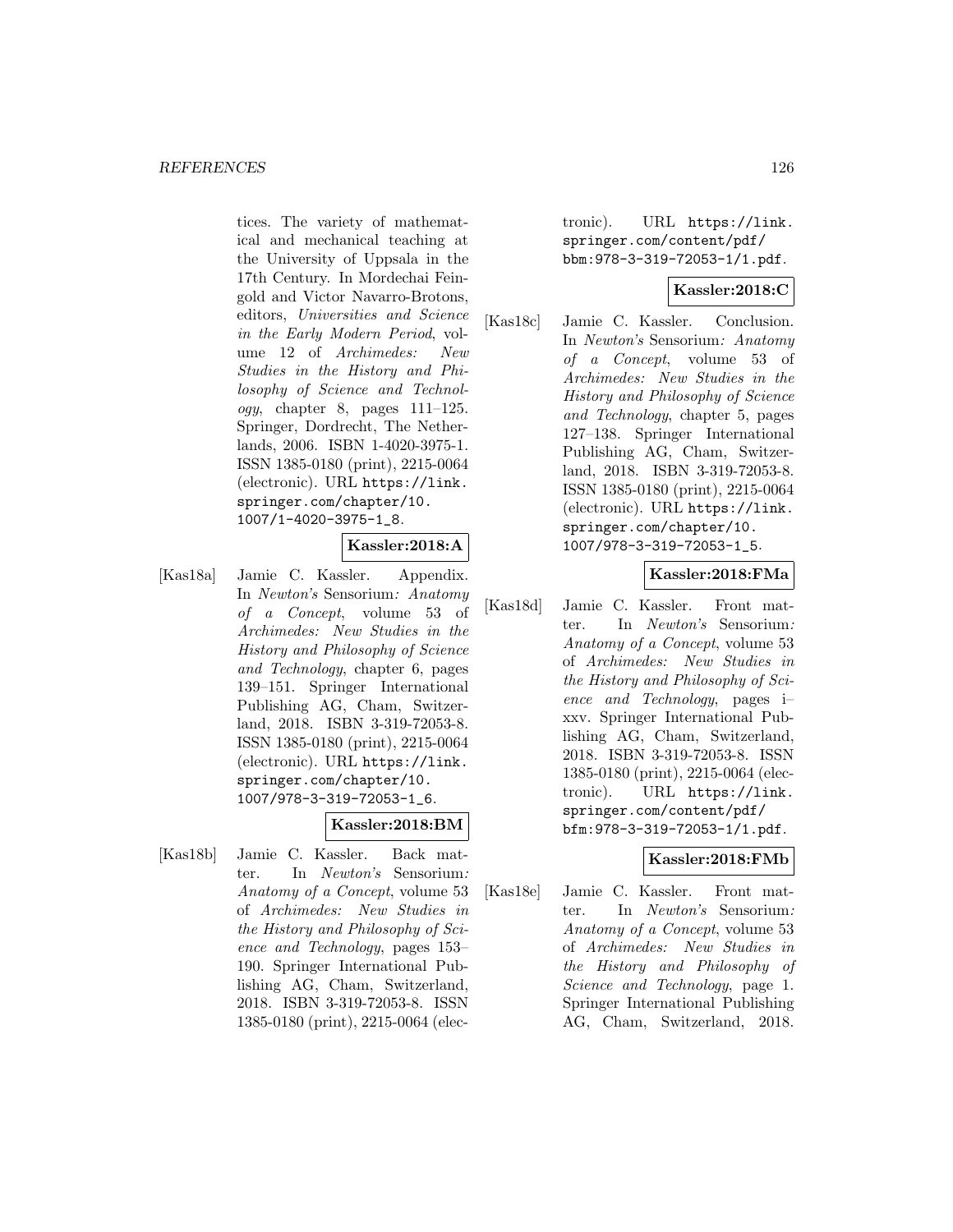ISBN 3-319-72053-8. ISSN 1385- 0180 (print), 2215-0064 (electronic). URL https://link. springer.com/content/pdf/ bfm:978-3-319-72053-1/1/1. pdf.

#### **Kassler:2018:FMc**

[Kas18f] Jamie C. Kassler. Front matter. In Newton's Sensorium: Anatomy of a Concept, volume 53 of Archimedes: New Studies in the History and Philosophy of Science and Technology, page 29. Springer International Publishing AG, Cham, Switzerland, 2018. ISBN 3-319-72053-8. ISSN 1385- 0180 (print), 2215-0064 (electronic). URL https://link. springer.com/content/pdf/ bfm:978-3-319-72053-1/2/1. pdf.

# **Kassler:2018:FMd**

[Kas18g] Jamie C. Kassler. Front matter. In Newton's Sensorium: Anatomy of a Concept, volume 53 of Archimedes: New Studies in the History and Philosophy of Science and Technology, page 59. Springer International Publishing AG, Cham, Switzerland, 2018. ISBN 3-319-72053-8. ISSN 1385- 0180 (print), 2215-0064 (electronic). URL https://link. springer.com/content/pdf/ bfm:978-3-319-72053-1/3/1. pdf.

### **Kassler:2018:FMe**

[Kas18h] Jamie C. Kassler. Front matter. In Newton's Sensorium: Anatomy of a Concept, volume 53

of Archimedes: New Studies in the History and Philosophy of Science and Technology, page 97. Springer International Publishing AG, Cham, Switzerland, 2018. ISBN 3-319-72053-8. ISSN 1385- 0180 (print), 2215-0064 (electronic). URL https://link. springer.com/content/pdf/ bfm:978-3-319-72053-1/4/1. pdf.

### **Kassler:2018:SNT**

[Kas18i] Jamie C. Kassler. I The Sensorium in Newton's texts. In Newton's Sensorium: Anatomy of a Concept, volume 53 of Archimedes: New Studies in the History and Philosophy of Science and Technology, chapter 1, pages 3–27. Springer International Publishing AG, Cham, Switzerland, 2018. ISBN 3-319-72053-8. ISSN 1385-0180 (print), 2215-0064 (electronic). URL https://link. springer.com/chapter/10. 1007/978-3-319-72053-1\_1.

## **Kassler:2018:IHSa**

[Kas18j] Jamie C. Kassler. Ii the human Sensorium in context. In Newton's Sensorium: Anatomy of a Concept, volume 53 of Archimedes: New Studies in the History and Philosophy of Science and Technology, chapter 2, pages 31– 57. Springer International Publishing AG, Cham, Switzerland, 2018. ISBN 3-319-72053-8. ISSN 1385-0180 (print), 2215-0064 (electronic). URL https://link. springer.com/chapter/10. 1007/978-3-319-72053-1\_2.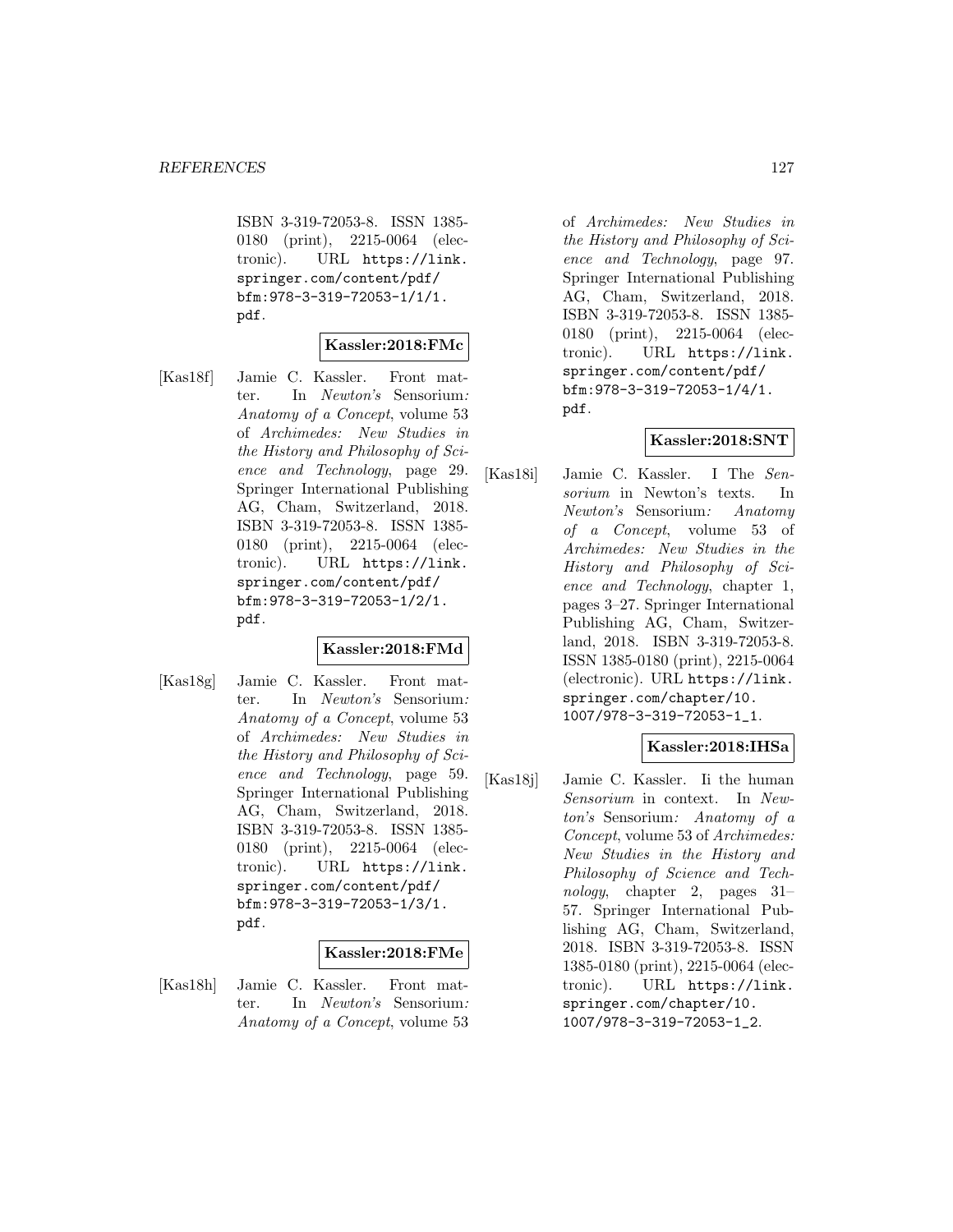#### **Kassler:2018:IHSb**

[Kas18k] Jamie C. Kassler. III The human Sensorium in wider context. In Newton's Sensorium: Anatomy of a Concept, volume 53 of Archimedes: New Studies in the History and Philosophy of Science and Technology, chapter 3, pages 61–95. Springer International Publishing AG, Cham, Switzerland, 2018. ISBN 3-319-72053-8. ISSN 1385-0180 (print), 2215-0064 (electronic). URL https://link. springer.com/chapter/10. 1007/978-3-319-72053-1\_3.

#### **Kassler:2018:IGD**

[Kas18l] Jamie C. Kassler. IV Generalising to the divine Sensorium. In Newton's Sensorium: Anatomy of a Concept, volume 53 of Archimedes: New Studies in the History and Philosophy of Science and Technology, chapter 4, pages 99– 125. Springer International Publishing AG, Cham, Switzerland, 2018. ISBN 3-319-72053-8. ISSN 1385-0180 (print), 2215-0064 (electronic). URL https://link. springer.com/chapter/10. 1007/978-3-319-72053-1\_4.

### **Kassler:2018:NSA**

[Kas18m] Jamie C. Kassler. Newton's Sensorium: Anatomy of a Concept, volume 53 of Archimedes: New Studies in the History and Philosophy of Science and Technology. Springer International Publishing AG, Cham, Switzerland, 2018. ISBN 3-319-72052-X (hardcover), 3-319-72053-8 (e-book). ISSN 1385-0180 (print), 2215-0064 (electronic).  $xxv + 190$  pp. LCCN  $Q6$ .K37 2018.

### **Keller:2015:OOS**

[Kel15] Agathe Keller. Ordering operations in square root extractions, analyzing some early medieval Sanskrit mathematical texts with the help of speech act theory. In Karine Chemla and Jacques Virbel, editors, Texts, Textual Acts and the History of Science, volume 42 of Archimedes: New Studies in the History and Philosophy of Science and Technology, chapter 5, pages 183–218. Springer International Publishing Switzerland, Cham, Switzerland; Heidelberg, Germany; New York, NY, USA; Dordrecht, The Netherlands; London, UK, 2015. ISBN 3-319-16444-9. ISSN 1385- 0180 (print), 2215-0064 (electronic). URL https://link. springer.com/chapter/10. 1007/978-3-319-16444-1\_5.

# **Kieffer:2014:LAA**

[Kie14] Fanny Kieffer. The laboratories of art and alchemy at the Uffizi Gallery in Renaissance Florence: Some material aspects. In Sven Dupré, editor, Laboratories of Art: Alchemy and Art Technology from Antiquity to the 18th Century, volume 37 of Archimedes: New Studies in the History and Philosophy of Science and Technology, chapter 5, pages 105–127. Springer International Publishing Switzerland, Cham, Switzerland; Heidelberg, Germany; New York, NY, USA; Dordrecht, The Netherlands; Lon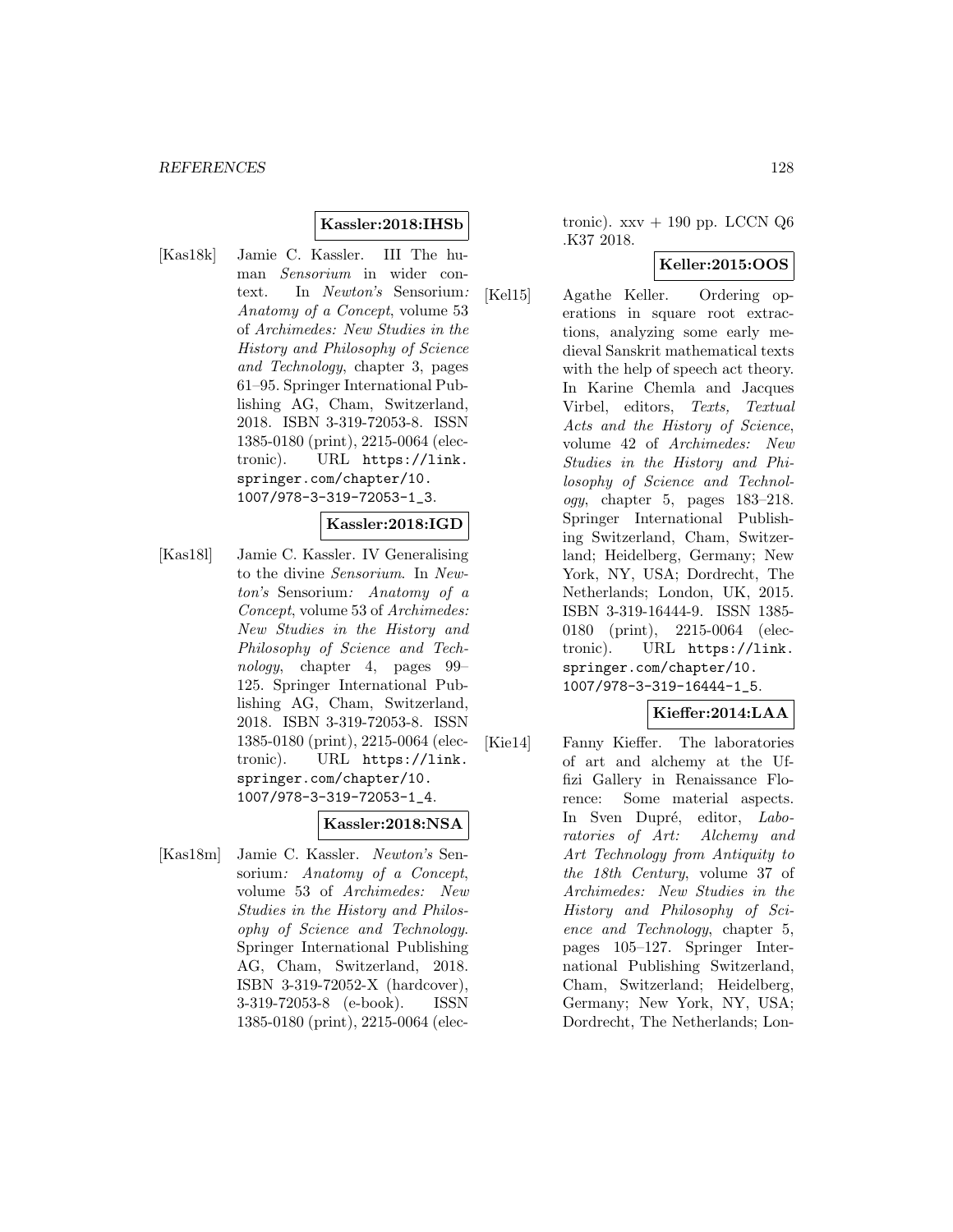don, UK, 2014. ISBN 3-319-05065- 6. ISSN 1385-0180 (print), 2215- 0064 (electronic). URL https:// link.springer.com/chapter/ 10.1007/978-3-319-05065-2\_5.

# **Kim:2002:BM**

[Kim02a] Dong-Won Kim. Back matter. In Leadership and Creativity: A History of the Cavendish Laboratory, 1871–1919, volume 5 of Archimedes: New Studies in the History and Philosophy of Science and Technology, pages 187–225. Springer Science+Business Media B.V., Dordrecht, The Netherlands, 2002. ISBN 94-017-2055-X. ISSN 1385-0180 (print), 2215-0064 (electronic). URL https://link. springer.com/content/pdf/ bbm:978-94-017-2055-7/1.pdf.

# **Kim:2002:BCT**

[Kim02b] Dong-Won Kim. The beginning of the Cavendish traditions, 1871–1879. In Leadership and Creativity: A History of the Cavendish Laboratory, 1871– 1919, volume 5 of Archimedes: New Studies in the History and Philosophy of Science and Technology, chapter 1, pages 1–25. Springer Science+Business Media B.V., Dordrecht, The Netherlands, 2002. ISBN 94-017-2055-X. ISSN 1385-0180 (print), 2215-0064 (electronic). URL https://link. springer.com/chapter/10. 1007/978-94-017-2055-7\_1.

# **Kim:2002:ECS**

[Kim02c] Dong-Won Kim. The emergence of the Cavendish School,

1895–1900. In Leadership and Creativity: A History of the Cavendish Laboratory, 1871–1919, volume 5 of Archimedes: New Studies in the History and Philosophy of Science and Technology, chapter 4, pages 93–118. Springer Science+Business Media B.V., Dordrecht, The Netherlands, 2002. ISBN 94-017-2055-X. ISSN 1385-0180 (print), 2215-0064 (electronic). URL https://link. springer.com/chapter/10. 1007/978-94-017-2055-7\_4.

### **Kim:2002:EE**

[Kim02d] Dong-Won Kim. The end of an era, 1914–1919. In Leadership and Creativity: A History of the Cavendish Laboratory, 1871–1919, volume 5 of Archimedes: New Studies in the History and Philosophy of Science and Technology, chapter 6, pages 175–186. Springer Science+Business Media B.V., Dordrecht, The Netherlands, 2002. ISBN 94-017-2055-X. ISSN 1385-0180 (print), 2215-0064 (electronic). URL https://link. springer.com/chapter/10. 1007/978-94-017-2055-7\_6.

# **Kim:2002:FM**

[Kim02e] Dong-Won Kim. Front matter. In Leadership and Creativity: A History of the Cavendish Laboratory, 1871–1919, volume 5 of Archimedes: New Studies in the History and Philosophy of Science and Technology, pages i–xxiv. Springer Science+Business Media B.V., Dordrecht, The Netherlands, 2002. ISBN 94-017-2055-X. ISSN 1385-0180 (print), 2215-0064 (elec-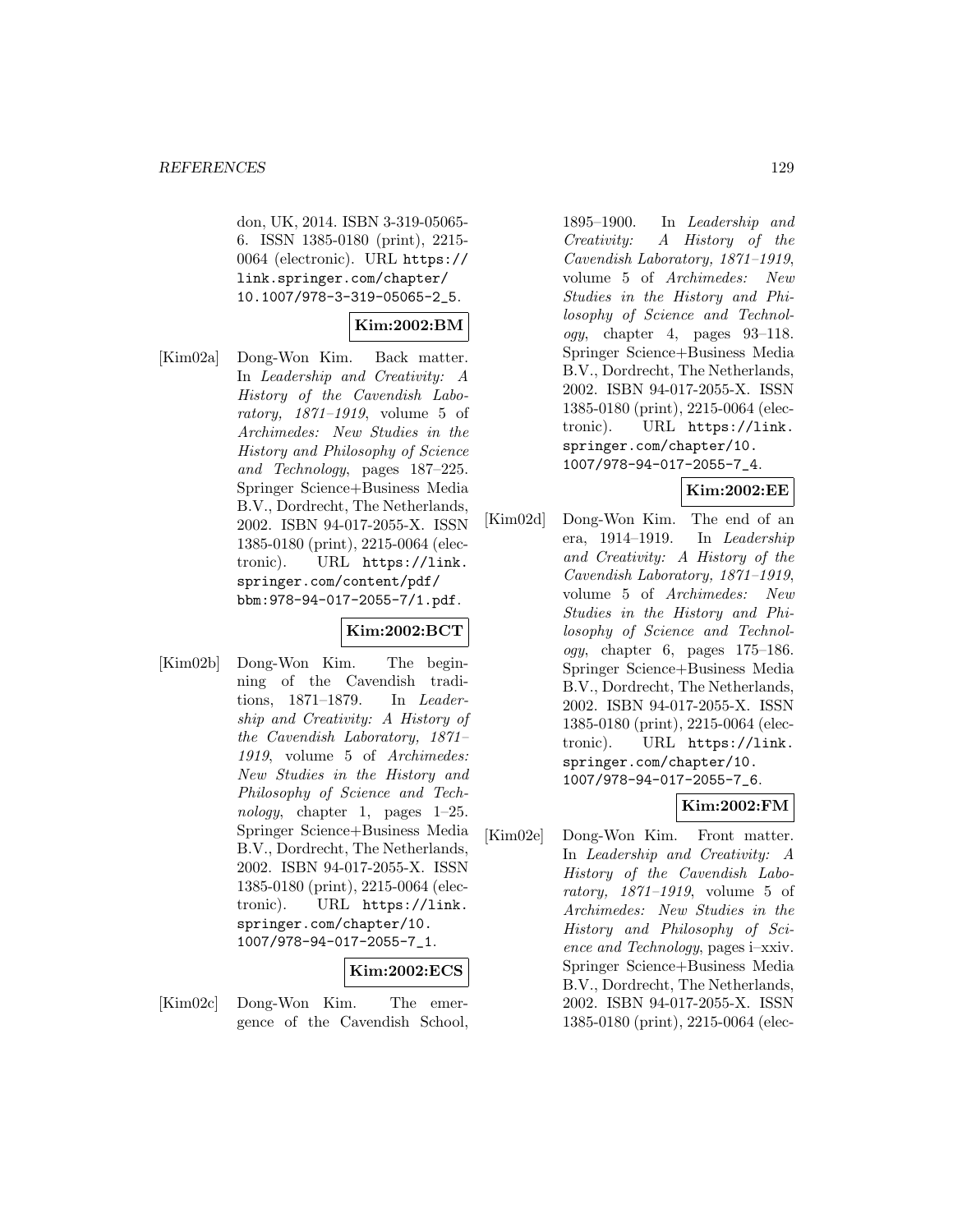tronic). URL https://link. springer.com/content/pdf/ bfm:978-94-017-2055-7/1.pdf.

# **Kim:2002:JJTa**

[Kim02f] Dong-Won Kim. J. J. Thomson's first ten years at the Cavendish, 1885–1894. In Leadership and Creativity: A History of the Cavendish Laboratory, 1871–1919, volume 5 of Archimedes: New Studies in the History and Philosophy of Science and Technology, chapter 3, pages 51–92. Springer Science+Business Media B.V., Dordrecht, The Netherlands, 2002. ISBN 94-017-2055-X. ISSN 1385-0180 (print), 2215-0064 (electronic). URL https://link. springer.com/chapter/10. 1007/978-94-017-2055-7\_3.

# **Kim:2002:JJTb**

[Kim02g] Dong-Won Kim. J. J. Thomson's leadership and the development of the Cavendish School, 1901–1914. In Leadership and Creativity: A History of the Cavendish Laboratory, 1871–1919, volume 5 of Archimedes: New Studies in the History and Philosophy of Science and Technol $ogy,$  chapter 5, pages 119–174. Springer Science+Business Media B.V., Dordrecht, The Netherlands, 2002. ISBN 94-017-2055-X. ISSN 1385-0180 (print), 2215-0064 (electronic). URL https://link. springer.com/chapter/10. 1007/978-94-017-2055-7\_5.

# **Kim:2002:LCH**

[Kim02h] Dong-Won Kim. Leadership and Creativity: A History of the

Cavendish Laboratory, 1871–1919, volume 5 of Archimedes: New Studies in the History and Philosophy of Science and Technology. Springer Netherlands, Dordrecht, The Netherlands, 2002. ISBN 90-481-5956-3 (hardcover), 94-017-2055-X (e-book). ISSN 1385-0180 (print), 2215-0064 (electronic).  $x\dot{x}$  + 225 pp. LCCN QC51.G72 K45 2002.

# **Kim:2002:RD**

[Kim02i] Dong-Won Kim. Rayleigh's directorship, 1880–1884. In Leadership and Creativity: A History of the Cavendish Laboratory, 1871– 1919, volume 5 of Archimedes: New Studies in the History and Philosophy of Science and Technology, chapter 2, pages 26–50. Springer Science+Business Media B.V., Dordrecht, The Netherlands, 2002. ISBN 94-017-2055-X. ISSN 1385-0180 (print), 2215-0064 (electronic). URL https://link. springer.com/chapter/10. 1007/978-94-017-2055-7\_2.

# **Kim:2012:NTI**

[Kim12] Yung Sik Kim. "Natural theology of industry" in Seventeenth-Century China?: Ideas about the role of heaven in production techniques in Song Yingxing's Heaven's work in opening things (tiangong kaiwu). In Jed Z. Buchwald, editor, A Master of Science History: Essays in Honor of Charles Coulston Gillispie, volume 30 of Archimedes: New Studies in the History and Philosophy of Science and Technology, chapter 12, pages 197–214.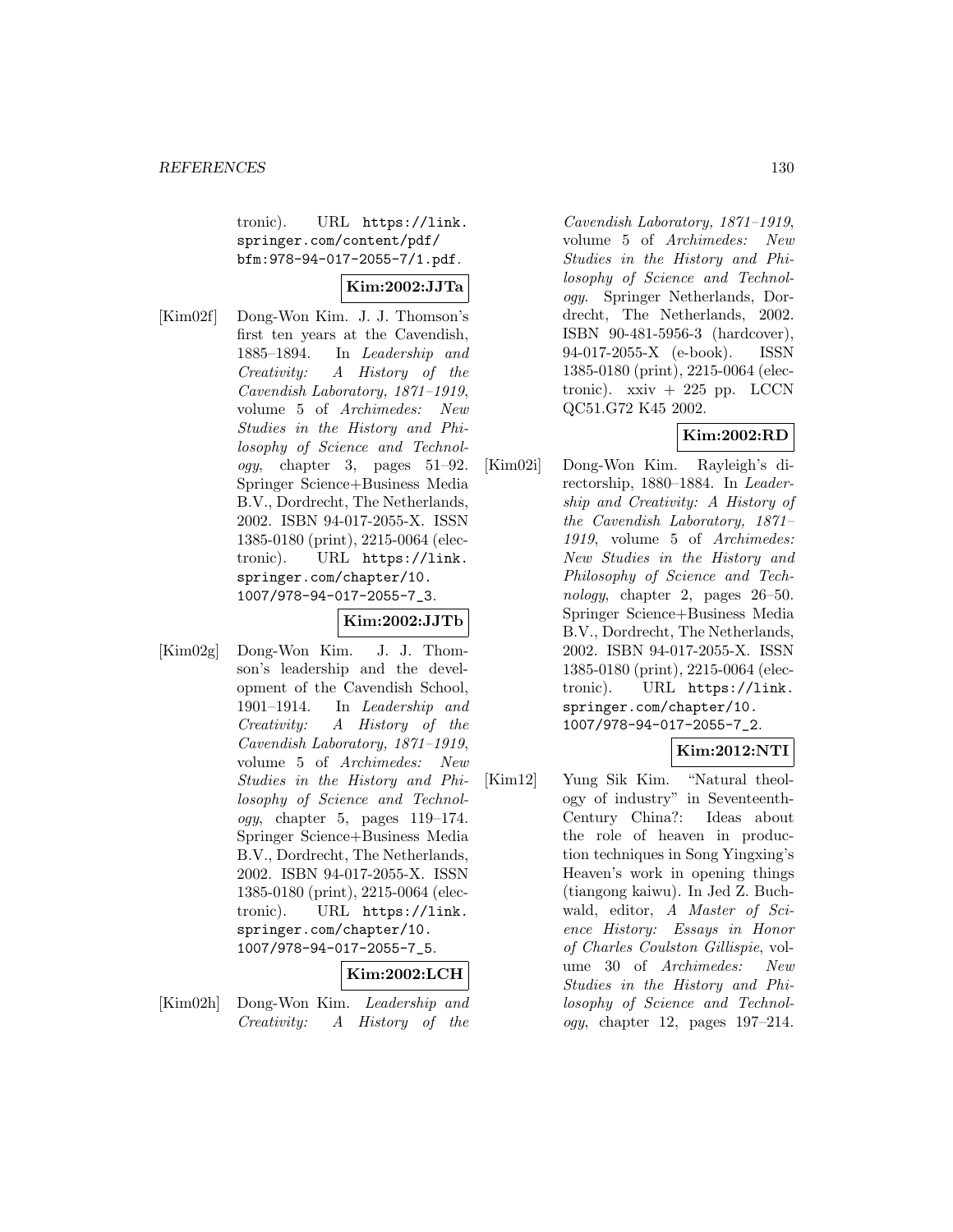Springer Science+Business Media B.V., Dordrecht, The Netherlands, 2012. ISBN 94-007-2627-9. ISSN 1385-0180 (print), 2215-0064 (electronic). URL https://link. springer.com/chapter/10. 1007/978-94-007-2627-7\_12.

### **Kinder:2006:TVI**

[Kin06] Sebastian Kinder. Transforming a village into an industrial town: The Royal Prussian Powder Plant in Kirchmöser (Brandenburg). In Roy Macleod and Jeffrey Allan Johnson, editors, Frontline and Factory: Comparative Perspectives on the Chemical Industry at War,  $1914-1924$ , volume 16 of Archimedes: New Studies in the History and Philosophy of Science and Technology, chapter 4, pages 47–60. Springer, Dordrecht, The Netherlands, 2006. ISBN 1-4020-5490-4. ISSN 1385-0180 (print), 2215-0064 (electronic). URL https://link. springer.com/chapter/10. 1007/1-4020-5490-4\_4.

#### **Kisacky:2014:BRC**

[Kis14] Jeanne Kisacky. Breathing room: Calculating an architecture of air. In Anthony Gerbino, editor, Geometrical Objects: Architecture and the Mathematical Sciences 1400– 1800, volume 38 of Archimedes: New Studies in the History and Philosophy of Science and Technology, chapter 11, pages  $247-279$ . Springer International Publishing Switzerland, Cham, Switzerland; Heidelberg, Germany; New York, NY, USA; Dordrecht, The Netherlands; London, UK, 2014.

ISBN 3-319-05998-X. ISSN 1385- 0180 (print), 2215-0064 (electronic). URL https://link. springer.com/chapter/10. 1007/978-3-319-05998-3\_11.

### **Klaiber:2014:AME**

[Kla14] Susan Klaiber. Architecture and mathematics in early modern religious orders. In Anthony Gerbino, editor, Geometrical Objects: Architecture and the Mathematical Sciences 1400–1800, volume 38 of Archimedes: New Studies in the History and Philosophy of Science and Technology, chapter 6, pages 137–164. Springer International Publishing Switzerland, Cham, Switzerland; Heidelberg, Germany; New York, NY, USA; Dordrecht, The Netherlands; London, UK, 2014. ISBN 3-319-05998- X. ISSN 1385-0180 (print), 2215- 0064 (electronic). URL https:// link.springer.com/chapter/ 10.1007/978-3-319-05998-3\_6.

# **Klein:2007:ACE**

[Kle07] Ursula Klein. Apothecarychemists in Eighteenth-Century Germany. In Lawrence M. Principe, editor, New Narratives in Eighteenth-Century Chemistry: Contributions from the First Francis Bacon Workshop, 21–23 April 2005, California Institute of Technology, Pasadena, California, volume 18 of Archimedes: New Studies in the History and Philosophy of Science and Technology, chapter 6, pages 97–137. Springer Science+Business Media B.V., Dordrecht, The Netherlands, 2007. ISBN 1-4020-6278-8. ISSN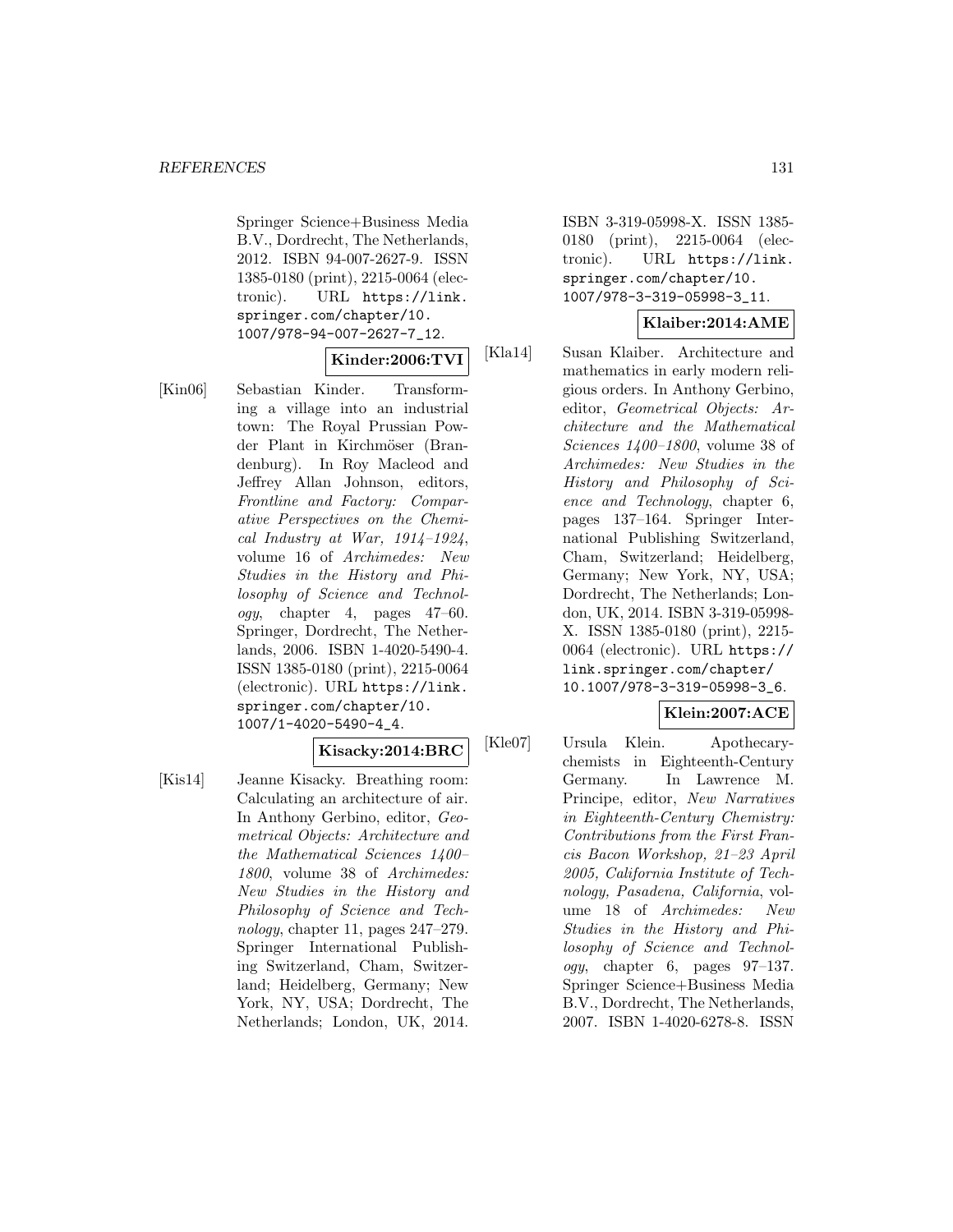1385-0180 (print), 2215-0064 (electronic). URL https://link. springer.com/chapter/10. 1007/978-1-4020-6278-0\_6.

# **Kleeberg:2010:VBN**

[Kle10] Bernhard Kleeberg. Vestiges of the book of nature: Religious experience and hermeneutic practices in Protestant German theology, ca. 1900. In Uljana Feest, editor, Historical Perspectives on Erklären and Verstehen, volume 21 of Archimedes: New Studies in the History and Philosophy of Science and Technology, chapter 3, pages 37–59. Springer Science+Business Media B.V., Dordrecht, The Netherlands, 2010. ISBN 90-481-3540-0. ISSN 1385-0180 (print), 2215-0064 (electronic). URL https://link. springer.com/chapter/10. 1007/978-90-481-3540-0\_3.

### **Kleve:2012:PPL**

[Kle12] Knut Kleve. The puzzle picture of Lucretius: A thriller from Herculaneum. In Jed Z. Buchwald, editor, A Master of Science History: Essays in Honor of Charles Coulston Gillispie, volume 30 of Archimedes: New Studies in the History and Philosophy of Science and Technology, chapter 6, pages 63–78. Springer Science+Business Media B.V., Dordrecht, The Netherlands, 2012. ISBN 94-007-2627-9. ISSN 1385- 0180 (print), 2215-0064 (electronic). URL https://link. springer.com/chapter/10. 1007/978-94-007-2627-7\_6.

# **Knight:2017:PCW**

[Kni17] David Knight. Poetry, chemistry, and wisdom. In Jed Buchwald and Larry Stewart, editors, The Romance of Science: Essays in Honour of Trevor H. Levere, volume 52 of Archimedes: New Studies in the History and Philosophy of Science and Technology, chapter 5, pages 81–94. Springer International Publishing AG, Cham, Switzerland, 2017. ISBN 3-319-58436-7. ISSN 1385-0180 (print), 2215-0064 (electronic). URL https://link. springer.com/chapter/10. 1007/978-3-319-58436-2\_5.

# **Knoeff:2007:PCA**

[Kno07] Rina Knoeff. Practicing chemistry "after the hippocratical manner": Hippocrates and the importance of chemistry for Boerhaave's medicine. In Lawrence M. Principe, editor, New Narratives in Eighteenth-Century Chemistry: Contributions from the First Francis Bacon Workshop, 21–23 April 2005, California Institute of Technology, Pasadena, California, volume 18 of Archimedes: New Studies in the History and Philosophy of Science and Technology, chapter 4, pages 63–76. Springer Science+Business Media B.V., Dordrecht, The Netherlands, 2007. ISBN 1-4020-6278-8. ISSN 1385- 0180 (print), 2215-0064 (electronic). URL https://link. springer.com/chapter/10. 1007/978-1-4020-6278-0\_4.

### **Knobloch:2015:AET**

[Kno15] Eberhard Knobloch. Analyticité,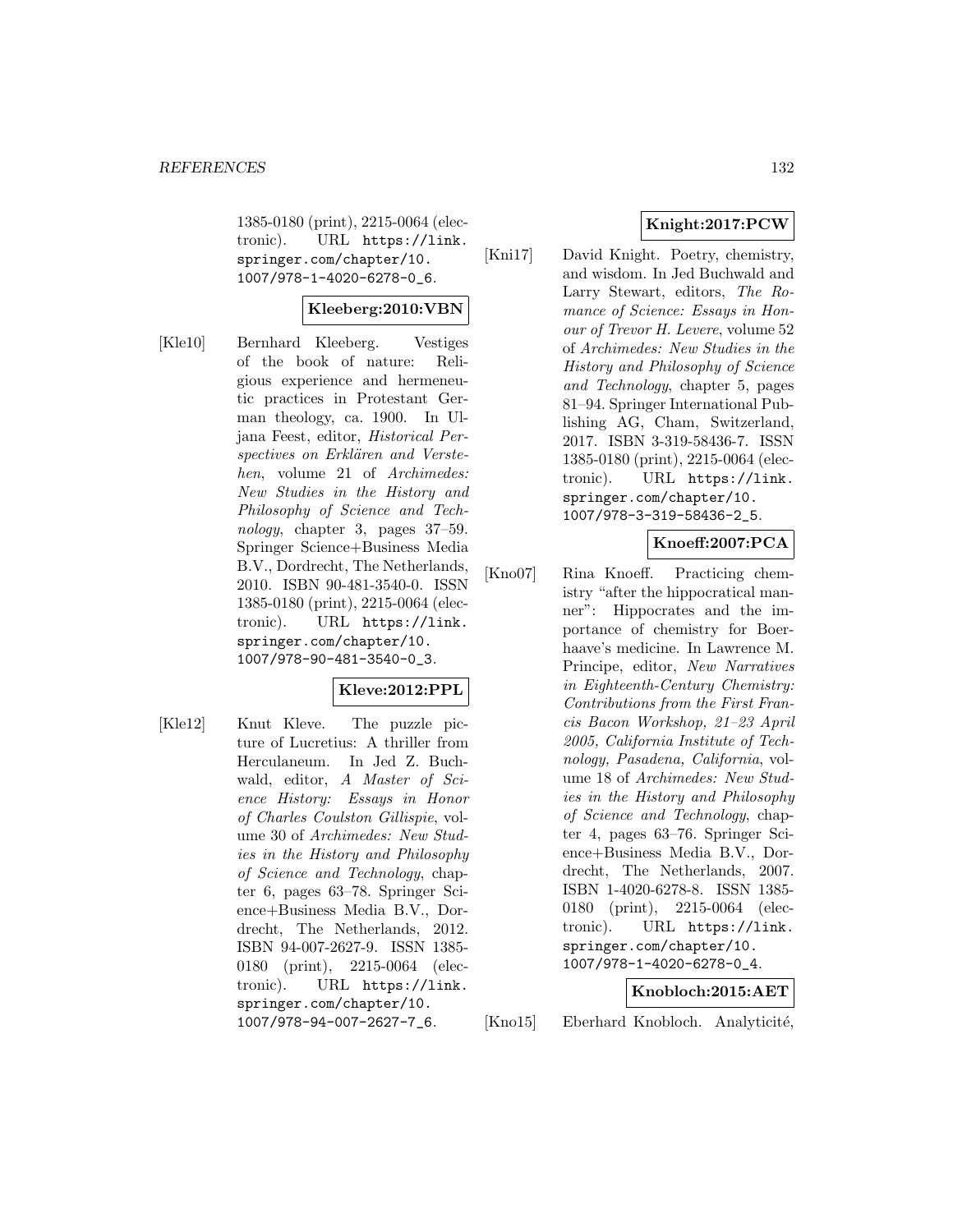équipollence et théorie des courbes chez Leibniz. (French) [Analyticity, equipollence and curve theory in Leibniz]. In Norma B. Goethe, Philip Beeley, and David Rabouin, editors, G. W. Leibniz, Interrelations between Mathematics and Philosophy, volume 41 of Archimedes: New Studies in the History and Philosophy of Science and Technology, chapter 5, pages 89–110. Springer Netherlands, Dordrecht, The Netherlands, 2015. ISBN 94-017-9664-5. ISSN 1385-0180 (print), 2215-0064 (electronic). URL https://link. springer.com/chapter/10. 1007/978-94-017-9664-4\_5.

## **Langlinay:2006:KW**

[Lan06] Erik Langlinay. Kuhlmann at war, 1914–1924. In Roy Macleod and Jeffrey Allan Johnson, editors, Frontline and Factory: Comparative Perspectives on the Chemical Industry at War,  $1914-1924$ , volume 16 of Archimedes: New Studies in the History and Philosophy of Science and Technology, chapter 9, pages 145–166. Springer, Dordrecht, The Netherlands, 2006. ISBN 1-4020-5490-4. ISSN 1385-0180 (print), 2215-0064 (electronic). URL https://link. springer.com/chapter/10. 1007/1-4020-5490-4\_9.

### **Langins:2017:PWW**

[Lan17] Janis Langins. Poetry in war and war in nature. From Vauban to Naturphilosophie to Clausewitz. In Jed Buchwald and Larry Stewart, editors, The Romance of Science: Essays in Honour of

Trevor H. Levere, volume 52 of Archimedes: New Studies in the History and Philosophy of Science and Technology, chapter 7, pages 117–134. Springer International Publishing AG, Cham, Switzerland, 2017. ISBN 3-319-58436-7. ISSN 1385-0180 (print), 2215-0064 (electronic). URL https://link. springer.com/chapter/10. 1007/978-3-319-58436-2\_7.

# **Lavelle:2015:AIC**

[Lav15] Peter Lavelle. Agricultural improvement at China's first agricultural experiment stations. In Denise Phillips and Sharon Kingsland, editors, New Perspectives on the History of Life Sciences and Agriculture, volume 40 of Archimedes: New Studies in the History and Philosophy of Science and Technology, chapter 16, pages 323–344. Springer International Publishing Switzerland, Cham, Switzerland; Heidelberg, Germany; New York, NY, USA; Dordrecht, The Netherlands; London, UK, 2015. ISBN 3-319-12185-5. ISSN 1385-0180 (print), 2215-0064 (electronic). URL https://link. springer.com/chapter/10. 1007/978-3-319-12185-7\_16.

# **Leary:2010:IEV**

[Lea10] David E. Leary. Instead of Erklären and Verstehen: William James on human understanding. In Uljana Feest, editor, Historical Perspectives on Erklären and Verstehen, volume 21 of Archimedes: New Studies in the History and Philosophy of Science and Technology, chapter 7, pages 121–140.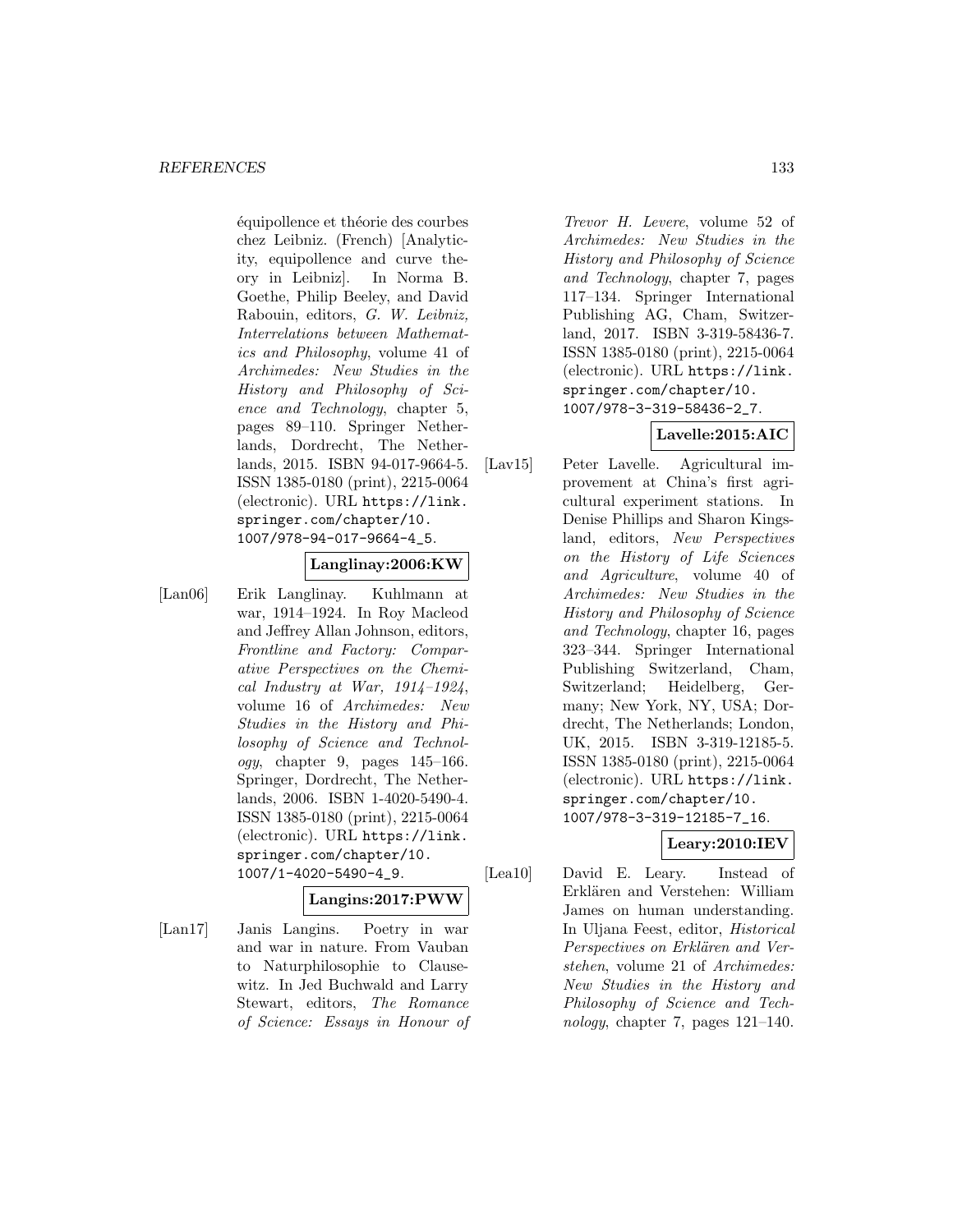Springer Science+Business Media B.V., Dordrecht, The Netherlands, 2010. ISBN 90-481-3540-0. ISSN 1385-0180 (print), 2215-0064 (electronic). URL https://link. springer.com/chapter/10. 1007/978-90-481-3540-0\_7.

### **Lee:2015:MCT**

[Lee15] Victoria Lee. Mold cultures: Traditional industry and microbial studies in Early Twentieth-Century Japan. In Denise Phillips and Sharon Kingsland, editors, New Perspectives on the History of Life Sciences and Agriculture, volume 40 of Archimedes: New Studies in the History and Philosophy of Science and Technology, chapter 12, pages 231–252. Springer International Publishing Switzerland, Cham, Switzerland; Heidelberg, Germany; New York, NY, USA; Dordrecht, The Netherlands; London, UK, 2015. ISBN 3-319-12185-5. ISSN 1385- 0180 (print), 2215-0064 (electronic). URL https://link. springer.com/chapter/10. 1007/978-3-319-12185-7\_12.

# **Leitao:2003:JMP**

[Lei03] Henrique Leitão. Jesuit mathematical practice in Portugal, 1540–1759. In Mordechai Feingold, editor, The New Science and Jesuit Science: Seventeenth Century Perspectives, volume 6 of Archimedes: New Studies in the History and Philosophy of Science and Technology, chapter 5, pages 229–247. Springer Science+Business Media B.V., Dordrecht, The Netherlands, 2003.

ISBN 94-017-0361-2. ISSN 1385- 0180 (print), 2215-0064 (electronic). URL https://link. springer.com/chapter/10. 1007/978-94-017-0361-1\_5.

# **Levere:2007:DTB**

[Lev07] Trevor H. Levere. Dr. Thomas Beddoes (1760–1808): Chemistry, medicine, and books in the French and chemical revolutions. In Lawrence M. Principe, editor, New Narratives in Eighteenth-Century Chemistry: Contributions from the First Francis Bacon Workshop, 21–23 April 2005, California Institute of Technology, Pasadena, California, volume 18 of Archimedes: New Studies in the History and Philosophy of Science and Technology, chapter 8, pages 157–176. Springer Science+Business Media B.V., Dordrecht, The Netherlands, 2007. ISBN 1-4020-6278-8. ISSN 1385-0180 (print), 2215-0064 (electronic). URL https://link. springer.com/chapter/10. 1007/978-1-4020-6278-0\_8.

# **Levey:2015:CII**

[Lev15] Samuel Levey. Comparability of infinities and infinite multitude in Galileo and Leibniz. In Norma B. Goethe, Philip Beeley, and David Rabouin, editors, G. W. Leibniz, Interrelations between Mathematics and Philosophy, volume 41 of Archimedes: New Studies in the History and Philosophy of Science and Technology, chapter 8, pages 157–187. Springer Netherlands, Dordrecht, The Netherlands, 2015. ISBN 94-017-9664-5.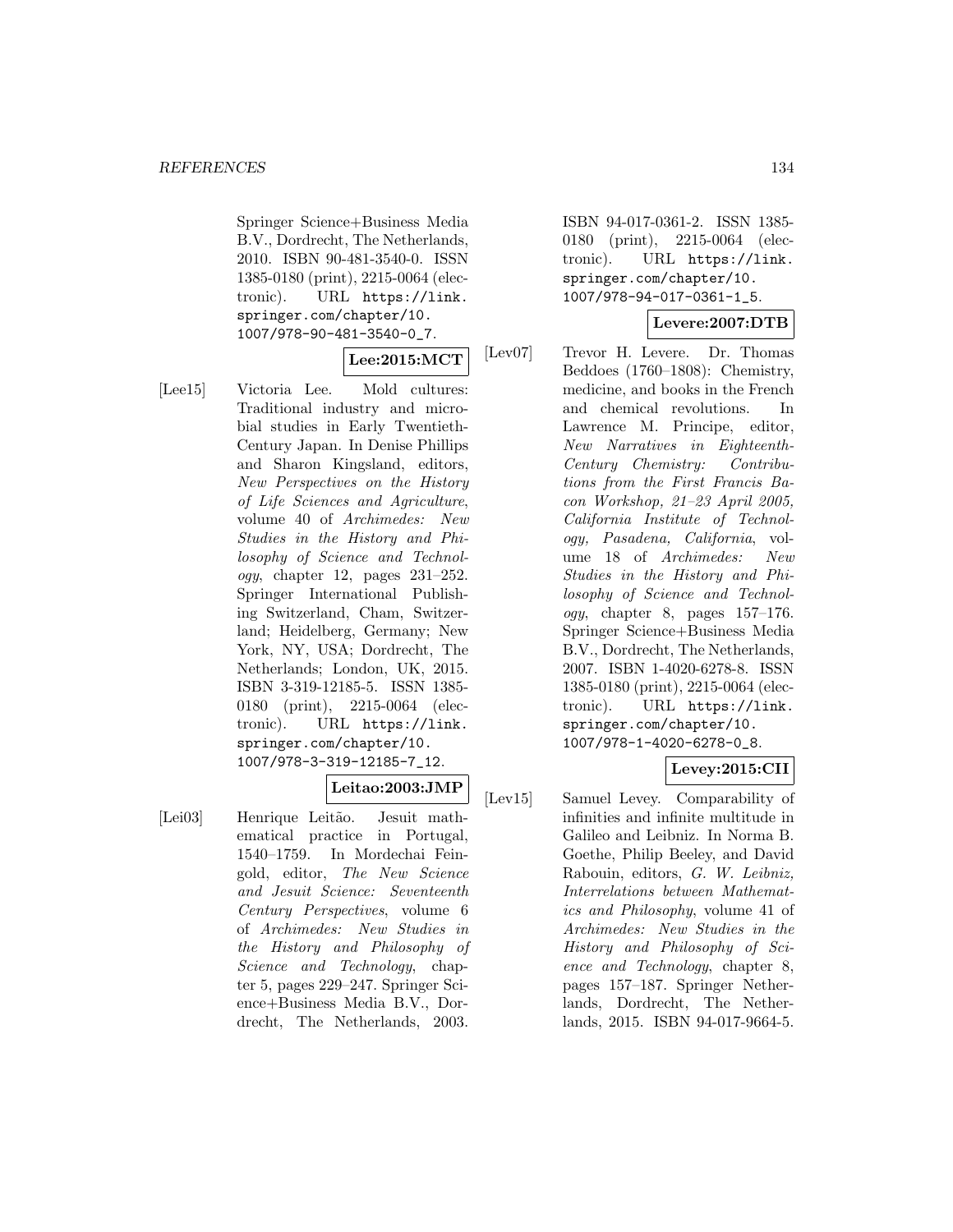ISSN 1385-0180 (print), 2215-0064 (electronic). URL https://link. springer.com/chapter/10. 1007/978-94-017-9664-4\_8.

### **Loskutova:2015:RAE**

[LF15] Marina V. Loskutova and Anastasia A. Fedotova. The rise of applied entomology in the Russian Empire: Governmental, public, and academic responses to insect pest outbreaks from 1840 to 1894. In Denise Phillips and Sharon Kingsland, editors, New Perspectives on the History of Life Sciences and Agriculture, volume 40 of Archimedes: New Studies in the History and Philosophy of Science and Technology, chapter 8, pages 139–162. Springer International Publishing Switzerland, Cham, Switzerland; Heidelberg, Germany; New York, NY, USA; Dordrecht, The Netherlands; London, UK, 2015. ISBN 3-319-12185- 5. ISSN 1385-0180 (print), 2215- 0064 (electronic). URL https:// link.springer.com/chapter/ 10.1007/978-3-319-12185-7\_8.

## **Loettgers:2003:ECB**

[Loe03] Andrea Loettgers. Exploring contents and boundaries of experimental practice in laboratory notebooks: Samuel Pierpont Langley and the mapping of the infrared region of the solar spectrum. In Frederic L. Holmes, Jürgen Renn, and Hans-Jörg Rheinberger, editors, Reworking the Bench: Research Notebooks in the History of Science, volume 7 of Archimedes: New Studies in the History and Philosophy of Sci-

ence and Technology, chapter 8, pages 159–182. Kluwer Academic Publishers, Norwell, MA, USA, and Dordrecht, The Netherlands, 2003. ISBN 0-306-48152-9. ISSN 1385-0180 (print), 2215-0064 (electronic). URL https://link. springer.com/chapter/10. 1007/0-306-48152-9\_8.

### **Maclean:2017:MCA**

[Mac17] Ian Maclean. A medical collection anatomized: The Catalogus bibliothecae Hieremiae Martii (1572). In Gideon Manning and Cynthia Klestinec, editors, Professors, Physicians and Practices in the History of Medicine: Essays in Honor of Nancy Siraisi, volume 50 of Archimedes: New Studies in the History and Philosophy of Science and Technology, chapter 8, pages 129–151. Springer International Publishing AG, Cham, Switzerland, 2017. ISBN 3-319-56514-1. ISSN 1385-0180 (print), 2215-0064 (electronic). URL https://link. springer.com/chapter/10. 1007/978-3-319-56514-9\_8.

## **Martelli:2014:AAD**

[Mar14] Matteo Martelli. The alchemical art of dyeing: The fourfold division of alchemy and the Enochian tradition. In Sven Dupré, editor, Laboratories of Art: Alchemy and Art Technology from Antiquity to the 18th Century, volume 37 of Archimedes: New Studies in the History and Philosophy of Science and Technology, chapter 1, pages 1–22. Springer International Publishing Switzerland, Cham, Switzerland; Heidelberg,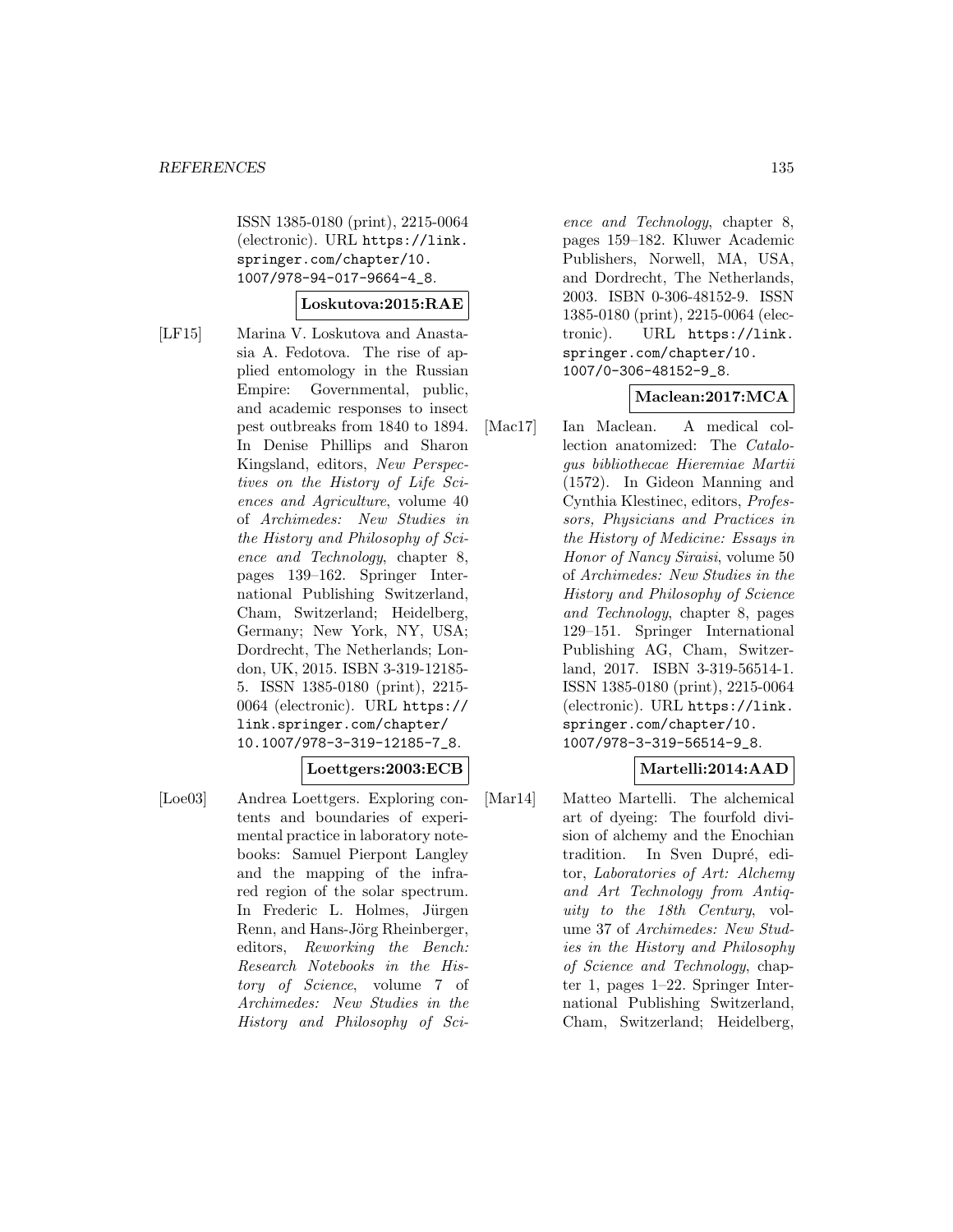Germany; New York, NY, USA; Dordrecht, The Netherlands; London, UK, 2014. ISBN 3-319-05065- 6. ISSN 1385-0180 (print), 2215- 0064 (electronic). URL https:// link.springer.com/chapter/ 10.1007/978-3-319-05065-2\_1.

### **Matz:2015:NSP**

[Mat15] Brendan Matz. Nutrition science and the practice of animal feeding in Germany, 1850–1880. In Denise Phillips and Sharon Kingsland, editors, New Perspectives on the History of Life Sciences and Agriculture, volume 40 of Archimedes: New Studies in the History and Philosophy of Science and Technology, chapter 9, pages 163–181. Springer International Publishing Switzerland, Cham, Switzerland; Heidelberg, Germany; New York, NY, USA; Dordrecht, The Netherlands; London, UK, 2015. ISBN 3-319-12185- 5. ISSN 1385-0180 (print), 2215- 0064 (electronic). URL https:// link.springer.com/chapter/ 10.1007/978-3-319-12185-7\_9.

# **Mauskopf:2007:RLS**

[Mau07] Seymour Mauskopf. Reflections: "a likely story". In Lawrence M. Principe, editor, New Narratives in Eighteenth-Century Chemistry: Contributions from the First Francis Bacon Workshop, 21–23 April 2005, California Institute of Technology, Pasadena, California, volume 18 of Archimedes: New Studies in the History and Philosophy of Science and Technol $oqu$ , chapter 9, pages  $177-193$ . Springer Science+Business Media B.V., Dordrecht, The Netherlands, 2007. ISBN 1-4020-6278-8. ISSN 1385-0180 (print), 2215-0064 (electronic). URL https://link. springer.com/chapter/10. 1007/978-1-4020-6278-0\_9.

### **Mauskopf:2012:CHS**

[Mau12] Seymour H. Mauskopf. A career in the history of science as a student of Charles Gillispie. In Jed Z. Buchwald, editor, A Master of Science History: Essays in Honor of Charles Coulston Gillispie, volume 30 of Archimedes: New Studies in the History and Philosophy of Science and Technology, chapter 3, pages 25–35. Springer Science+Business Media B.V., Dordrecht, The Netherlands, 2012. ISBN 94-007-2627-9. ISSN 1385- 0180 (print), 2215-0064 (electronic). URL https://link. springer.com/chapter/10. 1007/978-94-007-2627-7\_3.

# **McCormmach:2012:BM**

[McC12a] Russell McCormmach. Back matter. In Weighing the World: the Reverend John Michell of Thornhill, volume 28 of Archimedes: New Studies in the History and Philosophy of Science and Technology, pages 459–488. Springer Science+Business Media B.V., Dordrecht, The Netherlands, 2012. ISBN 94-007-2022-X. ISSN 1385-0180 (print), 2215-0064 (electronic). URL https://link. springer.com/content/pdf/ bbm:978-94-007-2022-0/1.pdf.

### **McCormmach:2012:C**

[McC12b] Russell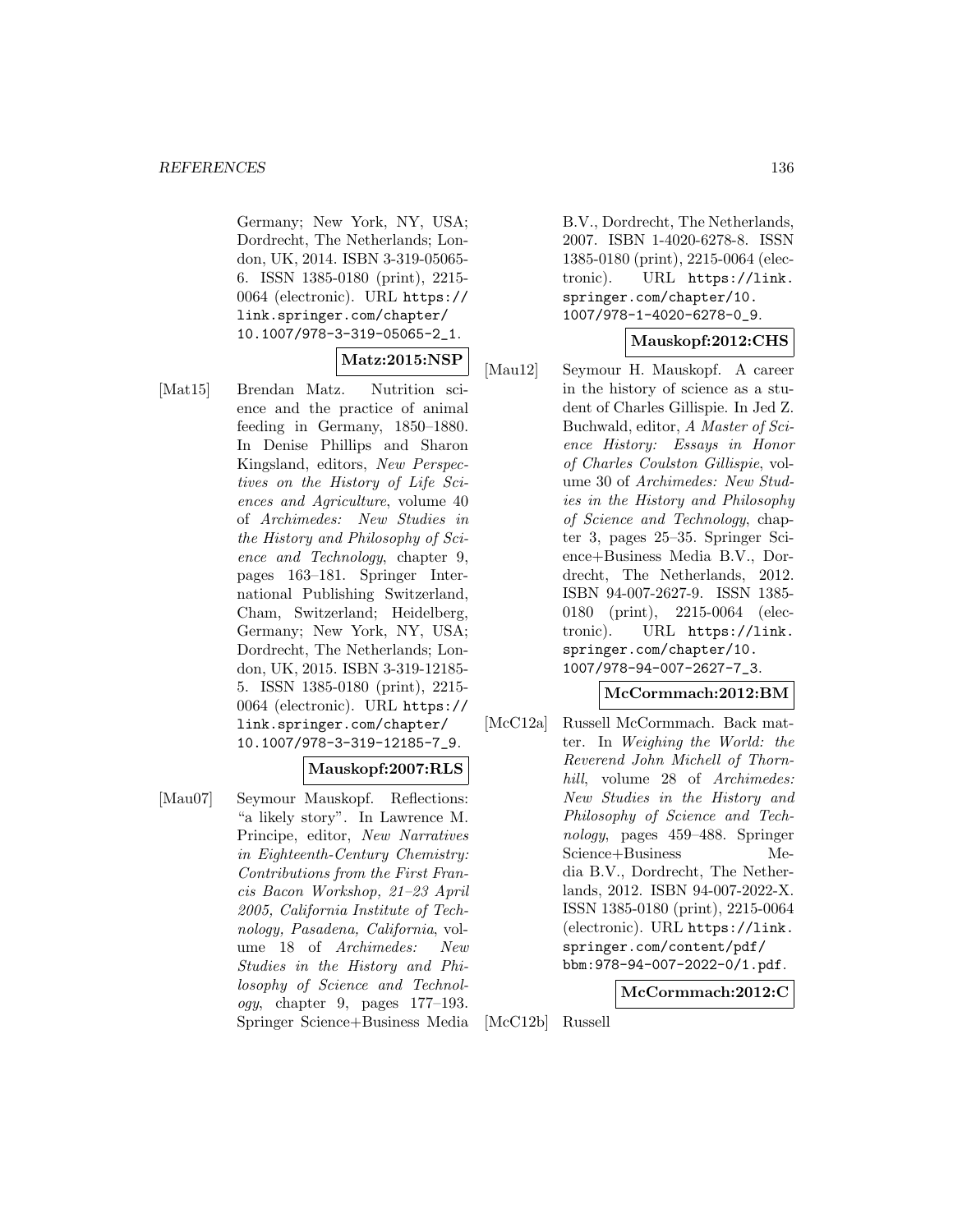McCormmach. Cambridge. In Weighing the World: the Reverend John Michell of Thornhill, volume 28 of Archimedes: New Studies in the History and Philosophy of Science and Technology, chapter 2, pages 21–52. Springer Science+Business Media B.V., Dordrecht, The Netherlands, 2012. ISBN 94-007-2022-X. ISSN 1385-0180 (print), 2215-0064 (electronic). URL https://link. springer.com/chapter/10. 1007/978-94-007-2022-0\_2.

#### **McCormmach:2012:ER**

[McC12c] Russell McCormmach. Early researches. In Weighing the World: the

> Reverend John Michell of Thornhill, volume 28 of Archimedes: New Studies in the History and Philosophy of Science and Technology, chapter 3, pages 53–107. Springer Science+Business Media B.V., Dordrecht, The Netherlands, 2012. ISBN 94-007-2022-X. ISSN 1385-0180 (print), 2215-0064 (electronic). URL https://link. springer.com/chapter/10. 1007/978-94-007-2022-0\_3.

### **McCormmach:2012:FMa**

[McC12d] Russell McCormmach. Front matter. In Weighing the World: the Reverend John Michell of Thornhill, volume 28 of Archimedes: New Studies in the History and Philosophy of Science and Technology, pages i–xvii. Springer Science+Business Media B.V., Dordrecht, The Netherlands, 2012. ISBN 94-007-2022-X. ISSN 1385- 0180 (print), 2215-0064 (electronic). URL https://link. springer.com/content/pdf/ bfm:978-94-007-2022-0/1.pdf.

### **McCormmach:2012:FMb**

[McC12e] Russell McCormmach. Front matter. In Weighing the World: the Reverend John Michell of Thornhill, volume 28 of Archimedes: New Studies in the History and Philosophy of Science and Technology, page 1. Springer Science+Business Media B.V., Dordrecht, The Netherlands, 2012. ISBN 94-007-2022-X. ISSN 1385- 0180 (print), 2215-0064 (electronic). URL https://link. springer.com/content/pdf/ bfm:978-94-007-2022-0/1/1. pdf.

### **McCormmach:2012:FMc**

[McC12f] Russell McCormmach. Front matter. In Weighing the World: the Reverend John Michell of Thornhill, volume 28 of Archimedes: New Studies in the History and Philosophy of Science and Technology, page 305. Springer Science+Business Media B.V., Dordrecht, The Netherlands, 2012. ISBN 94-007-2022-X. ISSN 1385- 0180 (print), 2215-0064 (electronic). URL https://link. springer.com/content/pdf/ bfm:978-94-007-2022-0/2/1. pdf.

### **McCormmach:2012:H**

[McC12g] Russell McCormmach. Home. In Weighing the World: the Reverend John Michell of Thornhill, volume 28 of Archimedes: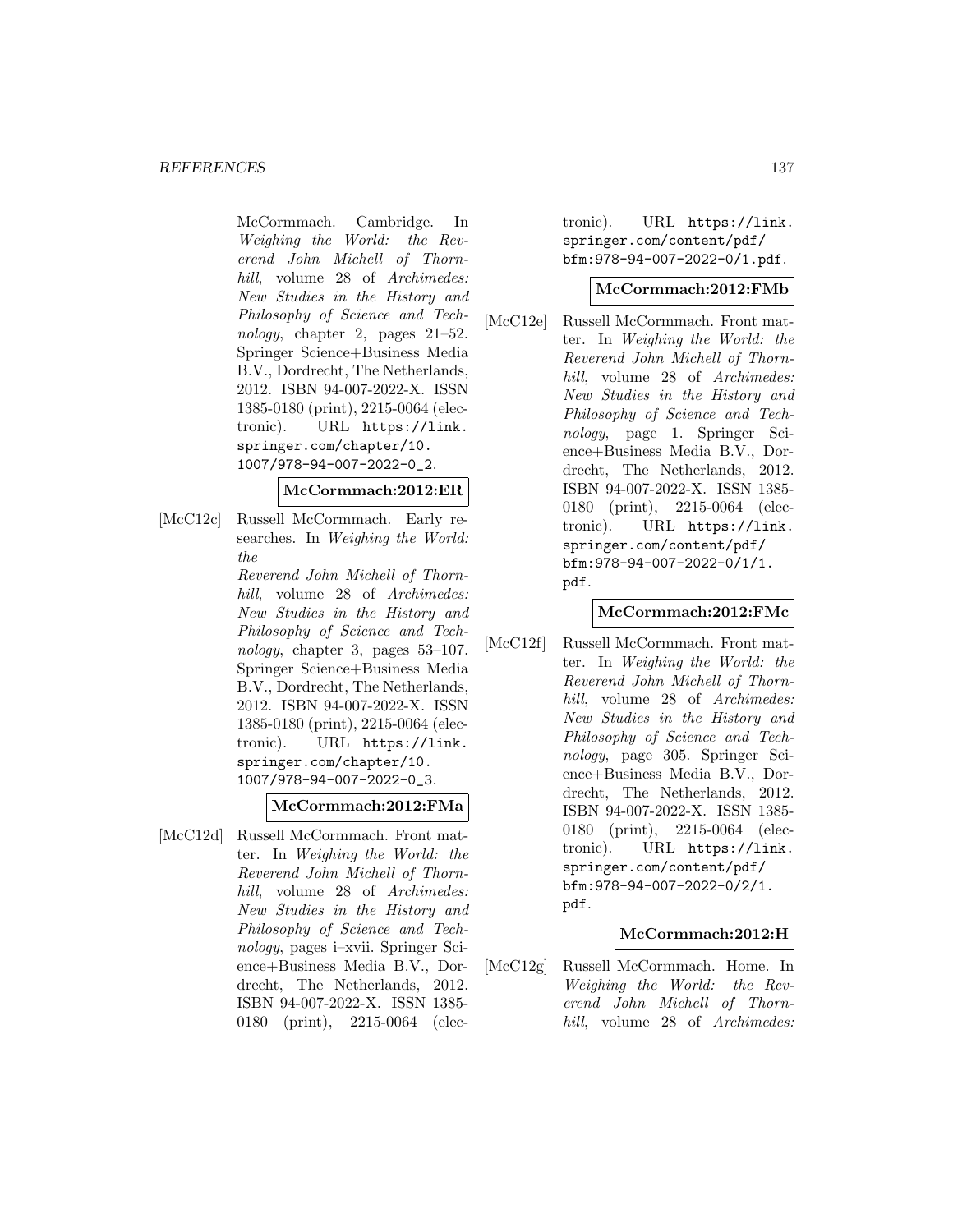#### *REFERENCES* 138

New Studies in the History and Philosophy of Science and Technology, chapter 1, pages 3–19. Springer Science+Business Media B.V., Dordrecht, The Netherlands, 2012. ISBN 94-007-2022-X. ISSN 1385-0180 (print), 2215-0064 (electronic). URL https://link. springer.com/chapter/10. 1007/978-94-007-2022-0\_1.

#### **McCormmach:2012:LR**

[McC12h] Russell McCormmach. Late researches. In Weighing the World: the Rev-

erend John Michell of Thornhill, volume 28 of Archimedes: New Studies in the History and Philosophy of Science and Technol $ogy$ , chapter 6, pages  $203-304$ . Springer Science+Business Media B.V., Dordrecht, The Netherlands, 2012. ISBN 94-007-2022-X. ISSN 1385-0180 (print), 2215-0064 (electronic). URL https://link. springer.com/chapter/10. 1007/978-94-007-2022-0\_6.

### **McCormmach:2012:L**

[McC12i] Russell McCormmach. Letters. In Weighing the World: the Reverend John Michell of Thornhill, volume 28 of Archimedes: New Studies in the History and Philosophy of Science and Technol $ogy$ , chapter 7, pages  $307-457$ . Springer Science+Business Media B.V., Dordrecht, The Netherlands, 2012. ISBN 94-007-2022-X. ISSN 1385-0180 (print), 2215-0064 (electronic). URL https://link. springer.com/chapter/10. 1007/978-94-007-2022-0\_7.

### **McCormmach:2012:Tb**

[McC12j] Russell McCormmach. Thornhill. In Weighing the World: the Reverend John Michell of Thornhill, volume 28 of Archimedes: New Studies in the History and Philosophy of Science and Technology, chapter 5, pages 159–201. Springer Science+Business Media B.V., Dordrecht, The Netherlands, 2012. ISBN 94-007-2022-X. ISSN 1385-0180 (print), 2215-0064 (electronic). URL https://link. springer.com/chapter/10. 1007/978-94-007-2022-0\_5.

#### **McCormmach:2012:Ta**

[McC12k] Russell McCormmach. Transitions. In Weighing the World: the Reverend John Michell of Thornhill, volume 28 of Archimedes: New Studies in the History and Philosophy of Science and Technology, chapter 4, pages 109–157. Springer Science+Business Media B.V., Dordrecht, The Netherlands, 2012. ISBN 94-007-2022-X. ISSN 1385-0180 (print), 2215-0064 (electronic). URL https://link. springer.com/chapter/10. 1007/978-94-007-2022-0\_4.

### **McCormmach:2012:WWR**

[McC12l] Russell McCormmach. Weighing the World: the Reverend John Michell of Thornhill, volume 28 of Archimedes: New Studies in the History and Philosophy of Science and Technology. Springer Netherlands, Dordrecht, The Netherlands, 2012. ISBN 94-007-2021- 1 (hardcover), 94-007-2022-X (ebook). ISSN 1385-0180 (print),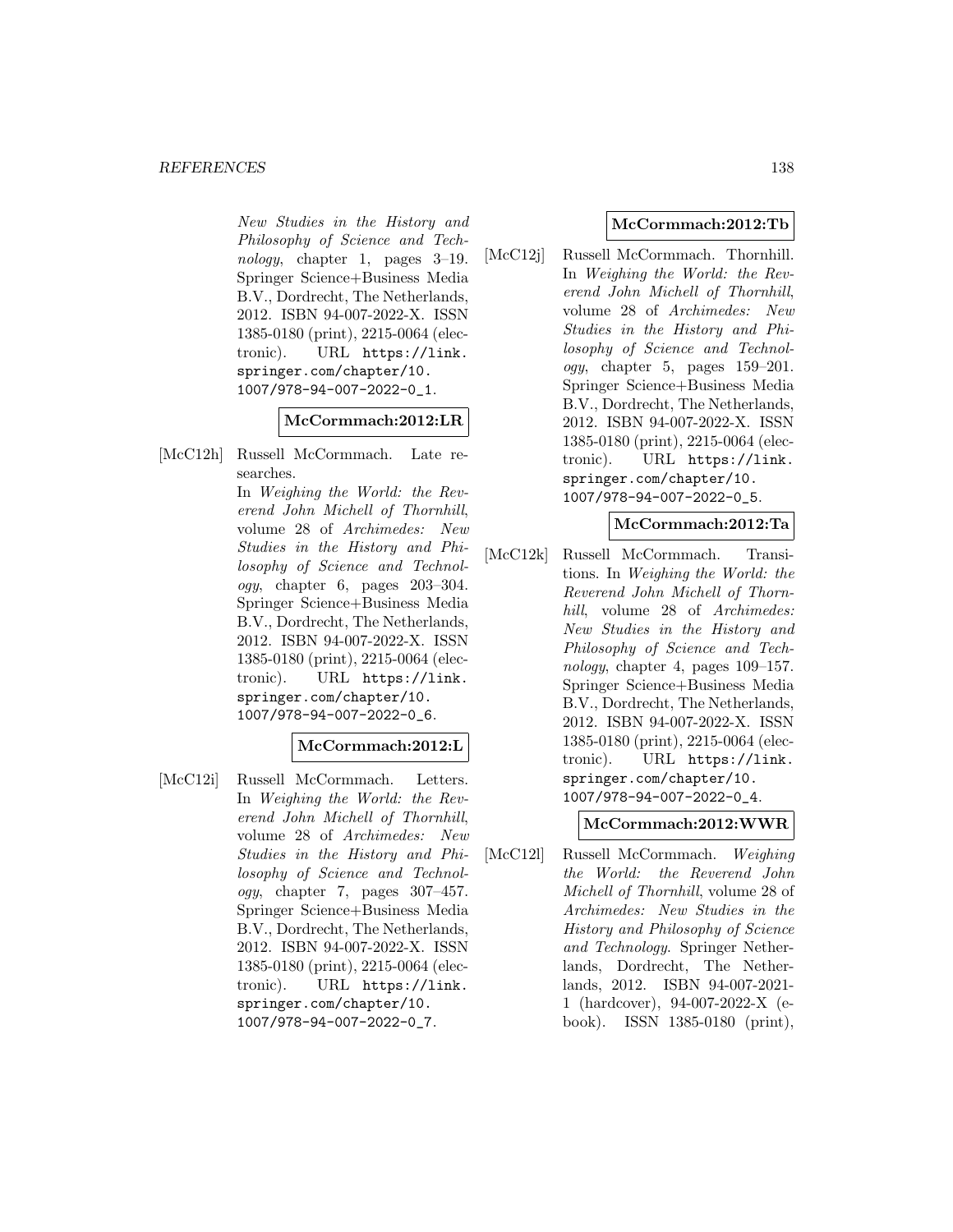$2215-0064$  (electronic). xvii  $+488$ pp. LCCN T14.7 .A73 vol. 28; Q143.M52 M33 2012.

#### **McCormmach:2014:AP**

[McC14a] Russell McCormmach. Aspects of personality. In The Personality of Henry Cavendish a Great Scientist with Extraordinary Peculiarities, volume 36 of Archimedes: New Studies in the History and Philosophy of Science and Technology, chapter 5, pages 97–105. Springer International Publishing Switzerland, Cham, Switzerland; Heidelberg, Germany; New York, NY, USA; Dordrecht, The Netherlands; London, UK, 2014. ISBN 3-319-02438- 8. ISSN 1385-0180 (print), 2215- 0064 (electronic). URL https:// link.springer.com/chapter/ 10.1007/978-3-319-02438-7\_5.

### **McCormmach:2014:A**

[McC14b] Russell McCormmach. Autism. In The

> Personality of Henry Cavendish a Great Scientist with Extraordinary Peculiarities, volume 36 of Archimedes: New Studies in the History and Philosophy of Science and Technology, chapter 8, pages 135–148. Springer International Publishing Switzerland, Cham, Switzerland; Heidelberg, Germany; New York, NY, USA; Dordrecht, The Netherlands; London, UK, 2014. ISBN 3-319-02438- 8. ISSN 1385-0180 (print), 2215- 0064 (electronic). URL https:// link.springer.com/chapter/ 10.1007/978-3-319-02438-7\_8.

#### **McCormmach:2014:AB**

[McC14c] Russell McCormmach. Autism, background. In The Personality of Henry Cavendish — a Great Scientist with Extraordinary Peculiarities, volume 36 of Archimedes: New Studies in the History and Philosophy of Science and Technology, chapter 16, pages 289–292. Springer International Publishing Switzerland, Cham, Switzerland; Heidelberg, Germany; New York, NY, USA; Dordrecht, The Netherlands; London, UK, 2014. ISBN 3-319-02438-8. ISSN 1385- 0180 (print), 2215-0064 (electronic). URL https://link. springer.com/chapter/10. 1007/978-3-319-02438-7\_16.

#### **McCormmach:2014:CGF**

[McC14d] Russell McCormmach. Cavendish and Grey family trees. In The Personality of Henry Cavendish a Great Scientist with Extraordinary Peculiarities, volume 36 of Archimedes: New Studies in the History and Philosophy of Science and Technology, chapter 12, pages 251–257. Springer International Publishing Switzerland, Cham, Switzerland; Heidelberg, Germany; New York, NY, USA; Dordrecht, The Netherlands; London, UK, 2014. ISBN 3-319-02438-8. ISSN 1385-0180 (print), 2215-0064 (electronic). URL https://link. springer.com/chapter/10. 1007/978-3-319-02438-7\_12.

### **McCormmach:2014:CLH**

| [McC14e] Russell |                               | McCor- |
|------------------|-------------------------------|--------|
|                  | mmach. Cavendishes, Lowthers, |        |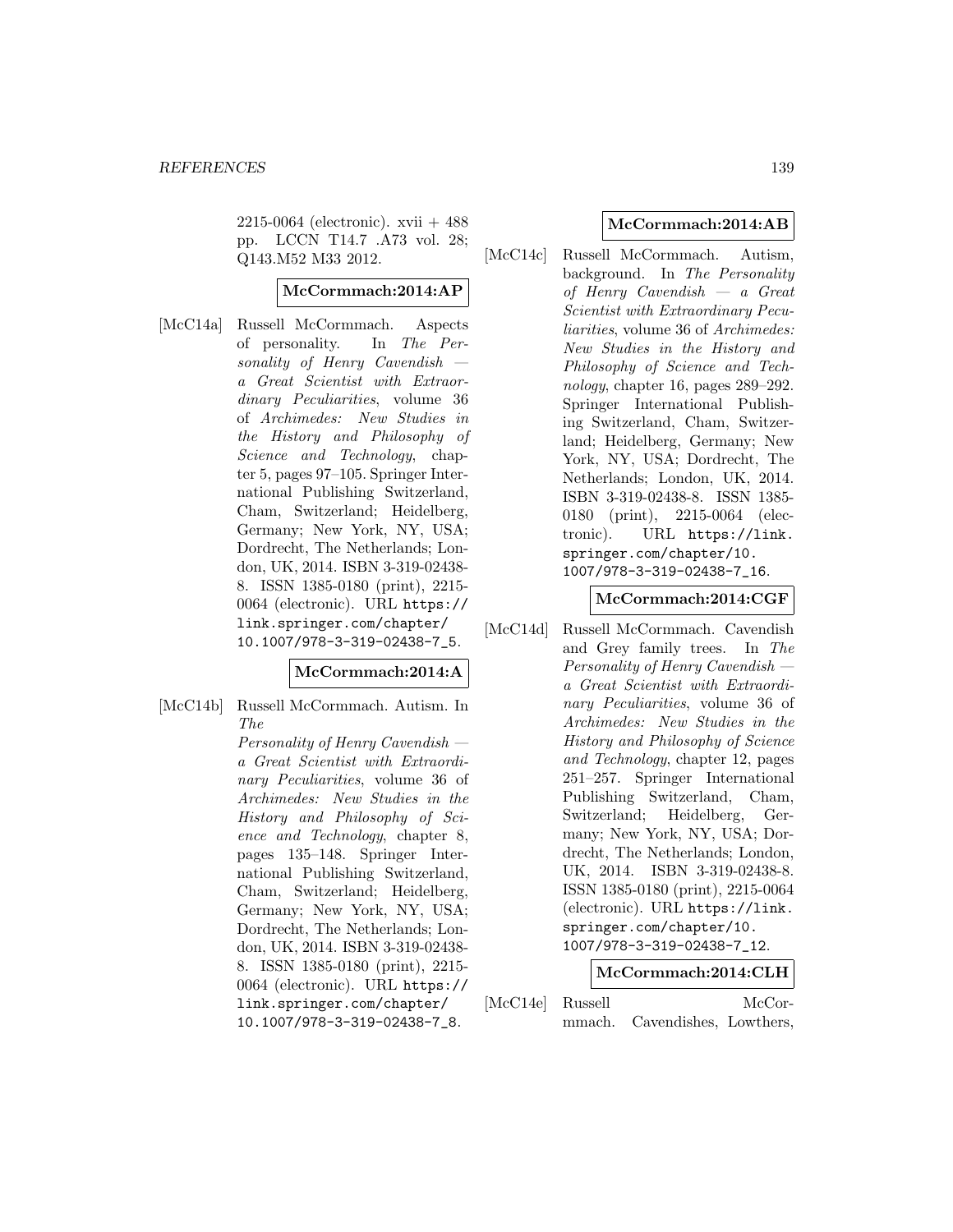#### *REFERENCES* 140

and Holker Hall. In The Personality of Henry Cavendish — a Great Scientist with Extraordinary Peculiarities, volume 36 of Archimedes: New Studies in the History and Philosophy of Science and Technology, chapter 15, pages 275–287. Springer International Publishing Switzerland, Cham, Switzerland; Heidelberg, Germany; New York, NY, USA; Dordrecht, The Netherlands; London, UK, 2014. ISBN 3-319-02438-8. ISSN 1385- 0180 (print), 2215-0064 (electronic). URL https://link. springer.com/chapter/10. 1007/978-3-319-02438-7\_15.

**McCormmach:2014:CHC**

[McC14f] Russell Mc-Cormmach. Cavendish's houses: Clapham Common and Bedford Square. In The Personality of Henry Cavendish — a Great Scientist with Extraordinary Peculiarities, volume 36 of Archimedes: New Studies in the History and Philosophy of Science and Technology, chapter 14, pages  $263-274$ . Springer International Publishing Switzerland, Cham, Switzerland; Heidelberg, Germany; New York, NY, USA; Dordrecht, The Netherlands; London, UK, 2014. ISBN 3-319-02438-8. ISSN 1385- 0180 (print), 2215-0064 (electronic). URL https://link. springer.com/chapter/10. 1007/978-3-319-02438-7\_14.

### **McCormmach:2014:C**

[McC14g] Russell McCormmach. Conclusion. In The Personality of Henry Cavendish — a Great Scientist

with Extraordinary Peculiarities, volume 36 of Archimedes: New Studies in the History and Philosophy of Science and Technology, chapter 9, pages 149–164. Springer International Publishing Switzerland, Cham, Switzerland; Heidelberg, Germany; New York, NY, USA; Dordrecht, The Netherlands; London, UK, 2014. ISBN 3-319-02438-8. ISSN 1385- 0180 (print), 2215-0064 (electronic). URL https://link. springer.com/chapter/10. 1007/978-3-319-02438-7\_9.

### **McCormmach:2014:E**

[McC14h] Russell McCormmach. Eccentricity. In The Personality of Henry Cavendish — a Great Scientist with Extraordinary Peculiarities, volume 36 of Archimedes: New Studies in the History and Philosophy of Science and Technology, chapter 7, pages 115–134. Springer International Publishing Switzerland, Cham, Switzerland; Heidelberg, Germany; New York, NY, USA; Dordrecht, The Netherlands; London, UK, 2014. ISBN 3-319-02438-8. ISSN 1385- 0180 (print), 2215-0064 (electronic). URL https://link. springer.com/chapter/10. 1007/978-3-319-02438-7\_7.

### **McCormmach:2014:EL**

[McC14i] Russell McCormmach. Everyday life. In The Personality of Henry Cavendish — a Great Scientist with Extraordinary Peculiarities, volume 36 of Archimedes: New Studies in the History and Philosophy of Science and Tech-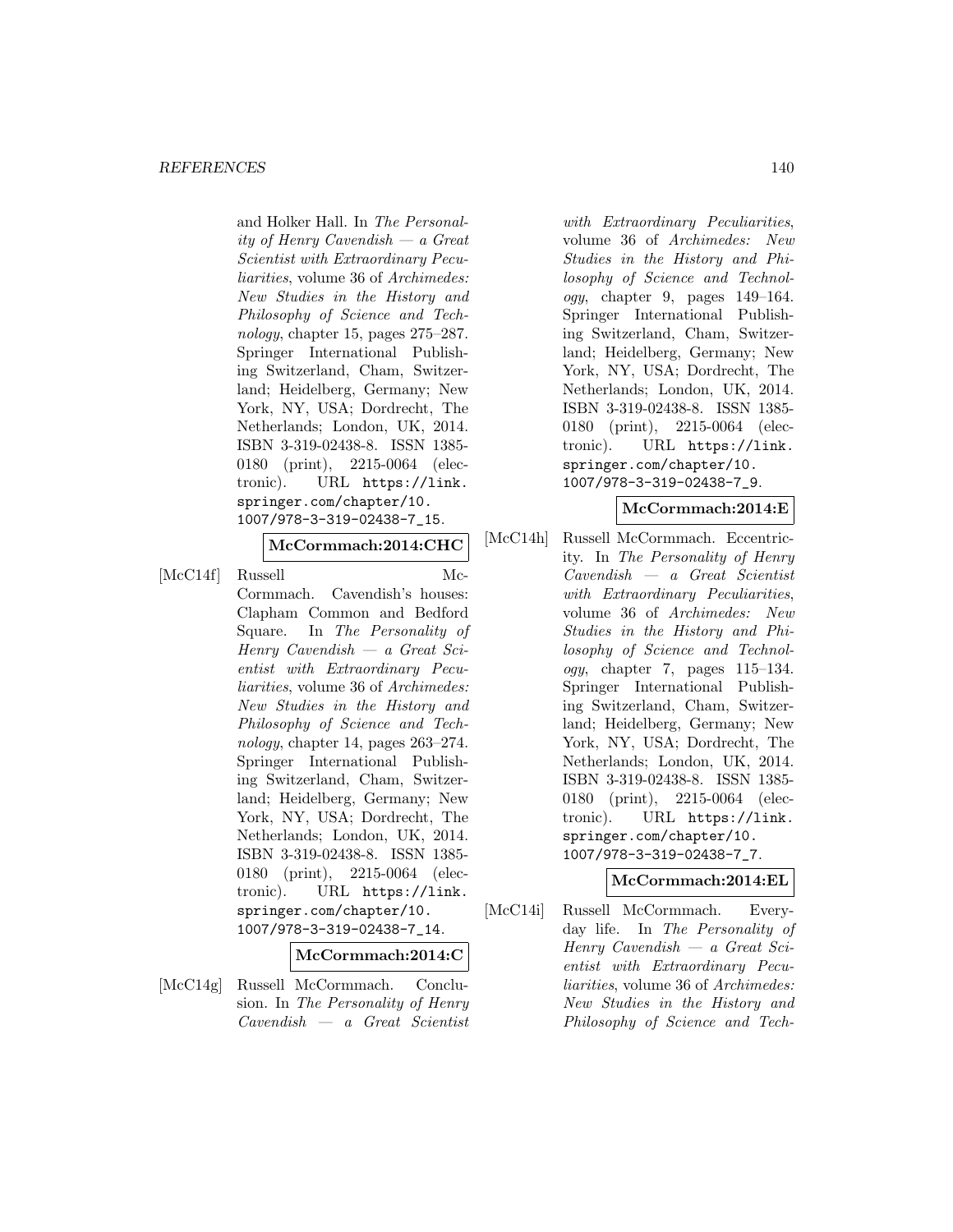nology, chapter 3, pages 25– 57. Springer International Publishing Switzerland, Cham, Switzerland; Heidelberg, Germany; New York, NY, USA; Dordrecht, The Netherlands; London, UK, 2014. ISBN 3-319-02438-8. ISSN 1385- 0180 (print), 2215-0064 (electronic). URL https://link. springer.com/chapter/10. 1007/978-3-319-02438-7\_3.

## **McCormmach:2014:FMa**

[McC14j] Russell McCormmach. Front matter. In The Personality of Henry Cavendish — a Great Scientist with Extraordinary Peculiarities, volume 36 of Archimedes: New Studies in the History and Philosophy of Science and Technology, pages i–xvii. Springer International Publishing Switzerland, Cham, Switzerland; Heidelberg, Germany; New York, NY, USA; Dordrecht, The Netherlands; London, UK, 2014. ISBN 3-319-02438- 8.

ISSN 1385-0180 (print), 2215-0064 (electronic). URL https://link. springer.com/content/pdf/ bfm:978-3-319-02438-7/1.pdf.

### **McCormmach:2014:FMb**

[McC14k] Russell McCormmach. Front matter. In The Personality of Henry Cavendish — a Great Scientist with Extraordinary Peculiarities, volume 36 of Archimedes: New Studies in the History and Philosophy of Science and Technology, page 1. Springer International Publishing Switzerland, Cham, Switzerland; Heidelberg, Germany; New York, NY, USA; Dordrecht, The Netherlands; London, UK, 2014. ISBN 3-319-02438- 8. ISSN 1385-0180 (print), 2215- 0064 (electronic). URL https:// link.springer.com/content/ pdf/bfm:978-3-319-02438-7/1/ 1.pdf.

### **McCormmach:2014:FMc**

[McC141] Russell McCormmach. Front matter. In The Personality of Henry Cavendish — a Great Scientist with Extraordinary Peculiarities, volume 36 of Archimedes: New Studies in the History and Philosophy of Science and Technology, page 165. Springer International Publishing Switzerland, Cham, Switzerland; Heidelberg, Germany; New York, NY, USA; Dordrecht, The Netherlands; London, UK, 2014. ISBN 3-319-02438- 8. ISSN 1385-0180 (print), 2215- 0064 (electronic). URL https:// link.springer.com/content/ pdf/bfm:978-3-319-02438-7/2/ 1.pdf.

### **McCormmach:2014:FMd**

[McC14m] Russell McCormmach. Front matter. In The Personality of Henry Cavendish — a Great Scientist with Extraordinary Peculiarities, volume 36 of Archimedes: New Studies in the History and Philosophy of Science and Technology, page 229. Springer International Publishing Switzerland, Cham, Switzerland; Heidelberg, Germany; New York, NY, USA; Dordrecht, The Netherlands; London, UK, 2014. ISBN 3-319-02438- 8. ISSN 1385-0180 (print), 2215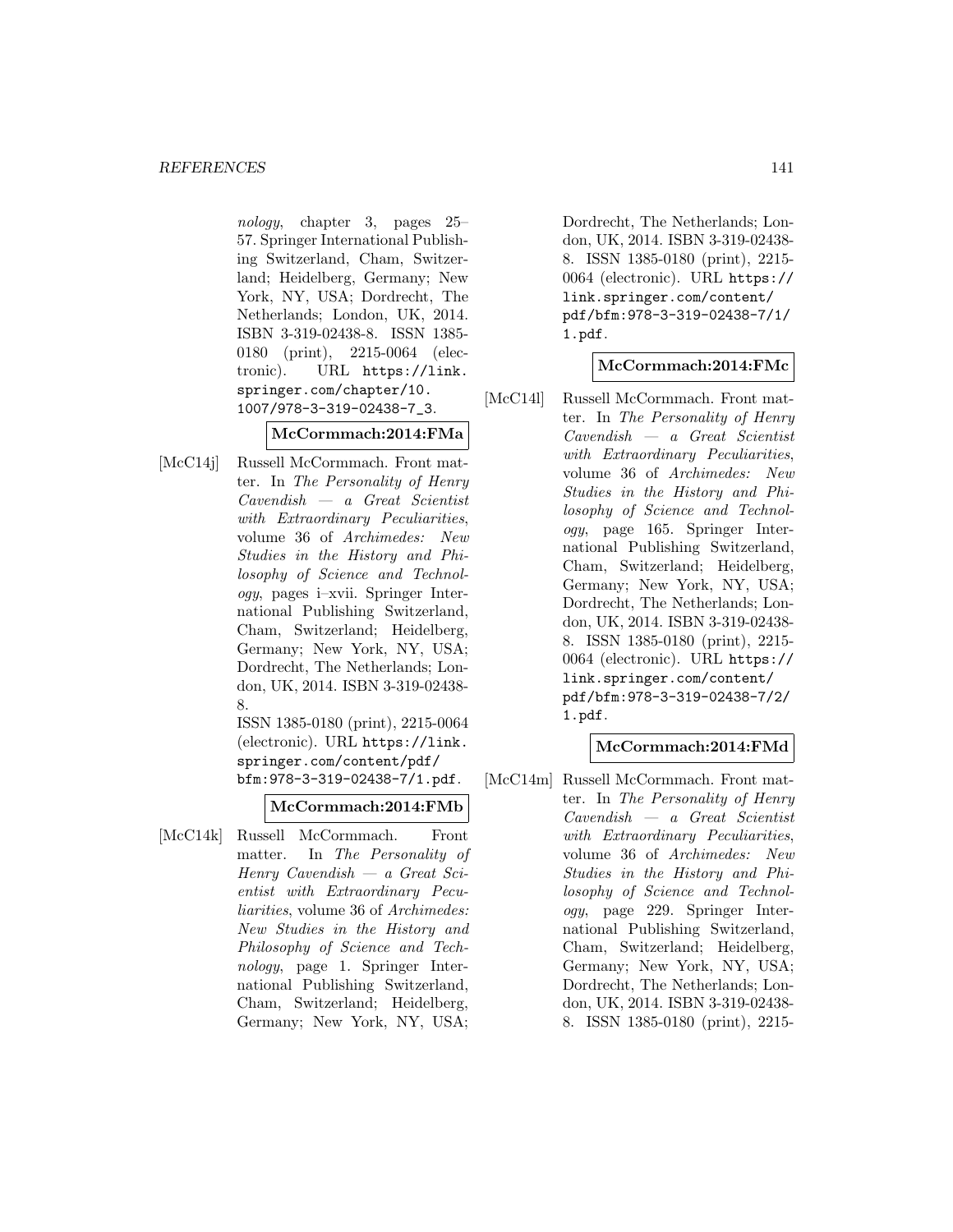0064 (electronic). URL https:// link.springer.com/content/ pdf/bfm:978-3-319-02438-7/3/ 1.pdf.

# **McCormmach:2014:J**

[McC14n] Russell McCormmach. Journal of 1785. In The Personality of Henry Cavendish — a Great Scientist with Extraordinary Peculiarities, volume 36 of Archimedes: New Studies in the History and Philosophy of Science and Technol $oqy$ , chapter 11, pages  $231-250$ . Springer International Publishing Switzerland, Cham, Switzerland; Heidelberg, Germany; New York, NY, USA; Dordrecht, The Netherlands; London, UK, 2014. ISBN 3-319-02438-8. ISSN 1385- 0180 (print), 2215-0064 (electronic). URL https://link. springer.com/chapter/10. 1007/978-3-319-02438-7\_11.

## **McCormmach:2014:LBB**

[McC14o] Russell McCormmach. Letters between brothers: Henry and Frederick Cavendish. In The Personality of Henry Cavendish — a Great Scientist with Extraordinary Peculiarities, volume 36 of Archimedes: New Studies in the History and Philosophy of Science and Technology, chapter 13, pages  $259-261$ . Springer International Publishing Switzerland, Cham, Switzerland; Heidelberg, Germany; New York, NY, USA; Dordrecht, The Netherlands; London, UK, 2014. ISBN 3-319-02438-8. ISSN 1385- 0180 (print), 2215-0064 (electronic). URL https://link.

springer.com/chapter/10. 1007/978-3-319-02438-7\_13.

#### **McCormmach:2014:LNP**

[McC14p] Russell McCormmach. Life of natural philosophy. In The Personality of Henry Cavendish a Great Scientist with Extraordinary Peculiarities, volume 36 of Archimedes: New Studies in the History and Philosophy of Science and Technology, chapter 4, pages 59–96. Springer International Publishing Switzerland, Cham, Switzerland; Heidelberg, Germany; New York, NY, USA; Dordrecht, The Netherlands; London, UK, 2014. ISBN 3-319-02438- 8. ISSN 1385-0180 (print), 2215- 0064 (electronic). URL https:// link.springer.com/chapter/ 10.1007/978-3-319-02438-7\_4.

### **McCormmach:2014:NAS**

[McC14q] Russell McCormmach. Normality, abnormality, and scientists. In The Personality of Henry Cavendish — a Great Scientist with Extraordinary Peculiarities, volume 36 of Archimedes: New Studies in the History and Philosophy of Science and Technology, chapter 2, pages 17–24. Springer International Publishing Switzerland, Cham, Switzerland; Heidelberg, Germany; New York, NY, USA; Dordrecht, The Netherlands; London, UK, 2014. ISBN 3-319-02438- 8. ISSN 1385-0180 (print), 2215- 0064 (electronic). URL https:// link.springer.com/chapter/ 10.1007/978-3-319-02438-7\_2.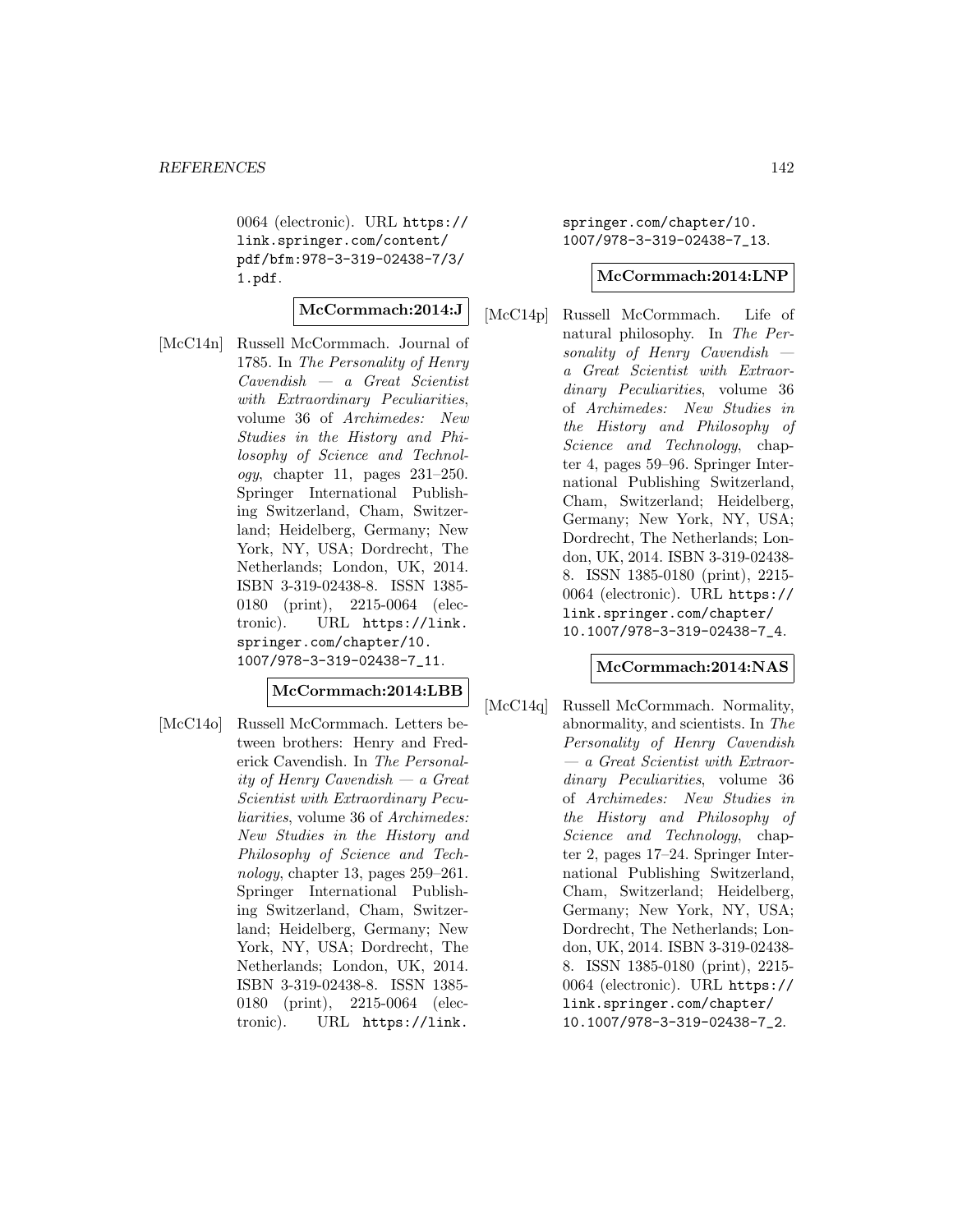### **McCormmach:2014:P**

[McC14r] Russell McCormmach. The person. In The Personality of Henry Cavendish — a Great Scientist with Extraordinary Peculiarities, volume 36 of Archimedes: New Studies in the History and Philosophy of Science and Technology, chapter 1, pages  $3-16$ . Springer International Publishing Switzerland, Cham, Switzerland; Heidelberg, Germany; New York, NY, USA; Dordrecht, The Netherlands; London, UK, 2014. ISBN 3-319-02438-8. ISSN 1385- 0180 (print), 2215-0064 (electronic). URL https://link. springer.com/chapter/10. 1007/978-3-319-02438-7\_1.

#### **McCormmach:2014:PHC**

[McC14s] Russell McCormmach. The Personality of Henry Cavendish A Great Scientist with Extraordinary Peculiarities, volume 36 of Archimedes: New Studies in the History and Philosophy of Science and Technology. Springer International Publishing AG, Cham, Switzerland, 2014. ISBN 3- 319-02437-X (hardcover), 3-319- 02438-8 (e-book). ISSN 1385- 0180 (print), 2215-0064 (electronic).  $xvii + 310$  pp. LCCN QD22.C4 M33 2014.

## **McCormmach:2014:T**

[McC14t] Russell McCormmach. The traveler. In The Personality of Henry Cavendish — a Great Scientist with Extraordinary Peculiarities, volume 36 of Archimedes: New Studies in the History and Phi-

losophy of Science and Technology, chapter 10, pages 167–228. Springer International Publishing Switzerland, Cham, Switzerland; Heidelberg, Germany; New York, NY, USA; Dordrecht, The Netherlands; London, UK, 2014. ISBN 3-319-02438-8. ISSN 1385- 0180 (print), 2215-0064 (electronic). URL https://link. springer.com/chapter/10. 1007/978-3-319-02438-7\_10.

### **McCormmach:2014:VC**

[McC14u] Russell McCormmach. Views of Cavendish. In The Personality of Henry Cavendish — a Great Scientist with Extraordinary Peculiarities, volume 36 of Archimedes: New Studies in the History and Philosophy of Science and Technology, chapter 6, pages 107–114. Springer International Publishing Switzerland, Cham, Switzerland; Heidelberg, Germany; New York, NY, USA; Dordrecht, The Netherlands; London, UK, 2014. ISBN 3-319-02438- 8. ISSN 1385-0180 (print), 2215- 0064 (electronic). URL https:// link.springer.com/chapter/ 10.1007/978-3-319-02438-7\_6.

# **McOuat:2017:CAI**

[McO17] Gordon McOuat. "These can not all have an interest for England": Symmetry, beauty and the trouble with Romanticism in Britain. In Jed Buchwald and Larry Stewart, editors, The Romance of Science: Essays in Honour of Trevor H. Levere, volume 52 of Archimedes: New Studies in the History and Philosophy of Science and Tech-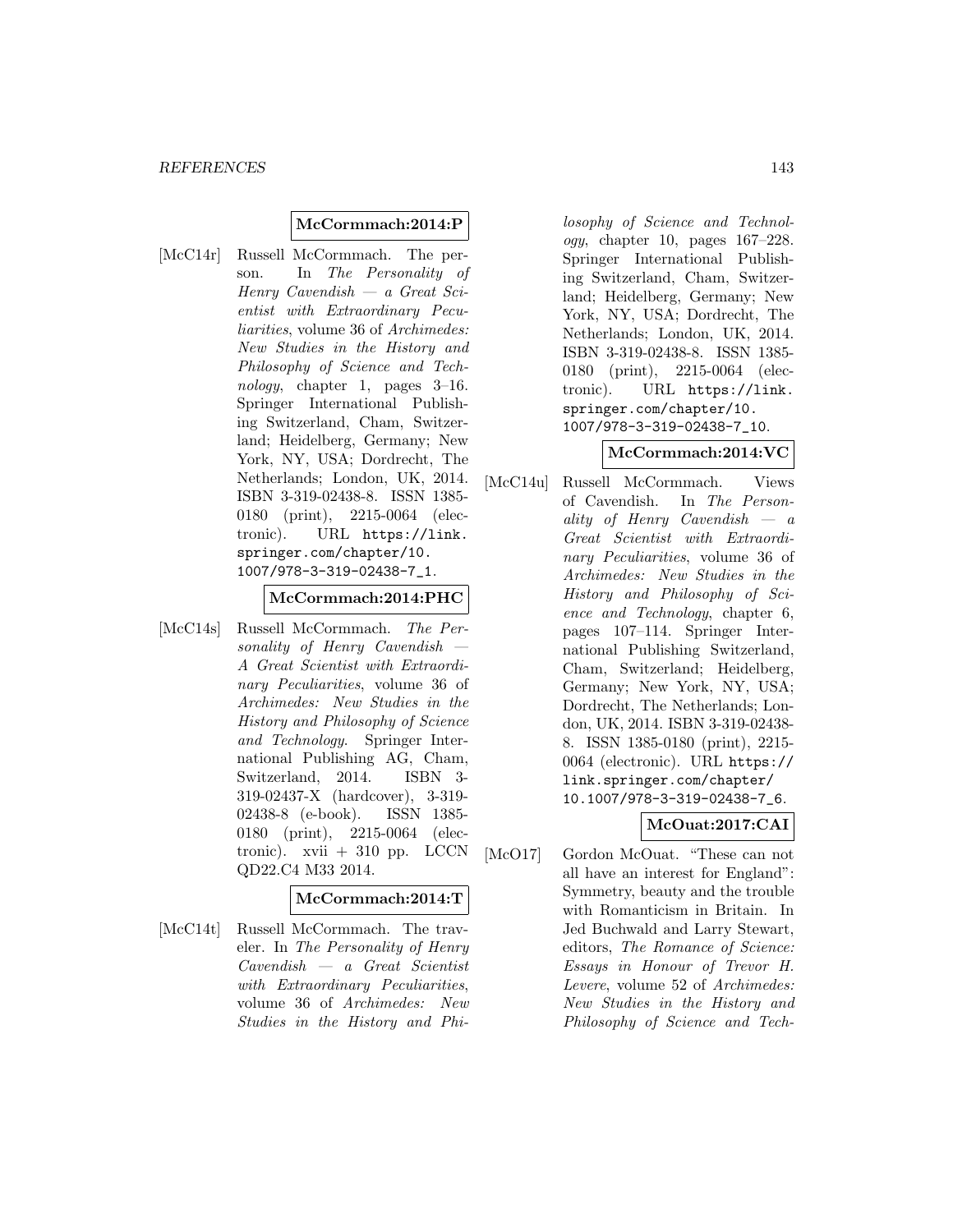nology, chapter 10, pages 163– 180. Springer International Publishing AG, Cham, Switzerland, 2017. ISBN 3-319-58436-7. ISSN 1385-0180 (print), 2215-0064 (electronic). URL https://link. springer.com/chapter/10. 1007/978-3-319-58436-2\_10.

### **McVaugh:2017:MC**

- [McV17] Michael McVaugh. In a Montpellier classroom. In Gideon Manning and Cynthia Klestinec, editors, Professors, Physicians and Practices in the History of Medicine: Essays in Honor of Nancy Siraisi, volume 50 of Archimedes: New Studies in the History and Philosophy of Science and Technology, chapter 4, pages 57– 76. Springer International Publishing AG, Cham, Switzerland, 2017. ISBN 3-319-56514-1. ISSN 1385-0180 (print), 2215-0064 (electronic). URL https://link. springer.com/chapter/10. 1007/978-3-319-56514-9\_4. **Melville:2016:ANR**
- [Mel16] Duncan J. Melville. After Neugebauer: Recent developments in Mesopotamian mathematics. In Alexander Jones, Christine Proust, and John M. Steele, editors, A Mathematician's Journeys: Otto Neugebauer and Modern Transformations of Ancient Science, volume 45 of Archimedes: New Studies in the History and Philosophy of Science and Technology, chapter 8, pages 237–263. Springer International Publishing Switzerland, Cham, Switzerland; Heidelberg,

Germany; New York, NY, USA; Dordrecht, The Netherlands; London, UK, 2016. ISBN 3-319-25865- 6. ISSN 1385-0180 (print), 2215- 0064 (electronic). URL https:// link.springer.com/chapter/ 10.1007/978-3-319-25865-2\_8.

# **Meli:2017:GBI**

[Mel17] Domenico Bertoloni Meli. Gerardus Blasius and the Illustrated Amsterdam Observationes from Nicolaas Tulp to Frederik Ruysch. In Gideon Manning and Cynthia Klestinec, editors, Professors, Physicians and Practices in the History of Medicine: Essays in Honor of Nancy Siraisi, volume 50 of Archimedes: New Studies in the History and Philosophy of Science and Technology, chapter 12, pages 255–297. Springer International Publishing AG, Cham, Switzerland, 2017. ISBN 3-319-56514-1. ISSN 1385-0180 (print), 2215-0064 (electronic). URL https://link. springer.com/chapter/10. 1007/978-3-319-56514-9\_12.

### **Meskens:2013:AAB**

[Mes13a] Ad Meskens. The Antwerp arithmetic books. In Practical Mathematics in a Commercial Metropolis: Mathematical Life in Late 16th Century Antwerp, volume 31 of Archimedes: New Studies in the History and Philosophy of Science and Technology, chapter 5, pages 57–95. Springer Science+Business Media Dordrecht, Dordrecht, The Netherlands, 2013. ISBN 94-007-5721-2. ISSN 1385- 0180 (print), 2215-0064 (electronic). URL https://link.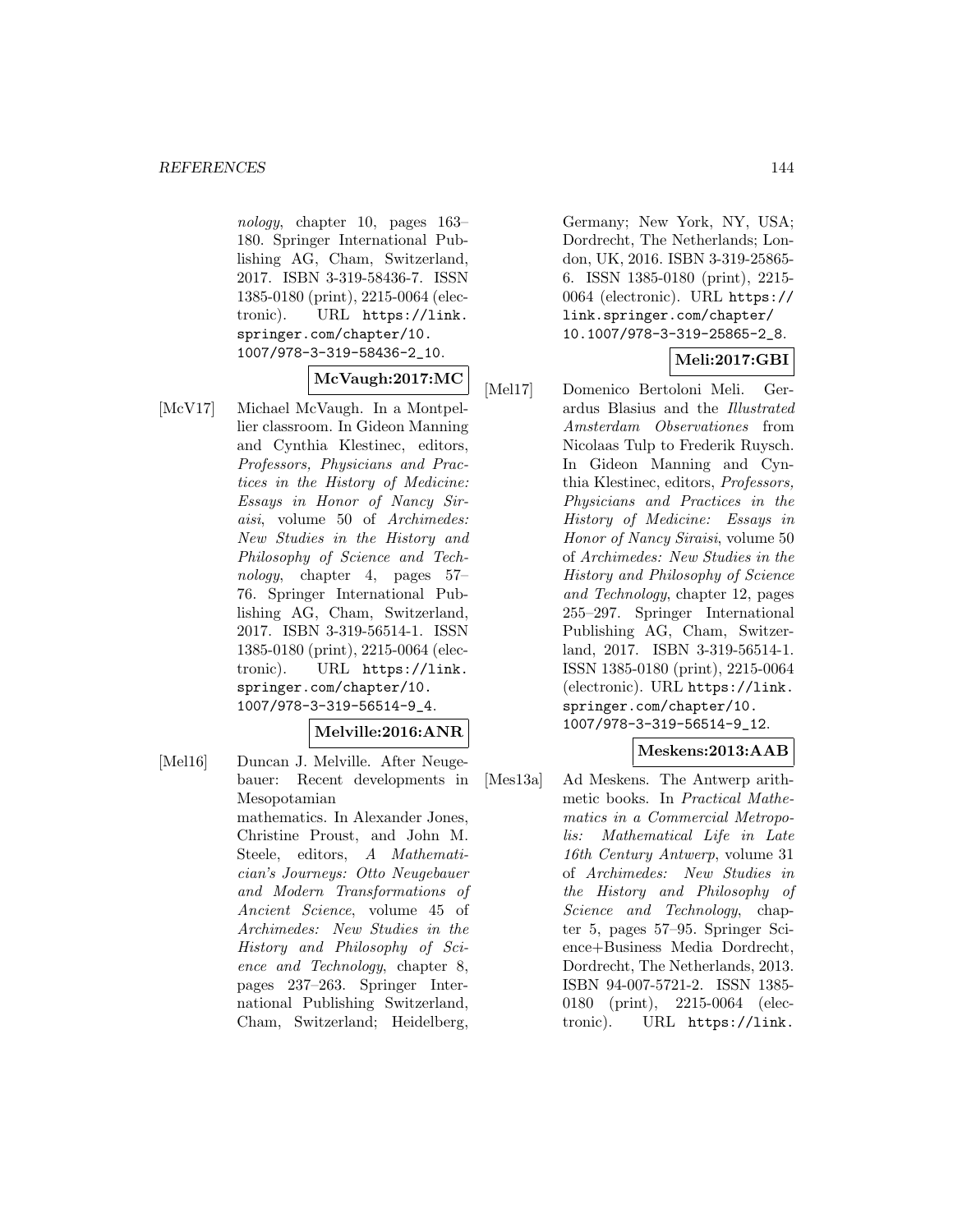#### springer.com/chapter/10. 1007/978-94-007-5721-9\_5.

#### **Meskens:2013:ATH**

[Mes13b] Ad Meskens. The arithmetic teacher and his school. In Practical Mathematics in a Commercial Metropolis: Mathematical Life in Late 16th Century Antwerp, volume 31 of Archimedes: New Studies in the History and Philosophy of Science and Technology, chapter 4, pages 35–56. Springer Science+Business Media Dordrecht, Dordrecht, The Netherlands, 2013. ISBN 94-007-5721-2. ISSN 1385- 0180 (print), 2215-0064 (electronic). URL https://link. springer.com/chapter/10. 1007/978-94-007-5721-9\_4.

## **Meskens:2013:AN**

[Mes13c] Ad Meskens. The art of navigation. In Practical Mathematics in a Commercial Metropolis: Mathematical Life in Late 16th Century Antwerp, volume 31 of Archimedes: New Studies in the History and Philosophy of Science and Technology, chapter 8, pages 139–160. Springer Science+Business Media Dordrecht, Dordrecht, The Netherlands, 2013. ISBN 94-007-5721-2. ISSN 1385- 0180 (print), 2215-0064 (electronic). URL https://link. springer.com/chapter/10. 1007/978-94-007-5721-9\_8.

#### **Meskens:2013:BM**

[Mes13d] Ad Meskens. Back matter. In Practical Mathematics in a Commercial Metropolis: Mathematical Life

in Late 16th Century Antwerp, volume 31 of Archimedes: New Studies in the History and Philosophy of Science and Technology, pages 213–258. Springer Science+Business Media Dordrecht, Dordrecht, The Netherlands, 2013. ISBN 94-007-5721-2. ISSN 1385- 0180 (print), 2215-0064 (electronic). URL https://link. springer.com/content/pdf/ bbm:978-94-007-5721-9/1.pdf.

#### **Meskens:2013:BF**

[Mes13e] Ad Meskens. Ballistics and fortifications. In Practical Mathematics in a Commercial Metropolis: Mathematical Life in Late 16th Century Antwerp, volume 31 of Archimedes: New Studies in the History and Philosophy of Science and Technology, chapter 11, pages 197–210. Springer Science+Business Media Dordrecht, Dordrecht, The Netherlands, 2013. ISBN 94-007-5721-2. ISSN 1385-0180 (print), 2215-0064 (electronic). URL https://link. springer.com/chapter/10. 1007/978-94-007-5721-9\_11.

#### **Meskens:2013:CF**

[Mes13f] Ad Meskens. The Coignet family. In Practical Mathematics in a Commercial Metropolis: Mathematical Life in Late 16th Century Antwerp, volume 31 of Archimedes: New Studies in the History and Philosophy of Science and Technology, chapter 2, pages 9–23. Springer Science+Business Media Dordrecht, Dordrecht, The Netherlands, 2013.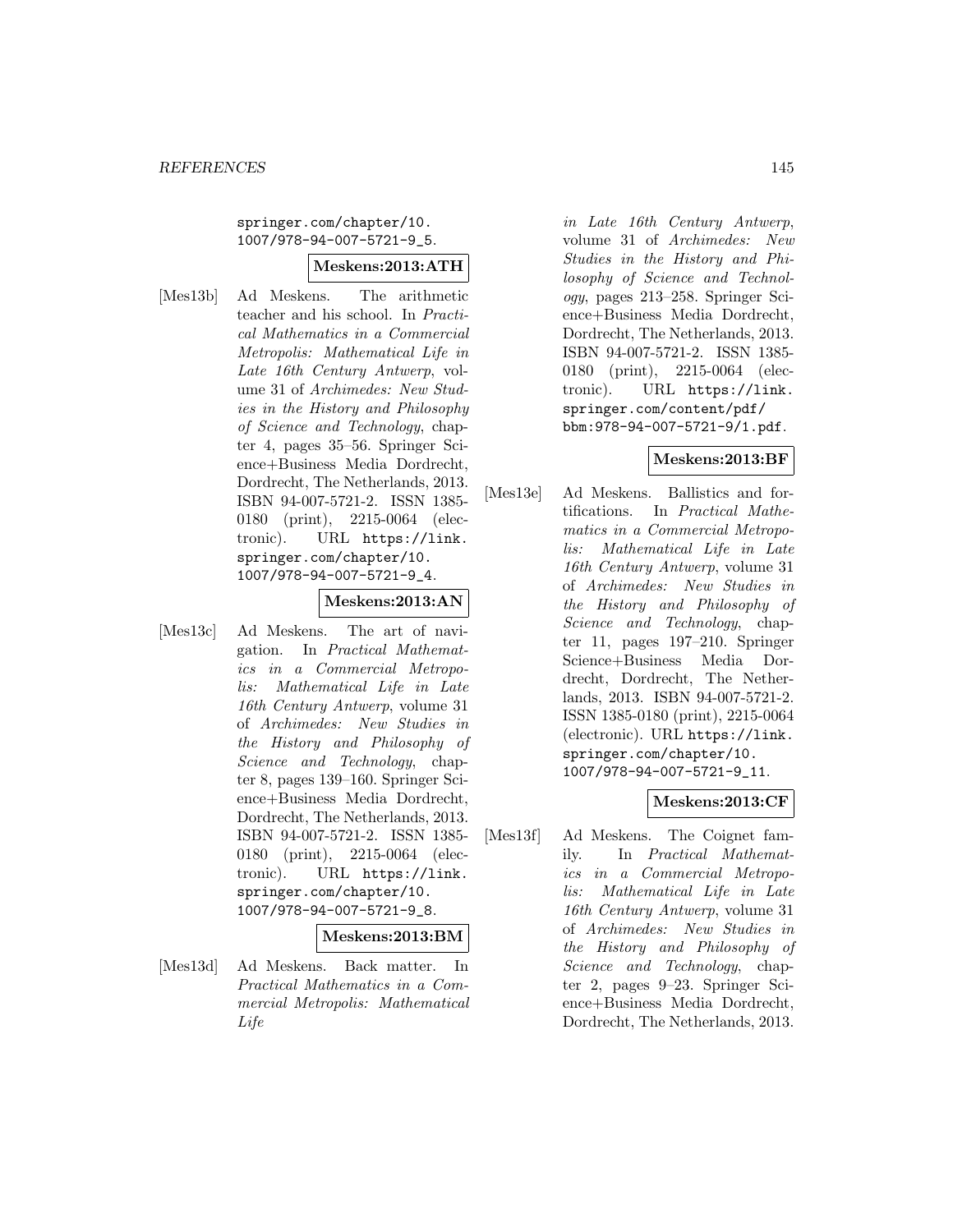ISBN 94-007-5721-2. ISSN 1385- 0180 (print), 2215-0064 (electronic). URL https://link. springer.com/chapter/10. 1007/978-94-007-5721-9\_2.

# **Meskens:2013:C**

[Mes13g] Ad Meskens. Conclusion. In Practical Mathematics in a Commercial Metropolis: Mathematical Life in Late 16th Century Antwerp, volume 31 of Archimedes: New Studies in the History and Philosophy of Science and Technol $oqu$ , chapter 12, pages  $211-212$ . Springer Science+Business Media Dor-

> drecht, Dordrecht, The Netherlands, 2013. ISBN 94-007-5721-2. ISSN 1385-0180 (print), 2215-0064 (electronic). URL https://link. springer.com/chapter/10. 1007/978-94-007-5721-9\_12.

## **Meskens:2013:FM**

[Mes13h] Ad Meskens. Front matter. In Practical Mathematics in a Commercial Metropolis: Mathematical Life

> in Late 16th Century Antwerp, volume 31 of Archimedes: New Studies in the History and Philosophy of Science and Technology, pages i–xv. Springer Science+Business Media Dordrecht, Dordrecht, The Netherlands, 2013. ISBN 94-007-5721-2. ISSN 1385- 0180 (print), 2215-0064 (electronic). URL https://link. springer.com/content/pdf/ bfm:978-94-007-5721-9/1.pdf.

# **Meskens:2013:IM**

[Mes13i] Ad Meskens. Instrument mak-

ers. In Practical Mathematics in a Commercial Metropolis: Mathematical Life in Late 16th Century Antwerp, volume 31 of Archimedes: New Studies in the History and Philosophy of Science and Technology, chapter 7, pages 113–137. Springer Science+Business Media Dordrecht, Dordrecht, The Netherlands, 2013. ISBN 94-007-5721-2. ISSN 1385- 0180 (print), 2215-0064 (electronic). URL https://link. springer.com/chapter/10. 1007/978-94-007-5721-9\_7.

# **Meskens:2013:I**

[Mes13j] Ad Meskens. Introduction. In Practical Mathematics in a Commercial Metropolis: Mathematical Life in Late 16th Century Antwerp, volume 31 of Archimedes: New Studies in the History and Philosophy of Science and Technology, chapter 1, pages 1–8. Springer Science+Business Media Dordrecht, Dordrecht, The Netherlands, 2013. ISBN 94-007-5721-2. ISSN 1385- 0180 (print), 2215-0064 (electronic). URL https://link. springer.com/chapter/10. 1007/978-94-007-5721-9\_1.

# **Meskens:2013:MW**

[Mes13k] Ad Meskens. Mapping the world. In Practical Mathematics in a Commercial Metropolis: Mathematical Life in Late 16th Century Antwerp, volume 31 of Archimedes: New Studies in the History and Philosophy of Science and Technology, chapter 9, pages 161–177. Springer Sci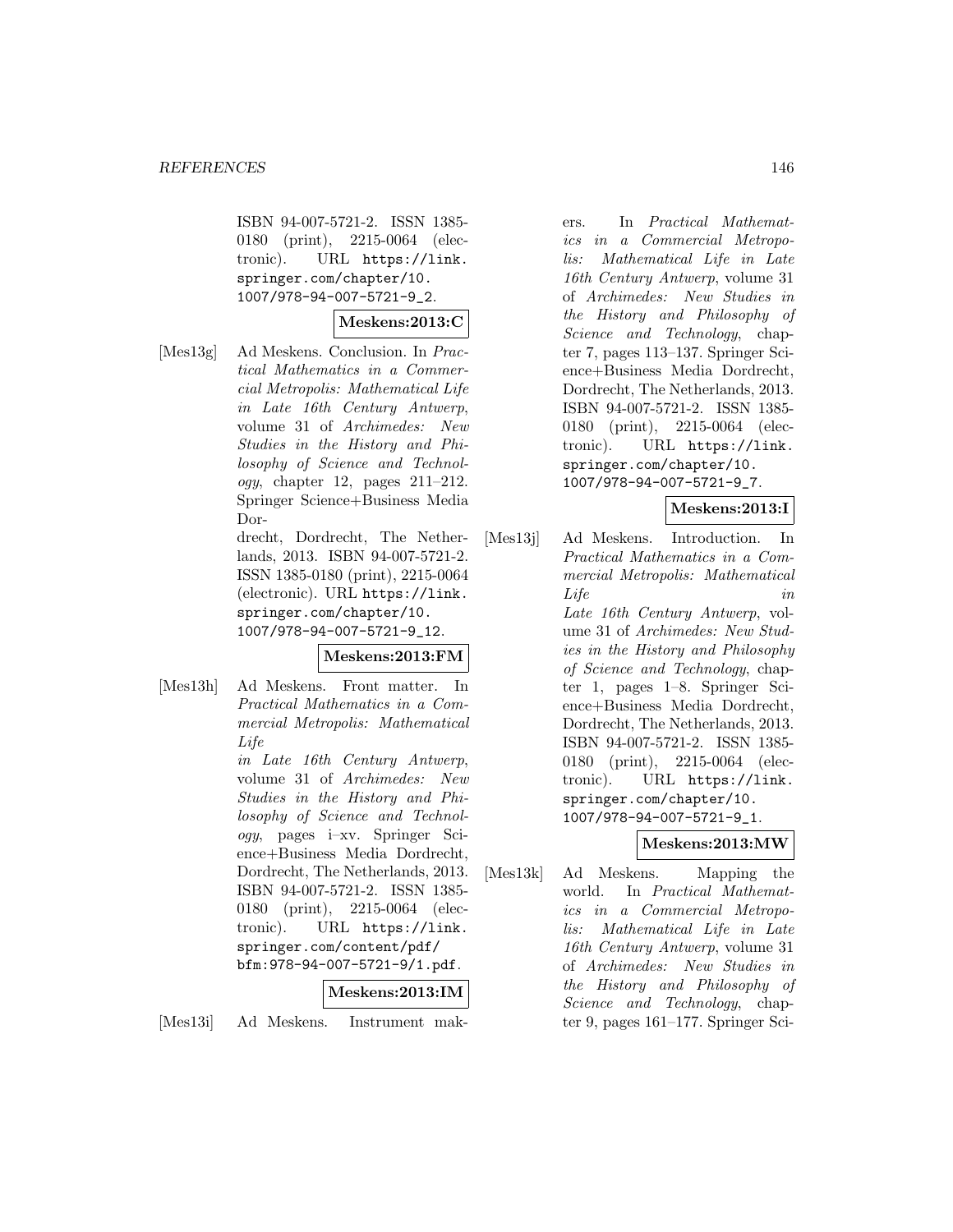ence+Business Media Dordrecht, Dordrecht, The Netherlands, 2013. ISBN 94-007-5721-2. ISSN 1385- 0180 (print), 2215-0064 (electronic). URL https://link. springer.com/chapter/10. 1007/978-94-007-5721-9\_9.

## **Meskens:2013:PHN**

[Mes13l] Ad Meskens. Peter Heyns and the nymphs of the laurel tree. In Practical Mathematics in a Commercial Metropolis: Mathematical Life in Late 16th Century Antwerp, volume 31 of Archimedes: New Studies in the History and Philosophy of Science and Technology, chapter 3, pages 25–34. Springer Science+Business Media Dordrecht, Dordrecht, The Netherlands, 2013. ISBN 94-007-5721-2. ISSN 1385-0180 (print), 2215-0064 (electronic). URL https://link. springer.com/chapter/10. 1007/978-94-007-5721-9\_3.

## **Meskens:2013:PMC**

[Mes13m] Ad Meskens. Practical Mathematics in a Commercial Metropolis: Mathematical Life in Late 16th Century Antwerp, volume 31 of Archimedes: New Studies in the History and Philosophy of Science and Technology. Springer Netherlands, Dordrecht, The Netherlands, 2013. ISBN 94-007-5720- 4 (hardcover), 94-007-5721-2 (ebook). ISSN 1385-0180 (print), 2215-0064 (electronic). xv + 258 pp. LCCN QA24 .M47 2013. Drawings by Paul Tytgat.

#### **Meskens:2013:S**

[Mes13n] Ad Meskens. Stargazing. In Prac-

tical Mathematics in a Commercial Metropolis: Mathematical Life in Late 16th Century Antwerp, volume 31 of Archimedes: New Studies in the History and Philosophy of Science and Technology, chapter 10, pages 179–196. Springer Science+Business Media Dor-

drecht, Dordrecht, The Netherlands, 2013. ISBN 94-007-5721-2. ISSN 1385-0180 (print), 2215-0064 (electronic). URL https://link. springer.com/chapter/10. 1007/978-94-007-5721-9\_10.

## **Meskens:2013:WG**

[Mes13o] Ad Meskens. Wine gauging. In Practical Mathematics in a Commercial Metropolis: Mathematical Life in Late 16th Century Antwerp, volume 31 of Archimedes: New Studies in the History and Philosophy of Science and Technology, chapter 6, pages 97–112. Springer Science+Business Media Dordrecht, Dordrecht, The Netherlands, 2013. ISBN 94-007-5721-2. ISSN 1385- 0180 (print), 2215-0064 (electronic). URL https://link. springer.com/chapter/10. 1007/978-94-007-5721-9\_6.

# **Miller:2017:MLM**

[Mil17] David Philip Miller. "Men of letters" and "men of press copies": The cultures of James Watt's copying machine. In Jed Buchwald and Larry Stewart, editors, The Romance of Science: Essays in Honour of Trevor H. Levere, volume 52 of Archimedes: New Studies in the History and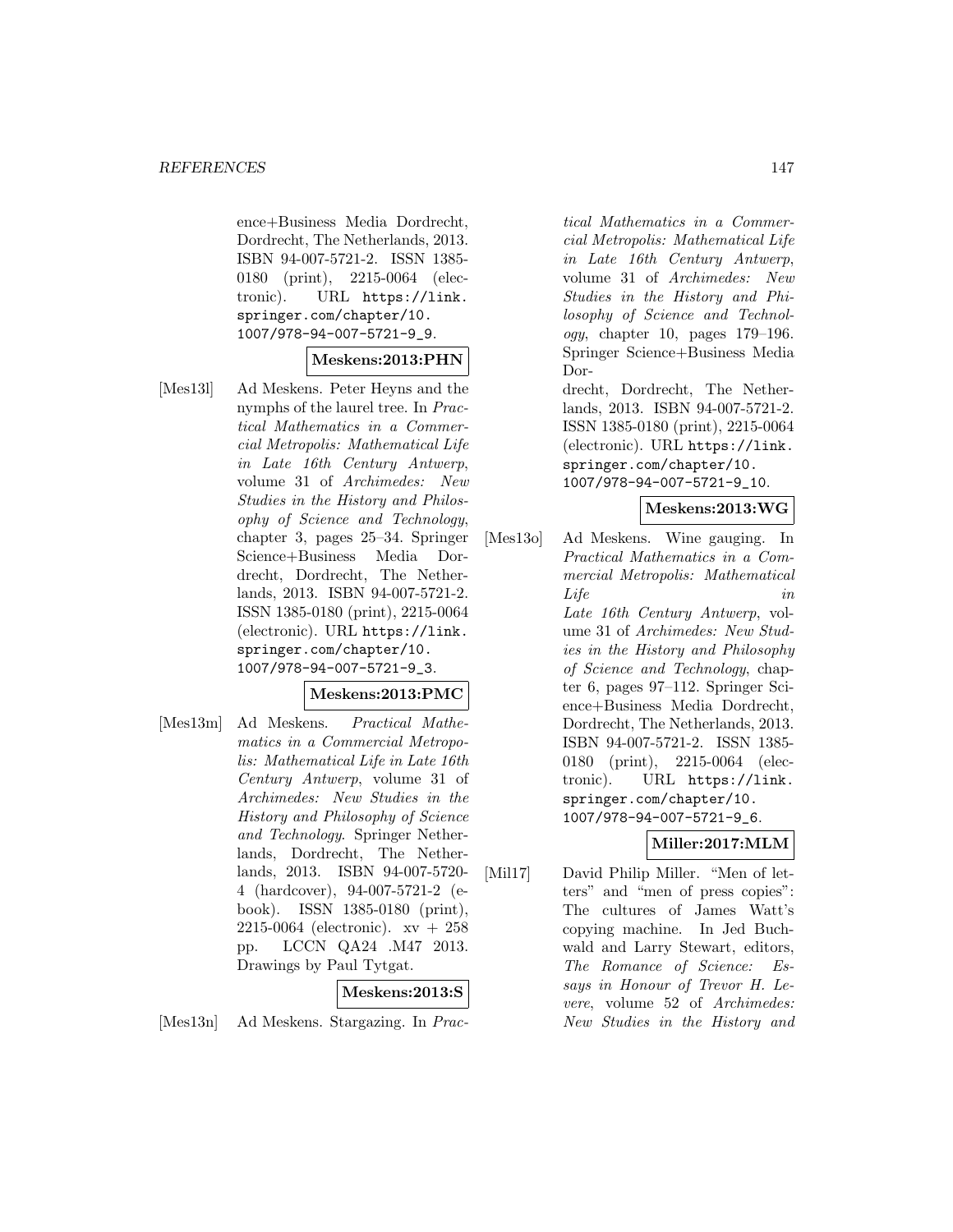Philosophy of Science and Technology, chapter 4, pages 65– 79. Springer International Publishing AG, Cham, Switzerland, 2017. ISBN 3-319-58436-7. ISSN 1385-0180 (print), 2215-0064 (electronic). URL https://link. springer.com/chapter/10. 1007/978-3-319-58436-2\_4.

## **Mittenhuber:2010:TTM**

[Mit10] Florian Mittenhuber. The tradition of texts and maps in Ptolemy's geography. In Alexander Jones, editor, Ptolemy in Perspective: Use and Criticism of his Work from Antiquity to the Nineteenth Century, volume 23 of Archimedes: New Studies in the History and Philosophy of Science and Technology, chapter 4, pages 95–119. Springer Science+Business Media B.V., Dordrecht, The Netherlands, 2010. ISBN 90-481-2788-2. ISSN 1385- 0180 (print), 2215-0064 (electronic). URL https://link. springer.com/chapter/10. 1007/978-90-481-2788-7\_4.

## **Macleod:2006:FFC**

[MJ06] Roy Macleod and Jeffrey Allan Johnson, editors. Frontline and Factory: Comparative Perspectives on the Chemical Industry at War, 1914–1924, volume 16 of Archimedes: New Studies in the History and Philosophy of Science and Technology. Springer Netherlands, Dordrecht, The Netherlands, 2006. ISBN 1-4020-5489- 0 (hardcover), 1-4020-5490-4 (ebook). ISSN 1385-0180 (print),

2215-0064 (electronic). xix + 277 pp. LCCN TP20 .F765 2006.

#### **Manning:2017:I**

[MK17a] Gideon Manning and Cynthia Klestinec. Introduction. In Gideon Manning and Cynthia Klestinec, editors, Professors, Physicians and Practices in the History of Medicine: Essays in Honor of Nancy Siraisi, volume 50 of Archimedes: New Studies in the History and Philosophy of Science and Technology, chapter 1, pages 1–14. Springer International Publishing AG, Cham, Switzerland, 2017. ISBN 3-319-56514-1. ISSN 1385-0180 (print), 2215-0064 (electronic). URL https://link. springer.com/chapter/10. 1007/978-3-319-56514-9\_1.

## **Manning:2017:PPP**

[MK17b] Gideon Manning and Cynthia Klestinec, editors. Professors, Physicians and Practices in the History of Medicine: Essays in Honor of Nancy Siraisi, volume 50 of Archimedes: New Studies in the History and Philosophy of Science and Technology. Springer International Publishing AG, Cham, Switzerland, 2017. ISBN 3-319-56513-3 (hardcover), 3-319-56514-1 (e-book). ISSN 1385-0180 (print), 2215-0064 (electronic).  $xliv + 279$  pp. LCCN R131 .P765 2017.

## **Maienschein:2012:CGD**

[ML12] Jane Maienschein and Manfred D. Laubichler. Charles Gillispie in the Digital Age. In Jed Z. Buchwald, editor, A Master of Sci-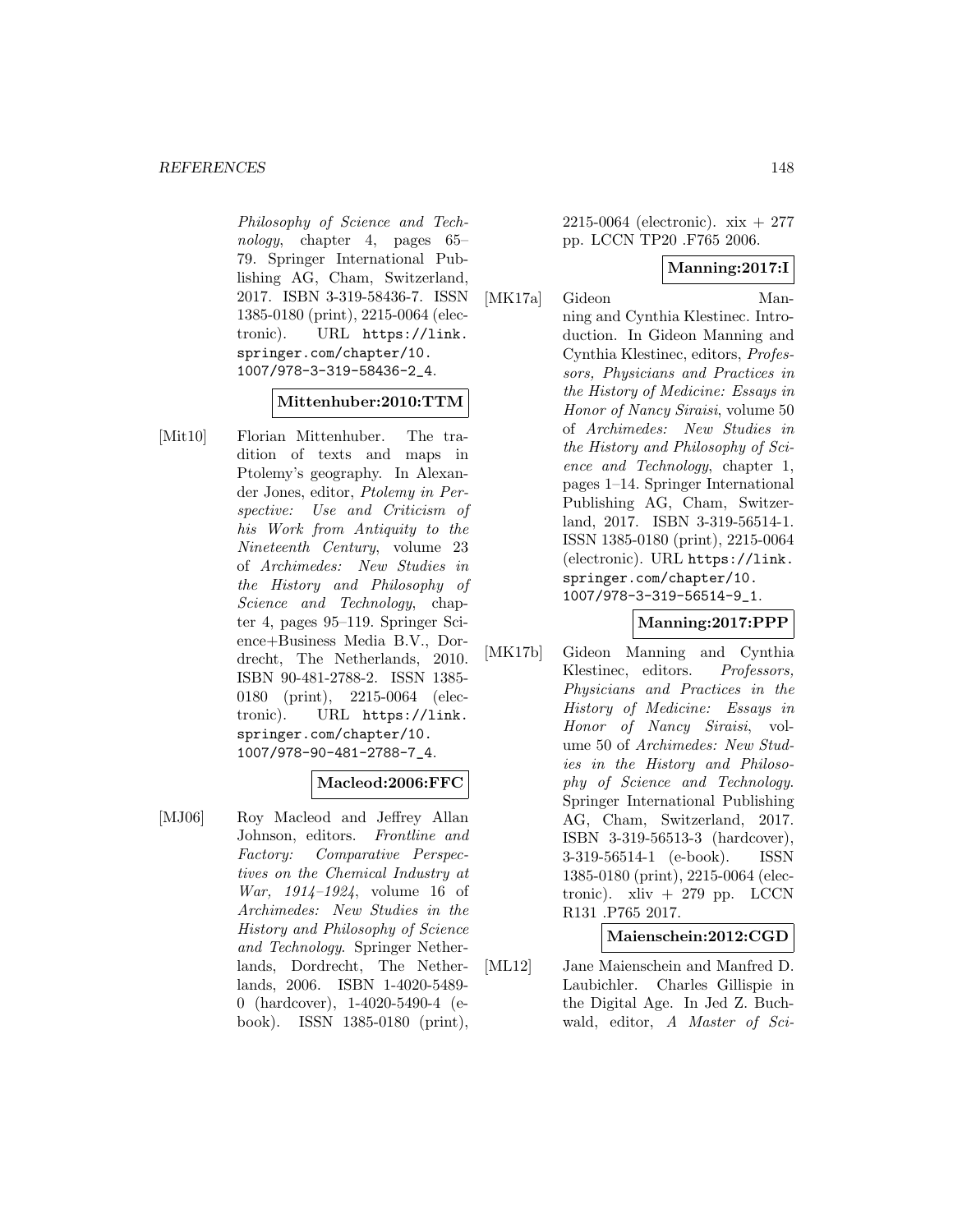ence History: Essays in Honor of Charles Coulston Gillispie, volume 30 of Archimedes: New Studies in the History and Philosophy of Science and Technology, chapter 4, pages 37–45. Springer Science+Business Media B.V., Dordrecht, The Netherlands, 2012. ISBN 94-007-2627-9. ISSN 1385- 0180 (print), 2215-0064 (electronic). URL https://link. springer.com/chapter/10. 1007/978-94-007-2627-7\_4.

## **Mazliak:2009:BM**

[MT09a] Laurent Mazliak and Rossana Tazzioli. Back matter. In Mathematicians at war: Volterra and his French colleagues in World War I, volume 22 of Archimedes: New Studies in the History and Philosophy of Science and Technology, pages 189–194. Springer Science+Business Media B.V., Dordrecht, The Netherlands, 2009. ISBN 90-481-2740-8. ISSN 1385- 0180 (print), 2215-0064 (electronic). URL https://link. springer.com/content/pdf/ bbm:978-90-481-2740-5/1.pdf.

#### **Mazliak:2009:CP**

[MT09b] Laurent Mazliak and Rossana Tazzioli. The case of pérès. In Mathematicians at war: Volterra and his French colleagues in World War I, volume 22 of Archimedes: New Studies in the History and Philosophy of Science and Technology, chapter 7, pages 155–164. Springer Science+Business Media B.V., Dordrecht, The Netherlands, 2009. ISBN 90-481-2740-8. ISSN

1385-0180 (print), 2215-0064 (electronic). URL https://link. springer.com/chapter/10. 1007/978-90-481-2740-5\_7.

#### **Mazliak:2009:CRB**

[MT09c] Laurent Mazliak and Rossana Tazzioli. Cultural relations between Italy and France. In Mathematicians at war: Volterra and his French colleagues in World War I, volume 22 of Archimedes: New Studies in the History and Philosophy of Science and Technology, chapter 10, pages  $181-188$ . Springer Science+Business Media B.V., Dordrecht, The Netherlands, 2009. ISBN 90-481-2740-8. ISSN 1385-0180 (print), 2215-0064 (electronic). URL https://link. springer.com/chapter/10. 1007/978-90-481-2740-5\_10.

#### **Mazliak:2009:FP**

[MT09d] Laurent Mazliak and Rossana Tazzioli. French propaganda. In Mathematicians at war: Volterra and his French colleagues in World War I, volume 22 of Archimedes: New Studies in the History and Philosophy of Science and Technology, chapter 9, pages 171–179. Springer Science+Business Media B.V., Dordrecht, The Netherlands, 2009. ISBN 90-481-2740-8. ISSN 1385-0180 (print), 2215-0064 (electronic). URL https://link. springer.com/chapter/10. 1007/978-90-481-2740-5\_9.

#### **Mazliak:2009:FMa**

[MT09e] Laurent Mazliak and Rossana Tazzioli. Front matter. In Mathematicians at war: Volterra and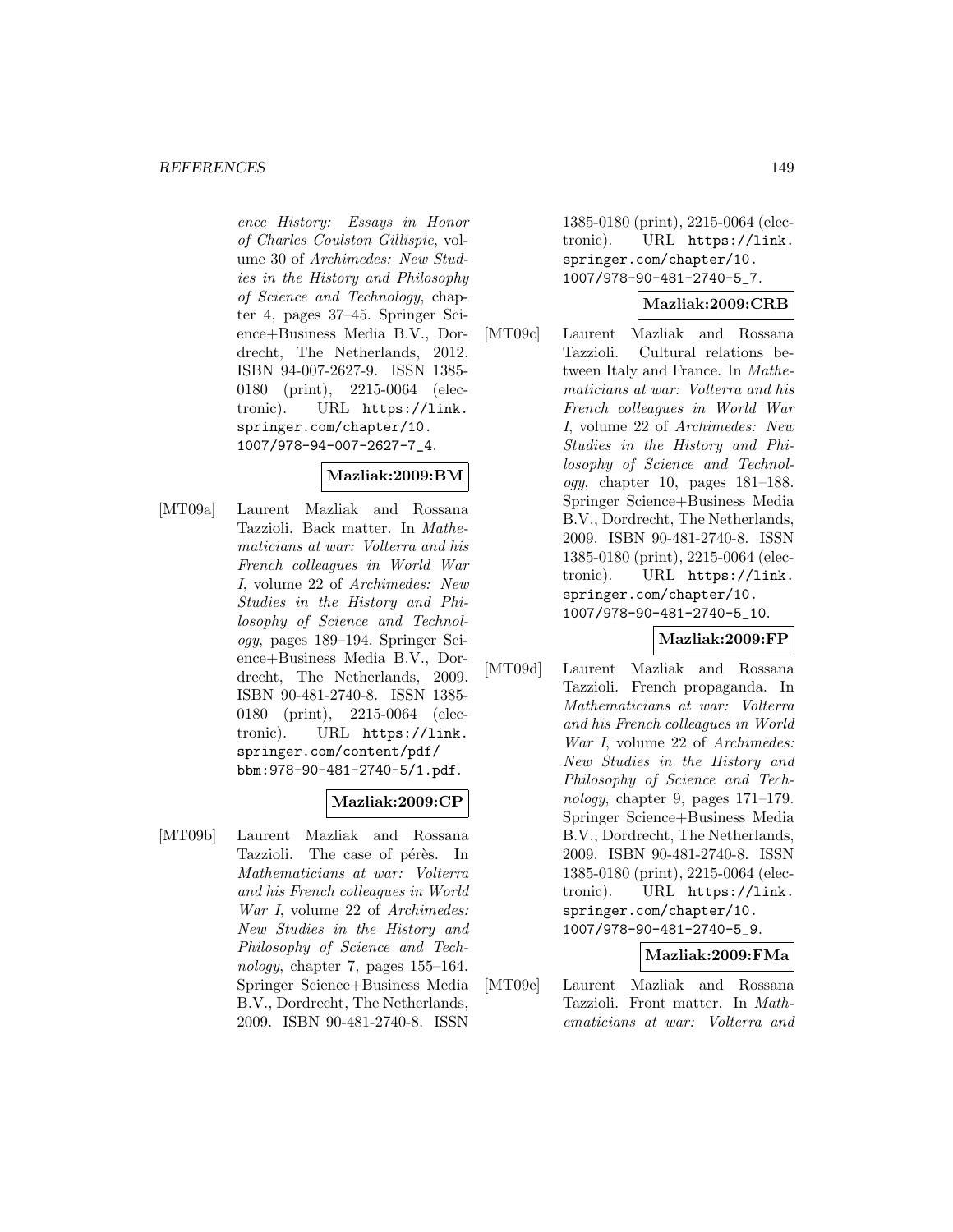his French colleagues in World War I, volume 22 of Archimedes: New Studies in the History and Philosophy of Science and Technology, pages i–ix. Springer Science+Business Media B.V., Dordrecht, The Netherlands, 2009. ISBN 90-481-2740-8. ISSN 1385- 0180 (print), 2215-0064 (electronic). URL https://link. springer.com/content/pdf/ bfm:978-90-481-2740-5/1.pdf.

#### **Mazliak:2009:FMb**

[MT09f] Laurent Mazliak and Rossana Tazzioli. Front matter. In Mathematicians at war: Volterra and his French colleagues in World War I, volume 22 of Archimedes: New Studies in the History and Philosophy of Science and Technology, page 1. Springer Science+Business Media B.V., Dordrecht, The Netherlands, 2009. ISBN 90-481-2740-8. ISSN 1385- 0180 (print), 2215-0064 (electronic). URL https://link. springer.com/content/pdf/ bfm:978-90-481-2740-5/1/1. pdf.

#### **Mazliak:2009:FMc**

[MT09g] Laurent Mazliak and Rossana Tazzioli. Front matter. In Mathematicians at war: Volterra and his French colleagues in World War I, volume 22 of Archimedes: New Studies in the History and Philosophy of Science and Technology, page 33. Springer Science+Business Media B.V., Dordrecht, The Netherlands, 2009. ISBN 90-481-2740-8. ISSN 13850180 (print), 2215-0064 (electronic). URL https://link. springer.com/content/pdf/ bfm:978-90-481-2740-5/2/1. pdf.

## **Mazliak:2009:FMd**

[MT09h] Laurent Mazliak and Rossana Tazzioli. Front matter. In Mathematicians at war: Volterra and his French colleagues in World War I, volume 22 of Archimedes: New Studies in the History and Philosophy of Science and Technology, page 153. Springer Science+Business Media B.V., Dordrecht, The Netherlands, 2009. ISBN 90-481-2740-8. ISSN 1385- 0180 (print), 2215-0064 (electronic). URL https://link. springer.com/content/pdf/ bfm:978-90-481-2740-5/3/1. pdf.

## **Mazliak:2009:IFE**

[MT09i] Laurent Mazliak and Rossana Tazzioli. Italy and France at the eve of WW1. In Mathematicians at war: Volterra and his French colleagues in World War I, volume 22 of Archimedes: New Studies in the History and Philosophy of Science and Technology, chapter 3, pages 13–16. Springer Science+Business Media B.V., Dordrecht, The Netherlands, 2009. ISBN 90-481-2740-8. ISSN 1385-0180 (print), 2215-0064 (electronic). URL https://link. springer.com/chapter/10. 1007/978-90-481-2740-5\_3.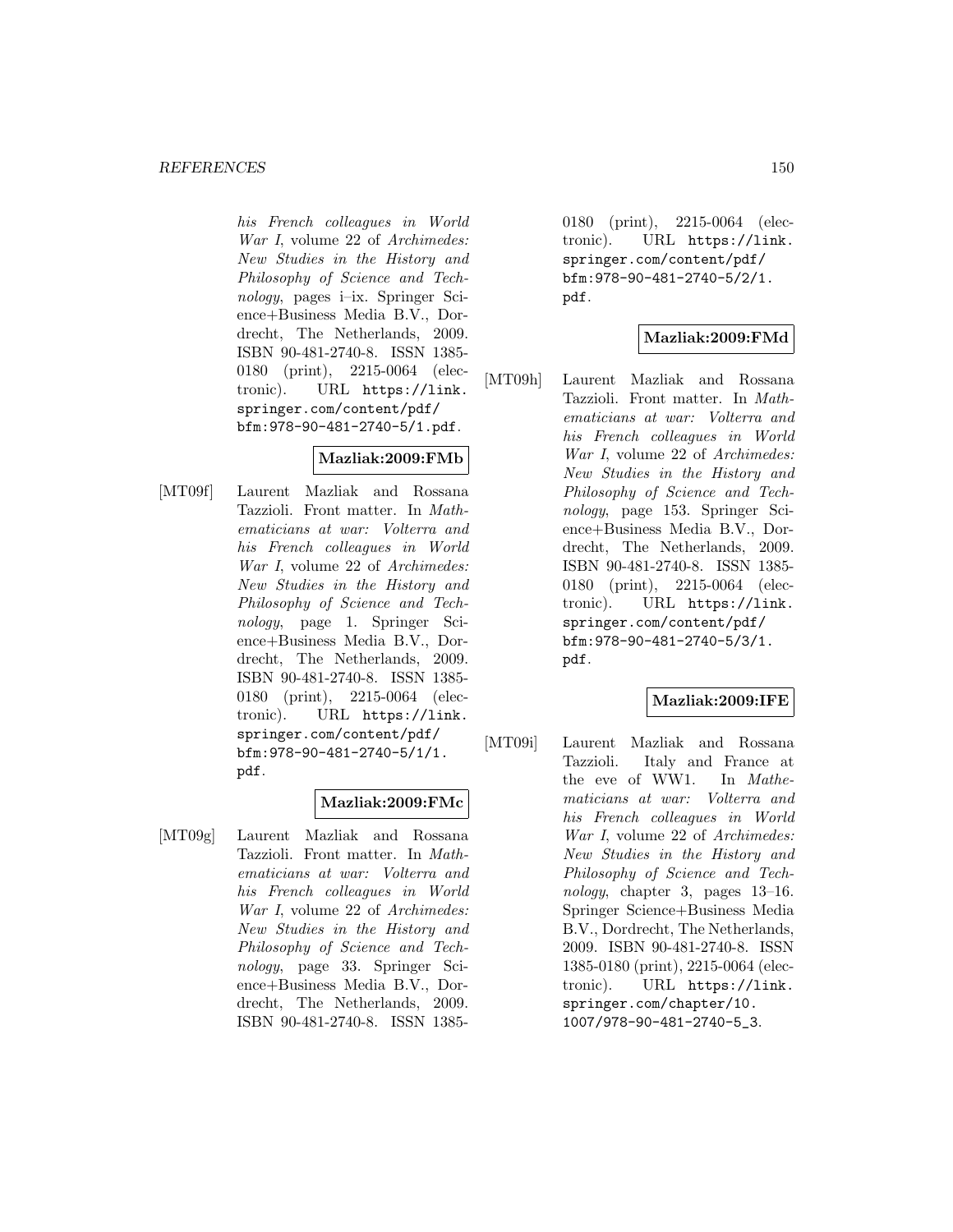#### **Mazliak:2009:MWV**

[MT09j] Laurent Mazliak and Rossana Tazzioli. Mathematicians at war: Volterra and his French colleagues in World War I, volume 22 of Archimedes: New Studies in the History and Philosophy of Science and Technology. Springer Netherlands, Dordrecht, The Netherlands, 2009. ISBN 90-481-2739- 4 (hardcover), 90-481-2740-8 (ebook). ISSN 1385-0180 (print), 2215-0064 (electronic). ix + 194 pp. LCCN QA29.V65 M395 2009.

#### **Mazliak:2009:PAJ**

[MT09k] Laurent Mazliak and Rossana Tazzioli. Persuading the American Jewish community. In Mathematicians at war: Volterra and his French colleagues in World War I, volume 22 of Archimedes: New Studies in the History and Philosophy of Science and Technology, chapter 8, pages 165–169. Springer Science+Business Media B.V., Dordrecht, The Netherlands, 2009. ISBN 90-481-2740-8. ISSN 1385-0180 (print), 2215-0064 (electronic). URL https://link. springer.com/chapter/10. 1007/978-90-481-2740-5\_8.

# **Mazliak:2009:P**

[MT09l] Laurent Mazliak and Rossana Tazzioli. The protagonists. In Mathematicians at war: Volterra and his French colleagues in World War I, volume 22 of Archimedes: New Studies in the History and Philosophy of Science and Technology, chapter 2, pages  $9-12$ . Springer Science+Business Media B.V., Dordrecht, The Netherlands, 2009. ISBN 90-481-2740-8. ISSN 1385-0180 (print), 2215-0064 (electronic). URL https://link. springer.com/chapter/10. 1007/978-90-481-2740-5\_2.

#### **Mazliak:2009:VVH**

[MT09m] Laurent Mazliak and Rossana Tazzioli. Vito Volterra and his institutional activity. In Mathematicians at war: Volterra and his French colleagues in World War I, volume 22 of Archimedes: New Studies in the History and Philosophy of Science and Technology, chapter 4, pages 17–19. Springer Science+Business Media B.V., Dordrecht, The Netherlands, 2009. ISBN 90-481-2740-8. ISSN 1385-0180 (print), 2215-0064 (electronic). URL https://link. springer.com/chapter/10. 1007/978-90-481-2740-5\_4.

#### **Mazliak:2009:VII**

[MT09n] Laurent Mazliak and Rossana Tazzioli. Volterra and Italian interventionism between 1914 and 1915. In Mathematicians at war: Volterra and his French colleagues in World War I, volume 22 of Archimedes: New Studies in the History and Philosophy of Science and Technology, chapter 5, pages 21–32. Springer Science+Business Media B.V., Dordrecht, The Netherlands, 2009. ISBN 90-481-2740-8. ISSN 1385- 0180 (print), 2215-0064 (electronic). URL https://link. springer.com/chapter/10. 1007/978-90-481-2740-5\_5.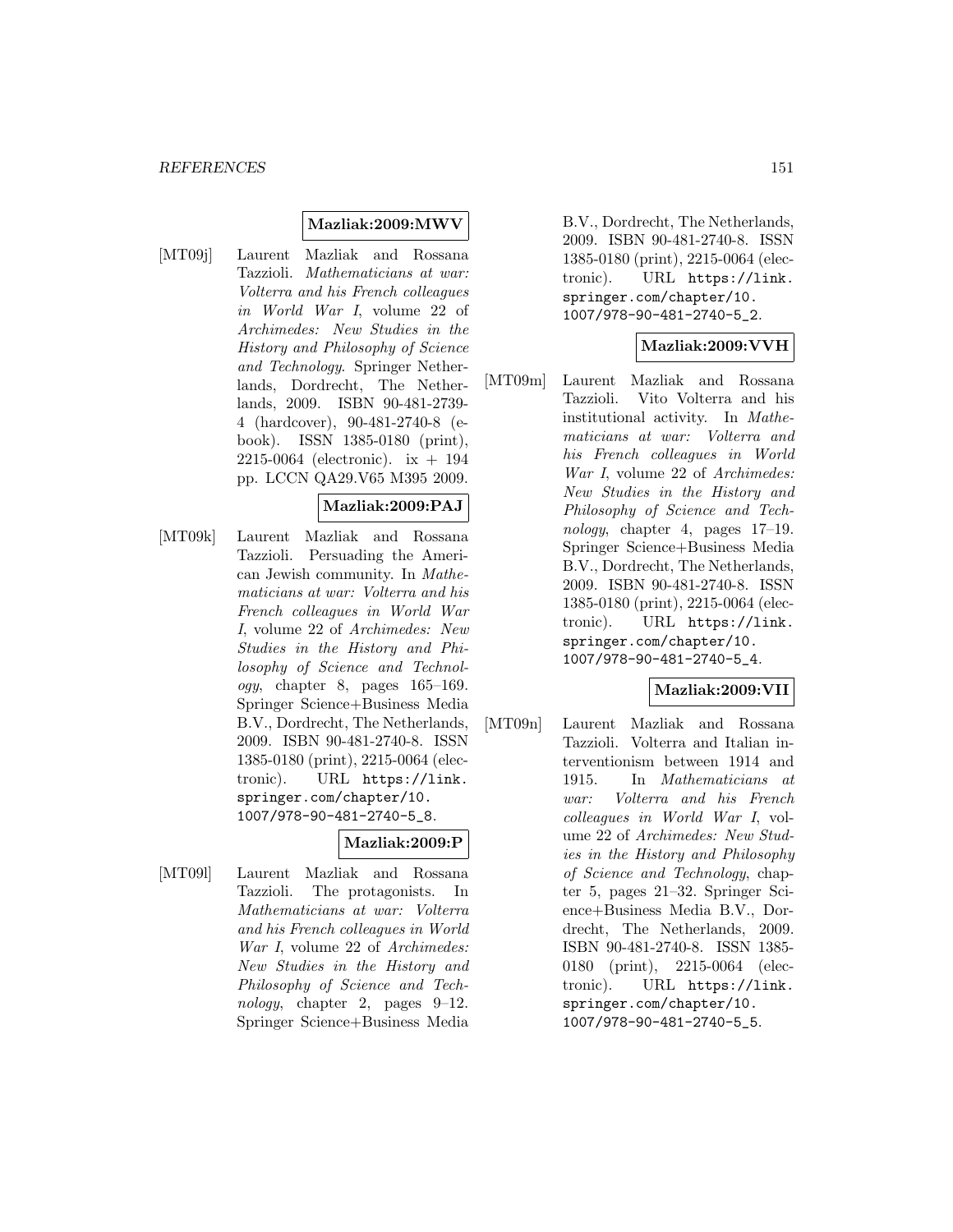#### **Mazliak:2009:VEB**

[MT09o] Laurent Mazliak and Rossana Tazzioli. Volterra's exchanges with Borel, Hadamard and Picard in World War One. In Mathematicians at war: Volterra and his French colleagues in World War I, volume 22 of Archimedes: New Studies in the History and Philosophy of Science and Technol $ogy,$  chapter 6, pages  $35-152.$ Springer Science+Business Media B.V., Dordrecht, The Netherlands, 2009. ISBN 90-481-2740-8. ISSN 1385-0180 (print), 2215-0064 (electronic). URL https://link. springer.com/chapter/10. 1007/978-90-481-2740-5\_6.

#### **Mazliak:2009:WBA**

[MT09p] Laurent Mazliak and Rossana Tazzioli. What is this book about? In Mathematicians at war: Volterra and his French colleagues in World War I, volume 22 of Archimedes: New Studies in the History and Philosophy of Science and Technology, chapter 1, pages 3–7. Springer Science+Business Media B.V., Dordrecht, The Netherlands, 2009. ISBN 90-481-2740-8. ISSN 1385- 0180 (print), 2215-0064 (electronic). URL https://link. springer.com/chapter/10. 1007/978-90-481-2740-5\_1.

## **Muller:2010:EHH**

[Mül10] Philipp Müller. Explaining history. Hippolyte Taine's philosophy of historical science. In Uljana Feest, editor, Historical Perspectives on Erklären and Verste-

hen, volume 21 of Archimedes: New Studies in the History and Philosophy of Science and Technology, chapter 5, pages 81–99. Springer Science+Business Media B.V., Dordrecht, The Netherlands, 2010. ISBN 90-481-3540-0. ISSN 1385-0180 (print), 2215-0064 (electronic). URL https://link. springer.com/chapter/10. 1007/978-90-481-3540-0\_5.

#### **Navarro-Brotons:2006:CAS**

[NB06] Victor Navarro-Brotóns. The cultivation of astronomy in Spanish universities in the latter half of the 16th Century. In Mordechai Feingold and Victor Navarro-Brotons, editors, Universities and Science in the Early Modern Period, volume 12 of Archimedes: New Studies in the History and Philosophy of Science and Technology, chapter 6, pages 83–98. Springer, Dordrecht, The Netherlands, 2006. ISBN 1-4020-3975-1. ISSN 1385-0180 (print), 2215-0064 (electronic). URL https://link. springer.com/chapter/10. 1007/1-4020-3975-1\_6.

## **Neven:2014:TAA**

[Nev14] Sylvie Neven. Transmission of alchemical and artistic knowledge in German mediaeval and premodern recipe books. In Sven Dupré, editor, Laboratories of Art: Alchemy and Art Technology from Antiquity to the 18th Century, volume 37 of Archimedes: New Studies in the History and Philosophy of Science and Technology, chapter 2, pages 23–51. Springer International Publishing Switzerland,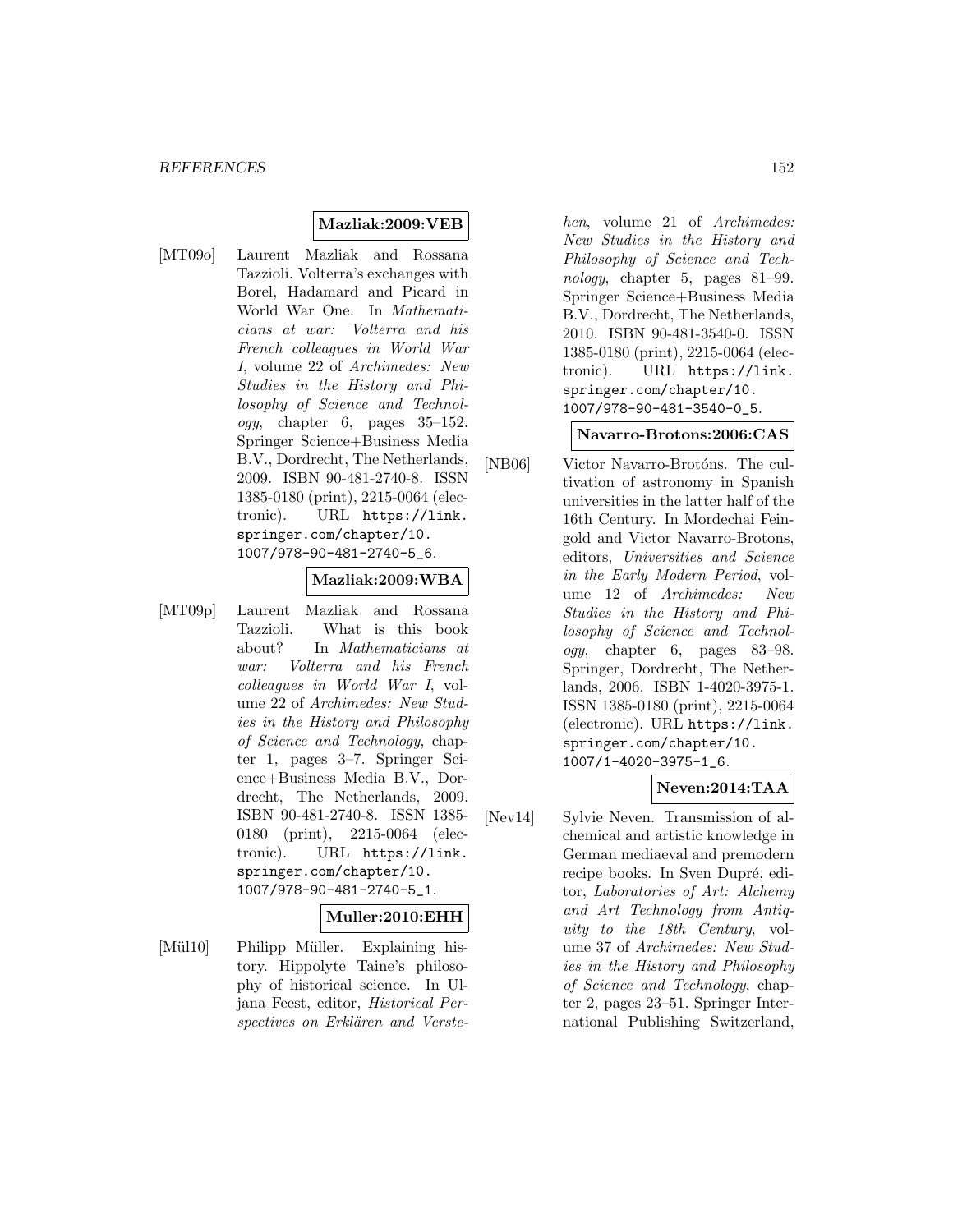Cham, Switzerland; Heidelberg, Germany; New York, NY, USA; Dordrecht, The Netherlands; London, UK, 2014. ISBN 3-319-05065- 6. ISSN 1385-0180 (print), 2215- 0064 (electronic). URL https:// link.springer.com/chapter/ 10.1007/978-3-319-05065-2\_2.

**Nieto-Galan:1999:ISM**

[NG99] Agustí Nieto-Galan. The images of science in modern spain. In Kostas Gavroglu, editor, The Sciences in the European Periphery During the Enlightenment, volume 2 of Archimedes: New Studies in the History and Philosophy of Science and Technology, chapter 3, pages 73–94. Kluwer Academic Publishers, Norwell, MA, USA, and Dordrecht, The Netherlands, 1999. ISBN 94-011-4770-1. ISSN 1385-0180 (print), 2215-0064 (electronic). URL https://link. springer.com/chapter/10. 1007/978-94-011-4770-5\_3.

#### **Nieto-Galan:2006:SEC**

[NGRR06] Agustí Nieto-Galan and Antoni Roca-Rosell. Scientific education and the crisis of the university in 18th Century Barcelona. In Mordechai Feingold and Victor Navarro-Brotons, editors, Universities and Science in the Early Modern Period, volume 12 of Archimedes: New Studies in the History and Philosophy of Science and Technology, chapter 18, pages 273–288. Springer, Dordrecht, The Netherlands, 2006. ISBN 1-4020-3975-1. ISSN 1385- 0180 (print), 2215-0064 (electronic). URL https://link.

springer.com/chapter/10. 1007/1-4020-3975-1\_18.

#### **Niazi:2014:BM**

[Nia14a] Kaveh Niazi. Back matter. In  $Qutb$  al- $D\bar{\imath}n$  Sh $\bar{\imath}r\bar{a}z\bar{\imath}$  and the Configuration of the Heavens: A Comparison of Texts and Models, volume 35 of Archimedes: New Studies in the History and Philosophy of Science and Technology, pages 155–189. Springer Science+Business Media Dordrecht, Dordrecht, The Netherlands, 2014. ISBN 94-007-6999-7. ISSN 1385- 0180 (print), 2215-0064 (electronic). URL https://link. springer.com/content/pdf/ bbm:978-94-007-6999-1/1.pdf.

#### **Niazi:2014:CR**

[Nia14b] Kaveh Niazi. Concluding remarks. In Qutb al- $D\bar{u}n$  Sh $\bar{n}\bar{a}z\bar{i}$  and the Configuration of the Heavens: A Comparison of Texts and Models, volume 35 of Archimedes: New Studies in the History and Philosophy of Science and Technology, chapter 6, pages 145–153. Springer Science+Business Media Dordrecht, Dordrecht, The Netherlands, 2014. ISBN 94-007-6999-7. ISSN 1385-0180 (print), 2215-0064 (electronic). URL https://link. springer.com/chapter/10. 1007/978-94-007-6999-1\_6.

## **Niazi:2014:FM**

[Nia14c] Kaveh Niazi. Front matter. In  $Q$ uth al-Dīn Shīrāzī and the Con-<br>figuration of the Heavens: A  $figuration of the Heavens:$ Comparison of Texts and Models, volume 35 of Archimedes: New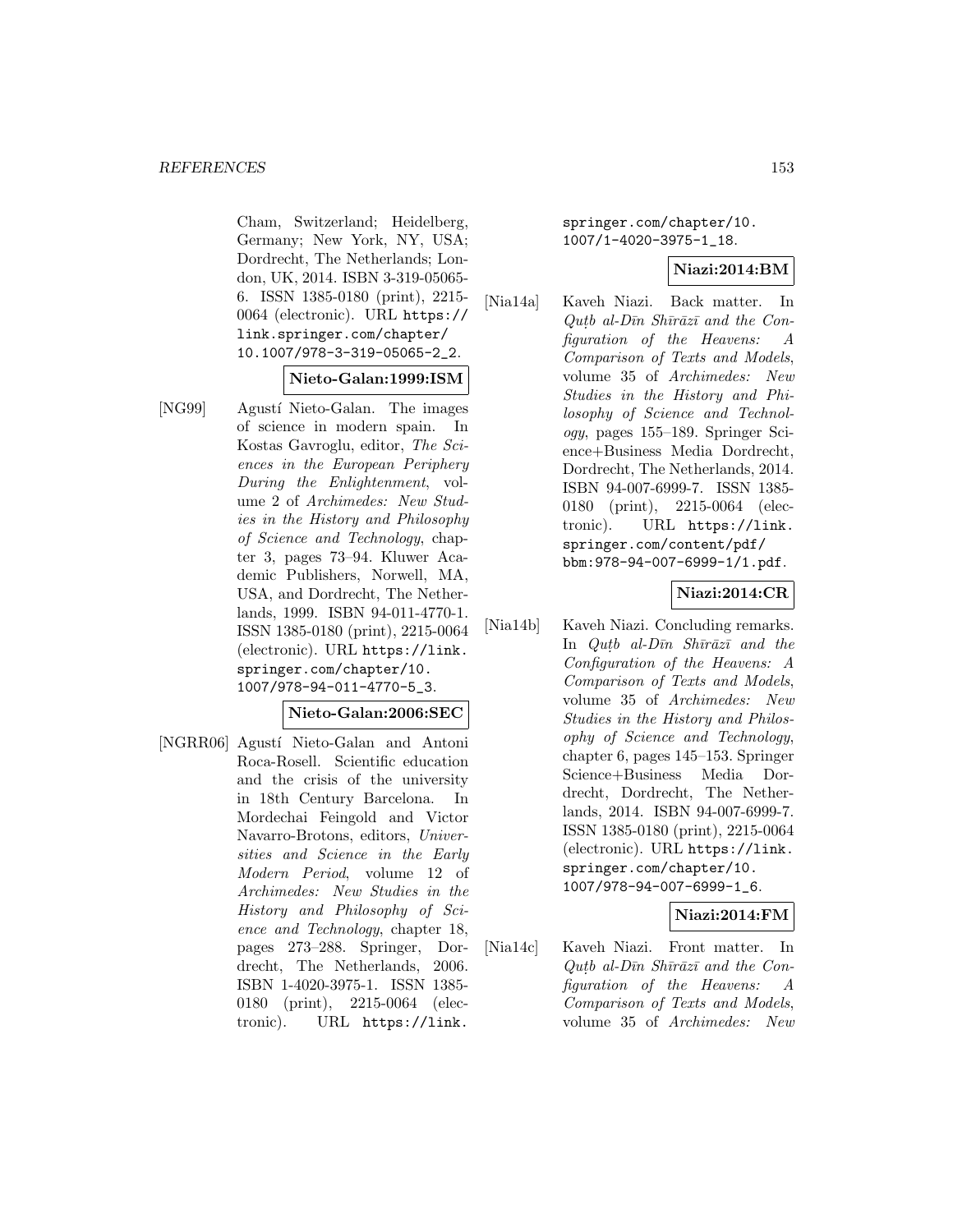Studies in the History and Philosophy of Science and Technology, pages i–xiii. Springer Science+Business Media Dordrecht, Dordrecht, The Netherlands, 2014. ISBN 94-007-6999-7. ISSN 1385- 0180 (print), 2215-0064 (electronic). URL https://link. springer.com/content/pdf/ bfm:978-94-007-6999-1/1.pdf.

# **Niazi:2014:MI**

[Nia14d] Kaveh Niazi. The Mongols in Iran. In Qutb al- $D\bar{u}n$  Sh $\bar{u}r\bar{a}z\bar{u}$  and the Configuration of the Heavens: A Comparison of Texts and Models, volume 35 of Archimedes: New Studies in the History and Philosophy of Science and Technology, chapter 2, pages 21–60. Springer Science+Business Media Dordrecht, Dordrecht, The Netherlands, 2014. ISBN 94-007-6999-7. ISSN 1385-0180 (print), 2215-0064 (electronic). URL https://link. springer.com/chapter/10. 1007/978-94-007-6999-1\_2.

## **Niazi:2014:PVA**

[Nia14e] Kaveh Niazi. Persian vs. Arabic: Language as determinant of content in shīrāzī's works on  $Hay'a$ . In Qutb al-Dīn Shīrāzī and the Configuration of the Heavens: A Comparison of Texts and Models, volume 35 of Archimedes: New Studies in the History and Philosophy of Science and Technology, chapter 5, pages 123–143. Springer Science+Business Media Dordrecht, Dordrecht, The Netherlands, 2014. ISBN 94-007-6999-7. ISSN 1385- 0180 (print), 2215-0064 (electronic). URL https://link.

springer.com/chapter/10. 1007/978-94-007-6999-1\_5.

#### **Niazi:2014:PAS**

[Nia14f] Kaveh Niazi. The principal astronomical sources. In  $Qutb$  al- $D\bar{\imath}n$  Sh $\bar{\imath}r\bar{a}z\bar{\imath}$  and the Configuration of the Heavens: A Comparison of Texts and Models, volume 35 of Archimedes: New Studies in the History and Philosophy of Science and Technology, chapter 4, pages 85–122. Springer Science+Business Media Dordrecht, Dordrecht, The Netherlands, 2014. ISBN 94-007-6999-7. ISSN 1385- 0180 (print), 2215-0064 (electronic). URL https://link. springer.com/chapter/10. 1007/978-94-007-6999-1\_4.

#### **Niazi:2014:PBS**

[Nia14g] Kaveh Niazi. Purpose and background of study. In  $Q$ ut $b$  al- $D\bar{\imath}n$  Sh $\bar{\imath}r\bar{a}z\bar{\imath}$  and the Configuration of the Heavens: A Comparison of Texts and Models, volume 35 of Archimedes: New Studies in the History and Philosophy of Science and Technology, chapter 1, pages 1–19. Springer Science+Business Media Dordrecht, Dordrecht, The Netherlands, 2014. ISBN 94-007-6999-7. ISSN 1385- 0180 (print), 2215-0064 (electronic). URL https://link. springer.com/chapter/10. 1007/978-94-007-6999-1\_1.

## **Niazi:2014:QAD**

[Nia14h] Kaveh Niazi. *Qutb al-Dīn Shīrāzī* and the Configuration of the Heavens: A Comparison of Texts and Models, volume 35 of Archimedes: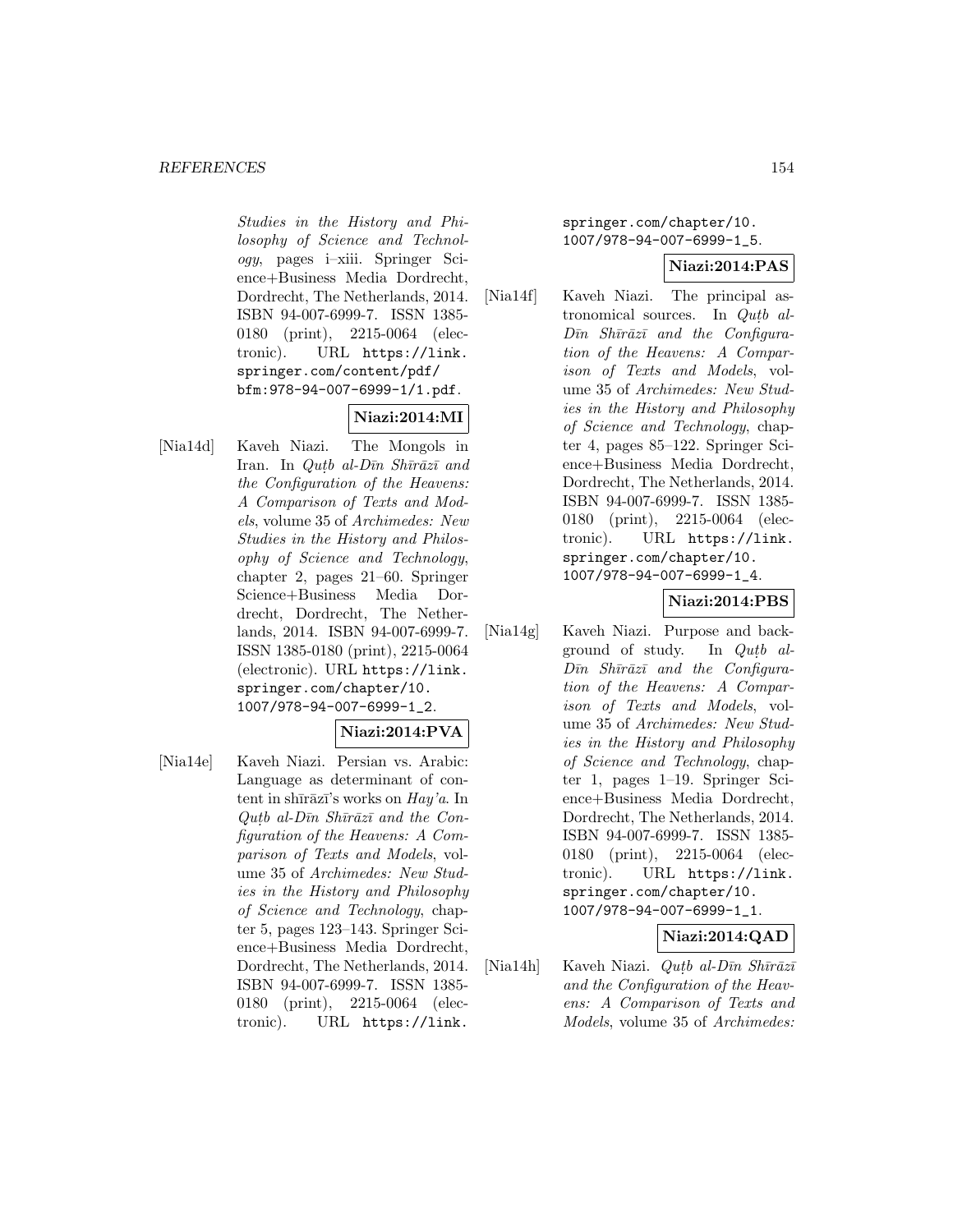New Studies in the History and Philosophy of Science and Technology. Springer Netherlands, Dordrecht, The Netherlands, 2014. ISBN 94-007-6998-9 (hardcover), 94-007-6999-7 (e-book). ISSN 1385-0180 (print), 2215-0064 (electronic).  $xiii + 189$  pp. LCCN Q174.8 .N53 2014.

## **Niazi:2014:SL**

[Nia14i] Kaveh Niazi. Shīrāzī's life. In  $Qutb$  al- $D\bar{u}n$  Sh $\bar{u}z\bar{u}$  and the Configuration of the Heavens: A Comparison of Texts and Models, volume 35 of Archimedes: New Studies in the History and Philosophy of Science and Technology, chapter 3, pages 61–84. Springer Science+Business Media Dordrecht, Dordrecht, The Netherlands, 2014. ISBN 94-007-6999-7. ISSN 1385- 0180 (print), 2215-0064 (electronic). URL https://link. springer.com/chapter/10. 1007/978-94-007-6999-1\_3.

## **Nickelsen:2006:BM**

[Nic06a] Kärin Nickelsen. Back matter. In Draughtsmen, Botanists and Nature: The Construction of Eighteenth-Century Botanical Illustrations, volume 15 of Archimedes: New Studies in the History and Philosophy of Science and Technology, pages 273–295. Springer, Dordrecht, The Netherlands, 2006. ISBN 1-4020-4820-3. ISSN 1385-0180 (print), 2215-0064 (electronic). URL https://link. springer.com/content/pdf/ bbm:978-1-4020-4820-3/1.pdf.

## **Nickelsen:2006:CBIb**

[Nic06b] Kärin Nickelsen. The construction of botanical illustrations. In Draughtsmen, Botanists and Nature: The Construction of Eighteenth-Century Botanical Illustrations, volume 15 of Archimedes: New Studies in the History and Philosophy of Science and Technology, chapter 7, pages 229–264. Springer, Dordrecht, The Netherlands, 2006. ISBN 1-4020-4820-3. ISSN 1385-0180 (print), 2215-0064 (electronic). URL https://link. springer.com/chapter/10. 1007/978-1-4020-4820-3\_7.

#### **Nickelsen:2006:CBIa**

[Nic06c] Kärin Nickelsen. The content of botanical illustrations. In Draughtsmen, Botanists and Nature:

The Construction of Eighteenth-Century Botanical Illustrations, volume 15 of Archimedes: New Studies in the History and Philosophy of Science and Technol $oqy$ , chapter 3, pages 71–105. Springer, Dordrecht, The Netherlands, 2006. ISBN 1-4020-4820-3. ISSN 1385-0180 (print), 2215-0064 (electronic). URL https://link. springer.com/chapter/10. 1007/978-1-4020-4820-3\_3.

#### **Nickelsen:2006:DBN**

[Nic06d] Kärin Nickelsen. Draughtsmen, Botanists and Nature: the Construction of Eighteenth-century Botanical Illustrations, volume 15 of Archimedes: New Studies in the History and Philosophy of Science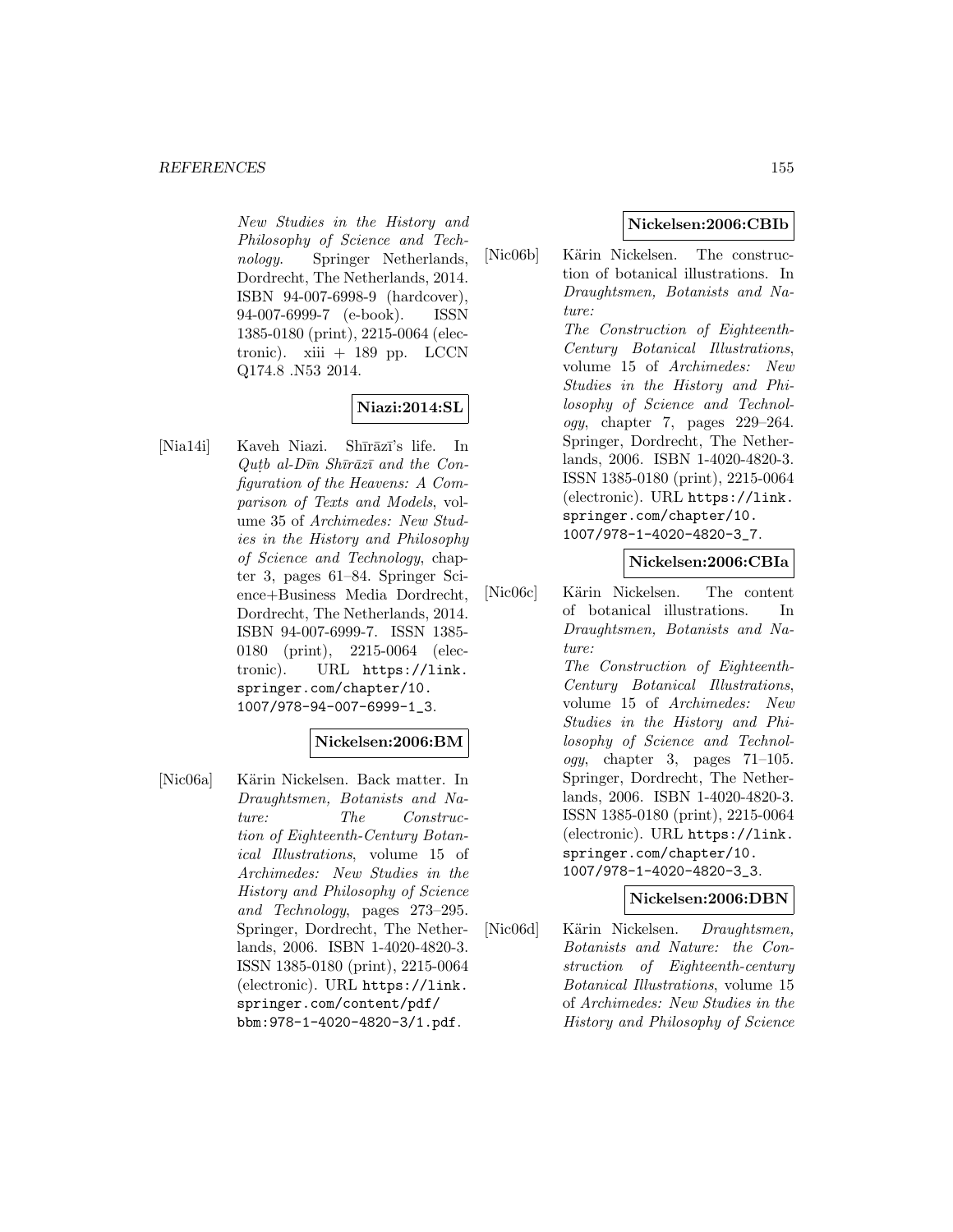and

Technology. Springer, Dordrecht, The Netherlands, 2006. ISBN 1- 4020-4819-X (hardcover), 1-4020- 4820-3 (e-book). ISSN 1385-0180 (print), 2215-0064 (electronic). ix + 295 pp. LCCN QK98.15 .N53 2006. URL http://www.loc.gov/ catdir/enhancements/fy0824/ 2007464743-d.html; http://www.loc.gov/catdir/ enhancements/fy0824/ 2007464743-t.html.

#### **Nickelsen:2006:FM**

[Nic06e] Kärin Nickelsen. Front matter. In Draughtsmen, Botanists and Nature: The Construction of Eighteenth-Century Botanical Illustrations, volume 15 of Archimedes: New Studies in the History and Philosophy of Science and Technology, pages i–ix. Springer, Dordrecht, The Netherlands, 2006. ISBN 1-4020-4820-3. ISSN 1385-0180 (print), 2215-0064 (electronic). URL https://link. springer.com/content/pdf/ bfm:978-1-4020-4820-3/1.pdf.

#### **Nickelsen:2006:I**

[Nic06f] Kärin Nickelsen. Introduction. In Draughtsmen, Botanists and Nature: The Construction of Eighteenth-Century Botanical Illus-

> trations, volume 15 of Archimedes: New Studies in the History and Philosophy of Science and Technology, chapter 1, pages  $1-18$ . Springer, Dordrecht, The Netherlands, 2006. ISBN 1-4020-4820-3. ISSN 1385-0180 (print), 2215-0064 (electronic). URL https://link.

springer.com/chapter/10. 1007/978-1-4020-4820-3\_1.

#### **Nickelsen:2006:LT**

[Nic06g] Kärin Nickelsen. Links with tradition. In Draughtsmen, Botanists and Nature: The Construction of Eighteenth-Century Botanical Illus-

trations, volume 15 of Archimedes: New Studies in the History and Philosophy of Science and Technology, chapter 6, pages 185–228. Springer, Dordrecht, The Netherlands, 2006. ISBN 1-4020-4820-3. ISSN 1385-0180 (print), 2215-0064 (electronic). URL https://link. springer.com/chapter/10. 1007/978-1-4020-4820-3\_6.

#### **Nickelsen:2006:MBI**

- [Nic06h] Kärin Nickelsen. The making of botanical illustrations. In Draughtsmen, Botanists and Nature: The Construction of Eighteenth-Century Botanical Illustrations, volume 15 of Archimedes: New Studies in the History and Philosophy of Science and Technology, chapter 2, pages 19–70. Springer, Dordrecht, The Netherlands, 2006. ISBN 1-4020-4820-3. ISSN 1385-0180 (print), 2215-0064 (electronic). URL https://link. springer.com/chapter/10. 1007/978-1-4020-4820-3\_2. **Nickelsen:2006:MM**
- [Nic06i] Kärin Nickelsen. Methods and materials. In Draughtsmen, Botanists and Nature: The Construction of Eighteenth-Century Botanical Illus-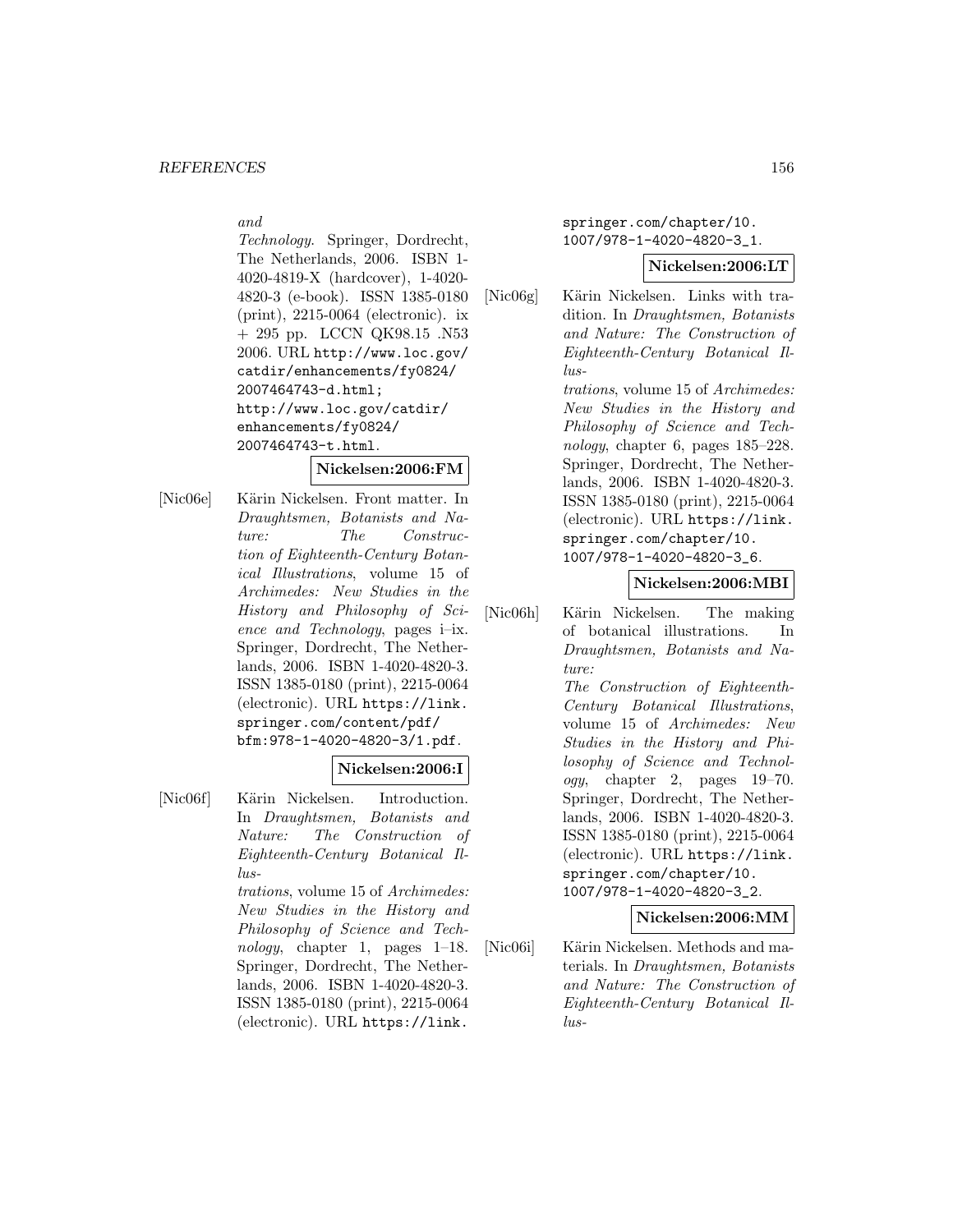trations, volume 15 of Archimedes: New Studies in the History and Philosophy of Science and Technology, chapter 8, pages  $265-271$ . Springer, Dordrecht, The Netherlands, 2006. ISBN 1-4020-4820-3. ISSN 1385-0180 (print), 2215-0064 (electronic). URL https://link. springer.com/chapter/10. 1007/978-1-4020-4820-3\_8.

## **Nickelsen:2006:RBI**

[Nic06j] Kärin

Nickelsen. The role of botanical illustrations. In Draughtsmen, Botanists and Nature: The Construction of Eighteenth-Century Botanical Illustrations, volume 15 of Archimedes: New Studies in the History and Philosophy of Science and Technology, chapter 4, pages 107–148. Springer, Dordrecht, The Netherlands, 2006. ISBN 1-4020-4820-3. ISSN 1385- 0180 (print), 2215-0064 (electronic). URL https://link. springer.com/chapter/10. 1007/978-1-4020-4820-3\_4.

#### **Nickelsen:2006:VL**

[Nic06k] Kärin Nickelsen. Visual language. In Draughtsmen, Botanists and Nature: The Construction of Eighteenth-Century Botanical Illus-

> trations, volume 15 of Archimedes: New Studies in the History and Philosophy of Science and Technology, chapter 5, pages 149–184. Springer, Dordrecht, The Netherlands, 2006. ISBN 1-4020-4820-3. ISSN 1385-0180 (print), 2215-0064 (electronic). URL https://link.

springer.com/chapter/10. 1007/978-1-4020-4820-3\_5.

#### **Nickles:2006:HAC**

[Nic06l] Thomas Nickles. Heuristic appraisal: Context of discovery or justification? In Jutta Schickore and Friedrich Steinle, editors, Revisiting Discovery and Justification: Historical and philosophical perspectives on the context distinction, volume 14 of Archimedes: New Studies in the History and Philosophy of Science and Technology, chapter 10, pages 159–182. Springer, Dordrecht, The Netherlands, 2006. ISBN 1-4020-4251-5. ISSN 1385-0180 (print), 2215-0064 (electronic). URL https://link. springer.com/chapter/10. 1007/1-4020-4251-5\_10.

#### **Newman:2003:CLN**

[NP03] William R. Newman and Lawrence M. Principe. The chymical laboratory notebooks of George Starkey. In Frederic L. Holmes, Jürgen Renn, and Hans-Jörg Rheinberger, editors, Reworking the Bench: Research Notebooks in the History of Science, volume 7 of Archimedes: New Studies in the History and Philosophy of Science and Technology, chapter 2, pages 25– 41. Kluwer Academic Publishers, Norwell, MA, USA, and Dordrecht, The Netherlands, 2003. ISBN 0-306-48152-9. ISSN 1385- 0180 (print), 2215-0064 (electronic). URL https://link. springer.com/chapter/10. 1007/0-306-48152-9\_2.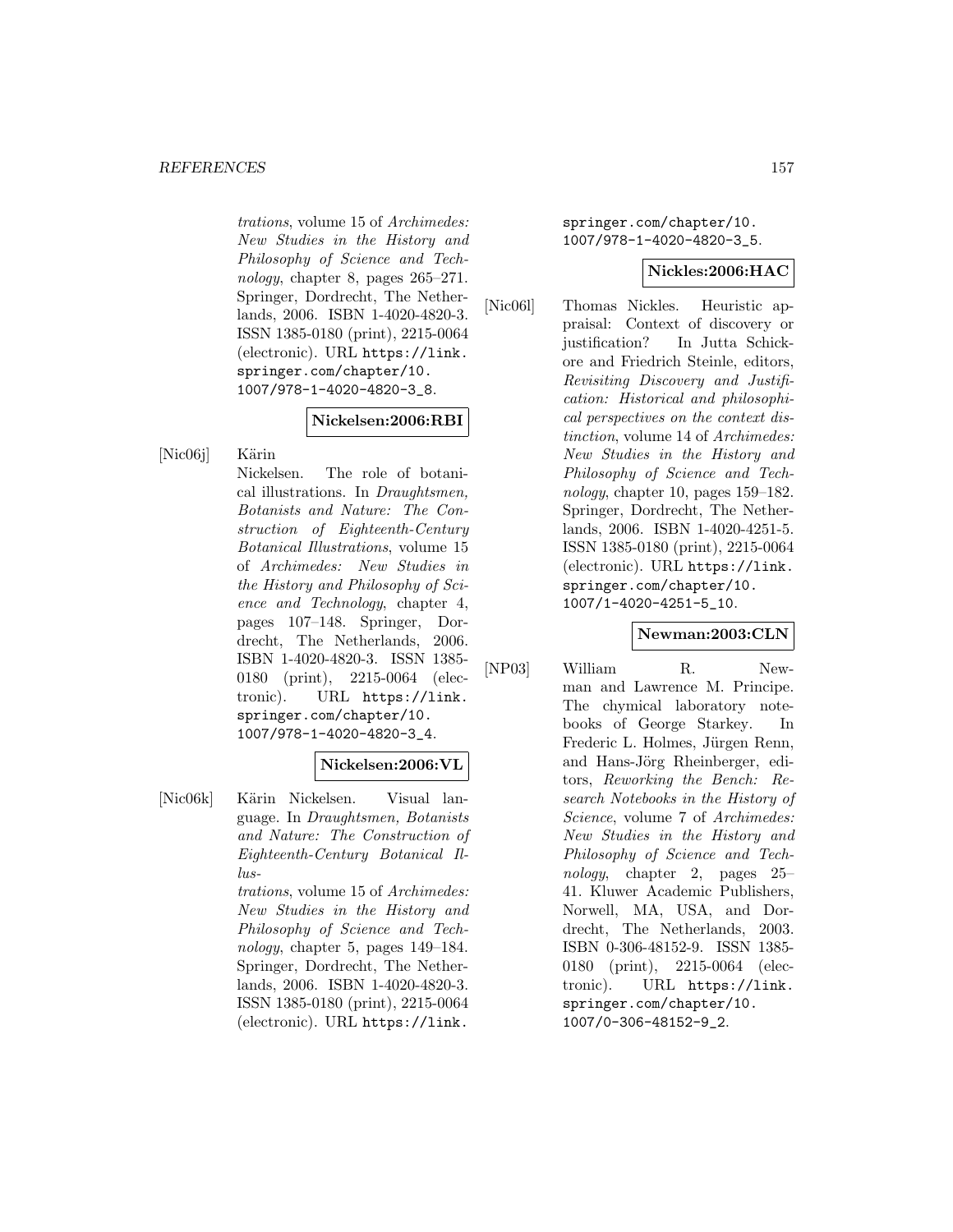#### **Newman:2005:ACS**

[NP05] William R. Newman and Lawrence M. Principe. Alchemy and the changing significance of analysis. In Jed Z. Buchwald and Allan Franklin, editors, Wrong for the Right Reasons, volume 11 of Archimedes: New Studies in the History and Philosophy of Science and Technology, chapter 4, pages 73–89. Springer, Dordrecht, The Netherlands, 2005. ISBN 1-4020-3048-7. ISSN 1385-0180 (print), 2215-0064 (electronic). URL https://link. springer.com/chapter/10. 1007/1-4020-3048-7\_4.

#### **Nutton:2017:JCH**

[Nut17] Vivian Nutton. John Caius, historian. In Gideon Manning and Cynthia Klestinec, editors, Professors, Physicians and Practices in the History of Medicine: Essays in Honor of Nancy Siraisi, volume 50 of Archimedes: New Studies in the History and Philosophy of Science and Technology, chapter 6, pages 97– 111. Springer International Publishing AG, Cham, Switzerland, 2017. ISBN 3-319-56514-1. ISSN 1385-0180 (print), 2215-0064 (electronic). URL https://link. springer.com/chapter/10. 1007/978-3-319-56514-9\_6.

# **Oldroyd:2012:GHR**

[Old12] David Oldroyd. The genesis of historical research on the history of geology, with thoughts about Kirwan, de Luc, and Whiggery. In Jed Z. Buchwald, editor, A Master of Science History: Essays in Honor of Charles Coulston Gillispie, volume 30 of Archimedes: New Studies in the History and Philosophy of Science and Technology, chapter 10, pages  $167-177$ . Springer Science+Business Media B.V., Dordrecht, The Netherlands, 2012. ISBN 94-007-2627-9. ISSN 1385-0180 (print), 2215-0064 (electronic). URL https://link. springer.com/chapter/10. 1007/978-94-007-2627-7\_10.

## **Olesko:1997:PTC**

[Ole97] Kathryn M. Olesko. Precision, tolerance, and consensus: Local cultures in German and British resistance standards. In Jed Z. Buchwald, editor, Scientific Credibility and Technical Standards in 19th and early 20th century Germany and Britain, volume 1 of Archimedes: New Studies in the History and Philosophy of Science and Technology, chapter 4, pages 117–156. Springer Science+Business Media B.V., Dordrecht, The Netherlands, 1997. ISBN 94-009-1784-8. ISSN 1385- 0180 (print), 2215-0064 (electronic). URL https://link. springer.com/chapter/10. 1007/978-94-009-1784-2\_4.

#### **Oghina-Pavie:2015:RPB**

[OP15] Cristiana Oghina-Pavie. Rose and pear breeding in Nineteenth-Century France: The practice and science of diversity. In Denise Phillips and Sharon Kingsland, editors, New Perspectives on the History of Life Sciences and Agri-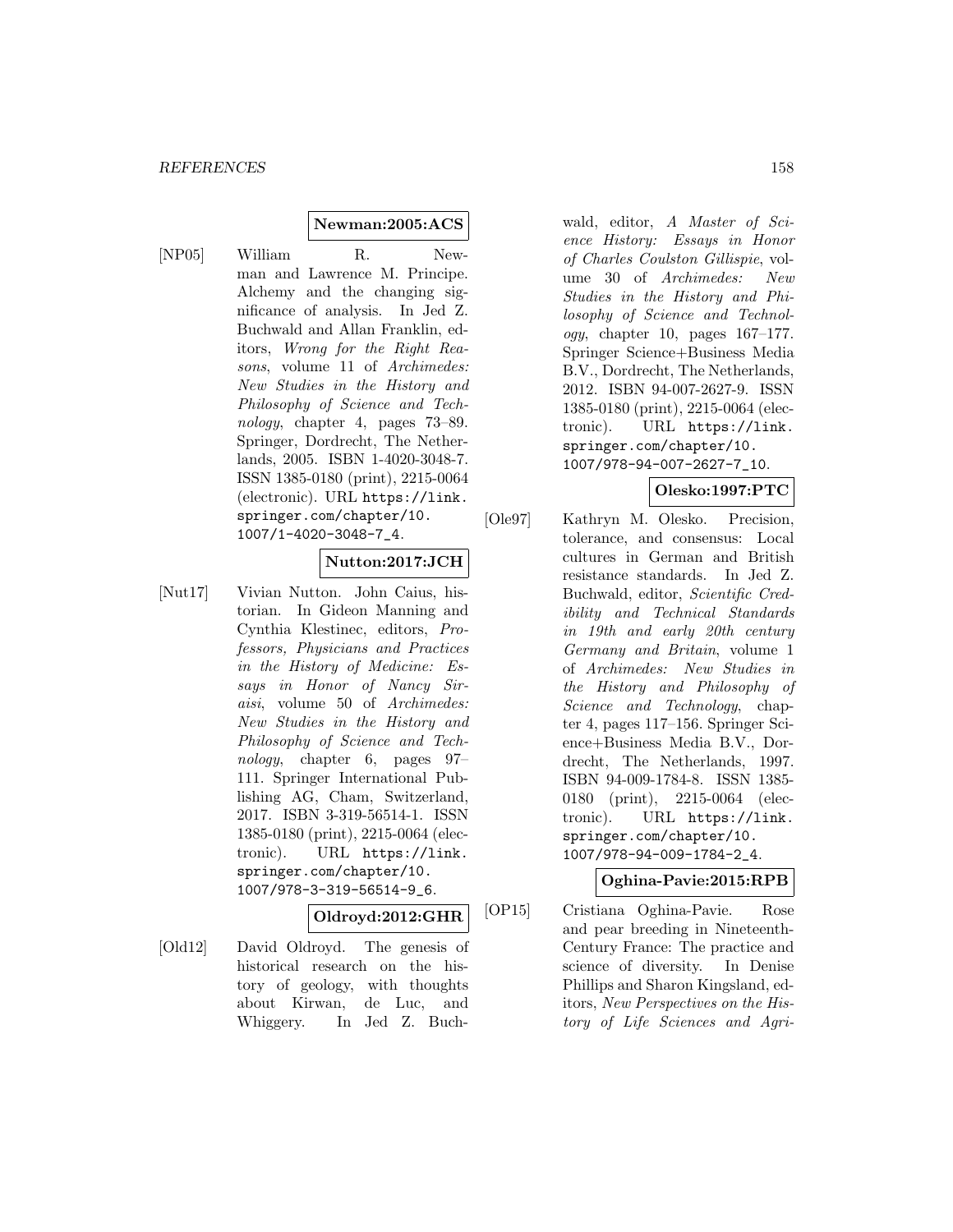culture, volume 40 of Archimedes: New Studies in the History and Philosophy of Science and Technology, chapter 4, pages 53– 72. Springer International Publishing Switzerland, Cham, Switzerland; Heidelberg, Germany; New York, NY, USA; Dordrecht, The Netherlands; London, UK, 2015. ISBN 3-319-12185-5. ISSN 1385- 0180 (print), 2215-0064 (electronic). URL https://link. springer.com/chapter/10. 1007/978-3-319-12185-7\_4.

#### **Ossendrijver:2016:TBM**

[Oss16] Mathieu Ossendrijver. Translating Babylonian mathematical astronomy: Neugebauer and beyond. In Alexander Jones, Christine Proust, and John M. Steele, editors, A Mathematician's Journeys: Otto Neugebauer and Modern Transformations of Ancient Science, volume 45 of Archimedes: New Studies in the History and Philosophy of Science and Technology, chapter 11, pages 333–342. Springer International Publishing Switzerland, Cham, Switzerland; Heidelberg, Germany; New York, NY, USA; Dordrecht, The Netherlands; London, UK, 2016. ISBN 3-319-25865-6. ISSN 1385- 0180 (print), 2215-0064 (electronic). URL https://link. springer.com/chapter/10. 1007/978-3-319-25865-2\_11.

#### **Palmerino:2003:TJR**

[Pal03] Carla Rita Palmerino. Two Jesuit responses to Galileo's science of motion: Honore Fabri and Pierre le Cazre. In Mordechai Feingold, editor, The New Science and Jesuit Science: Seventeenth Century Perspectives, volume 6 of Archimedes: New Studies in the History and Philosophy of Science and Technology, chapter 4, pages 187–227. Springer Science+Business Media B.V., Dordrecht, The Netherlands, 2003. ISBN 94-017-0361-2. ISSN 1385-0180 (print), 2215-0064 (electronic). URL https://link. springer.com/chapter/10. 1007/978-94-017-0361-1\_4.

## **Pancaldi:2006:WCI**

[Pan06] Giuliano Pancaldi. Wartime chemistry in Italy: Industry, the military, and the professors. In Roy Macleod and Jeffrey Allan Johnson, editors, Frontline and Factory: Comparative Perspectives on the Chemical Industry at War, 1914–1924, volume 16 of Archimedes: New Studies in the History and Philosophy of Science and Technology, chapter 5, pages 61–74. Springer, Dordrecht, The Netherlands, 2006. ISBN 1-4020-5490-4. ISSN 1385- 0180 (print), 2215-0064 (electronic). URL https://link. springer.com/chapter/10. 1007/1-4020-5490-4\_5.

## **Pantalony:2009:ASR**

[Pan09a] David Pantalony. Altered Sensations: Rudolph Koenig's Acoustical Workshop in Nineteenth-Century Paris, volume 24 of Archimedes: New Studies in the History and Philosophy of Science and Technology. Springer Netherlands, Dordrecht, The Nether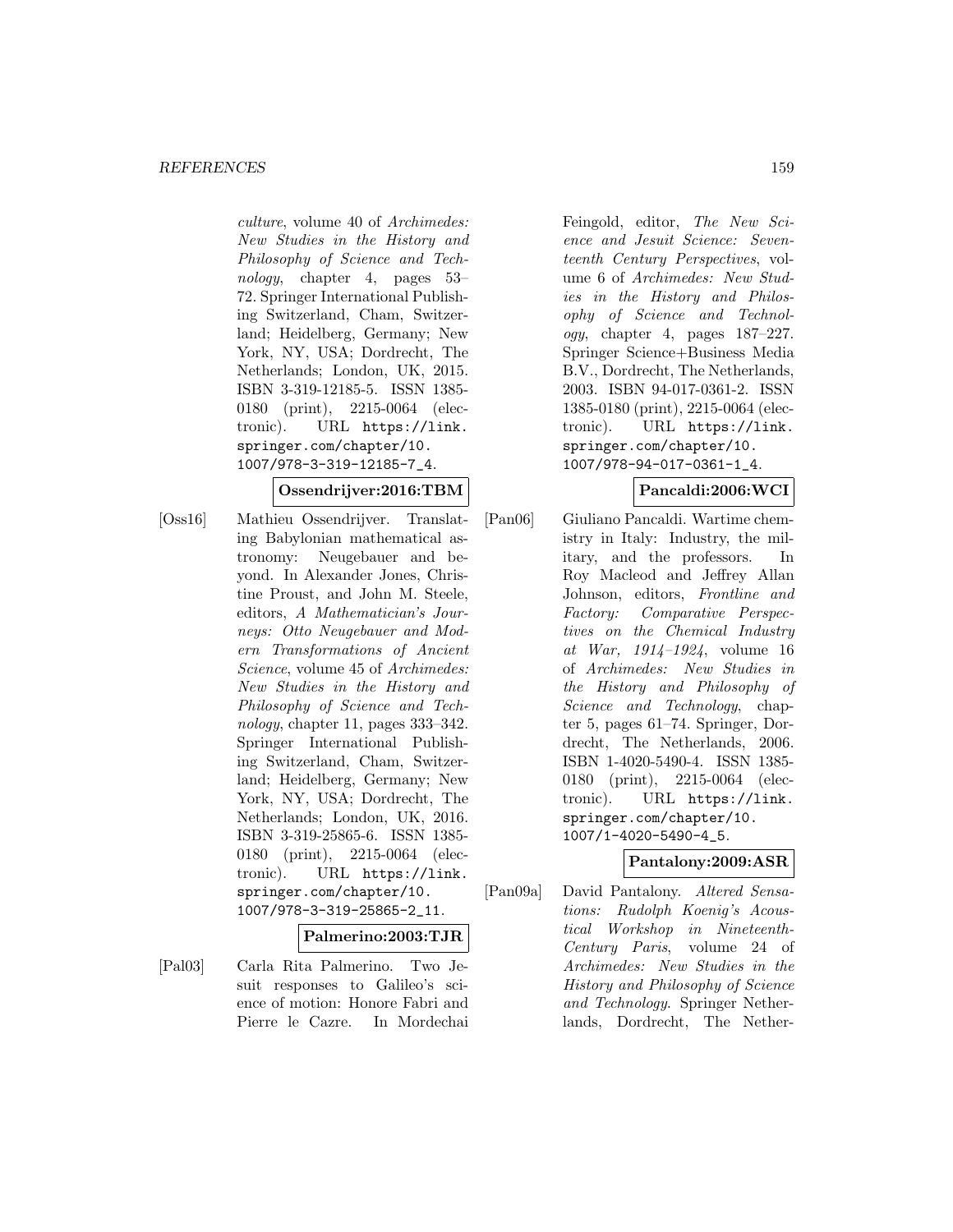lands, 2009. ISBN 90-481-2815- 3 (hardcover), 90-481-2816-1 (ebook). ISSN 1385-0180 (print),  $2215-0064$  (electronic). xxxvi + 372 pp. LCCN ML3805 .P368 2009.

## **Pantalony:2009:BM**

[Pan09b] David Pantalony. Back matter. In Altered Sensations: Rudolph Koenig's Acoustical Workshop in Nineteenth-Century Paris, volume 24 of Archimedes: New Studies in the History and Philosophy of Science and Technology, pages 167–372. Springer Netherlands, Dordrecht, The Netherlands, 2009. ISBN 90-481-2816-1. ISSN 1385-0180 (print), 2215-0064 (electronic). URL https://link. springer.com/content/pdf/ bbm:978-90-481-2816-7/1.pdf.

#### **Pantalony:2009:CR**

[Pan09c] David Pantalony. Constructing a reputation, 1866–1879. In Altered Sensations: Rudolph Koenig's Acoustical Workshop in Nineteenth-Century Paris, volume 24 of Archimedes: New Studies in the History and Philosophy of Science and Technology, chapter 5, pages 83–108. Springer Netherlands, Dordrecht, The Netherlands, 2009. ISBN 90-481-2816-1. ISSN 1385-0180 (print), 2215-0064 (electronic). URL https://link. springer.com/chapter/10. 1007/978-90-481-2816-7\_5. **Pantalony:2009:ENA**

# [Pan09d] David Pantalony. Expanding the North American market, 1871–

1882. In Altered Sensations: Rudolph Koenig's Acoustical Workshop in Nineteenth-Century Paris, volume 24 of Archimedes: New Studies in the History and Philosophy of Science and Technology, chapter 6, pages 109– 132. Springer Netherlands, Dordrecht, The Netherlands, 2009. ISBN 90-481-2816-1. ISSN 1385- 0180 (print), 2215-0064 (electronic). URL https://link. springer.com/chapter/10. 1007/978-90-481-2816-7\_6.

#### **Pantalony:2009:FS**

[Pan09e] David Pantalony. The Faraday of sound. In Altered Sensations: Rudolph Koenig's Acoustical Workshop in Nineteenth-Century Paris, volume 24 of Archimedes: New Studies in the History and Philosophy of Science and Technology, chapter 7, pages 133–165. Springer Netherlands, Dordrecht, The Netherlands, 2009. ISBN 90-481-2816-1. ISSN 1385-0180 (print), 2215-0064 (electronic). URL https://link. springer.com/chapter/10. 1007/978-90-481-2816-7\_7.

#### **Pantalony:2009:FM**

[Pan09f] David Pantalony. Front matter. In Altered Sensations: Rudolph Koenig's Acoustical Workshop in Nineteenth-Century Paris, volume 24 of Archimedes: New Studies in the History and Philosophy of Science and Technology, pages i–xxxvi. Springer Netherlands, Dordrecht, The Netherlands, 2009. ISBN 90-481-2816-1. ISSN 1385-0180 (print), 2215-0064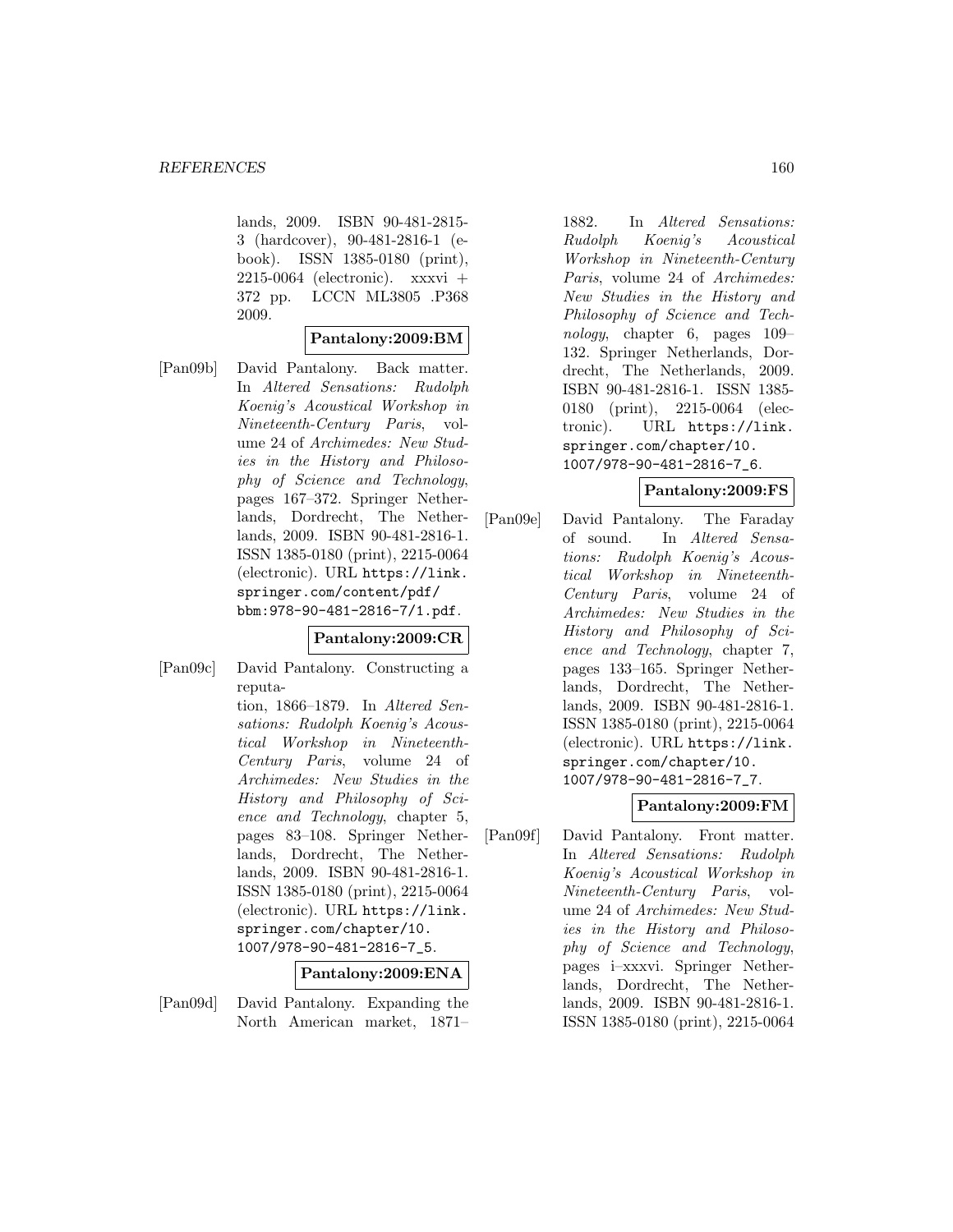(electronic). URL https://link. springer.com/content/pdf/ bfm:978-90-481-2816-7/1.pdf.

#### **Pantalony:2009:HHS**

[Pan09g] David Pantalony. Hermann von Helmholtz and the sensations of tone. In Altered Sensations: Rudolph Koenig's Acoustical Workshop in Nineteenth-Century Paris, volume 24 of Archimedes: New Studies in the History and Philosophy of Science and Technology, chapter 2, pages 19–36. Springer Netherlands, Dordrecht, The Netherlands, 2009. ISBN 90-481-2816-1. ISSN 1385-0180 (print), 2215-0064 (electronic). URL https://link. springer.com/chapter/10. 1007/978-90-481-2816-7\_2.

## **Pantalony:2009:MI**

[Pan09h] David Pantalony. The market and its influences. In Altered Sensations: Rudolph Koenig's Acoustical Workshop in Nineteenth-Century Paris, volume 24 of Archimedes: New Studies in the History and Philosophy of Science and Technology, chapter 4, pages 65–81. Springer Netherlands, Dordrecht, The Netherlands, 2009. ISBN 90-481-2816-1. ISSN 1385-0180 (print), 2215-0064 (electronic). URL https://link. springer.com/chapter/10. 1007/978-90-481-2816-7\_4.

## **Pantalony:2009:T**

[Pan09i] David Pantalony. Training. In Altered Sensations: Rudolph Koenig's Acoustical Workshop in

Nineteenth-Century Paris, volume 24 of Archimedes: New Studies in the History and Philosophy of Science and Technology, chapter 1, pages 1–17. Springer Netherlands, Dordrecht, The Netherlands, 2009. ISBN 90-481-2816-1. ISSN 1385-0180 (print), 2215-0064 (electronic). URL https://link. springer.com/chapter/10. 1007/978-90-481-2816-7\_1.

## **Pantalony:2009:TW**

[Pan09j] David Pantalony. Transformations in the workshop. In Altered Sensations: Rudolph Koenig's Acoustical Workshop in Nineteenth-Century Paris, volume 24 of Archimedes: New Studies in the History and Philosophy of Science and Technology, chapter 3, pages 37–63. Springer Netherlands, Dordrecht, The Netherlands, 2009. ISBN 90-481-2816-1. ISSN 1385-0180 (print), 2215-0064 (electronic). URL https://link. springer.com/chapter/10. 1007/978-90-481-2816-7\_3.

#### **Pantalony:2017:CDR**

[Pan17] David Pantalony. Collectors, displays and replicas in context: What we can learn from provenance research in science museums. In Jed Buchwald and Larry Stewart, editors, The Romance of Science: Essays in Honour of Trevor H. Levere, volume 52 of Archimedes: New Studies in the History and Philosophy of Science and Technology, chapter 14, pages 255–275. Springer International Publishing AG, Cham, Switzerland, 2017. ISBN 3-319-58436-7.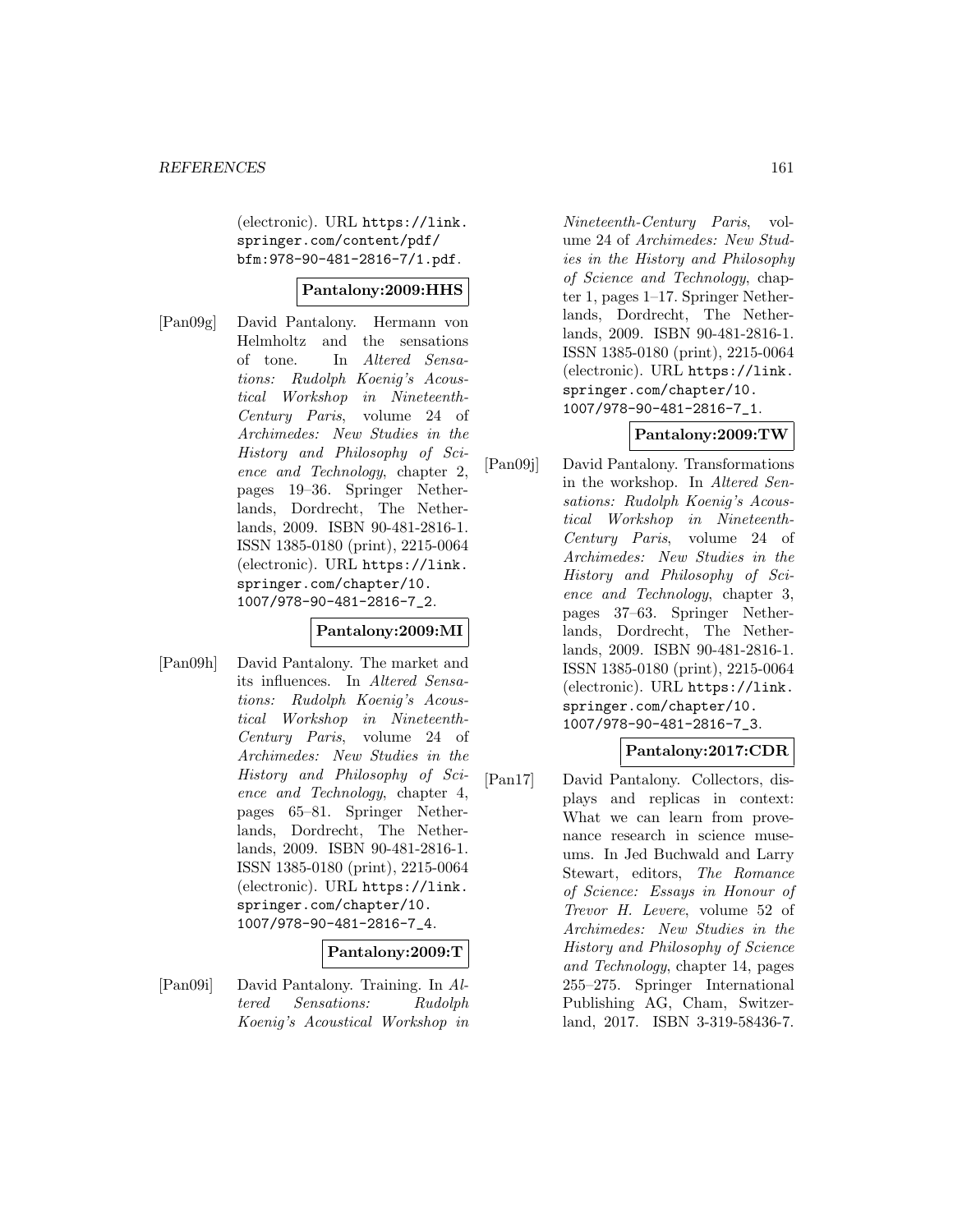ISSN 1385-0180 (print), 2215-0064 (electronic). URL https://link. springer.com/chapter/10. 1007/978-3-319-58436-2\_14.

## **Parnes:2003:ACT**

[Par03] Ohad Parnes. From agents to cells: Theodor Schwann's research notes of the years 1835–1838. In Frederic L. Holmes, Jürgen Renn, and Hans-Jörg Rheinberger, editors, Reworking the Bench: Research Notebooks in the History of Science, volume 7 of Archimedes: New Studies in the History and Philosophy of Science and Technology, chapter 6, pages 119– 140. Kluwer Academic Publishers, Norwell, MA, USA, and Dordrecht, The Netherlands, 2003. ISBN 0-306-48152-9. ISSN 1385- 0180 (print), 2215-0064 (electronic). URL https://link. springer.com/chapter/10. 1007/0-306-48152-9\_6.

## **Peckhaus:2006:PDB**

[Pec06] Volker Peckhaus. Psychologism and the distinction between discovery and justification. In Jutta Schickore and Friedrich Steinle, editors, Revisiting Discovery and Justification: Historical and philosophical perspectives on the context distinction, volume 14 of Archimedes: New Studies in the History and Philosophy of Science and Technology, chapter 7, pages 99–116. Springer, Dordrecht, The Netherlands, 2006. ISBN 1-4020-4251-5. ISSN 1385-0180 (print), 2215-0064 (electronic). URL https://link.

springer.com/chapter/10. 1007/1-4020-4251-5\_7.

## **Pepe:2006:UAS**

[Pep06] Luigi

Pepe. Universities, academies, and sciences in Italy in the Modern Age. In Mordechai Feingold and Victor Navarro-Brotons, editors, Universities and Science in the Early Modern Period, volume 12 of Archimedes: New Studies in the History and Philosophy of Science and Technology, chapter 10, pages 141–151. Springer, Dordrecht, The Netherlands, 2006. ISBN 1-4020-3975-1. ISSN 1385-0180 (print), 2215-0064 (electronic). URL https://link. springer.com/chapter/10. 1007/1-4020-3975-1\_10.

# **Peset:2006:ERS**

[Pes06] José Luis Peset. Enlightenment and renovation in the Spanish university. In Mordechai Feingold and Victor Navarro-Brotons, editors, Universities and Science in the Early Modern Period, volume 12 of Archimedes: New Studies in the History and Philosophy of Science and Technology, chapter 15, pages 231–239. Springer, Dordrecht, The Netherlands, 2006. ISBN 1-4020-3975-1. ISSN 1385-0180 (print), 2215-0064 (electronic). URL https://link. springer.com/chapter/10. 1007/1-4020-3975-1\_15.

## **Phillips:2010:EDC**

[Phi10] Denise Phillips. Epistemological distinctions and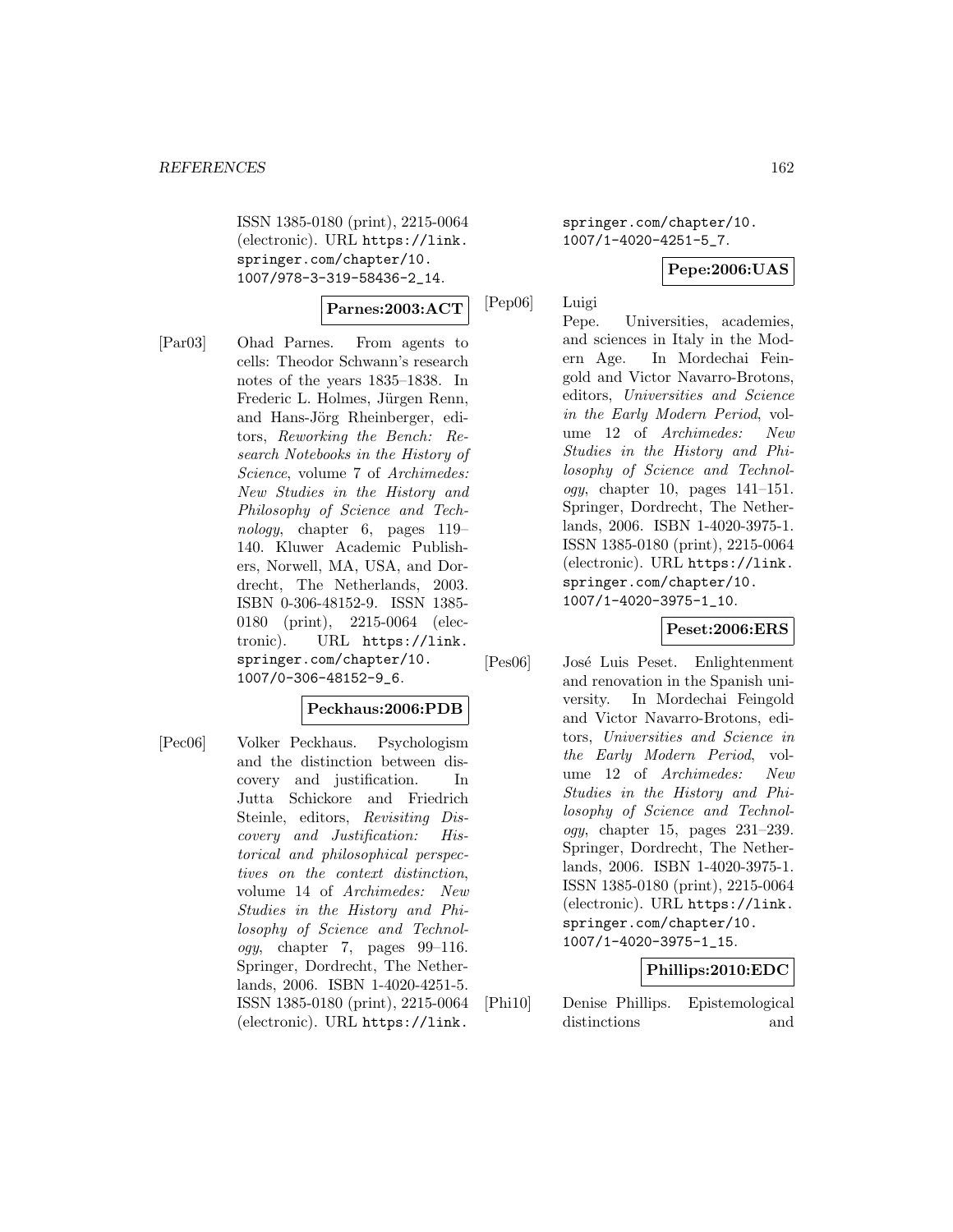cultural politics: Educational reform and the Naturwissenschaft/ Geisteswissenschaft distinction in Nineteenth-Century Germany. In Uljana Feest, editor, Historical Perspectives on Erklären and Verstehen, volume 21 of Archimedes: New Studies in the History and Philosophy of Science and Technology, chapter 2, pages  $15-35$ . Springer Science+Business Media B.V., Dordrecht, The Netherlands, 2010. ISBN 90-481-3540-0. ISSN 1385-0180 (print), 2215-0064 (electronic). URL https://link. springer.com/chapter/10. 1007/978-90-481-3540-0\_2.

## **Phillips:2015:PPA**

[Phi15] Denise Phillips. Plants and places: Agricultural knowledge and plant geography in Germany, 1750– 1810. In Denise Phillips and Sharon Kingsland, editors, New Perspectives on the History of Life Sciences and Agriculture, volume 40 of Archimedes: New Studies in the History and Philosophy of Science and Technology, chapter 2, pages 9–26. Springer International Publishing Switzerland, Cham, Switzerland; Heidelberg, Germany; New York, NY, USA; Dordrecht, The Netherlands; London, UK, 2015. ISBN 3-319-12185- 5. ISSN 1385-0180 (print), 2215- 0064 (electronic). URL https:// link.springer.com/chapter/ 10.1007/978-3-319-12185-7\_2.

#### **Pinero:2006:FMV**

[Piñ06] José M. López Piñero. The Faculty of Medicine of Valencia: Its position in Renaissance Europe. In Mordechai Feingold and Victor Navarro-Brotons, editors, Universities and Science in the Early Modern Period, volume 12 of Archimedes: New Studies in the History and Philosophy of Science and Technology, chapter 5, pages 65–82. Springer, Dordrecht, The Netherlands, 2006. ISBN 1-4020-3975-1. ISSN 1385-0180 (print), 2215-0064 (electronic). URL https://link. springer.com/chapter/10. 1007/1-4020-3975-1\_5.

#### **Pincock:2010:AUE**

[Pin10] Christopher Pincock. Accounting for the unity of experience in Dilthey, Rickert, Bradley and Ward. In Uljana Feest, editor, Historical Perspectives on Erklären and Verstehen, volume 21 of Archimedes: New Studies in the History and Philosophy of Science and Technology, chapter 10, pages 187–206. Springer Science+Business Media B.V., Dordrecht, The Netherlands, 2010. ISBN 90-481-3540-0. ISSN 1385-0180 (print), 2215-0064 (electronic). URL https://link. springer.com/chapter/10. 1007/978-90-481-3540-0\_10.

## **Phillips:2015:I**

[PK15a] Denise Phillips and Sharon Kingsland. Introduction. In Denise Phillips and Sharon Kingsland, editors, New Perspectives on the History of Life Sciences and Agriculture, volume 40 of Archimedes: New Studies in the History and Philosophy of Science and Technology, chapter 1, pages 1–8.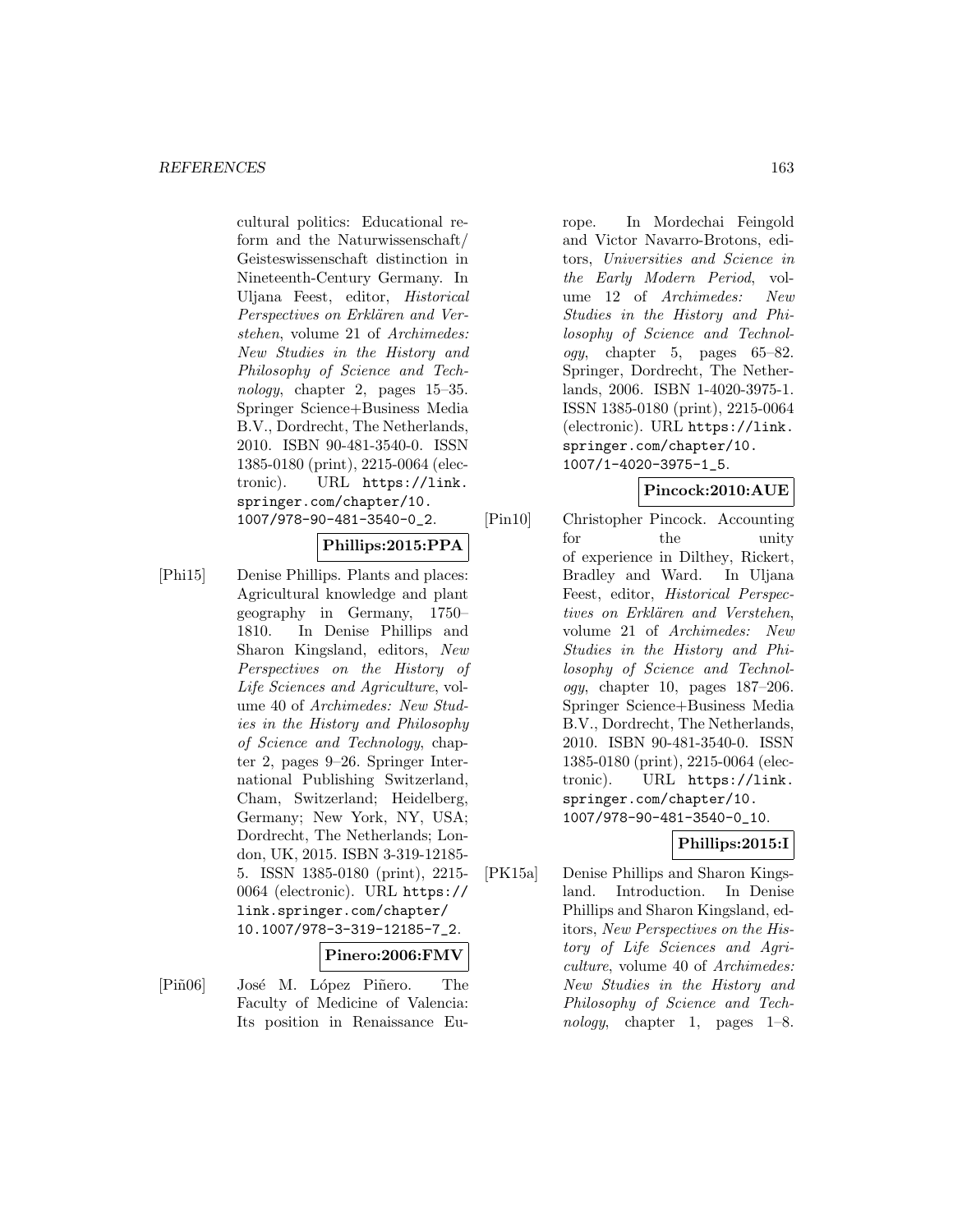Springer International Publishing Switzerland, Cham, Switzerland; Heidelberg, Germany; New York, NY, USA; Dordrecht, The Netherlands; London, UK, 2015. ISBN 3-319-12185-5. ISSN 1385- 0180 (print), 2215-0064 (electronic). URL https://link. springer.com/chapter/10. 1007/978-3-319-12185-7\_1.

# **Phillips:2015:NPH**

[PK15b] Denise Phillips and Sharon Kingsland, editors. New Perspectives on the History of Life Sciences and Agriculture, volume 40 of Archimedes: New Studies in the History and Philosophy of Science and Technology. Springer International Publishing AG, Cham, Switzerland, 2015. ISBN 3-319- 12184-7 (hardcover), 3-319-12185- 5 (e-book). ISSN 1385-0180 (print), 2215-0064 (electronic). vii + 509 pp. LCCN QH307.2 .N49 2015.

#### **Potthast:2006:CJD**

[Pot06] Thomas Potthast. Contexts of justifying and discovering the nature of ecosystems: From concepts to objects and vice versa. In Jutta Schickore and Friedrich Steinle, editors, Revisiting Discovery and Justification: Historical and philosophical perspectives on the context distinction, volume 14 of Archimedes: New Studies in the History and Philosophy of Science and Technology, chapter 12, pages 197–214. Springer, Dordrecht, The Netherlands, 2006. ISBN 1-4020-4251-5. ISSN 1385-0180 (print), 2215-0064

(electronic). URL https://link. springer.com/chapter/10. 1007/1-4020-4251-5\_12.

## **Powers:2007:CPH**

[Pow07] John C. Powers. Chemistry without principles: Herman Boerhaave on instruments and elements. In Lawrence M. Principe, editor, New Narratives in Eighteenth-Century Chemistry: Contributions from the First Francis Bacon Workshop, 21–23 April 2005, California Institute of Technology, Pasadena, California, volume 18 of Archimedes: New Studies in the History and Philosophy of Science and Technology, chapter 3, pages 45–61. Springer Science+Business Media B.V., Dordrecht, The Netherlands, 2007. ISBN 1-4020-6278-8. ISSN 1385- 0180 (print), 2215-0064 (electronic). URL https://link. springer.com/chapter/10. 1007/978-1-4020-6278-0\_3.

## **Principe:2007:NNE**

[Pri07a] Lawrence M. Principe, editor. New Narratives in Eighteenth-Century Chemistry: Contributions from the First Francis Bacon Workshop, 21–23 April 2005, California Institute of Technology, Pasadena, California, volume 18 of Archimedes: New Studies in the History and Philosophy of Science and Technology. Springer Netherlands, Dordrecht, The Netherlands, 2007. ISBN 1-4020-6273- 7 (hardcover), 1-4020-6278-8 (ebook). ISSN 1385-0180 (print), 2215-0064 (electronic). xi + 200 pp. LCCN QD14 .N49 2007.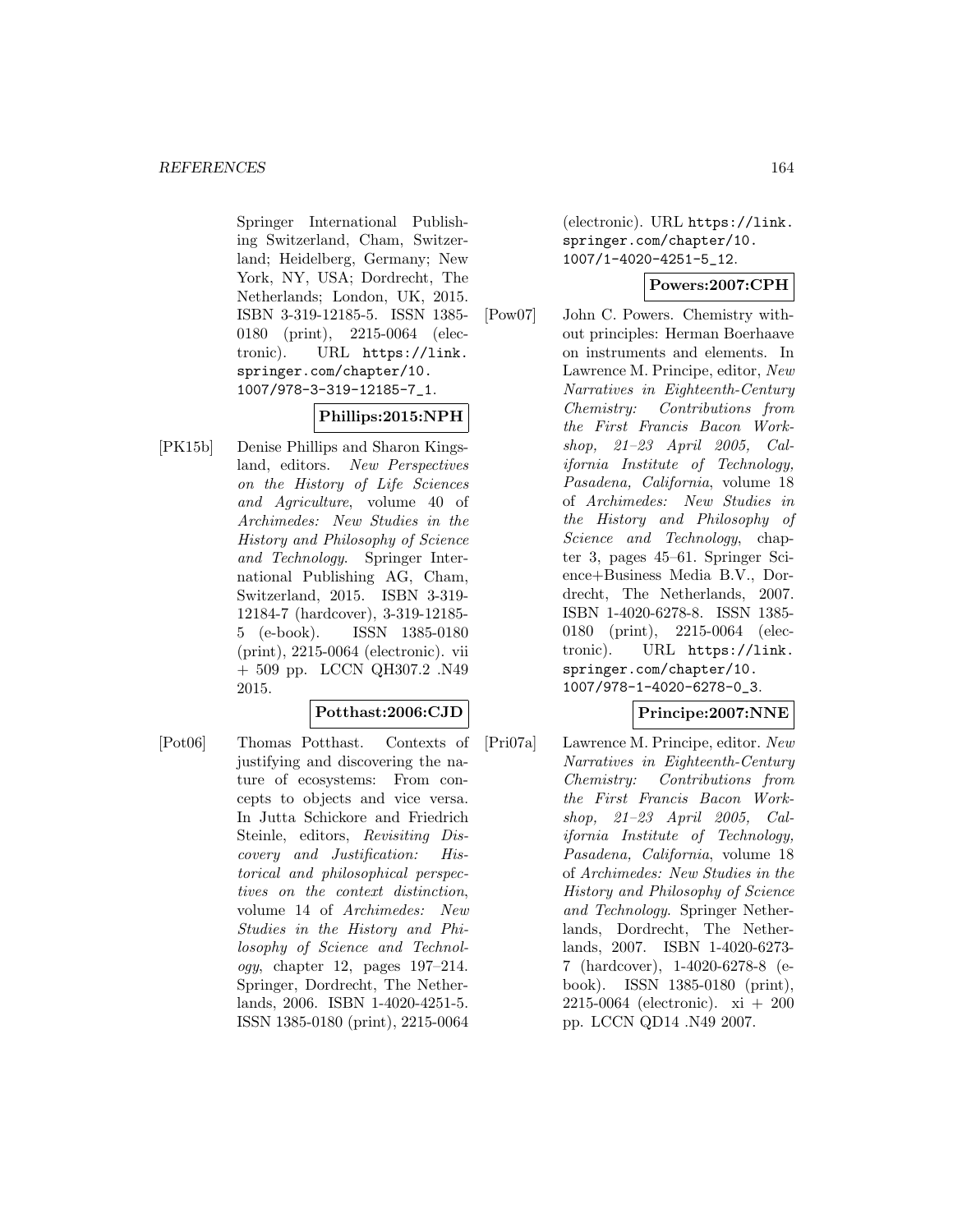## **Principe:2007:RNN**

[Pri07b] Lawrence M. Principe. A revolution nobody noticed? Changes in early Eighteenth-Century chymistry. In Lawrence M. Principe, editor, New Narratives in Eighteenth-Century Chemistry: Contributions from the First Francis Bacon Workshop, 21–23 April 2005, California Institute of Technology, Pasadena, California, volume 18 of Archimedes: New Studies in the History and Philosophy of Science and Technology, chapter 1, pages  $1-22$ . Springer Science+Business Media B.V., Dordrecht, The Netherlands, 2007. ISBN 1-4020-6278-8. ISSN 1385-0180 (print), 2215-0064 (electronic). URL https://link. springer.com/chapter/10. 1007/978-1-4020-6278-0\_1.

## **Principe:2014:GCA**

[Pri14] Lawrence M. Principe. Goldsmiths and chymists: The activity of artisans within alchemical circles. In Sven Dupré, editor, Laboratories of Art: Alchemy and Art Technology from Antiquity to the 18th Century, volume 37 of Archimedes: New Studies in the History and Philosophy of Science and Technology, chapter 7, pages 157–179. Springer International Publishing Switzerland, Cham, Switzerland; Heidelberg, Germany; New York, NY, USA; Dordrecht, The Netherlands; London, UK, 2014. ISBN 3-319-05065- 6. ISSN 1385-0180 (print), 2215- 0064 (electronic). URL https://

## link.springer.com/chapter/ 10.1007/978-3-319-05065-2\_7.

#### **Probst:2015:LRS**

[Pro15a] Siegmund Probst. Leibniz as reader and second inventor: The cases of Barrow and Mengoli. In Norma B. Goethe, Philip Beeley, and David Rabouin, editors, G. W. Leibniz, Interrelations between Mathematics and Philosophy, volume 41 of Archimedes: New Studies in the History and Philosophy of Science and Technology, chapter 6, pages 111– 134. Springer Netherlands, Dordrecht, The Netherlands, 2015. ISBN 94-017-9664-5. ISSN 1385- 0180 (print), 2215-0064 (electronic). URL https://link. springer.com/chapter/10. 1007/978-94-017-9664-4\_6.

## **Proust:2015:TSL**

[Pro15b] Christine

Proust. A tree-structured list in a mathematical series text from Mesopotamia. In Karine Chemla and Jacques Virbel, editors, Texts, Textual Acts and the History of Science, volume 42 of Archimedes: New Studies in the History and Philosophy of Science and Technology, chapter 8, pages 281–316. Springer International Publishing Switzerland, Cham, Switzerland; Heidelberg, Germany; New York, NY, USA; Dordrecht, The Netherlands; London, UK, 2015. ISBN 3-319-16444- 9. ISSN 1385-0180 (print), 2215- 0064 (electronic). URL https:// link.springer.com/chapter/ 10.1007/978-3-319-16444-1\_8.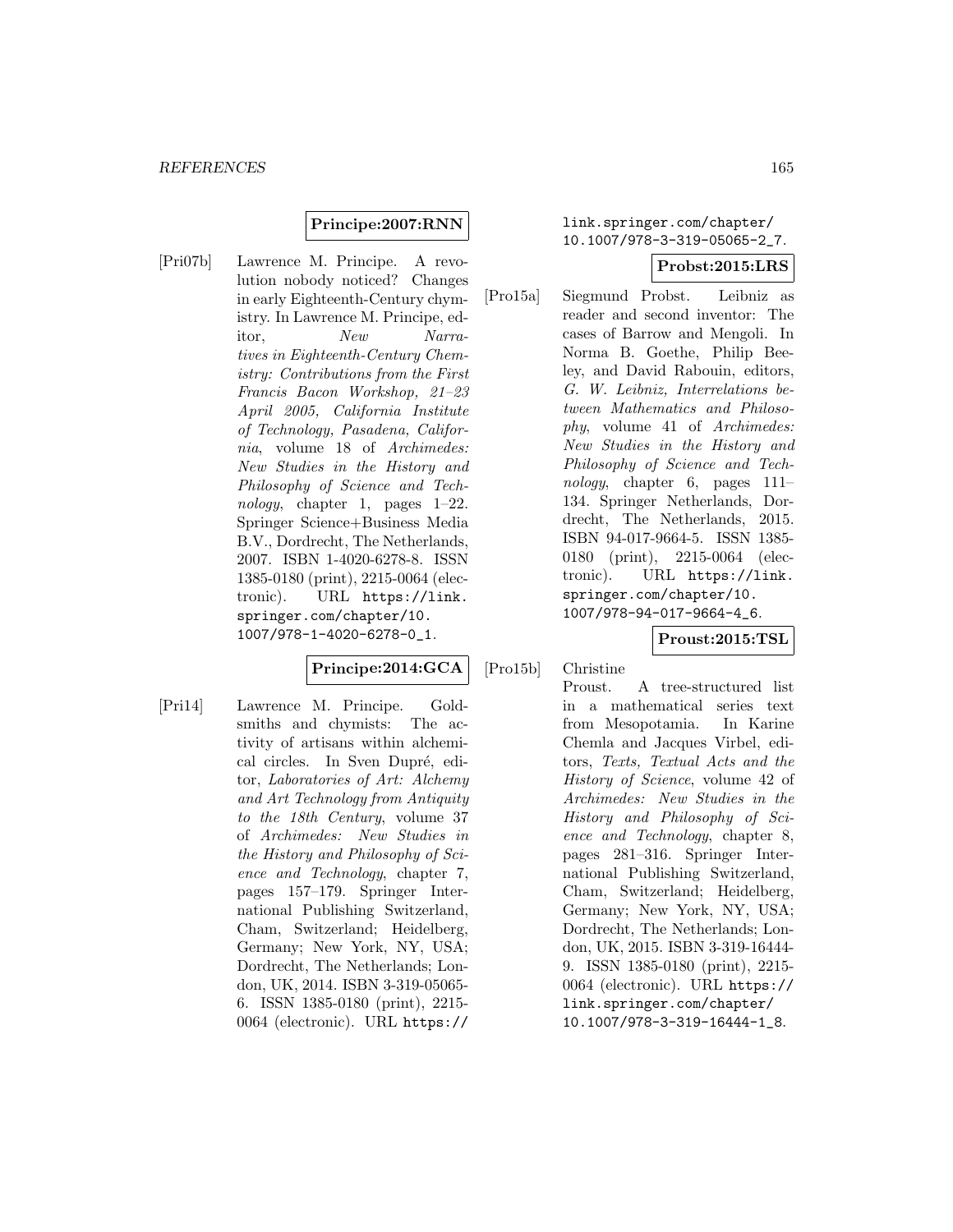## **Proust:2016:MPI**

[Pro16] Christine Proust. Mathematical and philological insights on cuneiform texts. Neugebauer's correspondence with fellow Assyriologists. In Alexander Jones, Christine Proust, and John M. Steele, editors, A Mathematician's Journeys: Otto Neugebauer and Modern Transformations of Ancient Science, volume 45 of Archimedes: New Studies in the History and Philosophy of Science and Technology, chapter 7, pages 207–235. Springer International Publishing Switzerland, Cham, Switzerland; Heidelberg, Germany; New York, NY, USA; Dordrecht, The Netherlands; London, UK, 2016. ISBN 3-319-25865- 6. ISSN 1385-0180 (print), 2215- 0064 (electronic). URL https:// link.springer.com/chapter/ 10.1007/978-3-319-25865-2\_7.

## **Rabouin:2015:DBS**

[Rab15] David Rabouin. The difficulty of being simple: On some interactions between mathematics and Philosophy in Leibniz's analysis of notions. In Norma B. Goethe, Philip Beeley, and David Rabouin, editors, G. W. Leibniz, Interrelations between Mathematics and Philosophy, volume 41 of Archimedes: New Studies in the History and Philosophy of Science and Technology, chapter 3, pages 49–72. Springer Netherlands, Dordrecht, The Netherlands, 2015. ISBN 94-017-9664-5. ISSN 1385-0180 (print), 2215-0064 (electronic). URL https://link.

springer.com/chapter/10. 1007/978-94-017-9664-4\_3.

#### **Ragep:2010:IRP**

[Rag10] F. Jamil Ragep. Islamic reactions to Ptolemy's imprecisions. In Alexander Jones, editor, Ptolemy in Perspective: Use and Criticism of his Work from Antiquity to the Nineteenth Century, volume 23 of Archimedes: New Studies in the History and Philosophy of Science and Technol $oqy$ , chapter 5, pages 121–134. Springer Science+Business Media B.V., Dordrecht, The Netherlands, 2010. ISBN 90-481-2788-2. ISSN 1385-0180 (print), 2215-0064 (electronic). URL https://link. springer.com/chapter/10. 1007/978-90-481-2788-7\_5.

## **Rasch:2006:SMK**

[Ras06] Manfred Rasch. Science and the military: The Kaiser Wilhelm Foundation for Military–Technical Science. In Roy Macleod and Jeffrey Allan Johnson, editors, Frontline and Factory: Comparative Perspectives on the Chemical Industry at War,  $1914-1924$ , volume 16 of Archimedes: New Studies in the History and Philosophy of Science and Technology, chapter 11, pages 179–202. Springer, Dordrecht, The Netherlands, 2006. ISBN 1-4020-5490-4. ISSN 1385-0180 (print), 2215-0064 (electronic). URL https://link. springer.com/chapter/10. 1007/1-4020-5490-4\_11.

#### **Raynaud:2016:BM**

[Ray16a] Dominique Raynaud. Back mat-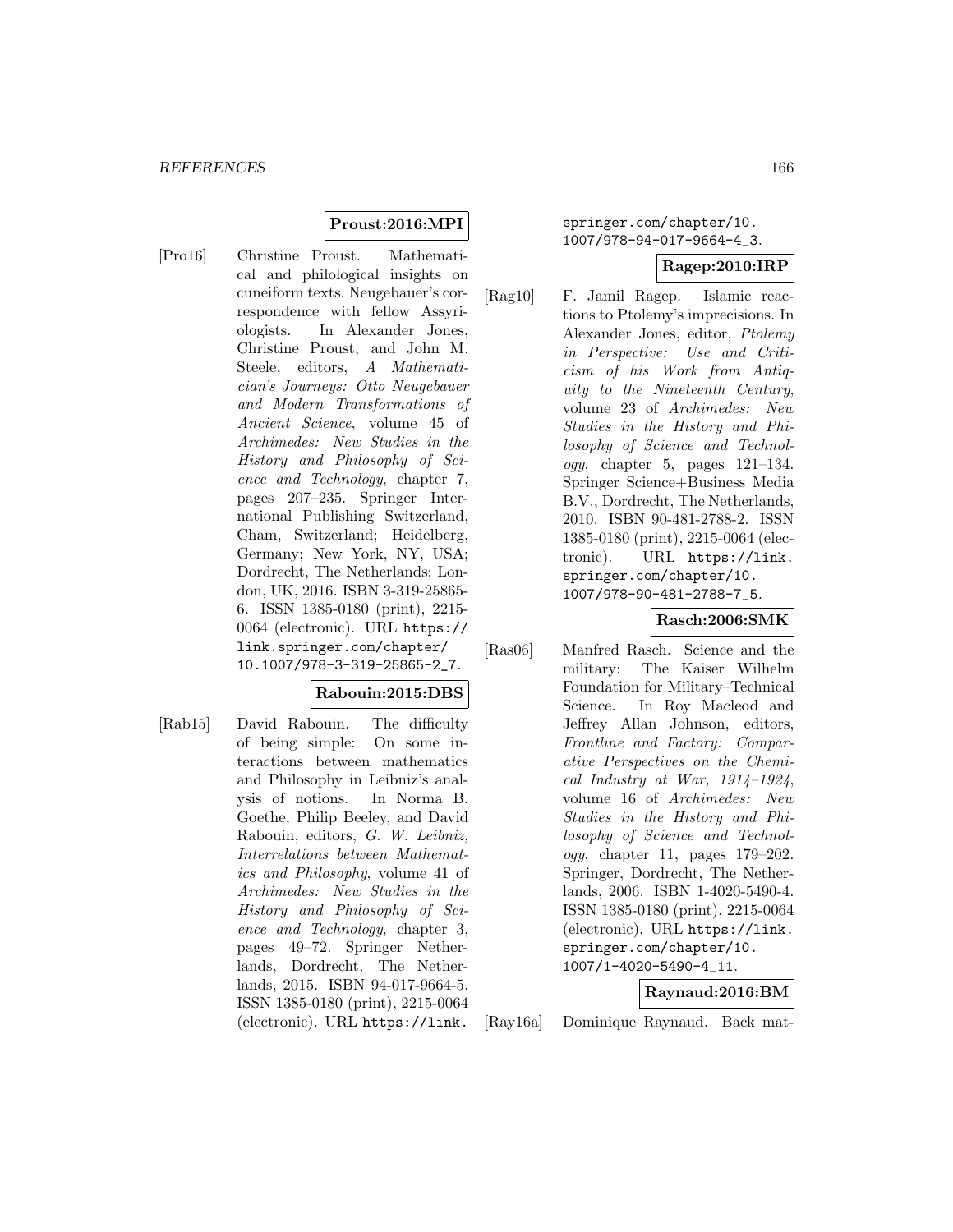ter. In Studies on Binocular Vision: Optics, Vision and Perspective from the Thirteenth to the Seventeenth Centuries, volume 47 of Archimedes: New Studies in the History and Philosophy of Science and Technology, pages 215–297. Springer International Publishing Switzerland, Cham, Switzerland; Heidelberg, Germany; New York, NY, USA; Dordrecht, The Netherlands; London, UK, 2016. ISBN 3-319-42721-0. ISSN 1385- 0180 (print), 2215-0064 (electronic). URL https://link. springer.com/content/pdf/ bbm:978-3-319-42721-8/1.pdf.

# **Raynaud:2016:MHR**

[Ray16b] Dominique Raynaud. De Mesa's hypothesis regarding the arithmetic construction of perspective. In Studies on Binocular Vision: Optics, Vision and Perspective from the Thirteenth to the Seventeenth Centuries, volume 47 of Archimedes: New Studies in the History and Philosophy of Science and Technology, chapter 11, pages 191–213. Springer International Publishing Switzerland, Cham, Switzerland; Heidelberg, Germany; New York, NY, USA; Dordrecht, The Netherlands; London, UK, 2016. ISBN 3-319-42721-0. ISSN 1385-0180 (print), 2215-0064 (electronic). URL https://link. springer.com/chapter/10. 1007/978-3-319-42721-8\_11.

## **Raynaud:2016:FFR**

[Ray16c] Dominique Raynaud. Fact and fiction regarding Masaccio's trinity fresco. In Studies on Binoc-

ular Vision: Optics, Vision and Perspective from the Thirteenth to the Seventeenth Centuries, volume 47 of Archimedes: New Studies in the History and Philosophy of Science and Technology, chapter 4, pages 53–67. Springer International Publishing Switzerland, Cham, Switzerland; Heidelberg, Germany; New York, NY, USA; Dordrecht, The Netherlands; London, UK, 2016. ISBN 3-319-42721- 0. ISSN 1385-0180 (print), 2215- 0064 (electronic). URL https:// link.springer.com/chapter/ 10.1007/978-3-319-42721-8\_4.

## **Raynaud:2016:FMa**

[Ray16d] Dominique Raynaud. Front matter. In Studies on Binocular Vision: Optics, Vision and Perspective from the Thirteenth to the Seventeenth Centuries, volume 47 of Archimedes: New Studies in the History and Philosophy of Science and Technology, pages i– xi. Springer International Publishing Switzerland, Cham, Switzerland; Heidelberg, Germany; New York, NY, USA; Dordrecht, The Netherlands; London, UK, 2016. ISBN 3-319-42721-0. ISSN 1385- 0180 (print), 2215-0064 (electronic). URL https://link. springer.com/content/pdf/ bfm:978-3-319-42721-8/1.pdf.

# **Raynaud:2016:FMb**

[Ray16e] Dominique Raynaud. Front matter. In Studies on Binocular Vision: Optics, Vision and Perspective from the Thirteenth to the Seventeenth Centuries, volume 47 of Archimedes: New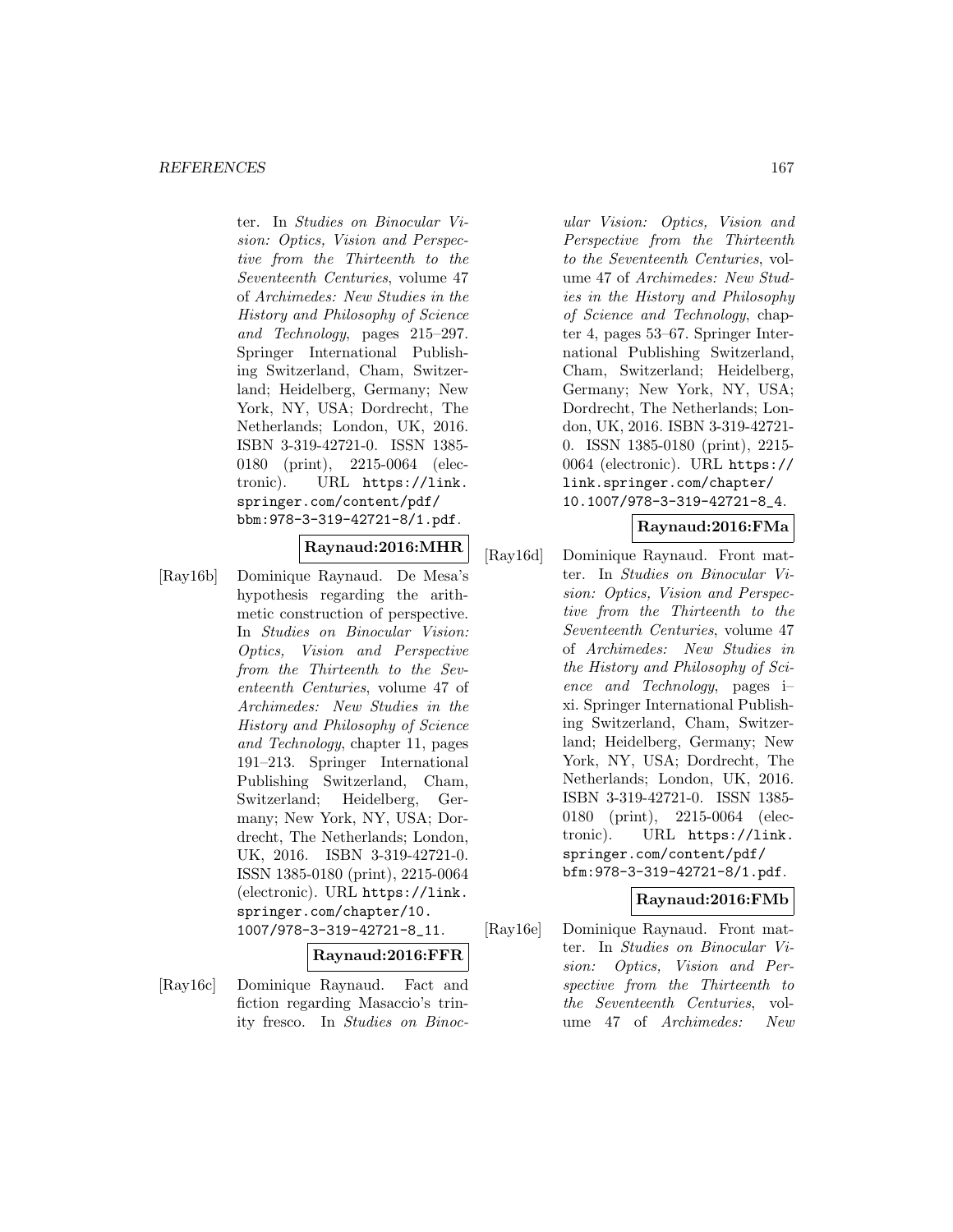Studies in the History and Philosophy of Science and Technology, page 13. Springer International Publishing Switzerland, Cham, Switzerland; Heidelberg, Germany; New York, NY, USA; Dordrecht, The Netherlands; London, UK, 2016. ISBN 3-319-42721- 0. ISSN 1385-0180 (print), 2215- 0064 (electronic). URL https:// link.springer.com/content/ pdf/bfm:978-3-319-42721-8/1/ 1.pdf.

## **Raynaud:2016:FMc**

[Ray16f] Dominique Raynaud. Front matter. In Studies on Binocular Vision: Optics, Vision and Perspective from the Thirteenth to the Seventeenth Centuries, volume 47 of Archimedes: New Studies in the History and Philosophy of Science and Technology, page 69. Springer International Publishing Switzerland, Cham, Switzerland; Heidelberg, Germany; New York, NY, USA; Dordrecht, The Netherlands; London, UK, 2016. ISBN 3-319-42721- 0. ISSN 1385-0180 (print), 2215- 0064 (electronic). URL https:// link.springer.com/content/ pdf/bfm:978-3-319-42721-8/2/ 1.pdf.

## **Raynaud:2016:FMd**

[Ray16g] Dominique Raynaud. Front matter. In Studies on Binocular Vision: Optics, Vision and Perspective from the Thirteenth to the Seventeenth Centuries, volume 47 of Archimedes: New Studies in the History and Phi-

losophy of Science and Technology, page 131. Springer International Publishing Switzerland, Cham, Switzerland; Heidelberg, Germany; New York, NY, USA; Dordrecht, The Netherlands; London, UK, 2016. ISBN 3-319-42721- 0. ISSN 1385-0180 (print), 2215- 0064 (electronic). URL https:// link.springer.com/content/ pdf/bfm:978-3-319-42721-8/3/ 1.pdf.

## **Raynaud:2016:HPC**

[Ray16h] Dominique Raynaud. The Hauck– Panofsky Conjecture regarding curvilinear perspective. In Studies on Binocular Vision: Optics, Vision and Perspective from the Thirteenth to the Seventeenth Centuries, volume 47 of Archimedes: New Studies in the History and Philosophy of Science and Technology, chapter 9, pages 161–175. Springer International Publishing Switzerland, Cham, Switzerland; Heidelberg, Germany; New York, NY, USA; Dordrecht, The Netherlands; London, UK, 2016. ISBN 3-319-42721- 0. ISSN 1385-0180 (print), 2215- 0064 (electronic). URL https:// link.springer.com/chapter/ 10.1007/978-3-319-42721-8\_9.

# **Raynaud:2016:IAH**

[Ray16i] Dominique Raynaud. Ibn al-Haytham on binocular vision. In Studies on Binocular Vision: Optics, Vision and Perspective from the Thirteenth to the Seventeenth Centuries, volume 47 of Archimedes: New Studies in the History and Philosophy of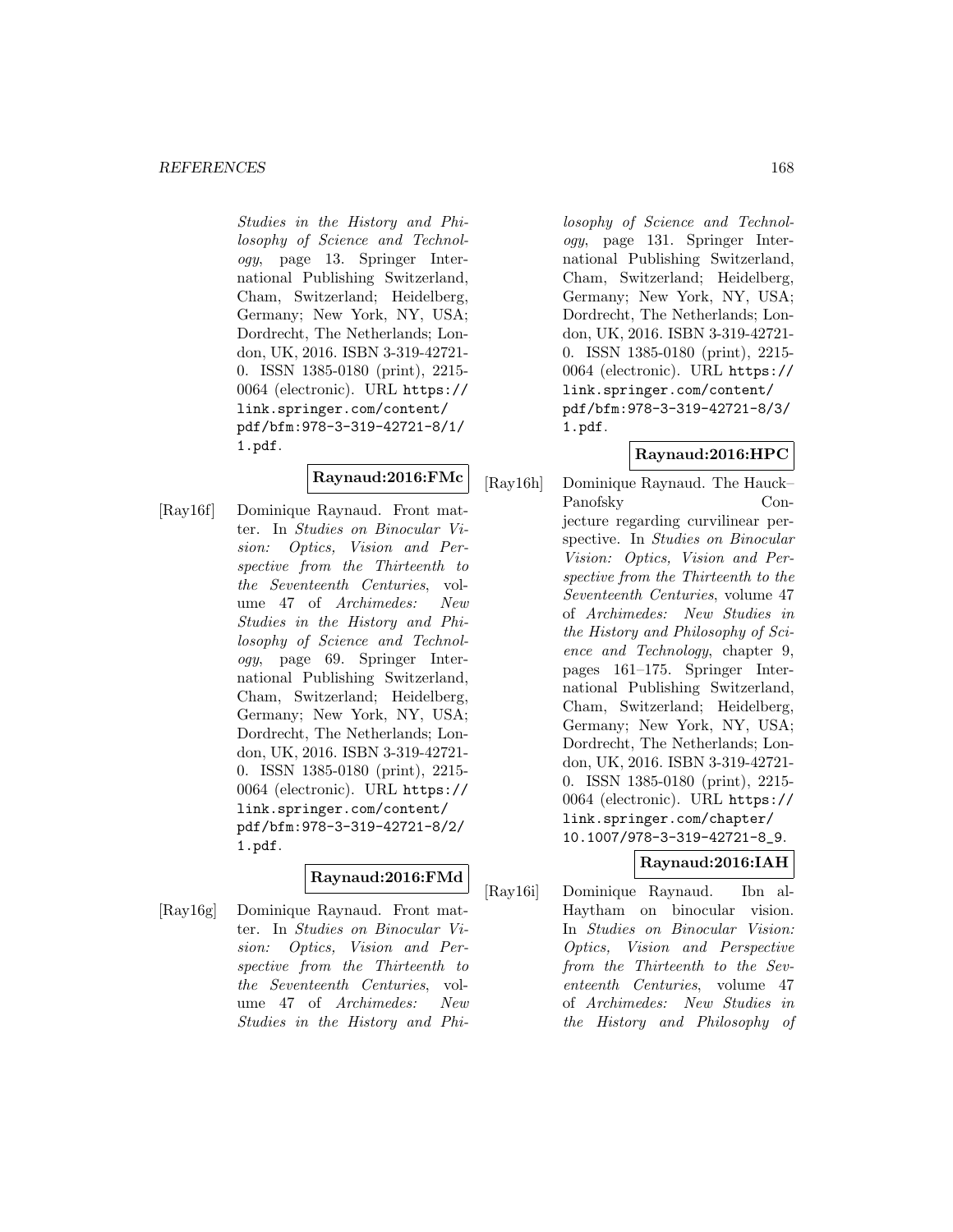Science and Technology, chapter 5, pages 71–93. Springer International Publishing Switzerland, Cham, Switzerland; Heidelberg, Germany; New York, NY, USA; Dordrecht, The Netherlands; London, UK, 2016. ISBN 3-319-42721- 0. ISSN 1385-0180 (print), 2215- 0064 (electronic). URL https:// link.springer.com/chapter/ 10.1007/978-3-319-42721-8\_5.

## **Raynaud:2016:KBR**

[Ray16j] Dominique Raynaud. Knowledge and beliefs regarding linear perspective. In *Studies on Binoc*ular Vision: Optics, Vision and Perspective from the Thirteenth to the Seventeenth Centuries, volume 47 of Archimedes: New Studies in the History and Philosophy of Science and Technology, chapter 2, pages 15–35. Springer International Publishing Switzerland, Cham, Switzerland; Heidelberg, Germany; New York, NY, USA; Dordrecht, The Netherlands; London, UK, 2016. ISBN 3-319-42721- 0. ISSN 1385-0180 (print), 2215- 0064 (electronic). URL https:// link.springer.com/chapter/ 10.1007/978-3-319-42721-8\_2.

# **Raynaud:2016:LIA**

[Ray16k] Dominique Raynaud. The legacy of Ibn al-Haytham. In Studies on Binocular Vision: Optics, Vision and Perspective from the Thirteenth to the Seventeenth Centuries, volume 47 of Archimedes: New Studies in the History and Philosophy of Science and Technology, chapter 6, pages 95–114. Springer International Publishing Switzerland, Cham, Switzerland; Heidelberg, Germany; New York, NY, USA; Dordrecht, The Netherlands; London, UK, 2016. ISBN 3-319-42721-0. ISSN 1385- 0180 (print), 2215-0064 (electronic). URL https://link. springer.com/chapter/10. 1007/978-3-319-42721-8\_6.

## **Raynaud:2016:PNA**

[Ray16l] Dominique Raynaud. Perspectiva naturalis/artificialis. In Studies on Binocular Vision: Optics, Vision and Perspective from the Thirteenth to the Seventeenth Centuries, volume 47 of Archimedes: New Studies in the History and Philosophy of Science and Technology, chapter 1, pages 1–12. Springer International Publishing Switzerland, Cham, Switzerland; Heidelberg, Germany; New York, NY, USA; Dordrecht, The Netherlands; London, UK, 2016. ISBN 3-319-42721-0. ISSN 1385- 0180 (print), 2215-0064 (electronic). URL https://link. springer.com/chapter/10. 1007/978-3-319-42721-8\_1.

## **Raynaud:2016:PTP**

[Ray16m] Dominique Raynaud. The properties of two-point perspective. In Studies on Binocular Vision: Optics, Vision and Perspective from the Thirteenth to the Seventeenth Centuries, volume 47 of Archimedes: New Studies in the History and Philosophy of Science and Technology, chapter 8, pages 133–159. Springer International Publishing Switzerland, Cham, Switzerland; Heidelberg,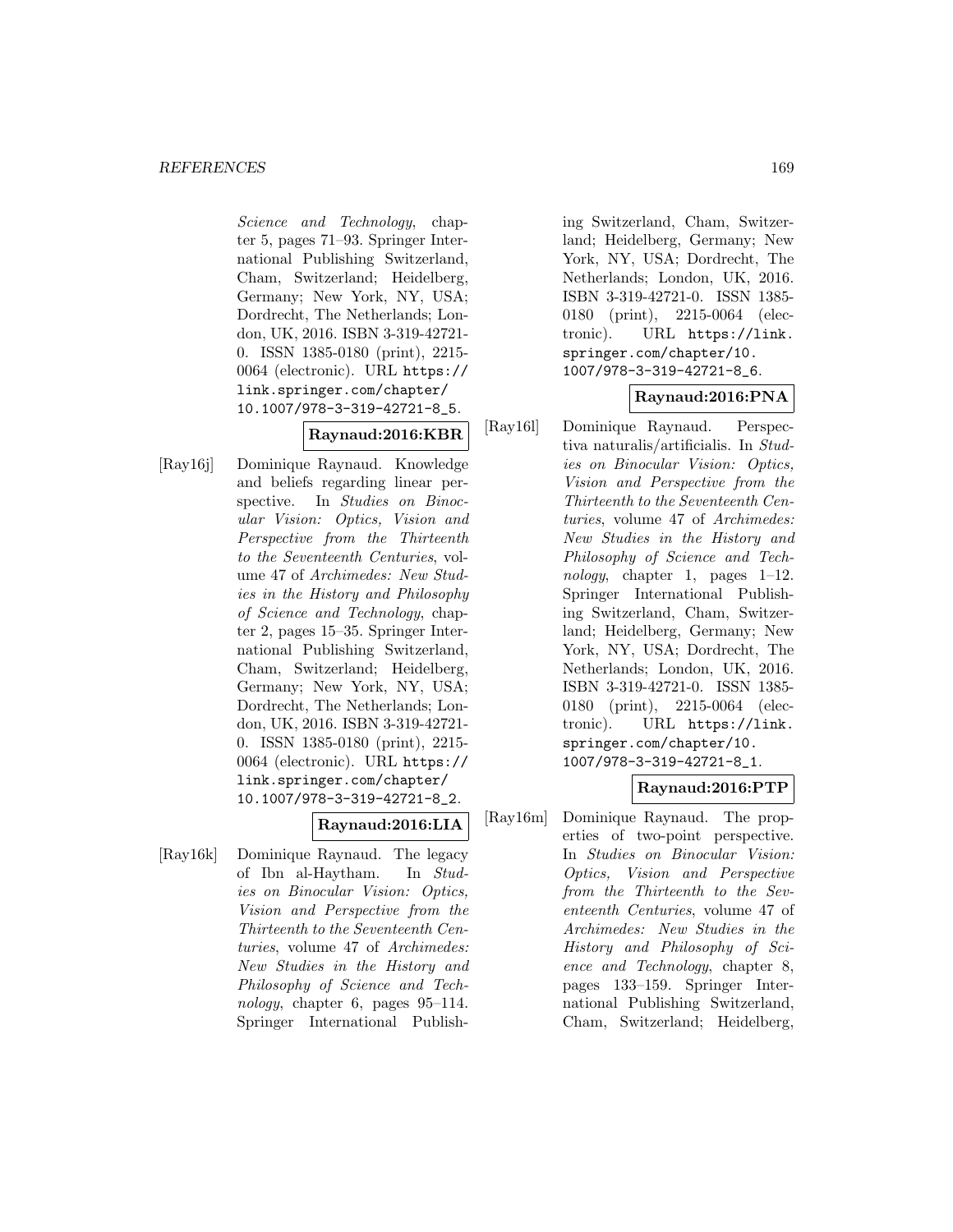Germany; New York, NY, USA; Dordrecht, The Netherlands; London, UK, 2016. ISBN 3-319-42721- 0. ISSN 1385-0180 (print), 2215- 0064 (electronic). URL https:// link.springer.com/chapter/ 10.1007/978-3-319-42721-8\_8.

## **Raynaud:2016:RTP**

[Ray16n] Dominique Raynaud. The rejection of the two-point perspective system. In Studies on Binocular Vision: Optics, Vision and Perspective from the Thirteenth to the Seventeenth Centuries, volume 47 of Archimedes: New Studies in the History and Philosophy of Science and Technology, chapter 7, pages 115–129. Springer International Publishing Switzerland, Cham, Switzerland; Heidelberg, Germany; New York, NY, USA; Dordrecht, The Netherlands; London, UK, 2016. ISBN 3-319-42721- 0. ISSN 1385-0180 (print), 2215- 0064 (electronic). URL https:// link.springer.com/chapter/ 10.1007/978-3-319-42721-8\_7.

## **Raynaud:2016:SBV**

[Ray16o] Dominique Raynaud. Studies on Binocular Vision: Optics, Vision and Perspective from the Thirteenth to the Seventeenth Centuries, volume 47 of Archimedes: New Studies in the History and Philosophy of Science and Technology. Springer International Publishing AG, Cham, Switzerland, 2016. ISBN 3-319-42720- 2 (hardcover), 3-319-42721-0 (ebook). ISSN 1385-0180 (print), 2215-0064 (electronic). xi + 297 pp. LCCN QP487 .R396 2016.

## **Raynaud:2016:UEP**

[Ray16p] Dominique Raynaud. Understanding errors in perspective. In Studies on Binocular Vision: Optics, Vision and Perspective from the Thirteenth to the Seventeenth Centuries, volume 47 of Archimedes: New Studies in the History and Philosophy of Science and Technology, chapter 3, pages 37– 52. Springer International Publishing Switzerland, Cham, Switzerland; Heidelberg, Germany; New York, NY, USA; Dordrecht, The Netherlands; London, UK, 2016. ISBN 3-319-42721-0. ISSN 1385- 0180 (print), 2215-0064 (electronic). URL https://link. springer.com/chapter/10. 1007/978-3-319-42721-8\_3.

#### **Raynaud:2016:WCC**

[Ray16q] Dominique Raynaud. The White– Carter Conjecture on synthetic perspective. In Studies on Binocular Vision: Optics, Vision and Perspective from the Thirteenth to the Seventeenth Centuries, volume 47 of Archimedes: New Studies in the History and Philosophy of Science and Technology, chapter 10, pages 177–189. Springer International Publishing Switzerland, Cham, Switzerland; Heidelberg, Germany; New York, NY, USA; Dordrecht, The Netherlands; London, UK, 2016. ISBN 3-319-42721-0. ISSN 1385- 0180 (print), 2215-0064 (electronic). URL https://link. springer.com/chapter/10. 1007/978-3-319-42721-8\_10.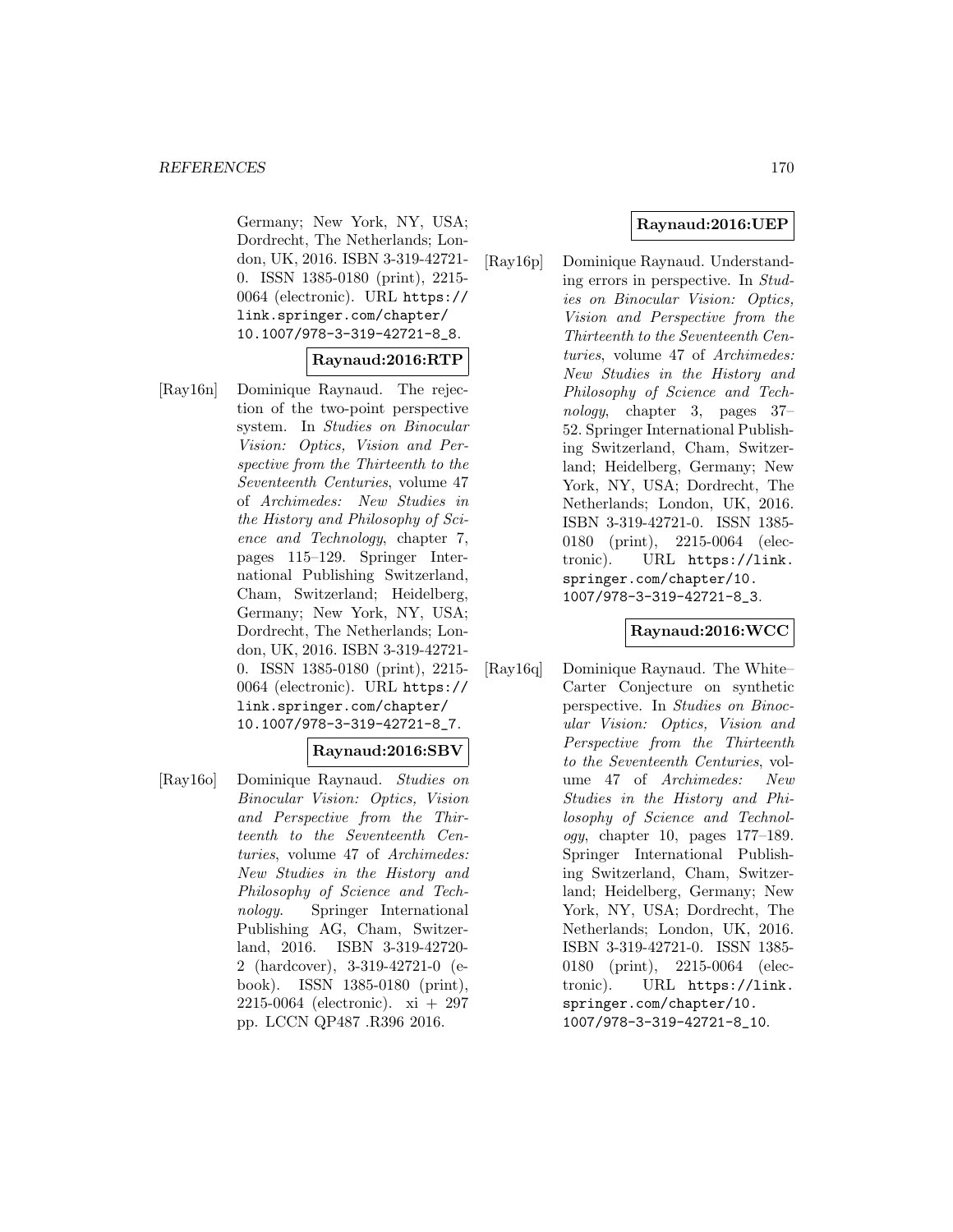#### **Renn:2003:HCF**

[RD03] Jürgen Renn and Peter Damerow. The hanging chain: A forgotten "discovery" buried in Galileo's notes on Mition. In Frederic L. Holmes, Jürgen Renn, and Hans-Jörg

Rheinberger, editors, Reworking the Bench: Research Notebooks in the History of Science, volume 7 of Archimedes: New Studies in the History and Philosophy of Science and Technology, chapter 1, pages 1–24. Kluwer Academic Publishers, Norwell, MA, USA, and Dordrecht, The Netherlands, 2003. ISBN 0-306-48152-9. ISSN 1385-0180 (print), 2215-0064 (electronic). URL https://link. springer.com/chapter/10. 1007/0-306-48152-9\_1.

# **Rheinberger:2003:CCE**

[Rhe03] Hans-Jörg Rheinberger. Carl Correns' experiments with Pisum, 1896–1899. In Frederic L. Holmes, Jürgen Renn, and Hans-Jörg Rheinberger, editors, Reworking the Bench: Research Notebooks in the History of Science, volume 7 of Archimedes: New Studies in the History and Philosophy of Science and Technology, chapter 11, pages 221–252. Kluwer Academic Publishers, Norwell, MA, USA, and Dordrecht, The Netherlands, 2003. ISBN 0-306-48152-9. ISSN 1385-0180 (print), 2215-0064 (electronic). URL https://link. springer.com/chapter/10. 1007/0-306-48152-9\_11.

#### **Richardson:2006:FSS**

[Ric06] Alan Richardson. Freedom in a scientific society: Reading the context of Reichenbach's contexts. In Jutta Schickore and Friedrich Steinle, editors, Revisiting Discovery and Justification: Historical and philosophical perspectives on the context distinction, volume 14 of Archimedes: New Studies in the History and Philosophy of Science and Technol*ogy*, chapter 4, pages  $41-54$ . Springer, Dordrecht, The Netherlands, 2006. ISBN 1-4020-4251-5. ISSN 1385-0180 (print), 2215-0064 (electronic). URL https://link. springer.com/chapter/10. 1007/1-4020-4251-5\_4.

#### **Ritter:2016:ONA**

[Rit16] Jim Ritter. Otto Neugebauer and Ancient Egypt. In Alexander Jones, Christine Proust, and John M. Steele, editors, A Mathematician's Journeys: Otto Neugebauer and Modern Transformations of Ancient Science, volume 45 of Archimedes: New Studies in the History and Philosophy of Science and Technology, chapter 4, pages 127–163. Springer International Publishing Switzerland, Cham, Switzerland; Heidelberg, Germany; New York, NY, USA; Dordrecht, The Netherlands; London, UK, 2016. ISBN 3-319-25865-6. ISSN 1385- 0180 (print), 2215-0064 (electronic). URL https://link. springer.com/chapter/10. 1007/978-3-319-25865-2\_4.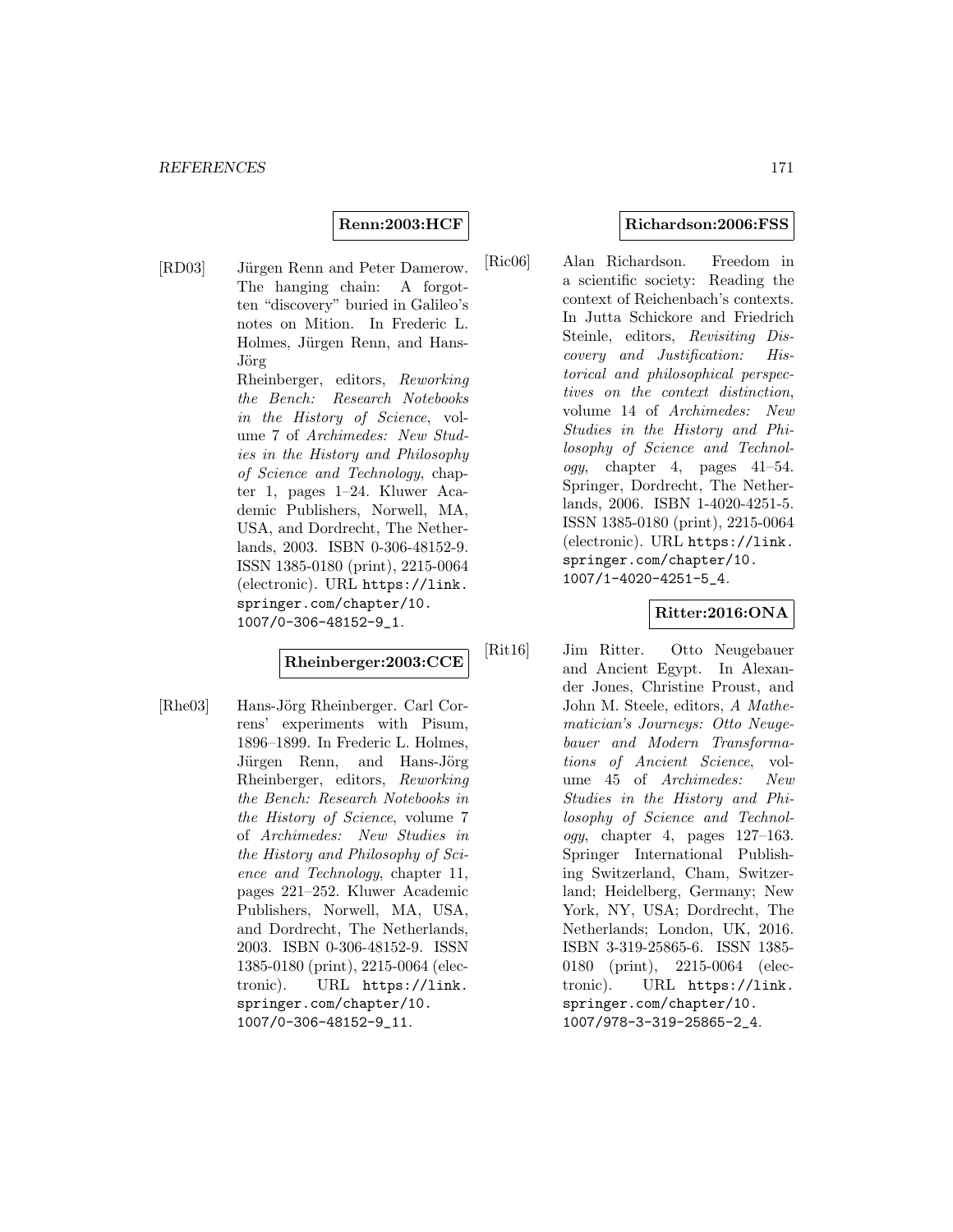## **Robadey:2015:WDG**

[Rob15] Anne Robadey. A work on the degree of generality revealed in the organization of enumerations: Poincaré's classification of singular points of differential equations. In Karine Chemla and Jacques Virbel, editors, Texts, Textual Acts and the History of Science, volume 42 of Archimedes: New Studies in the History and Philosophy of Science and Technol $oqy$ , chapter 10, pages  $385-419$ . Springer International Publishing Switzerland, Cham, Switzerland; Heidelberg, Germany; New York, NY, USA; Dordrecht, The Netherlands; London, UK, 2015. ISBN 3-319-16444-9. ISSN 1385- 0180 (print), 2215-0064 (electronic). URL https://link. springer.com/chapter/10. 1007/978-3-319-16444-1\_10.

#### **Roland:2000:PIR**

[Rol00] Alex Roland. Pools of invention: The role of patents in the development of American aircraft, 1917–1997. In Peter Galison and Alex Roland, editors, Atmospheric Flight in the Twentieth Century, volume 3 of Archimedes: New Studies in the History and Philosophy of Science and Technology, chapter 13, pages 323– 345. Kluwer Academic Publishers, Norwell, MA, USA, and Dordrecht, The Netherlands, 2000. ISBN 94-011-4379-X. ISSN 1385- 0180 (print), 2215-0064 (electronic). URL https://link. springer.com/chapter/10. 1007/978-94-011-4379-0\_13.

## **Rosinska:2006:MAU**

[Ros06] Grazyna Rosińska. "Mathematics for astronomy" at universities in Copernicus' time: Modern attitudes toward ancient problems. In Mordechai Feingold and Victor Navarro-Brotons, editors, Universities and Science in the Early Modern Period, volume 12 of Archimedes: New Studies in the History and Philosophy of Science and Technology, chapter 2, pages 9–28. Springer, Dordrecht, The Netherlands, 2006. ISBN 1-4020-3975-1. ISSN 1385- 0180 (print), 2215-0064 (electronic). URL https://link. springer.com/chapter/10. 1007/1-4020-3975-1\_2.

#### **Rothman:2011:CCK**

[Rot11] Aviva Rothman. From cosmos to confession: Kepler and the connection between astronomical and religious truth. In Patrick J. Boner, editor, Change and Continuity in Early Modern Cosmology, volume 27 of Archimedes: New Studies in the History and Philosophy of Science and Technology, chapter 7, pages 115–133. Springer Science+Business Media B.V., Dordrecht, The Netherlands, 2011. ISBN 94-007-0037-7. ISSN 1385-0180 (print), 2215-0064 (electronic). URL https://link. springer.com/chapter/10. 1007/978-94-007-0037-6\_7.

#### **Rowe:2016:GGN**

[Row16] David E. Rowe. From Graz to Göttingen: Neugebauer's early intellectual journey. In Alexan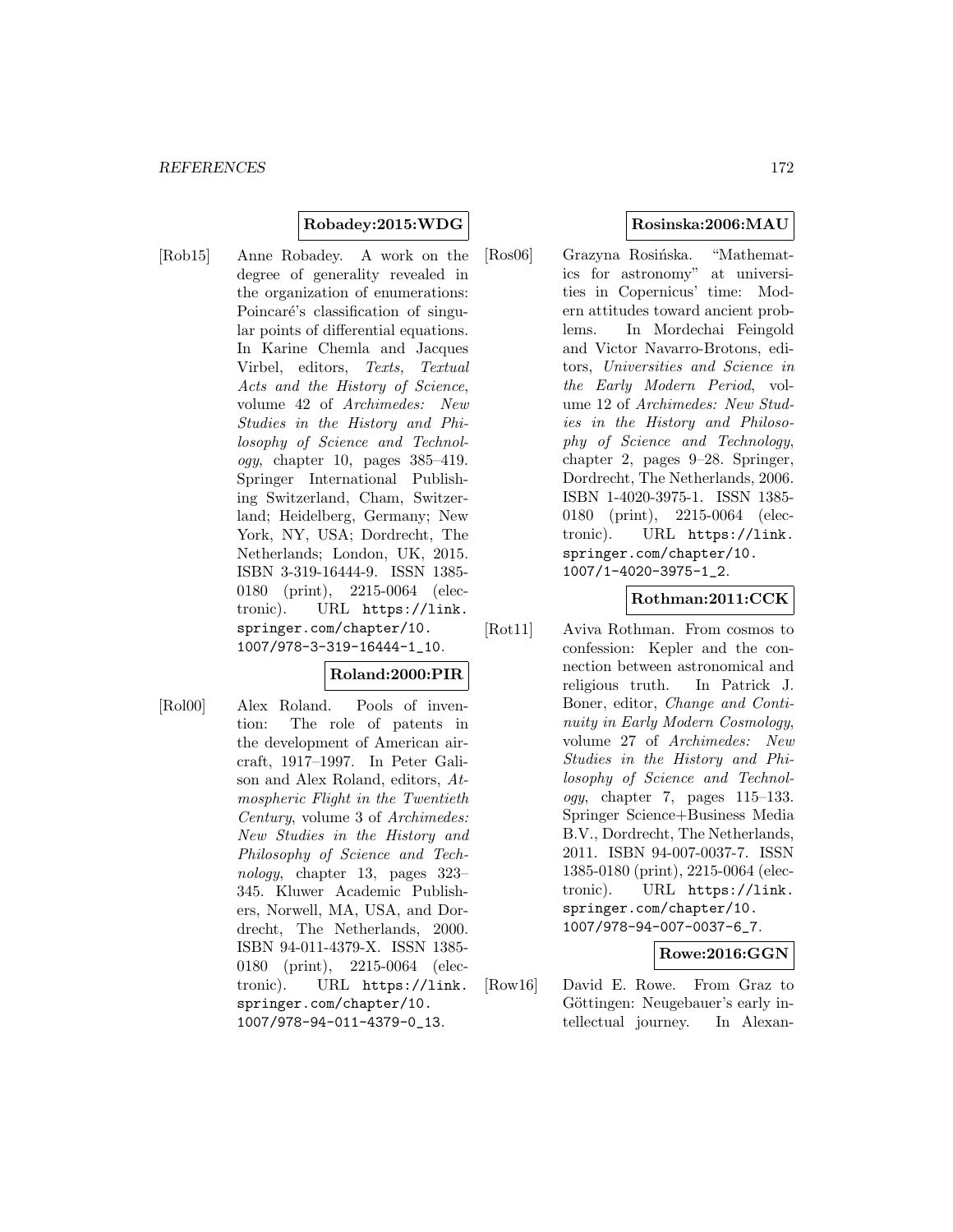der Jones, Christine Proust, and John M. Steele, editors, A Mathematician's Journeys: Otto Neugebauer and Modern Transformations of Ancient Science, volume 45 of Archimedes: New Studies in the History and Philosophy of Science and Technology, chapter 1, pages 1–59. Springer International Publishing Switzerland, Cham, Switzerland; Heidelberg, Germany; New York, NY, USA; Dordrecht, The Netherlands; London, UK, 2016. ISBN 3-319-25865- 6. ISSN 1385-0180 (print), 2215- 0064 (electronic). URL https:// link.springer.com/chapter/ 10.1007/978-3-319-25865-2\_1.

## **Renn:2003:EIR**

[RS03] Jürgen Renn and Tilman Sauer. Errors and insights: Reconstructing the genesis of general relativity from Einstein's Zürich Notebook. In Frederic L. Holmes, Jürgen Renn, and Hans-Jörg Rheinberger, editors, Reworking the Bench: Research Notebooks in the History of Science, volume 7 of Archimedes: New Studies in the History and Philosophy of Science and Technology, chapter 12, pages 253–268. Kluwer Academic Publishers, Norwell, MA, USA, and Dordrecht, The Netherlands, 2003. ISBN 0-306-48152-9. ISSN 1385-0180 (print), 2215-0064 (electronic). URL https://link. springer.com/chapter/10. 1007/0-306-48152-9\_12.

## **Rupke:2012:FDB**

[Rup12] Nicolaas A. Rupke. Five discourses of Bible and science 1750–2000. In Jed Z. Buchwald, editor, A Master of Science History: Essays in Honor of Charles Coulston Gillispie, volume 30 of Archimedes: New Studies in the History and Philosophy of Science and Technol $oqu$ , chapter 11, pages 179–195. Springer Science+Business Media B.V., Dordrecht, The Netherlands, 2012. ISBN 94-007-2627-9. ISSN 1385-0180 (print), 2215-0064 (electronic). URL https://link. springer.com/chapter/10. 1007/978-94-007-2627-7\_11.

## **Rutkin:2010:UAP**

[Rut10] H. Darrel Rutkin. The use and abuse of Ptolemy's Tetrabiblos in Renaissance and Early Modern Europe: Two case studies (Giovanni Pico della Mirandola and Filippo Fantoni). In Alexander Jones, editor, Ptolemy in Perspective: Use and Criticism of his Work from Antiquity to the Nineteenth Century, volume 23 of Archimedes: New Studies in the History and Philosophy of Science and Technology, chapter 6, pages  $135-149$ . Springer Science+Business Media B.V., Dordrecht, The Netherlands, 2010. ISBN 90-481-2788-2. ISSN 1385-0180 (print), 2215-0064 (electronic). URL https://link. springer.com/chapter/10. 1007/978-90-481-2788-7\_6.

#### **Rutkin:2019:ATA**

[Rut19a] H. Darrel Rutkin. Astrology and theology in Albertus Magnus and Thomas Aquinas: Fate, divination and Providence. In Sapientia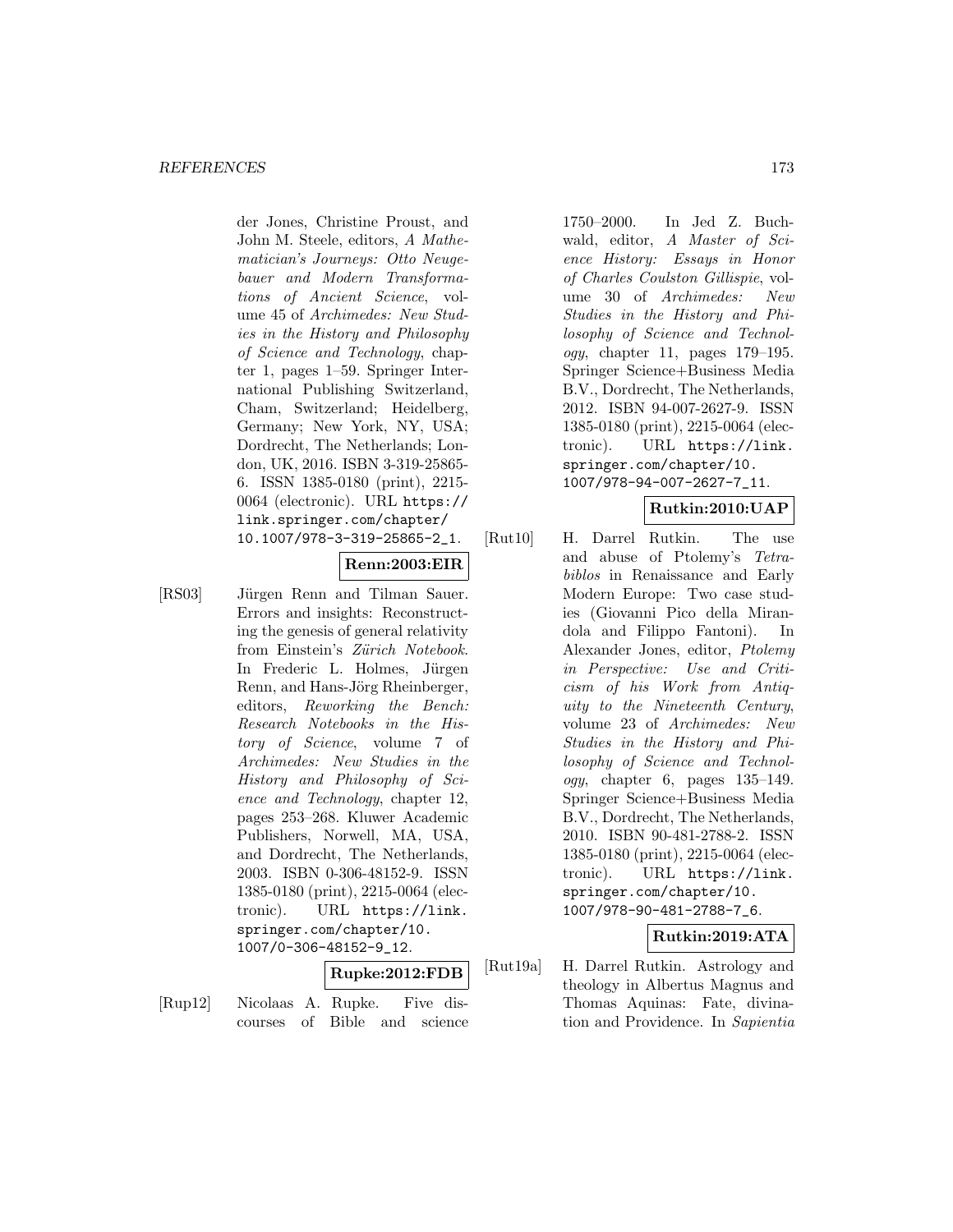Astrologica: Astrology, Magic and Natural Knowledge, ca. 1250–1800 [Rut19r], chapter 5, pages 173– 234. CODEN ???? ISBN 3-030- 10778-7, 3-030-10779-5 (e-book), 3-030-10780-9. ISSN ???? LCCN B108-5802; QB25. URL https:// link.springer.com/chapter/ 10.1007/978-3-030-10779-6\_5.

# **Rutkin:2019:ATR**

[Rut19b] H. Darrel Rutkin. Astrology and theology/religion in Roger Bacon. In Sapientia Astrologica: Astrology, Magic and Natural Knowledge, ca. 1250–1800 [Rut19r], chapter 6, pages 235– 270. CODEN ???? ISBN 3-030- 10778-7, 3-030-10779-5 (e-book), 3-030-10780-9. ISSN ???? LCCN B108-5802; QB25. URL https:// link.springer.com/chapter/ 10.1007/978-3-030-10779-6\_6.

## **Rutkin:2019:ASP**

[Rut19c] H. Darrel Rutkin. Astrology in society, politics and culture. In Sapientia Astrologica: Astrology, Magic and Natural Knowledge, ca. 1250–1800 [Rut19r], chapter 11, pages 423–463. CO-DEN ???? ISBN 3-030-10778- 7, 3-030-10779-5 (e-book), 3-030- 10780-9. ISSN ???? LCCN B108- 5802; QB25. URL https://link. springer.com/chapter/10. 1007/978-3-030-10779-6\_11.

**Rutkin:2019:BM**

[Rut19d] H. Darrel Rutkin. Back matter. In Sapientia Astrologica: Astrology, Magic and Natural Knowledge, ca. 1250–1800 [Rut19r], pages 465– 515. ISBN 3-030-10778-7, 3-030-

10779-5 (e-book), 3-030-10780-9. ISSN 1385-0180 (print), 2215-0064 (electronic). LCCN B108-5802; QB25.

# **Rutkin:2019:DAR**

[Rut19e] H. Darrel Rutkin. Defending astrology: Roger Bacon and the Speculum Astronomiae. In Sapientia Astrologica: Astrology, Magic and Natural Knowledge, ca. 1250–1800 [Rut19r], chapter 4, pages 117–167. CO-DEN ???? ISBN 3-030-10778- 7, 3-030-10779-5 (e-book), 3-030- 10780-9. ISSN ???? LCCN B108- 5802; QB25. URL https://link. springer.com/chapter/10. 1007/978-3-030-10779-6\_4.

## **Rutkin:2019:DCA**

[Rut19f] H. Darrel Rutkin. Disciplinary configurations: Astrology and the mathematical disciplines. In Sapientia Astrologica: Astrology, Magic and Natural Knowledge, ca. 1250–1800 [Rut19r], chapter 9, pages 367–383. CO-DEN ???? ISBN 3-030-10778- 7, 3-030-10779-5 (e-book), 3-030- 10780-9. ISSN ???? LCCN B108- 5802; QB25. URL https://link. springer.com/chapter/10. 1007/978-3-030-10779-6\_9.

## **Rutkin:2019:FMa**

[Rut19g] H. Darrel Rutkin. Front matter. In Sapientia Astrologica: Astrology, Magic and Natural Knowledge, ca. 1250–1800 [Rut19r], pages i–lxxxix. ISBN 3-030-10778- 7, 3-030-10779-5 (e-book), 3-030- 10780-9. ISSN 1385-0180 (print),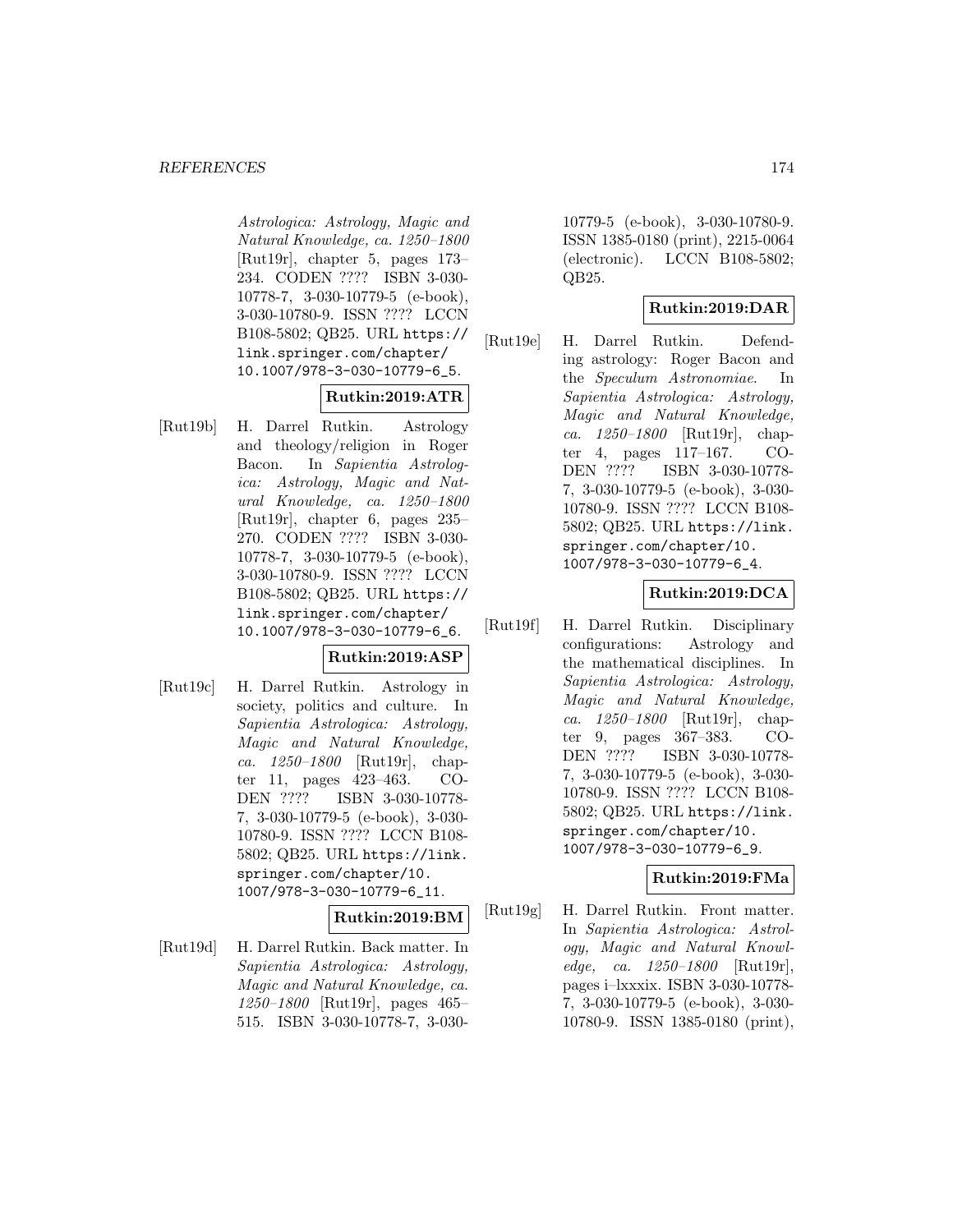2215-0064 (electronic). LCCN B108-5802; QB25. URL https: //link.springer.com/book/10. 1007/978-3-030-10779-6.

#### **Rutkin:2019:FMb**

[Rut19h] H. Darrel Rutkin. Front matter. In Sapientia Astrologica: Astrology, Magic and Natural Knowledge, ca. 1250–1800 [Rut19r], pages 1–3. ISBN 3-030-10778-7, 3-030-10779- 5 (e-book), 3-030-10780-9. ISSN 1385-0180 (print), 2215-0064 (electronic). LCCN B108-5802; QB25.

## **Rutkin:2019:FMc**

[Rut19i] H. Darrel Rutkin. Front matter. In Sapientia Astrologica: Astrology, Magic and Natural Knowledge, ca. 1250–1800 [Rut19r], pages 169– 171. ISBN 3-030-10778-7, 3-030- 10779-5 (e-book), 3-030-10780-9. ISSN 1385-0180 (print), 2215-0064 (electronic). LCCN B108-5802; QB25.

## **Rutkin:2019:FMd**

[Rut19j] H. Darrel Rutkin. Front matter. In Sapientia Astrologica: Astrology, Magic and Natural Knowledge, ca. 1250–1800 [Rut19r], pages 271– 273. ISBN 3-030-10778-7, 3-030- 10779-5 (e-book), 3-030-10780-9. ISSN 1385-0180 (print), 2215-0064 (electronic). LCCN B108-5802; QB25.

#### **Rutkin:2019:FMe**

[Rut19k] H. Darrel Rutkin. Front matter. In Sapientia Astrologica: Astrology, Magic and Natural Knowledge, ca. 1250–1800 [Rut19r], pages 363– 365. ISBN 3-030-10778-7, 3-030-

10779-5 (e-book), 3-030-10780-9. ISSN 1385-0180 (print), 2215-0064 (electronic). LCCN B108-5802; QB25.

## **Rutkin:2019:IAT**

[Rut19l] H. Darrel Rutkin. Imagines astronomicae (talismans) in the Speculum astronomiae, Albertus Magnus and Thomas Aquinas. In Sapientia Astrologica: Astrology, Magic and Natural Knowledge, ca.  $1250 - 1800$  [Rut19r], chapter 7, pages 275–315. CO-DEN ???? ISBN 3-030-10778- 7, 3-030-10779-5 (e-book), 3-030- 10780-9. ISSN ???? LCCN B108- 5802; QB25. URL https://link. springer.com/chapter/10. 1007/978-3-030-10779-6\_7.

## **Rutkin:2019:IFU**

[Rut19m] H. Darrel Rutkin. Institutional foundations: The universities. In Sapientia Astrologica: Astrology, Magic and Natural Knowledge, ca. 1250–1800 [Rut19r], chapter 10, pages 385–421. CO-DEN ???? ISBN 3-030-10778- 7, 3-030-10779-5 (e-book), 3-030- 10780-9. ISSN ???? LCCN B108- 5802; QB25. URL https://link. springer.com/chapter/10. 1007/978-3-030-10779-6\_10.

## **Rutkin:2019:LNP**

[Rut19n] H. Darrel Rutkin. Ligamentum naturalis philosophiae et metaphysicae: Astrology and Aristotelian natural philosophy. In Sapientia Astrologica: Astrology, Magic and Natural Knowledge, ca. 1250–1800 [Rut19r], chapter 1, pages 5–39. CODEN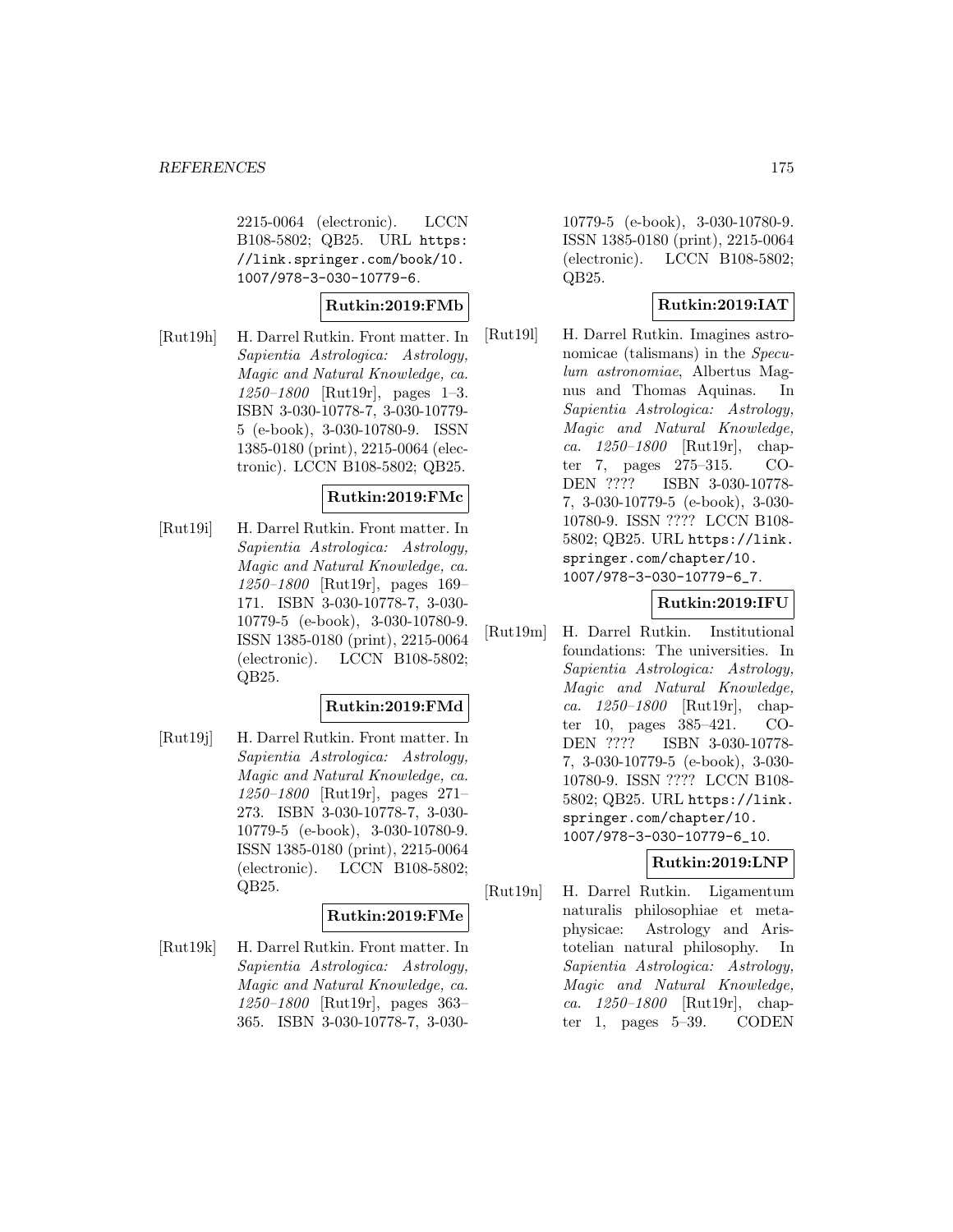???? ISBN 3-030-10778-7, 3-030- 10779-5 (e-book), 3-030-10780-9. ISSN ???? LCCN B108- 5802; QB25. URL https://link. springer.com/chapter/10. 1007/978-3-030-10779-6\_1.

## **Rutkin:2019:MPM**

[Rut19o] H. Darrel Rutkin. Mathematizing the picture: Mathematics, perspectiva and astrology in Roger Bacon and Albertus Magnus. In Sapientia Astrologica: Astrology, Magic and Natural Knowledge, ca. 1250–1800 [Rut19r], chapter 2, pages 41–92. CO-DEN ???? ISBN 3-030-10778- 7, 3-030-10779-5 (e-book), 3-030- 10780-9. ISSN ???? LCCN B108- 5802; QB25. URL https://link. springer.com/chapter/10. 1007/978-3-030-10779-6\_2.

#### **Rutkin:2019:NPF**

[Rut19p] H. Darrel Rutkin. The natural philosophical foundations for astro-

> logical revolutions: Albertus Magnus's commentary on the pseudo-Aristotelian De Causis Proprietatum Elementorum. In Sapientia Astrologica: Astrology, Magic and Natural Knowledge, ca. 1250–1800 [Rut19r], chapter 3, pages 93–115. CODEN ???? ISBN 3-030-10778- 7, 3-030-10779-5 (e-book), 3-030- 10780-9. ISSN ???? LCCN B108- 5802; QB25. URL https://link. springer.com/chapter/10. 1007/978-3-030-10779-6\_3.

## **Rutkin:2019:OVS**

[Rut19q] H. Darrel Rutkin. Opera et verba sapientiae: Astrology and magic

in Roger Bacon. In Sapientia Astrologica: Astrology, Magic and Natural Knowledge, ca. 1250–1800 [Rut19r], chapter 8, pages 317– 362. CODEN ???? ISBN 3-030- 10778-7, 3-030-10779-5 (e-book), 3-030-10780-9. ISSN ???? LCCN B108-5802; QB25. URL https:// link.springer.com/chapter/ 10.1007/978-3-030-10779-6\_8.

## **Rutkin:2019:SAA**

[Rut19r] H. Darrel Rutkin. Sapientia Astrologica: Astrology, Magic and Natural Knowledge, ca. 1250–1800, volume 55 of Archimedes: New Studies in the History and Philosophy of Science and Technology. Springer International Publishing AG, Cham, Switzerland, 2019. ISBN 3-030-10778-7, 3-030- 10779-5 (e-book), 3-030-10780-9. ISSN 1385-0180 (print), 2215-0064 (electronic).  $lxx\dot{x} + 515 + 9$  pp. LCCN B108-5802; QB25.

#### **Simoes:1999:CKE**

[SCD99] Ana Simões, Ana Carneiro, and Maria Paula Diogo. Constructing knowledge: Eighteenth-Century Portugal and the new sciences. In Kostas Gavroglu, editor, The Sciences in the European Periphery During the Enlightenment, volume 2 of Archimedes: New Studies in the History and Philosophy of Science and Technology, chapter 1, pages 1–40. Kluwer Academic Publishers, Norwell, MA, USA, and Dordrecht, The Netherlands, 1999. ISBN 94-011-4770-1. ISSN 1385-0180 (print), 2215-0064 (electronic). URL https://link.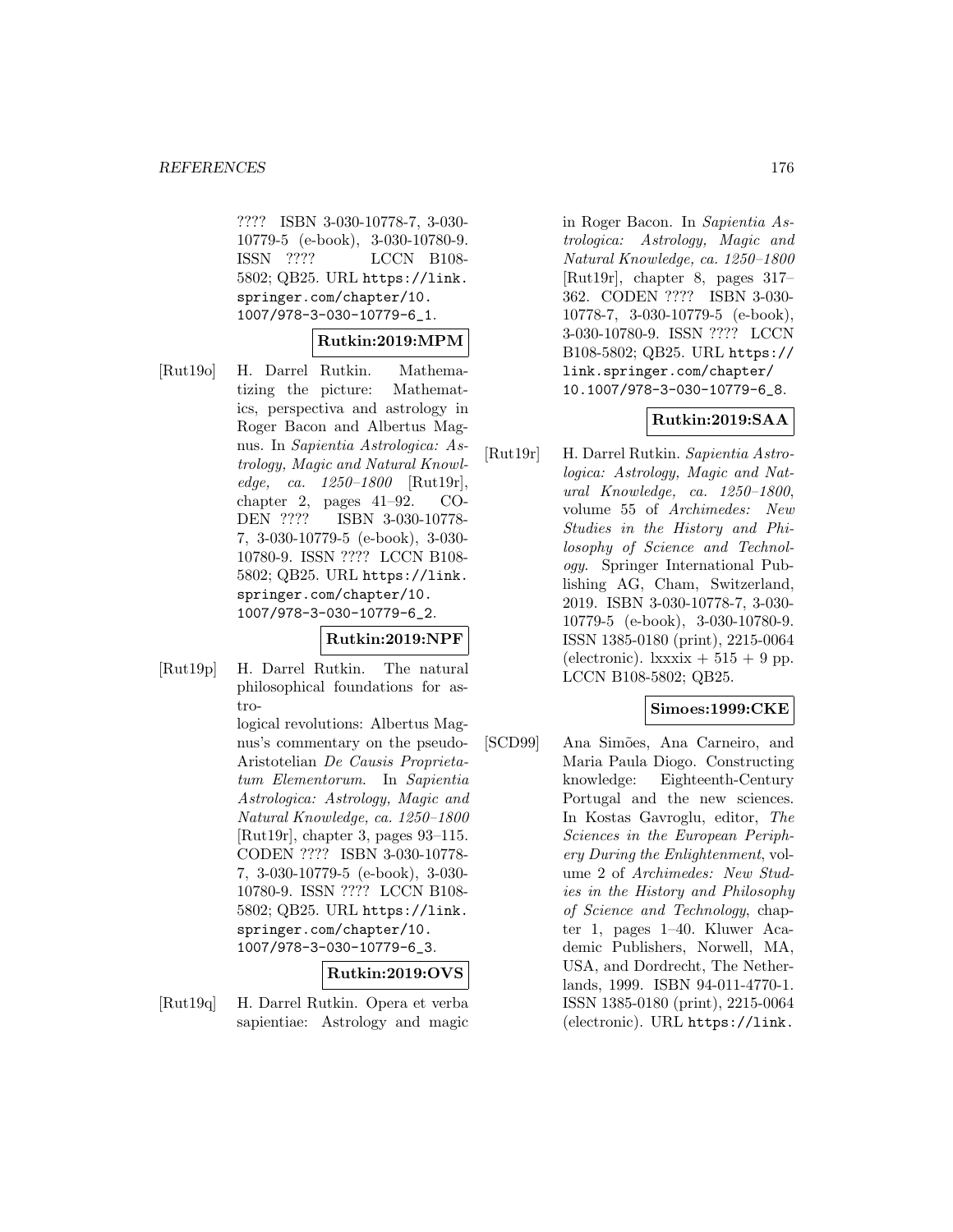springer.com/chapter/10. 1007/978-94-011-4770-5\_1.

#### **Schatzberg:2000:WAW**

[Sch00] Eric Schatzberg. Wooden airplanes in World War II: National comparisons and symbolic culture. In Peter Galison and Alex Roland, editors, Atmospheric Flight in the Twentieth Century, volume 3 of Archimedes: New Studies in the History and Philosophy of Science and Technology, chapter 6, pages 183–205. Kluwer Academic Publishers, Norwell, MA, USA, and Dordrecht, The Netherlands, 2000. ISBN 94-011-4379-X. ISSN 1385-0180 (print), 2215-0064 (electronic). URL https://link. springer.com/chapter/10. 1007/978-94-011-4379-0\_6.

# **Schafer:2006:AVD**

[Sch06a] Lothar Schäfer. Autonomy versus development: Duhem on progress in science. In Jutta Schickore and Friedrich Steinle, editors, Revisiting Discovery and Justification: Historical and philosophical perspectives on the context distinction, volume 14 of Archimedes: New Studies in the History and Philosophy of Science and Technology, chapter 6, pages 79–97. Springer, Dordrecht, The Netherlands, 2006. ISBN 1-4020-4251-5. ISSN 1385-0180 (print), 2215-0064 (electronic). URL https://link. springer.com/chapter/10. 1007/1-4020-4251-5\_6.

#### **Schickore:2006:FPC**

[Sch06b] Jutta Schickore. A forerunner? — perhaps, but not to the context distinction. William Whewell's Germano–Cantabrigian history of the fundamental ideas. In Jutta Schickore and Friedrich Steinle, editors, Revisiting Discovery and Justification: Historical and philosophical perspectives on the context distinction, volume 14 of Archimedes: New Studies in the History and Philosophy of Science and Technology, chapter 5, pages 57–77. Springer, Dordrecht, The Netherlands, 2006. ISBN 1-4020-4251-5. ISSN 1385-0180 (print), 2215-0064 (electronic). URL https://link. springer.com/chapter/10. 1007/1-4020-4251-5\_5.

## **Schiemann:2006:IJD**

[Sch06c] Gregor Schiemann. Inductive justification and discovery. On Hans Reichenbach's foundation of the autonomy of the philosophy of science. In Jutta Schickore and Friedrich Steinle, editors, Revisiting Discovery and Justification: Historical and philosophical perspectives on the context distinction, volume 14 of Archimedes: New Studies in the History and Philosophy of Science and Technology, chapter 3, pages 23–39. Springer, Dordrecht, The Netherlands, 2006. ISBN 1-4020-4251-5. ISSN 1385-0180 (print), 2215-0064 (electronic). URL https://link. springer.com/chapter/10. 1007/1-4020-4251-5\_3.

## **Schiemann:2009:HHM**

[Sch09] Gregor Schiemann, editor. Hermann von Helmholtz's Mechanism: The Loss of Certainty: a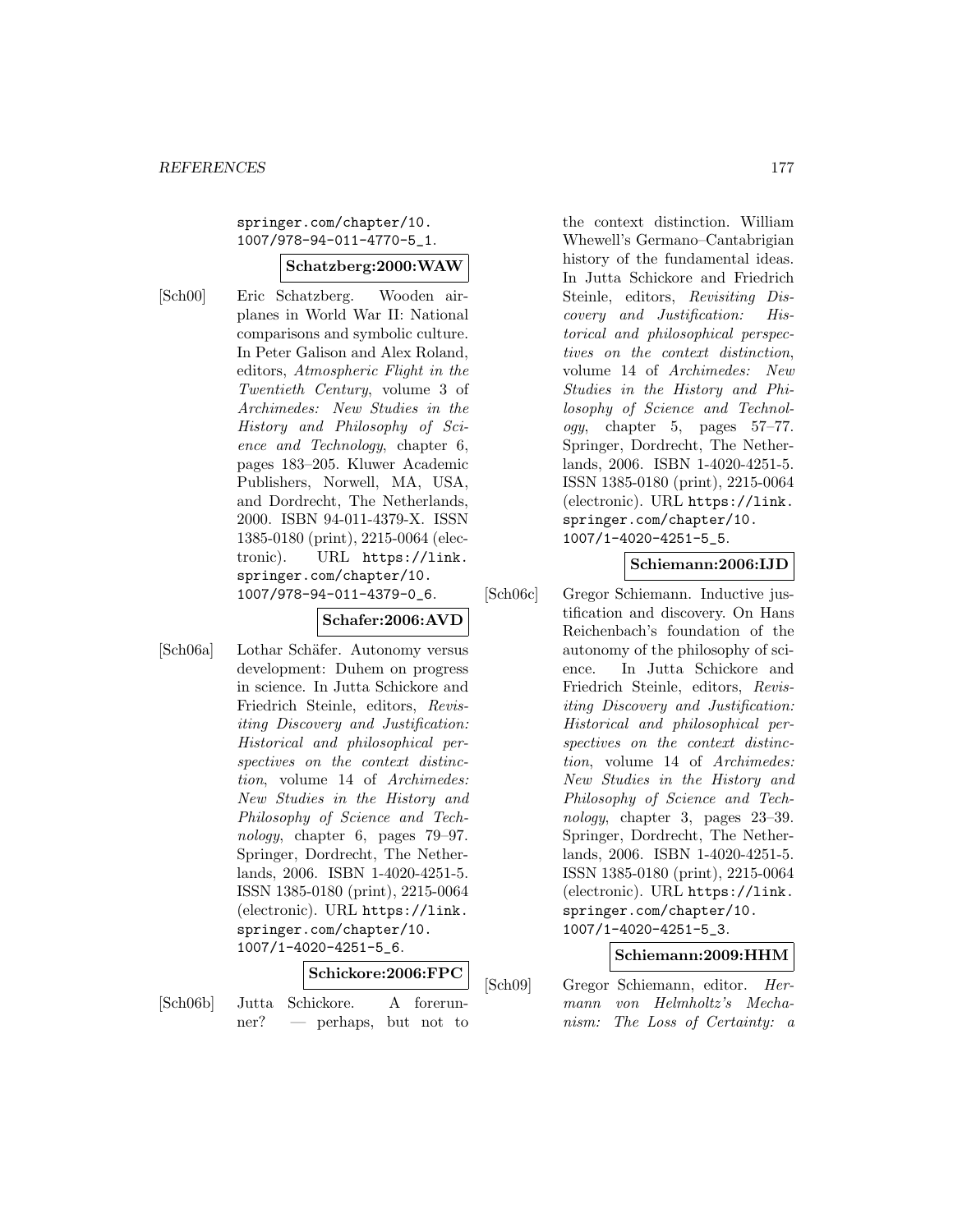Study on the Transition from Classical to Modern Philosophy of Nature, volume 17 of Archimedes: New Studies in the History and Philosophy of Science and Technology. Springer Netherlands, Dordrecht, The Netherlands, 2009. ISBN 1-4020-5629-X (hardcover), 1-4020-5630-3 (e-book). ISSN 1385-0180 (print), 2215-0064 (electronic).  $x + 282$  pp. LCCN B3279.H54 S3513 2009.

## **Schmaus:2010:UEF**

[Sch10] Warren Schmaus. Understanding and explanation in France: From Maine de Biran's Méthode Psychologique to Durkheim's Les Formes

> Élémentaires de la vie Religieuse. In Uljana Feest, editor, Historical Perspectives on Erklären and Verstehen, volume 21 of Archimedes: New Studies in the History and Philosophy of Science and Technology, chapter 6, pages  $101-120$ . Springer Science+Business Media B.V., Dordrecht, The Netherlands, 2010. ISBN 90-481-3540-0. ISSN 1385-0180 (print), 2215-0064 (electronic). URL https://link. springer.com/chapter/10. 1007/978-90-481-3540-0\_6.

> > **Schabas:2017:MFT**

[Sch17] Margaret Schabas. More food for thought: Mill, Coleridge and the dismal science of economics. In Jed Buchwald and Larry Stewart, editors, The Romance of Science: Essays in Honour of Trevor H. Levere, volume 52 of Archimedes: New Studies in the History and Philosophy of Science and Tech-

nology, chapter 9, pages 151– 162. Springer International Publishing AG, Cham, Switzerland, 2017. ISBN 3-319-58436-7. ISSN 1385-0180 (print), 2215-0064 (electronic). URL https://link. springer.com/chapter/10. 1007/978-3-319-58436-2\_9.

#### **Sturm:2006:HCW**

[SG06] Thomas Sturm and Gerd Gigerenzer. How can we use the distinction between discovery and justification? On the weaknesses of the strong programme in the sociology of science. In Jutta Schickore and Friedrich Steinle, editors, Revisiting Discovery and Justification: Historical and philosophical perspectives on the context distinction, volume 14 of Archimedes: New Studies in the History and Philosophy of Science and Technology, chapter 9, pages 133–158. Springer, Dordrecht, The Netherlands, 2006. ISBN 1-4020-4251-5. ISSN 1385-0180 (print), 2215-0064 (electronic). URL https://link. springer.com/chapter/10. 1007/1-4020-4251-5\_9.

## **Shapiro:2003:NON**

[Sha03] Alan E. Shapiro. Newton's optical notebooks: Public versus private data. In Frederic L. Holmes, Jürgen Renn, and Hans-Jörg Rheinberger, editors, Reworking the Bench: Research Notebooks in the History of Science, volume 7 of Archimedes: New Studies in the History and Philosophy of Science and Technology, chapter 3, pages 43–65. Kluwer Academic Publishers, Norwell, MA,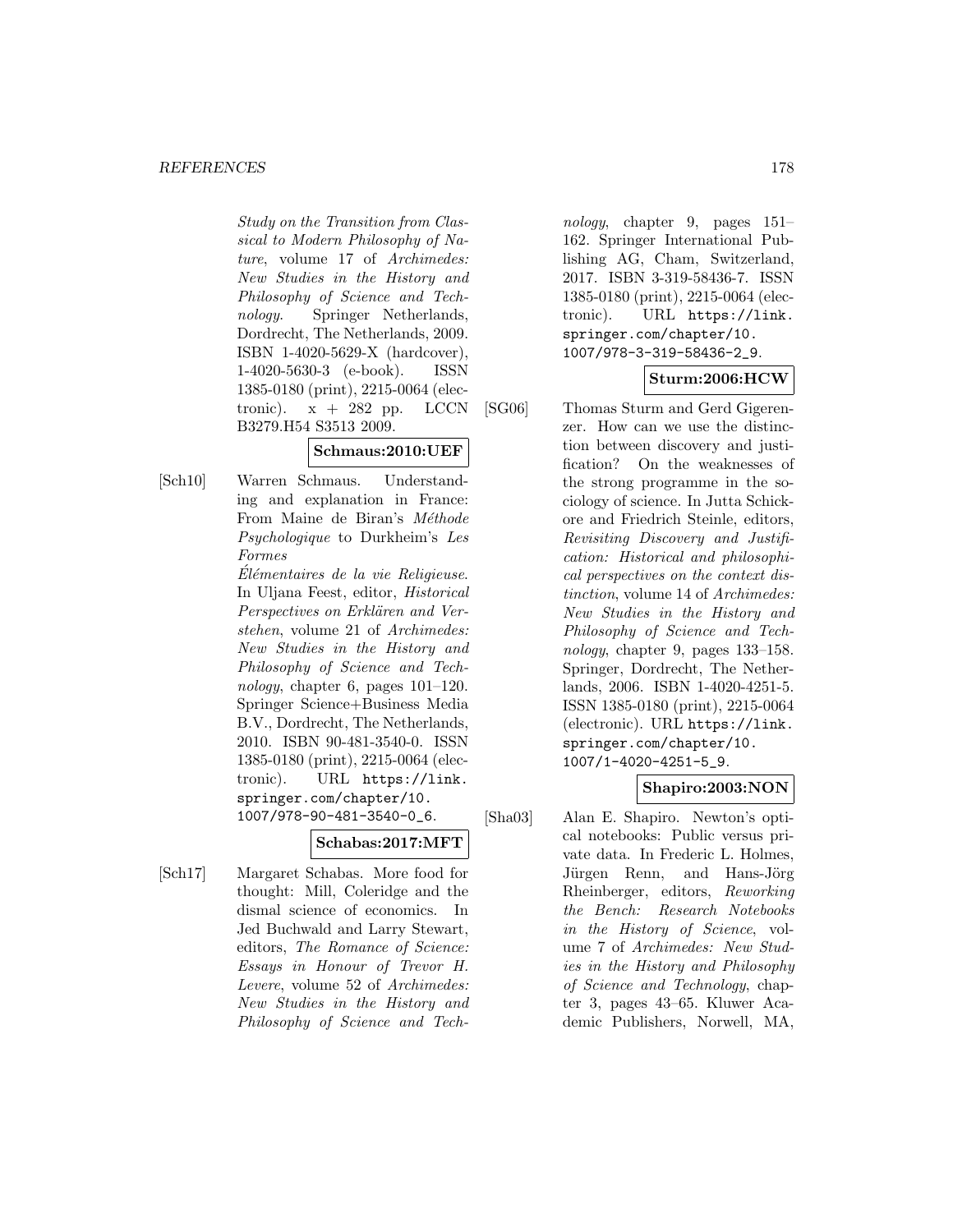USA, and Dordrecht, The Netherlands, 2003. ISBN 0-306-48152-9. ISSN 1385-0180 (print), 2215-0064 (electronic). URL https://link. springer.com/chapter/10. 1007/0-306-48152-9\_3.

#### **Shapiro:2005:SEN**

[Sha05] Alan E. Shapiro. Skating on the edge: Newton's investigation of chromatic dispersion and achromatic prisms and lenses. In Jed Z. Buchwald and Allan Franklin, editors, Wrong for the Right Reasons, volume 11 of Archimedes: New Studies in the History and Philosophy of Science and Technology, chapter 6, pages 99–125. Springer, Dordrecht, The Netherlands, 2005. ISBN 1-4020-3048-7. ISSN 1385-0180 (print), 2215-0064 (electronic). URL https://link. springer.com/chapter/10. 1007/1-4020-3048-7\_6.

#### **Sibum:2003:NNK**

[Sib03] H. Otto Sibum. Narrating by numbers: Keeping an account of Early 19th Century laboratory experiences. In Frederic L. Holmes, Jürgen Renn, and Hans-Jörg Rheinberger, editors, Reworking the Bench: Research Notebooks in the History of Science, volume 7 of Archimedes: New Studies in the History and Philosophy of Science and Technology, chapter 7, pages 141– 158. Kluwer Academic Publishers, Norwell, MA, USA, and Dordrecht, The Netherlands, 2003. ISBN 0-306-48152-9. ISSN 1385- 0180 (print), 2215-0064 (electronic). URL https://link.

springer.com/chapter/10. 1007/0-306-48152-9\_7.

#### **Siraisi:2017:LL**

[Sir17] Nancy Siraisi. A life of learning. In Gideon Manning and Cynthia Klestinec, editors, Professors, Physicians and Practices in the History of Medicine: Essays in Honor of Nancy Siraisi, volume 50 of Archimedes: New Studies in the History and Philosophy of Science and Technology, chapter 2, pages 15–28. Springer International Publishing AG, Cham, Switzerland, 2017. ISBN 3-319-56514-1. ISSN 1385-0180 (print), 2215-0064 (electronic). URL https://link. springer.com/chapter/10. 1007/978-3-319-56514-9\_2.

#### **Sivin:2015:BM**

[Siv15a] Nathan Sivin. Back matter. In Health Care in Eleventh-Century China, volume 43 of Archimedes: New Studies in the History and Philosophy of Science and Technology, pages 193–223. Springer International Publishing Switzerland, Cham, Switzerland; Heidelberg, Germany; New York, NY, USA; Dordrecht, The Netherlands; London, UK, 2015. ISBN 3-319-20427-0. ISSN 1385-0180 (print), 2215-0064 (electronic). URL https://link. springer.com/content/pdf/ bbm:978-3-319-20427-7/1.pdf.

## **Sivin:2015:CM**

[Siv15b] Nathan Sivin. Classical medicine. In Health Care in Eleventh-Century China, vol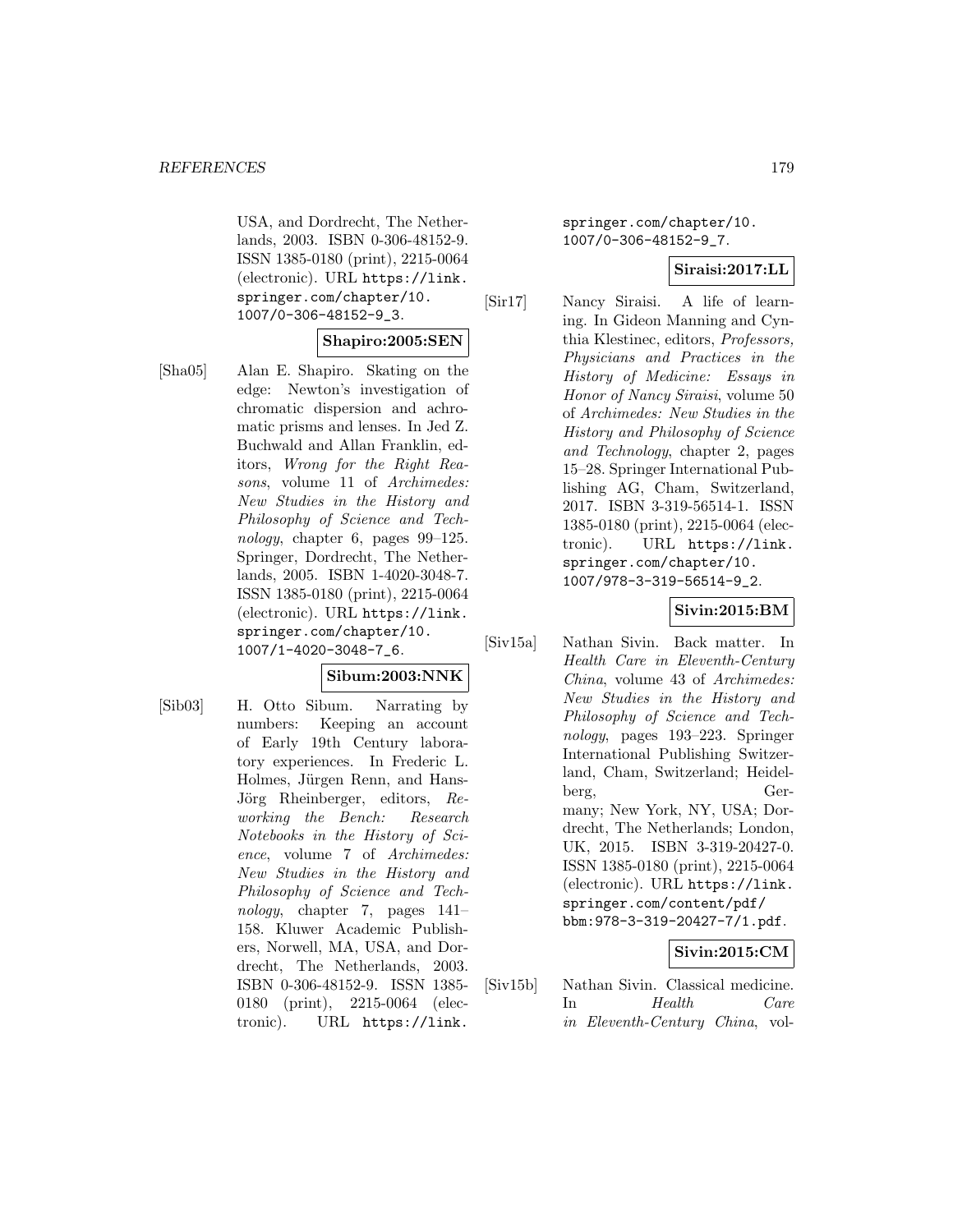ume 43 of Archimedes: New Studies in the History and Philosophy of Science and Technology, chapter 4, pages 53–91. Springer International Publishing Switzerland, Cham, Switzerland; Heidelberg, Germany; New York, NY, USA; Dordrecht, The Netherlands; London, UK, 2015. ISBN 3-319-20427- 0. ISSN 1385-0180 (print), 2215- 0064 (electronic). URL https:// link.springer.com/chapter/ 10.1007/978-3-319-20427-7\_4.

# **Sivin:2015:C**

[Siv15c] Nathan Sivin. Conclusions. In Health Care in Eleventh-Century China, volume 43 of Archimedes: New Studies in the History and Philosophy of Science and Technology, chapter 8, pages 183–192. Springer International Publishing Switzerland, Cham, Switzerland; Heidelberg, Germany; New York, NY, USA; Dordrecht, The Netherlands; London, UK, 2015. ISBN 3-319-20427-0. ISSN 1385- 0180 (print), 2215-0064 (electronic). URL https://link. springer.com/chapter/10. 1007/978-3-319-20427-7\_8.

## **Sivin:2015:FM**

[Siv15d] Nathan Sivin. Front matter. In Health Care in Eleventh-Century China, volume 43 of Archimedes: New Studies in the History and Philosophy of Science and Technology, pages i–xvii. Springer International Publishing Switzerland, Cham, Switzerland; Heidelberg, Germany; New York, NY, USA; Dordrecht, The Netherlands; London,

UK, 2015. ISBN 3-319-20427-0. ISSN 1385-0180 (print), 2215-0064 (electronic). URL https://link. springer.com/content/pdf/ bfm:978-3-319-20427-7/1.pdf.

## **Sivin:2015:HCE**

[Siv15e] Nathan Sivin. Health Care in Eleventh-Century China, volume 43 of Archimedes: New Studies in the History and Philosophy of Science and Technology. Springer International Publishing AG, Cham, Switzerland, 2015. ISBN 3-319-20426-2 (hardcover), 3-319-20427-0 (e-book). ISSN 1385-0180 (print), 2215-0064 (electronic).  $xvii + 223$  pp. LCCN RA527.

## **Sivin:2015:HCM**

[Siv15f] Nathan Sivin. Health care, medicine, and Chinese society. In Health Care in Eleventh-Century China, volume 43 of Archimedes: New Studies in the History and Philosophy of Science and Technology, chapter 1, pages 1–8. Springer International Publishing Switzerland, Cham, Switzerland; Heidelberg, Germany; New York, NY, USA; Dordrecht, The Netherlands; London, UK, 2015. ISBN 3-319-20427- 0. ISSN 1385-0180 (print), 2215- 0064 (electronic). URL https:// link.springer.com/chapter/ 10.1007/978-3-319-20427-7\_1.

#### **Sivin:2015:QE**

[Siv15g] Nathan Sivin. The question of efficacy. In Health Care in Eleventh-Century China, volume 43 of Archimedes: New Stud-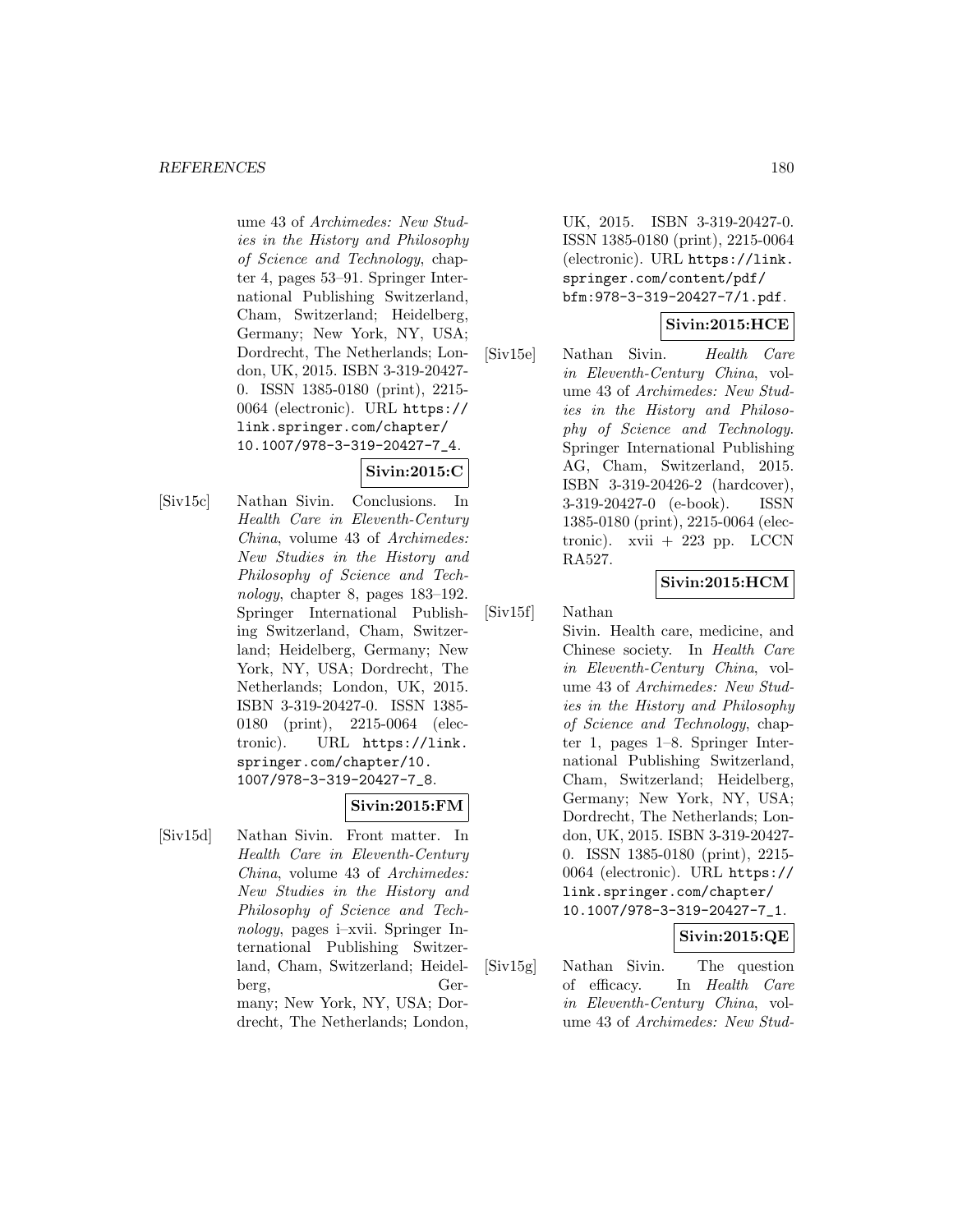ies in the History and Philosophy of Science and Technology, chapter 3, pages 31–52. Springer International Publishing Switzerland, Cham, Switzerland; Heidelberg, Germany; New York, NY, USA; Dordrecht, The Netherlands; London, UK, 2015. ISBN 3-319-20427- 0. ISSN 1385-0180 (print), 2215- 0064 (electronic). URL https:// link.springer.com/chapter/ 10.1007/978-3-319-20427-7\_3.

# **Sivin:2015:SDV**

[Siv15h] Nathan Sivin. Some definitions and viewpoints. In Health Care in Eleventh-Century China, volume 43 of Archimedes: New Studies in the History and Philosophy of Science and Technology, chapter 2, pages 9–30. Springer International Publishing Switzerland, Cham, Switzerland; Heidelberg, Germany; New York, NY, USA; Dordrecht, The Netherlands; London, UK, 2015. ISBN 3-319-20427- 0. ISSN 1385-0180 (print), 2215- 0064 (electronic). URL https:// link.springer.com/chapter/ 10.1007/978-3-319-20427-7\_2.

# **Sivin:2015:TER**

[Siv15i] Nathan Sivin. Therapy in elite religions. In Health Care in Eleventh-Century China, volume 43 of Archimedes: New Studies in the History and Philosophy of Science and Technology, chapter 6, pages 129–170. Springer International Publishing Switzerland, Cham, Switzerland; Heidelberg, Germany; New York, NY, USA; Dordrecht, The Netherlands; London, UK, 2015. ISBN 3-319-204270. ISSN 1385-0180 (print), 2215- 0064 (electronic). URL https:// link.springer.com/chapter/ 10.1007/978-3-319-20427-7\_6.

# **Sivin:2015:TPR**

[Siv15j] Nathan Sivin. Therapy in popular religion. In Health Care in Eleventh-Century China, volume 43 of Archimedes: New Studies in the History and Philosophy of Science and Technology, chapter 5, pages 93–128. Springer International Publishing Switzerland, Cham, Switzerland; Heidelberg, Germany; New York, NY, USA; Dordrecht, The Netherlands; London, UK, 2015. ISBN 3-319-20427- 0. ISSN 1385-0180 (print), 2215- 0064 (electronic). URL https:// link.springer.com/chapter/ 10.1007/978-3-319-20427-7\_5.

# **Sivin:2015:TSR**

[Siv15k] Nathan Sivin. Therapy in the state religion. In Health Care in Eleventh-Century China, volume 43 of Archimedes: New Studies in the History and Philosophy of Science and Technology, chapter 7, pages 171–181. Springer International Publishing Switzerland, Cham, Switzerland; Heidelberg, Germany; New York, NY, USA; Dordrecht, The Netherlands; London, UK, 2015. ISBN 3-319-20427-0. ISSN 1385- 0180 (print), 2215-0064 (electronic). URL https://link. springer.com/chapter/10. 1007/978-3-319-20427-7\_7.

# **Smith:2000:ETE**

[SM00] George E. Smith and David A.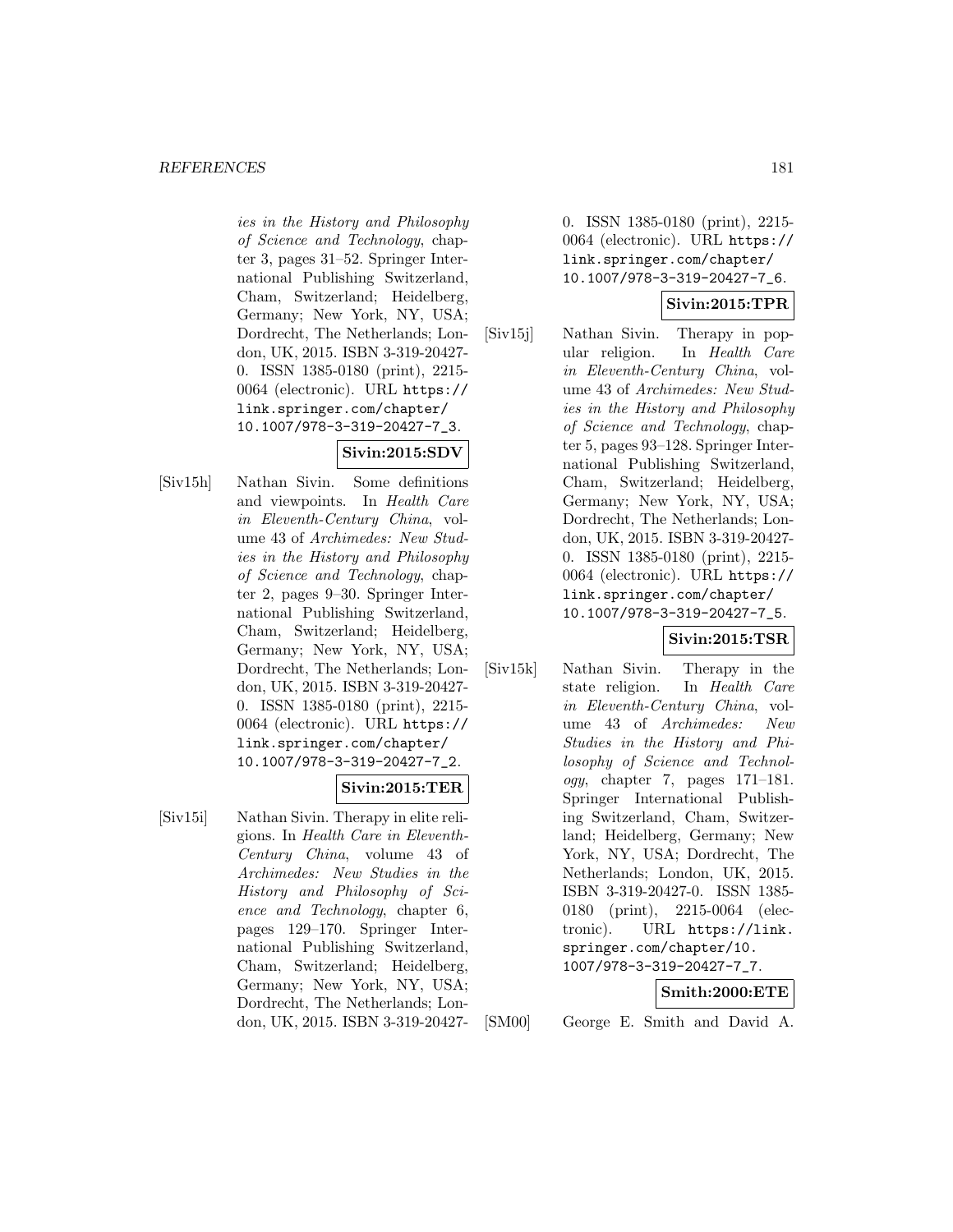Mindell. The emergence of the turbofan engine. In Peter Galison and Alex Roland, editors, Atmospheric Flight in the Twentieth Century, volume 3 of Archimedes: New Studies in the History and Philosophy of Science and Technology, chapter 4, pages 107–155. Kluwer Academic Publishers, Norwell, MA, USA, and Dordrecht, The Netherlands, 2000. ISBN 94-011-4379-X. ISSN 1385-0180 (print), 2215-0064 (electronic). URL https://link. springer.com/chapter/10. 1007/978-94-011-4379-0\_4.

#### **Sendra-Mocholi:2006:BUS**

[SM06] Cristina Sendra-Mocholí. Botany in university studies in the late 18th Century. The case of Valencia University. In Mordechai Feingold and Victor Navarro-Brotons, editors, Universities and Science in the Early Modern Period, volume 12 of Archimedes: New Studies in the History and Philosophy of Science and Technol $oqy$ , chapter 17, pages  $259-272$ . Springer, Dordrecht, The Netherlands, 2006. ISBN 1-4020-3975-1. ISSN 1385-0180 (print), 2215-0064 (electronic). URL https://link. springer.com/chapter/10. 1007/1-4020-3975-1\_17.

#### **Smith:2005:WWN**

[Smi05] George E. Smith. Was wrong Newton bad Newton? In Jed Z. Buchwald and Allan Franklin, editors, Wrong for the Right Reasons, volume 11 of Archimedes: New Studies in the History and Philosophy of Science and Tech-

nology, chapter 7, pages 127–160. Springer, Dordrecht, The Netherlands, 2005. ISBN 1-4020-3048-7. ISSN 1385-0180 (print), 2215-0064 (electronic). URL https://link. springer.com/chapter/10. 1007/1-4020-3048-7\_7.

## **Smith:2006:OTW**

[Smi06] John Kenly Smith, Jr. Organizing for total war: DuPont and smokeless powder in World War I. In Roy Macleod and Jeffrey Allan Johnson, editors, Frontline and Factory: Comparative Perspectives on the Chemical Industry at War,  $1914-1924$ , volume 16 of Archimedes: New Studies in the History and Philosophy of Science and Technology, chapter 10, pages  $167-178$ . Springer, Dordrecht, The Netherlands, 2006. ISBN 1-4020-5490-4. ISSN 1385-0180 (print), 2215-0064 (electronic). URL https://link. springer.com/chapter/10. 1007/1-4020-5490-4\_10.

# **Smith:2010:BTR**

[Smi10] Roger Smith. British thought on the relations between the natural sciences and the humanities, c. 1870–1910. In Uljana Feest, editor, Historical Perspectives on Erklären and Verstehen. volume 21 of Archimedes: New Studies in the History and Philosophy of Science and Technology, chapter 9, pages 161–185. Springer Science+Business Media B.V., Dordrecht, The Netherlands, 2010. ISBN 90-481-3540-0. ISSN 1385-0180 (print), 2215-0064 (electronic). URL https://link.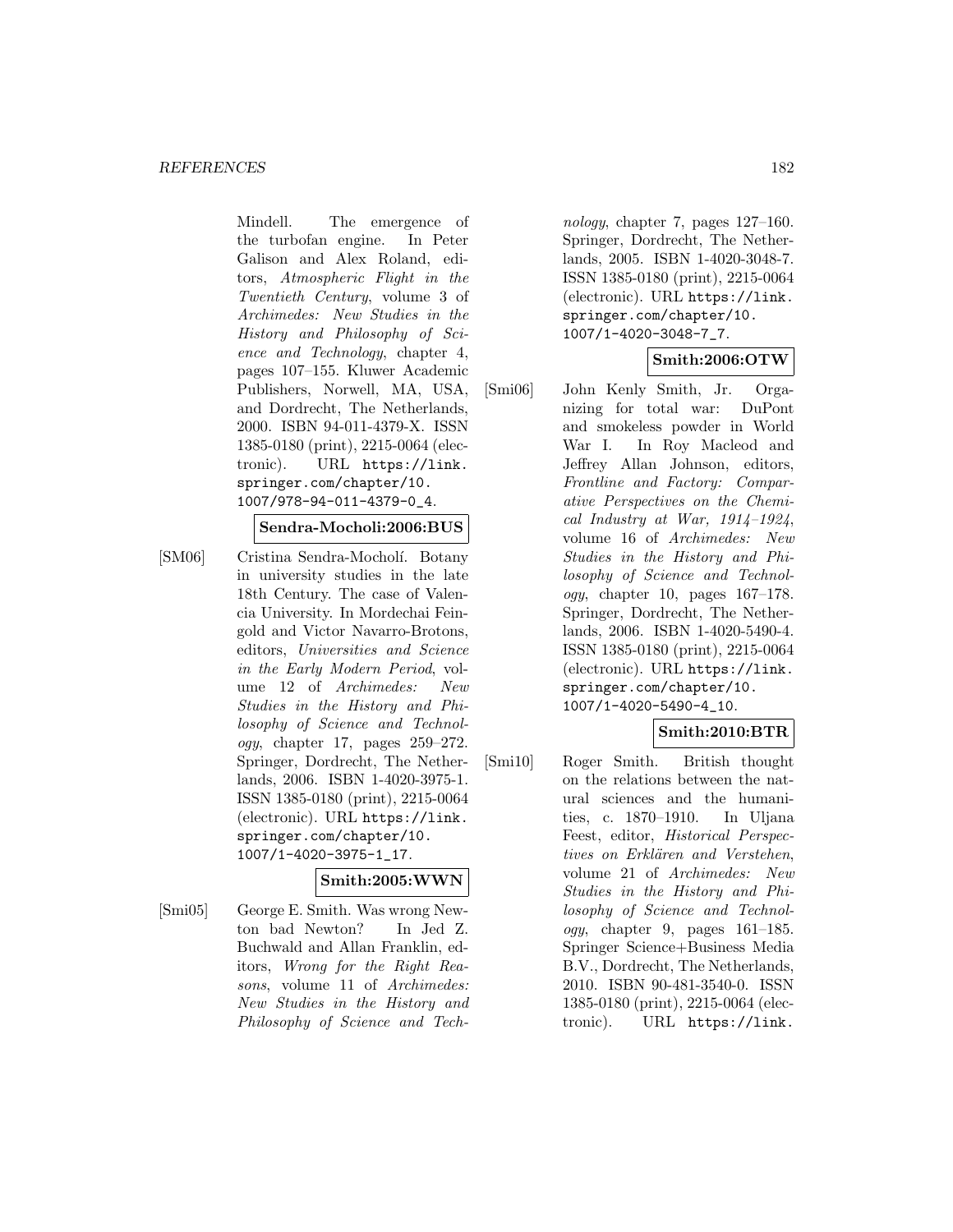springer.com/chapter/10. 1007/978-90-481-3540-0\_9.

### **Smith:2017:GDP**

[Smi17] A. Mark Smith. Giambattista Della Porta's theory of vision in the De refractione of 1593: Sources, problems, implications. In Arianna Borrelli, Giora Hon, and Yaakov Zik, editors, The Optics of Giambattista Della Porta (ca. 1535–1615): A Reassessment, volume 44 of Archimedes: New Studies in the History and Philosophy of Science and Technology, chapter 5, pages 97– 123. Springer International Publishing AG, Cham, Switzerland, 2017. ISBN 3-319-50215-8. ISSN 1385-0180 (print), 2215-0064 (electronic). URL https://link. springer.com/chapter/10. 1007/978-3-319-50215-1\_5.

# **Sowards:2015:RFD**

[Sow15] Adam M. Sowards. Rexford F. Daubenmire and the ecology of place: Applied ecology in the Mid-Twentieth-Century American West. In Denise Phillips and Sharon Kingsland, editors, New Perspectives on the History of Life Sciences and Agriculture, volume 40 of Archimedes: New Studies in the History and Philosophy of Science and Technology, chapter 15, pages 297–322. Springer International Publishing Switzerland, Cham, Switzerland; Heidelberg, Germany; New York, NY, USA; Dordrecht, The Netherlands; London, UK, 2015. ISBN 3-319-12185-5. ISSN 1385- 0180 (print), 2215-0064 (electronic). URL https://link. springer.com/chapter/10. 1007/978-3-319-12185-7\_15.

#### **Schickore:2006:IRC**

[SS06a] Jutta Schickore and Friedrich Steinle. Introduction: Revisiting the context distinction. In Jutta Schickore and Friedrich Steinle, editors, Revisiting Discovery and Justification: Historical and philosophical perspectives on the context distinction, volume 14 of Archimedes: New Studies in the History and Philosophy of Science and Technology, chapter 1, pages 7–19. Springer, Dordrecht, The Netherlands, 2006. ISBN 1-4020-4251-5. ISSN 1385-0180 (print), 2215-0064 (electronic). URL https://link. springer.com/chapter/10. 1007/1-4020-4251-5\_1.

#### **Schickore:2006:RDJ**

[SS06b] Jutta Schickore and Friedrich Steinle, editors. Revisiting Discovery and Justification: Historical and Philosophical Perspectives on the Context Distinction, volume 14 of Archimedes: New Studies in the History and Philosophy of Science and Technology. Kluwer Academic Publishers, Norwell, MA, USA, and Dordrecht, The Netherlands, 2006. ISBN 1-4020-4250- 7 (hardcover), 1-4020-4251-5 (ebook). ISSN 1385-0180 (print), 2215-0064 (electronic). xix + 232 pp. LCCN Q175 .R418 2006. URL https://www.springer.com/us/ book/9781402048197.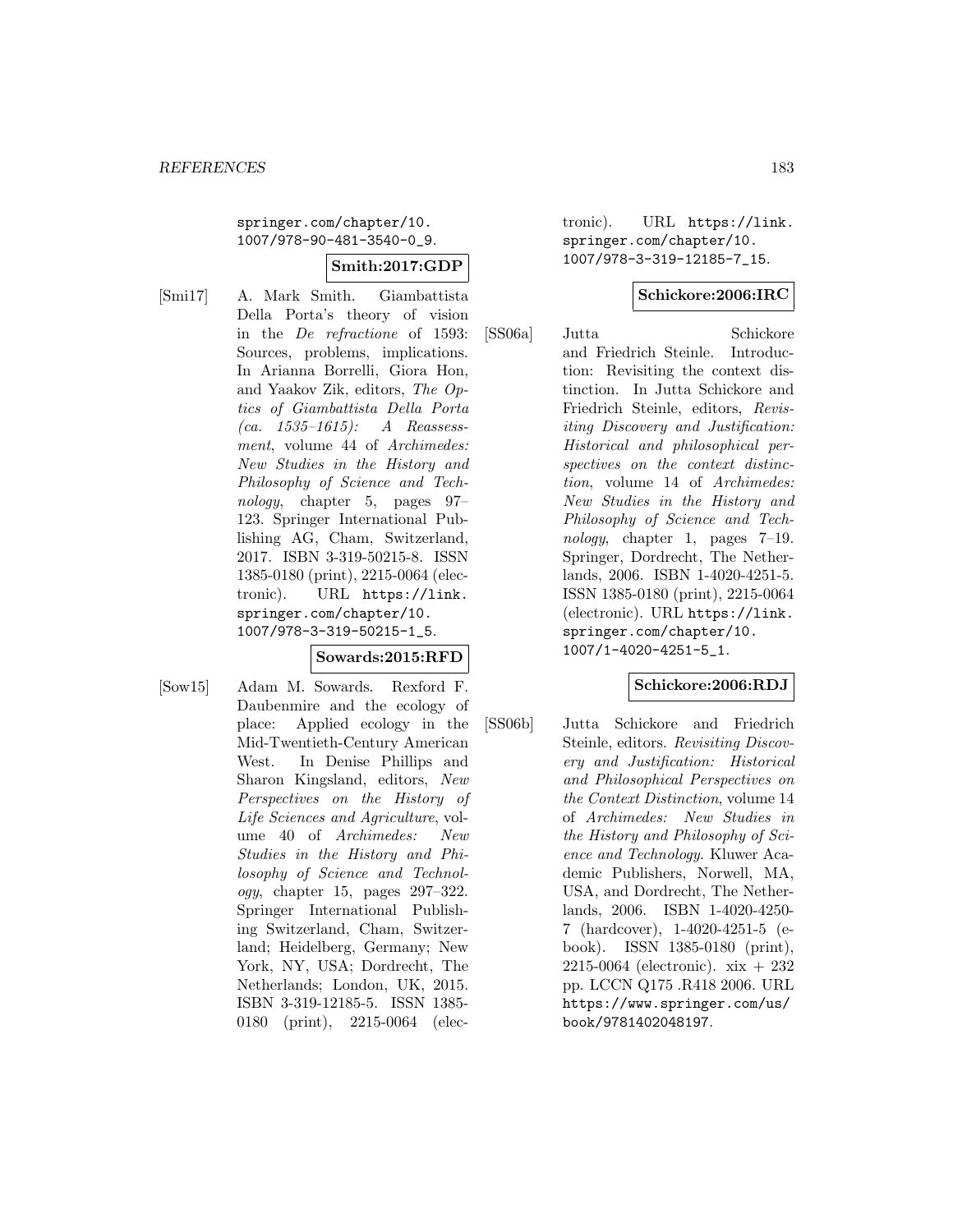#### **Siegmund-Schultze:2016:PWO**

[SS16] Reinhard Siegmund-Schultze. "Not in possession of any Weltanschauung": Otto Neugebauer's flight from Nazi Germany and his search for objectivity in mathematics, in reviewing, and in history. In Alexander Jones, Christine Proust, and John M. Steele, editors, A Mathematician's Journeys: Otto Neugebauer and Modern Transformations of Ancient Science, volume 45 of Archimedes: New Studies in the History and Philosophy of Science and Technology, chapter 2, pages 61–106. Springer International Publishing Switzerland, Cham, Switzerland; Heidelberg, Germany; New York, NY, USA; Dordrecht, The Netherlands; London, UK, 2016. ISBN 3-319-25865- 6. ISSN 1385-0180 (print), 2215- 0064 (electronic). URL https:// link.springer.com/chapter/ 10.1007/978-3-319-25865-2\_2.

#### **Steele:2000:BM**

[Ste00a] John M. Steele. Back matter. In Observations and Predictions of Eclipse Times by Early Astronomers, volume 4 of Archimedes: New Studies in the History and Philosophy of Science and Technology, pages 293–323. Springer Science+Business Media B.V., Dordrecht, The Netherlands, 2000. ISBN 94-015-9528-3. ISSN 1385-0180 (print), 2215-0064 (electronic). URL https://link. springer.com/content/pdf/ bbm:978-94-015-9528-5/1.pdf.

## **Steele:2000:C**

[Ste00b] John M. Steele. China. In Observations and Predictions of Eclipse Times by Early Astronomers, volume 4 of Archimedes: New Studies in the History and Philosophy of Science and Technology, chapter 6, pages 161–215. Springer Science+Business Media B.V., Dordrecht, The Netherlands, 2000. ISBN 94-015-9528-3. ISSN 1385-0180 (print), 2215-0064 (electronic). URL https://link. springer.com/chapter/10. 1007/978-94-015-9528-5\_6.

#### **Steele:2000:CSS**

[Ste00c] John M. Steele. Chinese sunrise and sunset times. In Observations and Predictions of Eclipse Times by Early Astronomers, volume 4 of Archimedes: New Studies in the History and Philosophy of Science and Technology, chapter 10, pages 263–267. Springer Science+Business Media B.V., Dordrecht, The Netherlands, 2000. ISBN 94-015-9528-3. ISSN 1385-0180 (print), 2215-0064 (electronic). URL https://link. springer.com/chapter/10. 1007/978-94-015-9528-5\_10.

# **Steele:2000:D**

[Ste00d] John M. Steele. Discussion. In Observations and Predictions of Eclipse Times by Early Astronomers, volume 4 of Archimedes: New Studies in the History and Philosophy of Science and Technology, chapter 8, pages 231–236. Springer Science+Business Media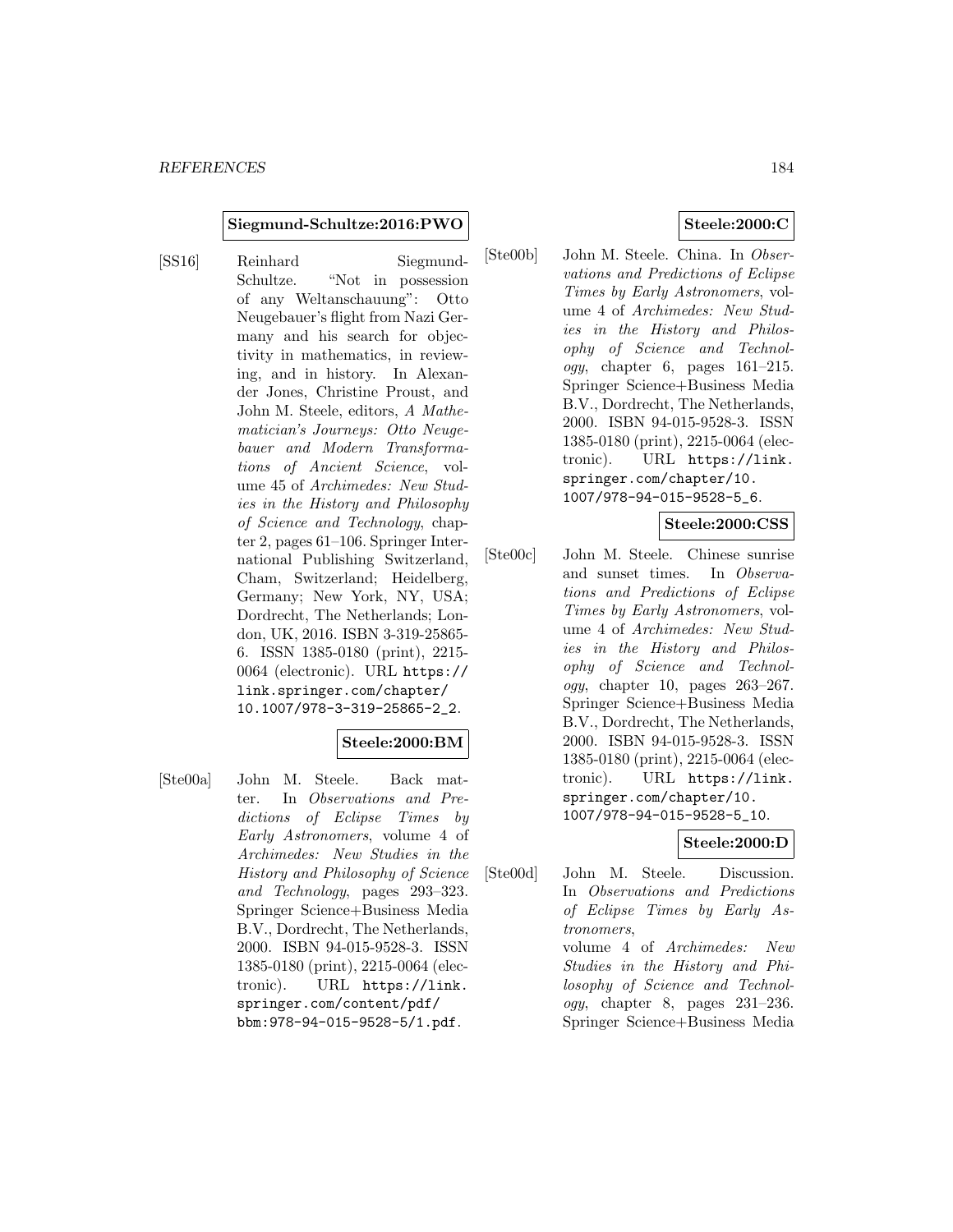B.V., Dordrecht, The Netherlands, 2000. ISBN 94-015-9528-3. ISSN 1385-0180 (print), 2215-0064 (electronic). URL https://link. springer.com/chapter/10. 1007/978-94-015-9528-5\_8.

## **Steele:2000:FMa**

[Ste00e] John M. Steele. Front matter. In Observations and Predictions of Eclipse Times by Early Astronomers, volume 4 of Archimedes: New Studies in the History and Philosophy of Science and Technology, pages i– xi. Springer Science+Business Media B.V., Dordrecht, The Netherlands, 2000. ISBN 94-015-9528-3. ISSN 1385-0180 (print), 2215-0064 (electronic). URL https://link. springer.com/content/pdf/ bfm:978-94-015-9528-5/1.pdf.

#### **Steele:2000:FMb**

[Ste00f] John M. Steele. Front matter. In Observations and Predictions of Eclipse Times by Early Astronomers, volume 4 of Archimedes: New Studies in the History and Philosophy of Science and Technology, page 1. Springer Science+Business Media B.V., Dordrecht, The Netherlands, 2000. ISBN 94-015-9528-3. ISSN 1385-0180 (print), 2215-0064 (electronic). URL https://link. springer.com/content/pdf/ bfm:978-94-015-9528-5/1/1. pdf.

#### **Steele:2000:FMc**

[Ste00g] John M. Steele. Front matter. In Observations and Pre-

dictions of Eclipse Times by Early Astronomers, volume 4 of Archimedes: New Studies in the History and Philosophy of Science and Technology, page 19. Springer Science+Business Media B.V., Dordrecht, The Netherlands, 2000. ISBN 94-015-9528-3. ISSN 1385-0180 (print), 2215-0064 (electronic). URL https://link. springer.com/content/pdf/ bfm:978-94-015-9528-5/2/1. pdf.

#### **Steele:2000:FMd**

[Ste00h] John M. Steele. Front matter. In Observations and Predictions of Eclipse Times by Early Astronomers, volume 4 of Archimedes: New Studies in the History and Philosophy of Science and Technology, page 159. Springer Science+Business Media B.V., Dordrecht, The Netherlands, 2000. ISBN 94-015-9528-3. ISSN 1385-0180 (print), 2215-0064 (electronic). URL https://link. springer.com/content/pdf/ bfm:978-94-015-9528-5/3/1. pdf.

### **Steele:2000:FMe**

[Ste00i] John M. Steele. Front matter. In Observations and Predictions of Eclipse Times by Early Astronomers, volume 4 of Archimedes: New Studies in the History and Philosophy of Science and Technology, page 229. Springer Science+Business Media B.V., Dordrecht, The Netherlands, 2000. ISBN 94-015-9528-3. ISSN 1385-0180 (print), 2215-0064 (elec-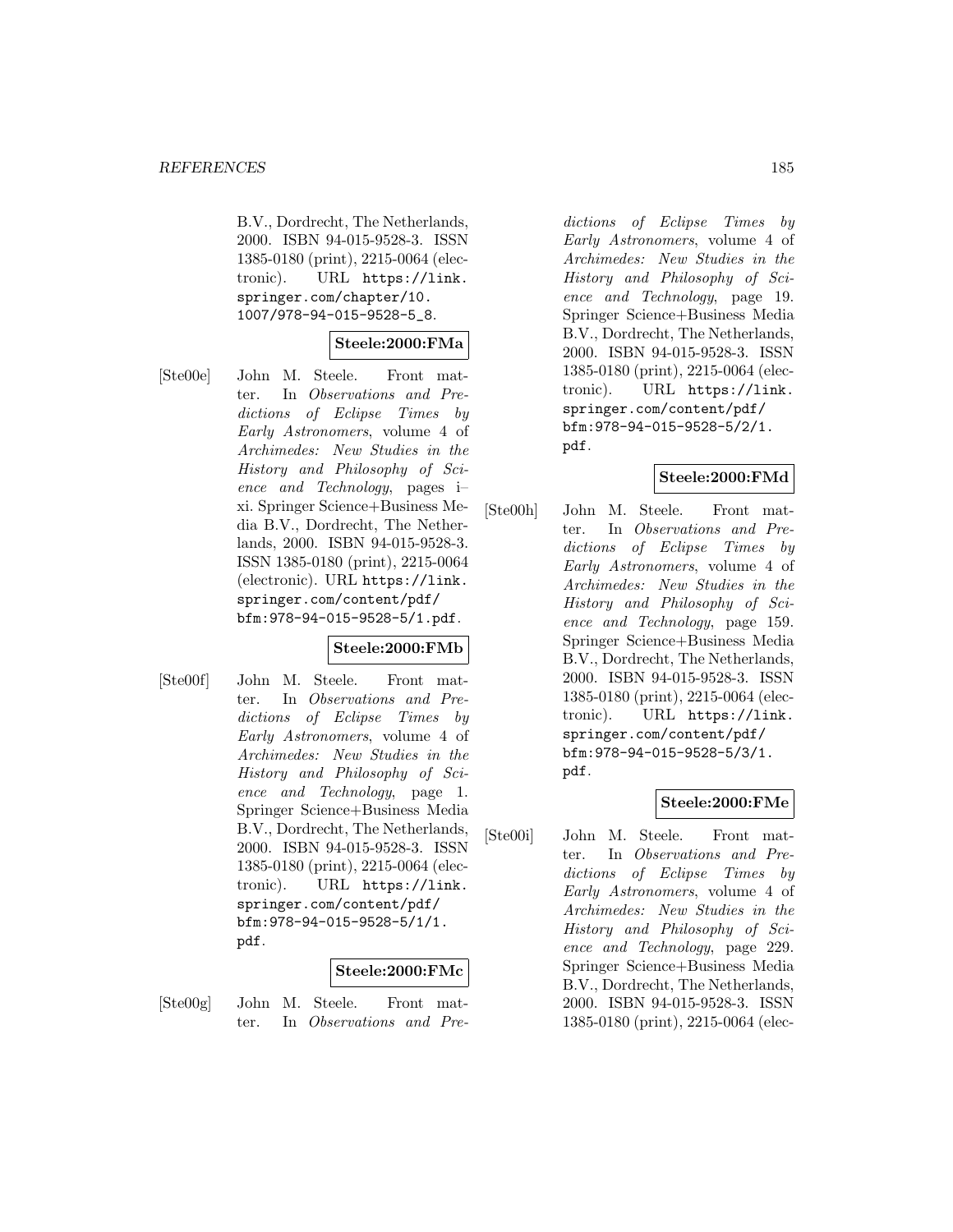tronic). URL https://link. springer.com/content/pdf/ bfm:978-94-015-9528-5/4/1. pdf.

# **Steele:2000:FMf**

[Ste00j] John M. Steele. Front matter. In Observations and Predictions of Eclipse Times by Early Astronomers, volume 4 of Archimedes: New Studies in the History and Philosophy of Science and Technology, page 237. Springer Science+Business Media B.V., Dordrecht, The Netherlands, 2000. ISBN 94-015-9528-3. ISSN 1385-0180 (print), 2215-0064 (electronic). URL https://link. springer.com/content/pdf/ bfm:978-94-015-9528-5/5/1. pdf.

# **Steele:2000:GRW**

[Ste00k] John M. Steele. The Greco– Roman world. In Observations and Predictions of Eclipse Times by Early Astronomers, volume 4 of Archimedes: New Studies in the History and Philosophy of Science and Technology, chapter 3, pages 85–105. Springer Science+Business Media B.V., Dordrecht, The Netherlands, 2000. ISBN 94-015-9528-3. ISSN 1385- 0180 (print), 2215-0064 (electronic). URL https://link. springer.com/chapter/10. 1007/978-94-015-9528-5\_3.

# **Steele:2000:I**

[Ste00l] John M. Steele. Introduction. In Observations and Predictions of Eclipse

Times by Early Astronomers, volume 4 of Archimedes: New Studies in the History and Philosophy of Science and Technology, chapter 1, pages 3–17. Springer Science+Business Media B.V., Dordrecht, The Netherlands, 2000. ISBN 94-015-9528-3. ISSN 1385- 0180 (print), 2215-0064 (electronic). URL https://link. springer.com/chapter/10. 1007/978-94-015-9528-5\_1.

# **Steele:2000:INE**

[Ste00m] John M. Steele. The Islamic Near East. In Observations and Predictions of Eclipse Times by Early Astronomers, volume 4 of Archimedes: New Studies in the History and Philosophy of Science and Technology, chapter 4, pages 107–124. Springer Science+Business Media B.V., Dordrecht, The Netherlands, 2000. ISBN 94-015-9528-3. ISSN 1385- 0180 (print), 2215-0064 (electronic). URL https://link. springer.com/chapter/10. 1007/978-94-015-9528-5\_4.

#### **Steele:2000:J**

[Ste00n] John M. Steele. Japan. In Observations and Predictions of Eclipse Times by Early Astronomers, volume 4 of Archimedes: New Studies in the History and Philosophy of Science and Technology, chapter 7, pages 217–228. Springer Science+Business Media B.V., Dordrecht, The Netherlands, 2000. ISBN 94-015-9528-3. ISSN 1385-0180 (print), 2215-0064 (electronic). URL https://link.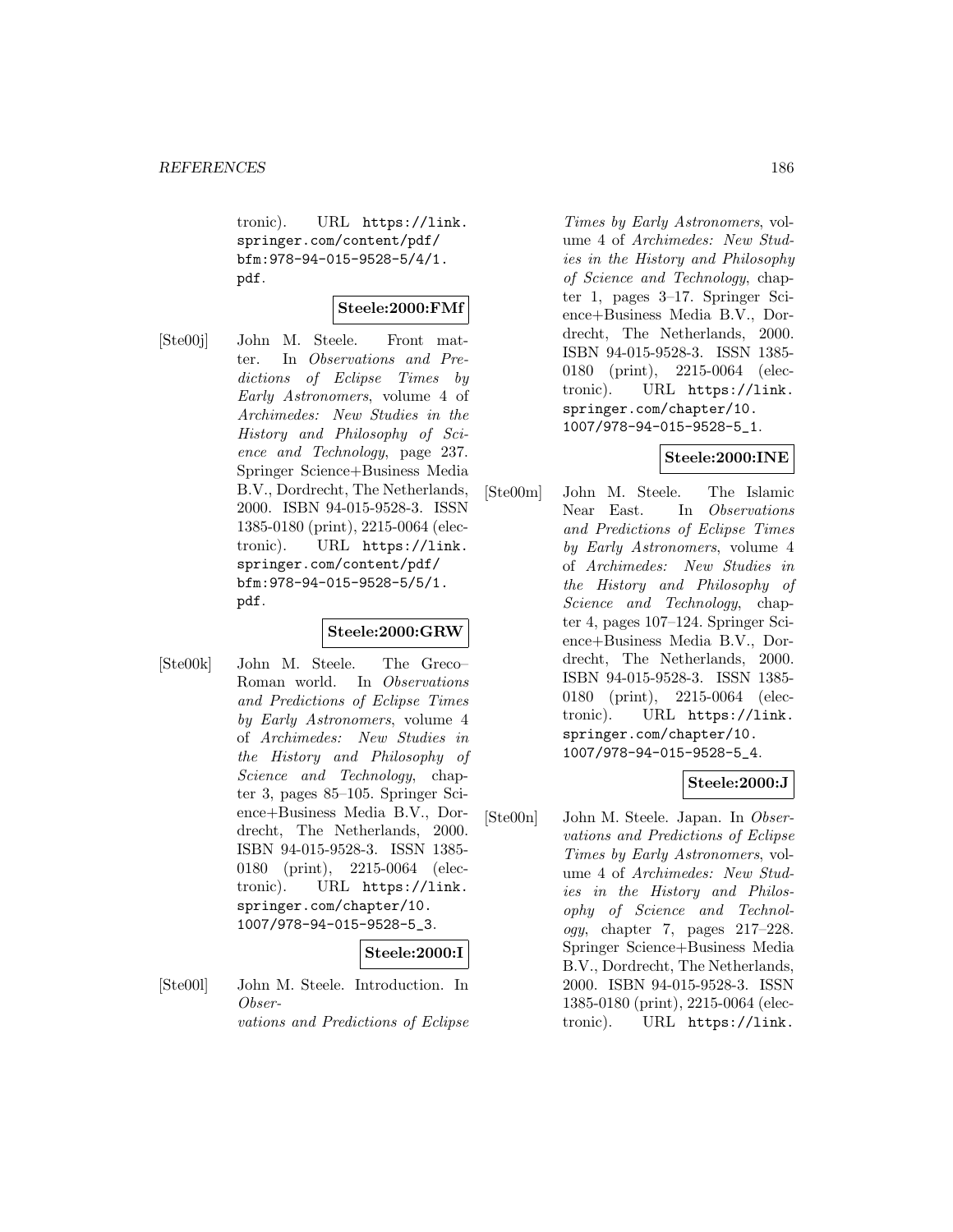springer.com/chapter/10. 1007/978-94-015-9528-5\_7.

# **Steele:2000:LBE**

[Ste00o] John M. Steele. Late Babylonian eclipse records. In Observations and Predictions of Eclipse Times by Early Astronomers, volume 4 of Archimedes: New Studies in the History and Philosophy of Science and Technology, chapter 9, pages 239–262. Springer Science+Business Media B.V., Dordrecht, The Netherlands, 2000. ISBN 94-015-9528-3. ISSN 1385-0180 (print), 2215-0064 (electronic). URL https://link. springer.com/chapter/10. 1007/978-94-015-9528-5\_9.

### **Steele:2000:LMR**

[Ste00p] John M. Steele. Late Medieval and Renaissance Europe. In Observations and Predictions of Eclipse Times by Early Astronomers, volume 4 of Archimedes: New Studies in the History and Philosophy of Science and Technol $ogy,$  chapter 5, pages  $125-158$ . Springer Science+Business Media B.V., Dordrecht, The Netherlands, 2000. ISBN 94-015-9528-3. ISSN 1385-0180 (print), 2215-0064 (electronic). URL https://link. springer.com/chapter/10. 1007/978-94-015-9528-5\_5.

#### **Steele:2000:M**

[Ste00q] John M. Steele. Mesopotamia. In Observations and Predictions of Eclipse Times by Early Astronomers, volume 4 of Archimedes: New

Studies in the History and Philosophy of Science and Technology, chapter 2, pages 21–83. Springer Science+Business Media B.V., Dordrecht, The Netherlands, 2000. ISBN 94-015-9528-3. ISSN 1385-0180 (print), 2215-0064 (electronic). URL https://link. springer.com/chapter/10. 1007/978-94-015-9528-5\_2.

# **Steele:2000:OPE**

[Ste00r] John M. Steele. Observations and Predictions of Eclipse Times by Early Astronomers, volume 4 of Archimedes: New Studies in the History and Philosophy of Science and Technology. Springer Netherlands, Dordrecht, The Netherlands, 2000. ISBN 90-481-5454- 5 (hardcover), 94-015-9528-3 (ebook). ISSN 1385-0180 (print), 2215-0064 (electronic). xi + 323 pp. LCCN ????

#### **Steele:2000:TCE**

[Ste00s] John M. Steele. Timed Chinese eclipse records. In Observations and Predictions of Eclipse Times by Early Astronomers, volume 4 of Archimedes: New Studies in the History and Philosophy of Science and Technology, chapter 11, pages 269–292. Springer Science+Business Media B.V., Dordrecht, The Netherlands, 2000. ISBN 94-015-9528-3. ISSN 1385-0180 (print), 2215-0064 (electronic). URL https://link. springer.com/chapter/10. 1007/978-94-015-9528-5\_11.

#### **Steinle:2003:PSP**

[Ste03] Friedrich Steinle. The practice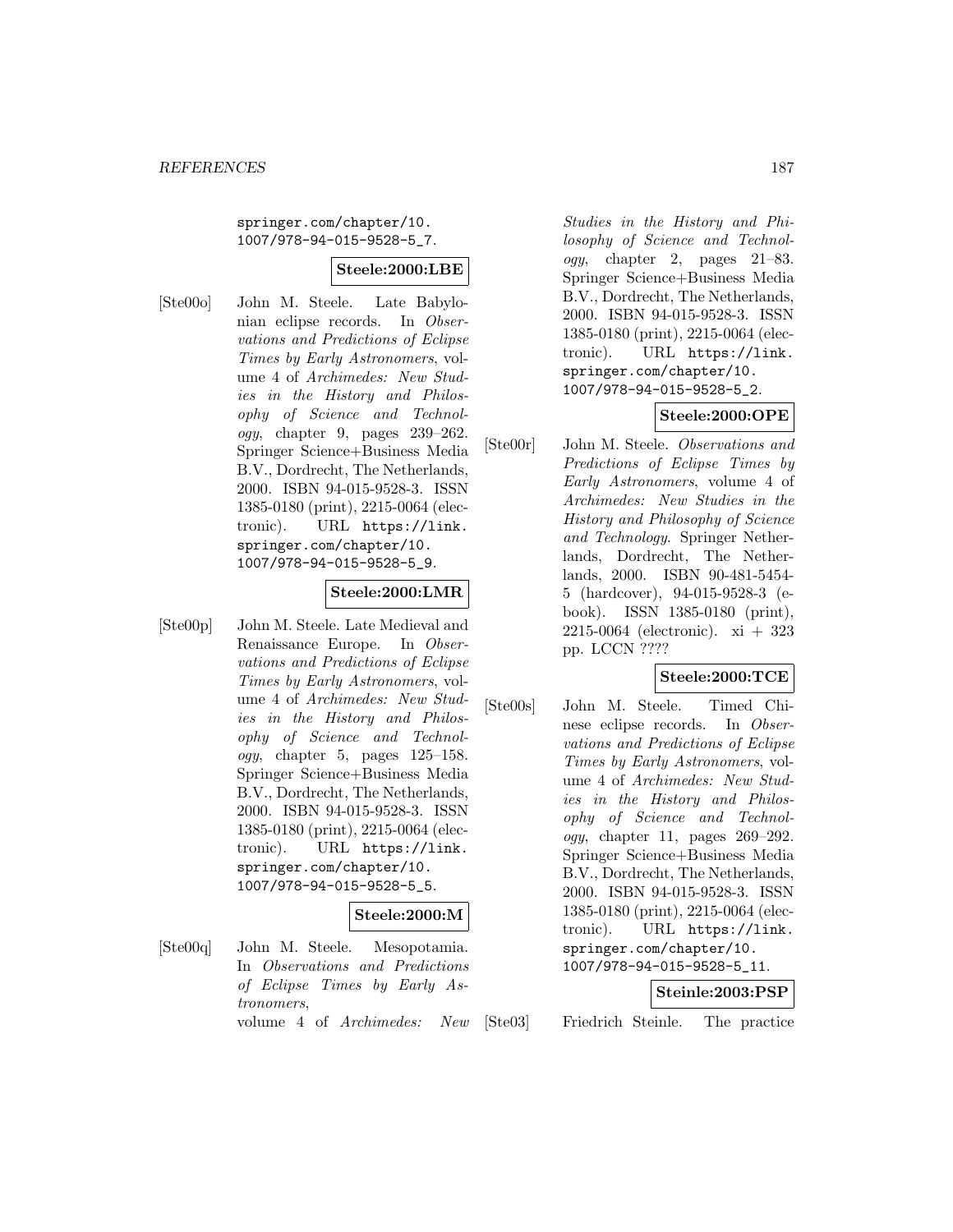of studying practice: Analyzing research records of Ampère and Faraday. In Frederic L. Holmes, Jürgen Renn, and Hans-Jörg Rheinberger, editors, Reworking the Bench: Research Notebooks in the History of Science, volume 7 of Archimedes: New Studies in the History and Philosophy of Science and Technology, chapter 5, pages 93–118. Kluwer Academic Publishers, Norwell, MA, USA, and Dordrecht, The Netherlands, 2003. ISBN 0-306-48152-9. ISSN 1385-0180 (print), 2215-0064 (electronic). URL https://link. springer.com/chapter/10. 1007/0-306-48152-9\_5.

# **Steen:2006:TEU**

[Ste06a] Kathryn Steen. Technical expertise and U.S. mobilization, 1917– 18: High explosives and war gases. In Roy Macleod and Jeffrey Allan Johnson, editors, Frontline and Factory: Comparative Perspectives on the Chemical Industry at War,  $1914-1924$ , volume 16 of Archimedes: New Studies in the History and Philosophy of Science and Technology, chapter 7, pages 103–122. Springer, Dordrecht, The Netherlands, 2006. ISBN 1-4020-5490-4. ISSN 1385-0180 (print), 2215-0064 (electronic). URL https://link. springer.com/chapter/10. 1007/1-4020-5490-4\_7.

#### **Steinle:2006:CFL**

[Ste06b] Friedrich Steinle. Concept formation and the limits of justification: "discovering" the two electricities. In Jutta Schickore and

Friedrich Steinle, editors, Revisiting Discovery and Justification: Historical and philosophical perspectives on the context distinction, volume 14 of Archimedes: New Studies in the History and Philosophy of Science and Technology, chapter 11, pages 183–195. Springer, Dordrecht, The Netherlands, 2006. ISBN 1-4020-4251-5. ISSN 1385-0180 (print), 2215-0064 (electronic). URL https://link. springer.com/chapter/10. 1007/1-4020-4251-5\_11.

#### **Steele:2010:DML**

[Ste10] J. M. Steele. Dunthorne, Mayer, and Lalande on the secular acceleration of the moon. In Alexander Jones, editor, Ptolemy in Perspective: Use and Criticism of his Work from Antiquity to the Nineteenth Century, volume 23 of Archimedes: New Studies in the History and Philosophy of Science and Technology, chapter 8, pages 203–215. Springer Science+Business Media B.V., Dordrecht, The Netherlands, 2010. ISBN 90-481-2788-2. ISSN 1385-0180 (print), 2215-0064 (electronic). URL https://link. springer.com/chapter/10. 1007/978-90-481-2788-7\_8.

#### **Steele:2016:NAC**

[Ste16] John M. Steele. Neugebauer's astronomical cuneiform texts and its reception. In Alexander Jones, Christine Proust, and John M. Steele, editors, A Mathematician's Journeys: Otto Neugebauer and Modern Transformations of Ancient Science, volume 45 of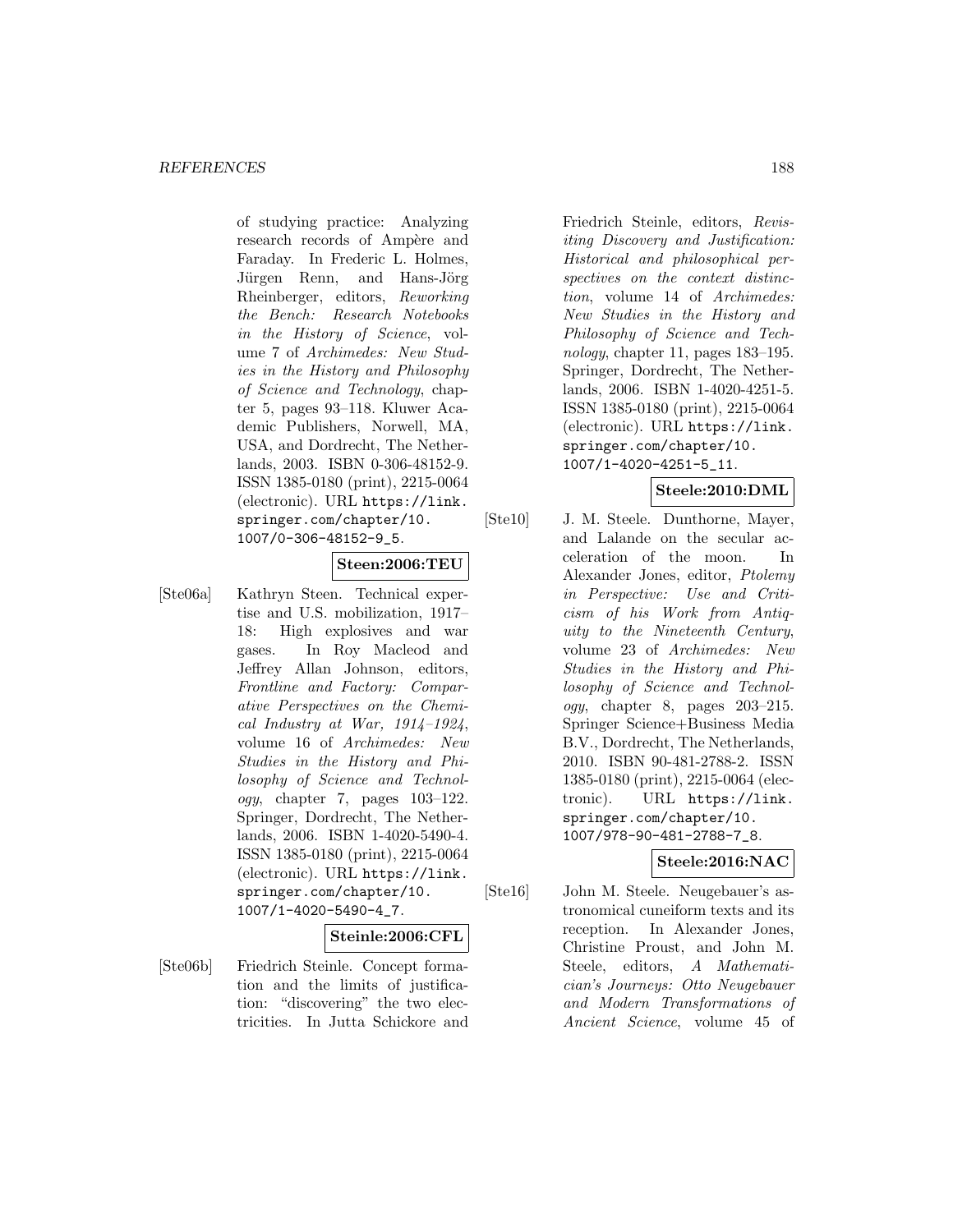Archimedes: New Studies in the History and Philosophy of Science and Technology, chapter 10, pages 303–332. Springer International Publishing Switzerland, Cham, Switzerland; Heidelberg, Germany; New York, NY, USA; Dordrecht, The Netherlands; London, UK, 2016. ISBN 3-319-25865-6. ISSN 1385-0180 (print), 2215-0064 (electronic). URL https://link. springer.com/chapter/10. 1007/978-3-319-25865-2\_10.

## **Stewart:2017:MEB**

[Ste17] Larry Stewart. At the medical edge or, the Beddoes Effect. In Jed Buchwald and Larry Stewart, editors, The Romance of Science: Essays in Honour of Trevor H. Levere, volume 52 of Archimedes: New Studies in the History and Philosophy of Science and Technology, chapter 3, pages 47–64. Springer International Publishing AG, Cham, Switzerland, 2017. ISBN 3-319-58436-7. ISSN 1385-0180 (print), 2215-0064 (electronic). URL https://link. springer.com/chapter/10. 1007/978-3-319-58436-2\_3.

# **Suber:2010:SSB**

 $[\text{\r{S}ub10}]$  Daniel Suber. Social science between neo-Kantianism and philosophy of life: The cases of Weber, Simmel, and Mannheim. In Uljana Feest, editor, Historical Perspectives on Erklären and Verstehen, volume 21 of Archimedes: New Studies in the History and Philosophy of Science and Technol $oqu$ , chapter 14, pages  $267-290$ . Springer Science+Business Media B.V., Dordrecht, The Netherlands, 2010. ISBN 90-481-3540-0. ISSN 1385-0180 (print), 2215-0064 (electronic). URL https://link. springer.com/chapter/10. 1007/978-90-481-3540-0\_14.

# **Suppe:2000:CNF**

[Sup00] Frederick Suppe. The changing nature of flight and ground test instrumentation and data: 1940–1969. In Peter Galison and Alex Roland, editors, Atmospheric Flight in the Twentieth Century, volume 3 of Archimedes: New Studies in the History and Philosophy of Science and Technology, chapter 3, pages 67– 105. Kluwer Academic Publishers, Norwell, MA, USA, and Dordrecht, The Netherlands, 2000. ISBN 94-011-4379-X. ISSN 1385- 0180 (print), 2215-0064 (electronic). URL https://link. springer.com/chapter/10. 1007/978-94-011-4379-0\_3.

#### **Swerdlow:2005:PTL**

[Swe05] N. M. Swerdlow. Ptolemy's theories of the latitude of the planets in the Almagest, handy tables, and planetary hypotheses. In Jed Z. Buchwald and Allan Franklin, editors, Wrong for the Right Reasons, volume 11 of Archimedes: New Studies in the History and Philosophy of Science and Technology, chapter 3, pages 41–71. Springer, Dordrecht, The Netherlands, 2005. ISBN 1-4020-3048-7. ISSN 1385-0180 (print), 2215-0064 (electronic). URL https://link. springer.com/chapter/10. 1007/1-4020-3048-7\_3.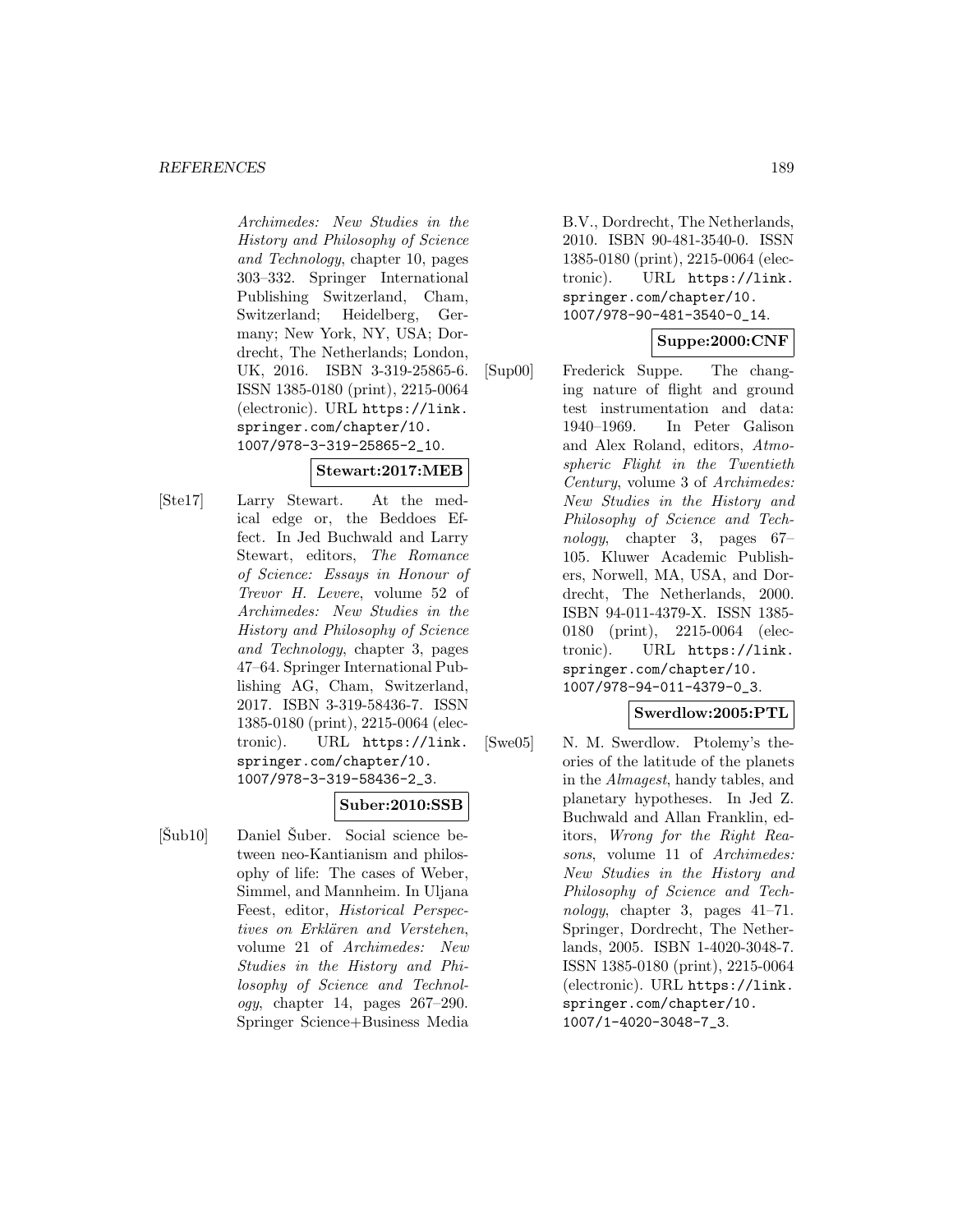**Swerdlow:2010:TLK**

[Swe10] N. M. Swerdlow. Tycho, Longomontanus, and Kepler on Ptolemy's solar observations and theory, precession of the equinoxes, and obliquity of the ecliptic. In Alexander Jones, editor, Ptolemy in Perspective: Use and Criticism of his Work from Antiquity to the Nineteenth Century, volume 23 of Archimedes: New Studies in the History and Philosophy of Science and Technology, chapter 7, pages 151–202. Springer Science+Business Media B.V., Dordrecht, The Netherlands, 2010. ISBN 90-481-2788-2. ISSN 1385-0180 (print), 2215-0064 (electronic). URL https://link. springer.com/chapter/10. 1007/978-90-481-2788-7\_7.

## **Swerdlow:2012:UPT**

[Swe12] N. M. Swerdlow. Urania Propitia, Tabulae Rudophinae faciles redditae a Maria Cunitia: Beneficent Urania, the Adaptation of the Rudolphine Tables by Maria Cunitz. In Jed Z. Buchwald, editor, A Master of Science History: Essays in Honor of Charles Coulston Gillispie, volume 30 of Archimedes: New Studies in the History and Philosophy of Science and Technology, chapter 7, pages 81–121. Springer Science+Business Media B.V., Dordrecht, The Netherlands, 2012. ISBN 94-007-2627-9. ISSN 1385- 0180 (print), 2215-0064 (electronic). URL https://link. springer.com/chapter/10. 1007/978-94-007-2627-7\_7.

[Teb15] Michel Teboul. The enumeration structure of [Chinese characters] Eryǎ's "semantic lists". In Karine Chemla and Jacques Virbel, editors, Texts, Textual Acts and the History of Science, volume 42 of Archimedes: New Studies in the History and Philosophy of Science and Technology, chapter 7, pages 267–280. Springer International Publishing Switzerland, Cham, Switzerland; Heidelberg, Germany; New York, NY, USA; Dordrecht, The Netherlands; London, UK, 2015. ISBN 3-319-16444- 9. ISSN 1385-0180 (print), 2215- 0064 (electronic). URL https:// link.springer.com/chapter/ 10.1007/978-3-319-16444-1\_7.

# **Tessicini:2011:CGN**

- [Tes11] Dario Tessicini. Cornelius Gemma and the new star of 1572. In Patrick J. Boner, editor, Change and Continuity in Early Modern Cosmology, volume 27 of Archimedes: New Studies in the History and Philosophy of Science and Technology, chapter 4, pages 51–65. Springer Science+Business Media B.V., Dordrecht, The Netherlands, 2011. ISBN 94-007-0037-7. ISSN 1385-0180 (print), 2215-0064 (electronic). URL https://link. springer.com/chapter/10. 1007/978-94-007-0037-6\_4. **Tihon:2010:UAP**
- [Tih10] Anne Tihon. An unpublished astronomical papyrus contemporary with Ptolemy. In Alexander Jones,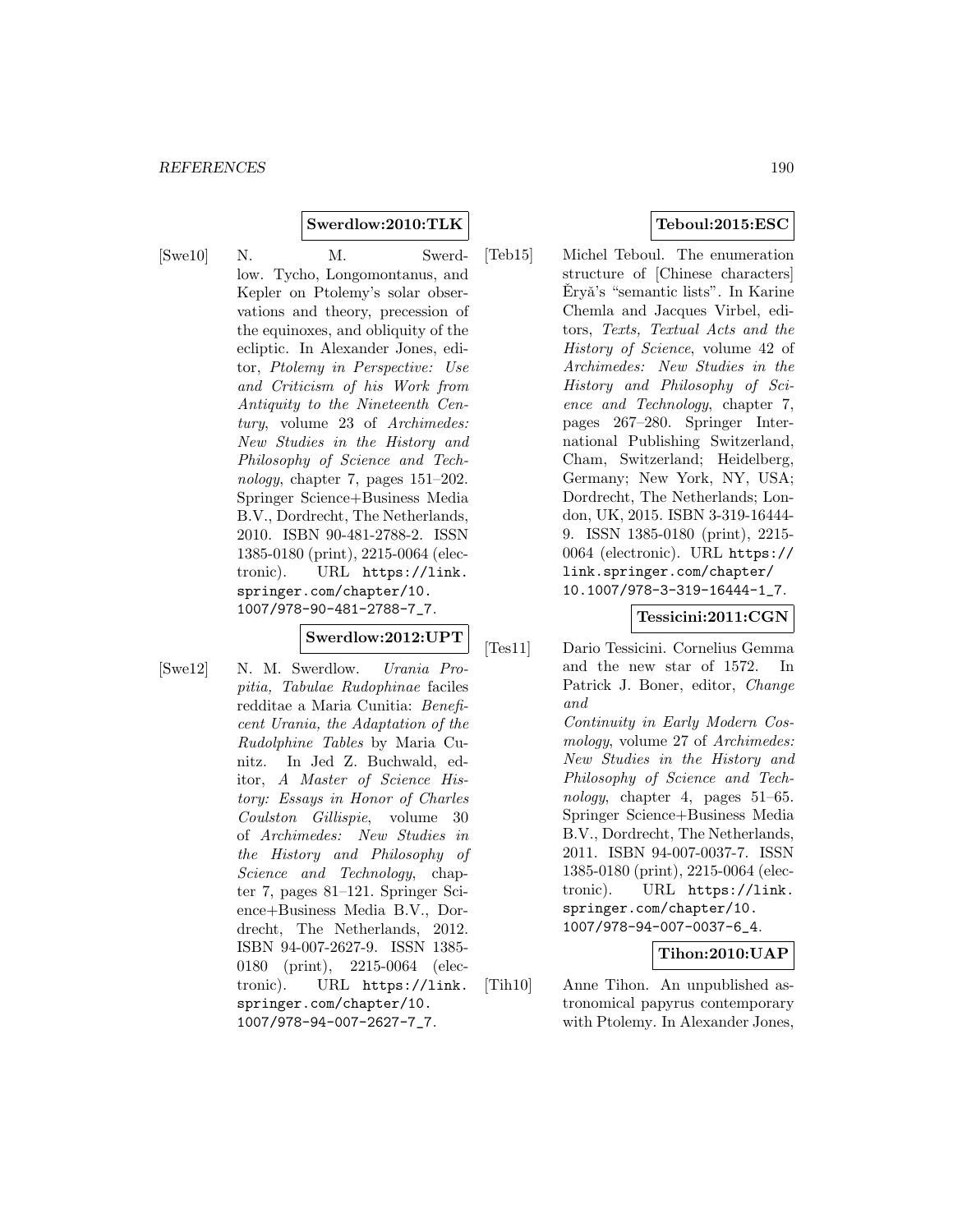editor, Ptolemy in Perspective: Use and Criticism of his Work from Antiquity to the Nineteenth Century, volume 23 of Archimedes: New Studies in the History and Philosophy of Science and Technology, chapter 1, pages 1–10. Springer Science+Business Media B.V., Dordrecht, The Netherlands, 2010. ISBN 90-481-2788-2. ISSN 1385-0180 (print), 2215-0064 (electronic). URL https://link. springer.com/chapter/10. 1007/978-90-481-2788-7\_1.

#### **Todes:2003:LIL**

[Tod03] Daniel P. Todes. From lone investigator to laboratory chief: Ivan Pavlov's research notebooks as a reflection of his managerial and interpretive style. In Frederic L. Holmes, Jürgen Renn, and Hans-Jörg Rheinberger, editors, Reworking the Bench: Research Notebooks in the History of Science, volume 7 of Archimedes: New Studies in the History and Philosophy of Science and Technology, chapter 10, pages 203– 220. Kluwer Academic Publishers, Norwell, MA, USA, and Dordrecht, The Netherlands, 2003. ISBN 0-306-48152-9. ISSN 1385- 0180 (print), 2215-0064 (electronic). URL https://link. springer.com/chapter/10. 1007/0-306-48152-9\_10.

**Treitel:2015:ABN**

[Tre15] Corinna Treitel. Artificial or biological? Nature, fertilizer, and the German origins of organic agriculture. In Denise Phillips and Sharon Kingsland, editors,

New Perspectives on the History of Life Sciences and Agriculture, volume 40 of Archimedes: New Studies in the History and Philosophy of Science and Technology, chapter 10, pages 183–203. Springer International Publishing Switzerland, Cham, Switzerland; Heidelberg, Germany; New York, NY, USA; Dordrecht, The Netherlands; London, UK, 2015. ISBN 3-319-12185-5. ISSN 1385- 0180 (print), 2215-0064 (electronic). URL https://link. springer.com/chapter/10. 1007/978-3-319-12185-7\_10.

## **Uebel:2010:OVO**

[Ueb10] Thomas Uebel. Opposition to Verstehen in orthodox logical empiricism.

> In Uljana Feest, editor, Historical Perspectives on Erklären and Verstehen, volume 21 of Archimedes: New Studies in the History and Philosophy of Science and Technology, chapter 15, pages 291–309. Springer Science+Business Media B.V., Dordrecht, The Netherlands, 2010. ISBN 90-481-3540-0. ISSN 1385-0180 (print), 2215-0064 (electronic). URL https://link. springer.com/chapter/10. 1007/978-90-481-3540-0\_15.

# **Vermij:2011:JPH**

[Ver11] Rienk Vermij. Johannes Phocylides Holwarda and the interpretation of new stars in the Dutch Republic. In Patrick J. Boner, editor, Change and Continuity in Early Modern Cosmology, volume 27 of Archimedes: New Studies in the History and Phi-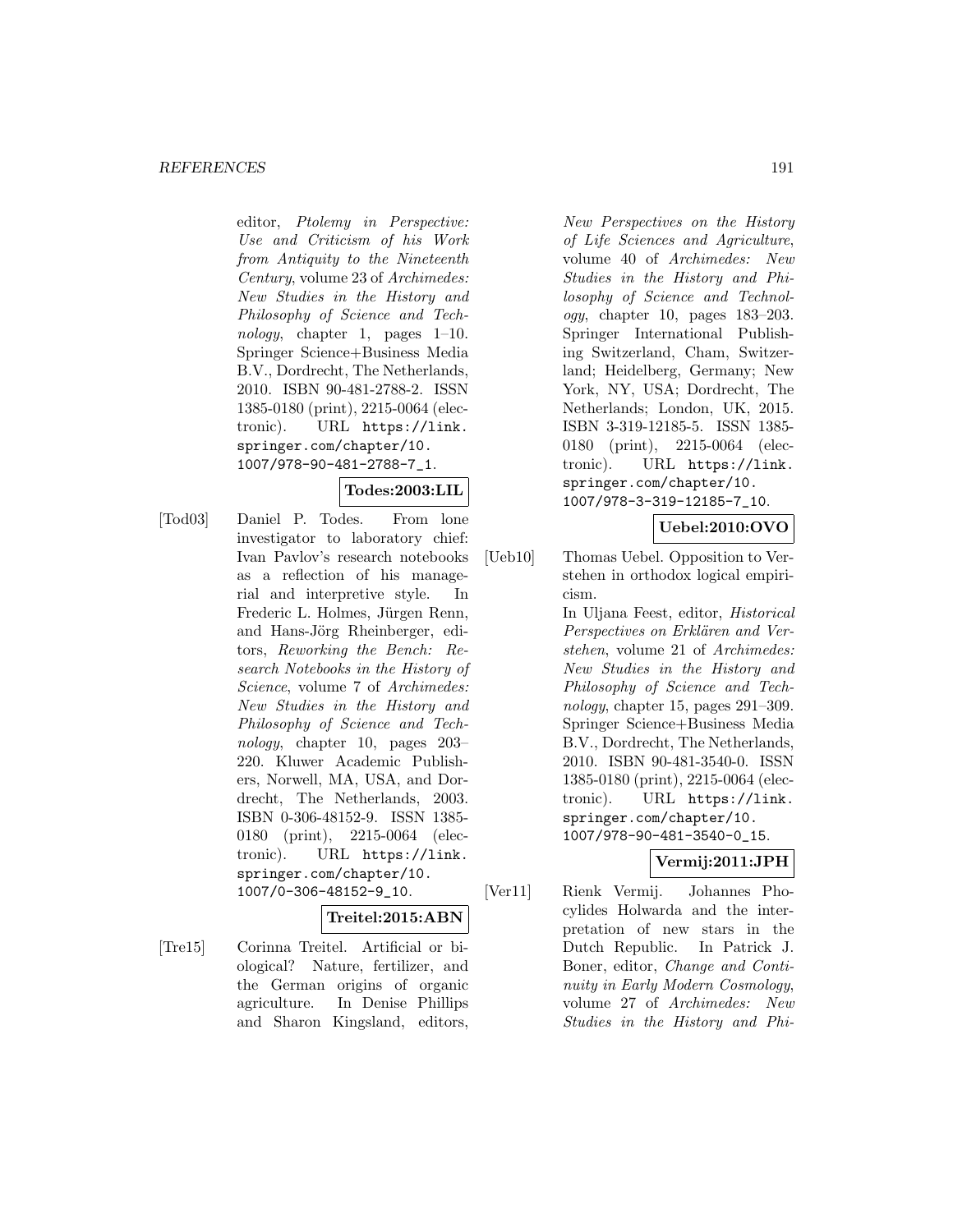losophy of Science and Technology, chapter 8, pages 135–152. Springer Science+Business Media B.V., Dordrecht, The Netherlands, 2011. ISBN 94-007-0037-7. ISSN 1385-0180 (print), 2215-0064 (electronic). URL https://link. springer.com/chapter/10. 1007/978-94-007-0037-6\_8.

# **Vetter:2015:RKE**

[Vet15] Jeremy Vetter. Regionalizing knowledge: The ecological approach of the USDA Office of Dryland Agriculture on the Great Plains. In Denise Phillips and Sharon Kingsland, editors, New Perspectives on the History of Life Sciences and Agriculture, volume 40 of Archimedes: New Studies in the History and Philosophy of Science and Technology, chapter 14, pages 277–296. Springer International Publishing Switzerland, Cham, Switzerland; Heidelberg, Germany; New York, NY, USA; Dordrecht, The Netherlands; London, UK, 2015. ISBN 3-319-12185-5. ISSN 1385- 0180 (print), 2215-0064 (electronic). URL https://link. springer.com/chapter/10. 1007/978-3-319-12185-7\_14.

# **Vincenti:2000:EEE**

[Vin00] Walter G. Vincenti. Engineering experiment and engineering theory: The aerodynamics of wings at supersonic speeds, 1946–1948. In Peter Galison and Alex Roland, editors, Atmospheric Flight in the Twentieth Century, volume 3 of Archimedes: New Studies in the History and Philosophy of Sci-

ence and Technology, chapter 5, pages 157–180. Kluwer Academic Publishers, Norwell, MA, USA, and Dordrecht, The Netherlands, 2000. ISBN 94-011-4379-X. ISSN 1385-0180 (print), 2215-0064 (electronic). URL https://link. springer.com/chapter/10. 1007/978-94-011-4379-0\_5.

# **Virbel:2015:SAT**

[Vir15a] Jacques Virbel. Speech act theory and instructional texts. In Karine Chemla and Jacques Virbel, editors, Texts, Textual Acts and the History of Science, volume 42 of Archimedes: New Studies in the History and Philosophy of Science and Technology, chapter 2, pages 49–86. Springer International Publishing Switzerland, Cham, Switzerland; Heidelberg, Germany; New York, NY, USA; Dordrecht, The Netherlands; London, UK, 2015. ISBN 3-319-16444- 9. ISSN 1385-0180 (print), 2215- 0064 (electronic). URL https:// link.springer.com/chapter/ 10.1007/978-3-319-16444-1\_2.

# **Virbel:2015:TE**

[Vir15b] Jacques Virbel. Textual enumeration. In Karine Chemla and Jacques Virbel, editors, Texts, Textual Acts and the History of Science, volume 42 of Archimedes: New Studies in the History and Philosophy of Science and Technology, chapter 6, pages 221–266. Springer International Publishing Switzerland, Cham, Switzerland; Heidelberg, Germany; New York, NY, USA; Dordrecht, The Netherlands; London, UK, 2015.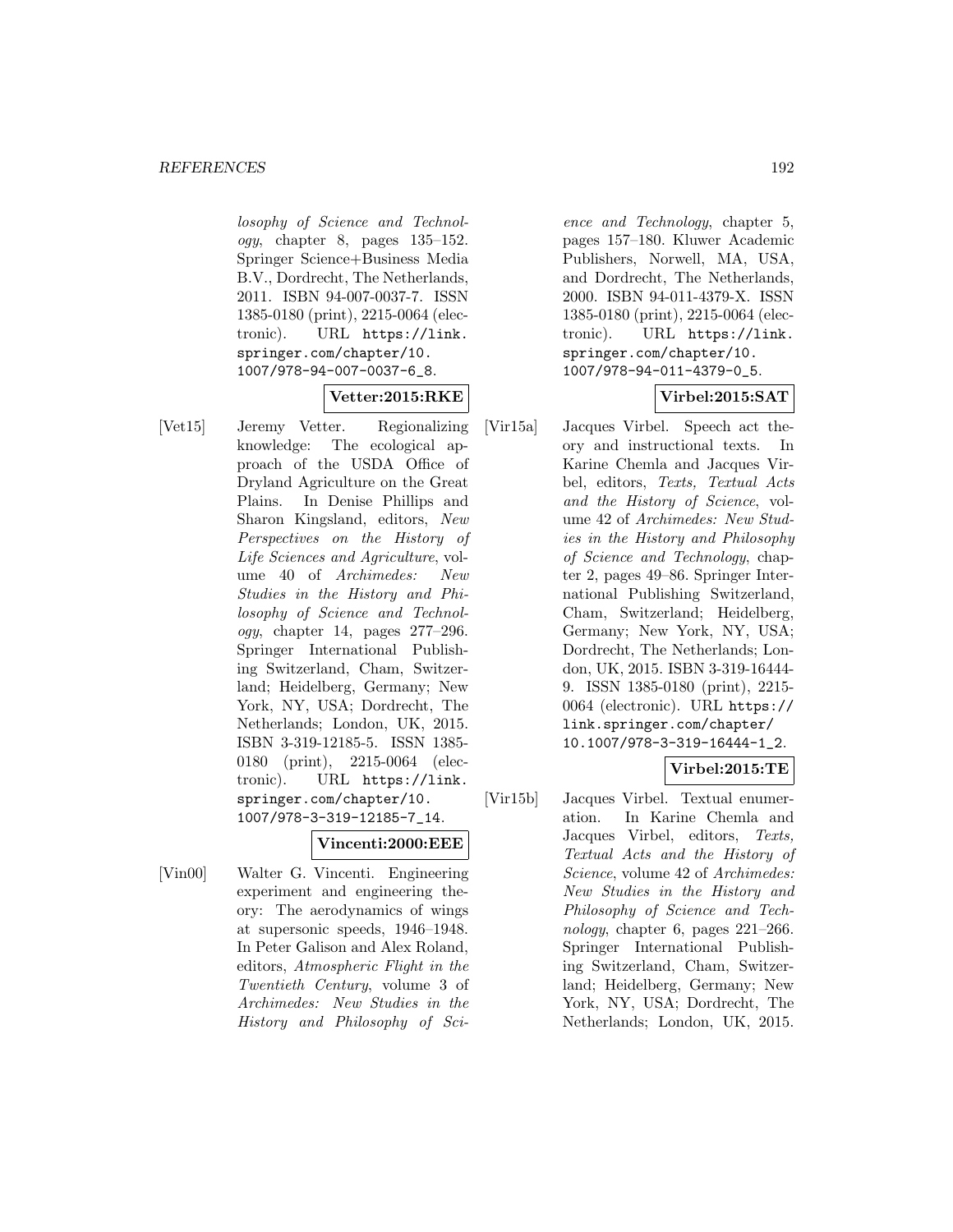ISBN 3-319-16444-9. ISSN 1385- 0180 (print), 2215-0064 (electronic). URL https://link. springer.com/chapter/10. 1007/978-3-319-16444-1\_6.

# **Wesley:2014:IRT**

[Wes14] Morgan Wesley. Igne refutata: Thermal analysis in the laboratory practices of John Dwight and Ehrenfried Walther von Tschirnhaus. In Sven Dupré, editor, Laboratories of Art: Alchemy and Art Technology from Antiquity to the 18th Century, volume 37 of Archimedes: New Studies in the History and Philosophy of Science and Technology, chapter 8, pages 181–200. Springer International Publishing Switzerland, Cham, Switzerland; Heidelberg, Germany; New York, NY, USA; Dordrecht, The Netherlands; London, UK, 2014. ISBN 3-319-05065- 6. ISSN 1385-0180 (print), 2215- 0064 (electronic). URL https:// link.springer.com/chapter/ 10.1007/978-3-319-05065-2\_8.

### **Wilson:2012:SCR**

[Wil12] David B. Wilson. Simplicity in the Copernican revolution: Galileo, Descartes, Newton. In Jed Z. Buchwald, editor, A Master of Science History: Essays in Honor of Charles Coulston Gillispie, volume 30 of Archimedes: New Studies in the History and Philosophy of Science and Technology, chapter 8, pages 123–133. Springer Science+Business Media B.V., Dordrecht, The Netherlands, 2012. ISBN 94-007-2627-9. ISSN 1385-0180 (print), 2215-0064 (electronic). URL https://link. springer.com/chapter/10. 1007/978-94-007-2627-7\_8.

# **Wille:2015:CSM**

[Wil15] Robert-Jan Wille. The coproduction of station morphology and agricultural management in the tropics: Transformations in botany at the Botanical Garden at Buitenzorg, Java 1880–1904. In Denise Phillips and Sharon Kingsland, editors, New Perspectives on the History of Life Sciences and Agriculture, volume 40 of Archimedes: New Studies in the History and Philosophy of Science and Technology, chapter 13, pages 253–275. Springer International Publishing Switzerland, Cham, Switzerland; Heidelberg, Germany; New York, NY, USA; Dordrecht, The Netherlands; London, UK, 2015. ISBN 3-319-12185-5. ISSN 1385-0180 (print), 2215-0064 (electronic). URL https://link. springer.com/chapter/10. 1007/978-3-319-12185-7\_13.

#### **Wood:2006:CCC**

[Woo06] Paul Wood. Candide in Caledonia: The culture of science in the Scottish universities, 1690– 1805. In Mordechai Feingold and Victor Navarro-Brotons, editors, Universities and Science in the Early Modern Period, volume 12 of Archimedes: New Studies in the History and Philosophy of Science and Technology, chapter 13, pages 183–199. Springer, Dordrecht, The Netherlands, 2006. ISBN 1-4020-3975-1. ISSN 1385-0180 (print), 2215-0064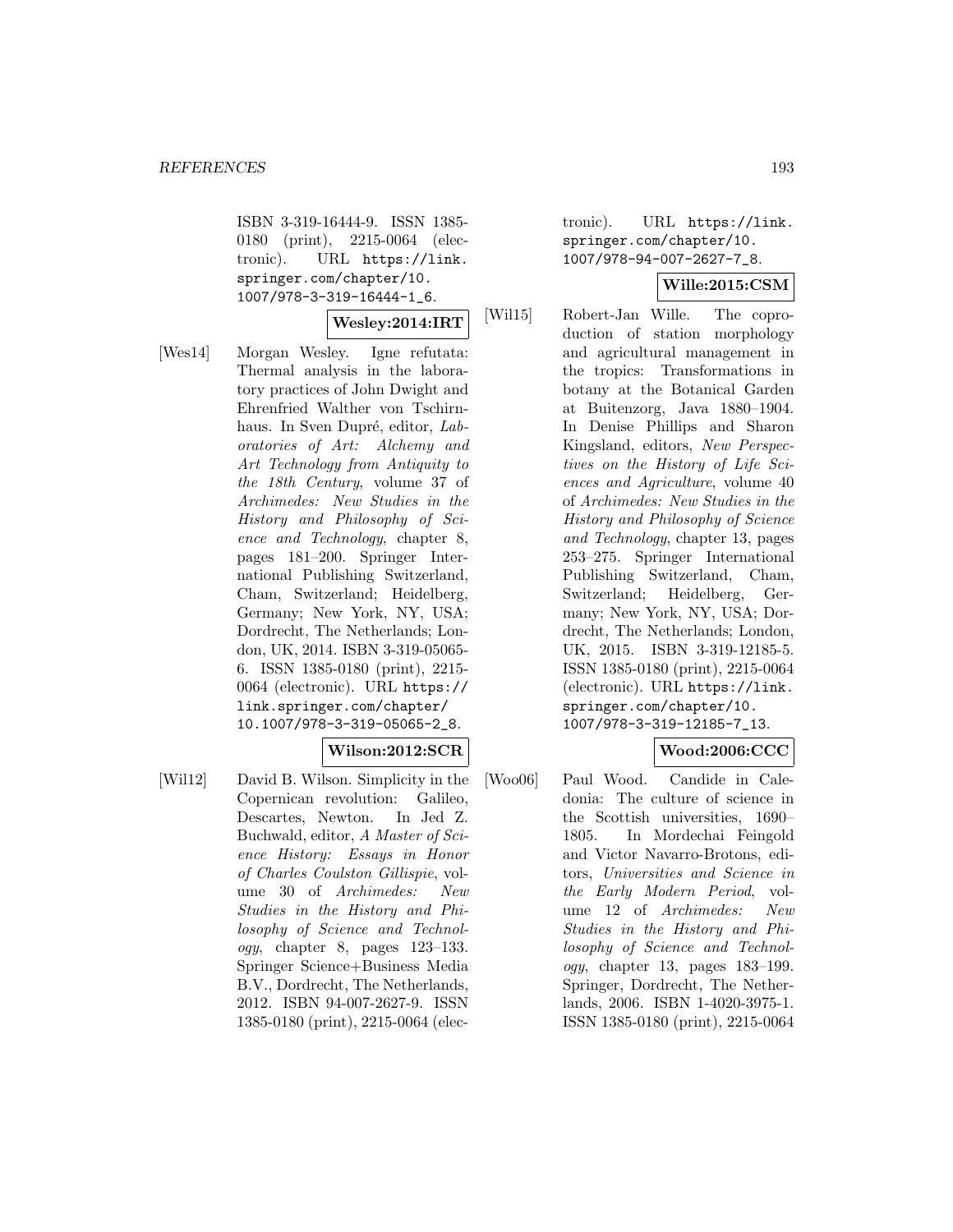(electronic). URL https://link. springer.com/chapter/10. 1007/1-4020-3975-1\_13.

### **Wuthrich:2011:BM**

[Wüt11a] Adrian Wüthrich. Back matter. In The Genesis of Feynman Diagrams, volume 26 of Archimedes: New Studies in the History and Philosophy of Science and Technology, pages 191–208. Springer Science+Business Media B.V., Dordrecht, The Netherlands, 2011. ISBN 90-481-9228-5. ISSN 1385-0180 (print), 2215-0064 (electronic). URL https://link. springer.com/content/pdf/ bbm:978-90-481-9228-1/1.pdf.

# **Wuthrich:2011:DNM**

[Wüt11b] Adrian Wüthrich. The development of a new means of representation: Goals and milestones. In The Genesis of Feynman Diagrams, volume 26 of Archimedes: New Studies in the History and Philosophy of Science and Technology, chapter 7, pages 177–189. Springer Science+Business Media B.V., Dordrecht, The Netherlands, 2011. ISBN 90-481-9228-5. ISSN 1385-0180 (print), 2215-0064 (electronic). URL https://link. springer.com/chapter/10. 1007/978-90-481-9228-1\_7.

#### **Wuthrich:2011:DEF**

[Wüt11c] Adrian Wüthrich. The Dirac equation: Feynman's great struggle. In The Genesis of Feynman Diagrams, volume 26 of Archimedes: New Studies in the History and Philosophy of Science and Technology, chapter 4, pages  $65-111$ .

Springer Science+Business Media B.V., Dordrecht, The Netherlands, 2011. ISBN 90-481-9228-5. ISSN 1385-0180 (print), 2215-0064 (electronic). URL https://link. springer.com/chapter/10. 1007/978-90-481-9228-1\_4.

## **Wuthrich:2011:FTS**

[Wüt11d] Adrian Wüthrich. The field theoretical systematization of Feynman's theory. In The Genesis of Feynman Diagrams, volume 26 of Archimedes: New Studies in the History and Philosophy of Science and Technology, chapter 6, pages 141–175. Springer Science+Business Media B.V., Dordrecht, The Netherlands, 2011. ISBN 90-481-9228-5. ISSN 1385-0180 (print), 2215-0064 (electronic). URL https://link. springer.com/chapter/10. 1007/978-90-481-9228-1\_6.

#### **Wuthrich:2011:FPS**

[Wüt11e] Adrian Wüthrich. Free propagation and successive scattering. In The Genesis of Feynman Diagrams, volume 26 of Archimedes: New Studies in the History and Philosophy of Science and Technology, chapter 5, pages 113–139. Springer Science+Business Media B.V., Dordrecht, The Netherlands, 2011. ISBN 90-481-9228-5. ISSN 1385-0180 (print), 2215-0064 (electronic). URL https://link. springer.com/chapter/10. 1007/978-90-481-9228-1\_5.

#### **Wuthrich:2011:FM**

[Wüt11f] Adrian Wüthrich. Front matter. In The Genesis of Feyn-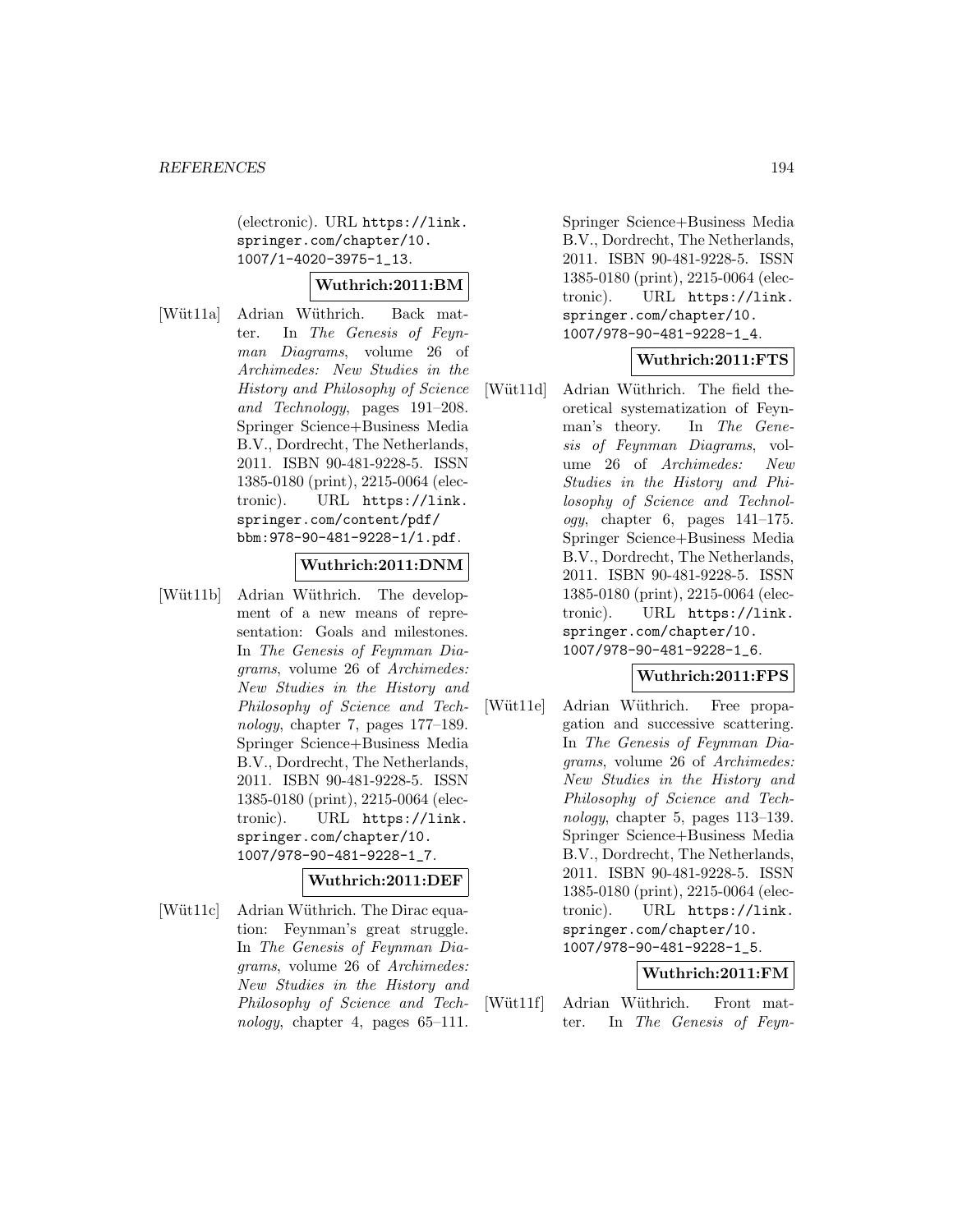man Diagrams, volume 26 of Archimedes: New Studies in the History and Philosophy of Science and Technology, pages i–xvii. Springer Science+Business Media B.V., Dordrecht, The Netherlands, 2011. ISBN 90-481-9228-5. ISSN 1385-0180 (print), 2215-0064 (electronic). URL https://link. springer.com/content/pdf/ bfm:978-90-481-9228-1/1.pdf.

# **Wuthrich:2011:GFD**

[Wüt11g] Adrian Wüthrich. The Genesis of Feynman Diagrams, volume 26 of Archimedes: New Studies in the History and Philosophy of Science and Technology. Springer Netherlands, Dordrecht, The Netherlands, 2011. ISBN 90-481-9227- 7 (hardcover), 90-481-9228-5 (ebook). ISSN 1385-0180 (print), 2215-0064 (electronic). xvii + 208 pp. LCCN QC794.6.F4 W88 2010.

# **Wuthrich:2011:IOU**

[Wüt11h] Adrian Wüthrich. Introduction: Origin, use and interpretation of Feynman diagrams. In The Genesis of Feynman Diagrams, volume 26 of Archimedes: New Studies in the History and Philosophy of Science and Technology, chapter 1, pages 1–21. Springer Science+Business Media B.V., Dordrecht, The Netherlands, 2011. ISBN 90-481-9228-5. ISSN 1385- 0180 (print), 2215-0064 (electronic). URL https://link. springer.com/chapter/10. 1007/978-90-481-9228-1\_1.

# **Wuthrich:2011:QEF**

[Wüt11i] Adrian Wüthrich. Quantum electrodynamics without Feynman diagrams. In The Genesis of Feynman Diagrams, volume 26 of Archimedes: New Studies in the History and Philosophy of Science and Technology, chapter 2, pages 23–50. Springer Science+Business Media B.V., Dordrecht, The Netherlands, 2011. ISBN 90-481-9228-5. ISSN 1385- 0180 (print), 2215-0064 (electronic). URL https://link. springer.com/chapter/10. 1007/978-90-481-9228-1\_2.

# **Wuthrich:2011:QMH**

[Wüt11j] Adrian Wüthrich. Quantum mechanics without a Hamiltonian operator. In The Genesis of Feynman Diagrams, volume 26 of Archimedes: New Studies in the History and Philosophy of Science and Technology, chapter 3, pages 51–64. Springer Science+Business Media B.V., Dordrecht, The Netherlands, 2011. ISBN 90-481-9228-5. ISSN 1385- 0180 (print), 2215-0064 (electronic). URL https://link. springer.com/chapter/10. 1007/978-90-481-9228-1\_3.

# **Yeomans:2014:JAS**

[YKS14] David Yeomans, Jason M. Kelly, and Frank Salmon. James "Athenian" Stuart and the geometry of setting out. In Anthony Gerbino, editor, Geometrical Objects: Architecture and the Mathematical Sciences 1400–1800, volume 38 of Archimedes: New